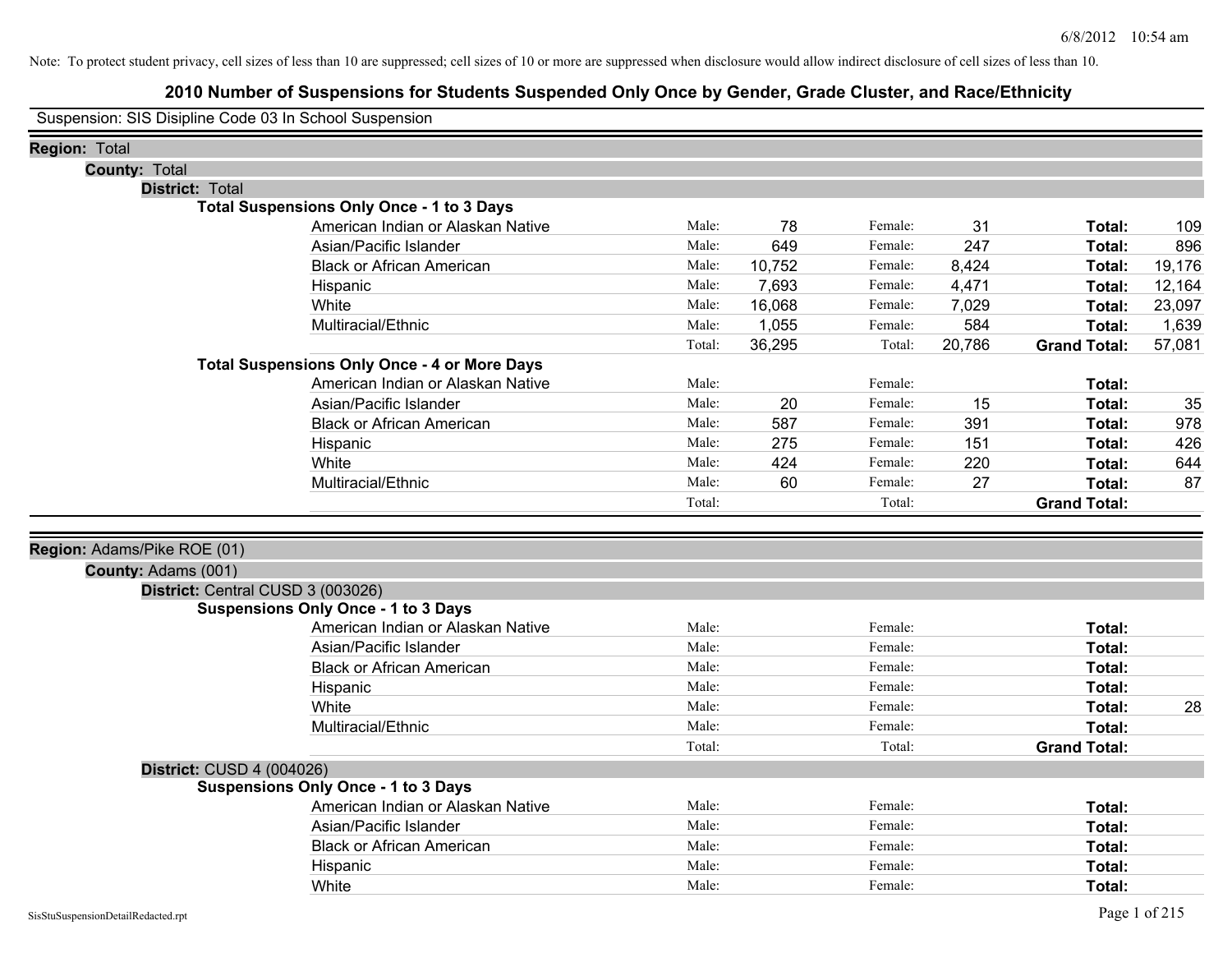## **2010 Number of Suspensions for Students Suspended Only Once by Gender, Grade Cluster, and Race/Ethnicity**

| Suspension: SIS Disipline Code 03 In School Suspension |                                   |        |     |         |    |                     |     |
|--------------------------------------------------------|-----------------------------------|--------|-----|---------|----|---------------------|-----|
| Multiracial/Ethnic                                     |                                   | Male:  |     | Female: |    | Total:              |     |
|                                                        |                                   | Total: |     | Total:  |    | <b>Grand Total:</b> |     |
| District: Liberty CUSD 2 (002026)                      |                                   |        |     |         |    |                     |     |
| <b>Suspensions Only Once - 1 to 3 Days</b>             |                                   |        |     |         |    |                     |     |
|                                                        | American Indian or Alaskan Native | Male:  |     | Female: |    | Total:              |     |
| Asian/Pacific Islander                                 |                                   | Male:  |     | Female: |    | Total:              |     |
| <b>Black or African American</b>                       |                                   | Male:  |     | Female: |    | Total:              |     |
| Hispanic                                               |                                   | Male:  |     | Female: |    | Total:              |     |
| White                                                  |                                   | Male:  |     | Female: |    | Total:              | 19  |
| Multiracial/Ethnic                                     |                                   | Male:  |     | Female: |    | Total:              |     |
|                                                        |                                   | Total: |     | Total:  |    | <b>Grand Total:</b> |     |
| District: Payson CUSD 1 (001026)                       |                                   |        |     |         |    |                     |     |
| <b>Suspensions Only Once - 1 to 3 Days</b>             |                                   |        |     |         |    |                     |     |
|                                                        | American Indian or Alaskan Native | Male:  |     | Female: |    | Total:              |     |
| Asian/Pacific Islander                                 |                                   | Male:  |     | Female: |    | Total:              |     |
| <b>Black or African American</b>                       |                                   | Male:  |     | Female: |    | Total:              |     |
| Hispanic                                               |                                   | Male:  |     | Female: |    | Total:              |     |
| White                                                  |                                   | Male:  |     | Female: |    | Total:              | 10  |
| Multiracial/Ethnic                                     |                                   | Male:  |     | Female: |    | Total:              |     |
|                                                        |                                   | Total: |     | Total:  |    | <b>Grand Total:</b> |     |
| <b>District: Quincy SD 172 (172022)</b>                |                                   |        |     |         |    |                     |     |
| <b>Suspensions Only Once - 1 to 3 Days</b>             |                                   |        |     |         |    |                     |     |
|                                                        | American Indian or Alaskan Native | Male:  |     | Female: |    | Total:              |     |
| Asian/Pacific Islander                                 |                                   | Male:  |     | Female: |    | Total:              |     |
| <b>Black or African American</b>                       |                                   | Male:  | 20  | Female: | 24 | Total:              | 44  |
| Hispanic                                               |                                   | Male:  |     | Female: |    | Total:              |     |
| White                                                  |                                   | Male:  | 161 | Female: | 93 | Total:              | 254 |
| Multiracial/Ethnic                                     |                                   | Male:  |     | Female: |    | Total:              | 11  |
|                                                        |                                   | Total: |     | Total:  |    | <b>Grand Total:</b> |     |
| <b>Suspensions Only Once - 4 or More Days</b>          |                                   |        |     |         |    |                     |     |
|                                                        | American Indian or Alaskan Native | Male:  |     | Female: |    | Total:              |     |
| Asian/Pacific Islander                                 |                                   | Male:  |     | Female: |    | Total:              |     |
| <b>Black or African American</b>                       |                                   | Male:  |     | Female: |    | Total:              |     |
| Hispanic                                               |                                   | Male:  |     | Female: |    | Total:              |     |
| White                                                  |                                   | Male:  |     | Female: |    | Total:              |     |
| Multiracial/Ethnic                                     |                                   | Male:  |     | Female: |    | Total:              |     |
|                                                        |                                   | Total: |     | Total:  |    | <b>Grand Total:</b> |     |

# **County:** Non-Public School (000)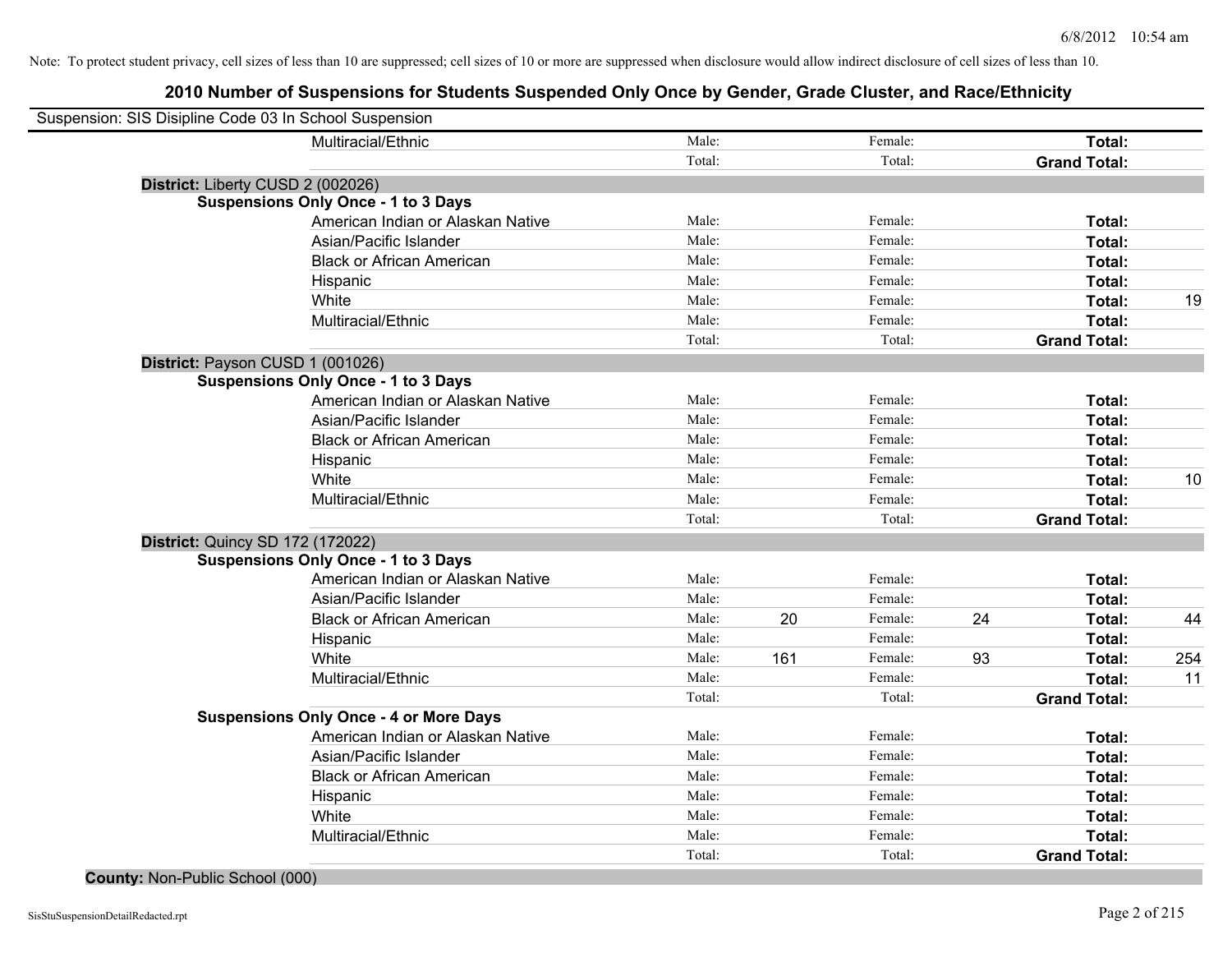| Suspension: SIS Disipline Code 03 In School Suspension |                                            |        |         |                     |    |
|--------------------------------------------------------|--------------------------------------------|--------|---------|---------------------|----|
| District: Adams/Pike ROE (000000)                      |                                            |        |         |                     |    |
|                                                        | <b>Suspensions Only Once - 1 to 3 Days</b> |        |         |                     |    |
|                                                        | American Indian or Alaskan Native          | Male:  | Female: | Total:              |    |
|                                                        | Asian/Pacific Islander                     | Male:  | Female: | Total:              |    |
|                                                        | <b>Black or African American</b>           | Male:  | Female: | Total:              |    |
|                                                        | Hispanic                                   | Male:  | Female: | Total:              |    |
|                                                        | White                                      | Male:  | Female: | Total:              |    |
|                                                        | Multiracial/Ethnic                         | Male:  | Female: | Total:              |    |
|                                                        |                                            | Total: | Total:  | <b>Grand Total:</b> |    |
| County: Pike (075)                                     |                                            |        |         |                     |    |
| District: Pikeland CUSD 10 (010026)                    |                                            |        |         |                     |    |
|                                                        | <b>Suspensions Only Once - 1 to 3 Days</b> |        |         |                     |    |
|                                                        | American Indian or Alaskan Native          | Male:  | Female: | Total:              |    |
|                                                        | Asian/Pacific Islander                     | Male:  | Female: | Total:              |    |
|                                                        | <b>Black or African American</b>           | Male:  | Female: | Total:              |    |
|                                                        | Hispanic                                   | Male:  | Female: | Total:              |    |
|                                                        | White                                      | Male:  | Female: | Total:              |    |
|                                                        | Multiracial/Ethnic                         | Male:  | Female: | Total:              |    |
|                                                        |                                            | Total: | Total:  | <b>Grand Total:</b> |    |
| District: Pleasant Hill CUSD 3 (003026)                |                                            |        |         |                     |    |
|                                                        | <b>Suspensions Only Once - 1 to 3 Days</b> |        |         |                     |    |
|                                                        | American Indian or Alaskan Native          | Male:  | Female: | Total:              |    |
|                                                        | Asian/Pacific Islander                     | Male:  | Female: | Total:              |    |
|                                                        | <b>Black or African American</b>           | Male:  | Female: | Total:              |    |
|                                                        | Hispanic                                   | Male:  | Female: | Total:              |    |
|                                                        | White                                      | Male:  | Female: | Total:              | 21 |
|                                                        | Multiracial/Ethnic                         | Male:  | Female: | Total:              |    |
|                                                        |                                            | Total: | Total:  | <b>Grand Total:</b> |    |
| District: Western CUSD 12 (012026)                     |                                            |        |         |                     |    |
|                                                        | <b>Suspensions Only Once - 1 to 3 Days</b> |        |         |                     |    |
|                                                        | American Indian or Alaskan Native          | Male:  | Female: | Total:              |    |
|                                                        | Asian/Pacific Islander                     | Male:  | Female: | Total:              |    |
|                                                        | <b>Black or African American</b>           | Male:  | Female: | Total:              |    |
|                                                        | Hispanic                                   | Male:  | Female: | Total:              |    |
|                                                        | White                                      | Male:  | Female: | Total:              | 13 |
|                                                        | Multiracial/Ethnic                         | Male:  | Female: | Total:              |    |
|                                                        |                                            | Total: | Total:  | <b>Grand Total:</b> |    |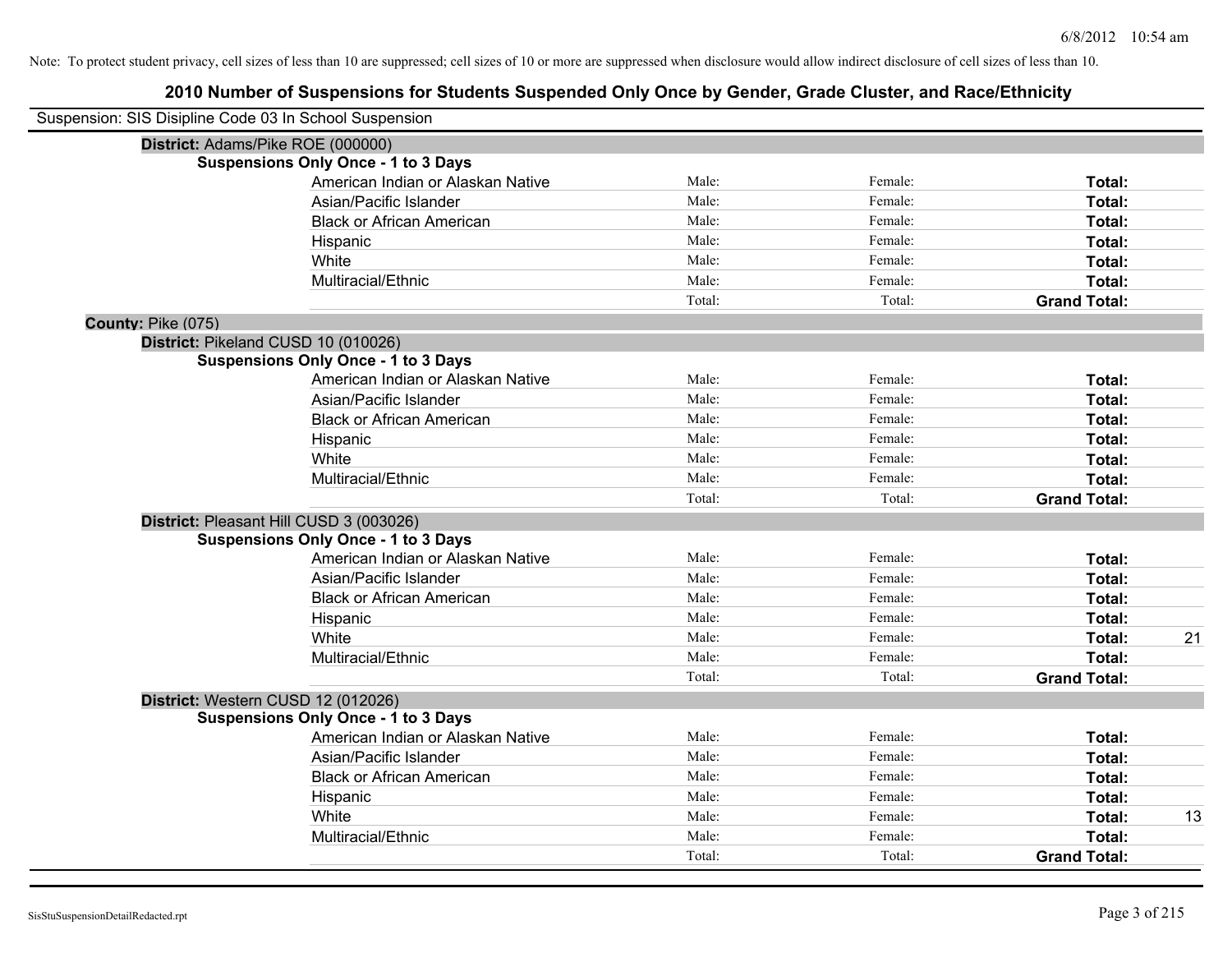## **2010 Number of Suspensions for Students Suspended Only Once by Gender, Grade Cluster, and Race/Ethnicity**

|                                               | Suspension: SIS Disipline Code 03 In School Suspension |        |         |                     |    |
|-----------------------------------------------|--------------------------------------------------------|--------|---------|---------------------|----|
| Region: Alxndr/John/Masc/Pulski/Unon ROE (02) |                                                        |        |         |                     |    |
| County: Alexander (002)                       |                                                        |        |         |                     |    |
|                                               | District: Egyptian CUSD 5 (005026)                     |        |         |                     |    |
|                                               | <b>Suspensions Only Once - 1 to 3 Days</b>             |        |         |                     |    |
|                                               | American Indian or Alaskan Native                      | Male:  | Female: | Total:              |    |
|                                               | Asian/Pacific Islander                                 | Male:  | Female: | Total:              |    |
|                                               | <b>Black or African American</b>                       | Male:  | Female: | Total:              |    |
|                                               | Hispanic                                               | Male:  | Female: | Total:              |    |
|                                               | White                                                  | Male:  | Female: | Total:              | 12 |
|                                               | Multiracial/Ethnic                                     | Male:  | Female: | Total:              |    |
|                                               |                                                        | Total: | Total:  | <b>Grand Total:</b> |    |
|                                               | <b>Suspensions Only Once - 4 or More Days</b>          |        |         |                     |    |
|                                               | American Indian or Alaskan Native                      | Male:  | Female: | Total:              |    |
|                                               | Asian/Pacific Islander                                 | Male:  | Female: | Total:              |    |
|                                               | <b>Black or African American</b>                       | Male:  | Female: | Total:              |    |
|                                               | Hispanic                                               | Male:  | Female: | Total:              |    |
|                                               | White                                                  | Male:  | Female: | Total:              |    |
|                                               | Multiracial/Ethnic                                     | Male:  | Female: | Total:              |    |
|                                               |                                                        | Total: | Total:  | <b>Grand Total:</b> |    |
| County: Johnson (044)                         |                                                        |        |         |                     |    |
|                                               | District: Buncombe Cons SD 43 (043003)                 |        |         |                     |    |
|                                               | <b>Suspensions Only Once - 1 to 3 Days</b>             |        |         |                     |    |
|                                               | American Indian or Alaskan Native                      | Male:  | Female: | Total:              |    |
|                                               | Asian/Pacific Islander                                 | Male:  | Female: | Total:              |    |
|                                               | <b>Black or African American</b>                       | Male:  | Female: | Total:              |    |
|                                               | Hispanic                                               | Male:  | Female: | Total:              |    |
|                                               | White                                                  | Male:  | Female: | Total:              |    |
|                                               | Multiracial/Ethnic                                     | Male:  | Female: | <b>Total:</b>       |    |
|                                               |                                                        | Total: | Total:  | <b>Grand Total:</b> |    |
|                                               | District: Vienna SD 55 (055002)                        |        |         |                     |    |
|                                               | <b>Suspensions Only Once - 1 to 3 Days</b>             |        |         |                     |    |
|                                               | American Indian or Alaskan Native                      | Male:  | Female: | Total:              |    |
|                                               | Asian/Pacific Islander                                 | Male:  | Female: | Total:              |    |
|                                               | <b>Black or African American</b>                       | Male:  | Female: | Total:              |    |
|                                               | Hispanic                                               | Male:  | Female: | Total:              |    |
|                                               | White                                                  | Male:  | Female: | Total:              | 14 |
|                                               | Multiracial/Ethnic                                     | Male:  | Female: | <b>Total:</b>       |    |
|                                               |                                                        | Total: | Total:  | <b>Grand Total:</b> |    |

 $\overline{\phantom{0}}$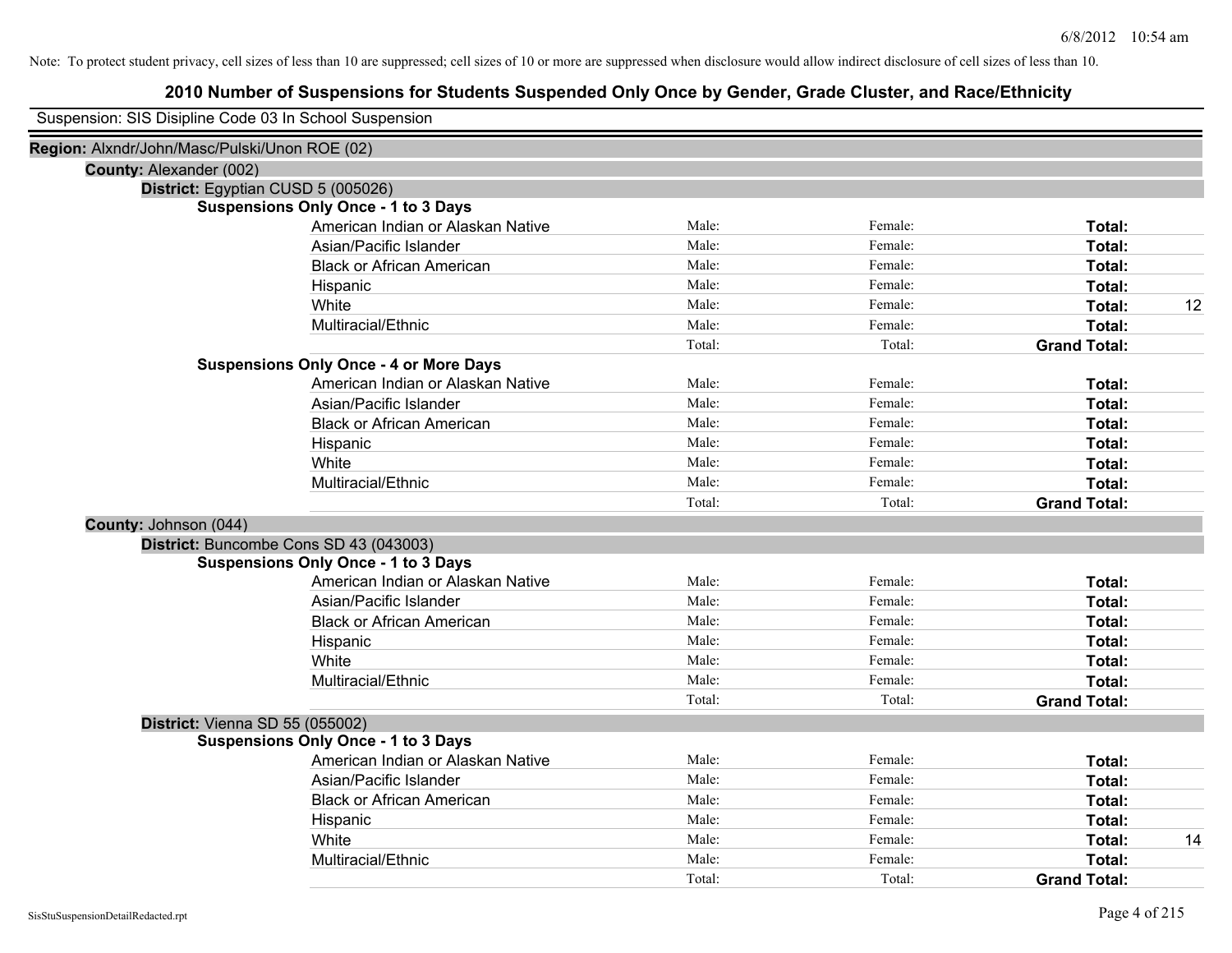| Suspension: SIS Disipline Code 03 In School Suspension |                                               |        |    |         |    |                     |    |
|--------------------------------------------------------|-----------------------------------------------|--------|----|---------|----|---------------------|----|
| County: Massac (061)                                   |                                               |        |    |         |    |                     |    |
|                                                        | District: Joppa-Maple Grove UD 38 (038026)    |        |    |         |    |                     |    |
|                                                        | <b>Suspensions Only Once - 1 to 3 Days</b>    |        |    |         |    |                     |    |
|                                                        | American Indian or Alaskan Native             | Male:  |    | Female: |    | Total:              |    |
|                                                        | Asian/Pacific Islander                        | Male:  |    | Female: |    | Total:              |    |
|                                                        | <b>Black or African American</b>              | Male:  |    | Female: |    | Total:              |    |
|                                                        | Hispanic                                      | Male:  |    | Female: |    | Total:              |    |
|                                                        | White                                         | Male:  |    | Female: |    | Total:              | 23 |
|                                                        | Multiracial/Ethnic                            | Male:  |    | Female: |    | Total:              |    |
|                                                        |                                               | Total: |    | Total:  |    | <b>Grand Total:</b> |    |
|                                                        | <b>Suspensions Only Once - 4 or More Days</b> |        |    |         |    |                     |    |
|                                                        | American Indian or Alaskan Native             | Male:  |    | Female: |    | Total:              |    |
|                                                        | Asian/Pacific Islander                        | Male:  |    | Female: |    | Total:              |    |
|                                                        | <b>Black or African American</b>              | Male:  |    | Female: |    | Total:              |    |
|                                                        | Hispanic                                      | Male:  |    | Female: |    | Total:              |    |
|                                                        | White                                         | Male:  |    | Female: |    | Total:              |    |
|                                                        | Multiracial/Ethnic                            | Male:  |    | Female: |    | Total:              |    |
|                                                        |                                               | Total: |    | Total:  |    | <b>Grand Total:</b> |    |
| District: Massac UD 1 (001026)                         |                                               |        |    |         |    |                     |    |
|                                                        | <b>Suspensions Only Once - 1 to 3 Days</b>    |        |    |         |    |                     |    |
|                                                        | American Indian or Alaskan Native             | Male:  |    | Female: |    | Total:              |    |
|                                                        | Asian/Pacific Islander                        | Male:  |    | Female: |    | Total:              |    |
|                                                        | <b>Black or African American</b>              | Male:  |    | Female: |    | Total:              | 10 |
|                                                        | Hispanic                                      | Male:  |    | Female: |    | Total:              |    |
|                                                        | White                                         | Male:  | 37 | Female: | 23 | Total:              | 60 |
|                                                        | Multiracial/Ethnic                            | Male:  |    | Female: |    | Total:              |    |
|                                                        |                                               | Total: |    | Total:  |    | <b>Grand Total:</b> |    |
|                                                        | <b>Suspensions Only Once - 4 or More Days</b> |        |    |         |    |                     |    |
|                                                        | American Indian or Alaskan Native             | Male:  |    | Female: |    | Total:              |    |
|                                                        | Asian/Pacific Islander                        | Male:  |    | Female: |    | Total:              |    |
|                                                        | <b>Black or African American</b>              | Male:  |    | Female: |    | Total:              |    |
|                                                        | Hispanic                                      | Male:  |    | Female: |    | Total:              |    |
|                                                        | White                                         | Male:  |    | Female: |    | Total:              |    |
|                                                        | Multiracial/Ethnic                            | Male:  |    | Female: |    | Total:              |    |
|                                                        |                                               | Total: |    | Total:  |    | <b>Grand Total:</b> | 10 |
| County: Pulaski (077)                                  |                                               |        |    |         |    |                     |    |
| District: Century CUSD 100 (100026)                    |                                               |        |    |         |    |                     |    |
|                                                        | <b>Suspensions Only Once - 1 to 3 Days</b>    |        |    |         |    |                     |    |
|                                                        | American Indian or Alaskan Native             | Male:  |    | Female: |    | Total:              |    |
| SisStuSuspensionDetailRedacted.rpt                     |                                               |        |    |         |    | Page 5 of 215       |    |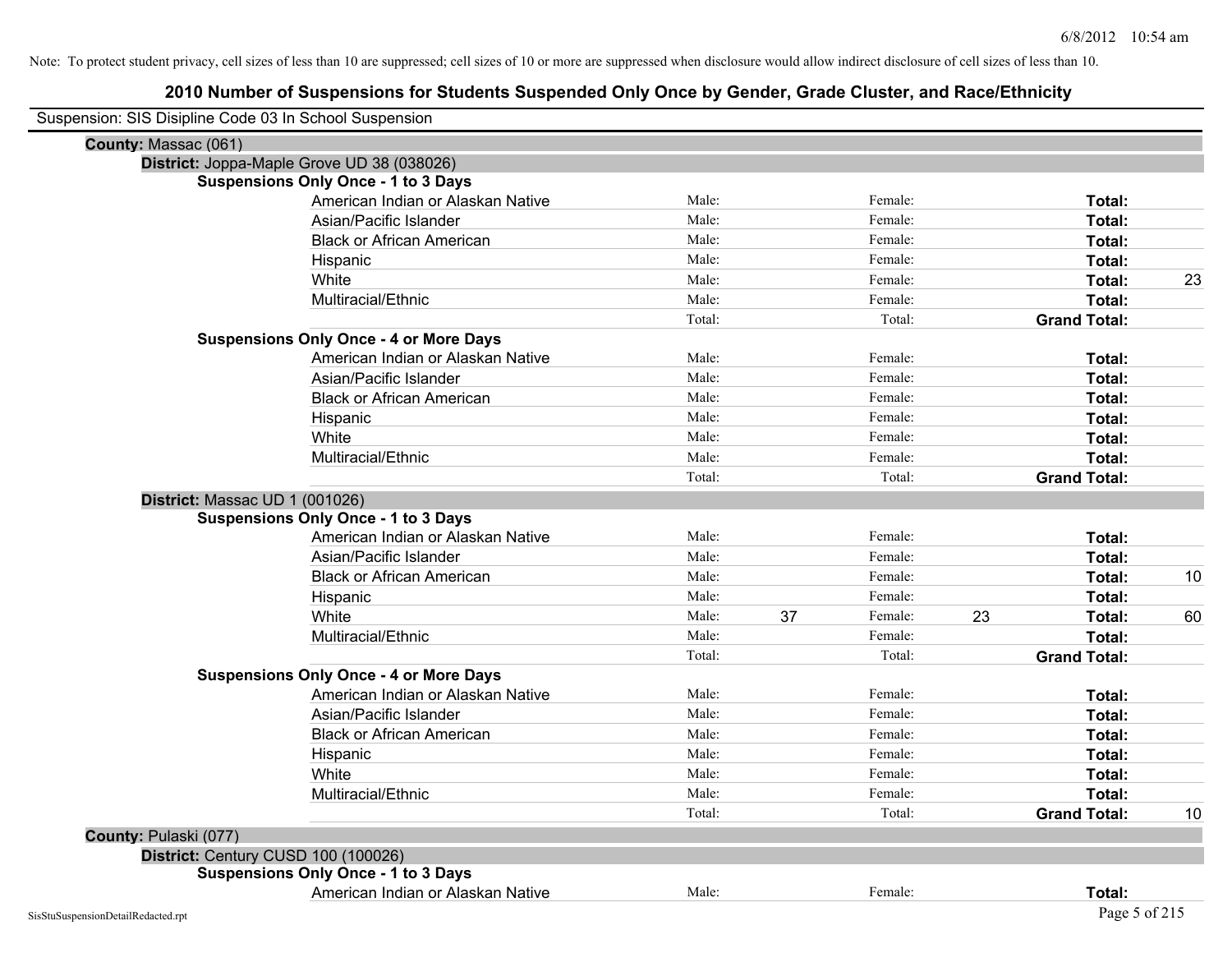| Suspension: SIS Disipline Code 03 In School Suspension |                                               |        |    |         |    |                     |    |
|--------------------------------------------------------|-----------------------------------------------|--------|----|---------|----|---------------------|----|
|                                                        | Asian/Pacific Islander                        | Male:  |    | Female: |    | Total:              |    |
|                                                        | <b>Black or African American</b>              | Male:  |    | Female: |    | Total:              |    |
|                                                        | Hispanic                                      | Male:  |    | Female: |    | <b>Total:</b>       |    |
|                                                        | White                                         | Male:  |    | Female: |    | Total:              | 15 |
|                                                        | Multiracial/Ethnic                            | Male:  |    | Female: |    | Total:              |    |
|                                                        |                                               | Total: |    | Total:  |    | <b>Grand Total:</b> |    |
|                                                        | District: Meridian CUSD 101 (101026)          |        |    |         |    |                     |    |
|                                                        | <b>Suspensions Only Once - 1 to 3 Days</b>    |        |    |         |    |                     |    |
|                                                        | American Indian or Alaskan Native             | Male:  |    | Female: |    | Total:              |    |
|                                                        | Asian/Pacific Islander                        | Male:  |    | Female: |    | Total:              |    |
|                                                        | <b>Black or African American</b>              | Male:  | 20 | Female: | 35 | Total:              | 55 |
|                                                        | Hispanic                                      | Male:  |    | Female: |    | Total:              |    |
|                                                        | White                                         | Male:  | 16 | Female: | 13 | Total:              | 29 |
|                                                        | Multiracial/Ethnic                            | Male:  |    | Female: |    | Total:              |    |
|                                                        |                                               | Total: |    | Total:  |    | <b>Grand Total:</b> |    |
|                                                        | <b>Suspensions Only Once - 4 or More Days</b> |        |    |         |    |                     |    |
|                                                        | American Indian or Alaskan Native             | Male:  |    | Female: |    | Total:              |    |
|                                                        | Asian/Pacific Islander                        | Male:  |    | Female: |    | Total:              |    |
|                                                        | <b>Black or African American</b>              | Male:  |    | Female: |    | Total:              |    |
|                                                        | Hispanic                                      | Male:  |    | Female: |    | Total:              |    |
|                                                        | White                                         | Male:  |    | Female: |    | Total:              |    |
|                                                        | Multiracial/Ethnic                            | Male:  |    | Female: |    | Total:              |    |
|                                                        |                                               | Total: |    | Total:  |    | <b>Grand Total:</b> |    |
| County: Union (091)                                    |                                               |        |    |         |    |                     |    |
| District: Anna CCSD 37 (037004)                        |                                               |        |    |         |    |                     |    |
|                                                        | <b>Suspensions Only Once - 1 to 3 Days</b>    |        |    |         |    |                     |    |
|                                                        | American Indian or Alaskan Native             | Male:  |    | Female: |    | Total:              |    |
|                                                        | Asian/Pacific Islander                        | Male:  |    | Female: |    | Total:              |    |
|                                                        | <b>Black or African American</b>              | Male:  |    | Female: |    | Total:              |    |
|                                                        | Hispanic                                      | Male:  |    | Female: |    | Total:              |    |
|                                                        | White                                         | Male:  |    | Female: |    | Total:              | 14 |
|                                                        | Multiracial/Ethnic                            | Male:  |    | Female: |    | Total:              |    |
|                                                        |                                               | Total: |    | Total:  |    | <b>Grand Total:</b> |    |
|                                                        | District: Anna Jonesboro CHSD 81 (081016)     |        |    |         |    |                     |    |
|                                                        | <b>Suspensions Only Once - 1 to 3 Days</b>    |        |    |         |    |                     |    |
|                                                        | American Indian or Alaskan Native             | Male:  |    | Female: |    | Total:              |    |
|                                                        | Asian/Pacific Islander                        | Male:  |    | Female: |    | Total:              |    |
|                                                        | <b>Black or African American</b>              | Male:  |    | Female: |    | Total:              |    |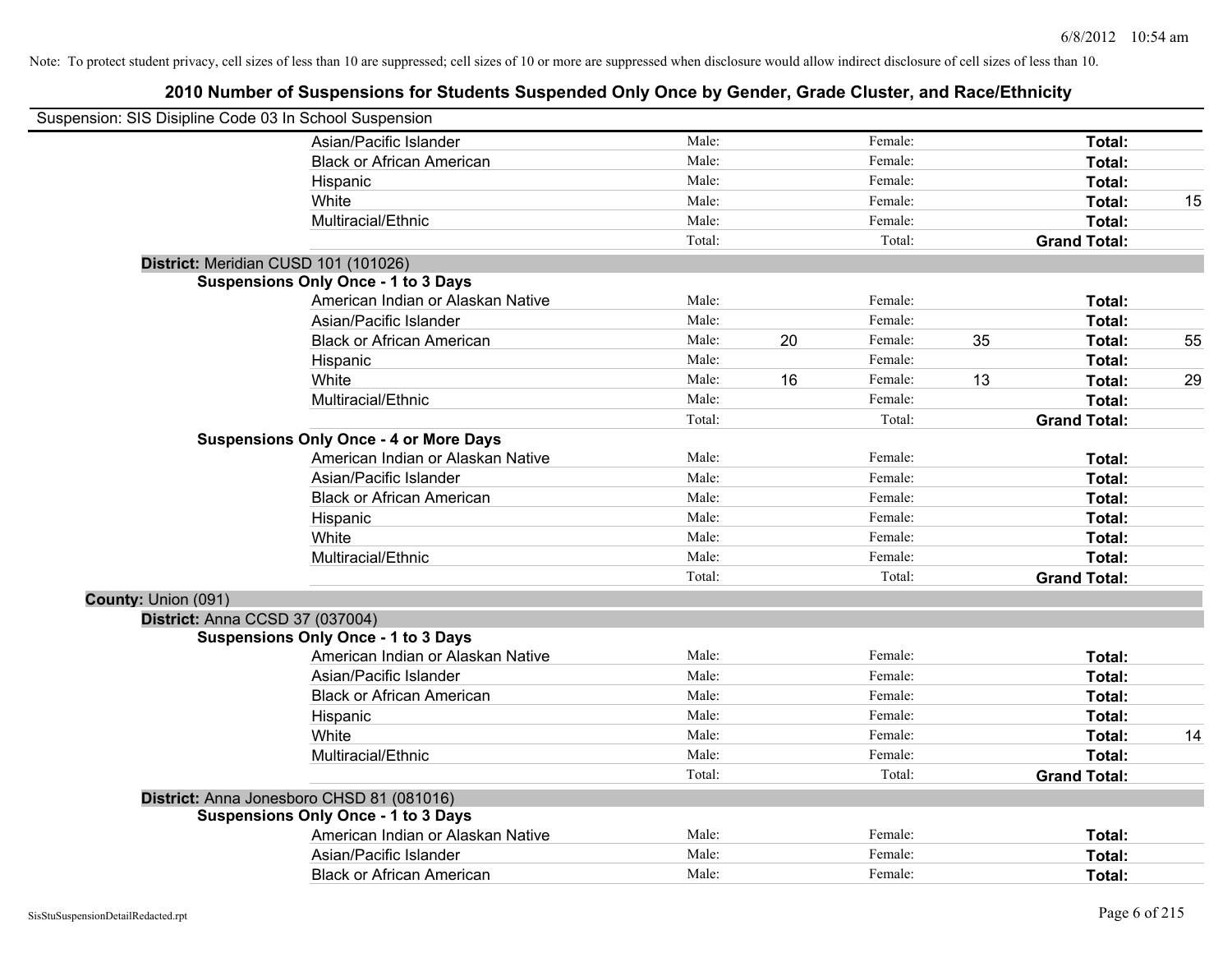| Suspension: SIS Disipline Code 03 In School Suspension |                                               |        |         |                     |    |
|--------------------------------------------------------|-----------------------------------------------|--------|---------|---------------------|----|
|                                                        | Hispanic                                      | Male:  | Female: | Total:              |    |
|                                                        | White                                         | Male:  | Female: | Total:              |    |
|                                                        | Multiracial/Ethnic                            | Male:  | Female: | Total:              |    |
|                                                        |                                               | Total: | Total:  | <b>Grand Total:</b> |    |
| District: Dongola USD 66 (066022)                      |                                               |        |         |                     |    |
|                                                        | <b>Suspensions Only Once - 1 to 3 Days</b>    |        |         |                     |    |
|                                                        | American Indian or Alaskan Native             | Male:  | Female: | Total:              |    |
|                                                        | Asian/Pacific Islander                        | Male:  | Female: | Total:              |    |
|                                                        | <b>Black or African American</b>              | Male:  | Female: | Total:              |    |
|                                                        | Hispanic                                      | Male:  | Female: | Total:              |    |
|                                                        | White                                         | Male:  | Female: | Total:              |    |
|                                                        | Multiracial/Ethnic                            | Male:  | Female: | Total:              |    |
|                                                        |                                               | Total: | Total:  | <b>Grand Total:</b> |    |
| District: Lick Creek CCSD 16 (016004)                  |                                               |        |         |                     |    |
|                                                        | <b>Suspensions Only Once - 1 to 3 Days</b>    |        |         |                     |    |
|                                                        | American Indian or Alaskan Native             | Male:  | Female: | Total:              |    |
|                                                        | Asian/Pacific Islander                        | Male:  | Female: | Total:              |    |
|                                                        | <b>Black or African American</b>              | Male:  | Female: | Total:              |    |
|                                                        | Hispanic                                      | Male:  | Female: | Total:              |    |
|                                                        | White                                         | Male:  | Female: | Total:              |    |
|                                                        | Multiracial/Ethnic                            | Male:  | Female: | Total:              |    |
|                                                        |                                               | Total: | Total:  | <b>Grand Total:</b> |    |
| District: Shawnee CUSD 84 (084026)                     |                                               |        |         |                     |    |
|                                                        | <b>Suspensions Only Once - 1 to 3 Days</b>    |        |         |                     |    |
|                                                        | American Indian or Alaskan Native             | Male:  | Female: | Total:              |    |
|                                                        | Asian/Pacific Islander                        | Male:  | Female: | Total:              |    |
|                                                        | <b>Black or African American</b>              | Male:  | Female: | Total:              |    |
|                                                        | Hispanic                                      | Male:  | Female: | Total:              |    |
|                                                        | White                                         | Male:  | Female: | Total:              | 10 |
|                                                        | Multiracial/Ethnic                            | Male:  | Female: | Total:              |    |
|                                                        |                                               | Total: | Total:  | <b>Grand Total:</b> |    |
|                                                        | <b>Suspensions Only Once - 4 or More Days</b> |        |         |                     |    |
|                                                        | American Indian or Alaskan Native             | Male:  | Female: | Total:              |    |
|                                                        | Asian/Pacific Islander                        | Male:  | Female: | Total:              |    |
|                                                        | <b>Black or African American</b>              | Male:  | Female: | Total:              |    |
|                                                        | Hispanic                                      | Male:  | Female: | Total:              |    |
|                                                        | White                                         | Male:  | Female: | Total:              |    |
|                                                        | Multiracial/Ethnic                            | Male:  | Female: | Total:              |    |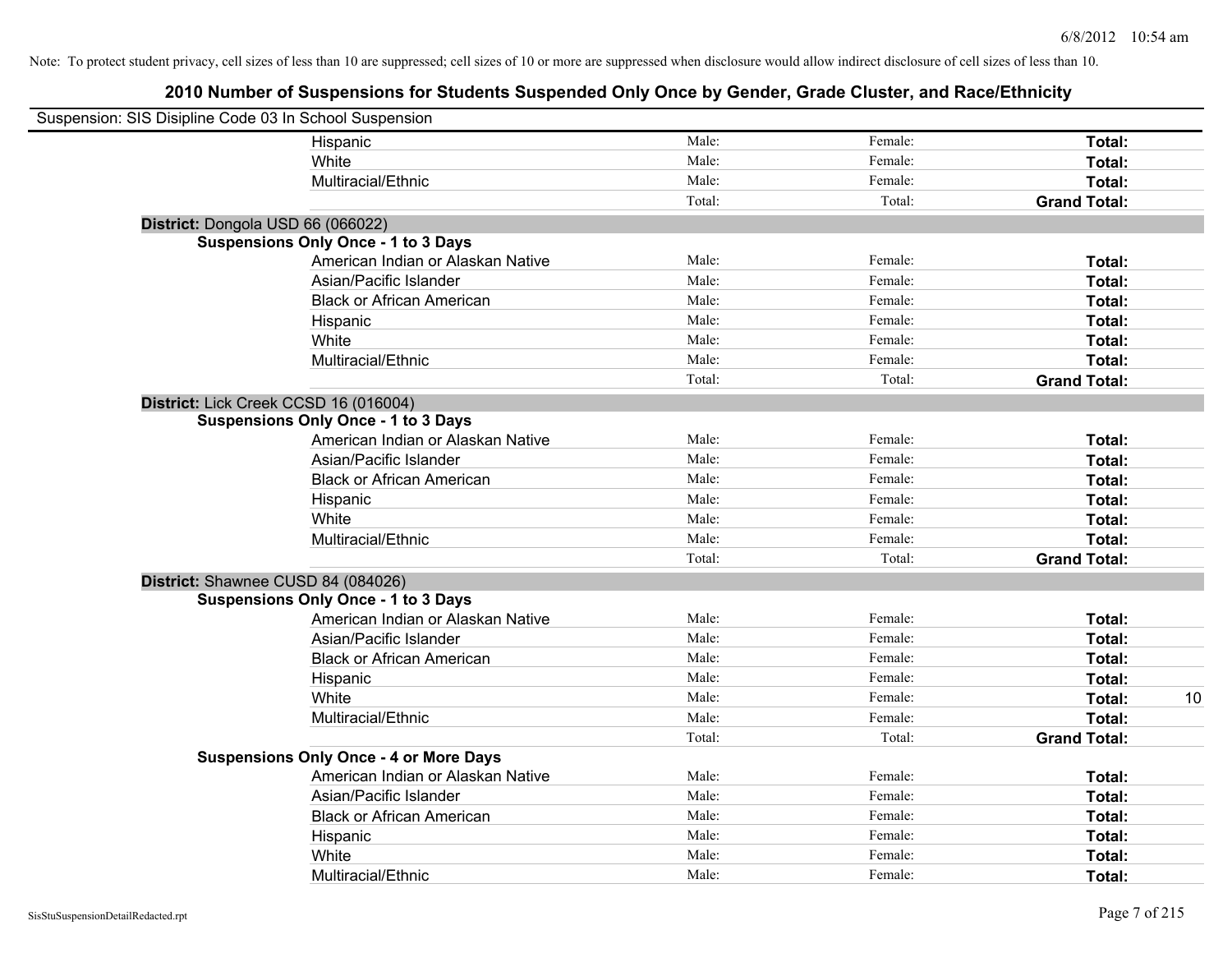| Suspension: SIS Disipline Code 03 In School Suspension |                                               |        |    |         |    |                     |    |
|--------------------------------------------------------|-----------------------------------------------|--------|----|---------|----|---------------------|----|
|                                                        |                                               | Total: |    | Total:  |    | <b>Grand Total:</b> |    |
| Region: Bond/Effingham/Fayette ROE (03)                |                                               |        |    |         |    |                     |    |
| County: Bond (003)                                     |                                               |        |    |         |    |                     |    |
|                                                        | District: Bond County CUSD 2 (002026)         |        |    |         |    |                     |    |
|                                                        | <b>Suspensions Only Once - 1 to 3 Days</b>    |        |    |         |    |                     |    |
|                                                        | American Indian or Alaskan Native             | Male:  |    | Female: |    | Total:              |    |
|                                                        | Asian/Pacific Islander                        | Male:  |    | Female: |    | Total:              |    |
|                                                        | <b>Black or African American</b>              | Male:  |    | Female: |    | <b>Total:</b>       |    |
|                                                        | Hispanic                                      | Male:  |    | Female: |    | Total:              |    |
|                                                        | White                                         | Male:  | 28 | Female: | 11 | Total:              | 39 |
|                                                        | Multiracial/Ethnic                            | Male:  |    | Female: |    | Total:              |    |
|                                                        |                                               | Total: |    | Total:  |    | <b>Grand Total:</b> |    |
|                                                        | District: Mulberry Grove CUSD 1 (001026)      |        |    |         |    |                     |    |
|                                                        | <b>Suspensions Only Once - 1 to 3 Days</b>    |        |    |         |    |                     |    |
|                                                        | American Indian or Alaskan Native             | Male:  |    | Female: |    | Total:              |    |
|                                                        | Asian/Pacific Islander                        | Male:  |    | Female: |    | Total:              |    |
|                                                        | <b>Black or African American</b>              | Male:  |    | Female: |    | Total:              |    |
|                                                        | Hispanic                                      | Male:  |    | Female: |    | Total:              |    |
|                                                        | White                                         | Male:  |    | Female: |    | Total:              | 19 |
|                                                        | Multiracial/Ethnic                            | Male:  |    | Female: |    | Total:              |    |
|                                                        |                                               | Total: |    | Total:  |    | <b>Grand Total:</b> |    |
| County: Effingham (025)                                |                                               |        |    |         |    |                     |    |
|                                                        | District: Altamont CUSD 10 (010026)           |        |    |         |    |                     |    |
|                                                        | <b>Suspensions Only Once - 1 to 3 Days</b>    |        |    |         |    |                     |    |
|                                                        | American Indian or Alaskan Native             | Male:  |    | Female: |    | Total:              |    |
|                                                        | Asian/Pacific Islander                        | Male:  |    | Female: |    | Total:              |    |
|                                                        | <b>Black or African American</b>              | Male:  |    | Female: |    | Total:              |    |
|                                                        | Hispanic                                      | Male:  |    | Female: |    | Total:              |    |
|                                                        | White                                         | Male:  |    | Female: |    | Total:              |    |
|                                                        | Multiracial/Ethnic                            | Male:  |    | Female: |    | Total:              |    |
|                                                        |                                               | Total: |    | Total:  |    | <b>Grand Total:</b> |    |
|                                                        | <b>Suspensions Only Once - 4 or More Days</b> |        |    |         |    |                     |    |
|                                                        | American Indian or Alaskan Native             | Male:  |    | Female: |    | Total:              |    |
|                                                        | Asian/Pacific Islander                        | Male:  |    | Female: |    | Total:              |    |
|                                                        | <b>Black or African American</b>              | Male:  |    | Female: |    | <b>Total:</b>       |    |
|                                                        | Hispanic                                      | Male:  |    | Female: |    | <b>Total:</b>       |    |
|                                                        | White                                         | Male:  |    | Female: |    | Total:              |    |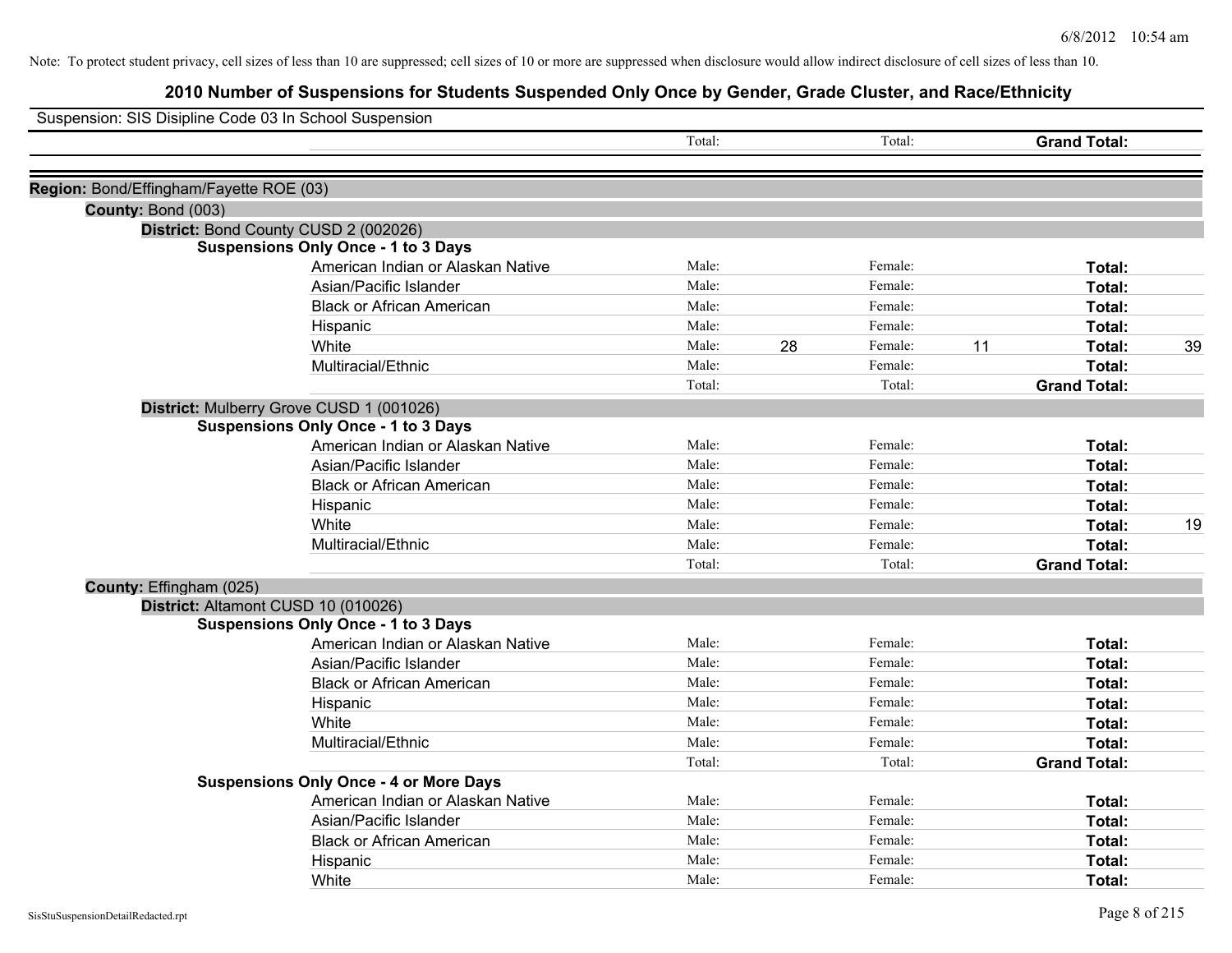| Suspension: SIS Disipline Code 03 In School Suspension |                                            |        |               |    |                     |    |
|--------------------------------------------------------|--------------------------------------------|--------|---------------|----|---------------------|----|
|                                                        | Multiracial/Ethnic                         | Male:  | Female:       |    | Total:              |    |
|                                                        |                                            | Total: | Total:        |    | <b>Grand Total:</b> |    |
| District: Beecher City CUSD 20 (020026)                |                                            |        |               |    |                     |    |
|                                                        | <b>Suspensions Only Once - 1 to 3 Days</b> |        |               |    |                     |    |
|                                                        | American Indian or Alaskan Native          | Male:  | Female:       |    | Total:              |    |
|                                                        | Asian/Pacific Islander                     | Male:  | Female:       |    | Total:              |    |
|                                                        | <b>Black or African American</b>           | Male:  | Female:       |    | Total:              |    |
|                                                        | Hispanic                                   | Male:  | Female:       |    | Total:              |    |
|                                                        | White                                      | Male:  | Female:       |    | Total:              | 10 |
|                                                        | Multiracial/Ethnic                         | Male:  | Female:       |    | Total:              |    |
|                                                        |                                            | Total: | Total:        |    | <b>Grand Total:</b> |    |
| District: Dieterich CUSD 30 (030026)                   |                                            |        |               |    |                     |    |
|                                                        | <b>Suspensions Only Once - 1 to 3 Days</b> |        |               |    |                     |    |
|                                                        | American Indian or Alaskan Native          | Male:  | Female:       |    | Total:              |    |
|                                                        | Asian/Pacific Islander                     | Male:  | Female:       |    | Total:              |    |
|                                                        | <b>Black or African American</b>           | Male:  | Female:       |    | Total:              |    |
|                                                        | Hispanic                                   | Male:  | Female:       |    | Total:              |    |
|                                                        | White                                      | Male:  | Female:       |    | Total:              |    |
|                                                        | Multiracial/Ethnic                         | Male:  | Female:       |    | Total:              |    |
|                                                        |                                            | Total: | Total:        |    | <b>Grand Total:</b> |    |
| District: Effingham CUSD 40 (040026)                   |                                            |        |               |    |                     |    |
|                                                        | <b>Suspensions Only Once - 1 to 3 Days</b> |        |               |    |                     |    |
|                                                        | American Indian or Alaskan Native          | Male:  | Female:       |    | Total:              |    |
|                                                        | Asian/Pacific Islander                     | Male:  | Female:       |    | Total:              |    |
|                                                        | <b>Black or African American</b>           | Male:  | Female:       |    | Total:              |    |
|                                                        | Hispanic                                   | Male:  | Female:       |    | Total:              |    |
|                                                        | White                                      | Male:  | 58<br>Female: | 12 | Total:              | 70 |
|                                                        | Multiracial/Ethnic                         | Male:  | Female:       |    | Total:              |    |
|                                                        |                                            | Total: | Total:        |    | <b>Grand Total:</b> |    |
| District: Teutopolis CUSD 50 (050026)                  |                                            |        |               |    |                     |    |
|                                                        | <b>Suspensions Only Once - 1 to 3 Days</b> |        |               |    |                     |    |
|                                                        | American Indian or Alaskan Native          | Male:  | Female:       |    | Total:              |    |
|                                                        | Asian/Pacific Islander                     | Male:  | Female:       |    | Total:              |    |
|                                                        | <b>Black or African American</b>           | Male:  | Female:       |    | Total:              |    |
|                                                        | Hispanic                                   | Male:  | Female:       |    | Total:              |    |
|                                                        | White                                      | Male:  | Female:       |    | Total:              |    |
|                                                        | Multiracial/Ethnic                         | Male:  | Female:       |    | Total:              |    |
|                                                        |                                            | Total: | Total:        |    | <b>Grand Total:</b> |    |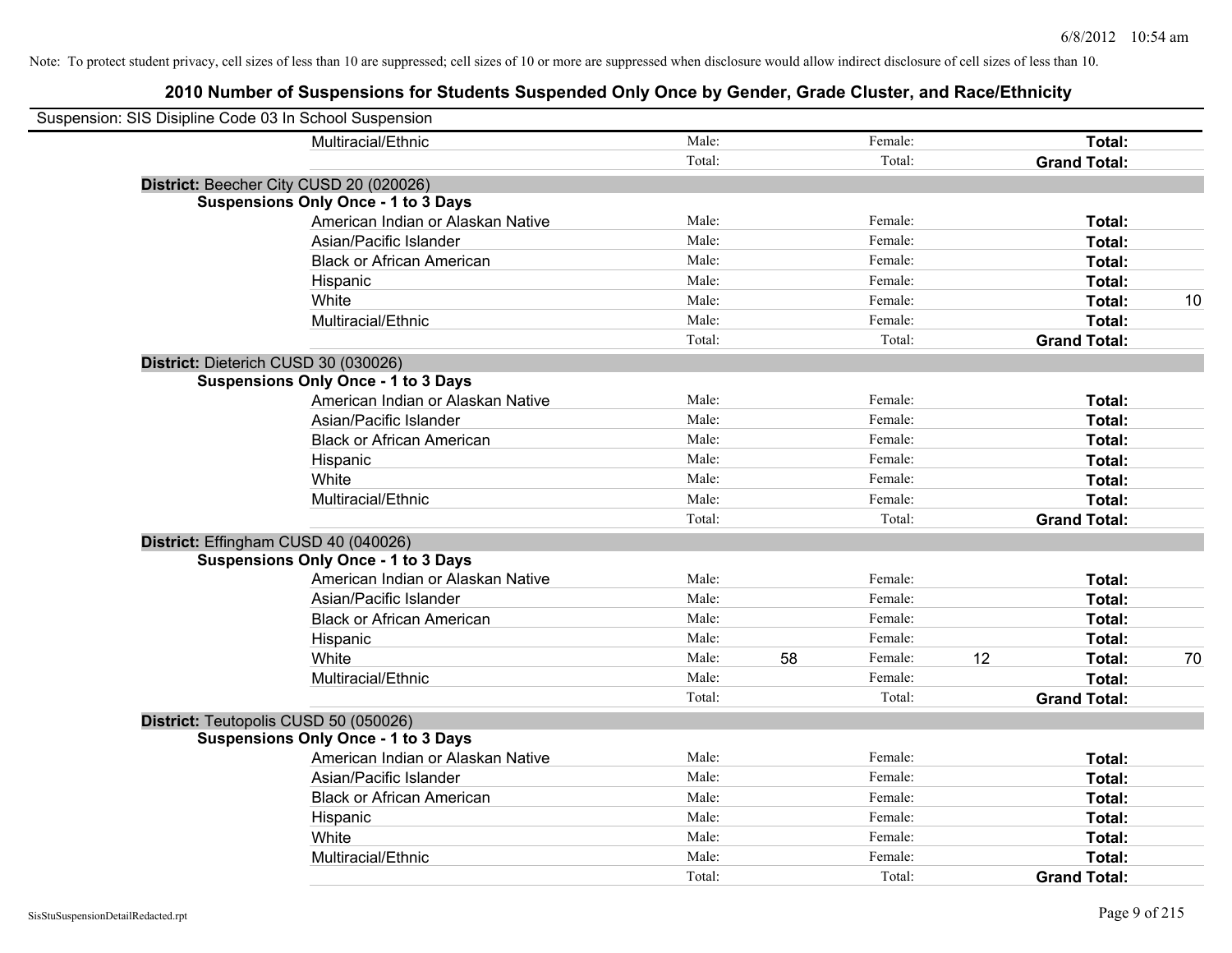## **2010 Number of Suspensions for Students Suspended Only Once by Gender, Grade Cluster, and Race/Ethnicity**

| Suspension: SIS Disipline Code 03 In School Suspension |                                                                                                                                                                                                                                                                                       |        |         |                     |    |
|--------------------------------------------------------|---------------------------------------------------------------------------------------------------------------------------------------------------------------------------------------------------------------------------------------------------------------------------------------|--------|---------|---------------------|----|
|                                                        | <b>Suspensions Only Once - 4 or More Days</b>                                                                                                                                                                                                                                         |        |         |                     |    |
|                                                        | American Indian or Alaskan Native                                                                                                                                                                                                                                                     | Male:  | Female: | Total:              |    |
|                                                        | Asian/Pacific Islander                                                                                                                                                                                                                                                                | Male:  | Female: | Total:              |    |
|                                                        | <b>Black or African American</b>                                                                                                                                                                                                                                                      | Male:  | Female: | Total:              |    |
|                                                        | Hispanic                                                                                                                                                                                                                                                                              | Male:  | Female: | Total:              |    |
|                                                        | White                                                                                                                                                                                                                                                                                 | Male:  | Female: | Total:              |    |
|                                                        | Multiracial/Ethnic                                                                                                                                                                                                                                                                    | Male:  | Female: | Total:              |    |
|                                                        |                                                                                                                                                                                                                                                                                       | Total: | Total:  | <b>Grand Total:</b> |    |
| County: Fayette (026)                                  |                                                                                                                                                                                                                                                                                       |        |         |                     |    |
|                                                        | District: Brownstown CUSD 201 (201026)                                                                                                                                                                                                                                                |        |         |                     |    |
|                                                        | <b>Suspensions Only Once - 1 to 3 Days</b>                                                                                                                                                                                                                                            |        |         |                     |    |
|                                                        | American Indian or Alaskan Native                                                                                                                                                                                                                                                     | Male:  | Female: | Total:              |    |
|                                                        | Asian/Pacific Islander                                                                                                                                                                                                                                                                | Male:  | Female: | Total:              |    |
|                                                        | <b>Black or African American</b>                                                                                                                                                                                                                                                      | Male:  | Female: | Total:              |    |
|                                                        | Hispanic                                                                                                                                                                                                                                                                              | Male:  | Female: | Total:              |    |
|                                                        | White                                                                                                                                                                                                                                                                                 | Male:  | Female: | Total:              |    |
|                                                        | Multiracial/Ethnic                                                                                                                                                                                                                                                                    | Male:  | Female: | Total:              |    |
|                                                        |                                                                                                                                                                                                                                                                                       | Total: | Total:  | <b>Grand Total:</b> |    |
|                                                        | District: Non-Public School (2030)                                                                                                                                                                                                                                                    |        |         |                     |    |
|                                                        | <b>Suspensions Only Once - 1 to 3 Days</b>                                                                                                                                                                                                                                            |        |         |                     |    |
|                                                        | American Indian or Alaskan Native                                                                                                                                                                                                                                                     | Male:  | Female: | Total:              |    |
|                                                        | Asian/Pacific Islander                                                                                                                                                                                                                                                                | Male:  | Female: | Total:              |    |
|                                                        | <b>Black or African American</b>                                                                                                                                                                                                                                                      | Male:  | Female: | Total:              |    |
|                                                        | Hispanic                                                                                                                                                                                                                                                                              | Male:  | Female: | Total:              |    |
|                                                        | White                                                                                                                                                                                                                                                                                 | Male:  | Female: | Total:              |    |
|                                                        | Multiracial/Ethnic                                                                                                                                                                                                                                                                    | Male:  | Female: | Total:              |    |
|                                                        |                                                                                                                                                                                                                                                                                       | Total: | Total:  | <b>Grand Total:</b> |    |
|                                                        | District: Ramsey CUSD 204 (204026)                                                                                                                                                                                                                                                    |        |         |                     |    |
|                                                        | <b>Suspensions Only Once - 1 to 3 Days</b>                                                                                                                                                                                                                                            |        |         |                     |    |
|                                                        | American Indian or Alaskan Native                                                                                                                                                                                                                                                     | Male:  | Female: | <b>Total:</b>       |    |
|                                                        | Asian/Pacific Islander                                                                                                                                                                                                                                                                | Male:  | Female: | Total:              |    |
|                                                        | <b>Black or African American</b>                                                                                                                                                                                                                                                      | Male:  | Female: | Total:              |    |
|                                                        | Hispanic                                                                                                                                                                                                                                                                              | Male:  | Female: | Total:              |    |
|                                                        | White                                                                                                                                                                                                                                                                                 | Male:  | Female: | Total:              |    |
|                                                        | Multiracial/Ethnic                                                                                                                                                                                                                                                                    | Male:  | Female: | Total:              |    |
|                                                        |                                                                                                                                                                                                                                                                                       | Total: | Total:  | <b>Grand Total:</b> | 10 |
|                                                        | $D_{i}$ $\sim$ $L_{i}$ $\sim$ $L_{i}$ $\sim$ $L_{i}$ $\sim$ $L_{i}$ $\sim$ $L_{i}$ $\sim$ $L_{i}$ $\sim$ $L_{i}$ $\sim$ $L_{i}$ $\sim$ $L_{i}$ $\sim$ $L_{i}$ $\sim$ $L_{i}$ $\sim$ $L_{i}$ $\sim$ $L_{i}$ $\sim$ $L_{i}$ $\sim$ $L_{i}$ $\sim$ $L_{i}$ $\sim$ $L_{i}$ $\sim$ $L_{i}$ |        |         |                     |    |

**District:** St Elmo CUSD 202 (202026) **Suspensions Only Once - 1 to 3 Days**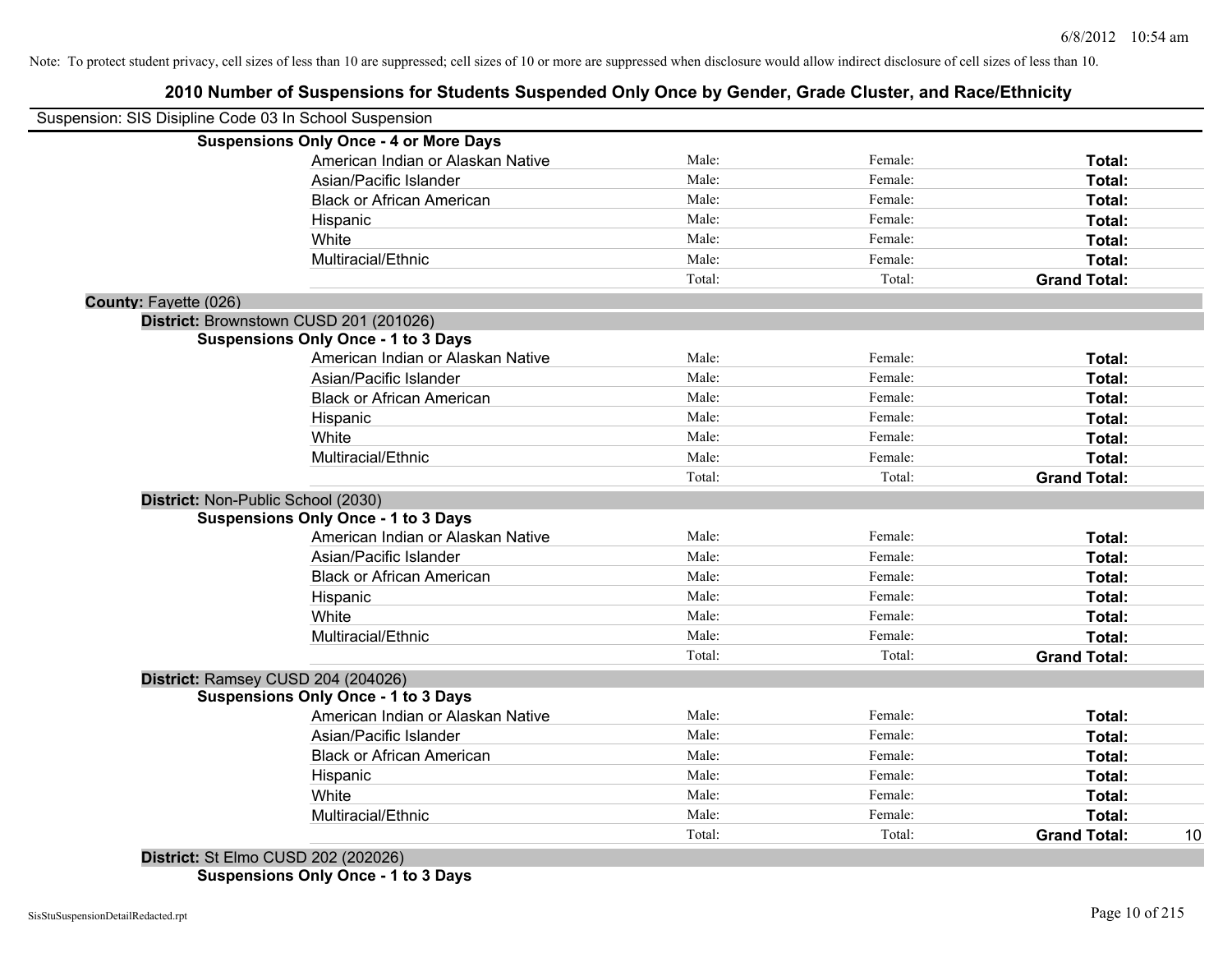| Suspension: SIS Disipline Code 03 In School Suspension |                                               |        |    |         |    |                     |     |
|--------------------------------------------------------|-----------------------------------------------|--------|----|---------|----|---------------------|-----|
|                                                        | American Indian or Alaskan Native             | Male:  |    | Female: |    | Total:              |     |
|                                                        | Asian/Pacific Islander                        | Male:  |    | Female: |    | Total:              |     |
|                                                        | <b>Black or African American</b>              | Male:  |    | Female: |    | Total:              |     |
|                                                        | Hispanic                                      | Male:  |    | Female: |    | Total:              |     |
|                                                        | White                                         | Male:  | 19 | Female: | 17 | Total:              | 36  |
|                                                        | Multiracial/Ethnic                            | Male:  |    | Female: |    | Total:              |     |
|                                                        |                                               | Total: |    | Total:  |    | <b>Grand Total:</b> |     |
| District: Vandalia CUSD 203 (203026)                   |                                               |        |    |         |    |                     |     |
|                                                        | <b>Suspensions Only Once - 1 to 3 Days</b>    |        |    |         |    |                     |     |
|                                                        | American Indian or Alaskan Native             | Male:  |    | Female: |    | Total:              |     |
|                                                        | Asian/Pacific Islander                        | Male:  |    | Female: |    | Total:              |     |
|                                                        | <b>Black or African American</b>              | Male:  |    | Female: |    | Total:              |     |
|                                                        | Hispanic                                      | Male:  |    | Female: |    | Total:              |     |
|                                                        | White                                         | Male:  | 60 | Female: | 27 | Total:              | 87  |
|                                                        | Multiracial/Ethnic                            | Male:  |    | Female: |    | Total:              |     |
|                                                        |                                               | Total: |    | Total:  |    | <b>Grand Total:</b> |     |
| County: Non-Public School (000)                        |                                               |        |    |         |    |                     |     |
|                                                        | District: Bond/Effingham/Fayette ROE (000000) |        |    |         |    |                     |     |
|                                                        | <b>Suspensions Only Once - 1 to 3 Days</b>    |        |    |         |    |                     |     |
|                                                        | American Indian or Alaskan Native             | Male:  |    | Female: |    | Total:              |     |
|                                                        | Asian/Pacific Islander                        | Male:  |    | Female: |    | Total:              |     |
|                                                        | <b>Black or African American</b>              | Male:  |    | Female: |    | Total:              |     |
|                                                        | Hispanic                                      | Male:  |    | Female: |    | Total:              |     |
|                                                        | White                                         | Male:  |    | Female: |    | Total:              |     |
|                                                        | Multiracial/Ethnic                            | Male:  |    | Female: |    | Total:              |     |
|                                                        |                                               | Total: |    | Total:  |    | <b>Grand Total:</b> |     |
|                                                        |                                               |        |    |         |    |                     |     |
| Region: Boone/Winnebago ROE (04)                       |                                               |        |    |         |    |                     |     |
| County: Boone (004)                                    |                                               |        |    |         |    |                     |     |
| District: Belvidere CUSD 100 (100026)                  |                                               |        |    |         |    |                     |     |
|                                                        | <b>Suspensions Only Once - 1 to 3 Days</b>    |        |    |         |    |                     |     |
|                                                        | American Indian or Alaskan Native             | Male:  |    | Female: |    | Total:              |     |
|                                                        | Asian/Pacific Islander                        | Male:  |    | Female: |    | Total:              |     |
|                                                        | <b>Black or African American</b>              | Male:  |    | Female: |    | Total:              | 12  |
|                                                        | Hispanic                                      | Male:  | 57 | Female: | 38 | Total:              | 95  |
|                                                        | White                                         | Male:  | 75 | Female: | 60 | Total:              | 135 |
|                                                        | Multiracial/Ethnic                            | Male:  |    | Female: |    | Total:              | 11  |
|                                                        |                                               | Total: |    | Total:  |    | <b>Grand Total:</b> |     |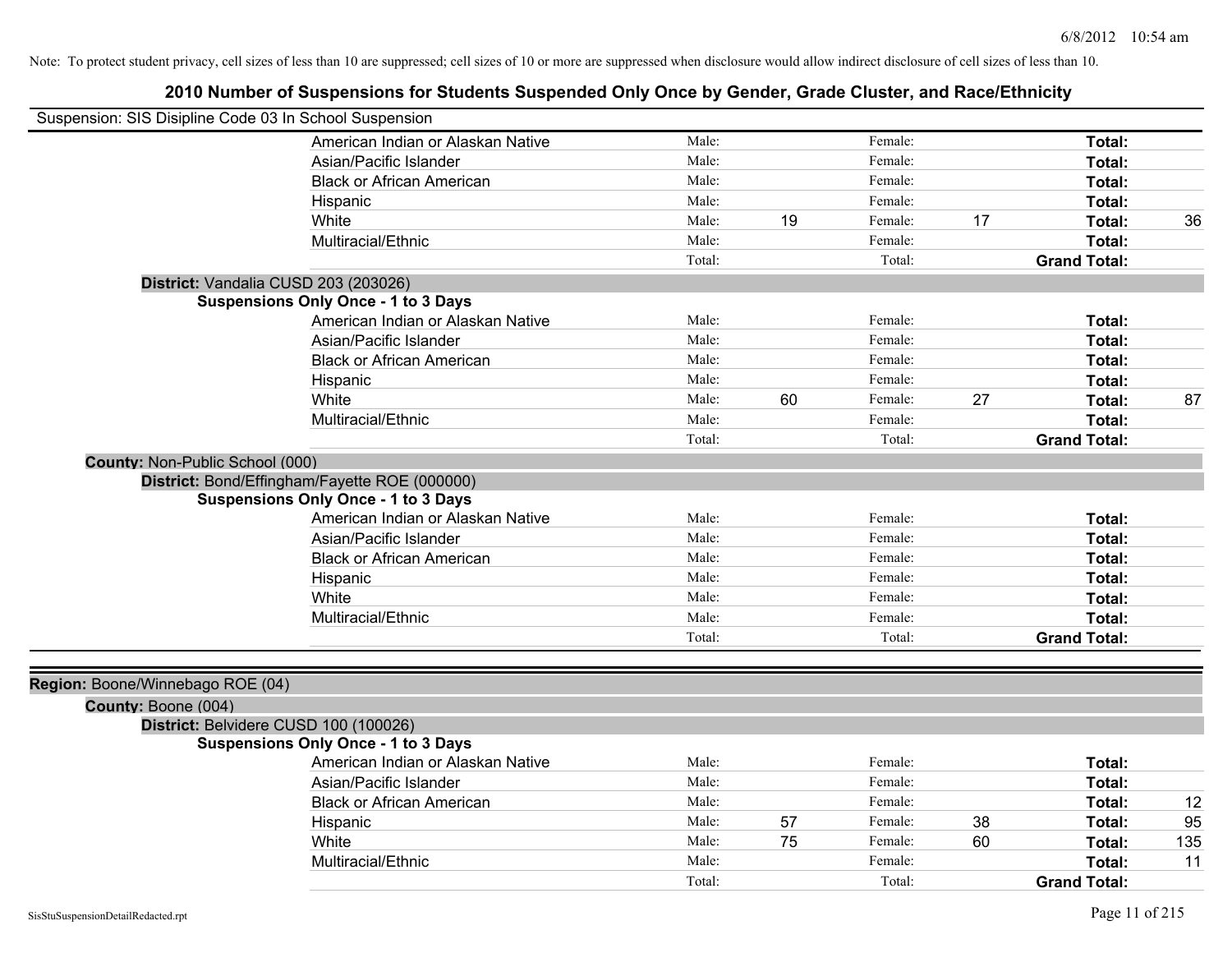|                                    | Suspension: SIS Disipline Code 03 In School Suspension |        |         |                     |    |
|------------------------------------|--------------------------------------------------------|--------|---------|---------------------|----|
|                                    | <b>Suspensions Only Once - 4 or More Days</b>          |        |         |                     |    |
|                                    | American Indian or Alaskan Native                      | Male:  | Female: | Total:              |    |
|                                    | Asian/Pacific Islander                                 | Male:  | Female: | Total:              |    |
|                                    | <b>Black or African American</b>                       | Male:  | Female: | Total:              |    |
|                                    | Hispanic                                               | Male:  | Female: | Total:              |    |
|                                    | White                                                  | Male:  | Female: | Total:              |    |
|                                    | Multiracial/Ethnic                                     | Male:  | Female: | Total:              |    |
|                                    |                                                        | Total: | Total:  | <b>Grand Total:</b> |    |
| County: Winnebago (101)            |                                                        |        |         |                     |    |
|                                    | District: County of Winnebago SD 320 (320026)          |        |         |                     |    |
|                                    | <b>Suspensions Only Once - 1 to 3 Days</b>             |        |         |                     |    |
|                                    | American Indian or Alaskan Native                      | Male:  | Female: | Total:              |    |
|                                    | Asian/Pacific Islander                                 | Male:  | Female: | Total:              |    |
|                                    | <b>Black or African American</b>                       | Male:  | Female: | Total:              |    |
|                                    | Hispanic                                               | Male:  | Female: | Total:              |    |
|                                    | White                                                  | Male:  | Female: | Total:              | 22 |
|                                    | Multiracial/Ethnic                                     | Male:  | Female: | Total:              |    |
|                                    |                                                        | Total: | Total:  | <b>Grand Total:</b> |    |
|                                    | District: Durand CUSD 322 (322026)                     |        |         |                     |    |
|                                    | <b>Suspensions Only Once - 1 to 3 Days</b>             |        |         |                     |    |
|                                    | American Indian or Alaskan Native                      | Male:  | Female: | Total:              |    |
|                                    | Asian/Pacific Islander                                 | Male:  | Female: | Total:              |    |
|                                    | <b>Black or African American</b>                       | Male:  | Female: | Total:              |    |
|                                    | Hispanic                                               | Male:  | Female: | Total:              |    |
|                                    | White                                                  | Male:  | Female: | Total:              | 28 |
|                                    | Multiracial/Ethnic                                     | Male:  | Female: | Total:              |    |
|                                    |                                                        | Total: | Total:  | <b>Grand Total:</b> |    |
|                                    | <b>Suspensions Only Once - 4 or More Days</b>          |        |         |                     |    |
|                                    | American Indian or Alaskan Native                      | Male:  | Female: | Total:              |    |
|                                    | Asian/Pacific Islander                                 | Male:  | Female: | Total:              |    |
|                                    | <b>Black or African American</b>                       | Male:  | Female: | Total:              |    |
|                                    | Hispanic                                               | Male:  | Female: | Total:              |    |
|                                    | White                                                  | Male:  | Female: | Total:              |    |
|                                    | Multiracial/Ethnic                                     | Male:  | Female: | Total:              |    |
|                                    |                                                        | Total: | Total:  | <b>Grand Total:</b> |    |
|                                    | District: Harlem UD 122 (122022)                       |        |         |                     |    |
|                                    | <b>Suspensions Only Once - 1 to 3 Days</b>             |        |         |                     |    |
|                                    | American Indian or Alaskan Native                      | Male:  | Female: | Total:              |    |
|                                    | Asian/Pacific Islander                                 | Male:  | Female: | Total:              |    |
| SisStuSuspensionDetailRedacted.rpt |                                                        |        |         | Page 12 of 215      |    |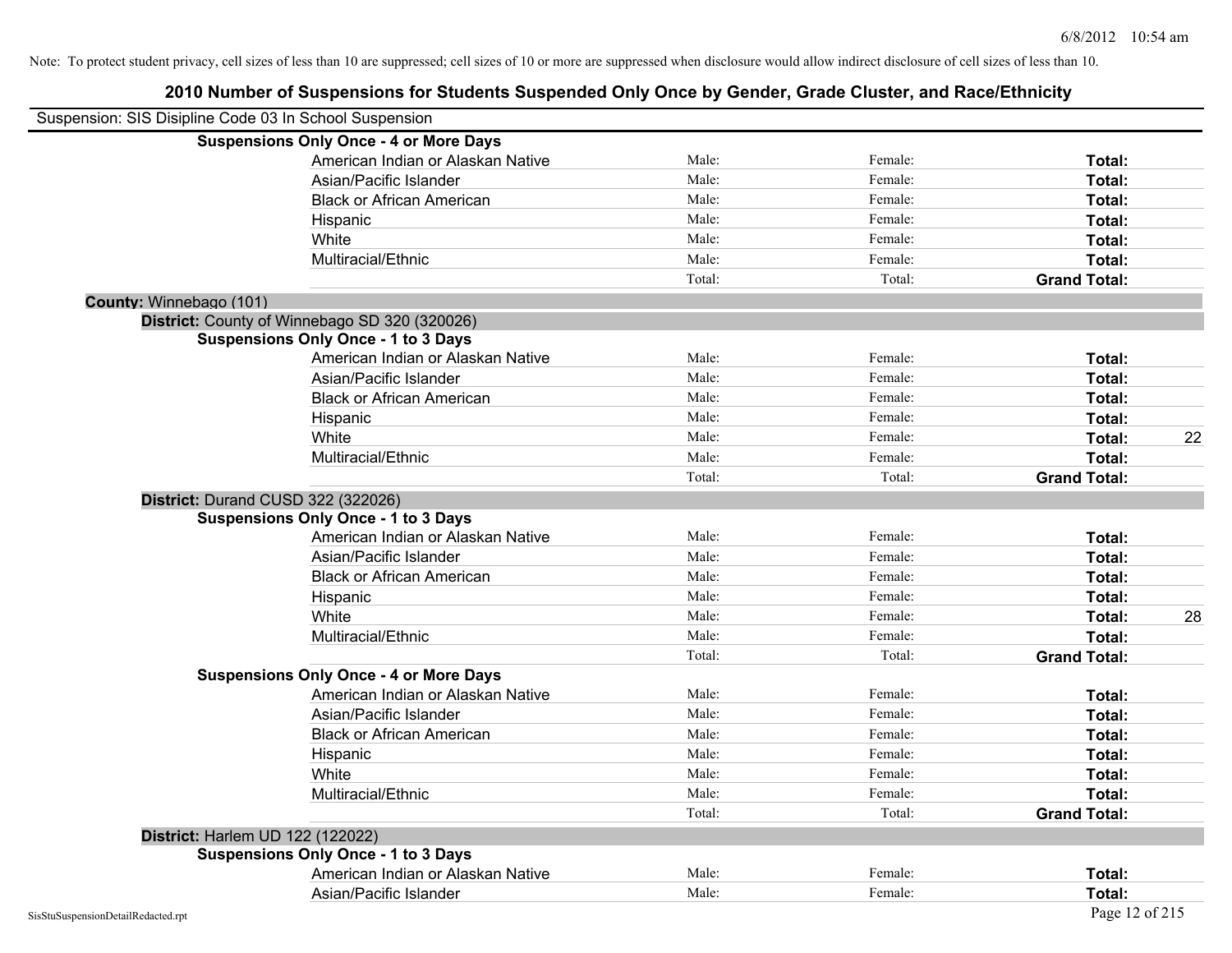| Suspension: SIS Disipline Code 03 In School Suspension |        |     |         |     |                     |     |
|--------------------------------------------------------|--------|-----|---------|-----|---------------------|-----|
| <b>Black or African American</b>                       | Male:  | 17  | Female: | 13  | Total:              | 30  |
| Hispanic                                               | Male:  | 20  | Female: | 12  | Total:              | 32  |
| White                                                  | Male:  | 231 | Female: | 102 | Total:              | 333 |
| Multiracial/Ethnic                                     | Male:  |     | Female: |     | Total:              | 14  |
|                                                        | Total: |     | Total:  |     | <b>Grand Total:</b> |     |
| <b>Suspensions Only Once - 4 or More Days</b>          |        |     |         |     |                     |     |
| American Indian or Alaskan Native                      | Male:  |     | Female: |     | Total:              |     |
| Asian/Pacific Islander                                 | Male:  |     | Female: |     | Total:              |     |
| <b>Black or African American</b>                       | Male:  |     | Female: |     | Total:              |     |
| Hispanic                                               | Male:  |     | Female: |     | Total:              |     |
| White                                                  | Male:  |     | Female: |     | Total:              |     |
| Multiracial/Ethnic                                     | Male:  |     | Female: |     | Total:              |     |
|                                                        | Total: |     | Total:  |     | <b>Grand Total:</b> |     |
| District: Hononegah CHD 207 (207016)                   |        |     |         |     |                     |     |
| <b>Suspensions Only Once - 1 to 3 Days</b>             |        |     |         |     |                     |     |
| American Indian or Alaskan Native                      | Male:  |     | Female: |     | Total:              |     |
| Asian/Pacific Islander                                 | Male:  |     | Female: |     | Total:              |     |
| <b>Black or African American</b>                       | Male:  |     | Female: |     | Total:              |     |
| Hispanic                                               | Male:  |     | Female: |     | Total:              |     |
| White                                                  | Male:  | 54  | Female: | 43  | Total:              | 97  |
| Multiracial/Ethnic                                     | Male:  |     | Female: |     | Total:              |     |
|                                                        | Total: |     | Total:  |     | <b>Grand Total:</b> | 111 |
| District: Kinnikinnick CCSD 131 (131004)               |        |     |         |     |                     |     |
| <b>Suspensions Only Once - 1 to 3 Days</b>             |        |     |         |     |                     |     |
| American Indian or Alaskan Native                      | Male:  |     | Female: |     | Total:              |     |
| Asian/Pacific Islander                                 | Male:  |     | Female: |     | Total:              |     |
| <b>Black or African American</b>                       | Male:  |     | Female: |     | Total:              |     |
| Hispanic                                               | Male:  |     | Female: |     | Total:              |     |
| White                                                  | Male:  | 36  | Female: | 14  | Total:              | 50  |
| Multiracial/Ethnic                                     | Male:  |     | Female: |     | Total:              |     |
|                                                        | Total: |     | Total:  |     | <b>Grand Total:</b> | 63  |
| District: Pecatonica CUSD 321 (321026)                 |        |     |         |     |                     |     |
| <b>Suspensions Only Once - 1 to 3 Days</b>             |        |     |         |     |                     |     |
| American Indian or Alaskan Native                      | Male:  |     | Female: |     | Total:              |     |
| Asian/Pacific Islander                                 | Male:  |     | Female: |     | Total:              |     |
| <b>Black or African American</b>                       | Male:  |     | Female: |     | Total:              |     |
| Hispanic                                               | Male:  |     | Female: |     | Total:              |     |
| White                                                  | Male:  |     | Female: |     | Total:              | 12  |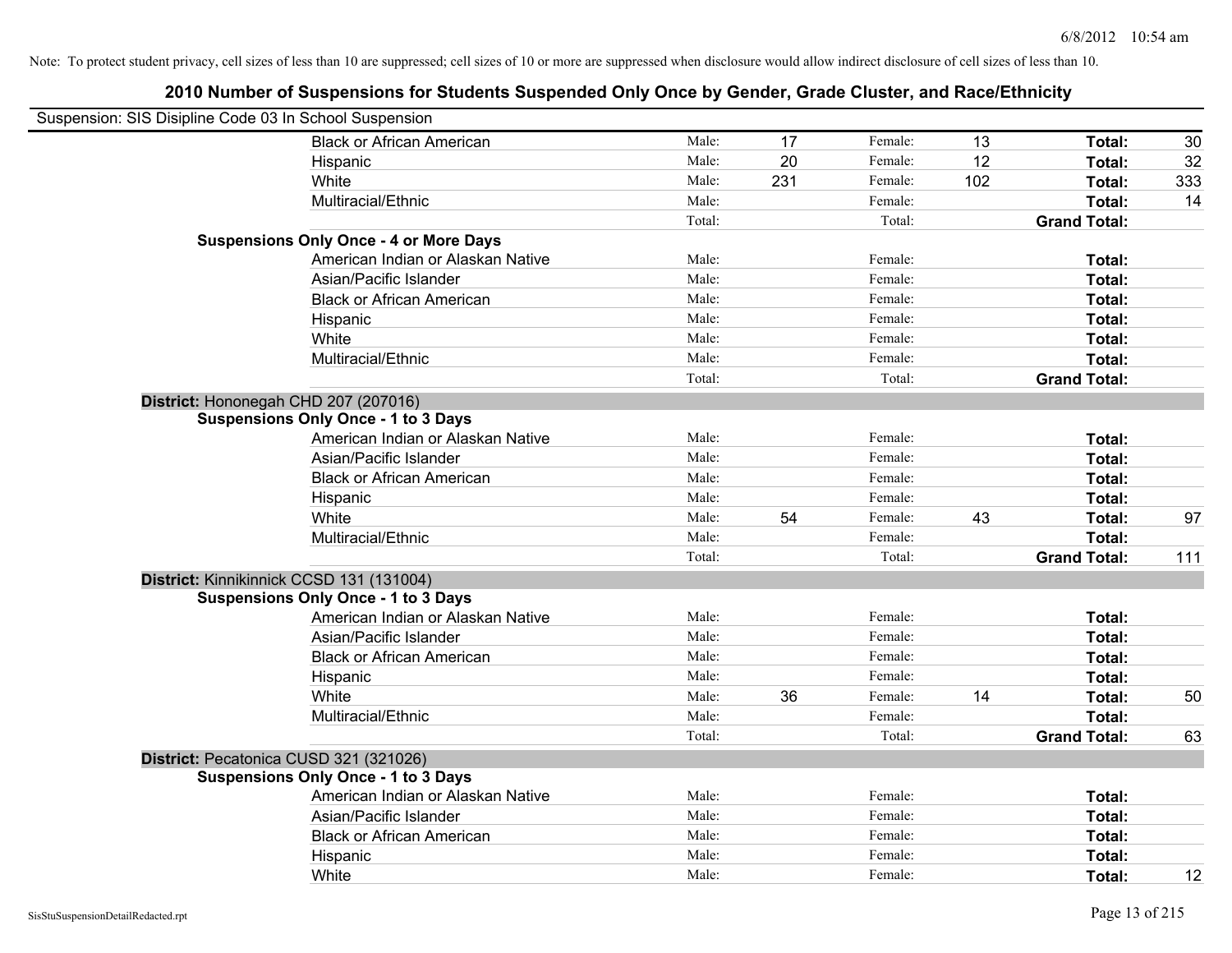## **2010 Number of Suspensions for Students Suspended Only Once by Gender, Grade Cluster, and Race/Ethnicity**

| Suspension: SIS Disipline Code 03 In School Suspension |        |     |         |     |                     |     |
|--------------------------------------------------------|--------|-----|---------|-----|---------------------|-----|
| Multiracial/Ethnic                                     | Male:  |     | Female: |     | Total:              |     |
|                                                        | Total: |     | Total:  |     | <b>Grand Total:</b> |     |
| District: Rockford SD 205 (205025)                     |        |     |         |     |                     |     |
| <b>Suspensions Only Once - 1 to 3 Days</b>             |        |     |         |     |                     |     |
| American Indian or Alaskan Native                      | Male:  |     | Female: |     | Total:              |     |
| Asian/Pacific Islander                                 | Male:  |     | Female: |     | Total:              |     |
| <b>Black or African American</b>                       | Male:  | 23  | Female: | 30  | Total:              | 53  |
| Hispanic                                               | Male:  |     | Female: |     | Total:              | 21  |
| White                                                  | Male:  |     | Female: |     | Total:              | 18  |
| Multiracial/Ethnic                                     | Male:  |     | Female: |     | Total:              |     |
|                                                        | Total: |     | Total:  |     | <b>Grand Total:</b> |     |
| <b>Suspensions Only Once - 4 or More Days</b>          |        |     |         |     |                     |     |
| American Indian or Alaskan Native                      | Male:  |     | Female: |     | Total:              |     |
| Asian/Pacific Islander                                 | Male:  | 13  | Female: | 10  | Total:              | 23  |
| <b>Black or African American</b>                       | Male:  | 370 | Female: | 283 | Total:              | 653 |
| Hispanic                                               | Male:  | 128 | Female: | 86  | Total:              | 214 |
| White                                                  | Male:  | 219 | Female: | 136 | Total:              | 355 |
| Multiracial/Ethnic                                     | Male:  | 47  | Female: | 22  | Total:              | 69  |
|                                                        | Total: |     | Total:  |     | <b>Grand Total:</b> |     |
| District: Rockton SD 140 (140004)                      |        |     |         |     |                     |     |
| <b>Suspensions Only Once - 1 to 3 Days</b>             |        |     |         |     |                     |     |
| American Indian or Alaskan Native                      | Male:  |     | Female: |     | Total:              |     |
| Asian/Pacific Islander                                 | Male:  |     | Female: |     | Total:              |     |
| <b>Black or African American</b>                       | Male:  |     | Female: |     | Total:              |     |
| Hispanic                                               | Male:  |     | Female: |     | Total:              |     |
| White                                                  | Male:  |     | Female: |     | Total:              | 18  |
| Multiracial/Ethnic                                     | Male:  |     | Female: |     | Total:              |     |
|                                                        | Total: |     | Total:  |     | <b>Grand Total:</b> |     |
| District: Shirland CCSD 134 (134004)                   |        |     |         |     |                     |     |
| <b>Suspensions Only Once - 1 to 3 Days</b>             |        |     |         |     |                     |     |
| American Indian or Alaskan Native                      | Male:  |     | Female: |     | Total:              |     |
| Asian/Pacific Islander                                 | Male:  |     | Female: |     | Total:              |     |
| <b>Black or African American</b>                       | Male:  |     | Female: |     | Total:              |     |
| Hispanic                                               | Male:  |     | Female: |     | Total:              |     |
| White                                                  | Male:  |     | Female: |     | Total:              |     |
| Multiracial/Ethnic                                     | Male:  |     | Female: |     | Total:              |     |
|                                                        | Total: |     | Total:  |     | <b>Grand Total:</b> |     |
|                                                        |        |     |         |     |                     |     |

**District:** Winnebago CUSD 323 (323026)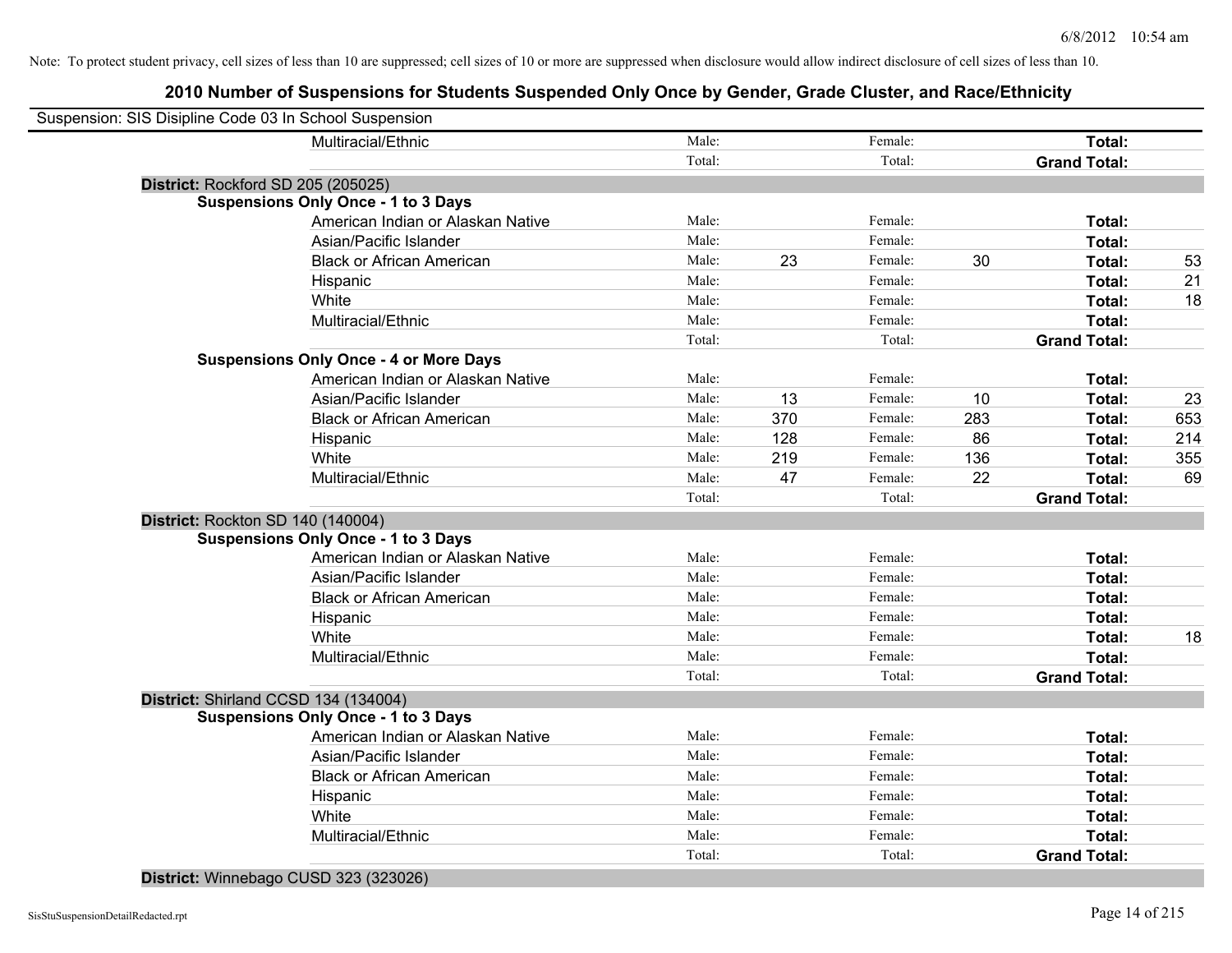| Suspension: SIS Disipline Code 03 In School Suspension          |                                            |        |    |         |    |                     |    |
|-----------------------------------------------------------------|--------------------------------------------|--------|----|---------|----|---------------------|----|
|                                                                 | <b>Suspensions Only Once - 1 to 3 Days</b> |        |    |         |    |                     |    |
|                                                                 | American Indian or Alaskan Native          | Male:  |    | Female: |    | Total:              |    |
|                                                                 | Asian/Pacific Islander                     | Male:  |    | Female: |    | Total:              |    |
|                                                                 | <b>Black or African American</b>           | Male:  |    | Female: |    | Total:              |    |
|                                                                 | Hispanic                                   | Male:  |    | Female: |    | Total:              |    |
|                                                                 | White                                      | Male:  | 15 | Female: | 10 | Total:              | 25 |
|                                                                 | Multiracial/Ethnic                         | Male:  |    | Female: |    | Total:              |    |
|                                                                 |                                            | Total: |    | Total:  |    | <b>Grand Total:</b> |    |
|                                                                 |                                            |        |    |         |    |                     |    |
| Region: Brown/Cass/Morgan/Scott ROE (46)<br>County: Brown (005) |                                            |        |    |         |    |                     |    |
|                                                                 | District: Brown County CUSD 1 (001026)     |        |    |         |    |                     |    |
|                                                                 | <b>Suspensions Only Once - 1 to 3 Days</b> |        |    |         |    |                     |    |
|                                                                 | American Indian or Alaskan Native          | Male:  |    | Female: |    | Total:              |    |
|                                                                 | Asian/Pacific Islander                     | Male:  |    | Female: |    | Total:              |    |
|                                                                 | <b>Black or African American</b>           | Male:  |    | Female: |    | Total:              |    |
|                                                                 | Hispanic                                   | Male:  |    | Female: |    | Total:              |    |
|                                                                 | White                                      | Male:  |    | Female: |    | Total:              | 17 |
|                                                                 | Multiracial/Ethnic                         | Male:  |    | Female: |    | Total:              |    |
|                                                                 |                                            | Total: |    | Total:  |    | <b>Grand Total:</b> |    |
| County: Cass (009)                                              |                                            |        |    |         |    |                     |    |
|                                                                 | District: A-C Central CUSD 262 (262026)    |        |    |         |    |                     |    |
|                                                                 | <b>Suspensions Only Once - 1 to 3 Days</b> |        |    |         |    |                     |    |
|                                                                 | American Indian or Alaskan Native          | Male:  |    | Female: |    | Total:              |    |
|                                                                 | Asian/Pacific Islander                     | Male:  |    | Female: |    | Total:              |    |
|                                                                 | <b>Black or African American</b>           | Male:  |    | Female: |    | Total:              |    |
|                                                                 | Hispanic                                   | Male:  |    | Female: |    | <b>Total:</b>       |    |
|                                                                 | White                                      | Male:  |    | Female: |    | Total:              | 19 |
|                                                                 | Multiracial/Ethnic                         | Male:  |    | Female: |    | Total:              |    |
|                                                                 |                                            | Total: |    | Total:  |    | <b>Grand Total:</b> |    |
|                                                                 | District: Beardstown CUSD 15 (015026)      |        |    |         |    |                     |    |
|                                                                 | <b>Suspensions Only Once - 1 to 3 Days</b> |        |    |         |    |                     |    |
|                                                                 | American Indian or Alaskan Native          | Male:  |    | Female: |    | Total:              |    |
|                                                                 | Asian/Pacific Islander                     | Male:  |    | Female: |    | Total:              |    |
|                                                                 | <b>Black or African American</b>           | Male:  |    | Female: |    | Total:              |    |
|                                                                 | Hispanic                                   | Male:  | 25 | Female: | 13 | <b>Total:</b>       | 38 |
|                                                                 | White                                      | Male:  | 30 | Female: | 25 | <b>Total:</b>       | 55 |
|                                                                 | Multiracial/Ethnic                         | Male:  |    | Female: |    | Total:              |    |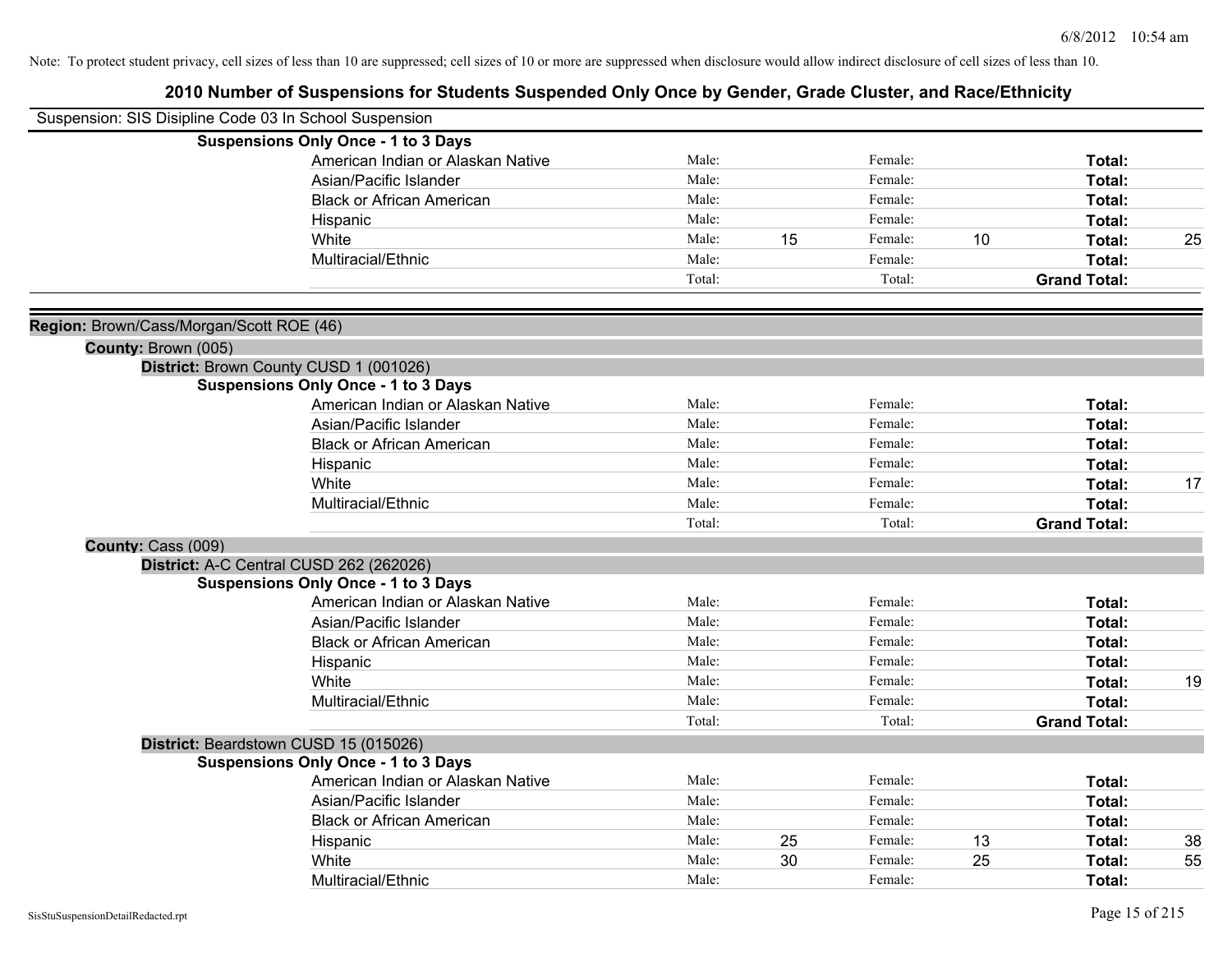## **2010 Number of Suspensions for Students Suspended Only Once by Gender, Grade Cluster, and Race/Ethnicity**

| Suspension: SIS Disipline Code 03 In School Suspension |                                               |        |    |         |    |                     |    |
|--------------------------------------------------------|-----------------------------------------------|--------|----|---------|----|---------------------|----|
|                                                        |                                               | Total: |    | Total:  |    | <b>Grand Total:</b> |    |
|                                                        | <b>Suspensions Only Once - 4 or More Days</b> |        |    |         |    |                     |    |
|                                                        | American Indian or Alaskan Native             | Male:  |    | Female: |    | Total:              |    |
|                                                        | Asian/Pacific Islander                        | Male:  |    | Female: |    | Total:              |    |
|                                                        | <b>Black or African American</b>              | Male:  |    | Female: |    | <b>Total:</b>       |    |
|                                                        | Hispanic                                      | Male:  |    | Female: |    | Total:              |    |
|                                                        | White                                         | Male:  |    | Female: |    | Total:              |    |
|                                                        | Multiracial/Ethnic                            | Male:  |    | Female: |    | Total:              |    |
|                                                        |                                               | Total: |    | Total:  |    | <b>Grand Total:</b> |    |
|                                                        | District: Virginia CUSD 64 (064026)           |        |    |         |    |                     |    |
|                                                        | <b>Suspensions Only Once - 1 to 3 Days</b>    |        |    |         |    |                     |    |
|                                                        | American Indian or Alaskan Native             | Male:  |    | Female: |    | Total:              |    |
|                                                        | Asian/Pacific Islander                        | Male:  |    | Female: |    | Total:              |    |
|                                                        | <b>Black or African American</b>              | Male:  |    | Female: |    | Total:              |    |
|                                                        | Hispanic                                      | Male:  |    | Female: |    | Total:              |    |
|                                                        | White                                         | Male:  |    | Female: |    | Total:              | 13 |
|                                                        | Multiracial/Ethnic                            | Male:  |    | Female: |    | Total:              |    |
|                                                        |                                               | Total: |    | Total:  |    | <b>Grand Total:</b> |    |
| County: Morgan (069)                                   |                                               |        |    |         |    |                     |    |
|                                                        | District: Franklin CUSD 1 (001026)            |        |    |         |    |                     |    |
|                                                        | <b>Suspensions Only Once - 1 to 3 Days</b>    |        |    |         |    |                     |    |
|                                                        | American Indian or Alaskan Native             | Male:  |    | Female: |    | Total:              |    |
|                                                        | Asian/Pacific Islander                        | Male:  |    | Female: |    | Total:              |    |
|                                                        | <b>Black or African American</b>              | Male:  |    | Female: |    | Total:              |    |
|                                                        | Hispanic                                      | Male:  |    | Female: |    | Total:              |    |
|                                                        | White                                         | Male:  |    | Female: |    | Total:              | 12 |
|                                                        | Multiracial/Ethnic                            | Male:  |    | Female: |    | Total:              |    |
|                                                        |                                               | Total: |    | Total:  |    | <b>Grand Total:</b> |    |
|                                                        | District: Jacksonville SD 117 (117022)        |        |    |         |    |                     |    |
|                                                        | <b>Suspensions Only Once - 1 to 3 Days</b>    |        |    |         |    |                     |    |
|                                                        | American Indian or Alaskan Native             | Male:  |    | Female: |    | Total:              |    |
|                                                        | Asian/Pacific Islander                        | Male:  |    | Female: |    | Total:              |    |
|                                                        | <b>Black or African American</b>              | Male:  |    | Female: |    | Total:              |    |
|                                                        | Hispanic                                      | Male:  |    | Female: |    | Total:              |    |
|                                                        | White                                         | Male:  | 27 | Female: | 10 | Total:              | 37 |
|                                                        | Multiracial/Ethnic                            | Male:  |    | Female: |    | <b>Total:</b>       | 14 |
|                                                        |                                               | Total: | 41 | Total:  | 20 | <b>Grand Total:</b> | 61 |
|                                                        |                                               |        |    |         |    |                     |    |

**District:** Meredosia-Chambersburg CUSD 11 (011026)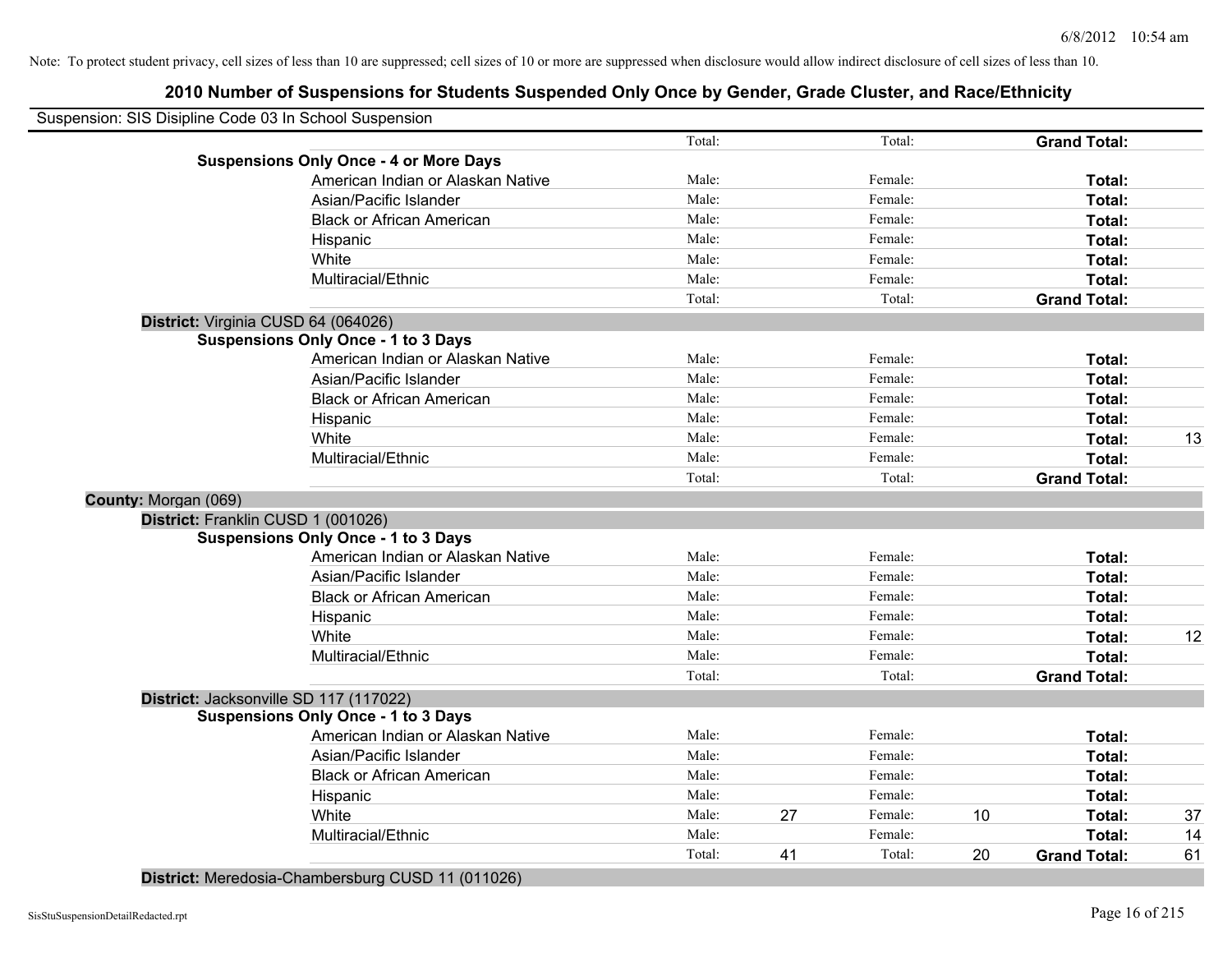## **2010 Number of Suspensions for Students Suspended Only Once by Gender, Grade Cluster, and Race/Ethnicity**

| Suspension: SIS Disipline Code 03 In School Suspension |                                            |        |         |                     |    |
|--------------------------------------------------------|--------------------------------------------|--------|---------|---------------------|----|
|                                                        | <b>Suspensions Only Once - 1 to 3 Days</b> |        |         |                     |    |
|                                                        | American Indian or Alaskan Native          | Male:  | Female: | Total:              |    |
|                                                        | Asian/Pacific Islander                     | Male:  | Female: | Total:              |    |
|                                                        | <b>Black or African American</b>           | Male:  | Female: | Total:              |    |
|                                                        | Hispanic                                   | Male:  | Female: | Total:              |    |
|                                                        | White                                      | Male:  | Female: | Total:              | 15 |
|                                                        | Multiracial/Ethnic                         | Male:  | Female: | Total:              |    |
|                                                        |                                            | Total: | Total:  | <b>Grand Total:</b> |    |
| District: Triopia CUSD 27 (027026)                     |                                            |        |         |                     |    |
|                                                        | <b>Suspensions Only Once - 1 to 3 Days</b> |        |         |                     |    |
|                                                        | American Indian or Alaskan Native          | Male:  | Female: | Total:              |    |
|                                                        | Asian/Pacific Islander                     | Male:  | Female: | Total:              |    |
|                                                        | <b>Black or African American</b>           | Male:  | Female: | Total:              |    |
|                                                        | Hispanic                                   | Male:  | Female: | Total:              |    |
|                                                        | White                                      | Male:  | Female: | Total:              |    |
|                                                        | Multiracial/Ethnic                         | Male:  | Female: | Total:              |    |
|                                                        |                                            | Total: | Total:  | <b>Grand Total:</b> |    |
| District: Waverly CUSD 6 (006026)                      |                                            |        |         |                     |    |
|                                                        | <b>Suspensions Only Once - 1 to 3 Days</b> |        |         |                     |    |
|                                                        | American Indian or Alaskan Native          | Male:  | Female: | Total:              |    |
|                                                        | Asian/Pacific Islander                     | Male:  | Female: | Total:              |    |
|                                                        | <b>Black or African American</b>           | Male:  | Female: | Total:              |    |
|                                                        | Hispanic                                   | Male:  | Female: | Total:              |    |
|                                                        | White                                      | Male:  | Female: | Total:              |    |
|                                                        | Multiracial/Ethnic                         | Male:  | Female: | Total:              |    |
|                                                        |                                            | Total: | Total:  | <b>Grand Total:</b> |    |
| County: Scott (086)                                    |                                            |        |         |                     |    |
| District: Winchester CUSD 1 (001026)                   |                                            |        |         |                     |    |
|                                                        | <b>Suspensions Only Once - 1 to 3 Days</b> |        |         |                     |    |
|                                                        | American Indian or Alaskan Native          | Male:  | Female: | Total:              |    |
|                                                        | Asian/Pacific Islander                     | Male:  | Female: | Total:              |    |
|                                                        | <b>Black or African American</b>           | Male:  | Female: | Total:              |    |
|                                                        | Hispanic                                   | Male:  | Female: | Total:              |    |
|                                                        | White                                      | Male:  | Female: | Total:              | 34 |
|                                                        | Multiracial/Ethnic                         | Male:  | Female: | Total:              |    |
|                                                        |                                            | Total: | Total:  | <b>Grand Total:</b> |    |

**Region:** Bureau/Henry/Stark ROE (28)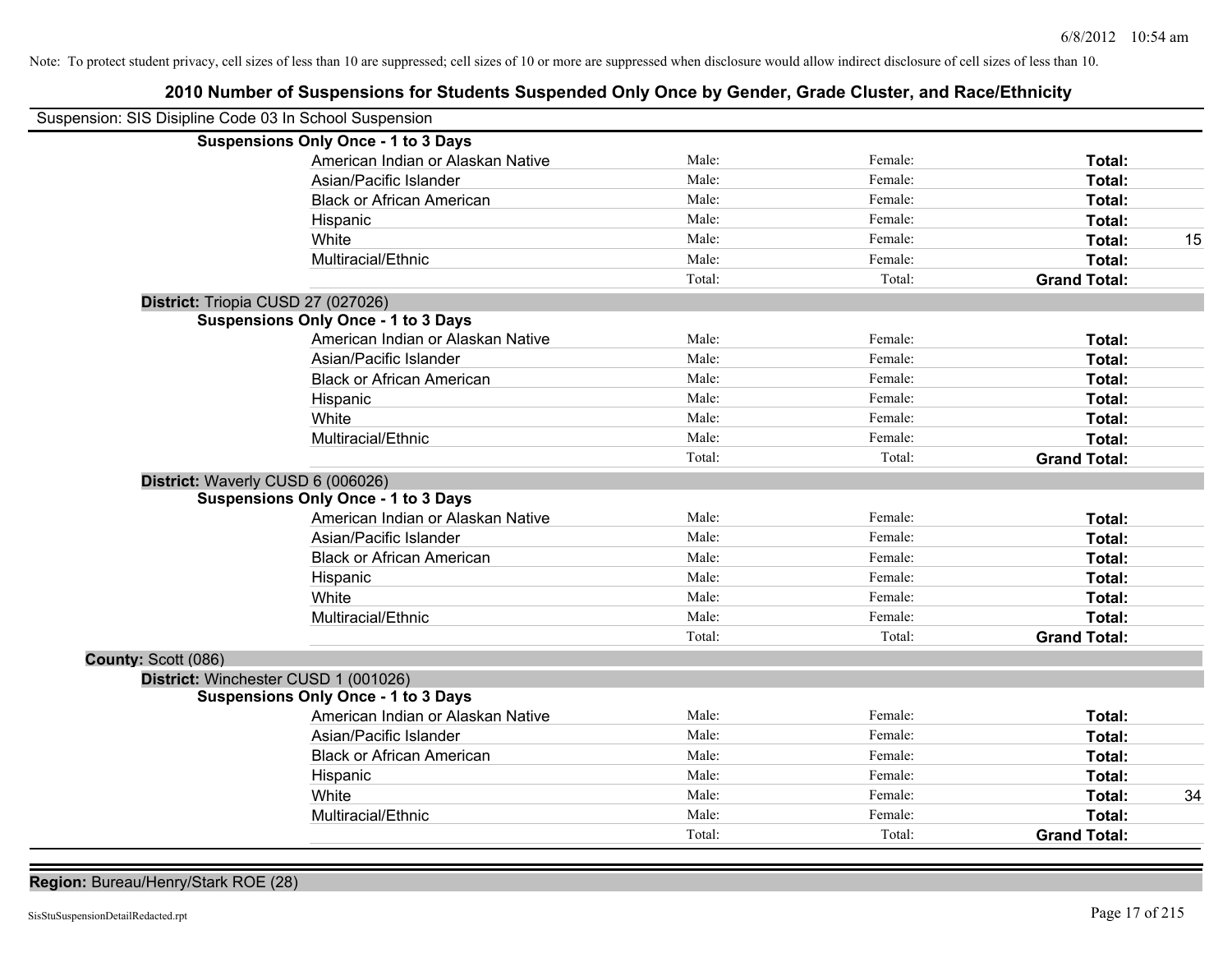|                                  | Suspension: SIS Disipline Code 03 In School Suspension |        |         |                     |    |
|----------------------------------|--------------------------------------------------------|--------|---------|---------------------|----|
| County: Bureau (006)             |                                                        |        |         |                     |    |
|                                  | District: Bureau Valley CUSD 340 (340026)              |        |         |                     |    |
|                                  | <b>Suspensions Only Once - 1 to 3 Days</b>             |        |         |                     |    |
|                                  | American Indian or Alaskan Native                      | Male:  | Female: | Total:              |    |
|                                  | Asian/Pacific Islander                                 | Male:  | Female: | Total:              |    |
|                                  | <b>Black or African American</b>                       | Male:  | Female: | Total:              |    |
|                                  | Hispanic                                               | Male:  | Female: | Total:              |    |
|                                  | White                                                  | Male:  | Female: | Total:              |    |
|                                  | Multiracial/Ethnic                                     | Male:  | Female: | Total:              |    |
|                                  |                                                        | Total: | Total:  | <b>Grand Total:</b> |    |
| District: Dalzell SD 98 (098002) |                                                        |        |         |                     |    |
|                                  | <b>Suspensions Only Once - 1 to 3 Days</b>             |        |         |                     |    |
|                                  | American Indian or Alaskan Native                      | Male:  | Female: | Total:              |    |
|                                  | Asian/Pacific Islander                                 | Male:  | Female: | Total:              |    |
|                                  | <b>Black or African American</b>                       | Male:  | Female: | Total:              |    |
|                                  | Hispanic                                               | Male:  | Female: | Total:              |    |
|                                  | White                                                  | Male:  | Female: | Total:              |    |
|                                  | Multiracial/Ethnic                                     | Male:  | Female: | Total:              |    |
|                                  |                                                        | Total: | Total:  | <b>Grand Total:</b> |    |
|                                  | District: DePue USD 103 (103022)                       |        |         |                     |    |
|                                  | <b>Suspensions Only Once - 1 to 3 Days</b>             |        |         |                     |    |
|                                  | American Indian or Alaskan Native                      | Male:  | Female: | Total:              |    |
|                                  | Asian/Pacific Islander                                 | Male:  | Female: | Total:              |    |
|                                  | <b>Black or African American</b>                       | Male:  | Female: | Total:              |    |
|                                  | Hispanic                                               | Male:  | Female: | Total:              | 14 |
|                                  | White                                                  | Male:  | Female: | Total:              |    |
|                                  | Multiracial/Ethnic                                     | Male:  | Female: | Total:              |    |
|                                  |                                                        | Total: | Total:  | <b>Grand Total:</b> |    |
|                                  | District: La Moille CUSD 303 (303026)                  |        |         |                     |    |
|                                  | <b>Suspensions Only Once - 1 to 3 Days</b>             |        |         |                     |    |
|                                  | American Indian or Alaskan Native                      | Male:  | Female: | Total:              |    |
|                                  | Asian/Pacific Islander                                 | Male:  | Female: | Total:              |    |
|                                  | <b>Black or African American</b>                       | Male:  | Female: | Total:              |    |
|                                  | Hispanic                                               | Male:  | Female: | Total:              |    |
|                                  | White                                                  | Male:  | Female: | Total:              | 12 |
|                                  | Multiracial/Ethnic                                     | Male:  | Female: | Total:              |    |
|                                  |                                                        | Total: | Total:  | <b>Grand Total:</b> |    |
|                                  |                                                        |        |         |                     |    |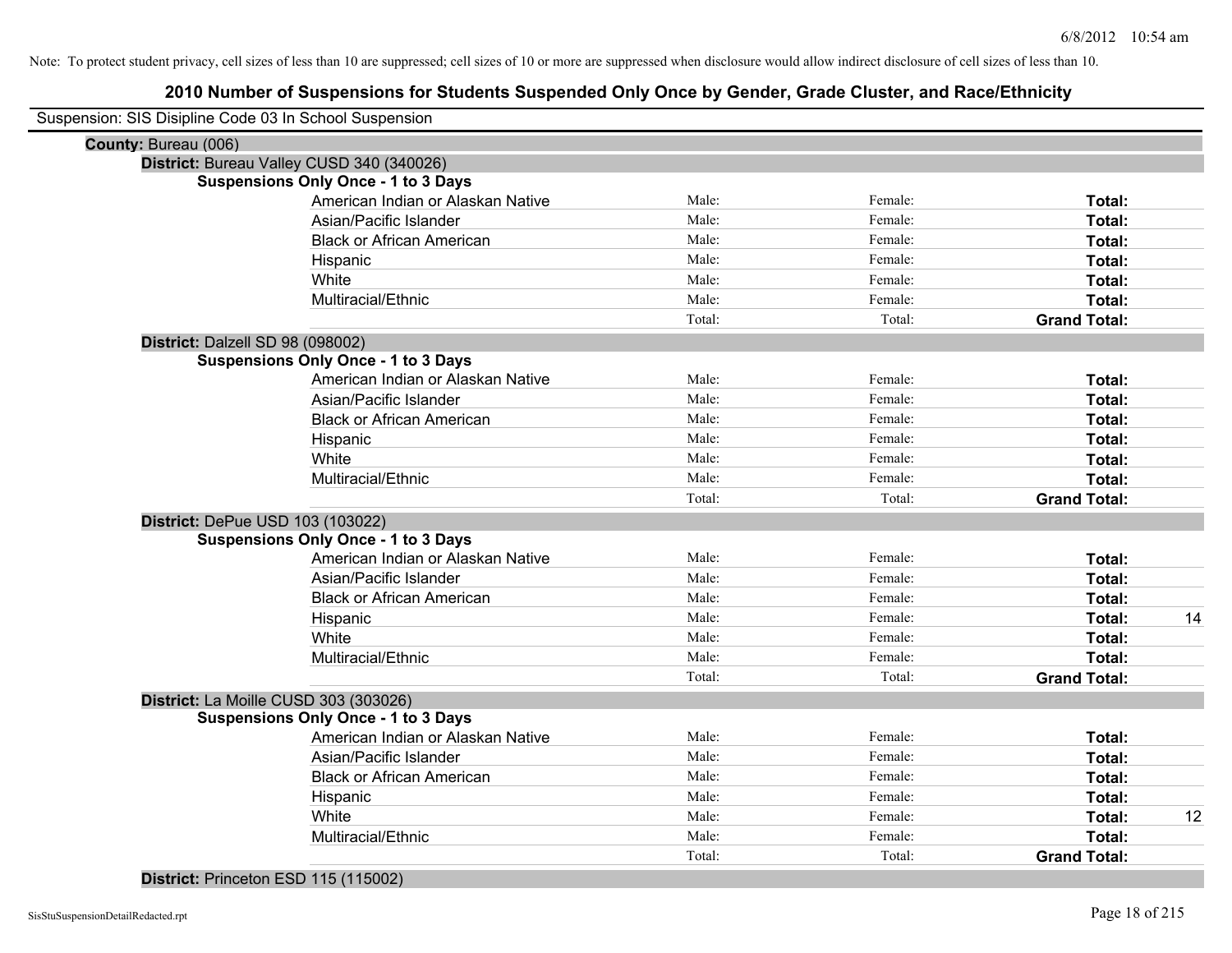## **2010 Number of Suspensions for Students Suspended Only Once by Gender, Grade Cluster, and Race/Ethnicity**

| Suspension: SIS Disipline Code 03 In School Suspension |                                            |        |         |                     |    |
|--------------------------------------------------------|--------------------------------------------|--------|---------|---------------------|----|
|                                                        | <b>Suspensions Only Once - 1 to 3 Days</b> |        |         |                     |    |
|                                                        | American Indian or Alaskan Native          | Male:  | Female: | Total:              |    |
|                                                        | Asian/Pacific Islander                     | Male:  | Female: | Total:              |    |
|                                                        | <b>Black or African American</b>           | Male:  | Female: | Total:              |    |
|                                                        | Hispanic                                   | Male:  | Female: | Total:              |    |
|                                                        | White                                      | Male:  | Female: | Total:              | 12 |
|                                                        | Multiracial/Ethnic                         | Male:  | Female: | Total:              |    |
|                                                        |                                            | Total: | Total:  | <b>Grand Total:</b> |    |
|                                                        | District: Spring Valley CCSD 99 (099004)   |        |         |                     |    |
|                                                        | <b>Suspensions Only Once - 1 to 3 Days</b> |        |         |                     |    |
|                                                        | American Indian or Alaskan Native          | Male:  | Female: | Total:              |    |
|                                                        | Asian/Pacific Islander                     | Male:  | Female: | Total:              |    |
|                                                        | <b>Black or African American</b>           | Male:  | Female: | Total:              |    |
|                                                        | Hispanic                                   | Male:  | Female: | Total:              |    |
|                                                        | White                                      | Male:  | Female: | Total:              | 10 |
|                                                        | Multiracial/Ethnic                         | Male:  | Female: | Total:              |    |
|                                                        |                                            | Total: | Total:  | <b>Grand Total:</b> |    |
| County: Henry (037)                                    |                                            |        |         |                     |    |
|                                                        | District: AlWood CUSD 225 (225026)         |        |         |                     |    |
|                                                        | <b>Suspensions Only Once - 1 to 3 Days</b> |        |         |                     |    |
|                                                        | American Indian or Alaskan Native          | Male:  | Female: | Total:              |    |
|                                                        | Asian/Pacific Islander                     | Male:  | Female: | Total:              |    |
|                                                        | <b>Black or African American</b>           | Male:  | Female: | Total:              |    |
|                                                        | Hispanic                                   | Male:  | Female: | Total:              |    |
|                                                        | White                                      | Male:  | Female: | Total:              |    |
|                                                        | Multiracial/Ethnic                         | Male:  | Female: | Total:              |    |
|                                                        |                                            | Total: | Total:  | <b>Grand Total:</b> |    |
|                                                        | District: Annawan CUSD 226 (226026)        |        |         |                     |    |
|                                                        | <b>Suspensions Only Once - 1 to 3 Days</b> |        |         |                     |    |
|                                                        | American Indian or Alaskan Native          | Male:  | Female: | Total:              |    |
|                                                        | Asian/Pacific Islander                     | Male:  | Female: | Total:              |    |
|                                                        | <b>Black or African American</b>           | Male:  | Female: | Total:              |    |
|                                                        | Hispanic                                   | Male:  | Female: | Total:              |    |
|                                                        | White                                      | Male:  | Female: | <b>Total:</b>       | 10 |
|                                                        | Multiracial/Ethnic                         | Male:  | Female: | <b>Total:</b>       |    |
|                                                        |                                            | Total: | Total:  | <b>Grand Total:</b> |    |
| ------                                                 |                                            |        |         |                     |    |

**District:** Cambridge CUSD 227 (227026) **Suspensions Only Once - 1 to 3 Days**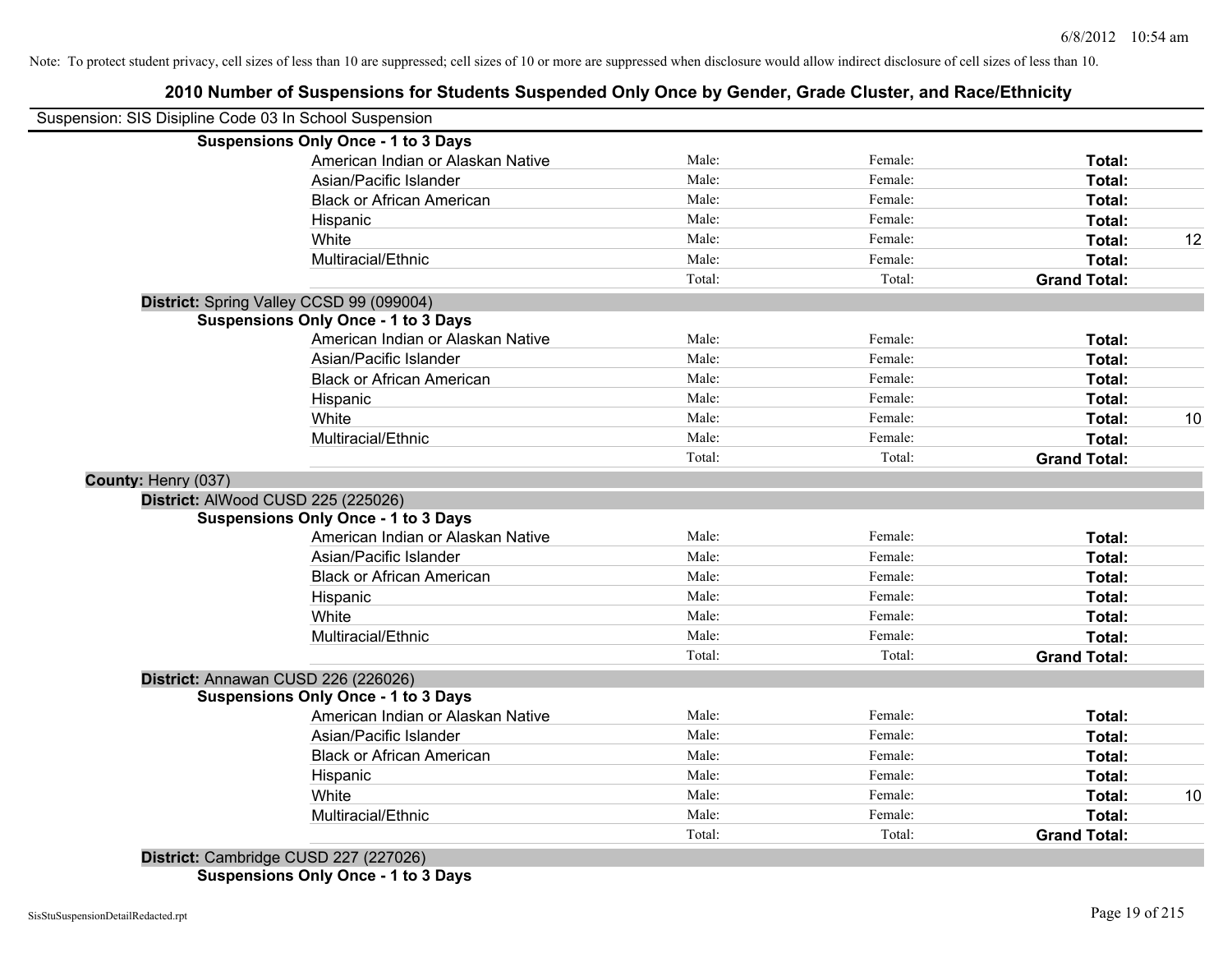| Suspension: SIS Disipline Code 03 In School Suspension |        |    |         |    |                     |    |
|--------------------------------------------------------|--------|----|---------|----|---------------------|----|
| American Indian or Alaskan Native                      | Male:  |    | Female: |    | Total:              |    |
| Asian/Pacific Islander                                 | Male:  |    | Female: |    | Total:              |    |
| <b>Black or African American</b>                       | Male:  |    | Female: |    | Total:              |    |
| Hispanic                                               | Male:  |    | Female: |    | Total:              |    |
| White                                                  | Male:  |    | Female: |    | Total:              |    |
| Multiracial/Ethnic                                     | Male:  |    | Female: |    | Total:              |    |
|                                                        | Total: |    | Total:  |    | <b>Grand Total:</b> |    |
| District: Colona SD 190 (190002)                       |        |    |         |    |                     |    |
| <b>Suspensions Only Once - 1 to 3 Days</b>             |        |    |         |    |                     |    |
| American Indian or Alaskan Native                      | Male:  |    | Female: |    | Total:              |    |
| Asian/Pacific Islander                                 | Male:  |    | Female: |    | Total:              |    |
| <b>Black or African American</b>                       | Male:  |    | Female: |    | Total:              |    |
| Hispanic                                               | Male:  |    | Female: |    | Total:              |    |
| White                                                  | Male:  |    | Female: |    | Total:              | 14 |
| Multiracial/Ethnic                                     | Male:  |    | Female: |    | Total:              |    |
|                                                        | Total: |    | Total:  |    | <b>Grand Total:</b> |    |
| District: Galva CUSD 224 (224026)                      |        |    |         |    |                     |    |
| <b>Suspensions Only Once - 1 to 3 Days</b>             |        |    |         |    |                     |    |
| American Indian or Alaskan Native                      | Male:  |    | Female: |    | Total:              |    |
| Asian/Pacific Islander                                 | Male:  |    | Female: |    | Total:              |    |
| <b>Black or African American</b>                       | Male:  |    | Female: |    | Total:              |    |
| Hispanic                                               | Male:  |    | Female: |    | Total:              |    |
| White                                                  | Male:  |    | Female: |    | Total:              |    |
| Multiracial/Ethnic                                     | Male:  |    | Female: |    | Total:              |    |
|                                                        | Total: |    | Total:  |    | <b>Grand Total:</b> |    |
| District: Geneseo CUSD 228 (228026)                    |        |    |         |    |                     |    |
| <b>Suspensions Only Once - 1 to 3 Days</b>             |        |    |         |    |                     |    |
| American Indian or Alaskan Native                      | Male:  |    | Female: |    | Total:              |    |
| Asian/Pacific Islander                                 | Male:  |    | Female: |    | Total:              |    |
| <b>Black or African American</b>                       | Male:  |    | Female: |    | Total:              |    |
| Hispanic                                               | Male:  |    | Female: |    | Total:              |    |
| White                                                  | Male:  | 19 | Female: | 11 | Total:              | 30 |
| Multiracial/Ethnic                                     | Male:  |    | Female: |    | Total:              |    |
|                                                        | Total: |    | Total:  |    | <b>Grand Total:</b> |    |
| District: Kewanee CUSD 229 (229026)                    |        |    |         |    |                     |    |
| <b>Suspensions Only Once - 1 to 3 Days</b>             |        |    |         |    |                     |    |
| American Indian or Alaskan Native                      | Male:  |    | Female: |    | Total:              |    |
| Asian/Pacific Islander                                 | Male:  |    | Female: |    | Total:              |    |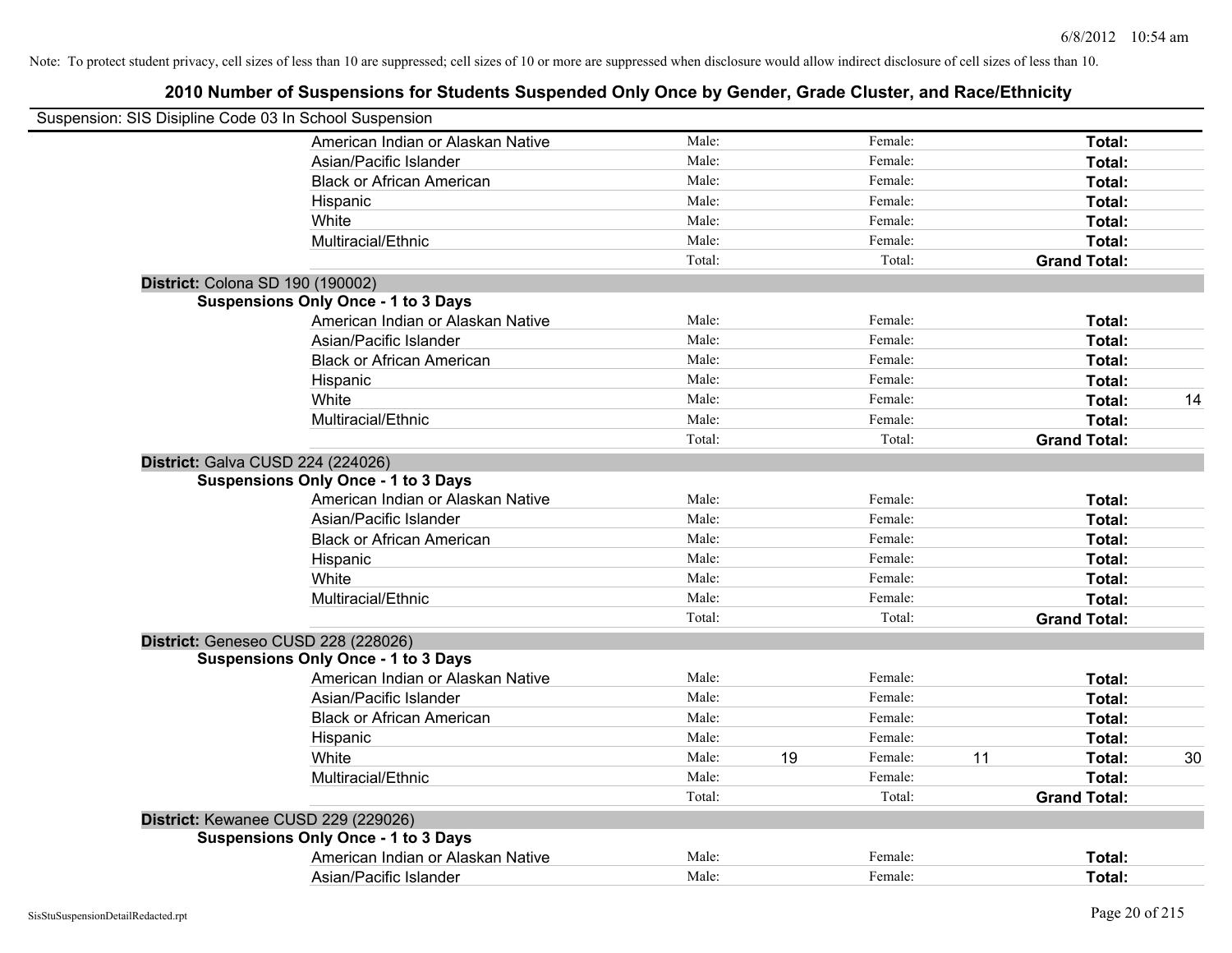| Suspension: SIS Disipline Code 03 In School Suspension |                                               |        |    |         |    |                     |    |
|--------------------------------------------------------|-----------------------------------------------|--------|----|---------|----|---------------------|----|
|                                                        | <b>Black or African American</b>              | Male:  |    | Female: |    | Total:              | 10 |
|                                                        | Hispanic                                      | Male:  |    | Female: |    | Total:              | 10 |
|                                                        | White                                         | Male:  | 27 | Female: | 11 | Total:              | 38 |
|                                                        | Multiracial/Ethnic                            | Male:  |    | Female: |    | Total:              |    |
|                                                        |                                               | Total: |    | Total:  |    | <b>Grand Total:</b> |    |
|                                                        | <b>Suspensions Only Once - 4 or More Days</b> |        |    |         |    |                     |    |
|                                                        | American Indian or Alaskan Native             | Male:  |    | Female: |    | Total:              |    |
|                                                        | Asian/Pacific Islander                        | Male:  |    | Female: |    | Total:              |    |
|                                                        | <b>Black or African American</b>              | Male:  |    | Female: |    | Total:              |    |
|                                                        | Hispanic                                      | Male:  |    | Female: |    | Total:              |    |
|                                                        | White                                         | Male:  |    | Female: |    | Total:              |    |
|                                                        | Multiracial/Ethnic                            | Male:  |    | Female: |    | Total:              |    |
|                                                        |                                               | Total: |    | Total:  |    | <b>Grand Total:</b> |    |
| District: Orion CUSD 223 (223026)                      |                                               |        |    |         |    |                     |    |
|                                                        | <b>Suspensions Only Once - 1 to 3 Days</b>    |        |    |         |    |                     |    |
|                                                        | American Indian or Alaskan Native             | Male:  |    | Female: |    | Total:              |    |
|                                                        | Asian/Pacific Islander                        | Male:  |    | Female: |    | Total:              |    |
|                                                        | <b>Black or African American</b>              | Male:  |    | Female: |    | Total:              |    |
|                                                        | Hispanic                                      | Male:  |    | Female: |    | Total:              |    |
|                                                        | White                                         | Male:  |    | Female: |    | Total:              |    |
|                                                        | Multiracial/Ethnic                            | Male:  |    | Female: |    | Total:              |    |
|                                                        |                                               | Total: |    | Total:  |    | <b>Grand Total:</b> |    |
|                                                        | District: Wethersfield CUSD 230 (230026)      |        |    |         |    |                     |    |
|                                                        | <b>Suspensions Only Once - 1 to 3 Days</b>    |        |    |         |    |                     |    |
|                                                        | American Indian or Alaskan Native             | Male:  |    | Female: |    | Total:              |    |
|                                                        | Asian/Pacific Islander                        | Male:  |    | Female: |    | Total:              |    |
|                                                        | <b>Black or African American</b>              | Male:  |    | Female: |    | Total:              |    |
|                                                        | Hispanic                                      | Male:  |    | Female: |    | Total:              |    |
|                                                        | White                                         | Male:  |    | Female: |    | Total:              | 16 |
|                                                        | Multiracial/Ethnic                            | Male:  |    | Female: |    | Total:              |    |
|                                                        |                                               | Total: |    | Total:  |    | <b>Grand Total:</b> |    |
| County: Stark (088)                                    |                                               |        |    |         |    |                     |    |
|                                                        | District: Stark County CUSD 100 (100026)      |        |    |         |    |                     |    |
|                                                        | <b>Suspensions Only Once - 1 to 3 Days</b>    |        |    |         |    |                     |    |
|                                                        | American Indian or Alaskan Native             | Male:  |    | Female: |    | Total:              |    |
|                                                        | Asian/Pacific Islander                        | Male:  |    | Female: |    | Total:              |    |
|                                                        | <b>Black or African American</b>              | Male:  |    | Female: |    | <b>Total:</b>       |    |
|                                                        | Hispanic                                      | Male:  |    | Female: |    | Total:              |    |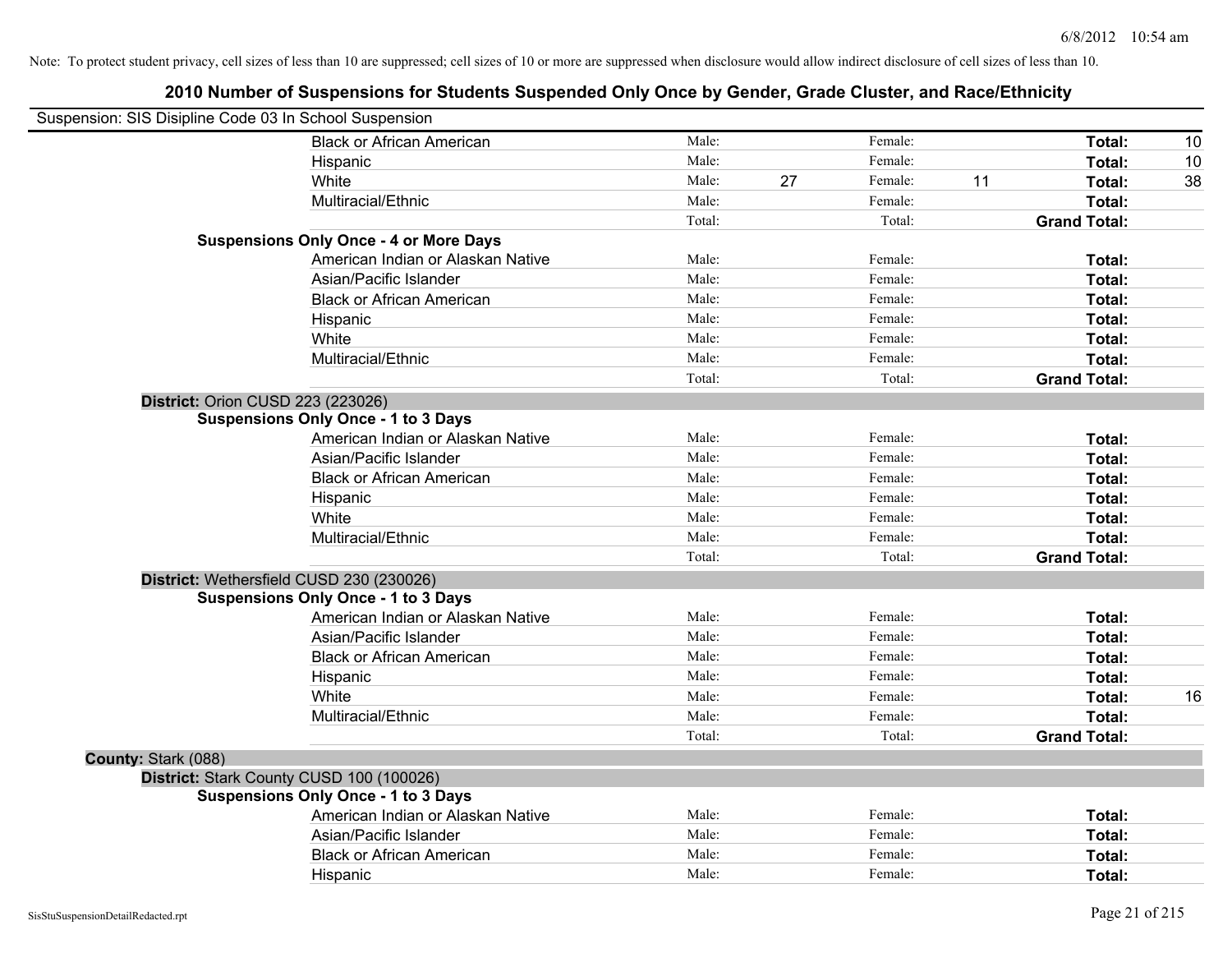| Suspension: SIS Disipline Code 03 In School Suspension |                                            |        |    |         |    |                     |    |
|--------------------------------------------------------|--------------------------------------------|--------|----|---------|----|---------------------|----|
|                                                        | White                                      | Male:  | 45 | Female: | 25 | Total:              | 70 |
|                                                        | Multiracial/Ethnic                         | Male:  |    | Female: |    | Total:              |    |
|                                                        |                                            | Total: |    | Total:  |    | <b>Grand Total:</b> |    |
| Region: Calhoun/Greene/Jersy/Macoupin ROE (40)         |                                            |        |    |         |    |                     |    |
| County: Calhoun (007)                                  |                                            |        |    |         |    |                     |    |
|                                                        | District: Brussels CUSD 42 (042026)        |        |    |         |    |                     |    |
|                                                        | <b>Suspensions Only Once - 1 to 3 Days</b> |        |    |         |    |                     |    |
|                                                        | American Indian or Alaskan Native          | Male:  |    | Female: |    | Total:              |    |
|                                                        | Asian/Pacific Islander                     | Male:  |    | Female: |    | Total:              |    |
|                                                        | <b>Black or African American</b>           | Male:  |    | Female: |    | Total:              |    |
|                                                        | Hispanic                                   | Male:  |    | Female: |    | Total:              |    |
|                                                        | White                                      | Male:  |    | Female: |    | Total:              |    |
|                                                        | Multiracial/Ethnic                         | Male:  |    | Female: |    | Total:              |    |
|                                                        |                                            | Total: |    | Total:  |    | <b>Grand Total:</b> |    |
| County: Greene (031)                                   |                                            |        |    |         |    |                     |    |
|                                                        | District: Carrollton CUSD 1 (001026)       |        |    |         |    |                     |    |
|                                                        | <b>Suspensions Only Once - 1 to 3 Days</b> |        |    |         |    |                     |    |
|                                                        | American Indian or Alaskan Native          | Male:  |    | Female: |    | Total:              |    |
|                                                        | Asian/Pacific Islander                     | Male:  |    | Female: |    | Total:              |    |
|                                                        | <b>Black or African American</b>           | Male:  |    | Female: |    | Total:              |    |
|                                                        | Hispanic                                   | Male:  |    | Female: |    | Total:              |    |
|                                                        | White                                      | Male:  |    | Female: |    | Total:              | 13 |
|                                                        | Multiracial/Ethnic                         | Male:  |    | Female: |    | Total:              |    |
|                                                        |                                            | Total: |    | Total:  |    | <b>Grand Total:</b> |    |
|                                                        | District: Greenfield CUSD 10 (010026)      |        |    |         |    |                     |    |
|                                                        | <b>Suspensions Only Once - 1 to 3 Days</b> |        |    |         |    |                     |    |
|                                                        | American Indian or Alaskan Native          | Male:  |    | Female: |    | Total:              |    |
|                                                        | Asian/Pacific Islander                     | Male:  |    | Female: |    | Total:              |    |
|                                                        | <b>Black or African American</b>           | Male:  |    | Female: |    | Total:              |    |
|                                                        | Hispanic                                   | Male:  |    | Female: |    | Total:              |    |
|                                                        | White                                      | Male:  |    | Female: |    | Total:              |    |
|                                                        | Multiracial/Ethnic                         | Male:  |    | Female: |    | Total:              |    |
|                                                        |                                            | Total: |    | Total:  |    | <b>Grand Total:</b> |    |
|                                                        | District: North Greene CUSD 3 (003026)     |        |    |         |    |                     |    |
|                                                        | <b>Suspensions Only Once - 1 to 3 Days</b> |        |    |         |    |                     |    |
|                                                        | American Indian or Alaskan Native          | Male:  |    | Female: |    | Total:              |    |
|                                                        | Asian/Pacific Islander                     | Male:  |    | Female: |    | Total:              |    |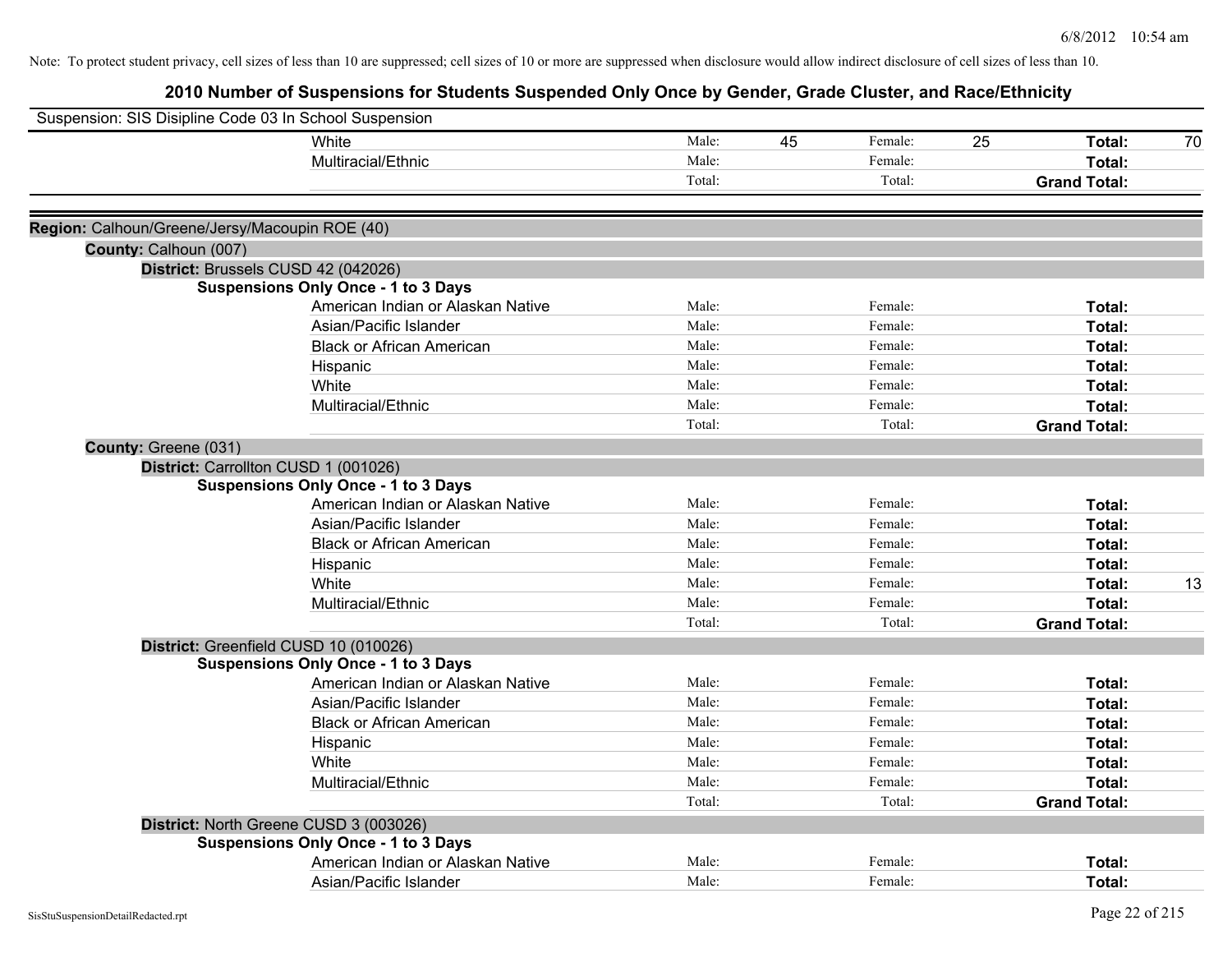| Suspension: SIS Disipline Code 03 In School Suspension |                                               |        |    |         |    |                     |    |
|--------------------------------------------------------|-----------------------------------------------|--------|----|---------|----|---------------------|----|
|                                                        | <b>Black or African American</b>              | Male:  |    | Female: |    | Total:              |    |
|                                                        | Hispanic                                      | Male:  |    | Female: |    | Total:              |    |
|                                                        | White                                         | Male:  | 17 | Female: | 10 | Total:              | 27 |
|                                                        | Multiracial/Ethnic                            | Male:  |    | Female: |    | Total:              |    |
|                                                        |                                               | Total: |    | Total:  |    | <b>Grand Total:</b> |    |
|                                                        | <b>Suspensions Only Once - 4 or More Days</b> |        |    |         |    |                     |    |
|                                                        | American Indian or Alaskan Native             | Male:  |    | Female: |    | Total:              |    |
|                                                        | Asian/Pacific Islander                        | Male:  |    | Female: |    | Total:              |    |
|                                                        | <b>Black or African American</b>              | Male:  |    | Female: |    | Total:              |    |
|                                                        | Hispanic                                      | Male:  |    | Female: |    | Total:              |    |
|                                                        | White                                         | Male:  |    | Female: |    | Total:              |    |
|                                                        | Multiracial/Ethnic                            | Male:  |    | Female: |    | Total:              |    |
|                                                        |                                               | Total: |    | Total:  |    | <b>Grand Total:</b> |    |
| County: Jersey (042)                                   |                                               |        |    |         |    |                     |    |
|                                                        | District: Jersey CUSD 100 (100026)            |        |    |         |    |                     |    |
|                                                        | <b>Suspensions Only Once - 1 to 3 Days</b>    |        |    |         |    |                     |    |
|                                                        | American Indian or Alaskan Native             | Male:  |    | Female: |    | Total:              |    |
|                                                        | Asian/Pacific Islander                        | Male:  |    | Female: |    | Total:              |    |
|                                                        | <b>Black or African American</b>              | Male:  |    | Female: |    | Total:              |    |
|                                                        | Hispanic                                      | Male:  |    | Female: |    | Total:              |    |
|                                                        | White                                         | Male:  | 14 | Female: | 10 | Total:              | 24 |
|                                                        | Multiracial/Ethnic                            | Male:  |    | Female: |    | Total:              |    |
|                                                        |                                               | Total: |    | Total:  |    | <b>Grand Total:</b> |    |
| County: Macoupin (056)                                 |                                               |        |    |         |    |                     |    |
|                                                        | District: Bunker Hill CUSD 8 (008026)         |        |    |         |    |                     |    |
|                                                        | <b>Suspensions Only Once - 1 to 3 Days</b>    |        |    |         |    |                     |    |
|                                                        | American Indian or Alaskan Native             | Male:  |    | Female: |    | Total:              |    |
|                                                        | Asian/Pacific Islander                        | Male:  |    | Female: |    | Total:              |    |
|                                                        | <b>Black or African American</b>              | Male:  |    | Female: |    | Total:              |    |
|                                                        | Hispanic                                      | Male:  |    | Female: |    | Total:              |    |
|                                                        | White                                         | Male:  |    | Female: |    | Total:              | 20 |
|                                                        | Multiracial/Ethnic                            | Male:  |    | Female: |    | Total:              |    |
|                                                        |                                               | Total: |    | Total:  |    | <b>Grand Total:</b> |    |
|                                                        | District: Carlinville CUSD 1 (001026)         |        |    |         |    |                     |    |
|                                                        | <b>Suspensions Only Once - 1 to 3 Days</b>    |        |    |         |    |                     |    |
|                                                        | American Indian or Alaskan Native             | Male:  |    | Female: |    | Total:              |    |
|                                                        | Asian/Pacific Islander                        | Male:  |    | Female: |    | Total:              |    |
|                                                        | <b>Black or African American</b>              | Male:  |    | Female: |    | Total:              |    |
|                                                        | Hispanic                                      | Male:  |    | Female: |    | Total:              |    |
| SisStuSuspensionDetailRedacted.rpt                     |                                               |        |    |         |    | Page 23 of 215      |    |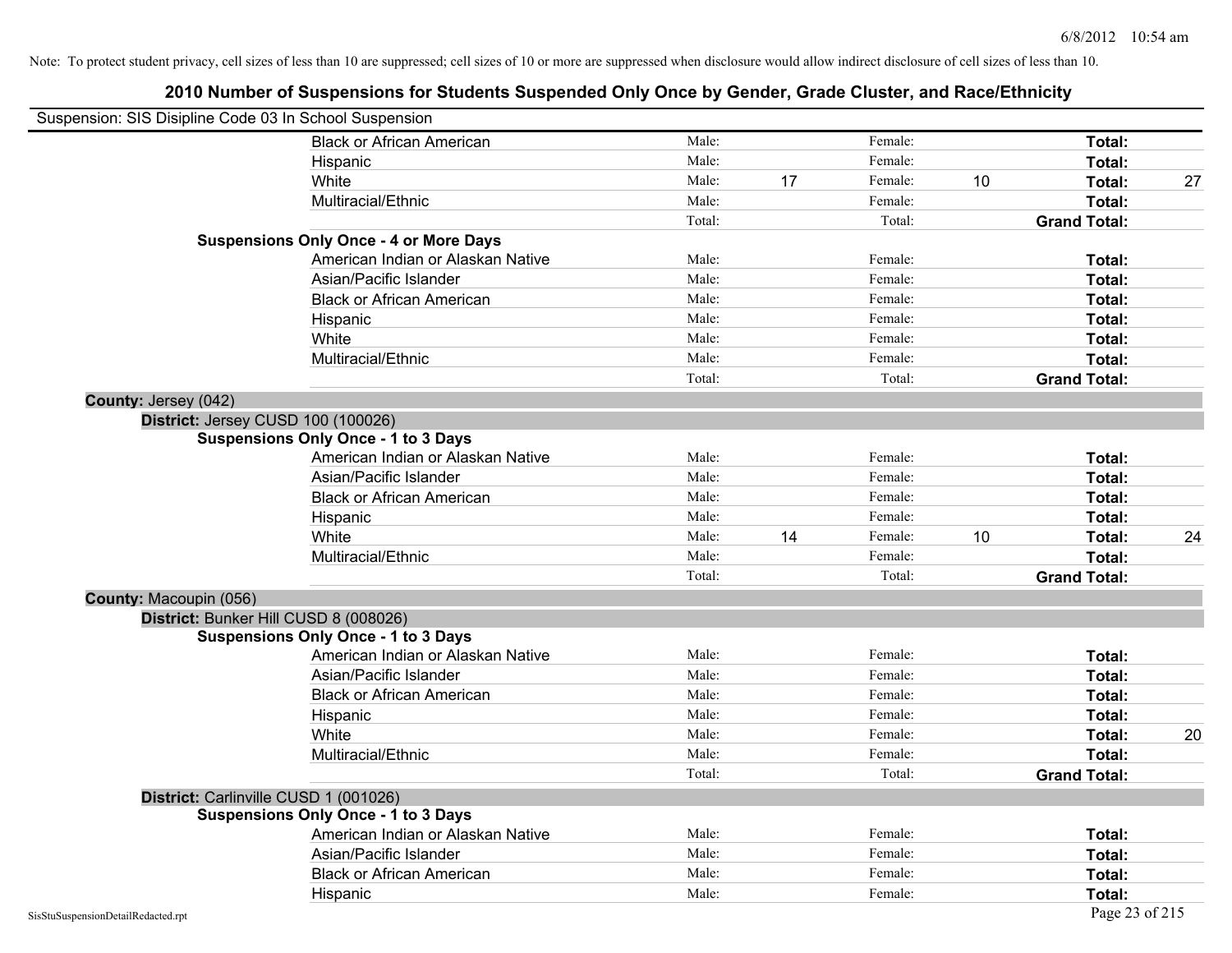| Suspension: SIS Disipline Code 03 In School Suspension |                                            |        |         |                     |    |
|--------------------------------------------------------|--------------------------------------------|--------|---------|---------------------|----|
|                                                        | White                                      | Male:  | Female: | Total:              | 42 |
|                                                        | Multiracial/Ethnic                         | Male:  | Female: | <b>Total:</b>       |    |
|                                                        |                                            | Total: | Total:  | <b>Grand Total:</b> |    |
| District: Gillespie CUSD 7 (007026)                    |                                            |        |         |                     |    |
|                                                        | <b>Suspensions Only Once - 1 to 3 Days</b> |        |         |                     |    |
|                                                        | American Indian or Alaskan Native          | Male:  | Female: | Total:              |    |
|                                                        | Asian/Pacific Islander                     | Male:  | Female: | Total:              |    |
|                                                        | <b>Black or African American</b>           | Male:  | Female: | Total:              |    |
|                                                        | Hispanic                                   | Male:  | Female: | Total:              |    |
|                                                        | White                                      | Male:  | Female: | Total:              |    |
|                                                        | Multiracial/Ethnic                         | Male:  | Female: | Total:              |    |
|                                                        |                                            | Total: | Total:  | <b>Grand Total:</b> |    |
| District: Girard CUSD 3 (003026)                       |                                            |        |         |                     |    |
|                                                        | <b>Suspensions Only Once - 1 to 3 Days</b> |        |         |                     |    |
|                                                        | American Indian or Alaskan Native          | Male:  | Female: | Total:              |    |
|                                                        | Asian/Pacific Islander                     | Male:  | Female: | Total:              |    |
|                                                        | <b>Black or African American</b>           | Male:  | Female: | Total:              |    |
|                                                        | Hispanic                                   | Male:  | Female: | Total:              |    |
|                                                        | White                                      | Male:  | Female: | Total:              |    |
|                                                        | Multiracial/Ethnic                         | Male:  | Female: | Total:              |    |
|                                                        |                                            | Total: | Total:  | <b>Grand Total:</b> |    |
| District: Mount Olive CUSD 5 (005026)                  |                                            |        |         |                     |    |
|                                                        | <b>Suspensions Only Once - 1 to 3 Days</b> |        |         |                     |    |
|                                                        | American Indian or Alaskan Native          | Male:  | Female: | Total:              |    |
|                                                        | Asian/Pacific Islander                     | Male:  | Female: | Total:              |    |
|                                                        | <b>Black or African American</b>           | Male:  | Female: | Total:              |    |
|                                                        | Hispanic                                   | Male:  | Female: | Total:              |    |
|                                                        | White                                      | Male:  | Female: | Total:              |    |
|                                                        | Multiracial/Ethnic                         | Male:  | Female: | Total:              |    |
|                                                        |                                            | Total: | Total:  | <b>Grand Total:</b> |    |
|                                                        | District: Northwestern CUSD 2 (002026)     |        |         |                     |    |
|                                                        | <b>Suspensions Only Once - 1 to 3 Days</b> |        |         |                     |    |
|                                                        | American Indian or Alaskan Native          | Male:  | Female: | Total:              |    |
|                                                        | Asian/Pacific Islander                     | Male:  | Female: | Total:              |    |
|                                                        | <b>Black or African American</b>           | Male:  | Female: | Total:              |    |
|                                                        | Hispanic                                   | Male:  | Female: | Total:              |    |
|                                                        | White                                      | Male:  | Female: | Total:              | 17 |
|                                                        | Multiracial/Ethnic                         | Male:  | Female: | Total:              |    |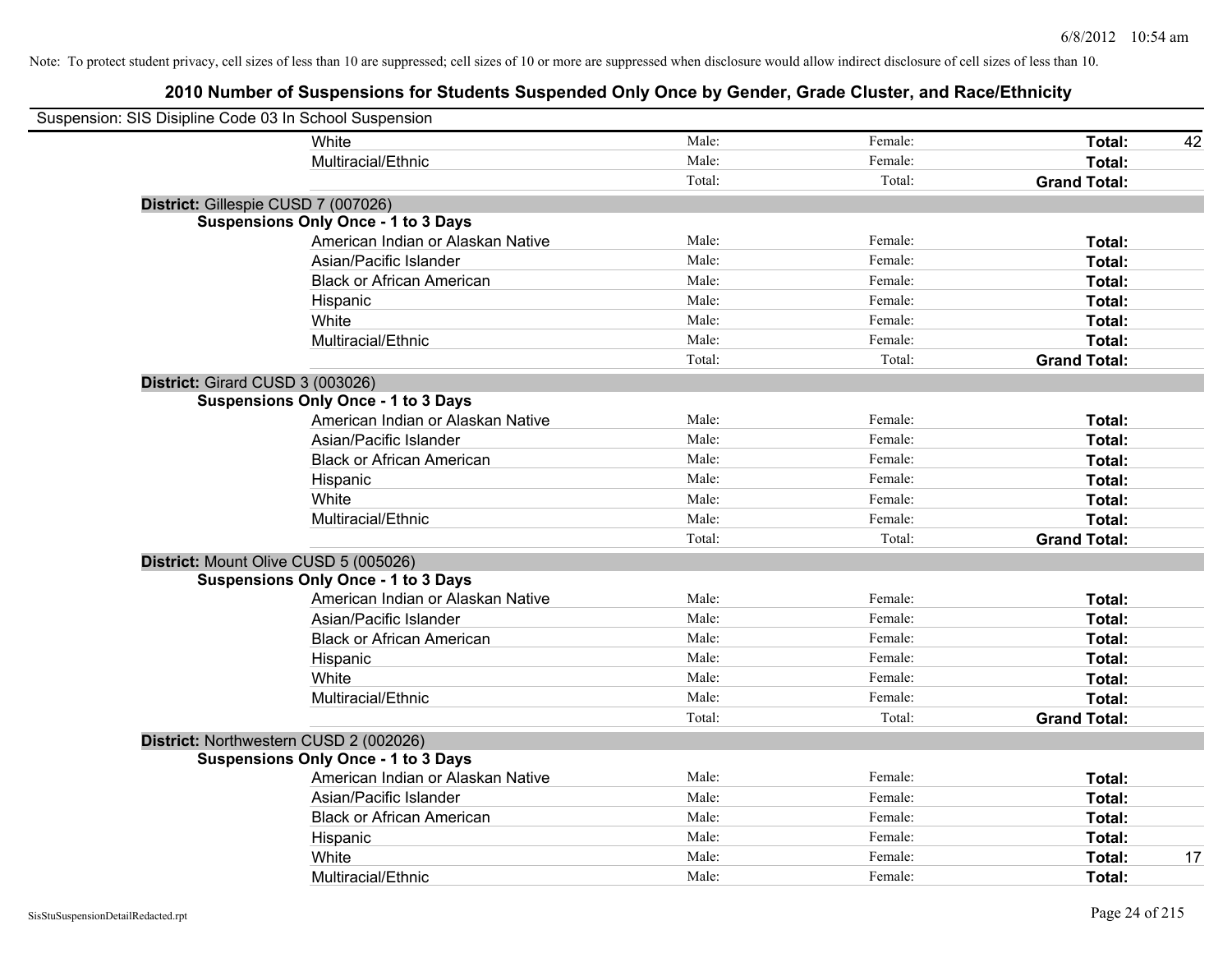|                                                | Suspension: SIS Disipline Code 03 In School Suspension |        |    |         |    |                     |    |
|------------------------------------------------|--------------------------------------------------------|--------|----|---------|----|---------------------|----|
|                                                |                                                        | Total: |    | Total:  |    | <b>Grand Total:</b> |    |
|                                                | District: Southwestern CUSD 9 (009026)                 |        |    |         |    |                     |    |
|                                                | <b>Suspensions Only Once - 1 to 3 Days</b>             |        |    |         |    |                     |    |
|                                                | American Indian or Alaskan Native                      | Male:  |    | Female: |    | Total:              |    |
|                                                | Asian/Pacific Islander                                 | Male:  |    | Female: |    | Total:              |    |
|                                                | <b>Black or African American</b>                       | Male:  |    | Female: |    | Total:              |    |
|                                                | Hispanic                                               | Male:  |    | Female: |    | Total:              |    |
|                                                | White                                                  | Male:  | 45 | Female: | 11 | Total:              | 56 |
|                                                | Multiracial/Ethnic                                     | Male:  |    | Female: |    | Total:              |    |
|                                                |                                                        | Total: |    | Total:  |    | <b>Grand Total:</b> |    |
|                                                | District: Virden CUSD 4 (004026)                       |        |    |         |    |                     |    |
|                                                | <b>Suspensions Only Once - 1 to 3 Days</b>             |        |    |         |    |                     |    |
|                                                | American Indian or Alaskan Native                      | Male:  |    | Female: |    | Total:              |    |
|                                                | Asian/Pacific Islander                                 | Male:  |    | Female: |    | Total:              |    |
|                                                | <b>Black or African American</b>                       | Male:  |    | Female: |    | Total:              |    |
|                                                | Hispanic                                               | Male:  |    | Female: |    | Total:              |    |
|                                                | White                                                  | Male:  | 23 | Female: | 11 | Total:              | 34 |
|                                                | Multiracial/Ethnic                                     | Male:  |    | Female: |    | Total:              |    |
|                                                |                                                        | Total: |    | Total:  |    | <b>Grand Total:</b> |    |
|                                                |                                                        |        |    |         |    |                     |    |
| Region: Carroll/Jo Daviess/Stephenson ROE (08) |                                                        |        |    |         |    |                     |    |
| County: Carroll (008)                          |                                                        |        |    |         |    |                     |    |
|                                                | District: Chadwick-Milledgeville CUSD 399 (399026)     |        |    |         |    |                     |    |
|                                                | <b>Suspensions Only Once - 1 to 3 Days</b>             |        |    |         |    |                     |    |
|                                                | American Indian or Alaskan Native                      | Male:  |    | Female: |    | Total:              |    |
|                                                | Asian/Pacific Islander                                 | Male:  |    | Female: |    | Total:              |    |
|                                                | <b>Black or African American</b>                       | Male:  |    | Female: |    | Total:              |    |
|                                                | Hispanic                                               | Male:  |    | Female: |    | Total:              |    |
|                                                | White                                                  | Male:  |    | Female: |    | Total:              |    |
|                                                | Multiracial/Ethnic                                     | Male:  |    | Female: |    | Total:              |    |
|                                                |                                                        | Total: |    | Total:  |    | <b>Grand Total:</b> |    |
|                                                | District: Eastland CUSD 308 (308026)                   |        |    |         |    |                     |    |
|                                                | <b>Suspensions Only Once - 1 to 3 Days</b>             |        |    |         |    |                     |    |
|                                                | American Indian or Alaskan Native                      | Male:  |    | Female: |    | Total:              |    |
|                                                | Asian/Pacific Islander                                 | Male:  |    | Female: |    | Total:              |    |
|                                                | <b>Black or African American</b>                       | Male:  |    | Female: |    | Total:              |    |
|                                                | Hispanic                                               | Male:  |    | Female: |    | Total:              |    |
|                                                | White                                                  | Male:  |    | Female: |    | Total:              |    |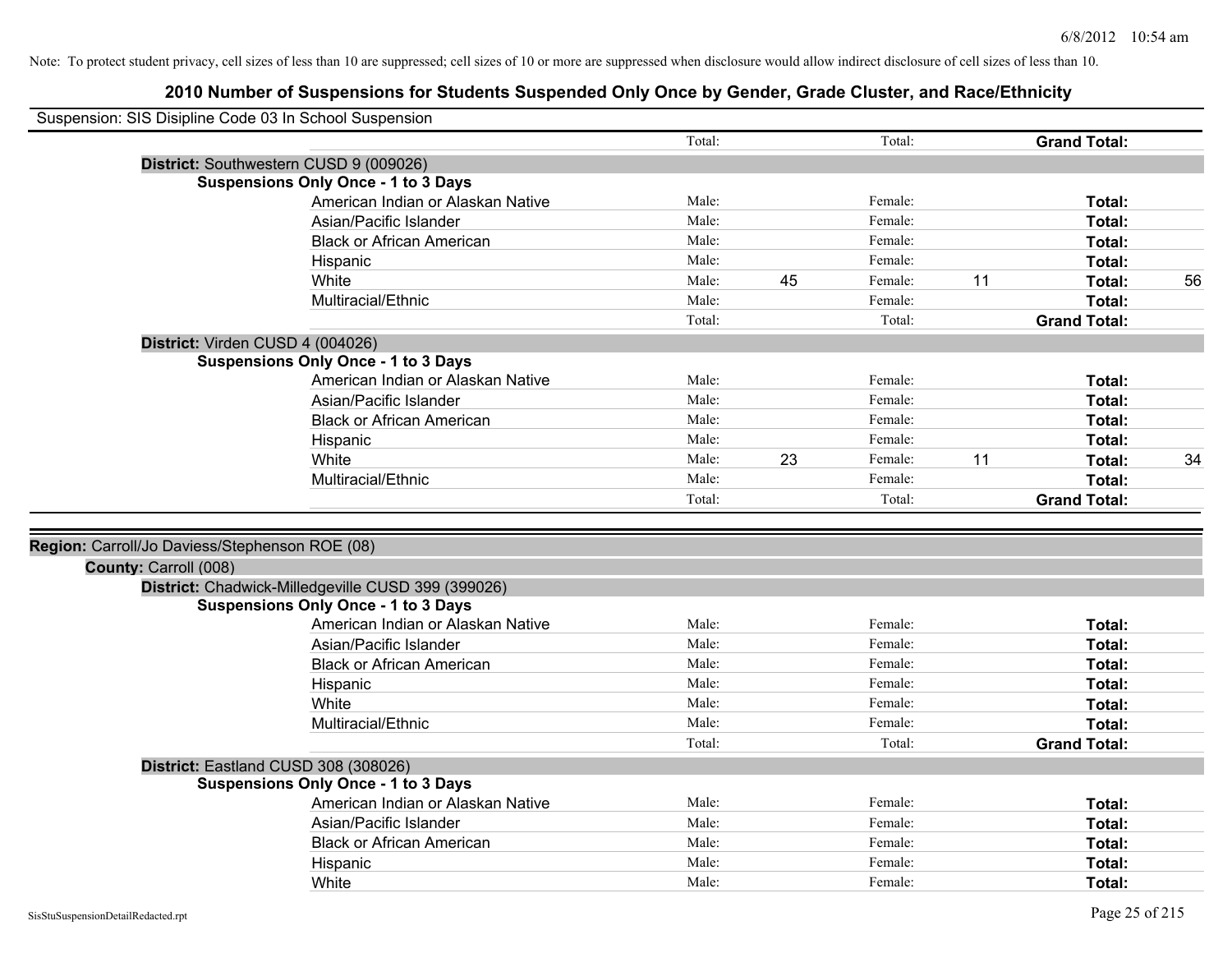| Suspension: SIS Disipline Code 03 In School Suspension |                                            |        |         |                     |    |
|--------------------------------------------------------|--------------------------------------------|--------|---------|---------------------|----|
|                                                        | Multiracial/Ethnic                         | Male:  | Female: | Total:              |    |
|                                                        |                                            | Total: | Total:  | <b>Grand Total:</b> |    |
|                                                        | District: West Carroll CUSD 314 (314026)   |        |         |                     |    |
|                                                        | <b>Suspensions Only Once - 1 to 3 Days</b> |        |         |                     |    |
|                                                        | American Indian or Alaskan Native          | Male:  | Female: | Total:              |    |
|                                                        | Asian/Pacific Islander                     | Male:  | Female: | Total:              |    |
|                                                        | <b>Black or African American</b>           | Male:  | Female: | Total:              |    |
|                                                        | Hispanic                                   | Male:  | Female: | Total:              |    |
|                                                        | White                                      | Male:  | Female: | Total:              | 37 |
|                                                        | Multiracial/Ethnic                         | Male:  | Female: | Total:              |    |
|                                                        |                                            | Total: | Total:  | <b>Grand Total:</b> |    |
| <b>County: Jodaviess (043)</b>                         |                                            |        |         |                     |    |
|                                                        | District: East Dubuque USD 119 (119022)    |        |         |                     |    |
|                                                        | <b>Suspensions Only Once - 1 to 3 Days</b> |        |         |                     |    |
|                                                        | American Indian or Alaskan Native          | Male:  | Female: | Total:              |    |
|                                                        | Asian/Pacific Islander                     | Male:  | Female: | Total:              |    |
|                                                        | <b>Black or African American</b>           | Male:  | Female: | Total:              |    |
|                                                        | Hispanic                                   | Male:  | Female: | Total:              |    |
|                                                        | White                                      | Male:  | Female: | Total:              | 19 |
|                                                        | Multiracial/Ethnic                         | Male:  | Female: | Total:              |    |
|                                                        |                                            | Total: | Total:  | <b>Grand Total:</b> |    |
|                                                        | District: Galena USD 120 (120022)          |        |         |                     |    |
|                                                        | <b>Suspensions Only Once - 1 to 3 Days</b> |        |         |                     |    |
|                                                        | American Indian or Alaskan Native          | Male:  | Female: | Total:              |    |
|                                                        | Asian/Pacific Islander                     | Male:  | Female: | Total:              |    |
|                                                        | <b>Black or African American</b>           | Male:  | Female: | Total:              |    |
|                                                        | Hispanic                                   | Male:  | Female: | Total:              |    |
|                                                        | White                                      | Male:  | Female: | Total:              |    |
|                                                        | Multiracial/Ethnic                         | Male:  | Female: | Total:              |    |
|                                                        |                                            | Total: | Total:  | <b>Grand Total:</b> |    |
|                                                        | District: River Ridge CUSD 210 (210026)    |        |         |                     |    |
|                                                        | <b>Suspensions Only Once - 1 to 3 Days</b> |        |         |                     |    |
|                                                        | American Indian or Alaskan Native          | Male:  | Female: | Total:              |    |
|                                                        | Asian/Pacific Islander                     | Male:  | Female: | Total:              |    |
|                                                        | <b>Black or African American</b>           | Male:  | Female: | Total:              |    |
|                                                        | Hispanic                                   | Male:  | Female: | Total:              |    |
|                                                        | White                                      | Male:  | Female: | Total:              | 15 |
|                                                        | Multiracial/Ethnic                         | Male:  | Female: | Total:              |    |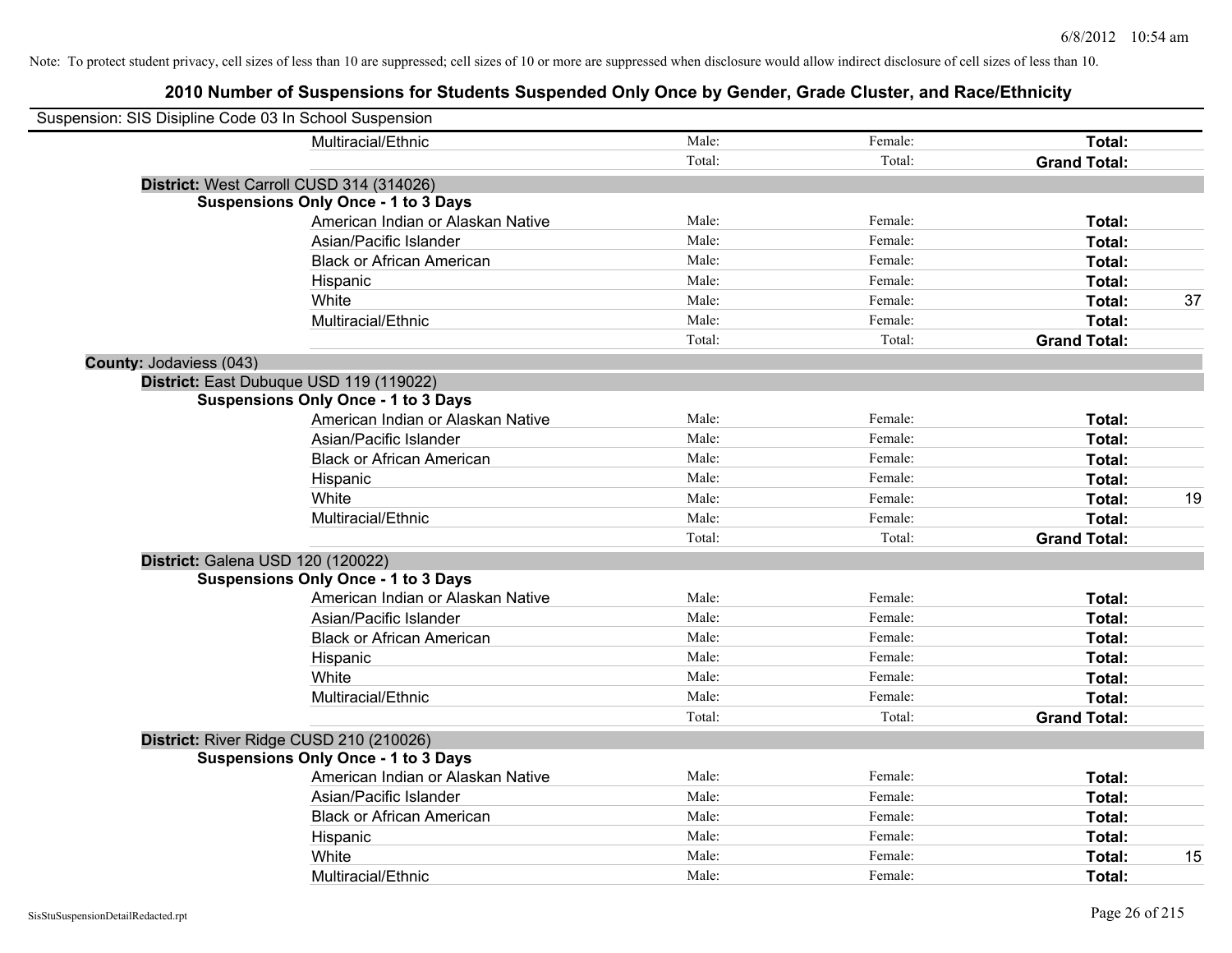| Suspension: SIS Disipline Code 03 In School Suspension |        |    |         |    |                     |    |
|--------------------------------------------------------|--------|----|---------|----|---------------------|----|
|                                                        | Total: |    | Total:  |    | <b>Grand Total:</b> |    |
| District: Scales Mound CUSD 211 (211026)               |        |    |         |    |                     |    |
| <b>Suspensions Only Once - 1 to 3 Days</b>             |        |    |         |    |                     |    |
| American Indian or Alaskan Native                      | Male:  |    | Female: |    | Total:              |    |
| Asian/Pacific Islander                                 | Male:  |    | Female: |    | Total:              |    |
| <b>Black or African American</b>                       | Male:  |    | Female: |    | Total:              |    |
| Hispanic                                               | Male:  |    | Female: |    | Total:              |    |
| White                                                  | Male:  |    | Female: |    | Total:              |    |
| Multiracial/Ethnic                                     | Male:  |    | Female: |    | Total:              |    |
|                                                        | Total: |    | Total:  |    | <b>Grand Total:</b> |    |
| District: Stockton CUSD 206 (206026)                   |        |    |         |    |                     |    |
| <b>Suspensions Only Once - 1 to 3 Days</b>             |        |    |         |    |                     |    |
| American Indian or Alaskan Native                      | Male:  |    | Female: |    | Total:              |    |
| Asian/Pacific Islander                                 | Male:  |    | Female: |    | Total:              |    |
| <b>Black or African American</b>                       | Male:  |    | Female: |    | Total:              |    |
| Hispanic                                               | Male:  |    | Female: |    | Total:              |    |
| White                                                  | Male:  |    | Female: |    | Total:              |    |
| Multiracial/Ethnic                                     | Male:  |    | Female: |    | Total:              |    |
|                                                        | Total: |    | Total:  |    | <b>Grand Total:</b> |    |
| District: Warren CUSD 205 (205026)                     |        |    |         |    |                     |    |
| <b>Suspensions Only Once - 1 to 3 Days</b>             |        |    |         |    |                     |    |
| American Indian or Alaskan Native                      | Male:  |    | Female: |    | Total:              |    |
| Asian/Pacific Islander                                 | Male:  |    | Female: |    | Total:              |    |
| <b>Black or African American</b>                       | Male:  |    | Female: |    | Total:              |    |
| Hispanic                                               | Male:  |    | Female: |    | Total:              |    |
| White                                                  | Male:  |    | Female: |    | Total:              |    |
| Multiracial/Ethnic                                     | Male:  |    | Female: |    | Total:              |    |
|                                                        | Total: |    | Total:  |    | <b>Grand Total:</b> |    |
| County: Stephenson (089)                               |        |    |         |    |                     |    |
| District: Dakota CUSD 201 (201026)                     |        |    |         |    |                     |    |
| <b>Suspensions Only Once - 1 to 3 Days</b>             |        |    |         |    |                     |    |
| American Indian or Alaskan Native                      | Male:  |    | Female: |    | Total:              |    |
| Asian/Pacific Islander                                 | Male:  |    | Female: |    | Total:              |    |
| <b>Black or African American</b>                       | Male:  |    | Female: |    | Total:              |    |
| Hispanic                                               | Male:  |    | Female: |    | Total:              |    |
| White                                                  | Male:  | 22 | Female: | 10 | Total:              | 32 |
| Multiracial/Ethnic                                     | Male:  |    | Female: |    | Total:              |    |
|                                                        | Total: |    | Total:  |    | <b>Grand Total:</b> |    |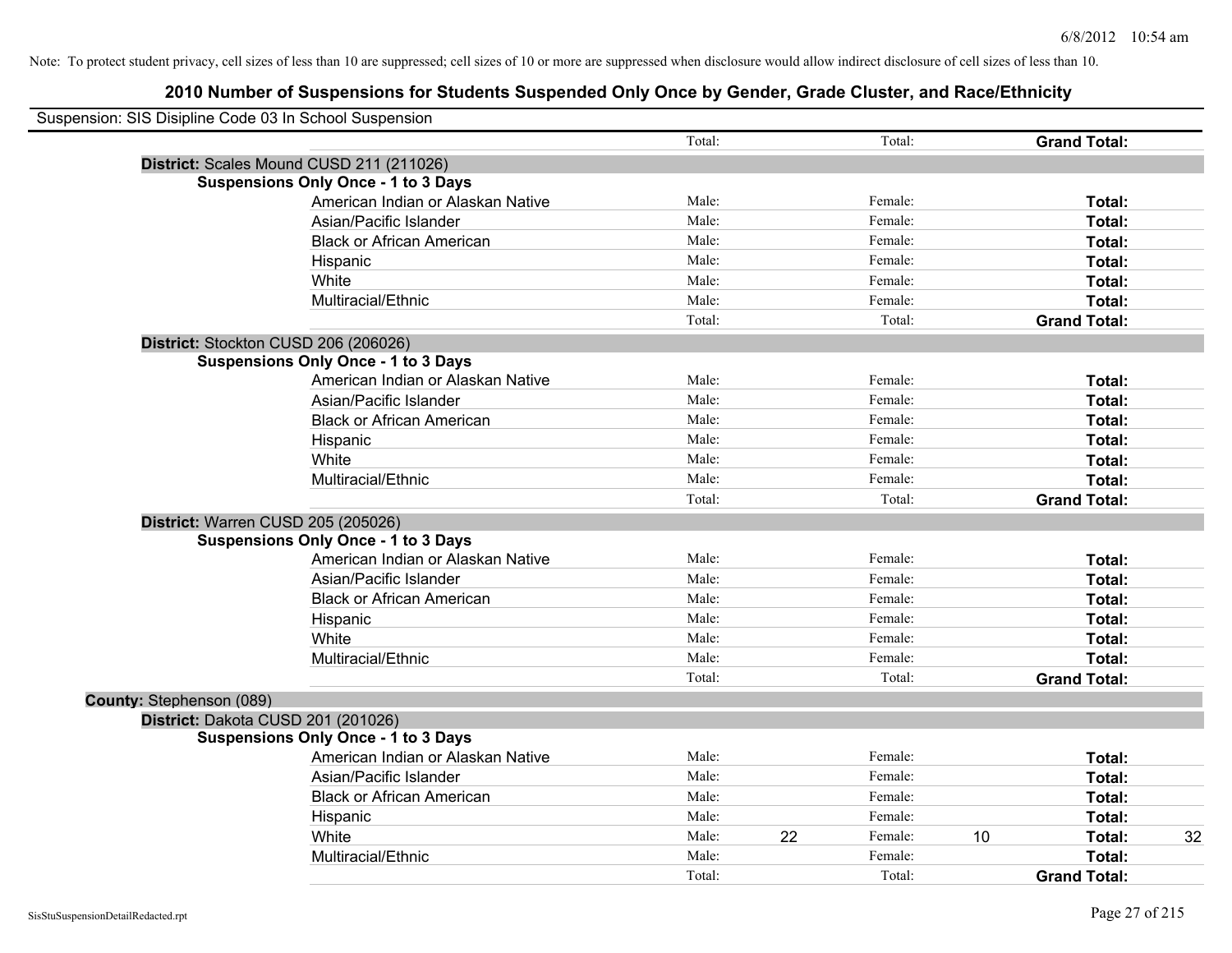| Suspension: SIS Disipline Code 03 In School Suspension |                                               |        |     |         |    |                     |     |
|--------------------------------------------------------|-----------------------------------------------|--------|-----|---------|----|---------------------|-----|
| District: Freeport SD 145 (145022)                     |                                               |        |     |         |    |                     |     |
|                                                        | <b>Suspensions Only Once - 1 to 3 Days</b>    |        |     |         |    |                     |     |
|                                                        | American Indian or Alaskan Native             | Male:  |     | Female: |    | Total:              |     |
|                                                        | Asian/Pacific Islander                        | Male:  |     | Female: |    | Total:              |     |
|                                                        | <b>Black or African American</b>              | Male:  | 52  | Female: | 57 | Total:              | 109 |
|                                                        | Hispanic                                      | Male:  |     | Female: |    | Total:              | 15  |
|                                                        | White                                         | Male:  | 106 | Female: | 61 | Total:              | 167 |
|                                                        | Multiracial/Ethnic                            | Male:  | 24  | Female: | 16 | Total:              | 40  |
|                                                        |                                               | Total: |     | Total:  |    | <b>Grand Total:</b> |     |
|                                                        | <b>Suspensions Only Once - 4 or More Days</b> |        |     |         |    |                     |     |
|                                                        | American Indian or Alaskan Native             | Male:  |     | Female: |    | Total:              |     |
|                                                        | Asian/Pacific Islander                        | Male:  |     | Female: |    | Total:              |     |
|                                                        | <b>Black or African American</b>              | Male:  |     | Female: |    | Total:              |     |
|                                                        | Hispanic                                      | Male:  |     | Female: |    | Total:              |     |
|                                                        | White                                         | Male:  |     | Female: |    | Total:              |     |
|                                                        | Multiracial/Ethnic                            | Male:  |     | Female: |    | Total:              |     |
|                                                        |                                               | Total: |     | Total:  |    | <b>Grand Total:</b> |     |
|                                                        | District: Lena Winslow CUSD 202 (202026)      |        |     |         |    |                     |     |
|                                                        | <b>Suspensions Only Once - 1 to 3 Days</b>    |        |     |         |    |                     |     |
|                                                        | American Indian or Alaskan Native             | Male:  |     | Female: |    | Total:              |     |
|                                                        | Asian/Pacific Islander                        | Male:  |     | Female: |    | Total:              |     |
|                                                        | <b>Black or African American</b>              | Male:  |     | Female: |    | Total:              |     |
|                                                        | Hispanic                                      | Male:  |     | Female: |    | Total:              |     |
|                                                        | White                                         | Male:  |     | Female: |    | Total:              | 25  |
|                                                        | Multiracial/Ethnic                            | Male:  |     | Female: |    | Total:              |     |
|                                                        |                                               | Total: |     | Total:  |    | <b>Grand Total:</b> |     |
|                                                        | District: Orangeville CUSD 203 (203026)       |        |     |         |    |                     |     |
|                                                        | <b>Suspensions Only Once - 1 to 3 Days</b>    |        |     |         |    |                     |     |
|                                                        | American Indian or Alaskan Native             | Male:  |     | Female: |    | Total:              |     |
|                                                        | Asian/Pacific Islander                        | Male:  |     | Female: |    | Total:              |     |
|                                                        | <b>Black or African American</b>              | Male:  |     | Female: |    | Total:              |     |
|                                                        | Hispanic                                      | Male:  |     | Female: |    | Total:              |     |
|                                                        | White                                         | Male:  |     | Female: |    | Total:              | 21  |
|                                                        | Multiracial/Ethnic                            | Male:  |     | Female: |    | Total:              |     |
|                                                        |                                               | Total: |     | Total:  |    | <b>Grand Total:</b> |     |
|                                                        | District: Pearl City CUSD 200 (200026)        |        |     |         |    |                     |     |
|                                                        | <b>Suspensions Only Once - 1 to 3 Days</b>    |        |     |         |    |                     |     |
|                                                        | American Indian or Alaskan Native             | Male:  |     | Female: |    | Total:              |     |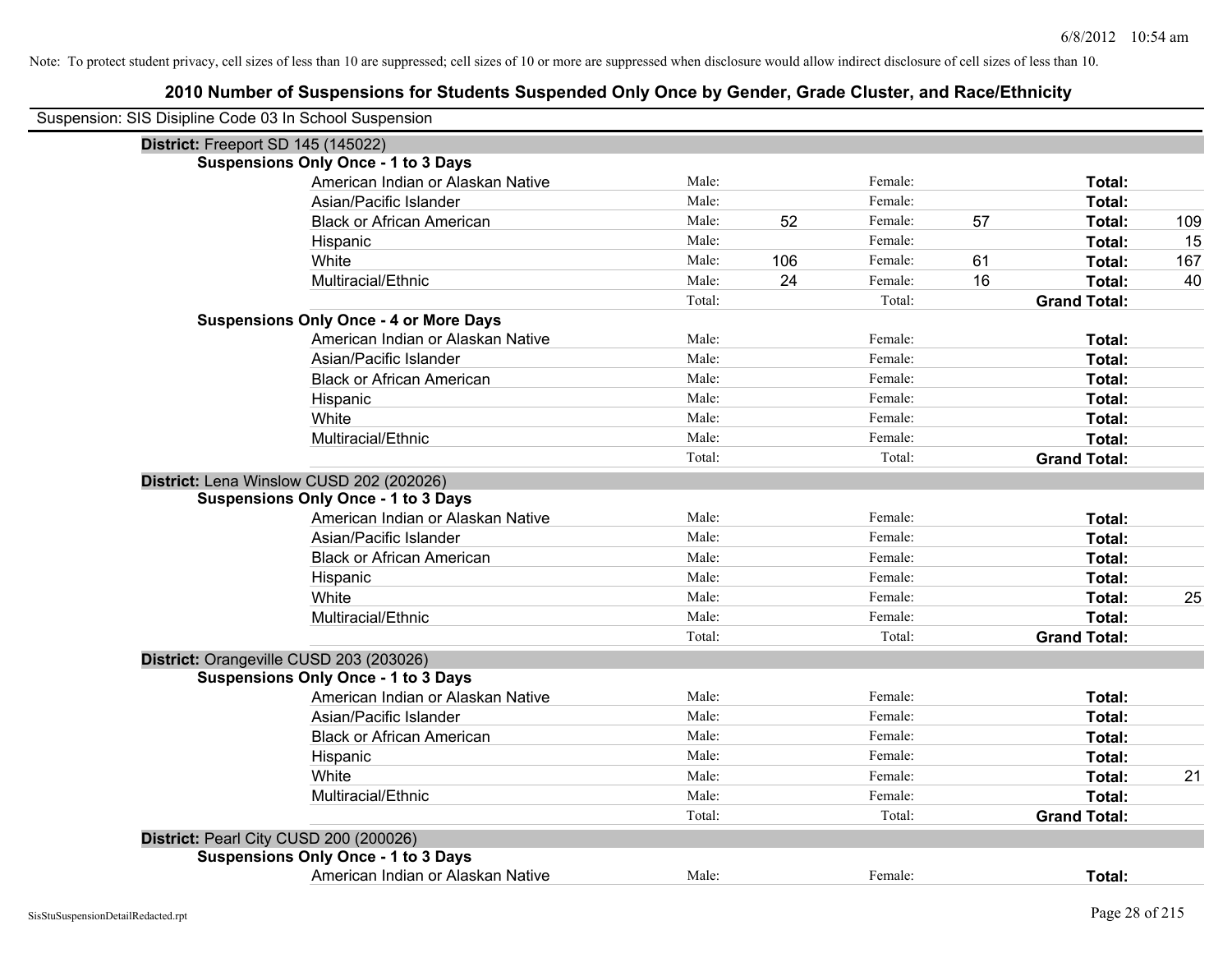| Suspension: SIS Disipline Code 03 In School Suspension |                                               |        |    |         |    |                     |    |
|--------------------------------------------------------|-----------------------------------------------|--------|----|---------|----|---------------------|----|
|                                                        | Asian/Pacific Islander                        | Male:  |    | Female: |    | Total:              |    |
|                                                        | <b>Black or African American</b>              | Male:  |    | Female: |    | Total:              |    |
|                                                        | Hispanic                                      | Male:  |    | Female: |    | Total:              |    |
|                                                        | White                                         | Male:  |    | Female: |    | Total:              |    |
|                                                        | Multiracial/Ethnic                            | Male:  |    | Female: |    | Total:              |    |
|                                                        |                                               | Total: |    | Total:  |    | <b>Grand Total:</b> |    |
|                                                        |                                               |        |    |         |    |                     |    |
| Region: Champaign/Ford ROE (09)                        |                                               |        |    |         |    |                     |    |
| County: Champaign (010)                                |                                               |        |    |         |    |                     |    |
|                                                        | District: Champaign CUSD 4 (004026)           |        |    |         |    |                     |    |
|                                                        | <b>Suspensions Only Once - 1 to 3 Days</b>    |        |    |         |    |                     |    |
|                                                        | American Indian or Alaskan Native             | Male:  |    | Female: |    | Total:              |    |
|                                                        | Asian/Pacific Islander                        | Male:  |    | Female: |    | Total:              |    |
|                                                        | <b>Black or African American</b>              | Male:  | 20 | Female: | 13 | Total:              | 33 |
|                                                        | Hispanic                                      | Male:  |    | Female: |    | Total:              |    |
|                                                        | White                                         | Male:  |    | Female: |    | Total:              | 15 |
|                                                        | Multiracial/Ethnic                            | Male:  |    | Female: |    | Total:              |    |
|                                                        |                                               | Total: |    | Total:  |    | <b>Grand Total:</b> |    |
|                                                        | <b>Suspensions Only Once - 4 or More Days</b> |        |    |         |    |                     |    |
|                                                        | American Indian or Alaskan Native             | Male:  |    | Female: |    | Total:              |    |
|                                                        | Asian/Pacific Islander                        | Male:  |    | Female: |    | Total:              |    |
|                                                        | <b>Black or African American</b>              | Male:  |    | Female: |    | Total:              |    |
|                                                        | Hispanic                                      | Male:  |    | Female: |    | Total:              |    |
|                                                        | White                                         | Male:  |    | Female: |    | Total:              |    |
|                                                        | Multiracial/Ethnic                            | Male:  |    | Female: |    | Total:              |    |
|                                                        |                                               | Total: |    | Total:  |    | <b>Grand Total:</b> |    |
|                                                        | District: Fisher CUSD 1 (001026)              |        |    |         |    |                     |    |
|                                                        | <b>Suspensions Only Once - 1 to 3 Days</b>    |        |    |         |    |                     |    |
|                                                        | American Indian or Alaskan Native             | Male:  |    | Female: |    | Total:              |    |
|                                                        | Asian/Pacific Islander                        | Male:  |    | Female: |    | Total:              |    |
|                                                        | <b>Black or African American</b>              | Male:  |    | Female: |    | Total:              |    |
|                                                        | Hispanic                                      | Male:  |    | Female: |    | Total:              |    |
|                                                        | White                                         | Male:  |    | Female: |    | Total:              | 11 |
|                                                        | Multiracial/Ethnic                            | Male:  |    | Female: |    | Total:              |    |
|                                                        |                                               | Total: |    | Total:  |    | <b>Grand Total:</b> |    |
|                                                        | District: Gifford CCSD 188 (188004)           |        |    |         |    |                     |    |
|                                                        | <b>Suspensions Only Once - 1 to 3 Days</b>    |        |    |         |    |                     |    |
|                                                        | American Indian or Alaskan Native             | Male:  |    | Female: |    | Total:              |    |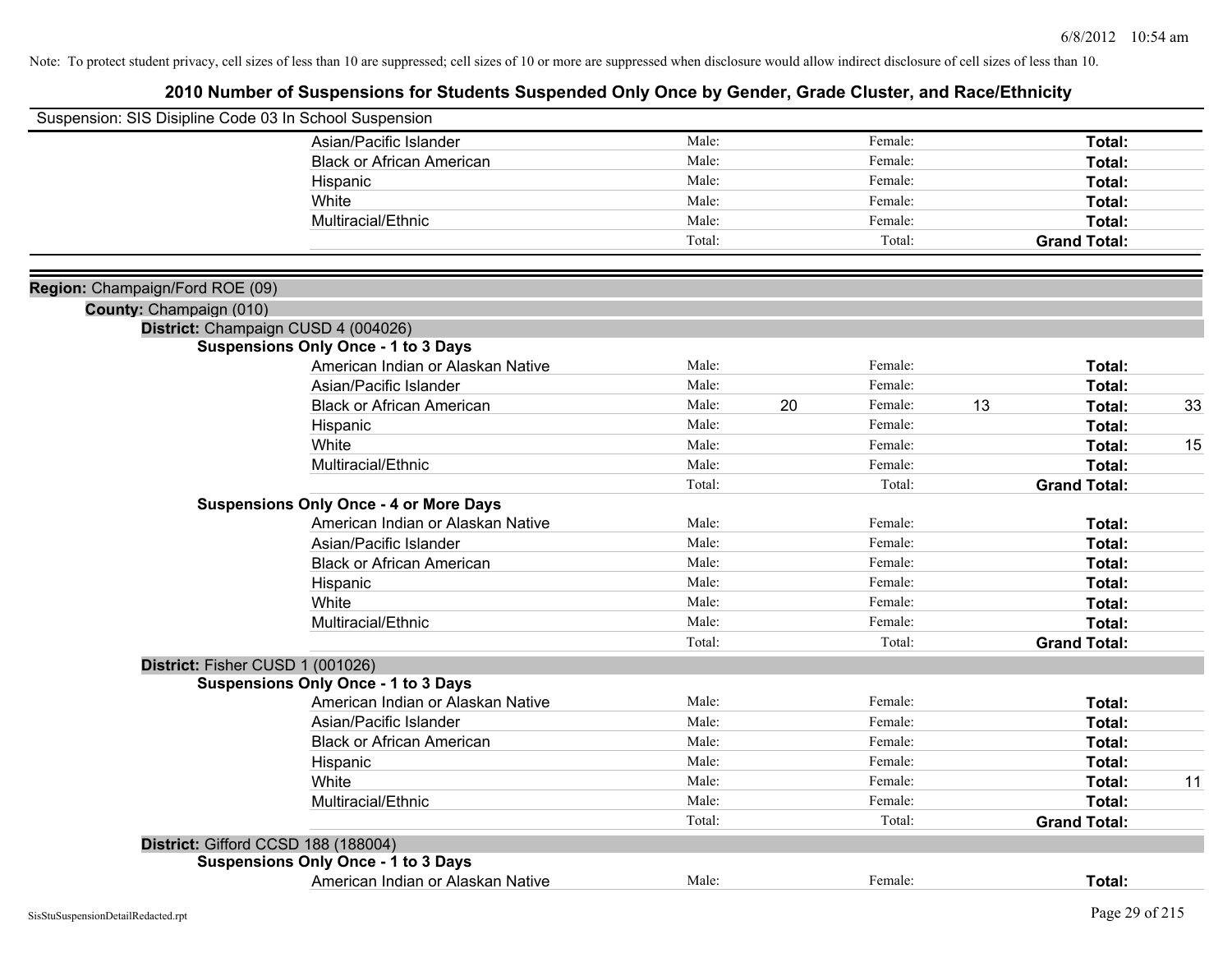| Suspension: SIS Disipline Code 03 In School Suspension |        |              |                           |    |
|--------------------------------------------------------|--------|--------------|---------------------------|----|
| Asian/Pacific Islander                                 | Male:  | Female:      | Total:                    |    |
| <b>Black or African American</b>                       | Male:  | Female:      | Total:                    |    |
| Hispanic                                               | Male:  | Female:      | Total:                    |    |
| White                                                  | Male:  | Female:      | Total:                    |    |
| Multiracial/Ethnic                                     | Male:  | Female:      | Total:                    |    |
|                                                        | Total: | Total:       | <b>Grand Total:</b>       |    |
| District: Mahomet-Seymour CUSD 3 (003026)              |        |              |                           |    |
| <b>Suspensions Only Once - 1 to 3 Days</b>             |        |              |                           |    |
| American Indian or Alaskan Native                      | Male:  | Female:      | Total:                    |    |
| Asian/Pacific Islander                                 | Male:  | Female:      | Total:                    |    |
| <b>Black or African American</b>                       | Male:  | Female:      | Total:                    |    |
| Hispanic                                               | Male:  | Female:      | Total:                    |    |
| White                                                  | Male:  | Female:      | Total:                    |    |
| Multiracial/Ethnic                                     | Male:  | Female:      | Total:                    |    |
|                                                        | Total: | Total:       | <b>Grand Total:</b>       |    |
| District: Rantoul City SD 137 (137002)                 |        |              |                           |    |
| <b>Suspensions Only Once - 1 to 3 Days</b>             |        |              |                           |    |
| American Indian or Alaskan Native                      | Male:  | Female:      | Total:                    |    |
| Asian/Pacific Islander                                 | Male:  | Female:      | Total:                    |    |
| <b>Black or African American</b>                       | Male:  | Female:      | Total:                    | 16 |
| Hispanic                                               | Male:  | Female:      | Total:                    |    |
| White                                                  | Male:  | Female:      | Total:                    |    |
| Multiracial/Ethnic                                     | Male:  | Female:      | Total:                    |    |
|                                                        | Total: | 19<br>Total: | 11<br><b>Grand Total:</b> | 30 |
| District: St Joseph Ogden CHSD 305 (305016)            |        |              |                           |    |
| <b>Suspensions Only Once - 1 to 3 Days</b>             |        |              |                           |    |
| American Indian or Alaskan Native                      | Male:  | Female:      | Total:                    |    |
| Asian/Pacific Islander                                 | Male:  | Female:      | Total:                    |    |
| <b>Black or African American</b>                       | Male:  | Female:      | Total:                    |    |
| Hispanic                                               | Male:  | Female:      | Total:                    |    |
| White                                                  | Male:  | Female:      | Total:                    |    |
| Multiracial/Ethnic                                     | Male:  | Female:      | Total:                    |    |
|                                                        | Total: | Total:       | <b>Grand Total:</b>       | 10 |
| District: Thomasboro CCSD 130 (130004)                 |        |              |                           |    |
| <b>Suspensions Only Once - 1 to 3 Days</b>             |        |              |                           |    |
| American Indian or Alaskan Native                      | Male:  | Female:      | Total:                    |    |
| Asian/Pacific Islander                                 | Male:  | Female:      | Total:                    |    |
| <b>Black or African American</b>                       | Male:  | Female:      | Total:                    |    |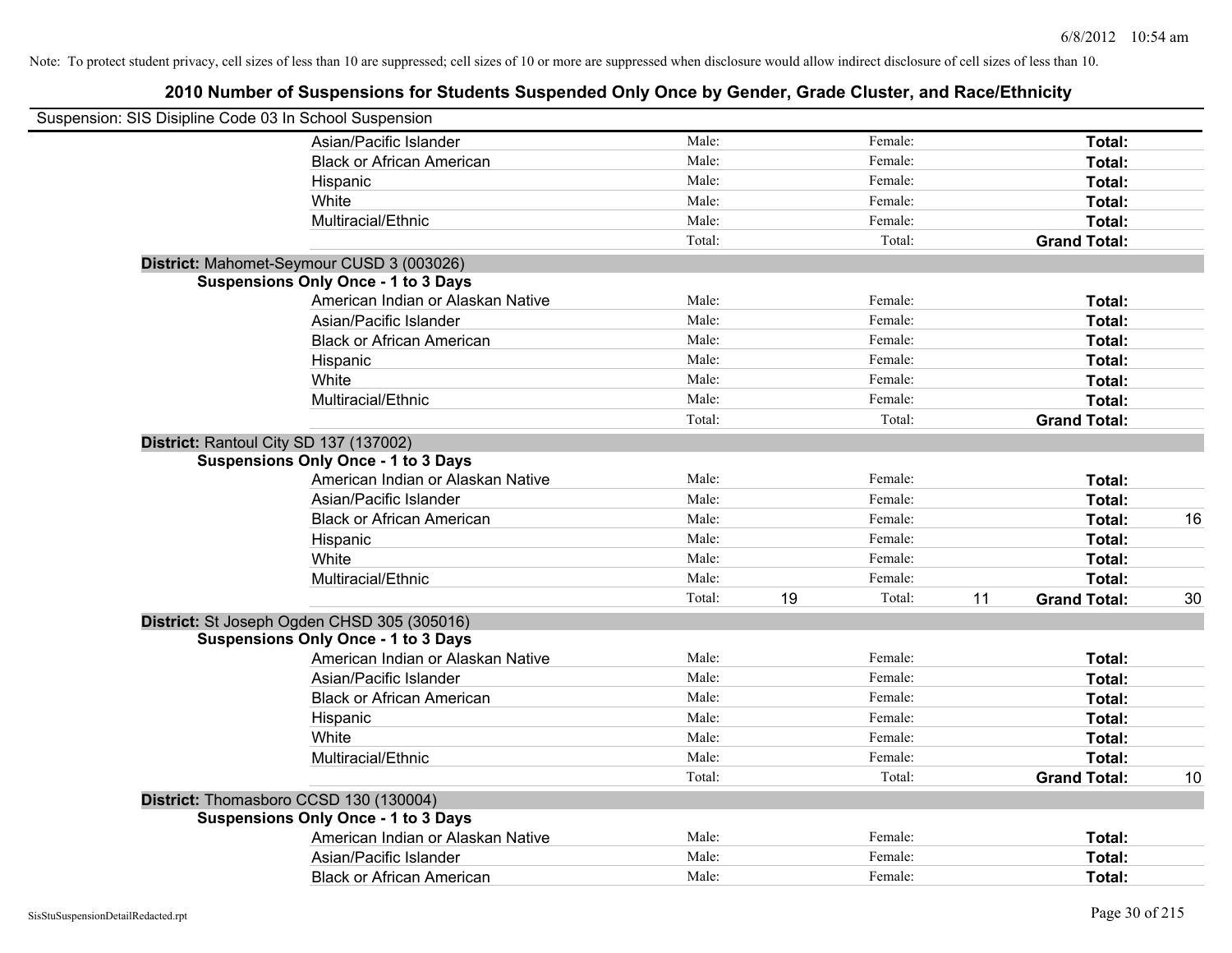| Suspension: SIS Disipline Code 03 In School Suspension |                                                     |        |    |         |    |                     |    |
|--------------------------------------------------------|-----------------------------------------------------|--------|----|---------|----|---------------------|----|
|                                                        | Hispanic                                            | Male:  |    | Female: |    | Total:              |    |
|                                                        | White                                               | Male:  |    | Female: |    | Total:              |    |
|                                                        | Multiracial/Ethnic                                  | Male:  |    | Female: |    | Total:              |    |
|                                                        |                                                     | Total: |    | Total:  |    | <b>Grand Total:</b> | 14 |
| District: Urbana SD 116 (116022)                       |                                                     |        |    |         |    |                     |    |
|                                                        | <b>Suspensions Only Once - 1 to 3 Days</b>          |        |    |         |    |                     |    |
|                                                        | American Indian or Alaskan Native                   | Male:  |    | Female: |    | Total:              |    |
|                                                        | Asian/Pacific Islander                              | Male:  |    | Female: |    | Total:              |    |
|                                                        | <b>Black or African American</b>                    | Male:  | 28 | Female: | 21 | Total:              | 49 |
|                                                        | Hispanic                                            | Male:  |    | Female: |    | Total:              | 16 |
|                                                        | White                                               | Male:  |    | Female: |    | Total:              | 20 |
|                                                        | Multiracial/Ethnic                                  | Male:  |    | Female: |    | Total:              |    |
|                                                        |                                                     | Total: |    | Total:  |    | <b>Grand Total:</b> |    |
|                                                        | <b>Suspensions Only Once - 4 or More Days</b>       |        |    |         |    |                     |    |
|                                                        | American Indian or Alaskan Native                   | Male:  |    | Female: |    | Total:              |    |
|                                                        | Asian/Pacific Islander                              | Male:  |    | Female: |    | Total:              |    |
|                                                        | <b>Black or African American</b>                    | Male:  |    | Female: |    | Total:              |    |
|                                                        | Hispanic                                            | Male:  |    | Female: |    | Total:              |    |
|                                                        | White                                               | Male:  |    | Female: |    | Total:              |    |
|                                                        | Multiracial/Ethnic                                  | Male:  |    | Female: |    | Total:              |    |
|                                                        |                                                     | Total: |    | Total:  |    | <b>Grand Total:</b> |    |
| County: Ford (027)                                     |                                                     |        |    |         |    |                     |    |
|                                                        | District: Gibson City-Melvin-Sibley CUSD 5 (005026) |        |    |         |    |                     |    |
|                                                        | <b>Suspensions Only Once - 1 to 3 Days</b>          |        |    |         |    |                     |    |
|                                                        | American Indian or Alaskan Native                   | Male:  |    | Female: |    | Total:              |    |
|                                                        | Asian/Pacific Islander                              | Male:  |    | Female: |    | Total:              |    |
|                                                        | <b>Black or African American</b>                    | Male:  |    | Female: |    | Total:              |    |
|                                                        | Hispanic                                            | Male:  |    | Female: |    | Total:              |    |
|                                                        | White                                               | Male:  |    | Female: |    | Total:              |    |
|                                                        | Multiracial/Ethnic                                  | Male:  |    | Female: |    | Total:              |    |
|                                                        |                                                     | Total: |    | Total:  |    | <b>Grand Total:</b> |    |
|                                                        | <b>Suspensions Only Once - 4 or More Days</b>       |        |    |         |    |                     |    |
|                                                        | American Indian or Alaskan Native                   | Male:  |    | Female: |    | Total:              |    |
|                                                        | Asian/Pacific Islander                              | Male:  |    | Female: |    | Total:              |    |
|                                                        | <b>Black or African American</b>                    | Male:  |    | Female: |    | Total:              |    |
|                                                        | Hispanic                                            | Male:  |    | Female: |    | Total:              |    |
|                                                        | White                                               | Male:  |    | Female: |    | Total:              |    |
|                                                        | Multiracial/Ethnic                                  | Male:  |    | Female: |    | Total:              |    |
|                                                        |                                                     | Total: |    | Total:  |    | <b>Grand Total:</b> |    |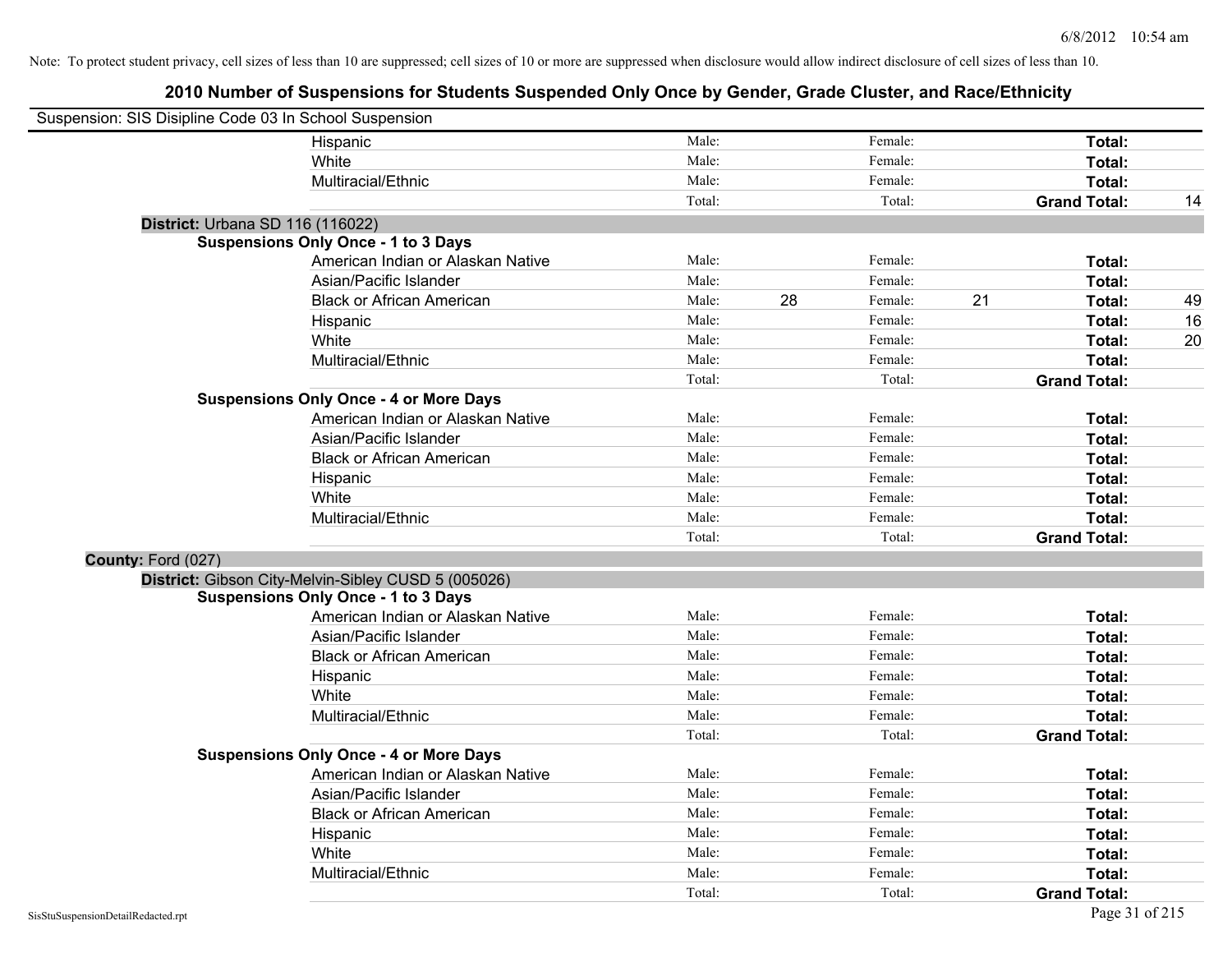## **2010 Number of Suspensions for Students Suspended Only Once by Gender, Grade Cluster, and Race/Ethnicity**

Suspension: SIS Disipline Code 03 In School Suspension

| Region: Christian/Montgomery ROE (10) |                                               |        |    |         |    |                     |    |
|---------------------------------------|-----------------------------------------------|--------|----|---------|----|---------------------|----|
| County: Christian (011)               |                                               |        |    |         |    |                     |    |
| District: Edinburg CUSD 4 (004026)    |                                               |        |    |         |    |                     |    |
|                                       | <b>Suspensions Only Once - 1 to 3 Days</b>    |        |    |         |    |                     |    |
|                                       | American Indian or Alaskan Native             | Male:  |    | Female: |    | Total:              |    |
|                                       | Asian/Pacific Islander                        | Male:  |    | Female: |    | <b>Total:</b>       |    |
|                                       | <b>Black or African American</b>              | Male:  |    | Female: |    | Total:              |    |
|                                       | Hispanic                                      | Male:  |    | Female: |    | Total:              |    |
|                                       | White                                         | Male:  |    | Female: |    | Total:              |    |
|                                       | Multiracial/Ethnic                            | Male:  |    | Female: |    | Total:              |    |
|                                       |                                               | Total: |    | Total:  |    | <b>Grand Total:</b> |    |
|                                       | <b>Suspensions Only Once - 4 or More Days</b> |        |    |         |    |                     |    |
|                                       | American Indian or Alaskan Native             | Male:  |    | Female: |    | Total:              |    |
|                                       | Asian/Pacific Islander                        | Male:  |    | Female: |    | Total:              |    |
|                                       | <b>Black or African American</b>              | Male:  |    | Female: |    | Total:              |    |
|                                       | Hispanic                                      | Male:  |    | Female: |    | Total:              |    |
|                                       | White                                         | Male:  |    | Female: |    | Total:              |    |
|                                       | Multiracial/Ethnic                            | Male:  |    | Female: |    | Total:              |    |
|                                       |                                               | Total: |    | Total:  |    | <b>Grand Total:</b> |    |
|                                       | District: Morrisonville CUSD 1 (001026)       |        |    |         |    |                     |    |
|                                       | <b>Suspensions Only Once - 1 to 3 Days</b>    |        |    |         |    |                     |    |
|                                       | American Indian or Alaskan Native             | Male:  |    | Female: |    | Total:              |    |
|                                       | Asian/Pacific Islander                        | Male:  |    | Female: |    | Total:              |    |
|                                       | <b>Black or African American</b>              | Male:  |    | Female: |    | Total:              |    |
|                                       | Hispanic                                      | Male:  |    | Female: |    | Total:              |    |
|                                       | White                                         | Male:  |    | Female: |    | Total:              |    |
|                                       | Multiracial/Ethnic                            | Male:  |    | Female: |    | Total:              |    |
|                                       |                                               | Total: |    | Total:  |    | <b>Grand Total:</b> |    |
| District: Pana CUSD 8 (008026)        |                                               |        |    |         |    |                     |    |
|                                       | <b>Suspensions Only Once - 1 to 3 Days</b>    |        |    |         |    |                     |    |
|                                       | American Indian or Alaskan Native             | Male:  |    | Female: |    | Total:              |    |
|                                       | Asian/Pacific Islander                        | Male:  |    | Female: |    | Total:              |    |
|                                       | <b>Black or African American</b>              | Male:  |    | Female: |    | Total:              |    |
|                                       | Hispanic                                      | Male:  |    | Female: |    | Total:              |    |
|                                       | White                                         | Male:  | 36 | Female: | 22 | Total:              | 58 |
|                                       | Multiracial/Ethnic                            | Male:  |    | Female: |    | Total:              |    |
|                                       |                                               | Total: |    | Total:  |    | <b>Grand Total:</b> |    |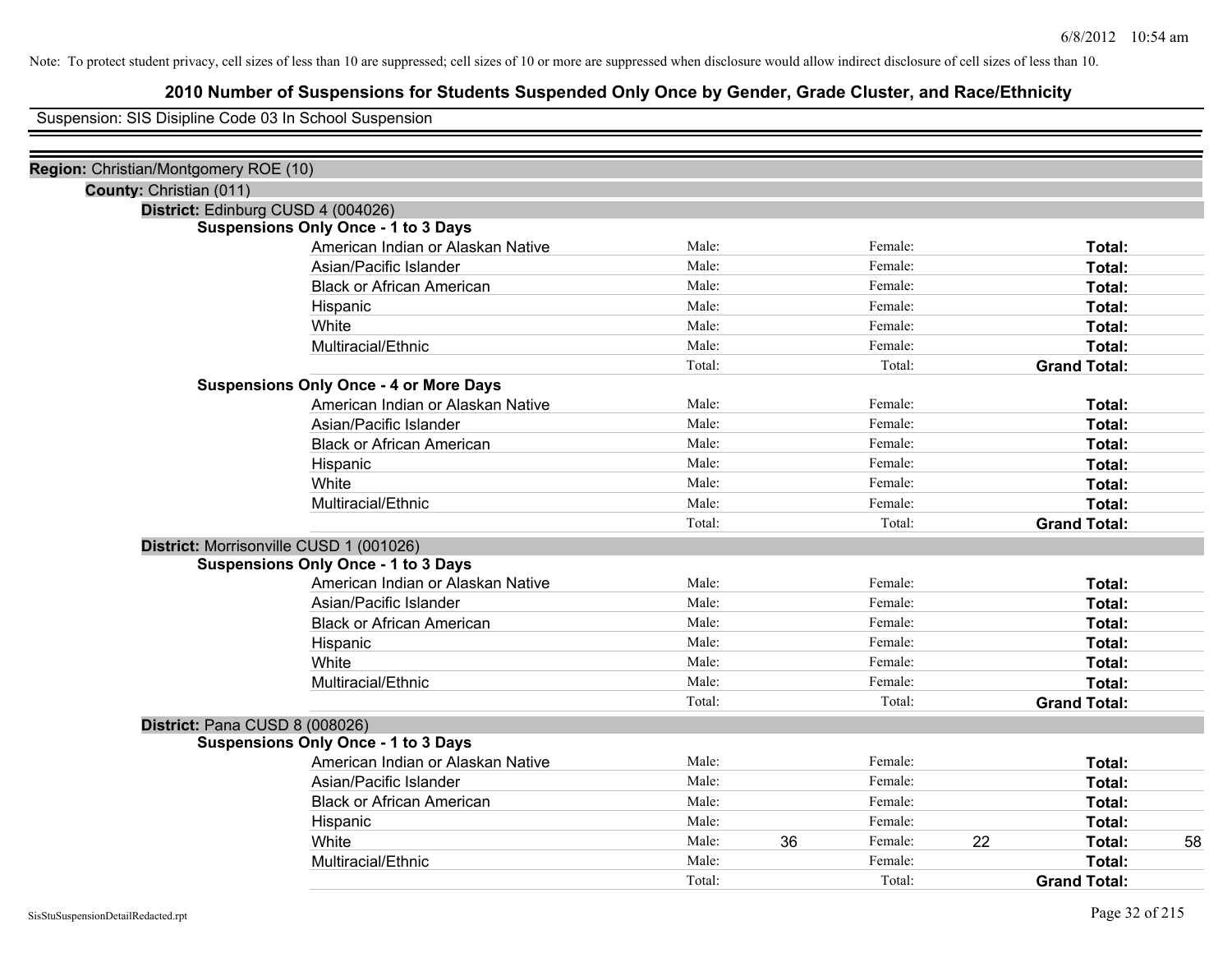| Suspension: SIS Disipline Code 03 In School Suspension |                                               |        |               |    |                     |    |
|--------------------------------------------------------|-----------------------------------------------|--------|---------------|----|---------------------|----|
|                                                        | <b>Suspensions Only Once - 4 or More Days</b> |        |               |    |                     |    |
|                                                        | American Indian or Alaskan Native             | Male:  | Female:       |    | Total:              |    |
|                                                        | Asian/Pacific Islander                        | Male:  | Female:       |    | Total:              |    |
|                                                        | <b>Black or African American</b>              | Male:  | Female:       |    | Total:              |    |
|                                                        | Hispanic                                      | Male:  | Female:       |    | Total:              |    |
|                                                        | White                                         | Male:  | Female:       |    | Total:              |    |
|                                                        | Multiracial/Ethnic                            | Male:  | Female:       |    | Total:              |    |
|                                                        |                                               | Total: | Total:        |    | <b>Grand Total:</b> |    |
| District: South Fork SD 14 (014024)                    |                                               |        |               |    |                     |    |
|                                                        | <b>Suspensions Only Once - 1 to 3 Days</b>    |        |               |    |                     |    |
|                                                        | American Indian or Alaskan Native             | Male:  | Female:       |    | Total:              |    |
|                                                        | Asian/Pacific Islander                        | Male:  | Female:       |    | Total:              |    |
|                                                        | <b>Black or African American</b>              | Male:  | Female:       |    | Total:              |    |
|                                                        | Hispanic                                      | Male:  | Female:       |    | Total:              |    |
|                                                        | White                                         | Male:  | Female:       |    | Total:              |    |
|                                                        | Multiracial/Ethnic                            | Male:  | Female:       |    | Total:              |    |
|                                                        |                                               | Total: | Total:        |    | <b>Grand Total:</b> |    |
| District: Taylorville CUSD 3 (003026)                  |                                               |        |               |    |                     |    |
|                                                        | <b>Suspensions Only Once - 1 to 3 Days</b>    |        |               |    |                     |    |
|                                                        | American Indian or Alaskan Native             | Male:  | Female:       |    | Total:              |    |
|                                                        | Asian/Pacific Islander                        | Male:  | Female:       |    | Total:              |    |
|                                                        | <b>Black or African American</b>              | Male:  | Female:       |    | Total:              |    |
|                                                        | Hispanic                                      | Male:  | Female:       |    | Total:              |    |
|                                                        | White                                         | Male:  | Female:       |    | Total:              |    |
|                                                        | Multiracial/Ethnic                            | Male:  | Female:       |    | Total:              |    |
|                                                        |                                               | Total: | Total:        |    | <b>Grand Total:</b> |    |
| County: Montgomery (068)                               |                                               |        |               |    |                     |    |
| District: Hillsboro CUSD 3 (003026)                    |                                               |        |               |    |                     |    |
|                                                        | <b>Suspensions Only Once - 1 to 3 Days</b>    |        |               |    |                     |    |
|                                                        | American Indian or Alaskan Native             | Male:  | Female:       |    | Total:              |    |
|                                                        | Asian/Pacific Islander                        | Male:  | Female:       |    | Total:              |    |
|                                                        | <b>Black or African American</b>              | Male:  | Female:       |    | Total:              |    |
|                                                        | Hispanic                                      | Male:  | Female:       |    | Total:              |    |
|                                                        | White                                         | Male:  | 45<br>Female: | 15 | Total:              | 60 |
|                                                        | Multiracial/Ethnic                            | Male:  | Female:       |    | Total:              |    |
|                                                        |                                               | Total: | Total:        |    | <b>Grand Total:</b> |    |
|                                                        | <b>Suspensions Only Once - 4 or More Days</b> |        |               |    |                     |    |
|                                                        | American Indian or Alaskan Native             | Male:  | Female:       |    | Total:              |    |
|                                                        | Asian/Pacific Islander                        | Male:  | Female:       |    | Total:              |    |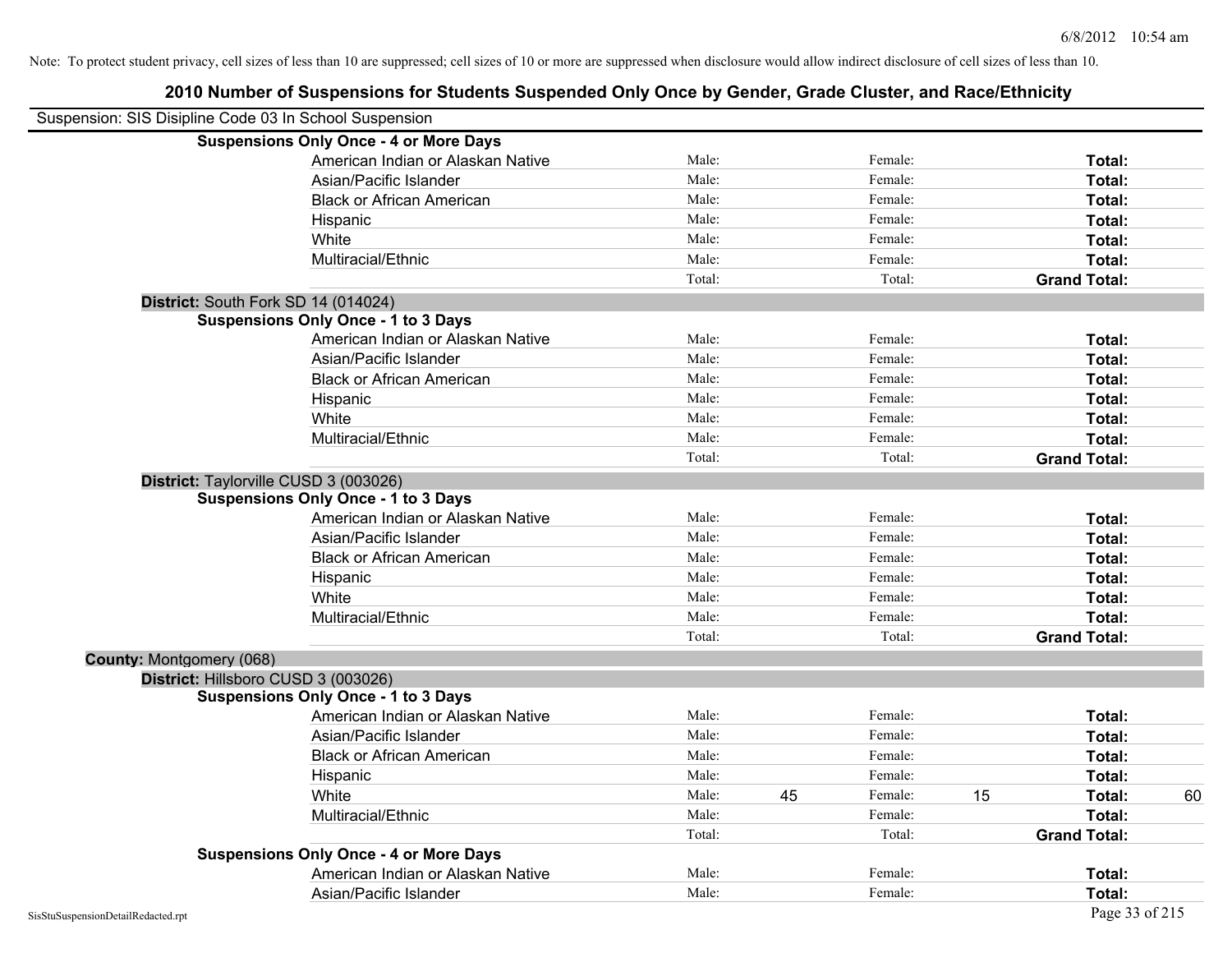| Suspension: SIS Disipline Code 03 In School Suspension |                                               |        |    |         |    |                     |    |
|--------------------------------------------------------|-----------------------------------------------|--------|----|---------|----|---------------------|----|
|                                                        | <b>Black or African American</b>              | Male:  |    | Female: |    | Total:              |    |
|                                                        | Hispanic                                      | Male:  |    | Female: |    | Total:              |    |
|                                                        | White                                         | Male:  |    | Female: |    | Total:              |    |
|                                                        | Multiracial/Ethnic                            | Male:  |    | Female: |    | Total:              |    |
|                                                        |                                               | Total: |    | Total:  |    | <b>Grand Total:</b> |    |
|                                                        | District: Litchfield CUSD 12 (012026)         |        |    |         |    |                     |    |
|                                                        | <b>Suspensions Only Once - 1 to 3 Days</b>    |        |    |         |    |                     |    |
|                                                        | American Indian or Alaskan Native             | Male:  |    | Female: |    | Total:              |    |
|                                                        | Asian/Pacific Islander                        | Male:  |    | Female: |    | Total:              |    |
|                                                        | <b>Black or African American</b>              | Male:  |    | Female: |    | Total:              |    |
|                                                        | Hispanic                                      | Male:  |    | Female: |    | Total:              |    |
|                                                        | White                                         | Male:  |    | Female: |    | Total:              | 37 |
|                                                        | Multiracial/Ethnic                            | Male:  |    | Female: |    | Total:              |    |
|                                                        |                                               | Total: |    | Total:  |    | <b>Grand Total:</b> |    |
|                                                        | <b>Suspensions Only Once - 4 or More Days</b> |        |    |         |    |                     |    |
|                                                        | American Indian or Alaskan Native             | Male:  |    | Female: |    | Total:              |    |
|                                                        | Asian/Pacific Islander                        | Male:  |    | Female: |    | Total:              |    |
|                                                        | <b>Black or African American</b>              | Male:  |    | Female: |    | Total:              |    |
|                                                        | Hispanic                                      | Male:  |    | Female: |    | Total:              |    |
|                                                        | White                                         | Male:  |    | Female: |    | Total:              |    |
|                                                        | Multiracial/Ethnic                            | Male:  |    | Female: |    | Total:              |    |
|                                                        |                                               | Total: |    | Total:  |    | <b>Grand Total:</b> |    |
|                                                        | District: Nokomis CUSD 22 (022026)            |        |    |         |    |                     |    |
|                                                        | <b>Suspensions Only Once - 1 to 3 Days</b>    |        |    |         |    |                     |    |
|                                                        | American Indian or Alaskan Native             | Male:  |    | Female: |    | Total:              |    |
|                                                        | Asian/Pacific Islander                        | Male:  |    | Female: |    | Total:              |    |
|                                                        | <b>Black or African American</b>              | Male:  |    | Female: |    | Total:              |    |
|                                                        | Hispanic                                      | Male:  |    | Female: |    | Total:              |    |
|                                                        | White                                         | Male:  | 14 | Female: | 12 | Total:              | 26 |
|                                                        | Multiracial/Ethnic                            | Male:  |    | Female: |    | Total:              |    |
|                                                        |                                               | Total: |    | Total:  |    | <b>Grand Total:</b> |    |
|                                                        | District: Panhandle CUSD 2 (002026)           |        |    |         |    |                     |    |
|                                                        | <b>Suspensions Only Once - 1 to 3 Days</b>    |        |    |         |    |                     |    |
|                                                        | American Indian or Alaskan Native             | Male:  |    | Female: |    | Total:              |    |
|                                                        | Asian/Pacific Islander                        | Male:  |    | Female: |    | Total:              |    |
|                                                        | <b>Black or African American</b>              | Male:  |    | Female: |    | Total:              |    |
|                                                        | Hispanic                                      | Male:  |    | Female: |    | Total:              |    |
|                                                        | White                                         | Male:  |    | Female: |    | Total:              | 25 |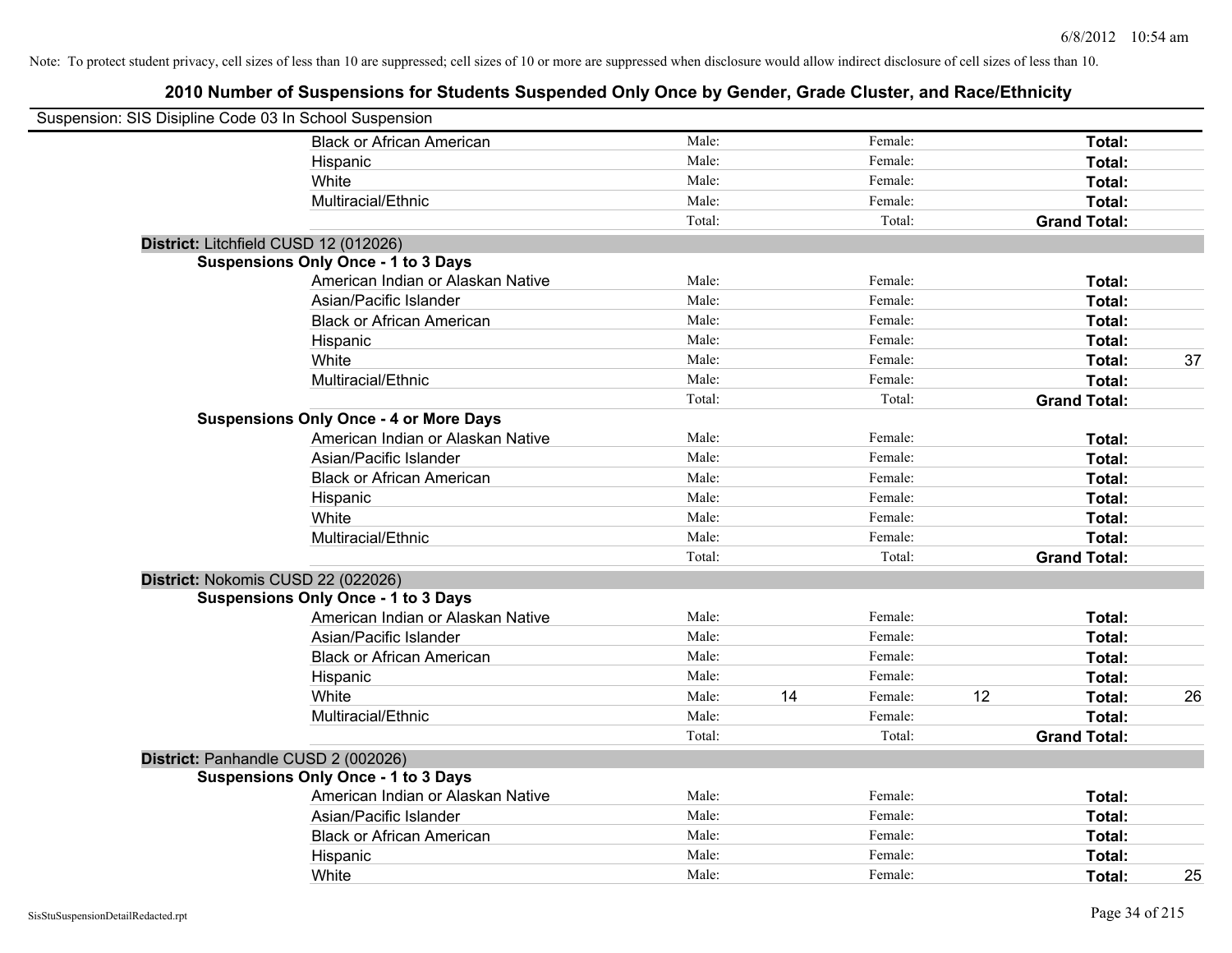| Suspension: SIS Disipline Code 03 In School Suspension |                                                                                    |        |                    |                     |    |
|--------------------------------------------------------|------------------------------------------------------------------------------------|--------|--------------------|---------------------|----|
|                                                        | Multiracial/Ethnic                                                                 | Male:  | Female:            | Total:              |    |
|                                                        |                                                                                    | Total: | Total:             | <b>Grand Total:</b> |    |
|                                                        |                                                                                    |        |                    |                     |    |
| Region: Clay/Cwford/Jsper/Lwrnce/Rhland (12)           |                                                                                    |        |                    |                     |    |
| County: Clay (013)                                     |                                                                                    |        |                    |                     |    |
|                                                        | District: Clay City CUSD 10 (010026)<br><b>Suspensions Only Once - 1 to 3 Days</b> |        |                    |                     |    |
|                                                        | American Indian or Alaskan Native                                                  | Male:  | Female:            | Total:              |    |
|                                                        | Asian/Pacific Islander                                                             | Male:  | Female:            | Total:              |    |
|                                                        |                                                                                    | Male:  |                    |                     |    |
|                                                        | <b>Black or African American</b>                                                   | Male:  | Female:<br>Female: | Total:              |    |
|                                                        | Hispanic                                                                           |        |                    | Total:              |    |
|                                                        | White                                                                              | Male:  | Female:            | Total:              |    |
|                                                        | Multiracial/Ethnic                                                                 | Male:  | Female:            | Total:              |    |
|                                                        |                                                                                    | Total: | Total:             | <b>Grand Total:</b> |    |
|                                                        | <b>Suspensions Only Once - 4 or More Days</b>                                      |        |                    |                     |    |
|                                                        | American Indian or Alaskan Native                                                  | Male:  | Female:            | Total:              |    |
|                                                        | Asian/Pacific Islander                                                             | Male:  | Female:            | Total:              |    |
|                                                        | <b>Black or African American</b>                                                   | Male:  | Female:            | Total:              |    |
|                                                        | Hispanic                                                                           | Male:  | Female:            | Total:              |    |
|                                                        | White                                                                              | Male:  | Female:            | Total:              |    |
|                                                        | Multiracial/Ethnic                                                                 | Male:  | Female:            | Total:              |    |
|                                                        |                                                                                    | Total: | Total:             | <b>Grand Total:</b> |    |
| District: Flora CUSD 35 (035026)                       |                                                                                    |        |                    |                     |    |
|                                                        | <b>Suspensions Only Once - 1 to 3 Days</b>                                         |        |                    |                     |    |
|                                                        | American Indian or Alaskan Native                                                  | Male:  | Female:            | Total:              |    |
|                                                        | Asian/Pacific Islander                                                             | Male:  | Female:            | Total:              |    |
|                                                        | <b>Black or African American</b>                                                   | Male:  | Female:            | Total:              |    |
|                                                        | Hispanic                                                                           | Male:  | Female:            | Total:              |    |
|                                                        | White                                                                              | Male:  | Female:            | Total:              | 34 |
|                                                        | Multiracial/Ethnic                                                                 | Male:  | Female:            | Total:              |    |
|                                                        |                                                                                    | Total: | Total:             | <b>Grand Total:</b> |    |
|                                                        | District: North Clay CUSD 25 (025026)                                              |        |                    |                     |    |
|                                                        | <b>Suspensions Only Once - 1 to 3 Days</b>                                         |        |                    |                     |    |
|                                                        | American Indian or Alaskan Native                                                  | Male:  | Female:            | Total:              |    |
|                                                        | Asian/Pacific Islander                                                             | Male:  | Female:            | Total:              |    |
|                                                        | <b>Black or African American</b>                                                   | Male:  | Female:            | Total:              |    |
|                                                        | Hispanic                                                                           | Male:  | Female:            | Total:              |    |
|                                                        | White                                                                              | Male:  | Female:            | Total:              | 22 |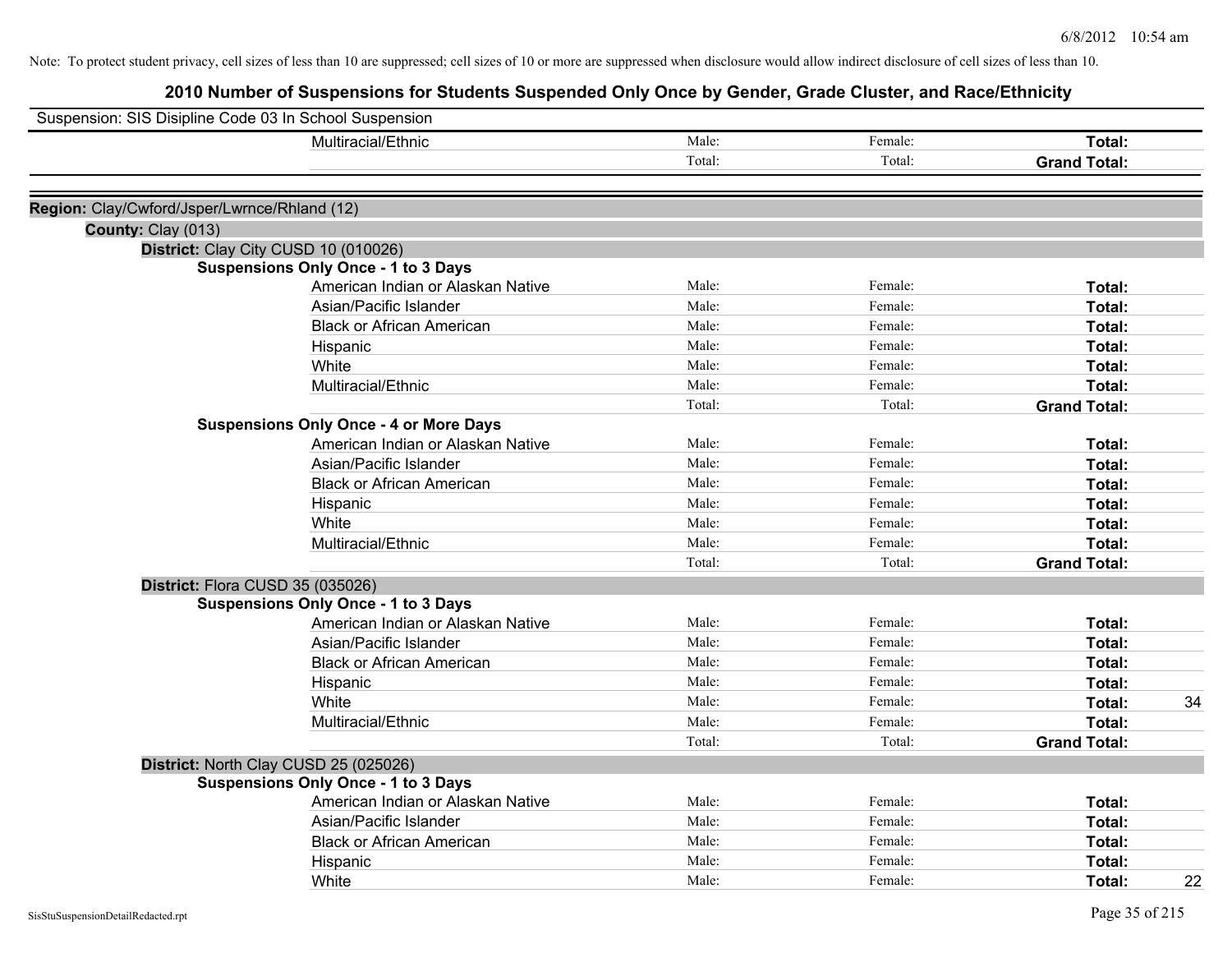| Suspension: SIS Disipline Code 03 In School Suspension |                                               |        |    |         |    |                     |    |
|--------------------------------------------------------|-----------------------------------------------|--------|----|---------|----|---------------------|----|
|                                                        | Multiracial/Ethnic                            | Male:  |    | Female: |    | Total:              |    |
|                                                        |                                               | Total: |    | Total:  |    | <b>Grand Total:</b> |    |
| County: Crawford (017)                                 |                                               |        |    |         |    |                     |    |
| District: Oblong CUSD 4 (004026)                       |                                               |        |    |         |    |                     |    |
|                                                        | <b>Suspensions Only Once - 1 to 3 Days</b>    |        |    |         |    |                     |    |
|                                                        | American Indian or Alaskan Native             | Male:  |    | Female: |    | Total:              |    |
|                                                        | Asian/Pacific Islander                        | Male:  |    | Female: |    | Total:              |    |
|                                                        | <b>Black or African American</b>              | Male:  |    | Female: |    | Total:              |    |
|                                                        | Hispanic                                      | Male:  |    | Female: |    | Total:              |    |
|                                                        | White                                         | Male:  |    | Female: |    | Total:              |    |
|                                                        | Multiracial/Ethnic                            | Male:  |    | Female: |    | Total:              |    |
|                                                        |                                               | Total: |    | Total:  |    | <b>Grand Total:</b> |    |
| District: Palestine CUSD 3 (003026)                    |                                               |        |    |         |    |                     |    |
|                                                        | <b>Suspensions Only Once - 1 to 3 Days</b>    |        |    |         |    |                     |    |
|                                                        | American Indian or Alaskan Native             | Male:  |    | Female: |    | Total:              |    |
|                                                        | Asian/Pacific Islander                        | Male:  |    | Female: |    | Total:              |    |
|                                                        | <b>Black or African American</b>              | Male:  |    | Female: |    | Total:              |    |
|                                                        | Hispanic                                      | Male:  |    | Female: |    | Total:              |    |
|                                                        | White                                         | Male:  |    | Female: |    | Total:              |    |
|                                                        | Multiracial/Ethnic                            | Male:  |    | Female: |    | Total:              |    |
|                                                        |                                               | Total: |    | Total:  |    | <b>Grand Total:</b> |    |
| District: Robinson CUSD 2 (002026)                     |                                               |        |    |         |    |                     |    |
|                                                        | <b>Suspensions Only Once - 1 to 3 Days</b>    |        |    |         |    |                     |    |
|                                                        | American Indian or Alaskan Native             | Male:  |    | Female: |    | Total:              |    |
|                                                        | Asian/Pacific Islander                        | Male:  |    | Female: |    | Total:              |    |
|                                                        | <b>Black or African American</b>              | Male:  |    | Female: |    | Total:              |    |
|                                                        | Hispanic                                      | Male:  |    | Female: |    | Total:              |    |
|                                                        | White                                         | Male:  | 11 | Female: | 10 | Total:              | 21 |
|                                                        | Multiracial/Ethnic                            | Male:  |    | Female: |    | Total:              |    |
|                                                        |                                               | Total: |    | Total:  |    | <b>Grand Total:</b> |    |
|                                                        | <b>Suspensions Only Once - 4 or More Days</b> |        |    |         |    |                     |    |
|                                                        | American Indian or Alaskan Native             | Male:  |    | Female: |    | Total:              |    |
|                                                        | Asian/Pacific Islander                        | Male:  |    | Female: |    | Total:              |    |
|                                                        | <b>Black or African American</b>              | Male:  |    | Female: |    | Total:              |    |
|                                                        | Hispanic                                      | Male:  |    | Female: |    | Total:              |    |
|                                                        | White                                         | Male:  |    | Female: |    | Total:              |    |
|                                                        | Multiracial/Ethnic                            | Male:  |    | Female: |    | Total:              |    |
|                                                        |                                               | Total: |    | Total:  |    | <b>Grand Total:</b> |    |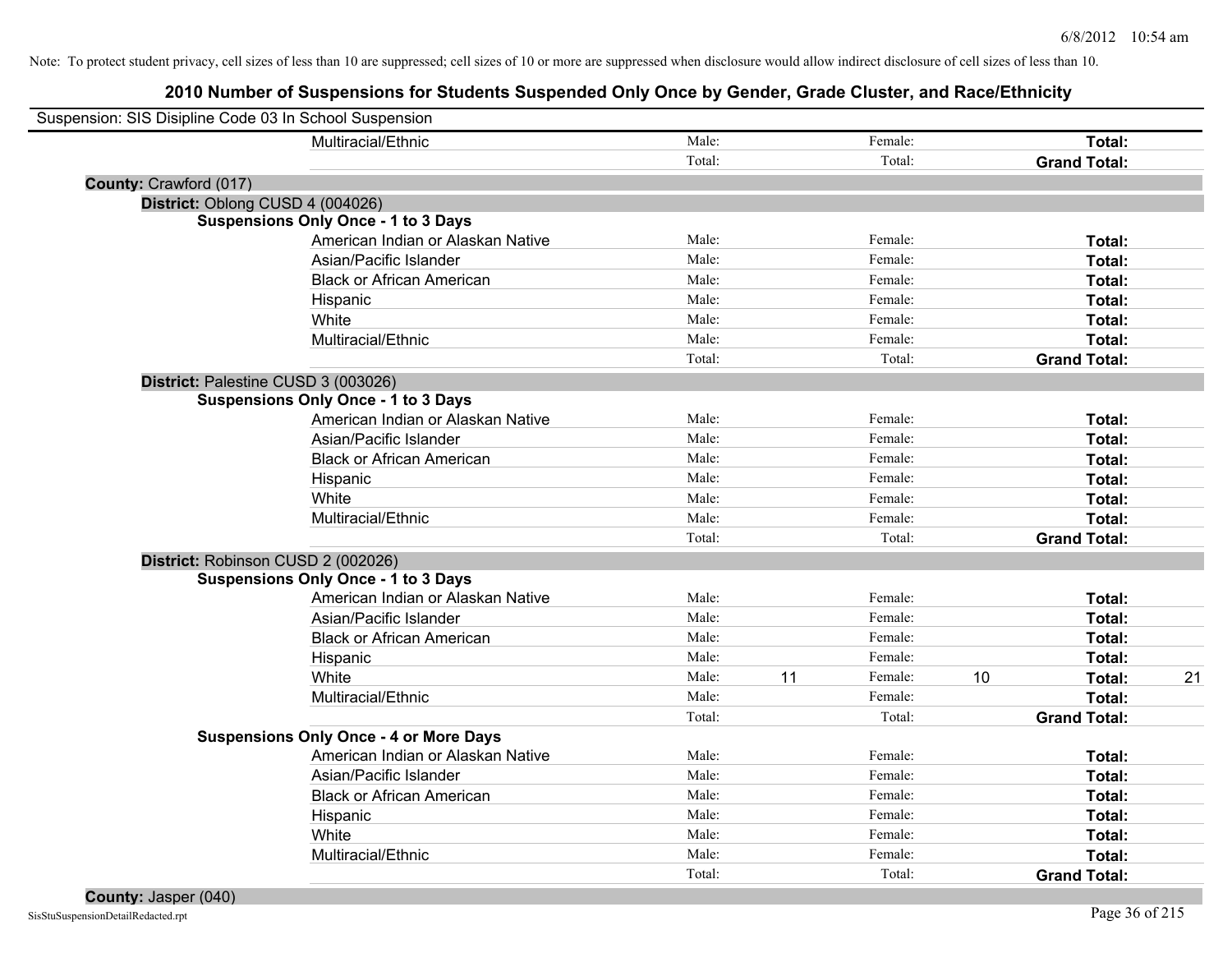| Suspension: SIS Disipline Code 03 In School Suspension |                                               |        |    |         |    |                     |    |
|--------------------------------------------------------|-----------------------------------------------|--------|----|---------|----|---------------------|----|
|                                                        | District: Jasper County CUD 1 (001026)        |        |    |         |    |                     |    |
|                                                        | <b>Suspensions Only Once - 1 to 3 Days</b>    |        |    |         |    |                     |    |
|                                                        | American Indian or Alaskan Native             | Male:  |    | Female: |    | Total:              |    |
|                                                        | Asian/Pacific Islander                        | Male:  |    | Female: |    | Total:              |    |
|                                                        | <b>Black or African American</b>              | Male:  |    | Female: |    | Total:              |    |
|                                                        | Hispanic                                      | Male:  |    | Female: |    | Total:              |    |
|                                                        | White                                         | Male:  |    | Female: |    | Total:              | 19 |
|                                                        | Multiracial/Ethnic                            | Male:  |    | Female: |    | Total:              |    |
|                                                        |                                               | Total: |    | Total:  |    | <b>Grand Total:</b> |    |
|                                                        | <b>Suspensions Only Once - 4 or More Days</b> |        |    |         |    |                     |    |
|                                                        | American Indian or Alaskan Native             | Male:  |    | Female: |    | Total:              |    |
|                                                        | Asian/Pacific Islander                        | Male:  |    | Female: |    | Total:              |    |
|                                                        | <b>Black or African American</b>              | Male:  |    | Female: |    | Total:              |    |
|                                                        | Hispanic                                      | Male:  |    | Female: |    | Total:              |    |
|                                                        | White                                         | Male:  |    | Female: |    | Total:              |    |
|                                                        | Multiracial/Ethnic                            | Male:  |    | Female: |    | Total:              |    |
|                                                        |                                               | Total: |    | Total:  |    | <b>Grand Total:</b> |    |
| County: Lawrence (051)                                 |                                               |        |    |         |    |                     |    |
|                                                        | District: Lawrence County CUD 20 (020026)     |        |    |         |    |                     |    |
|                                                        | <b>Suspensions Only Once - 1 to 3 Days</b>    |        |    |         |    |                     |    |
|                                                        | American Indian or Alaskan Native             | Male:  |    | Female: |    | Total:              |    |
|                                                        | Asian/Pacific Islander                        | Male:  |    | Female: |    | Total:              |    |
|                                                        | <b>Black or African American</b>              | Male:  |    | Female: |    | Total:              |    |
|                                                        | Hispanic                                      | Male:  |    | Female: |    | Total:              |    |
|                                                        | White                                         | Male:  | 61 | Female: | 32 | Total:              | 93 |
|                                                        | Multiracial/Ethnic                            | Male:  |    | Female: |    | Total:              |    |
|                                                        |                                               | Total: |    | Total:  |    | <b>Grand Total:</b> |    |
|                                                        | <b>Suspensions Only Once - 4 or More Days</b> |        |    |         |    |                     |    |
|                                                        | American Indian or Alaskan Native             | Male:  |    | Female: |    | Total:              |    |
|                                                        | Asian/Pacific Islander                        | Male:  |    | Female: |    | Total:              |    |
|                                                        | <b>Black or African American</b>              | Male:  |    | Female: |    | Total:              |    |
|                                                        | Hispanic                                      | Male:  |    | Female: |    | Total:              |    |
|                                                        | White                                         | Male:  |    | Female: |    | Total:              |    |
|                                                        | Multiracial/Ethnic                            | Male:  |    | Female: |    | Total:              |    |
|                                                        |                                               | Total: |    | Total:  |    | <b>Grand Total:</b> |    |
|                                                        | District: Red Hill CUSD 10 (010026)           |        |    |         |    |                     |    |
|                                                        | <b>Suspensions Only Once - 1 to 3 Days</b>    |        |    |         |    |                     |    |
|                                                        | American Indian or Alaskan Native             | Male:  |    | Female: |    | Total:              |    |
|                                                        | Asian/Pacific Islander                        | Male:  |    | Female: |    | Total:              |    |
| SisStuSuspensionDetailRedacted.rpt                     |                                               |        |    |         |    | Page 37 of 215      |    |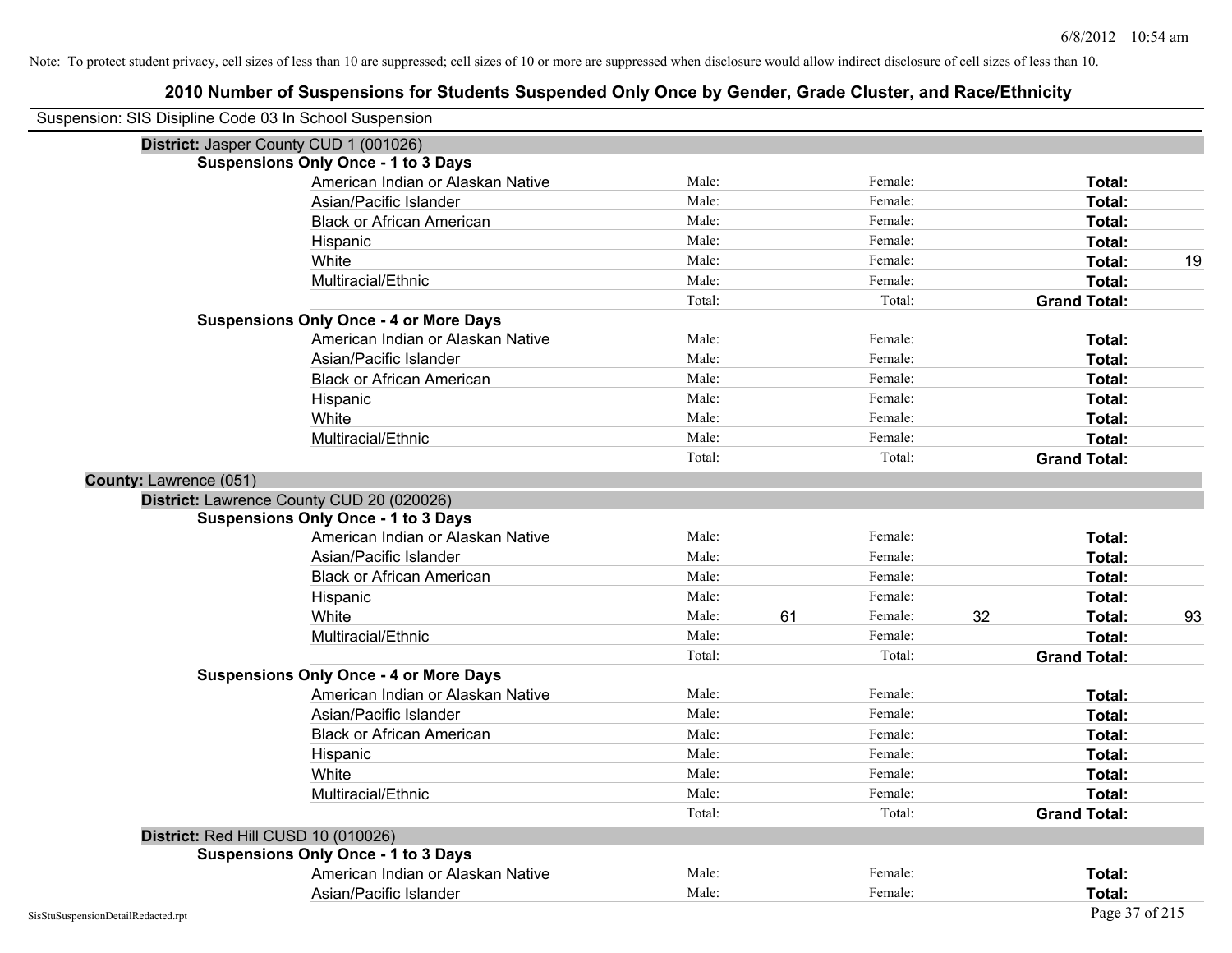| Suspension: SIS Disipline Code 03 In School Suspension |                                                    |        |    |         |    |                     |    |
|--------------------------------------------------------|----------------------------------------------------|--------|----|---------|----|---------------------|----|
|                                                        | <b>Black or African American</b>                   | Male:  |    | Female: |    | Total:              |    |
|                                                        | Hispanic                                           | Male:  |    | Female: |    | Total:              |    |
|                                                        | White                                              | Male:  | 57 | Female: | 19 | Total:              | 76 |
|                                                        | Multiracial/Ethnic                                 | Male:  |    | Female: |    | Total:              |    |
|                                                        |                                                    | Total: |    | Total:  |    | <b>Grand Total:</b> |    |
| <b>County: Non-Public School (000)</b>                 |                                                    |        |    |         |    |                     |    |
|                                                        | District: Clay/Cwford/Jsper/Lwrnce/Rhland (000000) |        |    |         |    |                     |    |
|                                                        | <b>Suspensions Only Once - 1 to 3 Days</b>         |        |    |         |    |                     |    |
|                                                        | American Indian or Alaskan Native                  | Male:  |    | Female: |    | Total:              |    |
|                                                        | Asian/Pacific Islander                             | Male:  |    | Female: |    | Total:              |    |
|                                                        | <b>Black or African American</b>                   | Male:  |    | Female: |    | Total:              |    |
|                                                        | Hispanic                                           | Male:  |    | Female: |    | Total:              |    |
|                                                        | White                                              | Male:  |    | Female: |    | Total:              |    |
|                                                        | Multiracial/Ethnic                                 | Male:  |    | Female: |    | Total:              |    |
|                                                        |                                                    | Total: |    | Total:  |    | <b>Grand Total:</b> |    |
| County: Richland (080)                                 |                                                    |        |    |         |    |                     |    |
|                                                        | District: East Richland CUSD 1 (001026)            |        |    |         |    |                     |    |
|                                                        | <b>Suspensions Only Once - 1 to 3 Days</b>         |        |    |         |    |                     |    |
|                                                        | American Indian or Alaskan Native                  | Male:  |    | Female: |    | Total:              |    |
|                                                        | Asian/Pacific Islander                             | Male:  |    | Female: |    | Total:              |    |
|                                                        | <b>Black or African American</b>                   | Male:  |    | Female: |    | Total:              |    |
|                                                        | Hispanic                                           | Male:  |    | Female: |    | Total:              |    |
|                                                        | White                                              | Male:  | 42 | Female: | 18 | Total:              | 60 |
|                                                        | Multiracial/Ethnic                                 | Male:  |    | Female: |    | Total:              |    |
|                                                        |                                                    | Total: |    | Total:  |    | <b>Grand Total:</b> |    |
|                                                        | <b>Suspensions Only Once - 4 or More Days</b>      |        |    |         |    |                     |    |
|                                                        | American Indian or Alaskan Native                  | Male:  |    | Female: |    | Total:              |    |
|                                                        | Asian/Pacific Islander                             | Male:  |    | Female: |    | Total:              |    |
|                                                        | <b>Black or African American</b>                   | Male:  |    | Female: |    | Total:              |    |
|                                                        | Hispanic                                           | Male:  |    | Female: |    | Total:              |    |
|                                                        | White                                              | Male:  |    | Female: |    | Total:              |    |
|                                                        | Multiracial/Ethnic                                 | Male:  |    | Female: |    | Total:              |    |
|                                                        |                                                    | Total: |    | Total:  |    | <b>Grand Total:</b> |    |
|                                                        | District: West Richland CUSD 2 (002026)            |        |    |         |    |                     |    |
|                                                        | <b>Suspensions Only Once - 1 to 3 Days</b>         |        |    |         |    |                     |    |
|                                                        | American Indian or Alaskan Native                  | Male:  |    | Female: |    | Total:              |    |
|                                                        | Asian/Pacific Islander                             | Male:  |    | Female: |    | Total:              |    |
|                                                        | <b>Black or African American</b>                   | Male:  |    | Female: |    | Total:              |    |
|                                                        | Hispanic                                           | Male:  |    | Female: |    | Total:              |    |
| SisStuSuspensionDetailRedacted.rpt                     |                                                    |        |    |         |    | Page 38 of 215      |    |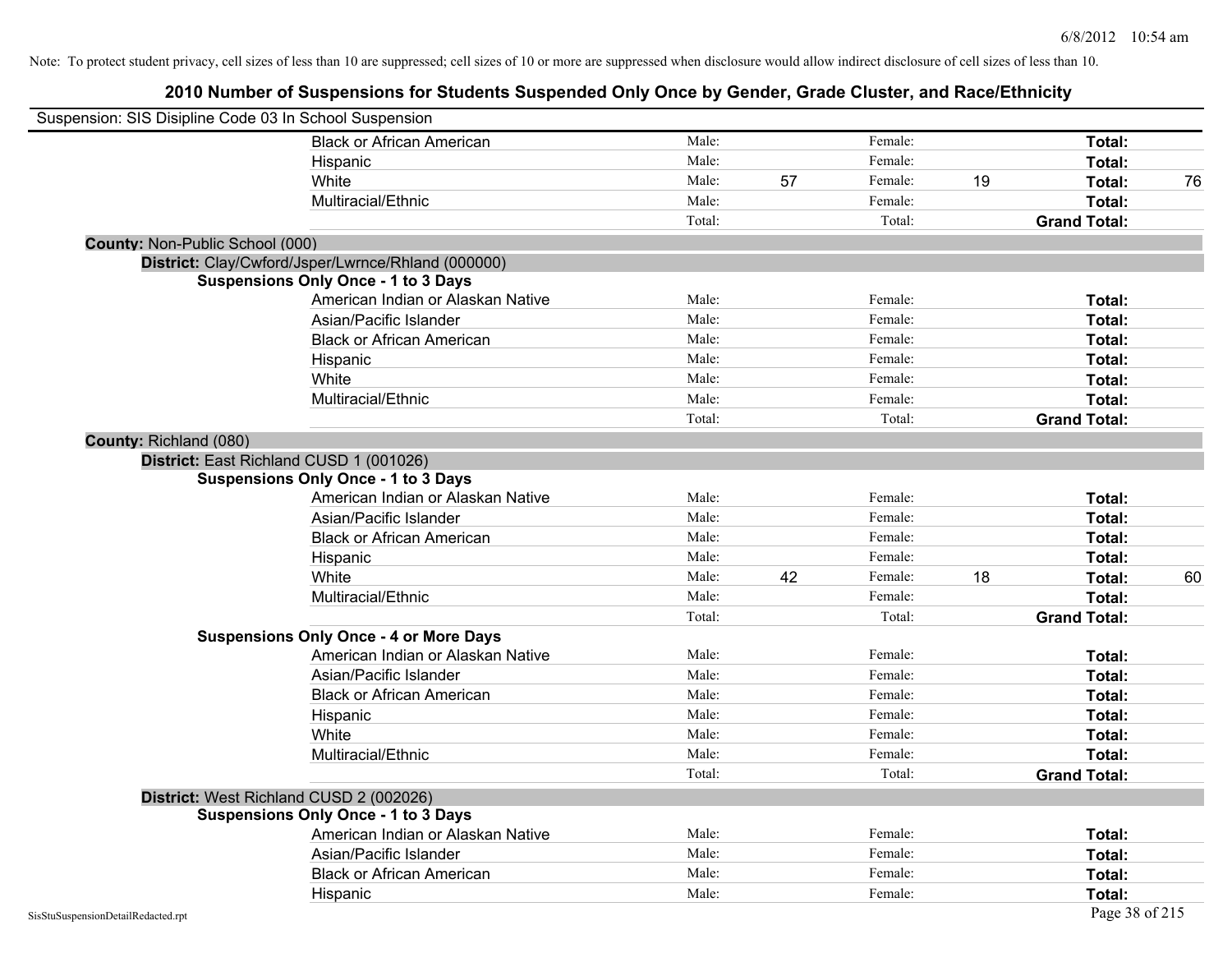| Suspension: SIS Disipline Code 03 In School Suspension |                                               |        |    |         |    |                     |    |
|--------------------------------------------------------|-----------------------------------------------|--------|----|---------|----|---------------------|----|
|                                                        | White                                         | Male:  |    | Female: |    | Total:              |    |
|                                                        | Multiracial/Ethnic                            | Male:  |    | Female: |    | Total:              |    |
|                                                        |                                               | Total: |    | Total:  |    | <b>Grand Total:</b> |    |
| Region: Clinton/Marion/Washington ROE (13)             |                                               |        |    |         |    |                     |    |
| County: Clinton (014)                                  |                                               |        |    |         |    |                     |    |
|                                                        | <b>District: Breese SD 12 (012004)</b>        |        |    |         |    |                     |    |
|                                                        | <b>Suspensions Only Once - 1 to 3 Days</b>    |        |    |         |    |                     |    |
|                                                        | American Indian or Alaskan Native             | Male:  |    | Female: |    | Total:              |    |
|                                                        | Asian/Pacific Islander                        | Male:  |    | Female: |    | Total:              |    |
|                                                        | <b>Black or African American</b>              | Male:  |    | Female: |    | Total:              |    |
|                                                        | Hispanic                                      | Male:  |    | Female: |    | Total:              |    |
|                                                        | White                                         | Male:  |    | Female: |    | Total:              |    |
|                                                        | Multiracial/Ethnic                            | Male:  |    | Female: |    | Total:              |    |
|                                                        |                                               | Total: |    | Total:  |    | <b>Grand Total:</b> |    |
|                                                        | District: Carlyle CUSD 1 (001026)             |        |    |         |    |                     |    |
|                                                        | <b>Suspensions Only Once - 1 to 3 Days</b>    |        |    |         |    |                     |    |
|                                                        | American Indian or Alaskan Native             | Male:  |    | Female: |    | Total:              |    |
|                                                        | Asian/Pacific Islander                        | Male:  |    | Female: |    | Total:              |    |
|                                                        | <b>Black or African American</b>              | Male:  |    | Female: |    | Total:              |    |
|                                                        | Hispanic                                      | Male:  |    | Female: |    | Total:              |    |
|                                                        | White                                         | Male:  | 35 | Female: | 15 | Total:              | 50 |
|                                                        | Multiracial/Ethnic                            | Male:  |    | Female: |    | Total:              |    |
|                                                        |                                               | Total: |    | Total:  |    | <b>Grand Total:</b> |    |
|                                                        | District: Central CHSD 71 (071016)            |        |    |         |    |                     |    |
|                                                        | <b>Suspensions Only Once - 1 to 3 Days</b>    |        |    |         |    |                     |    |
|                                                        | American Indian or Alaskan Native             | Male:  |    | Female: |    | Total:              |    |
|                                                        | Asian/Pacific Islander                        | Male:  |    | Female: |    | Total:              |    |
|                                                        | <b>Black or African American</b>              | Male:  |    | Female: |    | Total:              |    |
|                                                        | Hispanic                                      | Male:  |    | Female: |    | Total:              |    |
|                                                        | White                                         | Male:  |    | Female: |    | Total:              | 27 |
|                                                        | Multiracial/Ethnic                            | Male:  |    | Female: |    | Total:              |    |
|                                                        |                                               | Total: |    | Total:  |    | <b>Grand Total:</b> |    |
|                                                        | <b>Suspensions Only Once - 4 or More Days</b> |        |    |         |    |                     |    |
|                                                        | American Indian or Alaskan Native             | Male:  |    | Female: |    | Total:              |    |
|                                                        | Asian/Pacific Islander                        | Male:  |    | Female: |    | Total:              |    |
|                                                        | <b>Black or African American</b>              | Male:  |    | Female: |    | <b>Total:</b>       |    |
|                                                        | Hispanic                                      | Male:  |    | Female: |    | Total:              |    |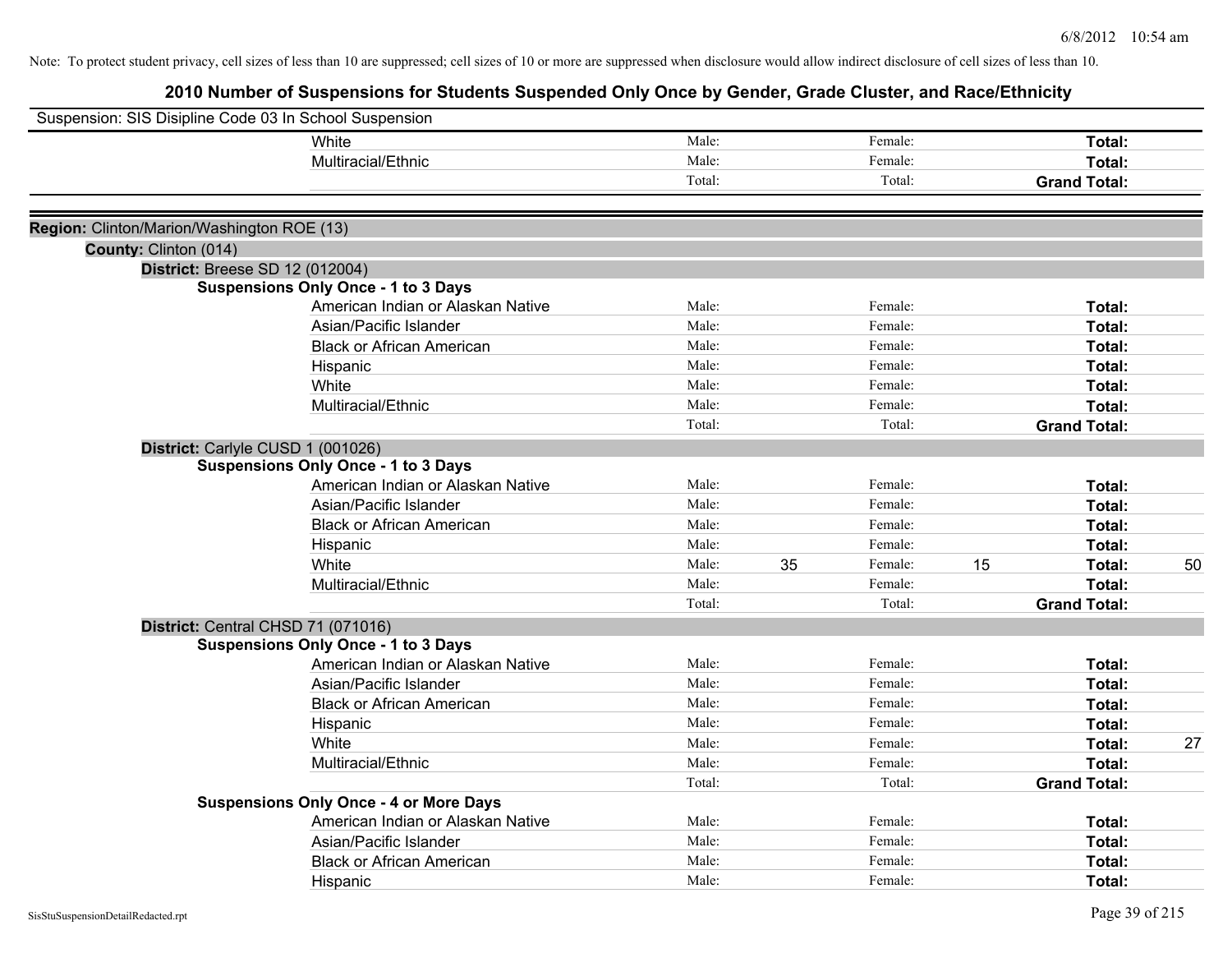| Suspension: SIS Disipline Code 03 In School Suspension |                                            |        |         |                     |
|--------------------------------------------------------|--------------------------------------------|--------|---------|---------------------|
|                                                        | White                                      | Male:  | Female: | Total:              |
|                                                        | Multiracial/Ethnic                         | Male:  | Female: | Total:              |
|                                                        |                                            | Total: | Total:  | <b>Grand Total:</b> |
| District: Germantown SD 60 (060002)                    |                                            |        |         |                     |
|                                                        | <b>Suspensions Only Once - 1 to 3 Days</b> |        |         |                     |
|                                                        | American Indian or Alaskan Native          | Male:  | Female: | Total:              |
|                                                        | Asian/Pacific Islander                     | Male:  | Female: | Total:              |
|                                                        | <b>Black or African American</b>           | Male:  | Female: | Total:              |
|                                                        | Hispanic                                   | Male:  | Female: | Total:              |
|                                                        | White                                      | Male:  | Female: | Total:              |
|                                                        | Multiracial/Ethnic                         | Male:  | Female: | Total:              |
|                                                        |                                            | Total: | Total:  | <b>Grand Total:</b> |
| District: North Wamac SD 186 (186002)                  |                                            |        |         |                     |
|                                                        | <b>Suspensions Only Once - 1 to 3 Days</b> |        |         |                     |
|                                                        | American Indian or Alaskan Native          | Male:  | Female: | Total:              |
|                                                        | Asian/Pacific Islander                     | Male:  | Female: | Total:              |
|                                                        | <b>Black or African American</b>           | Male:  | Female: | Total:              |
|                                                        | Hispanic                                   | Male:  | Female: | Total:              |
|                                                        | White                                      | Male:  | Female: | Total:              |
|                                                        | Multiracial/Ethnic                         | Male:  | Female: | Total:              |
|                                                        |                                            | Total: | Total:  | <b>Grand Total:</b> |
| District: St Rose SD 14-15 (141502)                    |                                            |        |         |                     |
|                                                        | <b>Suspensions Only Once - 1 to 3 Days</b> |        |         |                     |
|                                                        | American Indian or Alaskan Native          | Male:  | Female: | Total:              |
|                                                        | Asian/Pacific Islander                     | Male:  | Female: | Total:              |
|                                                        | <b>Black or African American</b>           | Male:  | Female: | Total:              |
|                                                        | Hispanic                                   | Male:  | Female: | Total:              |
|                                                        | White                                      | Male:  | Female: | Total:              |
|                                                        | Multiracial/Ethnic                         | Male:  | Female: | Total:              |
|                                                        |                                            | Total: | Total:  | <b>Grand Total:</b> |
| District: Wesclin CUSD 3 (003026)                      |                                            |        |         |                     |
|                                                        | <b>Suspensions Only Once - 1 to 3 Days</b> |        |         |                     |
|                                                        | American Indian or Alaskan Native          | Male:  | Female: | Total:              |
|                                                        | Asian/Pacific Islander                     | Male:  | Female: | Total:              |
|                                                        | <b>Black or African American</b>           | Male:  | Female: | Total:              |
|                                                        | Hispanic                                   | Male:  | Female: | Total:              |
|                                                        | White                                      | Male:  | Female: | Total:              |
|                                                        | Multiracial/Ethnic                         | Male:  | Female: | Total:              |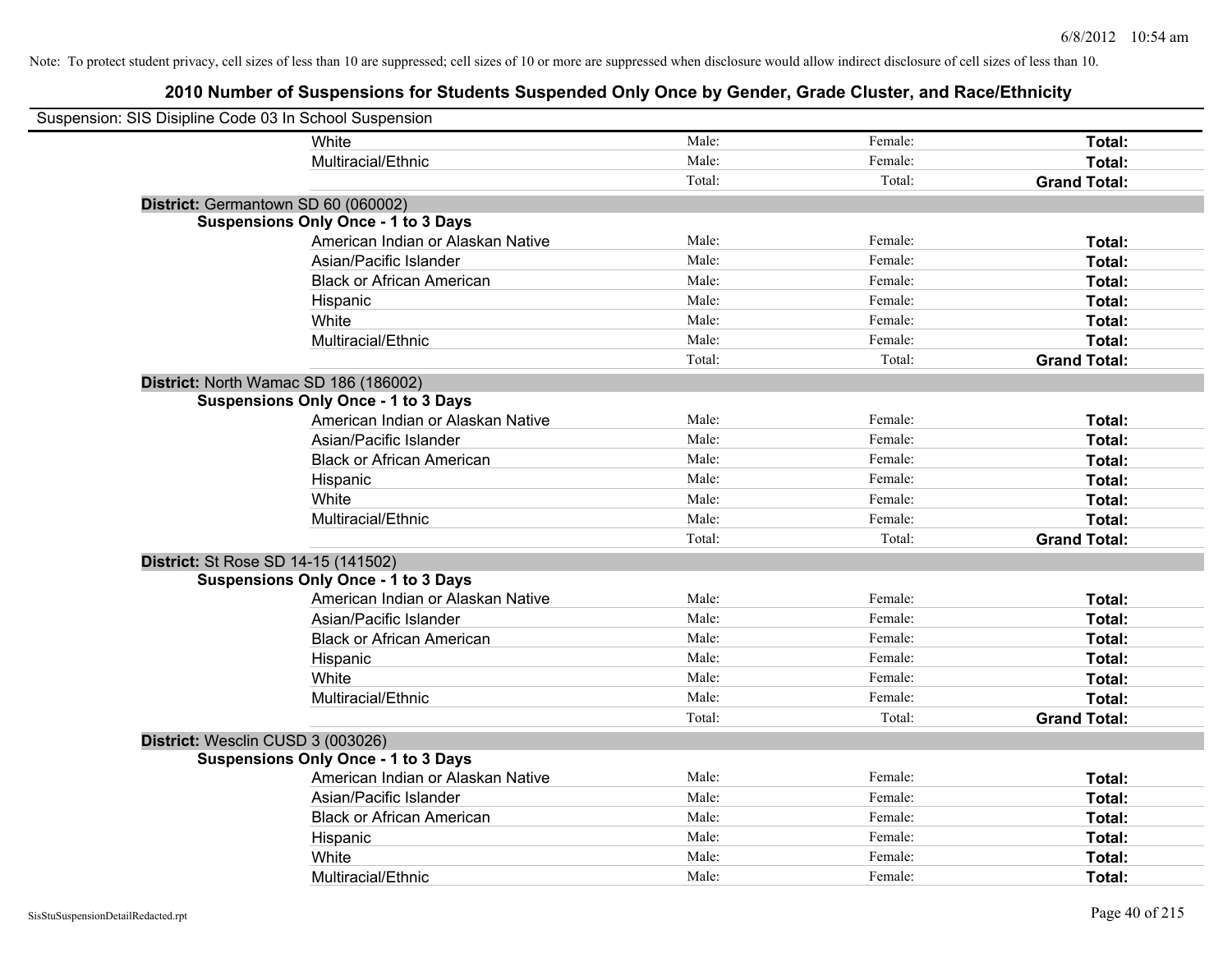|                      | Suspension: SIS Disipline Code 03 In School Suspension |        |    |         |    |                     |    |
|----------------------|--------------------------------------------------------|--------|----|---------|----|---------------------|----|
|                      |                                                        | Total: |    | Total:  |    | <b>Grand Total:</b> | 10 |
|                      | District: Willow Grove SD 46 (046002)                  |        |    |         |    |                     |    |
|                      | <b>Suspensions Only Once - 1 to 3 Days</b>             |        |    |         |    |                     |    |
|                      | American Indian or Alaskan Native                      | Male:  |    | Female: |    | Total:              |    |
|                      | Asian/Pacific Islander                                 | Male:  |    | Female: |    | Total:              |    |
|                      | <b>Black or African American</b>                       | Male:  |    | Female: |    | Total:              |    |
|                      | Hispanic                                               | Male:  |    | Female: |    | Total:              |    |
|                      | White                                                  | Male:  |    | Female: |    | Total:              |    |
|                      | Multiracial/Ethnic                                     | Male:  |    | Female: |    | Total:              |    |
|                      |                                                        | Total: |    | Total:  |    | <b>Grand Total:</b> |    |
| County: Marion (058) |                                                        |        |    |         |    |                     |    |
|                      | District: Central City SD 133 (133002)                 |        |    |         |    |                     |    |
|                      | <b>Suspensions Only Once - 1 to 3 Days</b>             |        |    |         |    |                     |    |
|                      | American Indian or Alaskan Native                      | Male:  |    | Female: |    | Total:              |    |
|                      | Asian/Pacific Islander                                 | Male:  |    | Female: |    | Total:              |    |
|                      | <b>Black or African American</b>                       | Male:  |    | Female: |    | Total:              |    |
|                      | Hispanic                                               | Male:  |    | Female: |    | Total:              |    |
|                      | White                                                  | Male:  |    | Female: |    | Total:              |    |
|                      | Multiracial/Ethnic                                     | Male:  |    | Female: |    | Total:              |    |
|                      |                                                        | Total: |    | Total:  |    | <b>Grand Total:</b> |    |
|                      | District: Centralia HSD 200 (200017)                   |        |    |         |    |                     |    |
|                      | <b>Suspensions Only Once - 1 to 3 Days</b>             |        |    |         |    |                     |    |
|                      | American Indian or Alaskan Native                      | Male:  |    | Female: |    | Total:              |    |
|                      | Asian/Pacific Islander                                 | Male:  |    | Female: |    | Total:              |    |
|                      | <b>Black or African American</b>                       | Male:  |    | Female: |    | Total:              | 20 |
|                      | Hispanic                                               | Male:  |    | Female: |    | Total:              |    |
|                      | White                                                  | Male:  | 30 | Female: | 39 | Total:              | 69 |
|                      | Multiracial/Ethnic                                     | Male:  |    | Female: |    | Total:              |    |
|                      |                                                        | Total: |    | Total:  |    | <b>Grand Total:</b> |    |
|                      | <b>Suspensions Only Once - 4 or More Days</b>          |        |    |         |    |                     |    |
|                      | American Indian or Alaskan Native                      | Male:  |    | Female: |    | Total:              |    |
|                      | Asian/Pacific Islander                                 | Male:  |    | Female: |    | Total:              |    |
|                      | <b>Black or African American</b>                       | Male:  |    | Female: |    | Total:              |    |
|                      | Hispanic                                               | Male:  |    | Female: |    | Total:              |    |
|                      | White                                                  | Male:  |    | Female: |    | Total:              |    |
|                      | Multiracial/Ethnic                                     | Male:  |    | Female: |    | Total:              |    |
|                      |                                                        | Total: |    | Total:  |    | <b>Grand Total:</b> |    |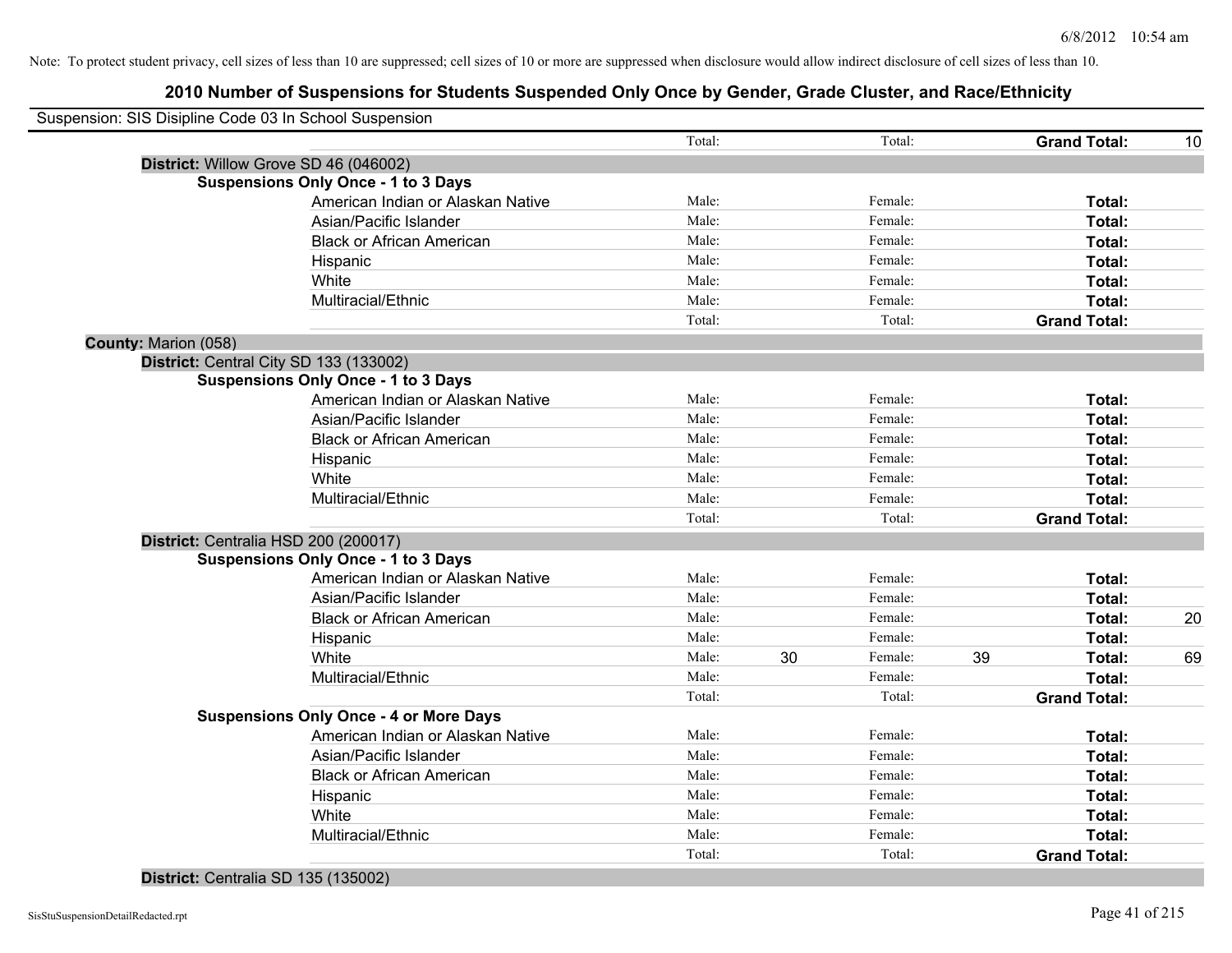| Suspension: SIS Disipline Code 03 In School Suspension |                                            |        |         |                     |    |
|--------------------------------------------------------|--------------------------------------------|--------|---------|---------------------|----|
|                                                        | <b>Suspensions Only Once - 1 to 3 Days</b> |        |         |                     |    |
|                                                        | American Indian or Alaskan Native          | Male:  | Female: | Total:              |    |
|                                                        | Asian/Pacific Islander                     | Male:  | Female: | Total:              |    |
|                                                        | <b>Black or African American</b>           | Male:  | Female: | Total:              | 15 |
|                                                        | Hispanic                                   | Male:  | Female: | Total:              |    |
|                                                        | White                                      | Male:  | Female: | Total:              | 29 |
|                                                        | Multiracial/Ethnic                         | Male:  | Female: | Total:              |    |
|                                                        |                                            | Total: | Total:  | <b>Grand Total:</b> |    |
| District: Odin CHSD 700 (700016)                       |                                            |        |         |                     |    |
|                                                        | <b>Suspensions Only Once - 1 to 3 Days</b> |        |         |                     |    |
|                                                        | American Indian or Alaskan Native          | Male:  | Female: | Total:              |    |
|                                                        | Asian/Pacific Islander                     | Male:  | Female: | Total:              |    |
|                                                        | <b>Black or African American</b>           | Male:  | Female: | Total:              |    |
|                                                        | Hispanic                                   | Male:  | Female: | Total:              |    |
|                                                        | White                                      | Male:  | Female: | Total:              |    |
|                                                        | Multiracial/Ethnic                         | Male:  | Female: | Total:              |    |
|                                                        |                                            | Total: | Total:  | <b>Grand Total:</b> |    |
| District: Odin SD 122 (122002)                         |                                            |        |         |                     |    |
|                                                        | <b>Suspensions Only Once - 1 to 3 Days</b> |        |         |                     |    |
|                                                        | American Indian or Alaskan Native          | Male:  | Female: | Total:              |    |
|                                                        | Asian/Pacific Islander                     | Male:  | Female: | Total:              |    |
|                                                        | <b>Black or African American</b>           | Male:  | Female: | Total:              |    |
|                                                        | Hispanic                                   | Male:  | Female: | Total:              |    |
|                                                        | White                                      | Male:  | Female: | Total:              |    |
|                                                        | Multiracial/Ethnic                         | Male:  | Female: | Total:              |    |
|                                                        |                                            | Total: | Total:  | <b>Grand Total:</b> |    |
|                                                        | District: Patoka CUSD 100 (100026)         |        |         |                     |    |
|                                                        | <b>Suspensions Only Once - 1 to 3 Days</b> |        |         |                     |    |
|                                                        | American Indian or Alaskan Native          | Male:  | Female: | Total:              |    |
|                                                        | Asian/Pacific Islander                     | Male:  | Female: | Total:              |    |
|                                                        | <b>Black or African American</b>           | Male:  | Female: | Total:              |    |
|                                                        | Hispanic                                   | Male:  | Female: | Total:              |    |
|                                                        | White                                      | Male:  | Female: | Total:              |    |
|                                                        | Multiracial/Ethnic                         | Male:  | Female: | Total:              |    |
|                                                        |                                            | Total: | Total:  | <b>Grand Total:</b> |    |
| District: Salem CHSD 600 (600016)                      |                                            |        |         |                     |    |
|                                                        | <b>Suspensions Only Once - 1 to 3 Days</b> |        |         |                     |    |
|                                                        | American Indian or Alaskan Native          | Male:  | Female: | Total:              |    |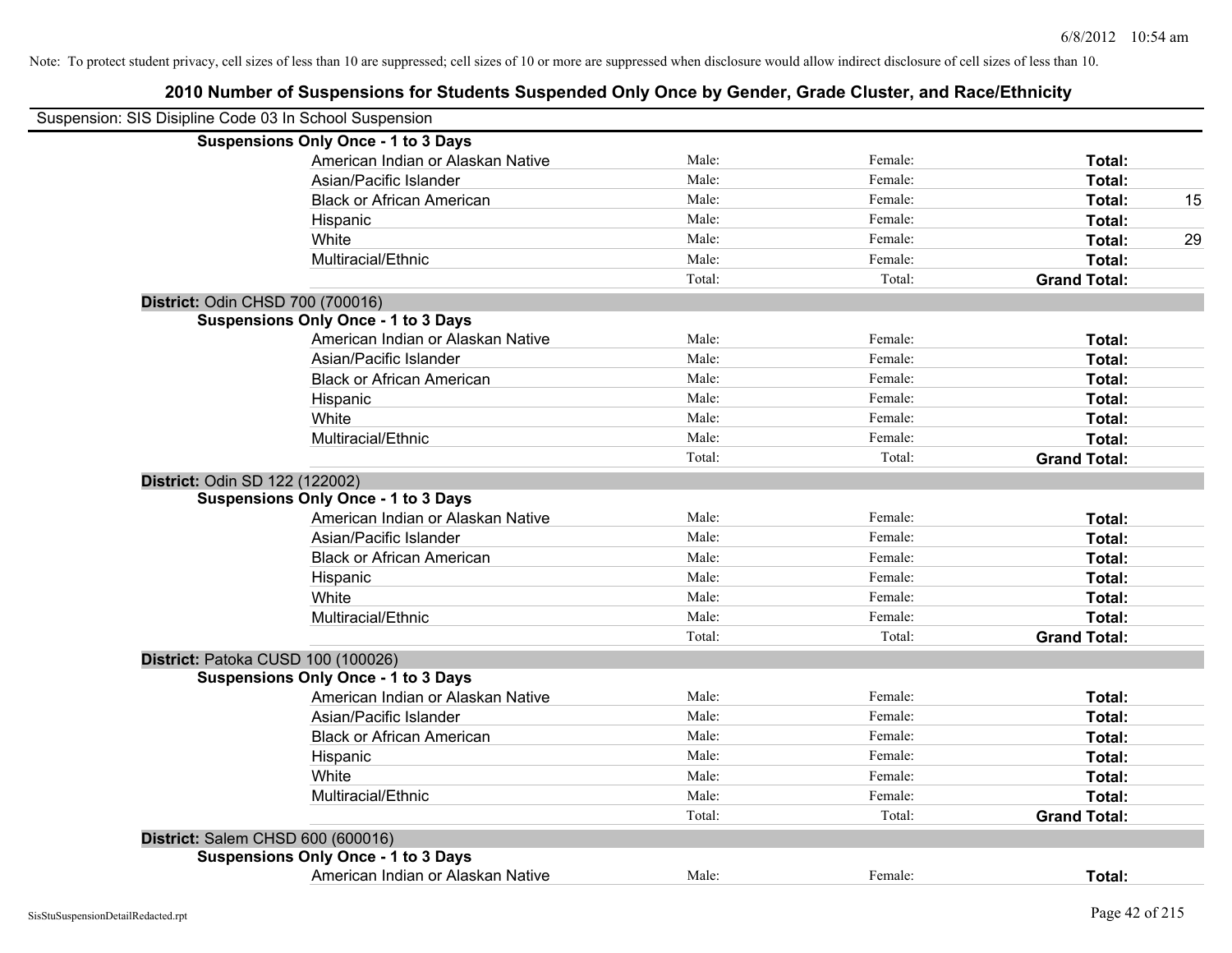| Suspension: SIS Disipline Code 03 In School Suspension |                                              |        |    |         |    |                     |    |
|--------------------------------------------------------|----------------------------------------------|--------|----|---------|----|---------------------|----|
|                                                        | Asian/Pacific Islander                       | Male:  |    | Female: |    | Total:              |    |
|                                                        | <b>Black or African American</b>             | Male:  |    | Female: |    | Total:              |    |
|                                                        | Hispanic                                     | Male:  |    | Female: |    | Total:              |    |
|                                                        | White                                        | Male:  | 52 | Female: | 27 | Total:              | 79 |
|                                                        | Multiracial/Ethnic                           | Male:  |    | Female: |    | Total:              |    |
|                                                        |                                              | Total: |    | Total:  |    | <b>Grand Total:</b> |    |
| District: Salem SD 111 (111002)                        |                                              |        |    |         |    |                     |    |
|                                                        | <b>Suspensions Only Once - 1 to 3 Days</b>   |        |    |         |    |                     |    |
|                                                        | American Indian or Alaskan Native            | Male:  |    | Female: |    | Total:              |    |
|                                                        | Asian/Pacific Islander                       | Male:  |    | Female: |    | Total:              |    |
|                                                        | <b>Black or African American</b>             | Male:  |    | Female: |    | Total:              |    |
|                                                        | Hispanic                                     | Male:  |    | Female: |    | Total:              |    |
|                                                        | White                                        | Male:  |    | Female: |    | Total:              | 21 |
|                                                        | Multiracial/Ethnic                           | Male:  |    | Female: |    | Total:              |    |
|                                                        |                                              | Total: |    | Total:  |    | <b>Grand Total:</b> |    |
| District: Sandoval CUSD 501 (501026)                   |                                              |        |    |         |    |                     |    |
|                                                        | <b>Suspensions Only Once - 1 to 3 Days</b>   |        |    |         |    |                     |    |
|                                                        | American Indian or Alaskan Native            | Male:  |    | Female: |    | Total:              |    |
|                                                        | Asian/Pacific Islander                       | Male:  |    | Female: |    | Total:              |    |
|                                                        | <b>Black or African American</b>             | Male:  |    | Female: |    | Total:              |    |
|                                                        | Hispanic                                     | Male:  |    | Female: |    | Total:              |    |
|                                                        | White                                        | Male:  |    | Female: |    | Total:              | 22 |
|                                                        | Multiracial/Ethnic                           | Male:  |    | Female: |    | Total:              |    |
|                                                        |                                              | Total: |    | Total:  |    | <b>Grand Total:</b> |    |
| County: Washington (095)                               |                                              |        |    |         |    |                     |    |
| District: Ashley CCSD 15 (015004)                      |                                              |        |    |         |    |                     |    |
|                                                        | <b>Suspensions Only Once - 1 to 3 Days</b>   |        |    |         |    |                     |    |
|                                                        | American Indian or Alaskan Native            | Male:  |    | Female: |    | Total:              |    |
|                                                        | Asian/Pacific Islander                       | Male:  |    | Female: |    | Total:              |    |
|                                                        | <b>Black or African American</b>             | Male:  |    | Female: |    | Total:              |    |
|                                                        | Hispanic                                     | Male:  |    | Female: |    | Total:              |    |
|                                                        | White                                        | Male:  |    | Female: |    | Total:              |    |
|                                                        | Multiracial/Ethnic                           | Male:  |    | Female: |    | Total:              |    |
|                                                        |                                              | Total: |    | Total:  |    | <b>Grand Total:</b> |    |
|                                                        | District: West Washington Co CUD 10 (010026) |        |    |         |    |                     |    |
|                                                        | <b>Suspensions Only Once - 1 to 3 Days</b>   |        |    |         |    |                     |    |
|                                                        | American Indian or Alaskan Native            | Male:  |    | Female: |    | <b>Total:</b>       |    |
|                                                        | Asian/Pacific Islander                       | Male:  |    | Female: |    | Total:              |    |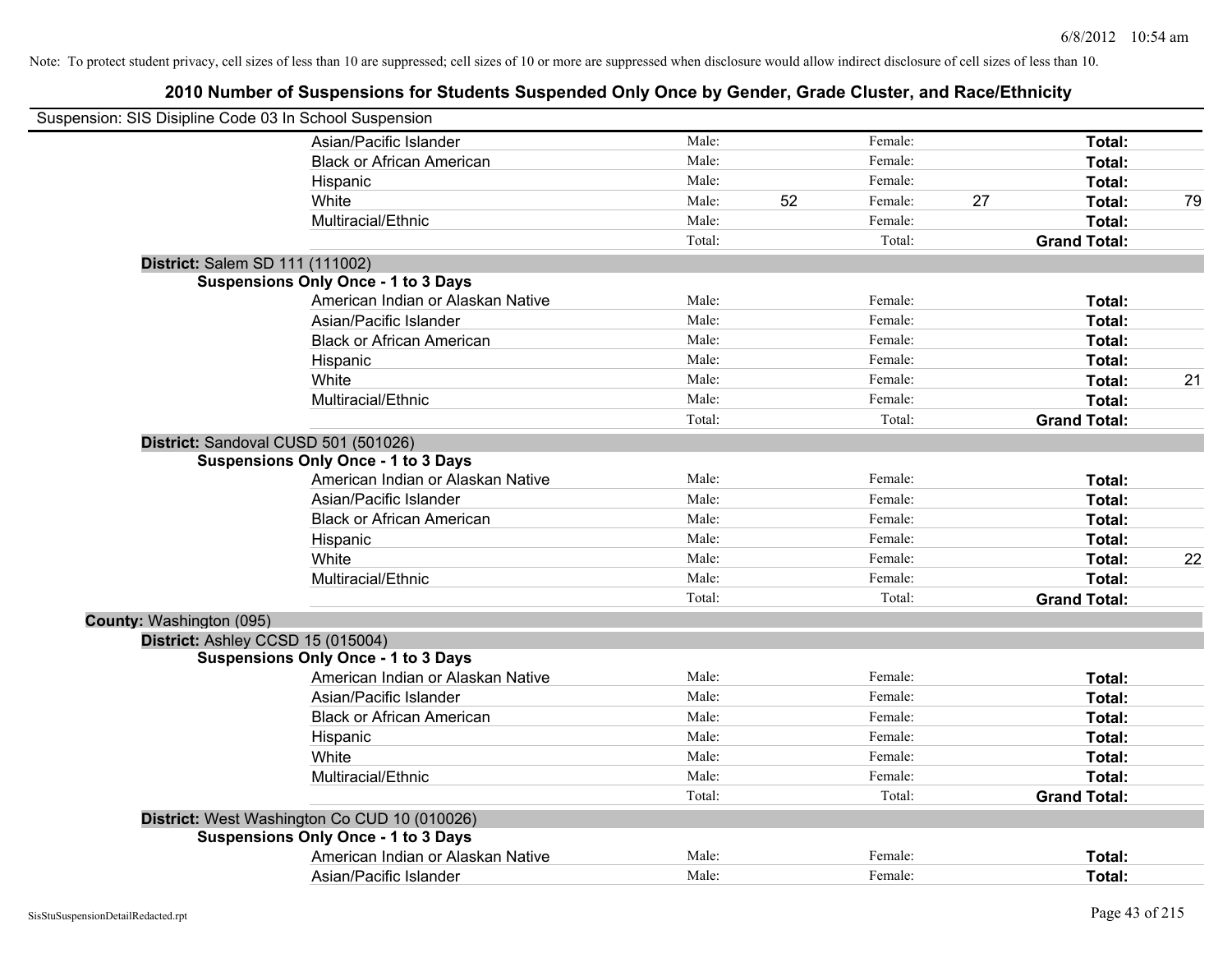# **2010 Number of Suspensions for Students Suspended Only Once by Gender, Grade Cluster, and Race/Ethnicity**

|                                                | Suspension: SIS Disipline Code 03 In School Suspension |        |         |                     |    |
|------------------------------------------------|--------------------------------------------------------|--------|---------|---------------------|----|
|                                                | <b>Black or African American</b>                       | Male:  | Female: | Total:              |    |
|                                                | Hispanic                                               | Male:  | Female: | Total:              |    |
|                                                | White                                                  | Male:  | Female: | Total:              | 17 |
|                                                | Multiracial/Ethnic                                     | Male:  | Female: | Total:              |    |
|                                                |                                                        | Total: | Total:  | <b>Grand Total:</b> |    |
| Region: Clk/Cls/Cmbn/Dglas/Edgr/Mltr/Shlb (11) |                                                        |        |         |                     |    |
| County: Clark (012)                            |                                                        |        |         |                     |    |
|                                                | District: Casey-Westfield CUSD 4C (004C26)             |        |         |                     |    |
|                                                | <b>Suspensions Only Once - 1 to 3 Days</b>             |        |         |                     |    |
|                                                | American Indian or Alaskan Native                      | Male:  | Female: | Total:              |    |
|                                                | Asian/Pacific Islander                                 | Male:  | Female: | Total:              |    |
|                                                | <b>Black or African American</b>                       | Male:  | Female: | Total:              |    |
|                                                | Hispanic                                               | Male:  | Female: | Total:              |    |
|                                                | White                                                  | Male:  | Female: | Total:              |    |
|                                                | Multiracial/Ethnic                                     | Male:  | Female: | Total:              |    |
|                                                |                                                        | Total: | Total:  | <b>Grand Total:</b> |    |
|                                                | District: Marshall CUSD 2C (002C26)                    |        |         |                     |    |
|                                                | <b>Suspensions Only Once - 1 to 3 Days</b>             |        |         |                     |    |
|                                                | American Indian or Alaskan Native                      | Male:  | Female: | Total:              |    |
|                                                | Asian/Pacific Islander                                 | Male:  | Female: | Total:              |    |
|                                                | <b>Black or African American</b>                       | Male:  | Female: | Total:              |    |
|                                                | Hispanic                                               | Male:  | Female: | Total:              |    |
|                                                | White                                                  | Male:  | Female: | Total:              | 27 |
|                                                | Multiracial/Ethnic                                     | Male:  | Female: | Total:              |    |
|                                                |                                                        | Total: | Total:  | <b>Grand Total:</b> |    |
|                                                | District: Martinsville CUSD 3C (003C26)                |        |         |                     |    |
|                                                | <b>Suspensions Only Once - 1 to 3 Days</b>             |        |         |                     |    |
|                                                | American Indian or Alaskan Native                      | Male:  | Female: | Total:              |    |
|                                                | Asian/Pacific Islander                                 | Male:  | Female: | Total:              |    |
|                                                | <b>Black or African American</b>                       | Male:  | Female: | Total:              |    |
|                                                | Hispanic                                               | Male:  | Female: | Total:              |    |
|                                                | White                                                  | Male:  | Female: | Total:              |    |
|                                                | Multiracial/Ethnic                                     | Male:  | Female: | Total:              |    |
|                                                |                                                        | Total: | Total:  | <b>Grand Total:</b> |    |
| County: Coles (015)                            |                                                        |        |         |                     |    |
|                                                | District: Charleston CUSD 1 (001026)                   |        |         |                     |    |

**Suspensions Only Once - 1 to 3 Days**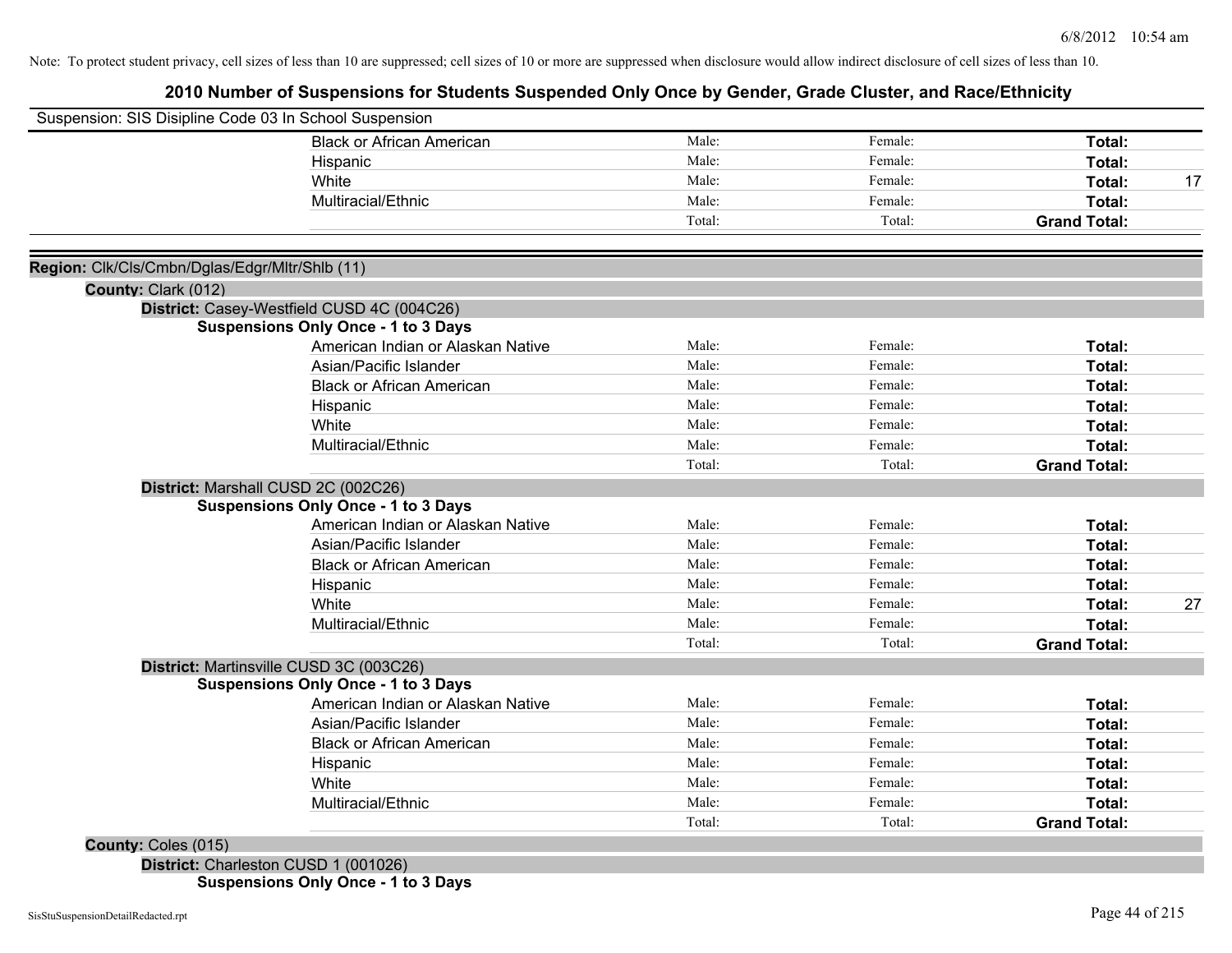|                          | Suspension: SIS Disipline Code 03 In School Suspension |        |    |         |    |                     |    |
|--------------------------|--------------------------------------------------------|--------|----|---------|----|---------------------|----|
|                          | American Indian or Alaskan Native                      | Male:  |    | Female: |    | Total:              |    |
|                          | Asian/Pacific Islander                                 | Male:  |    | Female: |    | Total:              |    |
|                          | <b>Black or African American</b>                       | Male:  |    | Female: |    | Total:              |    |
|                          | Hispanic                                               | Male:  |    | Female: |    | Total:              |    |
|                          | White                                                  | Male:  | 34 | Female: | 22 | Total:              | 56 |
|                          | Multiracial/Ethnic                                     | Male:  |    | Female: |    | Total:              |    |
|                          |                                                        | Total: |    | Total:  |    | <b>Grand Total:</b> |    |
|                          | District: Mattoon CUSD 2 (002026)                      |        |    |         |    |                     |    |
|                          | <b>Suspensions Only Once - 1 to 3 Days</b>             |        |    |         |    |                     |    |
|                          | American Indian or Alaskan Native                      | Male:  |    | Female: |    | Total:              |    |
|                          | Asian/Pacific Islander                                 | Male:  |    | Female: |    | Total:              |    |
|                          | <b>Black or African American</b>                       | Male:  |    | Female: |    | Total:              |    |
|                          | Hispanic                                               | Male:  |    | Female: |    | Total:              |    |
|                          | White                                                  | Male:  | 43 | Female: | 23 | Total:              | 66 |
|                          | Multiracial/Ethnic                                     | Male:  |    | Female: |    | Total:              |    |
|                          |                                                        | Total: |    | Total:  |    | <b>Grand Total:</b> | 77 |
|                          | District: Oakland CUSD 5 (005026)                      |        |    |         |    |                     |    |
|                          | <b>Suspensions Only Once - 1 to 3 Days</b>             |        |    |         |    |                     |    |
|                          | American Indian or Alaskan Native                      | Male:  |    | Female: |    | Total:              |    |
|                          | Asian/Pacific Islander                                 | Male:  |    | Female: |    | Total:              |    |
|                          | <b>Black or African American</b>                       | Male:  |    | Female: |    | Total:              |    |
|                          | Hispanic                                               | Male:  |    | Female: |    | Total:              |    |
|                          | White                                                  | Male:  |    | Female: |    | Total:              |    |
|                          | Multiracial/Ethnic                                     | Male:  |    | Female: |    | Total:              |    |
|                          |                                                        | Total: |    | Total:  |    | <b>Grand Total:</b> | 10 |
| County: Cumberland (018) |                                                        |        |    |         |    |                     |    |
|                          | District: Cumberland CUSD 77 (077026)                  |        |    |         |    |                     |    |
|                          | <b>Suspensions Only Once - 1 to 3 Days</b>             |        |    |         |    |                     |    |
|                          | American Indian or Alaskan Native                      | Male:  |    | Female: |    | Total:              |    |
|                          | Asian/Pacific Islander                                 | Male:  |    | Female: |    | Total:              |    |
|                          | <b>Black or African American</b>                       | Male:  |    | Female: |    | Total:              |    |
|                          | Hispanic                                               | Male:  |    | Female: |    | Total:              |    |
|                          | White                                                  | Male:  |    | Female: |    | Total:              | 33 |
|                          | Multiracial/Ethnic                                     | Male:  |    | Female: |    | Total:              |    |
|                          |                                                        | Total: |    | Total:  |    | <b>Grand Total:</b> |    |
|                          | District: Neoga CUSD 3 (003026)                        |        |    |         |    |                     |    |
|                          | <b>Suspensions Only Once - 1 to 3 Days</b>             |        |    |         |    |                     |    |
|                          | American Indian or Alaskan Native                      | Male:  |    | Female: |    | Total:              |    |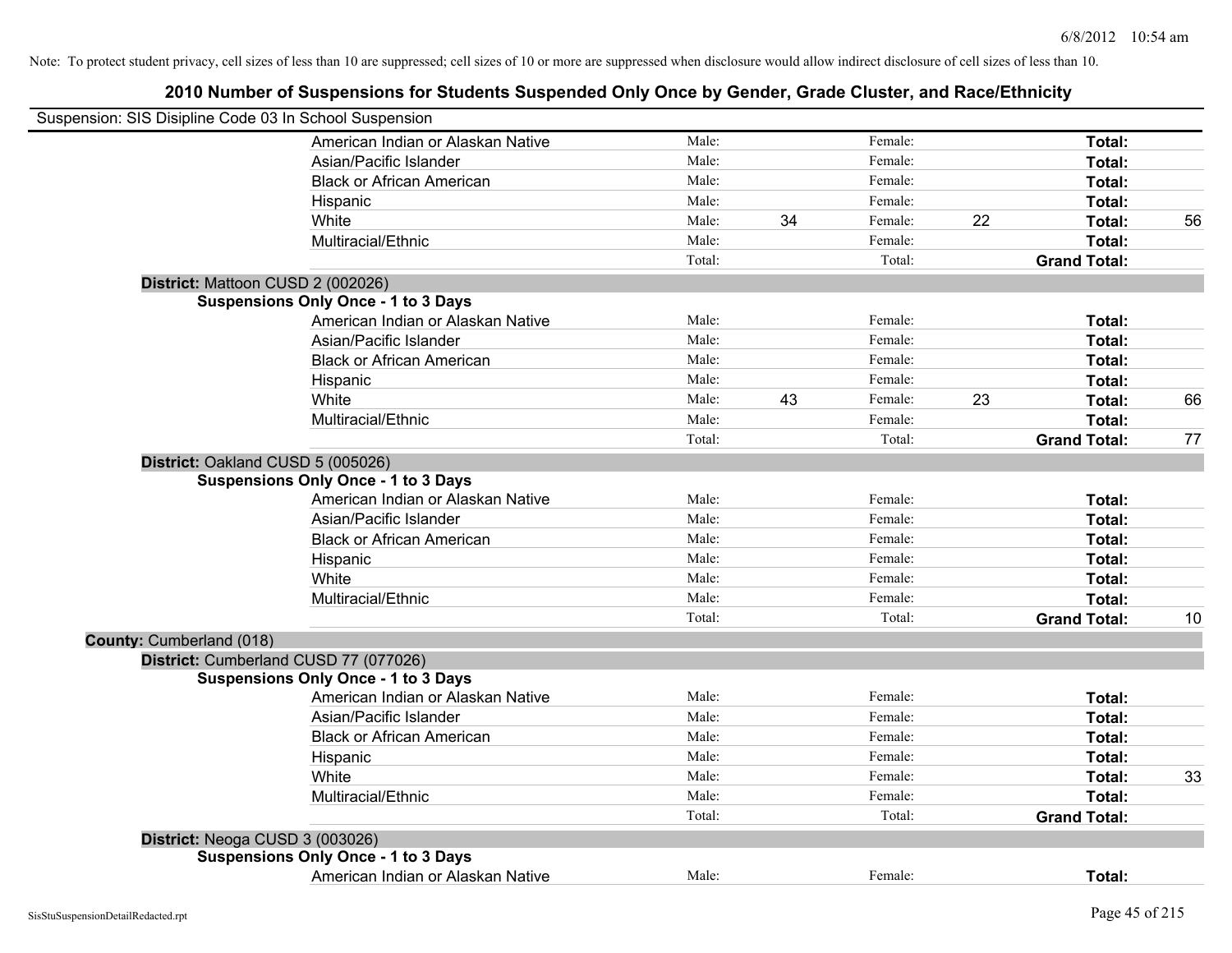| Suspension: SIS Disipline Code 03 In School Suspension |                                            |        |         |                     |    |
|--------------------------------------------------------|--------------------------------------------|--------|---------|---------------------|----|
|                                                        | Asian/Pacific Islander                     | Male:  | Female: | Total:              |    |
|                                                        | <b>Black or African American</b>           | Male:  | Female: | Total:              |    |
|                                                        | Hispanic                                   | Male:  | Female: | Total:              |    |
|                                                        | White                                      | Male:  | Female: | Total:              | 21 |
|                                                        | Multiracial/Ethnic                         | Male:  | Female: | Total:              |    |
|                                                        |                                            | Total: | Total:  | <b>Grand Total:</b> |    |
| <b>County: Douglas (021)</b>                           |                                            |        |         |                     |    |
|                                                        | District: Arcola CUSD 306 (306026)         |        |         |                     |    |
|                                                        | <b>Suspensions Only Once - 1 to 3 Days</b> |        |         |                     |    |
|                                                        | American Indian or Alaskan Native          | Male:  | Female: | Total:              |    |
|                                                        | Asian/Pacific Islander                     | Male:  | Female: | Total:              |    |
|                                                        | <b>Black or African American</b>           | Male:  | Female: | Total:              |    |
|                                                        | Hispanic                                   | Male:  | Female: | Total:              |    |
|                                                        | White                                      | Male:  | Female: | Total:              | 12 |
|                                                        | Multiracial/Ethnic                         | Male:  | Female: | Total:              |    |
|                                                        |                                            | Total: | Total:  | <b>Grand Total:</b> |    |
|                                                        | District: Tuscola CUSD 301 (301026)        |        |         |                     |    |
|                                                        | <b>Suspensions Only Once - 1 to 3 Days</b> |        |         |                     |    |
|                                                        | American Indian or Alaskan Native          | Male:  | Female: | Total:              |    |
|                                                        | Asian/Pacific Islander                     | Male:  | Female: | Total:              |    |
|                                                        | <b>Black or African American</b>           | Male:  | Female: | Total:              |    |
|                                                        | Hispanic                                   | Male:  | Female: | Total:              |    |
|                                                        | White                                      | Male:  | Female: | Total:              |    |
|                                                        | Multiracial/Ethnic                         | Male:  | Female: | Total:              |    |
|                                                        |                                            | Total: | Total:  | <b>Grand Total:</b> |    |
|                                                        | District: Villa Grove CUSD 302 (302026)    |        |         |                     |    |
|                                                        | <b>Suspensions Only Once - 1 to 3 Days</b> |        |         |                     |    |
|                                                        | American Indian or Alaskan Native          | Male:  | Female: | Total:              |    |
|                                                        | Asian/Pacific Islander                     | Male:  | Female: | Total:              |    |
|                                                        | <b>Black or African American</b>           | Male:  | Female: | Total:              |    |
|                                                        | Hispanic                                   | Male:  | Female: | Total:              |    |
|                                                        | White                                      | Male:  | Female: | Total:              | 22 |
|                                                        | Multiracial/Ethnic                         | Male:  | Female: | Total:              |    |
|                                                        |                                            | Total: | Total:  | <b>Grand Total:</b> |    |
| County: Edgar (023)                                    |                                            |        |         |                     |    |
|                                                        | District: Edgar County CUD 6 (006026)      |        |         |                     |    |
|                                                        | <b>Suspensions Only Once - 1 to 3 Days</b> |        |         |                     |    |
|                                                        | American Indian or Alaskan Native          | Male:  | Female: | Total:              |    |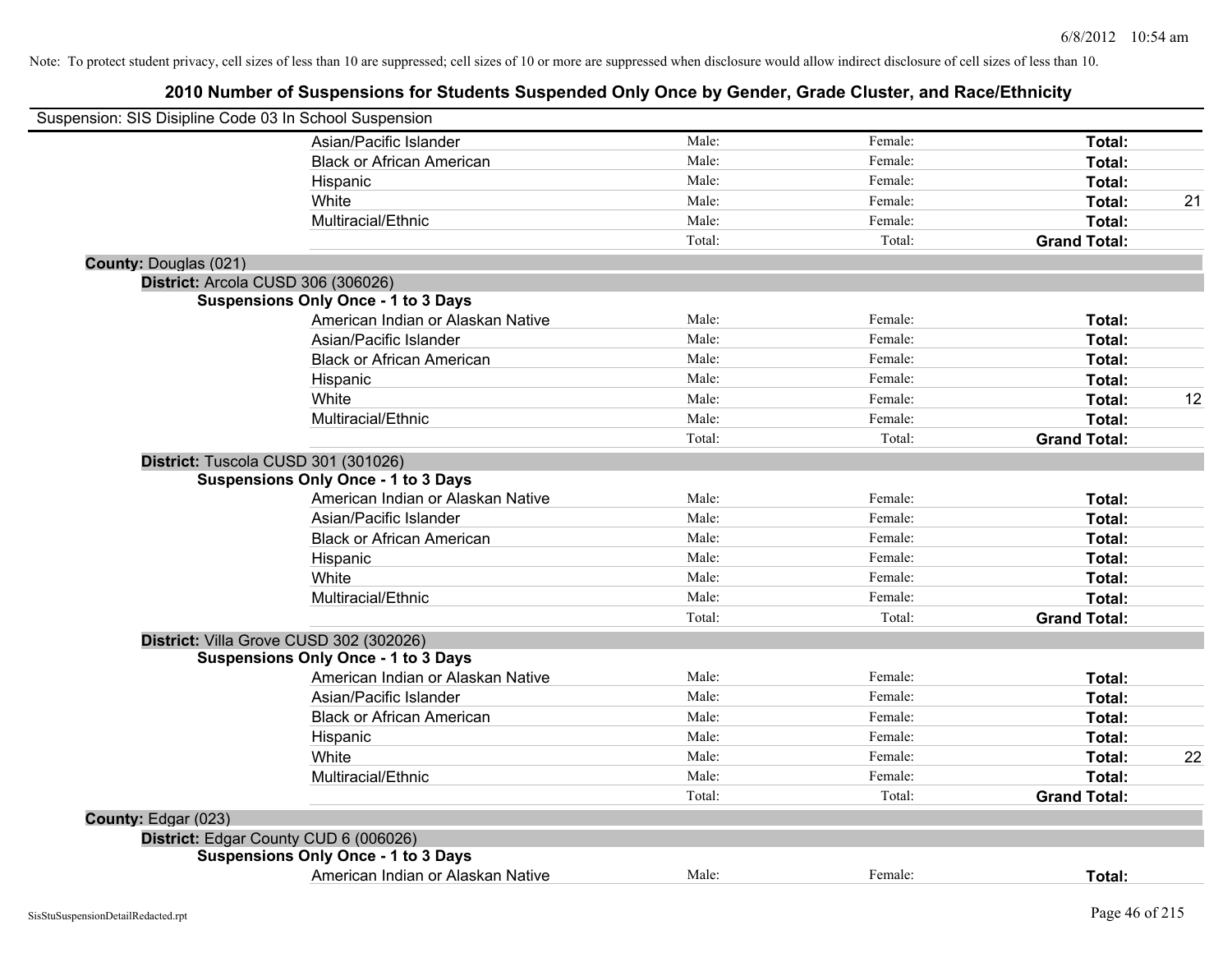| Suspension: SIS Disipline Code 03 In School Suspension |                                               |        |         |                     |
|--------------------------------------------------------|-----------------------------------------------|--------|---------|---------------------|
|                                                        | Asian/Pacific Islander                        | Male:  | Female: | Total:              |
|                                                        | <b>Black or African American</b>              | Male:  | Female: | Total:              |
|                                                        | Hispanic                                      | Male:  | Female: | Total:              |
|                                                        | White                                         | Male:  | Female: | Total:              |
|                                                        | Multiracial/Ethnic                            | Male:  | Female: | Total:              |
|                                                        |                                               | Total: | Total:  | <b>Grand Total:</b> |
| District: Kansas CUSD 3 (003026)                       |                                               |        |         |                     |
|                                                        | <b>Suspensions Only Once - 1 to 3 Days</b>    |        |         |                     |
|                                                        | American Indian or Alaskan Native             | Male:  | Female: | Total:              |
|                                                        | Asian/Pacific Islander                        | Male:  | Female: | Total:              |
|                                                        | <b>Black or African American</b>              | Male:  | Female: | Total:              |
|                                                        | Hispanic                                      | Male:  | Female: | Total:              |
|                                                        | White                                         | Male:  | Female: | Total:              |
|                                                        | Multiracial/Ethnic                            | Male:  | Female: | Total:              |
|                                                        |                                               | Total: | Total:  | <b>Grand Total:</b> |
|                                                        | <b>Suspensions Only Once - 4 or More Days</b> |        |         |                     |
|                                                        | American Indian or Alaskan Native             | Male:  | Female: | Total:              |
|                                                        | Asian/Pacific Islander                        | Male:  | Female: | Total:              |
|                                                        | <b>Black or African American</b>              | Male:  | Female: | Total:              |
|                                                        | Hispanic                                      | Male:  | Female: | Total:              |
|                                                        | White                                         | Male:  | Female: | Total:              |
|                                                        | Multiracial/Ethnic                            | Male:  | Female: | Total:              |
|                                                        |                                               | Total: | Total:  | <b>Grand Total:</b> |
| District: Paris CUSD 4 (004026)                        |                                               |        |         |                     |
|                                                        | <b>Suspensions Only Once - 1 to 3 Days</b>    |        |         |                     |
|                                                        | American Indian or Alaskan Native             | Male:  | Female: | Total:              |
|                                                        | Asian/Pacific Islander                        | Male:  | Female: | Total:              |
|                                                        | <b>Black or African American</b>              | Male:  | Female: | Total:              |
|                                                        | Hispanic                                      | Male:  | Female: | Total:              |
|                                                        | White                                         | Male:  | Female: | Total:              |
|                                                        | Multiracial/Ethnic                            | Male:  | Female: | Total:              |
|                                                        |                                               | Total: | Total:  | <b>Grand Total:</b> |
|                                                        | <b>Suspensions Only Once - 4 or More Days</b> |        |         |                     |
|                                                        | American Indian or Alaskan Native             | Male:  | Female: | Total:              |
|                                                        | Asian/Pacific Islander                        | Male:  | Female: | Total:              |
|                                                        | <b>Black or African American</b>              | Male:  | Female: | Total:              |
|                                                        | Hispanic                                      | Male:  | Female: | Total:              |
|                                                        | White                                         | Male:  | Female: | Total:              |
|                                                        | Multiracial/Ethnic                            | Male:  | Female: | Total:              |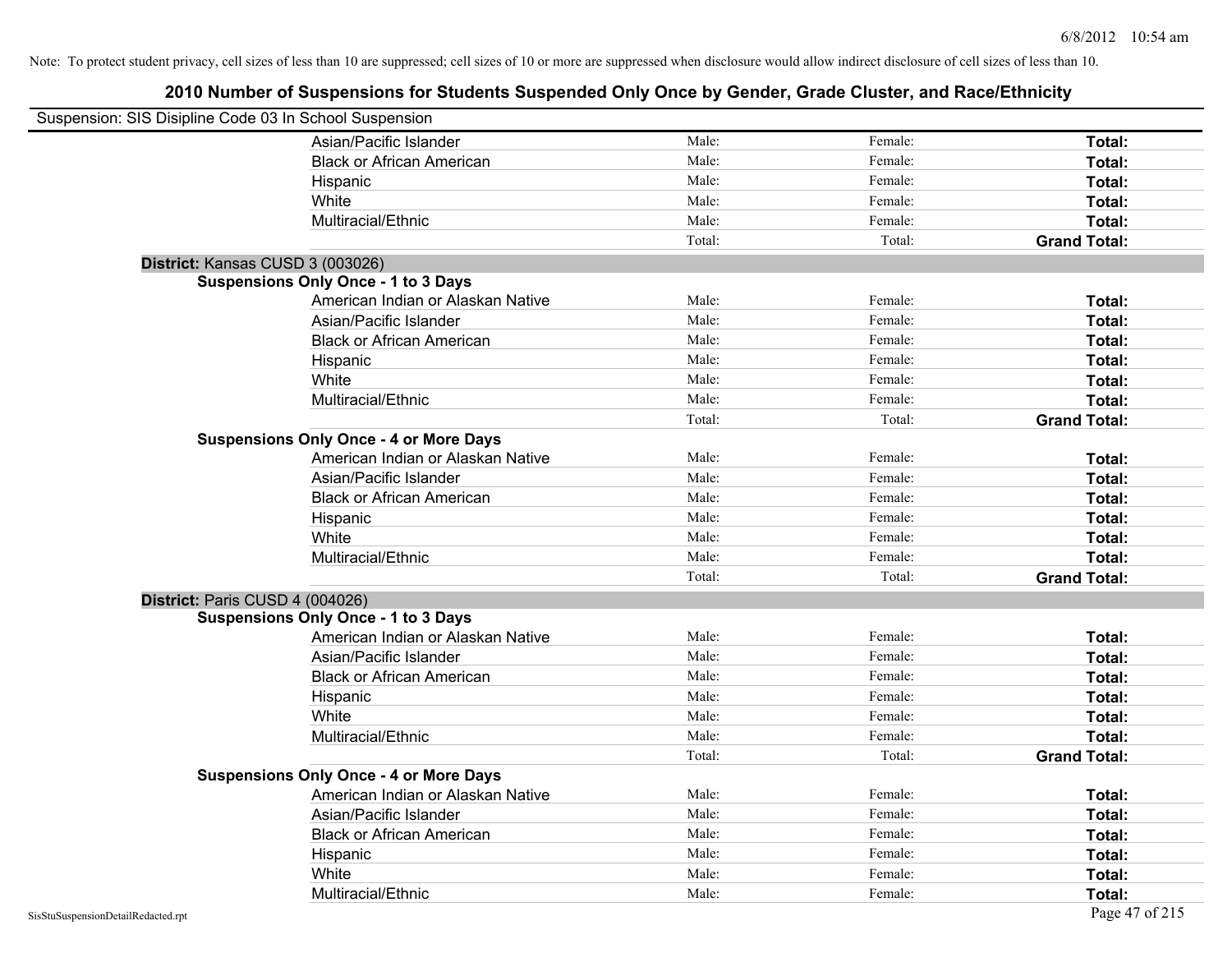|                               | Suspension: SIS Disipline Code 03 In School Suspension |        |         |                     |    |
|-------------------------------|--------------------------------------------------------|--------|---------|---------------------|----|
|                               |                                                        | Total: | Total:  | <b>Grand Total:</b> |    |
|                               | District: Paris-Union SD 95 (095025)                   |        |         |                     |    |
|                               | <b>Suspensions Only Once - 1 to 3 Days</b>             |        |         |                     |    |
|                               | American Indian or Alaskan Native                      | Male:  | Female: | Total:              |    |
|                               | Asian/Pacific Islander                                 | Male:  | Female: | Total:              |    |
|                               | <b>Black or African American</b>                       | Male:  | Female: | Total:              |    |
|                               | Hispanic                                               | Male:  | Female: | Total:              |    |
|                               | White                                                  | Male:  | Female: | Total:              | 42 |
|                               | Multiracial/Ethnic                                     | Male:  | Female: | Total:              |    |
|                               |                                                        | Total: | Total:  | <b>Grand Total:</b> |    |
|                               | District: Shiloh CUSD 1 (001026)                       |        |         |                     |    |
|                               | <b>Suspensions Only Once - 1 to 3 Days</b>             |        |         |                     |    |
|                               | American Indian or Alaskan Native                      | Male:  | Female: | Total:              |    |
|                               | Asian/Pacific Islander                                 | Male:  | Female: | Total:              |    |
|                               | <b>Black or African American</b>                       | Male:  | Female: | Total:              |    |
|                               | Hispanic                                               | Male:  | Female: | Total:              |    |
|                               | White                                                  | Male:  | Female: | Total:              |    |
|                               | Multiracial/Ethnic                                     | Male:  | Female: | Total:              |    |
|                               |                                                        | Total: | Total:  | <b>Grand Total:</b> |    |
| <b>County: Moultrie (070)</b> |                                                        |        |         |                     |    |
|                               | District: Lovington CUSD 303 (303026)                  |        |         |                     |    |
|                               | <b>Suspensions Only Once - 1 to 3 Days</b>             |        |         |                     |    |
|                               | American Indian or Alaskan Native                      | Male:  | Female: | Total:              |    |
|                               | Asian/Pacific Islander                                 | Male:  | Female: | Total:              |    |
|                               | <b>Black or African American</b>                       | Male:  | Female: | Total:              |    |
|                               | Hispanic                                               | Male:  | Female: | Total:              |    |
|                               | White                                                  | Male:  | Female: | Total:              | 18 |
|                               | Multiracial/Ethnic                                     | Male:  | Female: | Total:              |    |
|                               |                                                        | Total: | Total:  | <b>Grand Total:</b> |    |
|                               | District: Okaw Valley CUSD 302 (302026)                |        |         |                     |    |
|                               | <b>Suspensions Only Once - 1 to 3 Days</b>             |        |         |                     |    |
|                               | American Indian or Alaskan Native                      | Male:  | Female: | Total:              |    |
|                               | Asian/Pacific Islander                                 | Male:  | Female: | Total:              |    |
|                               | <b>Black or African American</b>                       | Male:  | Female: | Total:              |    |
|                               | Hispanic                                               | Male:  | Female: | Total:              |    |
|                               | White                                                  | Male:  | Female: | Total:              | 13 |
|                               | Multiracial/Ethnic                                     | Male:  | Female: | Total:              |    |
|                               |                                                        | Total: | Total:  | <b>Grand Total:</b> |    |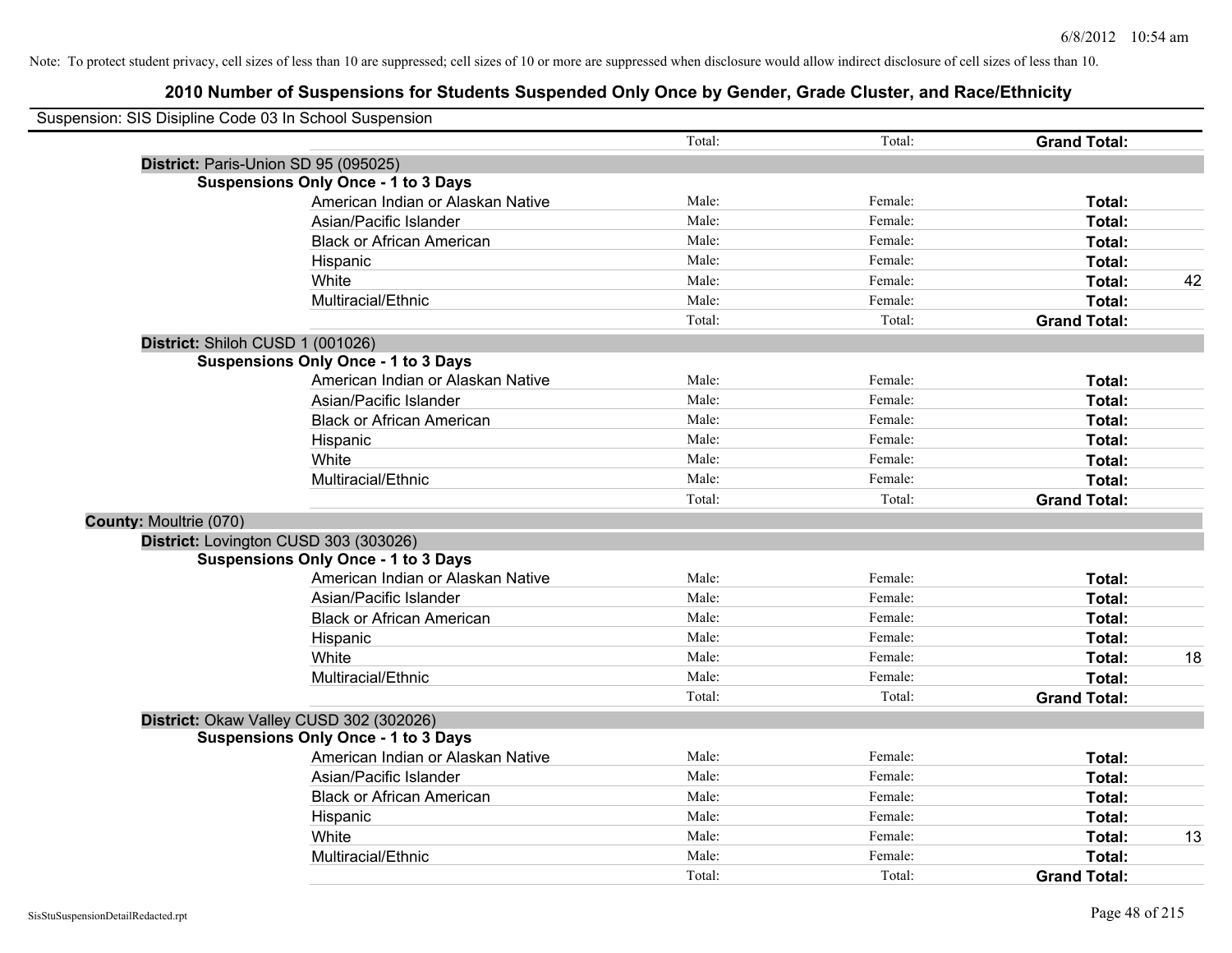# **2010 Number of Suspensions for Students Suspended Only Once by Gender, Grade Cluster, and Race/Ethnicity**

| Suspension: SIS Disipline Code 03 In School Suspension |                                            |        |    |         |    |                     |    |
|--------------------------------------------------------|--------------------------------------------|--------|----|---------|----|---------------------|----|
|                                                        | District: Sullivan CUSD 300 (300026)       |        |    |         |    |                     |    |
|                                                        | <b>Suspensions Only Once - 1 to 3 Days</b> |        |    |         |    |                     |    |
|                                                        | American Indian or Alaskan Native          | Male:  |    | Female: |    | Total:              |    |
|                                                        | Asian/Pacific Islander                     | Male:  |    | Female: |    | Total:              |    |
|                                                        | <b>Black or African American</b>           | Male:  |    | Female: |    | Total:              |    |
|                                                        | Hispanic                                   | Male:  |    | Female: |    | Total:              |    |
|                                                        | White                                      | Male:  |    | Female: |    | Total:              |    |
|                                                        | Multiracial/Ethnic                         | Male:  |    | Female: |    | Total:              |    |
|                                                        |                                            | Total: |    | Total:  |    | <b>Grand Total:</b> |    |
| County: Shelby (087)                                   |                                            |        |    |         |    |                     |    |
|                                                        | District: Central A & M CUD 21 (021026)    |        |    |         |    |                     |    |
|                                                        | <b>Suspensions Only Once - 1 to 3 Days</b> |        |    |         |    |                     |    |
|                                                        | American Indian or Alaskan Native          | Male:  |    | Female: |    | Total:              |    |
|                                                        | Asian/Pacific Islander                     | Male:  |    | Female: |    | Total:              |    |
|                                                        | <b>Black or African American</b>           | Male:  |    | Female: |    | Total:              |    |
|                                                        | Hispanic                                   | Male:  |    | Female: |    | Total:              |    |
|                                                        | White                                      | Male:  |    | Female: |    | Total:              |    |
|                                                        | Multiracial/Ethnic                         | Male:  |    | Female: |    | Total:              |    |
|                                                        |                                            | Total: |    | Total:  |    | <b>Grand Total:</b> |    |
|                                                        | District: Cowden-Herrick CUSD 3A (003A26)  |        |    |         |    |                     |    |
|                                                        | <b>Suspensions Only Once - 1 to 3 Days</b> |        |    |         |    |                     |    |
|                                                        | American Indian or Alaskan Native          | Male:  |    | Female: |    | Total:              |    |
|                                                        | Asian/Pacific Islander                     | Male:  |    | Female: |    | Total:              |    |
|                                                        | <b>Black or African American</b>           | Male:  |    | Female: |    | Total:              |    |
|                                                        | Hispanic                                   | Male:  |    | Female: |    | <b>Total:</b>       |    |
|                                                        | White                                      | Male:  |    | Female: |    | Total:              | 10 |
|                                                        | Multiracial/Ethnic                         | Male:  |    | Female: |    | Total:              |    |
|                                                        |                                            | Total: |    | Total:  |    | <b>Grand Total:</b> |    |
|                                                        | District: Shelbyville CUSD 4 (004026)      |        |    |         |    |                     |    |
|                                                        | <b>Suspensions Only Once - 1 to 3 Days</b> |        |    |         |    |                     |    |
|                                                        | American Indian or Alaskan Native          | Male:  |    | Female: |    | Total:              |    |
|                                                        | Asian/Pacific Islander                     | Male:  |    | Female: |    | Total:              |    |
|                                                        | <b>Black or African American</b>           | Male:  |    | Female: |    | Total:              |    |
|                                                        | Hispanic                                   | Male:  |    | Female: |    | Total:              |    |
|                                                        | White                                      | Male:  | 27 | Female: | 19 | Total:              | 46 |
|                                                        | Multiracial/Ethnic                         | Male:  |    | Female: |    | Total:              |    |
|                                                        |                                            | Total: |    | Total:  |    | <b>Grand Total:</b> |    |
|                                                        |                                            |        |    |         |    |                     |    |

**District:** Stewardson-Strasburg CUD 5A (005A26)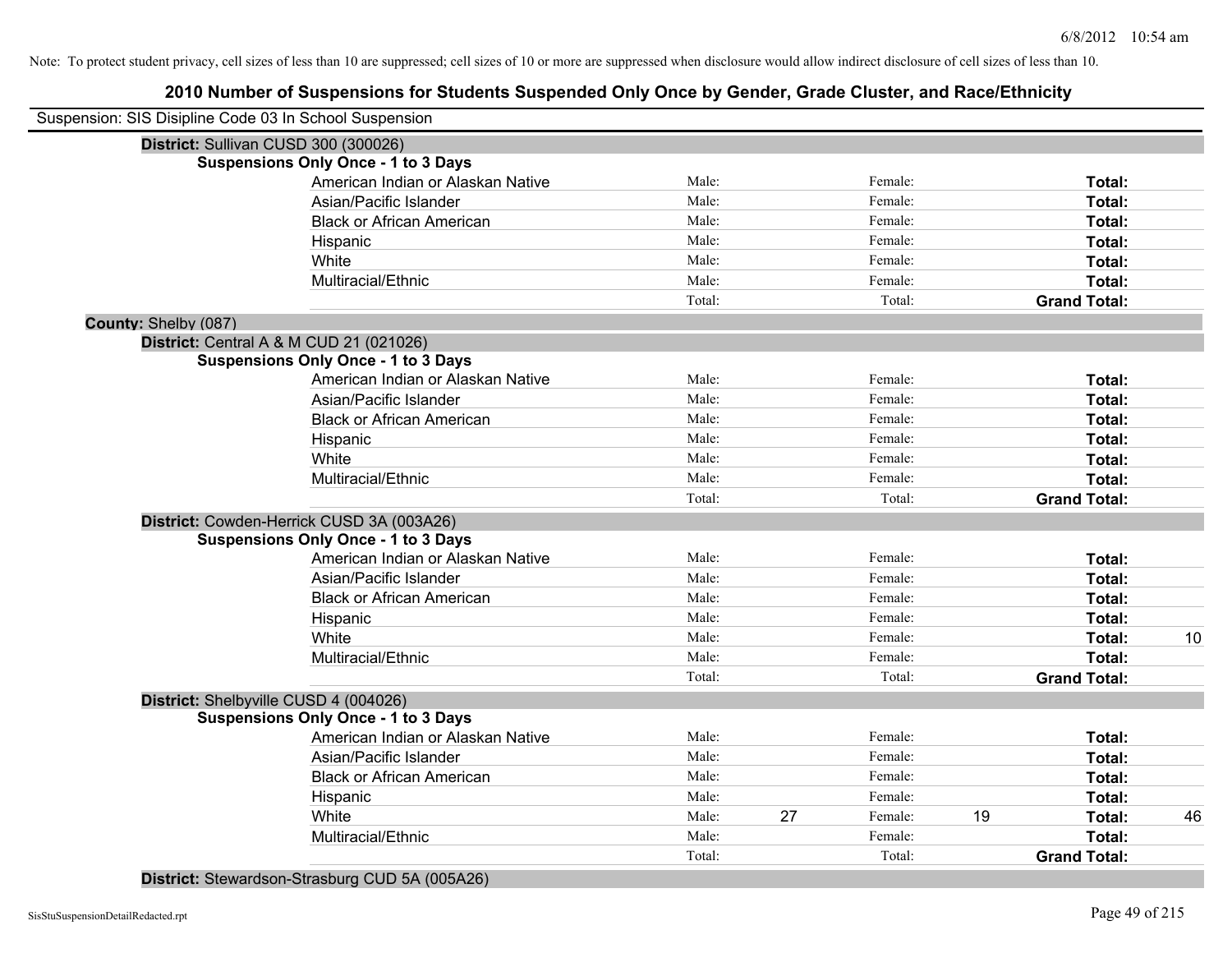# **2010 Number of Suspensions for Students Suspended Only Once by Gender, Grade Cluster, and Race/Ethnicity**

| Suspension: SIS Disipline Code 03 In School Suspension |                                   |        |       |         |       |                     |       |
|--------------------------------------------------------|-----------------------------------|--------|-------|---------|-------|---------------------|-------|
| <b>Suspensions Only Once - 1 to 3 Days</b>             |                                   |        |       |         |       |                     |       |
|                                                        | American Indian or Alaskan Native | Male:  |       | Female: |       | Total:              |       |
|                                                        | Asian/Pacific Islander            | Male:  |       | Female: |       | Total:              |       |
|                                                        | <b>Black or African American</b>  | Male:  |       | Female: |       | Total:              |       |
| Hispanic                                               |                                   | Male:  |       | Female: |       | Total:              |       |
| White                                                  |                                   | Male:  |       | Female: |       | Total:              |       |
|                                                        | Multiracial/Ethnic                | Male:  |       | Female: |       | Total:              |       |
|                                                        |                                   | Total: |       | Total:  |       | <b>Grand Total:</b> |       |
| District: Windsor CUSD 1 (001026)                      |                                   |        |       |         |       |                     |       |
| <b>Suspensions Only Once - 1 to 3 Days</b>             |                                   |        |       |         |       |                     |       |
|                                                        | American Indian or Alaskan Native | Male:  |       | Female: |       | Total:              |       |
|                                                        | Asian/Pacific Islander            | Male:  |       | Female: |       | Total:              |       |
|                                                        | <b>Black or African American</b>  | Male:  |       | Female: |       | Total:              |       |
| Hispanic                                               |                                   | Male:  |       | Female: |       | Total:              |       |
| White                                                  |                                   | Male:  |       | Female: |       | Total:              | 14    |
|                                                        | Multiracial/Ethnic                | Male:  |       | Female: |       | Total:              |       |
|                                                        |                                   | Total: |       | Total:  |       | <b>Grand Total:</b> |       |
| <b>Suspensions Only Once - 4 or More Days</b>          |                                   |        |       |         |       |                     |       |
|                                                        | American Indian or Alaskan Native | Male:  |       | Female: |       | Total:              |       |
|                                                        | Asian/Pacific Islander            | Male:  |       | Female: |       | Total:              |       |
|                                                        | <b>Black or African American</b>  | Male:  |       | Female: |       | Total:              |       |
| Hispanic                                               |                                   | Male:  |       | Female: |       | Total:              |       |
| White                                                  |                                   | Male:  |       | Female: |       | Total:              |       |
|                                                        | Multiracial/Ethnic                | Male:  |       | Female: |       | Total:              |       |
|                                                        |                                   | Total: |       | Total:  |       | <b>Grand Total:</b> |       |
|                                                        |                                   |        |       |         |       |                     |       |
| Region: Crawford-Lawrence Educ Serv Reg (15)           |                                   |        |       |         |       |                     |       |
| County: Cook (016)                                     |                                   |        |       |         |       |                     |       |
| District: City of Chicago SD 299 (299025)              |                                   |        |       |         |       |                     |       |
| <b>Suspensions Only Once - 1 to 3 Days</b>             |                                   |        |       |         |       |                     |       |
|                                                        | American Indian or Alaskan Native | Male:  |       | Female: |       | Total:              | 11    |
|                                                        | Asian/Pacific Islander            | Male:  | 81    | Female: | 21    | Total:              | 102   |
|                                                        | <b>Black or African American</b>  | Male:  | 3,772 | Female: | 3,215 | Total:              | 6,987 |
| Hispanic                                               |                                   | Male:  | 2,070 | Female: | 1,162 | Total:              | 3,232 |
| White                                                  |                                   | Male:  | 310   | Female: | 141   | Total:              | 451   |
|                                                        | Multiracial/Ethnic                | Male:  |       | Female: |       | Total:              |       |
|                                                        |                                   | Total: |       | Total:  |       | <b>Grand Total:</b> |       |

**Suspensions Only Once - 4 or More Days**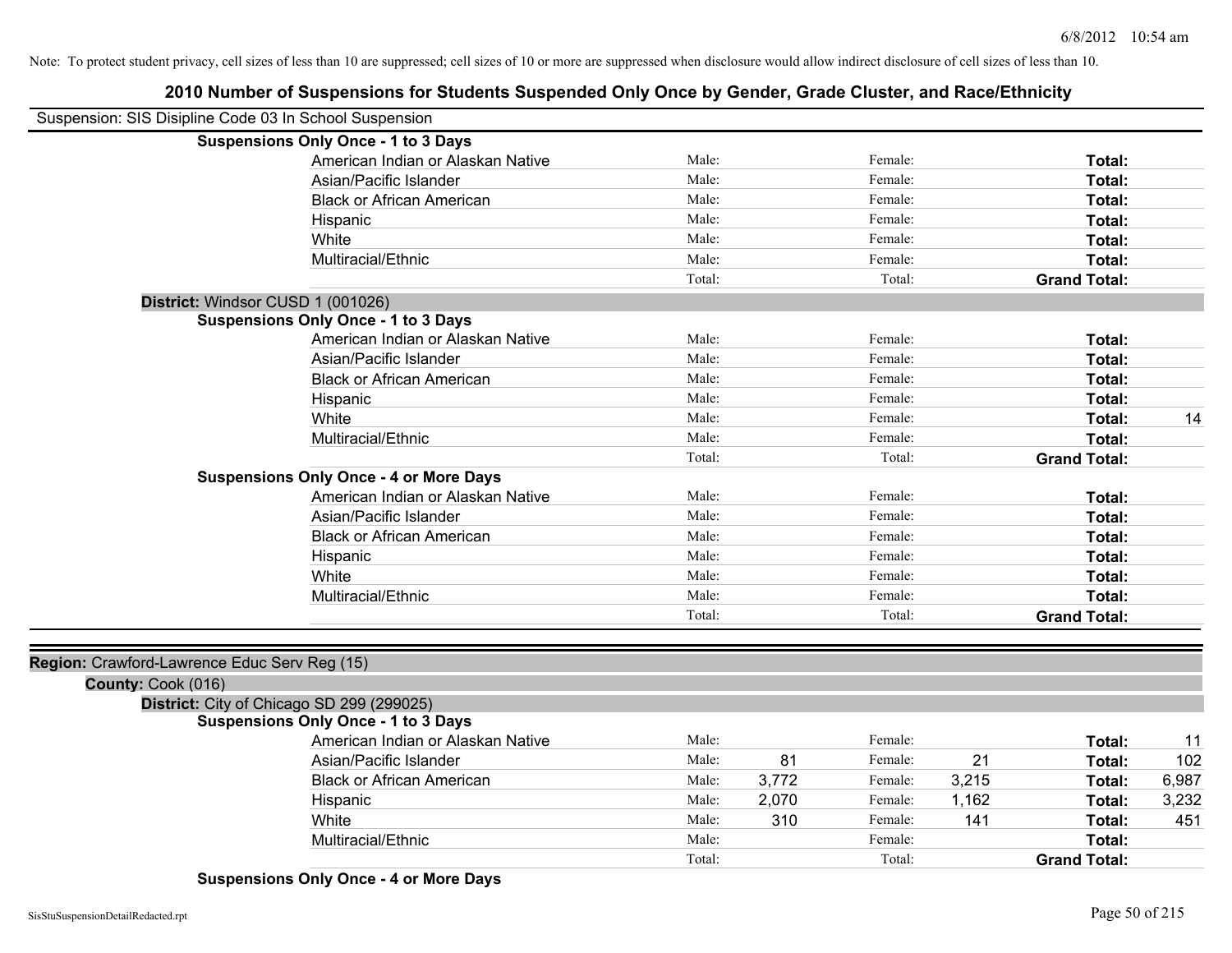|                                                  | Suspension: SIS Disipline Code 03 In School Suspension |        |     |         |    |                     |     |
|--------------------------------------------------|--------------------------------------------------------|--------|-----|---------|----|---------------------|-----|
|                                                  | American Indian or Alaskan Native                      | Male:  |     | Female: |    | Total:              |     |
|                                                  | Asian/Pacific Islander                                 | Male:  |     | Female: |    | Total:              |     |
|                                                  | <b>Black or African American</b>                       | Male:  | 116 | Female: | 51 | Total:              | 167 |
|                                                  | Hispanic                                               | Male:  | 51  | Female: | 20 | Total:              | 71  |
|                                                  | White                                                  | Male:  |     | Female: |    | Total:              |     |
|                                                  | Multiracial/Ethnic                                     | Male:  |     | Female: |    | Total:              |     |
|                                                  |                                                        | Total: |     | Total:  |    | <b>Grand Total:</b> |     |
|                                                  |                                                        |        |     |         |    |                     |     |
| Region: De Kalb ROE (16)<br>County: Dekalb (019) |                                                        |        |     |         |    |                     |     |
|                                                  | District: DeKalb CUSD 428 (428026)                     |        |     |         |    |                     |     |
|                                                  | <b>Suspensions Only Once - 1 to 3 Days</b>             |        |     |         |    |                     |     |
|                                                  | American Indian or Alaskan Native                      | Male:  |     | Female: |    | Total:              |     |
|                                                  | Asian/Pacific Islander                                 | Male:  |     | Female: |    | Total:              |     |
|                                                  | <b>Black or African American</b>                       | Male:  | 37  | Female: | 18 | Total:              | 55  |
|                                                  | Hispanic                                               | Male:  | 25  | Female: | 17 | Total:              | 42  |
|                                                  | White                                                  | Male:  | 69  | Female: | 43 | Total:              | 112 |
|                                                  | Multiracial/Ethnic                                     | Male:  |     | Female: |    | Total:              |     |
|                                                  |                                                        | Total: |     | Total:  |    | <b>Grand Total:</b> |     |
|                                                  | <b>Suspensions Only Once - 4 or More Days</b>          |        |     |         |    |                     |     |
|                                                  | American Indian or Alaskan Native                      | Male:  |     | Female: |    | Total:              |     |
|                                                  | Asian/Pacific Islander                                 | Male:  |     | Female: |    | Total:              |     |
|                                                  | <b>Black or African American</b>                       | Male:  |     | Female: |    | Total:              |     |
|                                                  | Hispanic                                               | Male:  |     | Female: |    | Total:              |     |
|                                                  | White                                                  | Male:  |     | Female: |    | Total:              |     |
|                                                  | Multiracial/Ethnic                                     | Male:  |     | Female: |    | Total:              |     |
|                                                  |                                                        | Total: |     | Total:  |    | <b>Grand Total:</b> |     |
|                                                  | District: Genoa Kingston CUSD 424 (424026)             |        |     |         |    |                     |     |
|                                                  | <b>Suspensions Only Once - 1 to 3 Days</b>             |        |     |         |    |                     |     |
|                                                  | American Indian or Alaskan Native                      | Male:  |     | Female: |    | Total:              |     |
|                                                  | Asian/Pacific Islander                                 | Male:  |     | Female: |    | Total:              |     |
|                                                  | <b>Black or African American</b>                       | Male:  |     | Female: |    | Total:              |     |
|                                                  | Hispanic                                               | Male:  |     | Female: |    | Total:              | 13  |
|                                                  | White                                                  | Male:  | 51  | Female: | 27 | Total:              | 78  |
|                                                  | Multiracial/Ethnic                                     | Male:  |     | Female: |    | Total:              |     |
|                                                  |                                                        | Total: |     | Total:  |    | <b>Grand Total:</b> |     |
|                                                  | <b>Suspensions Only Once - 4 or More Days</b>          |        |     |         |    |                     |     |
|                                                  | American Indian or Alaskan Native                      | Male:  |     | Female: |    | Total:              |     |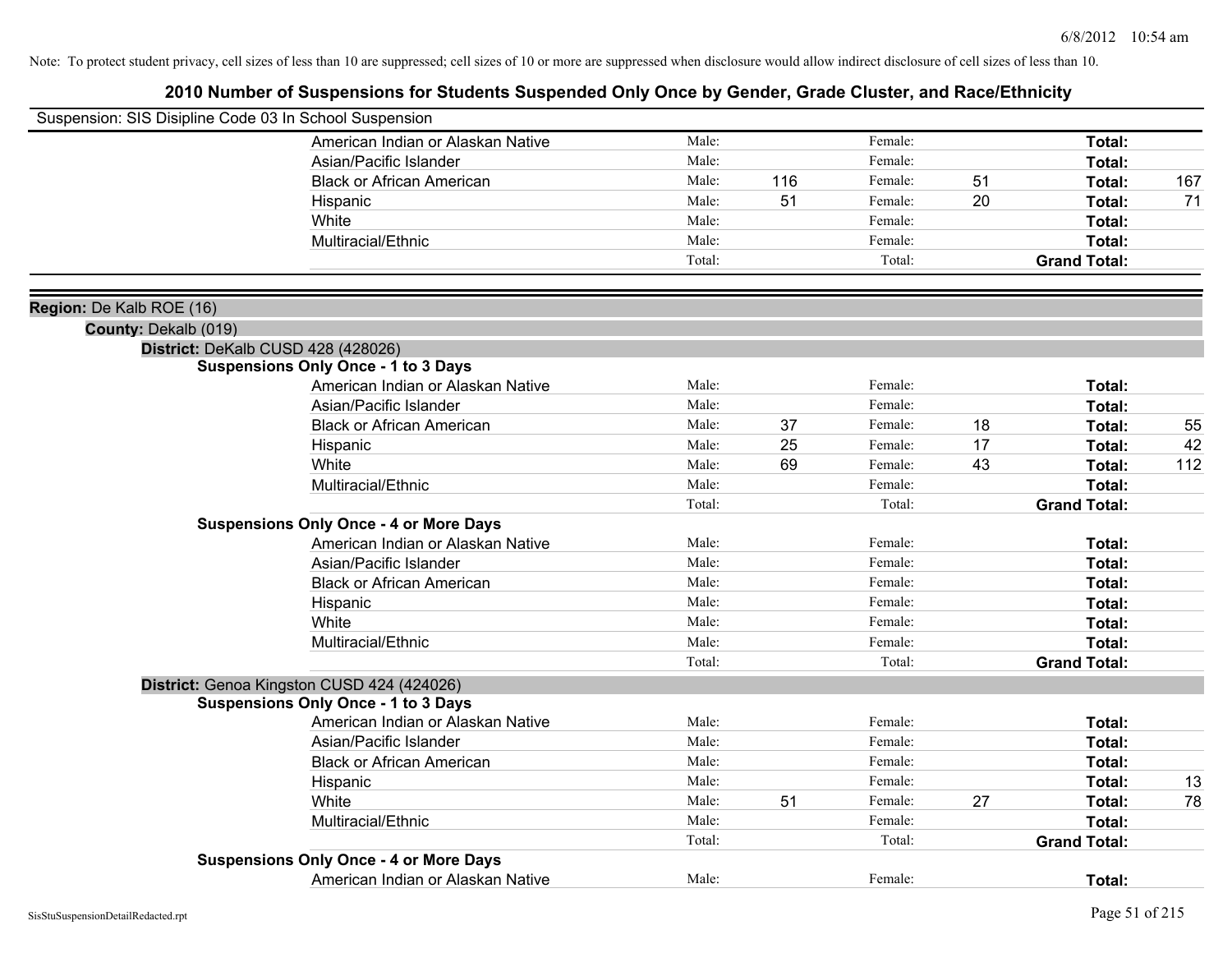| Suspension: SIS Disipline Code 03 In School Suspension |                                               |        |         |                     |    |
|--------------------------------------------------------|-----------------------------------------------|--------|---------|---------------------|----|
|                                                        | Asian/Pacific Islander                        | Male:  | Female: | Total:              |    |
|                                                        | <b>Black or African American</b>              | Male:  | Female: | Total:              |    |
|                                                        | Hispanic                                      | Male:  | Female: | Total:              |    |
|                                                        | White                                         | Male:  | Female: | Total:              |    |
|                                                        | Multiracial/Ethnic                            | Male:  | Female: | Total:              |    |
|                                                        |                                               | Total: | Total:  | <b>Grand Total:</b> |    |
|                                                        | District: Hiawatha CUSD 426 (426026)          |        |         |                     |    |
|                                                        | <b>Suspensions Only Once - 1 to 3 Days</b>    |        |         |                     |    |
|                                                        | American Indian or Alaskan Native             | Male:  | Female: | Total:              |    |
|                                                        | Asian/Pacific Islander                        | Male:  | Female: | Total:              |    |
|                                                        | <b>Black or African American</b>              | Male:  | Female: | Total:              |    |
|                                                        | Hispanic                                      | Male:  | Female: | Total:              |    |
|                                                        | White                                         | Male:  | Female: | Total:              | 10 |
|                                                        | Multiracial/Ethnic                            | Male:  | Female: | Total:              |    |
|                                                        |                                               | Total: | Total:  | <b>Grand Total:</b> |    |
|                                                        | <b>Suspensions Only Once - 4 or More Days</b> |        |         |                     |    |
|                                                        | American Indian or Alaskan Native             | Male:  | Female: | Total:              |    |
|                                                        | Asian/Pacific Islander                        | Male:  | Female: | Total:              |    |
|                                                        | <b>Black or African American</b>              | Male:  | Female: | Total:              |    |
|                                                        | Hispanic                                      | Male:  | Female: | Total:              |    |
|                                                        | White                                         | Male:  | Female: | Total:              |    |
|                                                        | Multiracial/Ethnic                            | Male:  | Female: | Total:              |    |
|                                                        |                                               | Total: | Total:  | <b>Grand Total:</b> |    |
|                                                        | District: Hinckley Big Rock CUSD 429 (429026) |        |         |                     |    |
|                                                        | <b>Suspensions Only Once - 1 to 3 Days</b>    |        |         |                     |    |
|                                                        | American Indian or Alaskan Native             | Male:  | Female: | Total:              |    |
|                                                        | Asian/Pacific Islander                        | Male:  | Female: | Total:              |    |
|                                                        | <b>Black or African American</b>              | Male:  | Female: | Total:              |    |
|                                                        | Hispanic                                      | Male:  | Female: | Total:              |    |
|                                                        | White                                         | Male:  | Female: | Total:              | 20 |
|                                                        | Multiracial/Ethnic                            | Male:  | Female: | Total:              |    |
|                                                        |                                               | Total: | Total:  | <b>Grand Total:</b> |    |
|                                                        | District: Indian Creek CUSD 425 (425026)      |        |         |                     |    |
|                                                        | <b>Suspensions Only Once - 1 to 3 Days</b>    |        |         |                     |    |
|                                                        | American Indian or Alaskan Native             | Male:  | Female: | Total:              |    |
|                                                        | Asian/Pacific Islander                        | Male:  | Female: | Total:              |    |
|                                                        | <b>Black or African American</b>              | Male:  | Female: | Total:              |    |
|                                                        | Hispanic                                      | Male:  | Female: | Total:              |    |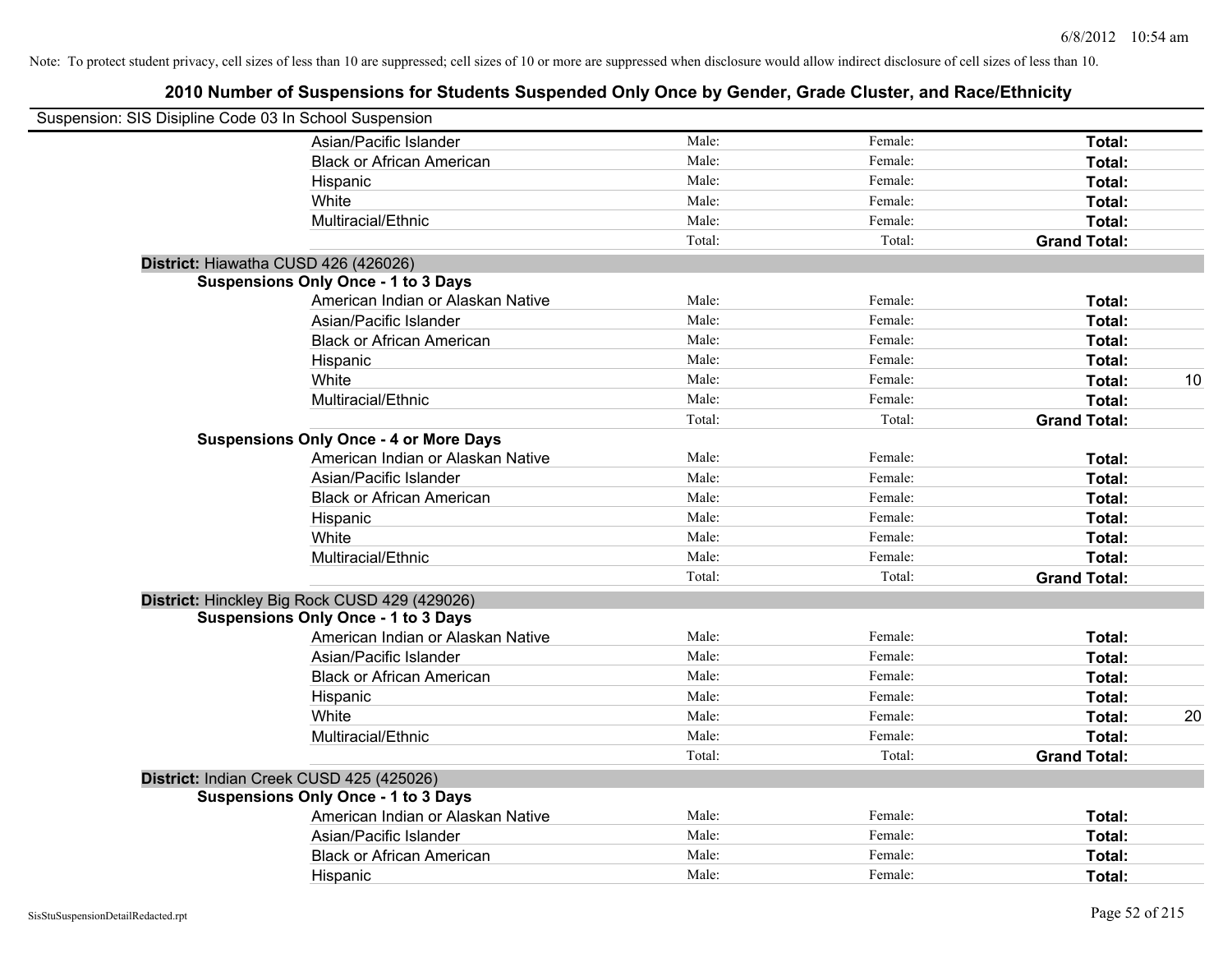| Suspension: SIS Disipline Code 03 In School Suspension |                                               |        |    |         |    |                     |     |
|--------------------------------------------------------|-----------------------------------------------|--------|----|---------|----|---------------------|-----|
|                                                        | White                                         | Male:  |    | Female: |    | Total:              | 25  |
|                                                        | Multiracial/Ethnic                            | Male:  |    | Female: |    | Total:              |     |
|                                                        |                                               | Total: |    | Total:  |    | <b>Grand Total:</b> |     |
| District: Sandwich CUSD 430 (430026)                   |                                               |        |    |         |    |                     |     |
|                                                        | <b>Suspensions Only Once - 1 to 3 Days</b>    |        |    |         |    |                     |     |
|                                                        | American Indian or Alaskan Native             | Male:  |    | Female: |    | Total:              |     |
|                                                        | Asian/Pacific Islander                        | Male:  |    | Female: |    | Total:              |     |
|                                                        | <b>Black or African American</b>              | Male:  |    | Female: |    | Total:              |     |
|                                                        | Hispanic                                      | Male:  |    | Female: |    | Total:              |     |
|                                                        | White                                         | Male:  |    | Female: |    | Total:              |     |
|                                                        | Multiracial/Ethnic                            | Male:  |    | Female: |    | Total:              |     |
|                                                        |                                               | Total: |    | Total:  |    | <b>Grand Total:</b> |     |
| District: Somonauk CUSD 432 (432026)                   |                                               |        |    |         |    |                     |     |
|                                                        | <b>Suspensions Only Once - 1 to 3 Days</b>    |        |    |         |    |                     |     |
|                                                        | American Indian or Alaskan Native             | Male:  |    | Female: |    | Total:              |     |
|                                                        | Asian/Pacific Islander                        | Male:  |    | Female: |    | Total:              |     |
|                                                        | <b>Black or African American</b>              | Male:  |    | Female: |    | Total:              |     |
|                                                        | Hispanic                                      | Male:  |    | Female: |    | Total:              |     |
|                                                        | White                                         | Male:  |    | Female: |    | Total:              |     |
|                                                        | Multiracial/Ethnic                            | Male:  |    | Female: |    | Total:              |     |
|                                                        |                                               | Total: |    | Total:  |    | <b>Grand Total:</b> |     |
| District: Sycamore CUSD 427 (427026)                   |                                               |        |    |         |    |                     |     |
|                                                        | <b>Suspensions Only Once - 1 to 3 Days</b>    |        |    |         |    |                     |     |
|                                                        | American Indian or Alaskan Native             | Male:  |    | Female: |    | Total:              |     |
|                                                        | Asian/Pacific Islander                        | Male:  |    | Female: |    | Total:              |     |
|                                                        | <b>Black or African American</b>              | Male:  |    | Female: |    | Total:              |     |
|                                                        | Hispanic                                      | Male:  |    | Female: |    | Total:              |     |
|                                                        | White                                         | Male:  | 67 | Female: | 21 | Total:              | 88  |
|                                                        | Multiracial/Ethnic                            | Male:  |    | Female: |    | Total:              |     |
|                                                        |                                               | Total: | 79 | Total:  | 33 | <b>Grand Total:</b> | 112 |
|                                                        | <b>Suspensions Only Once - 4 or More Days</b> |        |    |         |    |                     |     |
|                                                        | American Indian or Alaskan Native             | Male:  |    | Female: |    | Total:              |     |
|                                                        | Asian/Pacific Islander                        | Male:  |    | Female: |    | Total:              |     |
|                                                        | <b>Black or African American</b>              | Male:  |    | Female: |    | Total:              |     |
|                                                        | Hispanic                                      | Male:  |    | Female: |    | Total:              |     |
|                                                        | White                                         | Male:  |    | Female: |    | Total:              |     |
|                                                        | Multiracial/Ethnic                            | Male:  |    | Female: |    | Total:              |     |
|                                                        |                                               | Total: |    | Total:  |    | <b>Grand Total:</b> |     |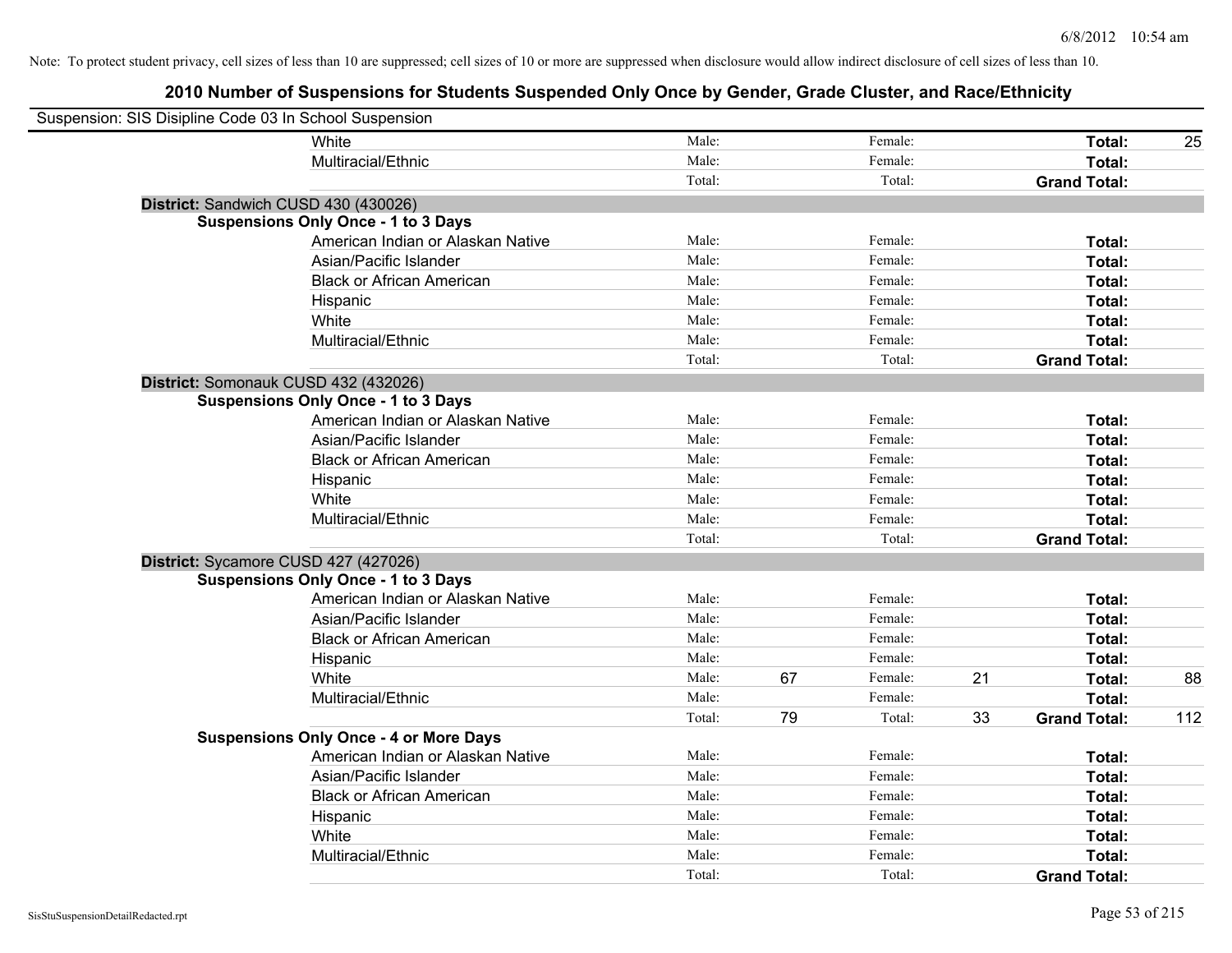| Suspension: SIS Disipline Code 03 In School Suspension |                                            |        |         |                     |    |
|--------------------------------------------------------|--------------------------------------------|--------|---------|---------------------|----|
| County: Non-Public School (000)                        |                                            |        |         |                     |    |
| District: Non-Public School (0000)                     |                                            |        |         |                     |    |
|                                                        | <b>Suspensions Only Once - 1 to 3 Days</b> |        |         |                     |    |
|                                                        | American Indian or Alaskan Native          | Male:  | Female: | Total:              |    |
|                                                        | American Indian or Alaskan Native          | Male:  | Female: | Total:              |    |
|                                                        | Asian/Pacific Islander                     | Male:  | Female: | Total:              |    |
|                                                        | Asian/Pacific Islander                     | Male:  | Female: | Total:              |    |
|                                                        | <b>Black or African American</b>           | Male:  | Female: | Total:              |    |
|                                                        | <b>Black or African American</b>           | Male:  | Female: | Total:              |    |
|                                                        | Hispanic                                   | Male:  | Female: | Total:              |    |
|                                                        | Hispanic                                   | Male:  | Female: | Total:              |    |
|                                                        | White                                      | Male:  | Female: | Total:              |    |
|                                                        | White                                      | Male:  | Female: | Total:              |    |
|                                                        | Multiracial/Ethnic                         | Male:  | Female: | <b>Total:</b>       |    |
|                                                        | Multiracial/Ethnic                         | Male:  | Female: | Total:              |    |
|                                                        |                                            | Total: | Total:  | <b>Grand Total:</b> |    |
|                                                        |                                            | Total: | Total:  | <b>Grand Total:</b> |    |
|                                                        |                                            |        |         |                     |    |
| Region: De Witt/Livingston/McLean ROE (17)             |                                            |        |         |                     |    |
| <b>County: Dewitt (020)</b>                            |                                            |        |         |                     |    |
| District: Blue Ridge CUSD 18 (018026)                  |                                            |        |         |                     |    |
|                                                        | <b>Suspensions Only Once - 1 to 3 Days</b> |        |         |                     |    |
|                                                        | American Indian or Alaskan Native          | Male:  | Female: | Total:              |    |
|                                                        | Asian/Pacific Islander                     | Male:  | Female: | Total:              |    |
|                                                        | <b>Black or African American</b>           | Male:  | Female: | Total:              |    |
|                                                        | Hispanic                                   | Male:  | Female: | Total:              |    |
|                                                        | White                                      | Male:  | Female: | Total:              | 31 |
|                                                        | Multiracial/Ethnic                         | Male:  | Female: | <b>Total:</b>       |    |
|                                                        |                                            | Total: | Total:  | <b>Grand Total:</b> |    |
| District: Clinton CUSD 15 (015026)                     |                                            |        |         |                     |    |
|                                                        |                                            |        |         |                     |    |
|                                                        | <b>Suspensions Only Once - 1 to 3 Days</b> |        |         |                     |    |
|                                                        | American Indian or Alaskan Native          | Male:  | Female: | Total:              |    |
|                                                        | Asian/Pacific Islander                     | Male:  | Female: | Total:              |    |
|                                                        | <b>Black or African American</b>           | Male:  | Female: | Total:              |    |
|                                                        | Hispanic                                   | Male:  | Female: | Total:              |    |
|                                                        | White                                      | Male:  | Female: | Total:              |    |
|                                                        | Multiracial/Ethnic                         | Male:  | Female: | <b>Total:</b>       |    |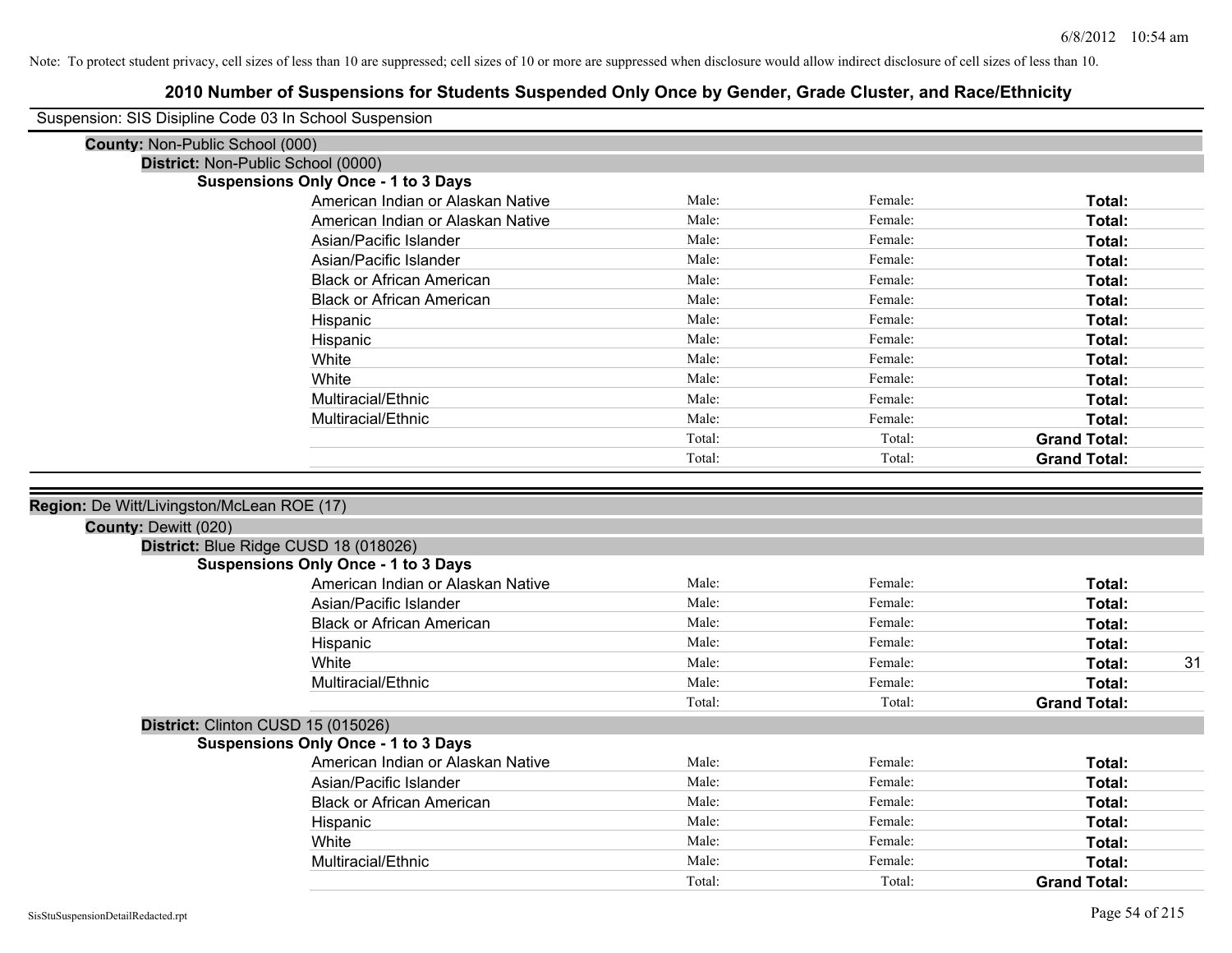# **2010 Number of Suspensions for Students Suspended Only Once by Gender, Grade Cluster, and Race/Ethnicity**

| Suspension: SIS Disipline Code 03 In School Suspension |                                             |        |         |                     |
|--------------------------------------------------------|---------------------------------------------|--------|---------|---------------------|
| County: Livingston (053)                               |                                             |        |         |                     |
| District: Cornell CCSD 426 (426004)                    |                                             |        |         |                     |
|                                                        | <b>Suspensions Only Once - 1 to 3 Days</b>  |        |         |                     |
|                                                        | American Indian or Alaskan Native           | Male:  | Female: | Total:              |
|                                                        | Asian/Pacific Islander                      | Male:  | Female: | Total:              |
|                                                        | <b>Black or African American</b>            | Male:  | Female: | Total:              |
|                                                        | Hispanic                                    | Male:  | Female: | Total:              |
|                                                        | White                                       | Male:  | Female: | Total:              |
|                                                        | Multiracial/Ethnic                          | Male:  | Female: | Total:              |
|                                                        |                                             | Total: | Total:  | <b>Grand Total:</b> |
|                                                        | District: Dwight Common SD 232 (232002)     |        |         |                     |
|                                                        | <b>Suspensions Only Once - 1 to 3 Days</b>  |        |         |                     |
|                                                        | American Indian or Alaskan Native           | Male:  | Female: | Total:              |
|                                                        | Asian/Pacific Islander                      | Male:  | Female: | Total:              |
|                                                        | <b>Black or African American</b>            | Male:  | Female: | Total:              |
|                                                        | Hispanic                                    | Male:  | Female: | Total:              |
|                                                        | White                                       | Male:  | Female: | Total:              |
|                                                        | Multiracial/Ethnic                          | Male:  | Female: | Total:              |
|                                                        |                                             | Total: | Total:  | <b>Grand Total:</b> |
| District: Dwight Twp HSD 230 (230017)                  |                                             |        |         |                     |
|                                                        | <b>Suspensions Only Once - 1 to 3 Days</b>  |        |         |                     |
|                                                        | American Indian or Alaskan Native           | Male:  | Female: | Total:              |
|                                                        | Asian/Pacific Islander                      | Male:  | Female: | Total:              |
|                                                        | <b>Black or African American</b>            | Male:  | Female: | Total:              |
|                                                        | Hispanic                                    | Male:  | Female: | Total:              |
|                                                        | White                                       | Male:  | Female: | Total:              |
|                                                        | Multiracial/Ethnic                          | Male:  | Female: | Total:              |
|                                                        |                                             | Total: | Total:  | <b>Grand Total:</b> |
|                                                        | District: Flanagan-Cornell Dist 74 (074027) |        |         |                     |
|                                                        | <b>Suspensions Only Once - 1 to 3 Days</b>  |        |         |                     |
|                                                        | American Indian or Alaskan Native           | Male:  | Female: | Total:              |
|                                                        | Asian/Pacific Islander                      | Male:  | Female: | Total:              |
|                                                        | <b>Black or African American</b>            | Male:  | Female: | Total:              |
|                                                        | Hispanic                                    | Male:  | Female: | Total:              |
|                                                        | White                                       | Male:  | Female: | Total:              |
|                                                        | Multiracial/Ethnic                          | Male:  | Female: | Total:              |
|                                                        |                                             | Total: | Total:  | <b>Grand Total:</b> |

### **District:** Odell CCSD 435 (435004)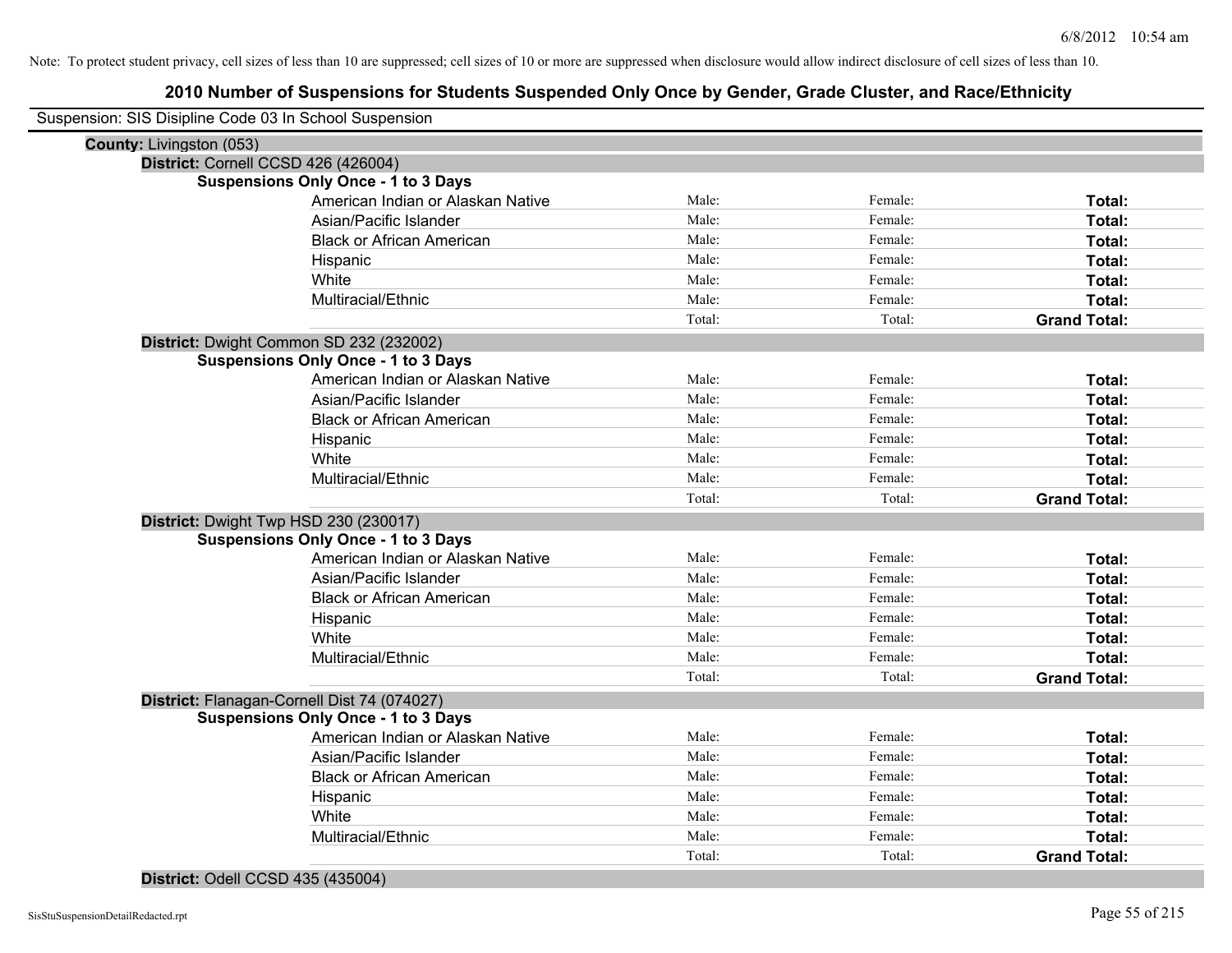# **2010 Number of Suspensions for Students Suspended Only Once by Gender, Grade Cluster, and Race/Ethnicity**

|                      | Suspension: SIS Disipline Code 03 In School Suspension |        |    |         |    |                     |    |
|----------------------|--------------------------------------------------------|--------|----|---------|----|---------------------|----|
|                      | <b>Suspensions Only Once - 1 to 3 Days</b>             |        |    |         |    |                     |    |
|                      | American Indian or Alaskan Native                      | Male:  |    | Female: |    | Total:              |    |
|                      | Asian/Pacific Islander                                 | Male:  |    | Female: |    | Total:              |    |
|                      | <b>Black or African American</b>                       | Male:  |    | Female: |    | Total:              |    |
|                      | Hispanic                                               | Male:  |    | Female: |    | Total:              |    |
|                      | White                                                  | Male:  |    | Female: |    | Total:              |    |
|                      | Multiracial/Ethnic                                     | Male:  |    | Female: |    | Total:              |    |
|                      |                                                        | Total: |    | Total:  |    | <b>Grand Total:</b> |    |
|                      | District: Pontiac CCSD 429 (429004)                    |        |    |         |    |                     |    |
|                      | <b>Suspensions Only Once - 1 to 3 Days</b>             |        |    |         |    |                     |    |
|                      | American Indian or Alaskan Native                      | Male:  |    | Female: |    | Total:              |    |
|                      | Asian/Pacific Islander                                 | Male:  |    | Female: |    | Total:              |    |
|                      | <b>Black or African American</b>                       | Male:  |    | Female: |    | Total:              |    |
|                      | Hispanic                                               | Male:  |    | Female: |    | Total:              |    |
|                      | White                                                  | Male:  |    | Female: |    | Total:              | 11 |
|                      | Multiracial/Ethnic                                     | Male:  |    | Female: |    | Total:              |    |
|                      |                                                        | Total: |    | Total:  |    | <b>Grand Total:</b> |    |
|                      | District: Prairie Central CUSD 8 (008026)              |        |    |         |    |                     |    |
|                      | <b>Suspensions Only Once - 1 to 3 Days</b>             |        |    |         |    |                     |    |
|                      | American Indian or Alaskan Native                      | Male:  |    | Female: |    | Total:              |    |
|                      | Asian/Pacific Islander                                 | Male:  |    | Female: |    | Total:              |    |
|                      | <b>Black or African American</b>                       | Male:  |    | Female: |    | Total:              |    |
|                      | Hispanic                                               | Male:  |    | Female: |    | Total:              |    |
|                      | White                                                  | Male:  |    | Female: |    | Total:              |    |
|                      | Multiracial/Ethnic                                     | Male:  |    | Female: |    | Total:              |    |
|                      |                                                        | Total: |    | Total:  |    | <b>Grand Total:</b> |    |
| County: Mclean (064) |                                                        |        |    |         |    |                     |    |
|                      | District: Bloomington SD 87 (087025)                   |        |    |         |    |                     |    |
|                      | <b>Suspensions Only Once - 1 to 3 Days</b>             |        |    |         |    |                     |    |
|                      | American Indian or Alaskan Native                      | Male:  |    | Female: |    | Total:              |    |
|                      | Asian/Pacific Islander                                 | Male:  |    | Female: |    | Total:              |    |
|                      | <b>Black or African American</b>                       | Male:  | 32 | Female: | 22 | Total:              | 54 |
|                      | Hispanic                                               | Male:  |    | Female: |    | Total:              | 17 |
|                      | White                                                  | Male:  | 50 | Female: | 35 | Total:              | 85 |
|                      | Multiracial/Ethnic                                     | Male:  |    | Female: |    | <b>Total:</b>       | 20 |
|                      |                                                        | Total: |    | Total:  |    | <b>Grand Total:</b> |    |
| .                    |                                                        |        |    |         |    |                     |    |

**District:** Heyworth CUSD 4 (004026) **Suspensions Only Once - 1 to 3 Days**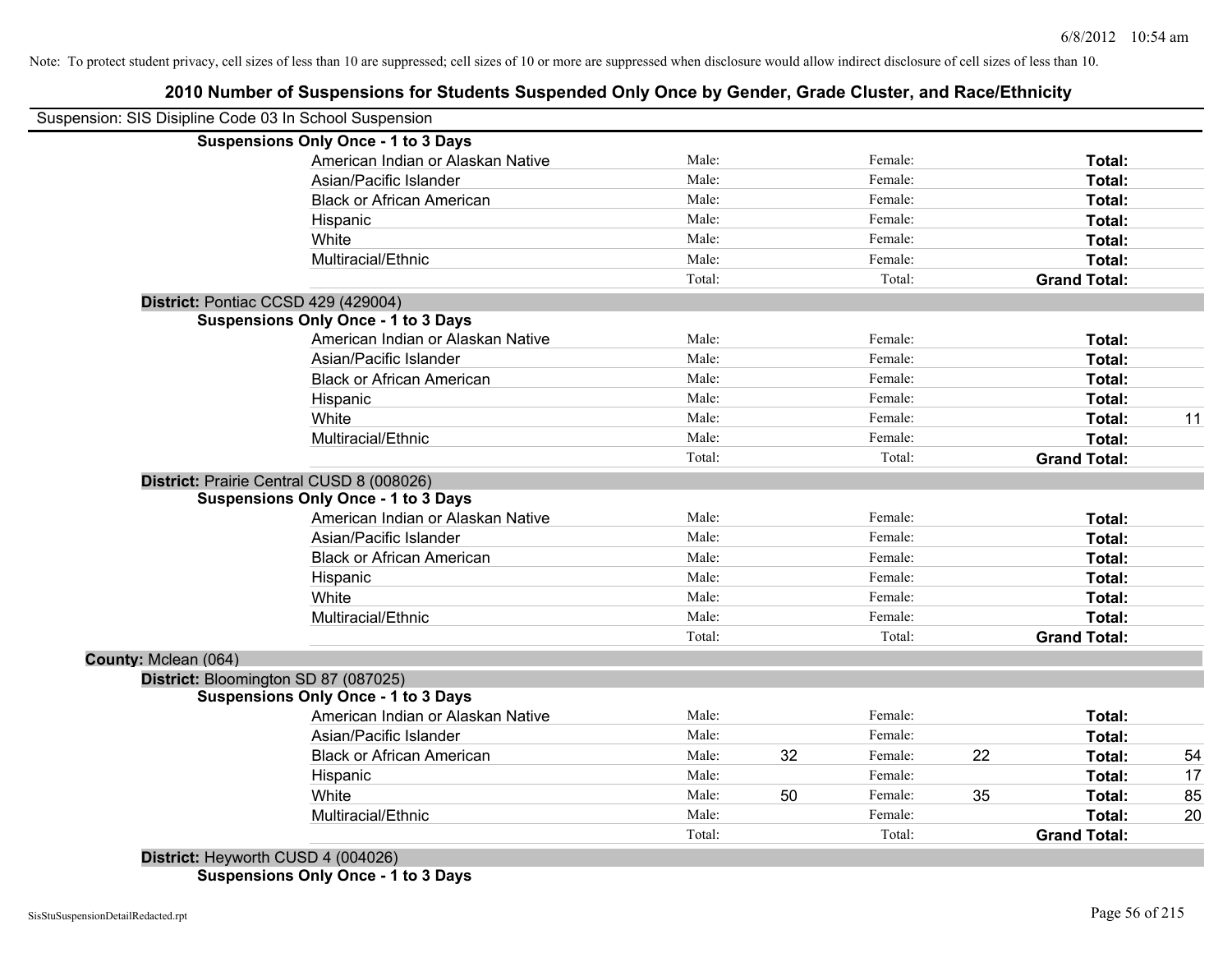| Suspension: SIS Disipline Code 03 In School Suspension |        |    |         |    |                     |     |
|--------------------------------------------------------|--------|----|---------|----|---------------------|-----|
| American Indian or Alaskan Native                      | Male:  |    | Female: |    | Total:              |     |
| Asian/Pacific Islander                                 | Male:  |    | Female: |    | Total:              |     |
| <b>Black or African American</b>                       | Male:  |    | Female: |    | Total:              |     |
| Hispanic                                               | Male:  |    | Female: |    | Total:              |     |
| White                                                  | Male:  |    | Female: |    | Total:              |     |
| Multiracial/Ethnic                                     | Male:  |    | Female: |    | Total:              |     |
|                                                        | Total: |    | Total:  |    | <b>Grand Total:</b> |     |
| District: Lexington CUSD 7 (007026)                    |        |    |         |    |                     |     |
| <b>Suspensions Only Once - 1 to 3 Days</b>             |        |    |         |    |                     |     |
| American Indian or Alaskan Native                      | Male:  |    | Female: |    | Total:              |     |
| Asian/Pacific Islander                                 | Male:  |    | Female: |    | Total:              |     |
| <b>Black or African American</b>                       | Male:  |    | Female: |    | Total:              |     |
| Hispanic                                               | Male:  |    | Female: |    | Total:              |     |
| White                                                  | Male:  |    | Female: |    | Total:              |     |
| Multiracial/Ethnic                                     | Male:  |    | Female: |    | Total:              |     |
|                                                        | Total: |    | Total:  |    | <b>Grand Total:</b> |     |
| District: McLean County USD 5 (005026)                 |        |    |         |    |                     |     |
| <b>Suspensions Only Once - 1 to 3 Days</b>             |        |    |         |    |                     |     |
| American Indian or Alaskan Native                      | Male:  |    | Female: |    | Total:              |     |
| Asian/Pacific Islander                                 | Male:  |    | Female: |    | Total:              |     |
| <b>Black or African American</b>                       | Male:  | 37 | Female: | 22 | Total:              | 59  |
| Hispanic                                               | Male:  |    | Female: |    | Total:              | 17  |
| White                                                  | Male:  | 92 | Female: | 34 | Total:              | 126 |
| Multiracial/Ethnic                                     | Male:  |    | Female: |    | Total:              | 15  |
|                                                        | Total: |    | Total:  |    | <b>Grand Total:</b> |     |
| <b>Suspensions Only Once - 4 or More Days</b>          |        |    |         |    |                     |     |
| American Indian or Alaskan Native                      | Male:  |    | Female: |    | Total:              |     |
| Asian/Pacific Islander                                 | Male:  |    | Female: |    | Total:              |     |
| <b>Black or African American</b>                       | Male:  |    | Female: |    | Total:              |     |
| Hispanic                                               | Male:  |    | Female: |    | Total:              |     |
| White                                                  | Male:  |    | Female: |    | Total:              |     |
| Multiracial/Ethnic                                     | Male:  |    | Female: |    | Total:              |     |
|                                                        | Total: |    | Total:  |    | <b>Grand Total:</b> |     |
| District: Olympia CUSD 16 (016026)                     |        |    |         |    |                     |     |
| <b>Suspensions Only Once - 1 to 3 Days</b>             |        |    |         |    |                     |     |
| American Indian or Alaskan Native                      | Male:  |    | Female: |    | Total:              |     |
| Asian/Pacific Islander                                 | Male:  |    | Female: |    | Total:              |     |
| <b>Black or African American</b>                       | Male:  |    | Female: |    | Total:              |     |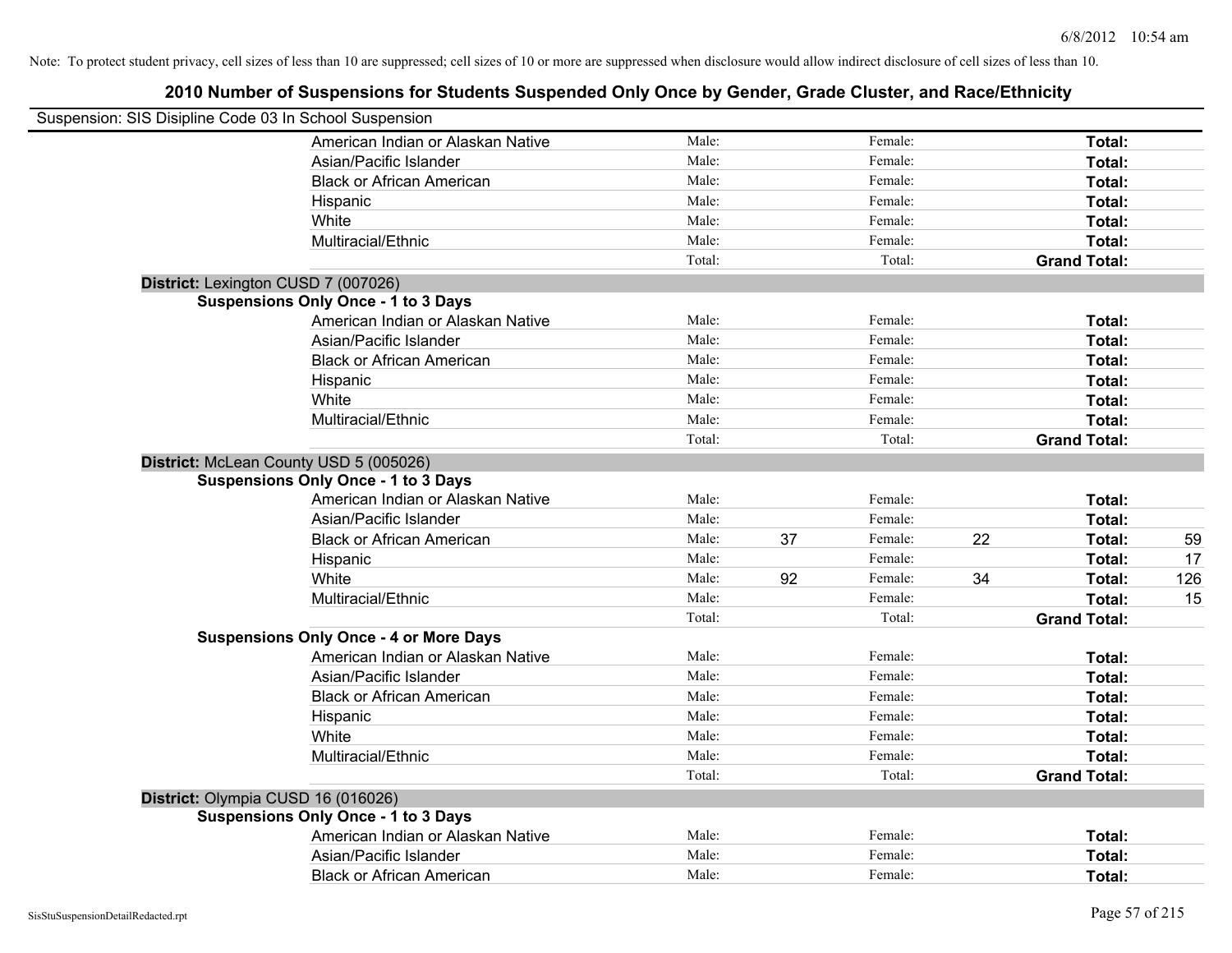| Suspension: SIS Disipline Code 03 In School Suspension |                                            |        |    |         |    |                     |    |
|--------------------------------------------------------|--------------------------------------------|--------|----|---------|----|---------------------|----|
|                                                        | Hispanic                                   | Male:  |    | Female: |    | Total:              |    |
|                                                        | White                                      | Male:  | 45 | Female: | 19 | Total:              | 64 |
|                                                        | Multiracial/Ethnic                         | Male:  |    | Female: |    | Total:              |    |
|                                                        |                                            | Total: |    | Total:  |    | <b>Grand Total:</b> |    |
|                                                        | District: Ridgeview CUSD 19 (019026)       |        |    |         |    |                     |    |
|                                                        | <b>Suspensions Only Once - 1 to 3 Days</b> |        |    |         |    |                     |    |
|                                                        | American Indian or Alaskan Native          | Male:  |    | Female: |    | Total:              |    |
|                                                        | Asian/Pacific Islander                     | Male:  |    | Female: |    | Total:              |    |
|                                                        | <b>Black or African American</b>           | Male:  |    | Female: |    | Total:              |    |
|                                                        | Hispanic                                   | Male:  |    | Female: |    | Total:              |    |
|                                                        | White                                      | Male:  |    | Female: |    | Total:              | 15 |
|                                                        | Multiracial/Ethnic                         | Male:  |    | Female: |    | Total:              |    |
|                                                        |                                            | Total: |    | Total:  |    | <b>Grand Total:</b> |    |
|                                                        | District: Tri Valley CUSD 3 (003026)       |        |    |         |    |                     |    |
|                                                        | <b>Suspensions Only Once - 1 to 3 Days</b> |        |    |         |    |                     |    |
|                                                        | American Indian or Alaskan Native          | Male:  |    | Female: |    | Total:              |    |
|                                                        | Asian/Pacific Islander                     | Male:  |    | Female: |    | Total:              |    |
|                                                        | <b>Black or African American</b>           | Male:  |    | Female: |    | Total:              |    |
|                                                        | Hispanic                                   | Male:  |    | Female: |    | Total:              |    |
|                                                        | White                                      | Male:  |    | Female: |    | Total:              | 15 |
|                                                        | Multiracial/Ethnic                         | Male:  |    | Female: |    | Total:              |    |
|                                                        |                                            | Total: |    | Total:  |    | <b>Grand Total:</b> |    |
|                                                        |                                            |        |    |         |    |                     |    |
| Region: DuPage ROE (19)                                |                                            |        |    |         |    |                     |    |
| County: Dupage (022)                                   |                                            |        |    |         |    |                     |    |
| District: Addison SD 4 (004002)                        |                                            |        |    |         |    |                     |    |
|                                                        | <b>Suspensions Only Once - 1 to 3 Days</b> |        |    |         |    |                     |    |
|                                                        | American Indian or Alaskan Native          | Male:  |    | Female: |    | Total:              |    |
|                                                        | Asian/Pacific Islander                     | Male:  |    | Female: |    | Total:              |    |
|                                                        | <b>Black or African American</b>           | Male:  |    | Female: |    | Total:              |    |
|                                                        | Hispanic                                   | Male:  | 27 | Female: | 17 | Total:              | 44 |
|                                                        | White                                      | Male:  |    | Female: |    | Total:              | 20 |
|                                                        | Multiracial/Ethnic                         | Male:  |    | Female: |    | Total:              |    |
|                                                        |                                            | Total: |    | Total:  |    | <b>Grand Total:</b> |    |
|                                                        | District: Adventist Healthcare (027500)    |        |    |         |    |                     |    |
|                                                        | <b>Suspensions Only Once - 1 to 3 Days</b> |        |    |         |    |                     |    |
|                                                        | American Indian or Alaskan Native          | Male:  |    | Female: |    | Total:              |    |
|                                                        | Asian/Pacific Islander                     | Male:  |    | Female: |    | Total:              |    |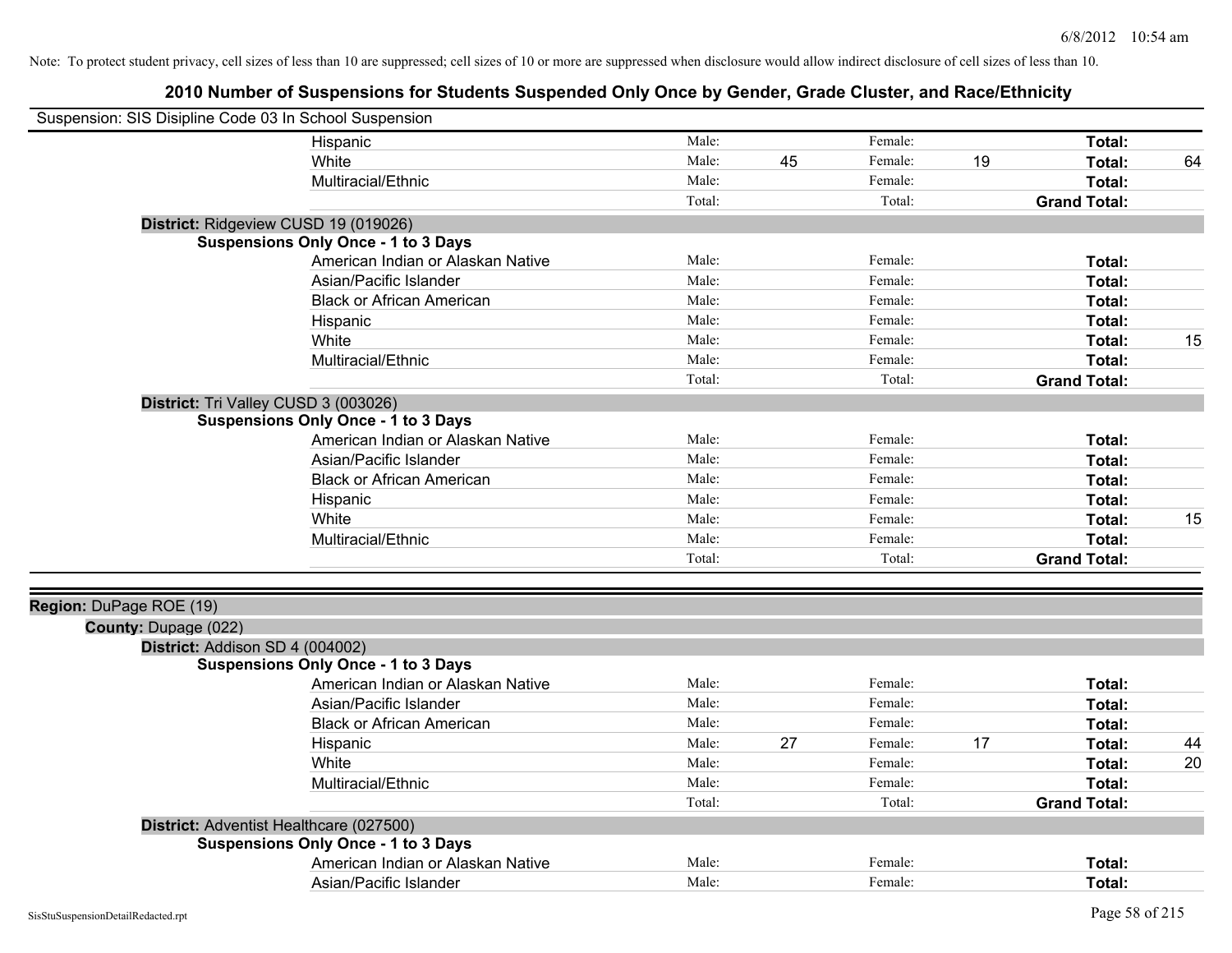| Suspension: SIS Disipline Code 03 In School Suspension |                                               |        |    |         |    |                     |    |
|--------------------------------------------------------|-----------------------------------------------|--------|----|---------|----|---------------------|----|
|                                                        | <b>Black or African American</b>              | Male:  |    | Female: |    | Total:              |    |
|                                                        | Hispanic                                      | Male:  |    | Female: |    | Total:              |    |
|                                                        | White                                         | Male:  |    | Female: |    | Total:              |    |
|                                                        | Multiracial/Ethnic                            | Male:  |    | Female: |    | Total:              |    |
|                                                        |                                               | Total: |    | Total:  |    | <b>Grand Total:</b> |    |
| District: Benjamin SD 25 (025002)                      |                                               |        |    |         |    |                     |    |
|                                                        | <b>Suspensions Only Once - 1 to 3 Days</b>    |        |    |         |    |                     |    |
|                                                        | American Indian or Alaskan Native             | Male:  |    | Female: |    | Total:              |    |
|                                                        | Asian/Pacific Islander                        | Male:  |    | Female: |    | Total:              |    |
|                                                        | <b>Black or African American</b>              | Male:  |    | Female: |    | Total:              |    |
|                                                        | Hispanic                                      | Male:  |    | Female: |    | Total:              |    |
|                                                        | White                                         | Male:  |    | Female: |    | Total:              |    |
|                                                        | Multiracial/Ethnic                            | Male:  |    | Female: |    | Total:              |    |
|                                                        |                                               | Total: |    | Total:  |    | <b>Grand Total:</b> |    |
| District: Bensenville SD 2 (002002)                    |                                               |        |    |         |    |                     |    |
|                                                        | <b>Suspensions Only Once - 1 to 3 Days</b>    |        |    |         |    |                     |    |
|                                                        | American Indian or Alaskan Native             | Male:  |    | Female: |    | Total:              |    |
|                                                        | Asian/Pacific Islander                        | Male:  |    | Female: |    | Total:              |    |
|                                                        | <b>Black or African American</b>              | Male:  |    | Female: |    | Total:              |    |
|                                                        | Hispanic                                      | Male:  | 41 | Female: | 18 | Total:              | 59 |
|                                                        | White                                         | Male:  |    | Female: |    | Total:              | 17 |
|                                                        | Multiracial/Ethnic                            | Male:  |    | Female: |    | Total:              |    |
|                                                        |                                               | Total: |    | Total:  |    | <b>Grand Total:</b> | 87 |
|                                                        | <b>Suspensions Only Once - 4 or More Days</b> |        |    |         |    |                     |    |
|                                                        | American Indian or Alaskan Native             | Male:  |    | Female: |    | Total:              |    |
|                                                        | Asian/Pacific Islander                        | Male:  |    | Female: |    | Total:              |    |
|                                                        | <b>Black or African American</b>              | Male:  |    | Female: |    | Total:              |    |
|                                                        | Hispanic                                      | Male:  |    | Female: |    | Total:              |    |
|                                                        | White                                         | Male:  |    | Female: |    | Total:              |    |
|                                                        | Multiracial/Ethnic                            | Male:  |    | Female: |    | Total:              |    |
|                                                        |                                               | Total: |    | Total:  |    | <b>Grand Total:</b> |    |
| District: Bloomingdale SD 13 (013002)                  |                                               |        |    |         |    |                     |    |
|                                                        | <b>Suspensions Only Once - 1 to 3 Days</b>    |        |    |         |    |                     |    |
|                                                        | American Indian or Alaskan Native             | Male:  |    | Female: |    | Total:              |    |
|                                                        | Asian/Pacific Islander                        | Male:  |    | Female: |    | Total:              |    |
|                                                        | <b>Black or African American</b>              | Male:  |    | Female: |    | Total:              |    |
|                                                        | Hispanic                                      | Male:  |    | Female: |    | Total:              |    |
|                                                        | White                                         | Male:  |    | Female: |    | Total:              | 14 |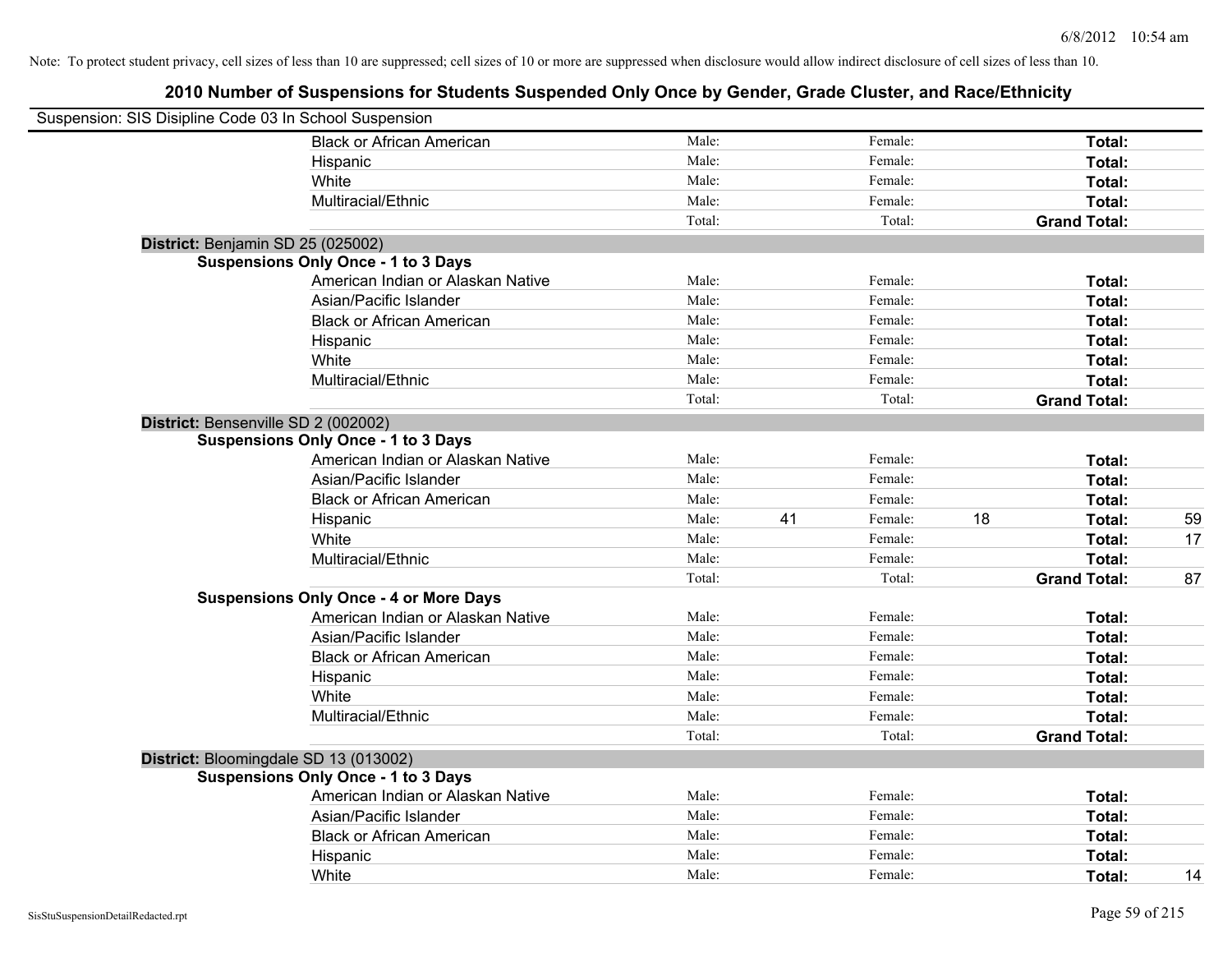| Suspension: SIS Disipline Code 03 In School Suspension |                                            |        |    |         |    |                     |    |
|--------------------------------------------------------|--------------------------------------------|--------|----|---------|----|---------------------|----|
|                                                        | Multiracial/Ethnic                         | Male:  |    | Female: |    | Total:              |    |
|                                                        |                                            | Total: |    | Total:  |    | <b>Grand Total:</b> |    |
| District: Cass SD 63 (063002)                          |                                            |        |    |         |    |                     |    |
|                                                        | <b>Suspensions Only Once - 1 to 3 Days</b> |        |    |         |    |                     |    |
|                                                        | American Indian or Alaskan Native          | Male:  |    | Female: |    | Total:              |    |
|                                                        | Asian/Pacific Islander                     | Male:  |    | Female: |    | Total:              |    |
|                                                        | <b>Black or African American</b>           | Male:  |    | Female: |    | Total:              |    |
|                                                        | Hispanic                                   | Male:  |    | Female: |    | Total:              |    |
|                                                        | White                                      | Male:  |    | Female: |    | Total:              |    |
|                                                        | Multiracial/Ethnic                         | Male:  |    | Female: |    | Total:              |    |
|                                                        |                                            | Total: |    | Total:  |    | <b>Grand Total:</b> |    |
| District: CCSD 180 (180004)                            |                                            |        |    |         |    |                     |    |
|                                                        | <b>Suspensions Only Once - 1 to 3 Days</b> |        |    |         |    |                     |    |
|                                                        | American Indian or Alaskan Native          | Male:  |    | Female: |    | Total:              |    |
|                                                        | Asian/Pacific Islander                     | Male:  |    | Female: |    | Total:              |    |
|                                                        | <b>Black or African American</b>           | Male:  | 28 | Female: | 17 | Total:              | 45 |
|                                                        | Hispanic                                   | Male:  |    | Female: |    | Total:              |    |
|                                                        | White                                      | Male:  |    | Female: |    | Total:              |    |
|                                                        | Multiracial/Ethnic                         | Male:  |    | Female: |    | Total:              |    |
|                                                        |                                            | Total: |    | Total:  |    | <b>Grand Total:</b> | 60 |
| District: CCSD 89 (089004)                             |                                            |        |    |         |    |                     |    |
|                                                        | <b>Suspensions Only Once - 1 to 3 Days</b> |        |    |         |    |                     |    |
|                                                        | American Indian or Alaskan Native          | Male:  |    | Female: |    | Total:              |    |
|                                                        | Asian/Pacific Islander                     | Male:  |    | Female: |    | Total:              |    |
|                                                        | <b>Black or African American</b>           | Male:  |    | Female: |    | Total:              | 13 |
|                                                        | Hispanic                                   | Male:  |    | Female: |    | Total:              |    |
|                                                        | White                                      | Male:  |    | Female: |    | Total:              | 18 |
|                                                        | Multiracial/Ethnic                         | Male:  |    | Female: |    | Total:              |    |
|                                                        |                                            | Total: |    | Total:  |    | <b>Grand Total:</b> | 41 |
| District: CCSD 93 (093004)                             |                                            |        |    |         |    |                     |    |
|                                                        | <b>Suspensions Only Once - 1 to 3 Days</b> |        |    |         |    |                     |    |
|                                                        | American Indian or Alaskan Native          | Male:  |    | Female: |    | Total:              |    |
|                                                        | Asian/Pacific Islander                     | Male:  |    | Female: |    | Total:              |    |
|                                                        | <b>Black or African American</b>           | Male:  |    | Female: |    | Total:              |    |
|                                                        | Hispanic                                   | Male:  |    | Female: |    | Total:              |    |
|                                                        | White                                      | Male:  |    | Female: |    | Total:              | 21 |
|                                                        | Multiracial/Ethnic                         | Male:  |    | Female: |    | Total:              |    |
|                                                        |                                            | Total: |    | Total:  |    | <b>Grand Total:</b> | 38 |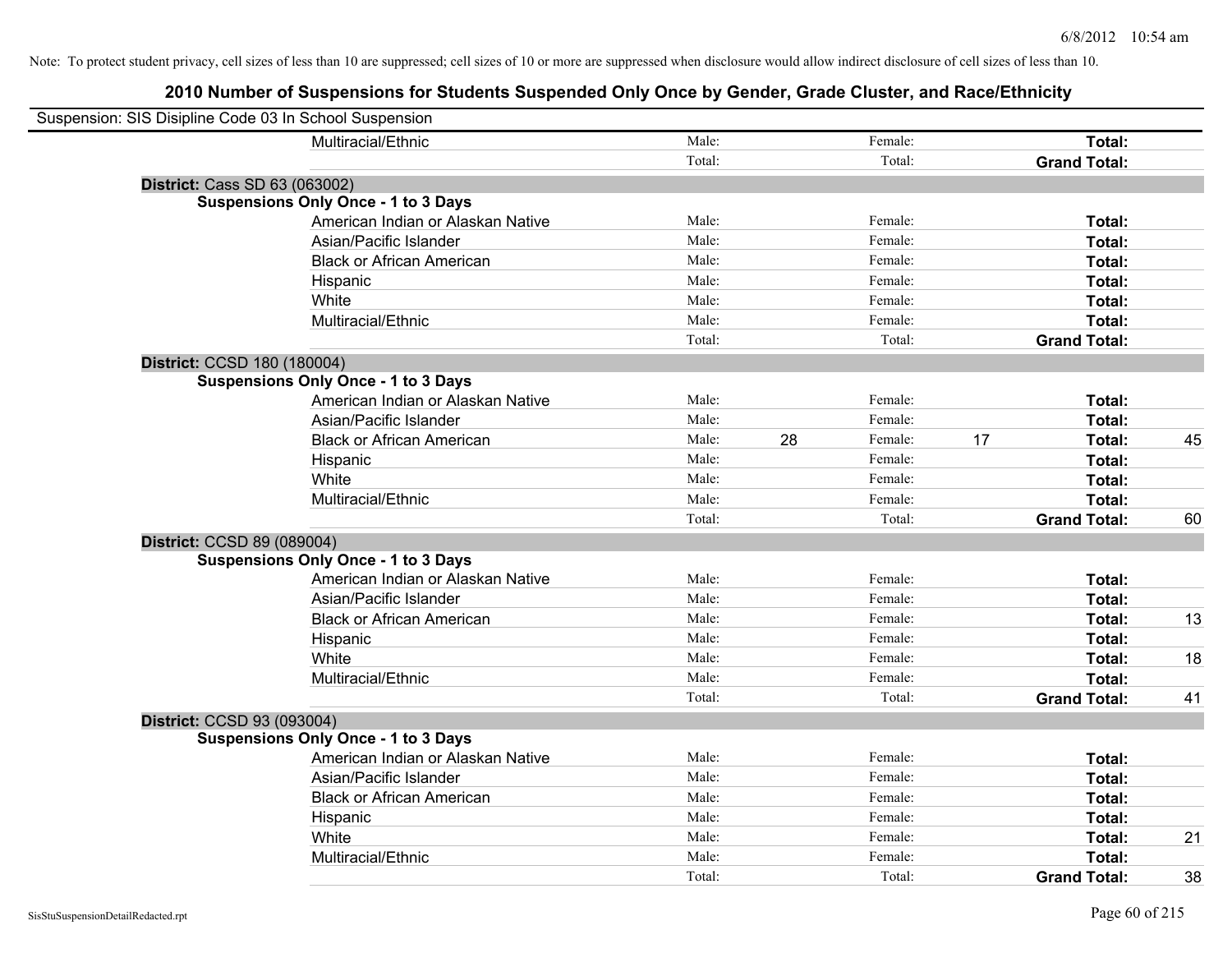|                            | Suspension: SIS Disipline Code 03 In School Suspension |        |    |         |    |                     |    |
|----------------------------|--------------------------------------------------------|--------|----|---------|----|---------------------|----|
|                            | <b>Suspensions Only Once - 4 or More Days</b>          |        |    |         |    |                     |    |
|                            | American Indian or Alaskan Native                      | Male:  |    | Female: |    | Total:              |    |
|                            | Asian/Pacific Islander                                 | Male:  |    | Female: |    | Total:              |    |
|                            | <b>Black or African American</b>                       | Male:  |    | Female: |    | Total:              |    |
|                            | Hispanic                                               | Male:  |    | Female: |    | Total:              |    |
|                            | White                                                  | Male:  |    | Female: |    | Total:              |    |
|                            | Multiracial/Ethnic                                     | Male:  |    | Female: |    | Total:              |    |
|                            |                                                        | Total: |    | Total:  |    | <b>Grand Total:</b> |    |
|                            | District: Center Cass SD 66 (066002)                   |        |    |         |    |                     |    |
|                            | <b>Suspensions Only Once - 1 to 3 Days</b>             |        |    |         |    |                     |    |
|                            | American Indian or Alaskan Native                      | Male:  |    | Female: |    | Total:              |    |
|                            | Asian/Pacific Islander                                 | Male:  |    | Female: |    | Total:              |    |
|                            | <b>Black or African American</b>                       | Male:  |    | Female: |    | Total:              |    |
|                            | Hispanic                                               | Male:  |    | Female: |    | Total:              |    |
|                            | White                                                  | Male:  |    | Female: |    | Total:              |    |
|                            | Multiracial/Ethnic                                     | Male:  |    | Female: |    | Total:              |    |
|                            |                                                        | Total: |    | Total:  |    | <b>Grand Total:</b> |    |
| District: CHSD 99 (099016) |                                                        |        |    |         |    |                     |    |
|                            | <b>Suspensions Only Once - 1 to 3 Days</b>             |        |    |         |    |                     |    |
|                            | American Indian or Alaskan Native                      | Male:  |    | Female: |    | Total:              |    |
|                            | Asian/Pacific Islander                                 | Male:  |    | Female: |    | Total:              |    |
|                            | <b>Black or African American</b>                       | Male:  |    | Female: |    | Total:              | 16 |
|                            | Hispanic                                               | Male:  |    | Female: |    | Total:              |    |
|                            | White                                                  | Male:  |    | Female: |    | Total:              | 16 |
|                            | Multiracial/Ethnic                                     | Male:  |    | Female: |    | Total:              |    |
|                            |                                                        | Total: | 34 | Total:  | 11 | <b>Grand Total:</b> | 45 |
|                            | <b>Suspensions Only Once - 4 or More Days</b>          |        |    |         |    |                     |    |
|                            | American Indian or Alaskan Native                      | Male:  |    | Female: |    | Total:              |    |
|                            | Asian/Pacific Islander                                 | Male:  |    | Female: |    | Total:              |    |
|                            | <b>Black or African American</b>                       | Male:  |    | Female: |    | Total:              |    |
|                            | Hispanic                                               | Male:  |    | Female: |    | Total:              |    |
|                            | White                                                  | Male:  |    | Female: |    | Total:              |    |
|                            | Multiracial/Ethnic                                     | Male:  |    | Female: |    | Total:              |    |
|                            |                                                        | Total: |    | Total:  |    | <b>Grand Total:</b> |    |
|                            | District: Coop Assoc for Spec Educ (041061)            |        |    |         |    |                     |    |
|                            | <b>Suspensions Only Once - 1 to 3 Days</b>             |        |    |         |    |                     |    |
|                            | American Indian or Alaskan Native                      | Male:  |    | Female: |    | Total:              |    |
|                            | Asian/Pacific Islander                                 | Male:  |    | Female: |    | Total:              |    |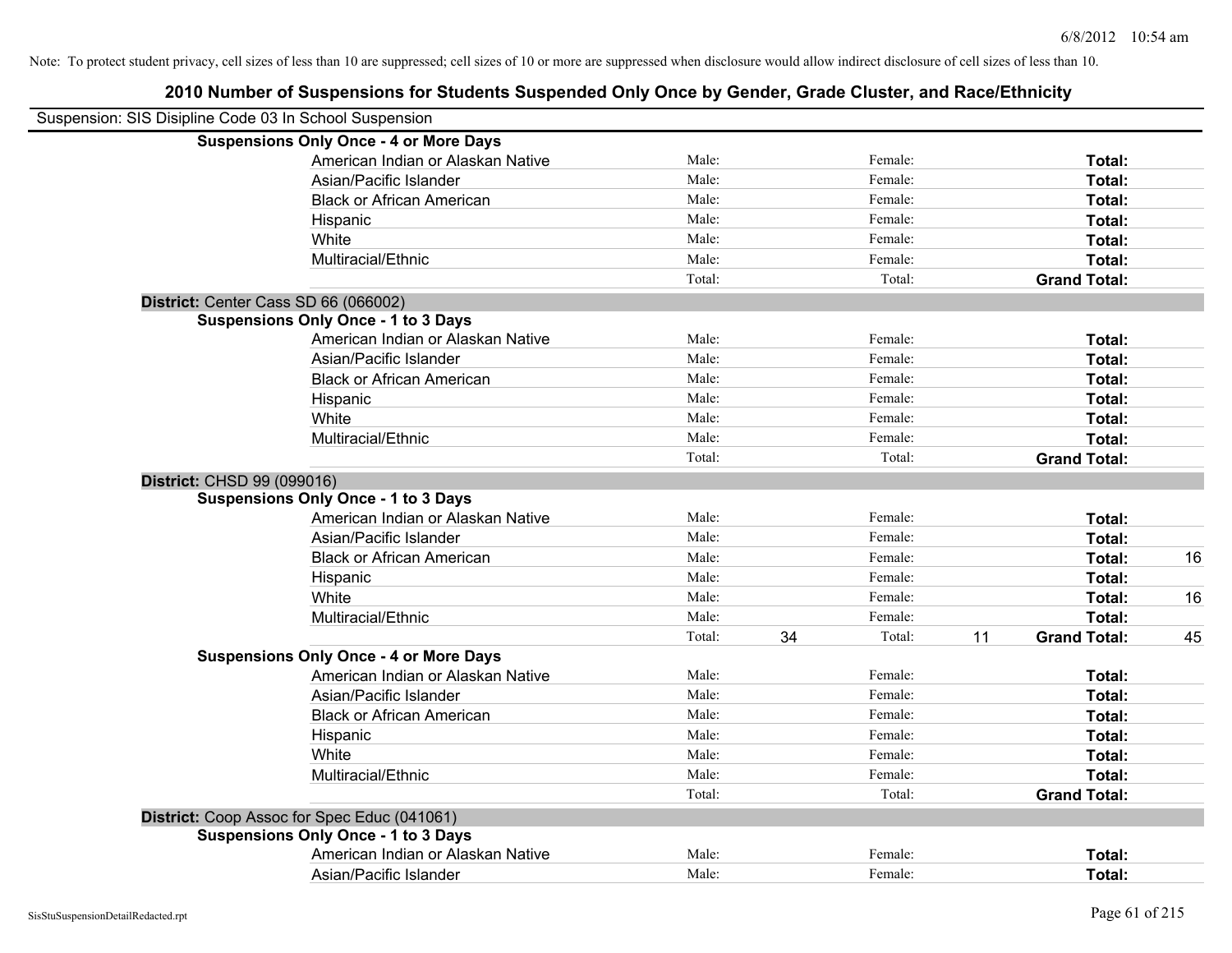| Suspension: SIS Disipline Code 03 In School Suspension |                                               |        |     |         |    |                     |     |
|--------------------------------------------------------|-----------------------------------------------|--------|-----|---------|----|---------------------|-----|
|                                                        | <b>Black or African American</b>              | Male:  |     | Female: |    | Total:              |     |
|                                                        | Hispanic                                      | Male:  |     | Female: |    | Total:              |     |
|                                                        | White                                         | Male:  |     | Female: |    | Total:              |     |
|                                                        | Multiracial/Ethnic                            | Male:  |     | Female: |    | Total:              |     |
|                                                        |                                               | Total: |     | Total:  |    | <b>Grand Total:</b> |     |
| District: CUSD 200 (200026)                            |                                               |        |     |         |    |                     |     |
|                                                        | <b>Suspensions Only Once - 1 to 3 Days</b>    |        |     |         |    |                     |     |
|                                                        | American Indian or Alaskan Native             | Male:  |     | Female: |    | Total:              |     |
|                                                        | Asian/Pacific Islander                        | Male:  |     | Female: |    | Total:              |     |
|                                                        | <b>Black or African American</b>              | Male:  | 34  | Female: | 15 | Total:              | 49  |
|                                                        | Hispanic                                      | Male:  | 38  | Female: | 12 | Total:              | 50  |
|                                                        | White                                         | Male:  | 103 | Female: | 22 | Total:              | 125 |
|                                                        | Multiracial/Ethnic                            | Male:  |     | Female: |    | Total:              |     |
|                                                        |                                               | Total: |     | Total:  |    | <b>Grand Total:</b> | 240 |
|                                                        | <b>Suspensions Only Once - 4 or More Days</b> |        |     |         |    |                     |     |
|                                                        | American Indian or Alaskan Native             | Male:  |     | Female: |    | Total:              |     |
|                                                        | Asian/Pacific Islander                        | Male:  |     | Female: |    | Total:              |     |
|                                                        | <b>Black or African American</b>              | Male:  |     | Female: |    | Total:              |     |
|                                                        | Hispanic                                      | Male:  |     | Female: |    | Total:              |     |
|                                                        | White                                         | Male:  |     | Female: |    | Total:              |     |
|                                                        | Multiracial/Ethnic                            | Male:  |     | Female: |    | Total:              |     |
|                                                        |                                               | Total: |     | Total:  |    | <b>Grand Total:</b> |     |
| District: CUSD 201 (201026)                            |                                               |        |     |         |    |                     |     |
|                                                        | <b>Suspensions Only Once - 1 to 3 Days</b>    |        |     |         |    |                     |     |
|                                                        | American Indian or Alaskan Native             | Male:  |     | Female: |    | Total:              |     |
|                                                        | Asian/Pacific Islander                        | Male:  |     | Female: |    | Total:              |     |
|                                                        | <b>Black or African American</b>              | Male:  |     | Female: |    | Total:              |     |
|                                                        | Hispanic                                      | Male:  |     | Female: |    | Total:              |     |
|                                                        | White                                         | Male:  |     | Female: |    | Total:              | 35  |
|                                                        | Multiracial/Ethnic                            | Male:  |     | Female: |    | Total:              |     |
|                                                        |                                               | Total: |     | Total:  |    | <b>Grand Total:</b> |     |
|                                                        | <b>Suspensions Only Once - 4 or More Days</b> |        |     |         |    |                     |     |
|                                                        | American Indian or Alaskan Native             | Male:  |     | Female: |    | Total:              |     |
|                                                        | Asian/Pacific Islander                        | Male:  |     | Female: |    | Total:              |     |
|                                                        | <b>Black or African American</b>              | Male:  |     | Female: |    | Total:              |     |
|                                                        | Hispanic                                      | Male:  |     | Female: |    | Total:              |     |
|                                                        | White                                         | Male:  |     | Female: |    | Total:              |     |
|                                                        | Multiracial/Ethnic                            | Male:  |     | Female: |    | Total:              |     |
|                                                        |                                               | Total: |     | Total:  |    | <b>Grand Total:</b> |     |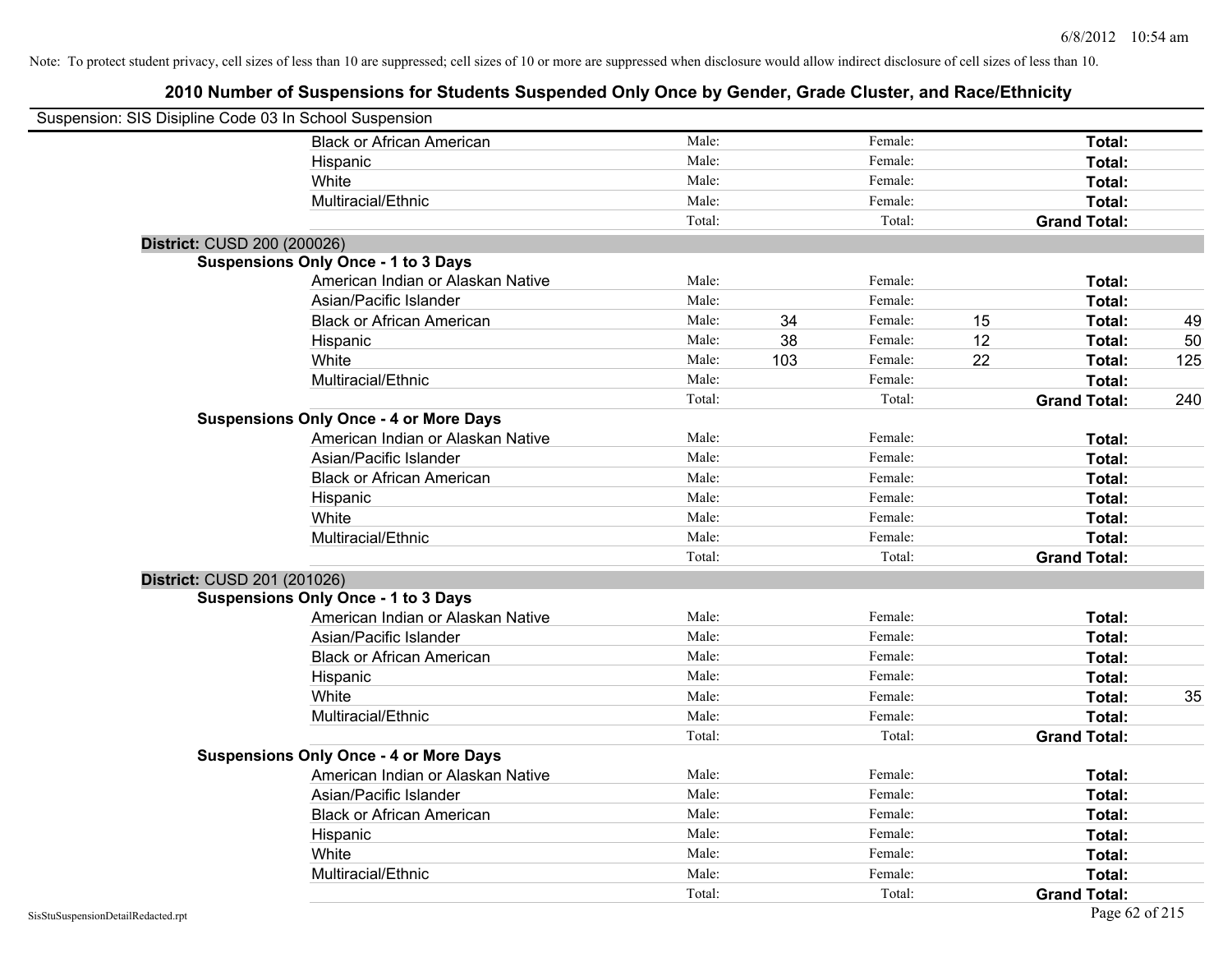| Suspension: SIS Disipline Code 03 In School Suspension |                                               |        |    |         |    |                     |     |
|--------------------------------------------------------|-----------------------------------------------|--------|----|---------|----|---------------------|-----|
|                                                        | District: Downers Grove GSD 58 (058002)       |        |    |         |    |                     |     |
|                                                        | <b>Suspensions Only Once - 1 to 3 Days</b>    |        |    |         |    |                     |     |
|                                                        | American Indian or Alaskan Native             | Male:  |    | Female: |    | Total:              |     |
|                                                        | Asian/Pacific Islander                        | Male:  |    | Female: |    | Total:              |     |
|                                                        | <b>Black or African American</b>              | Male:  |    | Female: |    | <b>Total:</b>       |     |
|                                                        | Hispanic                                      | Male:  |    | Female: |    | Total:              |     |
|                                                        | White                                         | Male:  |    | Female: |    | Total:              | 17  |
|                                                        | Multiracial/Ethnic                            | Male:  |    | Female: |    | Total:              |     |
|                                                        |                                               | Total: |    | Total:  |    | <b>Grand Total:</b> | 28  |
| District: DuPage HSD 88 (088016)                       |                                               |        |    |         |    |                     |     |
|                                                        | <b>Suspensions Only Once - 1 to 3 Days</b>    |        |    |         |    |                     |     |
|                                                        | American Indian or Alaskan Native             | Male:  |    | Female: |    | Total:              |     |
|                                                        | Asian/Pacific Islander                        | Male:  |    | Female: |    | Total:              |     |
|                                                        | <b>Black or African American</b>              | Male:  |    | Female: |    | Total:              |     |
|                                                        | Hispanic                                      | Male:  | 50 | Female: | 40 | Total:              | 90  |
|                                                        | White                                         | Male:  | 31 | Female: | 16 | Total:              | 47  |
|                                                        | Multiracial/Ethnic                            | Male:  |    | Female: |    | Total:              |     |
|                                                        |                                               | Total: |    | Total:  |    | <b>Grand Total:</b> | 147 |
|                                                        | <b>Suspensions Only Once - 4 or More Days</b> |        |    |         |    |                     |     |
|                                                        | American Indian or Alaskan Native             | Male:  |    | Female: |    | Total:              |     |
|                                                        | Asian/Pacific Islander                        | Male:  |    | Female: |    | Total:              |     |
|                                                        | <b>Black or African American</b>              | Male:  |    | Female: |    | Total:              |     |
|                                                        | Hispanic                                      | Male:  |    | Female: |    | Total:              |     |
|                                                        | White                                         | Male:  |    | Female: |    | Total:              |     |
|                                                        | Multiracial/Ethnic                            | Male:  |    | Female: |    | Total:              |     |
|                                                        |                                               | Total: |    | Total:  |    | <b>Grand Total:</b> | 10  |
| District: Elmhurst SD 205 (205026)                     |                                               |        |    |         |    |                     |     |
|                                                        | <b>Suspensions Only Once - 1 to 3 Days</b>    |        |    |         |    |                     |     |
|                                                        | American Indian or Alaskan Native             | Male:  |    | Female: |    | Total:              |     |
|                                                        | Asian/Pacific Islander                        | Male:  |    | Female: |    | Total:              |     |
|                                                        | <b>Black or African American</b>              | Male:  |    | Female: |    | Total:              | 13  |
|                                                        | Hispanic                                      | Male:  | 18 | Female: | 11 | Total:              | 29  |
|                                                        | White                                         | Male:  | 77 | Female: | 29 | Total:              | 106 |
|                                                        | Multiracial/Ethnic                            | Male:  |    | Female: |    | Total:              |     |
|                                                        |                                               | Total: |    | Total:  |    | <b>Grand Total:</b> |     |
|                                                        | District: Fenton CHSD 100 (100016)            |        |    |         |    |                     |     |
|                                                        | <b>Suspensions Only Once - 1 to 3 Days</b>    |        |    |         |    |                     |     |
|                                                        | American Indian or Alaskan Native             | Male:  |    | Female: |    | Total:              |     |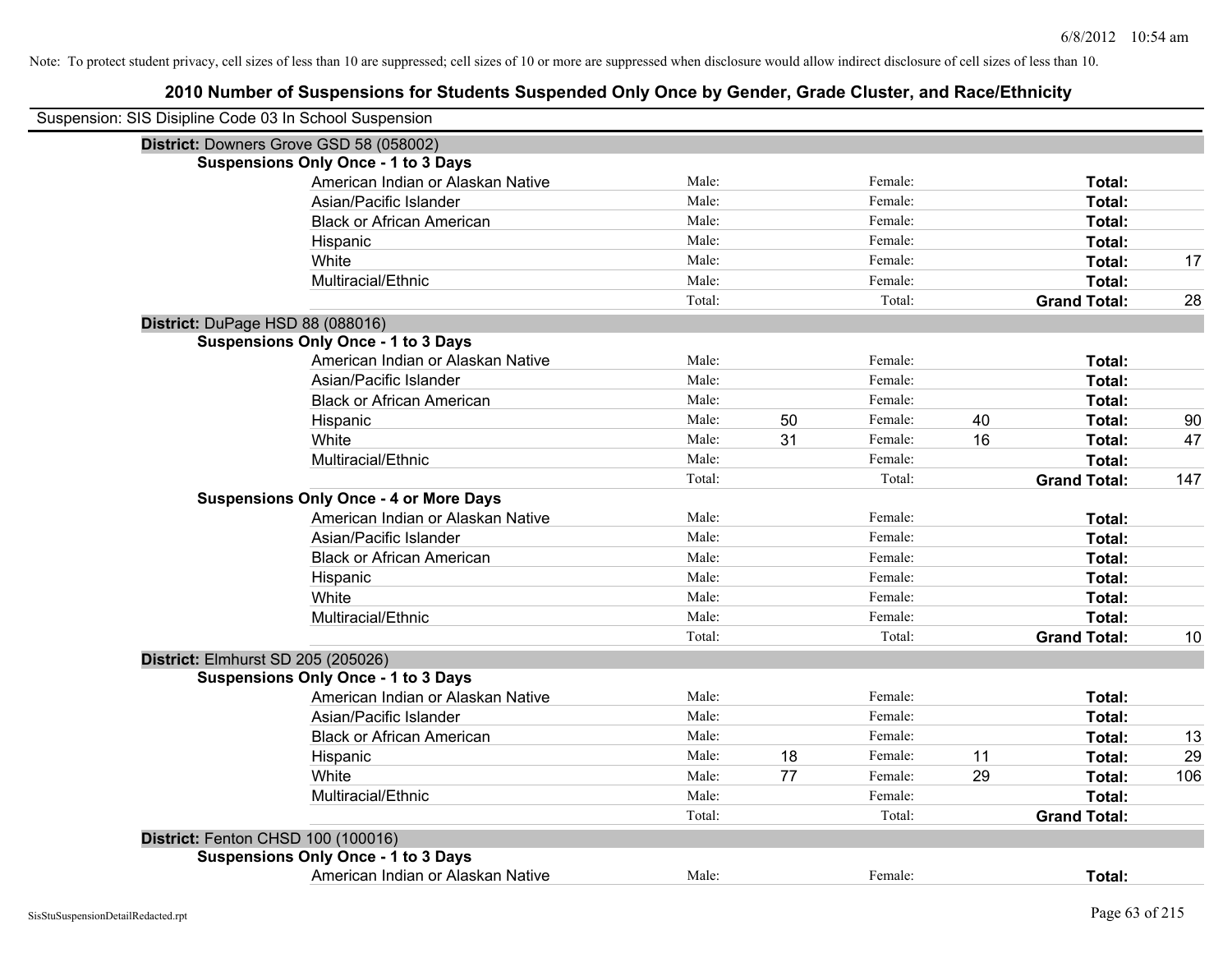| Suspension: SIS Disipline Code 03 In School Suspension |                                               |        |     |         |    |                     |     |
|--------------------------------------------------------|-----------------------------------------------|--------|-----|---------|----|---------------------|-----|
|                                                        | Asian/Pacific Islander                        | Male:  |     | Female: |    | Total:              |     |
|                                                        | <b>Black or African American</b>              | Male:  |     | Female: |    | Total:              |     |
|                                                        | Hispanic                                      | Male:  | 36  | Female: | 22 | Total:              | 58  |
|                                                        | White                                         | Male:  |     | Female: |    | Total:              | 20  |
|                                                        | Multiracial/Ethnic                            | Male:  |     | Female: |    | Total:              |     |
|                                                        |                                               | Total: | 57  | Total:  | 37 | <b>Grand Total:</b> | 94  |
| District: Glen Ellyn SD 41 (041002)                    |                                               |        |     |         |    |                     |     |
|                                                        | <b>Suspensions Only Once - 1 to 3 Days</b>    |        |     |         |    |                     |     |
|                                                        | American Indian or Alaskan Native             | Male:  |     | Female: |    | Total:              |     |
|                                                        | Asian/Pacific Islander                        | Male:  |     | Female: |    | Total:              |     |
|                                                        | <b>Black or African American</b>              | Male:  |     | Female: |    | Total:              |     |
|                                                        | Hispanic                                      | Male:  |     | Female: |    | Total:              |     |
|                                                        | White                                         | Male:  |     | Female: |    | Total:              | 22  |
|                                                        | Multiracial/Ethnic                            | Male:  |     | Female: |    | Total:              |     |
|                                                        |                                               | Total: | 34  | Total:  | 11 | <b>Grand Total:</b> | 45  |
| District: Glenbard Twp HSD 87 (087017)                 |                                               |        |     |         |    |                     |     |
|                                                        | <b>Suspensions Only Once - 1 to 3 Days</b>    |        |     |         |    |                     |     |
|                                                        | American Indian or Alaskan Native             | Male:  |     | Female: |    | Total:              |     |
|                                                        | Asian/Pacific Islander                        | Male:  | 17  | Female: | 13 | Total:              | 30  |
|                                                        | <b>Black or African American</b>              | Male:  | 50  | Female: | 21 | Total:              | 71  |
|                                                        | Hispanic                                      | Male:  | 56  | Female: | 51 | Total:              | 107 |
|                                                        | White                                         | Male:  | 129 | Female: | 68 | Total:              | 197 |
|                                                        | Multiracial/Ethnic                            | Male:  |     | Female: |    | Total:              | 18  |
|                                                        |                                               | Total: |     | Total:  |    | <b>Grand Total:</b> |     |
|                                                        | <b>Suspensions Only Once - 4 or More Days</b> |        |     |         |    |                     |     |
|                                                        | American Indian or Alaskan Native             | Male:  |     | Female: |    | Total:              |     |
|                                                        | Asian/Pacific Islander                        | Male:  |     | Female: |    | Total:              |     |
|                                                        | <b>Black or African American</b>              | Male:  |     | Female: |    | Total:              |     |
|                                                        | Hispanic                                      | Male:  |     | Female: |    | Total:              |     |
|                                                        | White                                         | Male:  |     | Female: |    | Total:              |     |
|                                                        | Multiracial/Ethnic                            | Male:  |     | Female: |    | Total:              |     |
|                                                        |                                               | Total: |     | Total:  |    | <b>Grand Total:</b> |     |
| <b>District: Gower SD 62 (062002)</b>                  |                                               |        |     |         |    |                     |     |
|                                                        | <b>Suspensions Only Once - 1 to 3 Days</b>    |        |     |         |    |                     |     |
|                                                        | American Indian or Alaskan Native             | Male:  |     | Female: |    | Total:              |     |
|                                                        | Asian/Pacific Islander                        | Male:  |     | Female: |    | Total:              |     |
|                                                        | <b>Black or African American</b>              | Male:  |     | Female: |    | Total:              |     |
|                                                        | Hispanic                                      | Male:  |     | Female: |    | Total:              |     |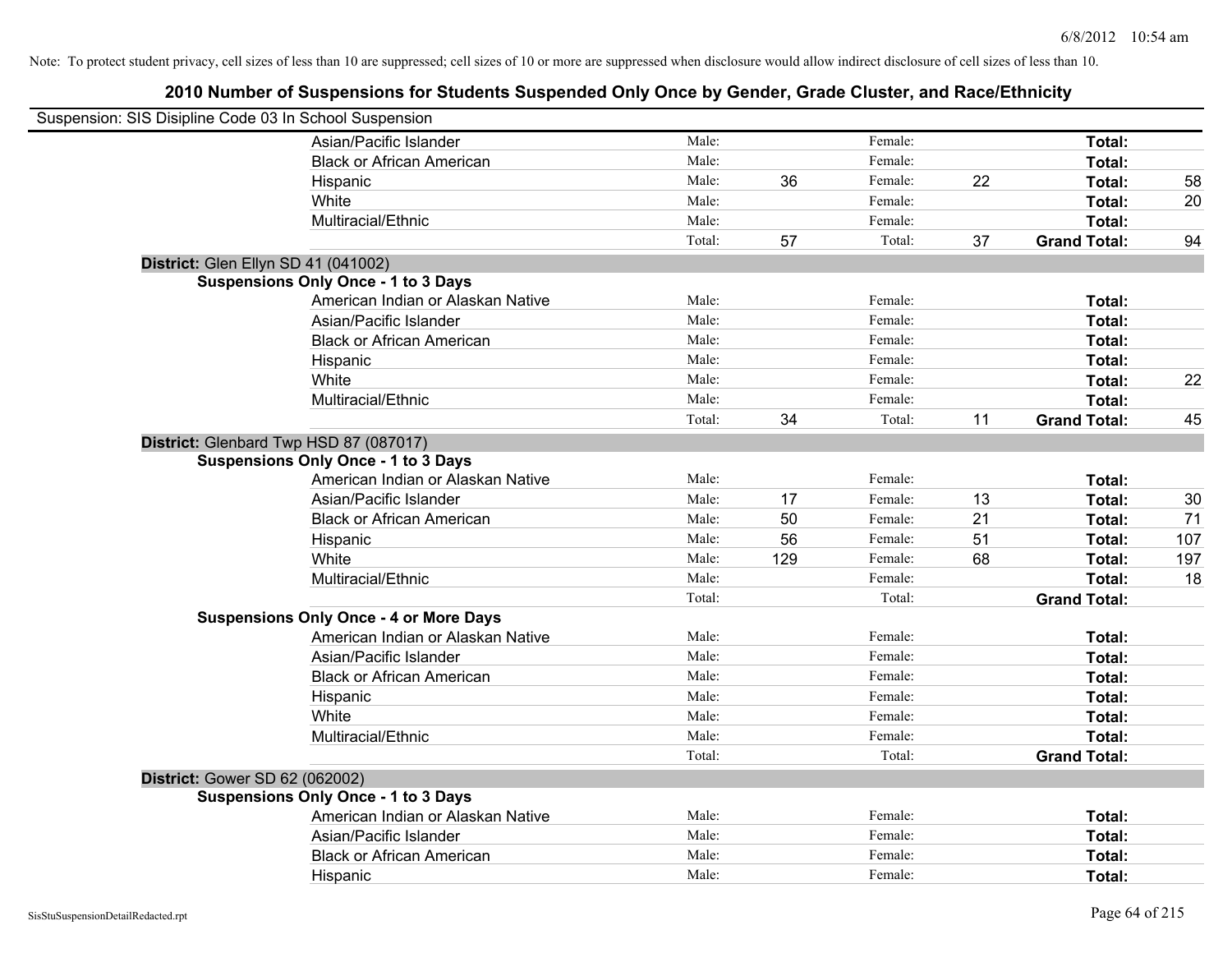# **2010 Number of Suspensions for Students Suspended Only Once by Gender, Grade Cluster, and Race/Ethnicity**

| Suspension: SIS Disipline Code 03 In School Suspension |                                               |        |    |         |    |                     |     |
|--------------------------------------------------------|-----------------------------------------------|--------|----|---------|----|---------------------|-----|
|                                                        | White                                         | Male:  |    | Female: |    | Total:              | 11  |
|                                                        | Multiracial/Ethnic                            | Male:  |    | Female: |    | Total:              |     |
|                                                        |                                               | Total: |    | Total:  |    | <b>Grand Total:</b> |     |
| District: Hinsdale CCSD 181 (181004)                   |                                               |        |    |         |    |                     |     |
|                                                        | <b>Suspensions Only Once - 1 to 3 Days</b>    |        |    |         |    |                     |     |
|                                                        | American Indian or Alaskan Native             | Male:  |    | Female: |    | Total:              |     |
|                                                        | Asian/Pacific Islander                        | Male:  |    | Female: |    | Total:              |     |
|                                                        | <b>Black or African American</b>              | Male:  |    | Female: |    | Total:              |     |
|                                                        | Hispanic                                      | Male:  |    | Female: |    | Total:              |     |
|                                                        | White                                         | Male:  |    | Female: |    | Total:              | 20  |
|                                                        | Multiracial/Ethnic                            | Male:  |    | Female: |    | Total:              |     |
|                                                        |                                               | Total: |    | Total:  |    | <b>Grand Total:</b> |     |
|                                                        | <b>Suspensions Only Once - 4 or More Days</b> |        |    |         |    |                     |     |
|                                                        | American Indian or Alaskan Native             | Male:  |    | Female: |    | Total:              |     |
|                                                        | Asian/Pacific Islander                        | Male:  |    | Female: |    | Total:              |     |
|                                                        | <b>Black or African American</b>              | Male:  |    | Female: |    | Total:              |     |
|                                                        | Hispanic                                      | Male:  |    | Female: |    | Total:              |     |
|                                                        | White                                         | Male:  |    | Female: |    | Total:              |     |
|                                                        | Multiracial/Ethnic                            | Male:  |    | Female: |    | Total:              |     |
|                                                        |                                               | Total: |    | Total:  |    | <b>Grand Total:</b> |     |
| District: Hinsdale Twp HSD 86 (086017)                 |                                               |        |    |         |    |                     |     |
|                                                        | <b>Suspensions Only Once - 1 to 3 Days</b>    |        |    |         |    |                     |     |
|                                                        | American Indian or Alaskan Native             | Male:  |    | Female: |    | Total:              |     |
|                                                        | Asian/Pacific Islander                        | Male:  |    | Female: |    | Total:              |     |
|                                                        | <b>Black or African American</b>              | Male:  | 19 | Female: | 21 | Total:              | 40  |
|                                                        | Hispanic                                      | Male:  |    | Female: |    | Total:              | 12  |
|                                                        | White                                         | Male:  | 55 | Female: | 27 | Total:              | 82  |
|                                                        | Multiracial/Ethnic                            | Male:  |    | Female: |    | Total:              |     |
|                                                        |                                               | Total: | 91 | Total:  | 59 | <b>Grand Total:</b> | 150 |
|                                                        | <b>Suspensions Only Once - 4 or More Days</b> |        |    |         |    |                     |     |
|                                                        | American Indian or Alaskan Native             | Male:  |    | Female: |    | Total:              |     |
|                                                        | Asian/Pacific Islander                        | Male:  |    | Female: |    | Total:              |     |
|                                                        | <b>Black or African American</b>              | Male:  |    | Female: |    | Total:              |     |
|                                                        | Hispanic                                      | Male:  |    | Female: |    | Total:              |     |
|                                                        | White                                         | Male:  |    | Female: |    | Total:              |     |
|                                                        | Multiracial/Ethnic                            | Male:  |    | Female: |    | Total:              |     |
|                                                        |                                               | Total: |    | Total:  |    | <b>Grand Total:</b> |     |

### **District:** Indian Prairie CUSD 204 (204026)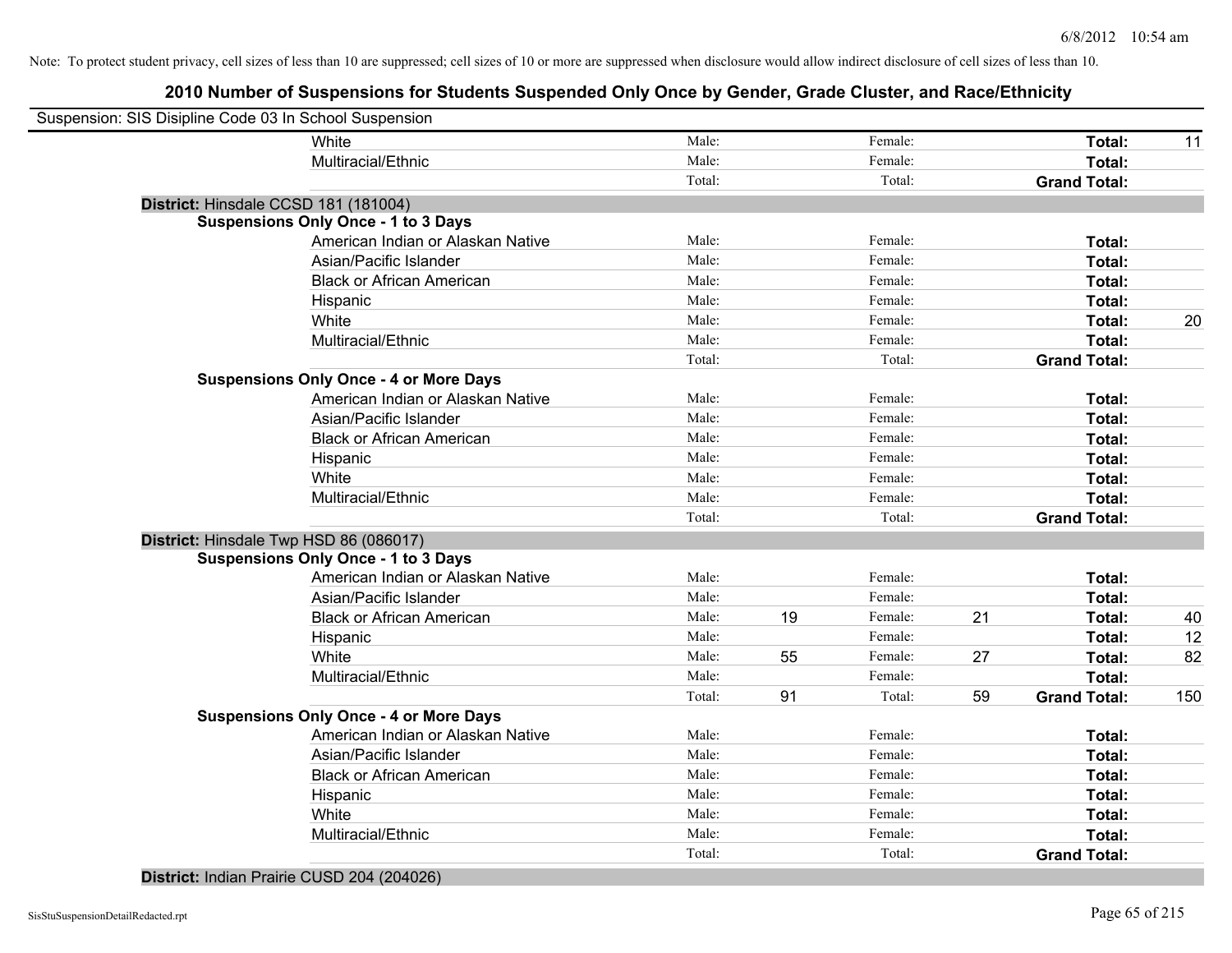| Suspension: SIS Disipline Code 03 In School Suspension |                                               |        |     |         |    |                     |     |
|--------------------------------------------------------|-----------------------------------------------|--------|-----|---------|----|---------------------|-----|
|                                                        | <b>Suspensions Only Once - 1 to 3 Days</b>    |        |     |         |    |                     |     |
|                                                        | American Indian or Alaskan Native             | Male:  |     | Female: |    | Total:              |     |
|                                                        | Asian/Pacific Islander                        | Male:  | 20  | Female: | 11 | Total:              | 31  |
|                                                        | <b>Black or African American</b>              | Male:  | 76  | Female: | 35 | Total:              | 111 |
|                                                        | Hispanic                                      | Male:  |     | Female: |    | Total:              | 50  |
|                                                        | White                                         | Male:  | 131 | Female: | 23 | Total:              | 154 |
|                                                        | Multiracial/Ethnic                            | Male:  |     | Female: |    | Total:              | 16  |
|                                                        |                                               | Total: |     | Total:  |    | <b>Grand Total:</b> |     |
|                                                        | <b>Suspensions Only Once - 4 or More Days</b> |        |     |         |    |                     |     |
|                                                        | American Indian or Alaskan Native             | Male:  |     | Female: |    | Total:              |     |
|                                                        | Asian/Pacific Islander                        | Male:  |     | Female: |    | Total:              |     |
|                                                        | <b>Black or African American</b>              | Male:  |     | Female: |    | Total:              |     |
|                                                        | Hispanic                                      | Male:  |     | Female: |    | Total:              |     |
|                                                        | White                                         | Male:  |     | Female: |    | Total:              |     |
|                                                        | Multiracial/Ethnic                            | Male:  |     | Female: |    | Total:              |     |
|                                                        |                                               | Total: |     | Total:  |    | <b>Grand Total:</b> |     |
| District: Itasca SD 10 (010002)                        |                                               |        |     |         |    |                     |     |
|                                                        | <b>Suspensions Only Once - 1 to 3 Days</b>    |        |     |         |    |                     |     |
|                                                        | American Indian or Alaskan Native             | Male:  |     | Female: |    | Total:              |     |
|                                                        | Asian/Pacific Islander                        | Male:  |     | Female: |    | Total:              |     |
|                                                        | <b>Black or African American</b>              | Male:  |     | Female: |    | Total:              |     |
|                                                        | Hispanic                                      | Male:  |     | Female: |    | Total:              |     |
|                                                        | White                                         | Male:  |     | Female: |    | Total:              |     |
|                                                        | Multiracial/Ethnic                            | Male:  |     | Female: |    | Total:              |     |
|                                                        |                                               | Total: |     | Total:  |    | <b>Grand Total:</b> |     |
| District: Keeneyville SD 20 (020002)                   |                                               |        |     |         |    |                     |     |
|                                                        | <b>Suspensions Only Once - 1 to 3 Days</b>    |        |     |         |    |                     |     |
|                                                        | American Indian or Alaskan Native             | Male:  |     | Female: |    | Total:              |     |
|                                                        | Asian/Pacific Islander                        | Male:  |     | Female: |    | Total:              |     |
|                                                        | <b>Black or African American</b>              | Male:  |     | Female: |    | Total:              | 20  |
|                                                        | Hispanic                                      | Male:  |     | Female: |    | Total:              | 10  |
|                                                        | White                                         | Male:  |     | Female: |    | Total:              | 20  |
|                                                        | Multiracial/Ethnic                            | Male:  |     | Female: |    | Total:              |     |
|                                                        |                                               | Total: |     | Total:  |    | <b>Grand Total:</b> |     |
| District: Lake Park CHSD 108 (108016)                  |                                               |        |     |         |    |                     |     |
|                                                        | <b>Suspensions Only Once - 1 to 3 Days</b>    |        |     |         |    |                     |     |
|                                                        | American Indian or Alaskan Native             | Male:  |     | Female: |    | Total:              |     |
|                                                        | Asian/Pacific Islander                        | Male:  |     | Female: |    | Total:              |     |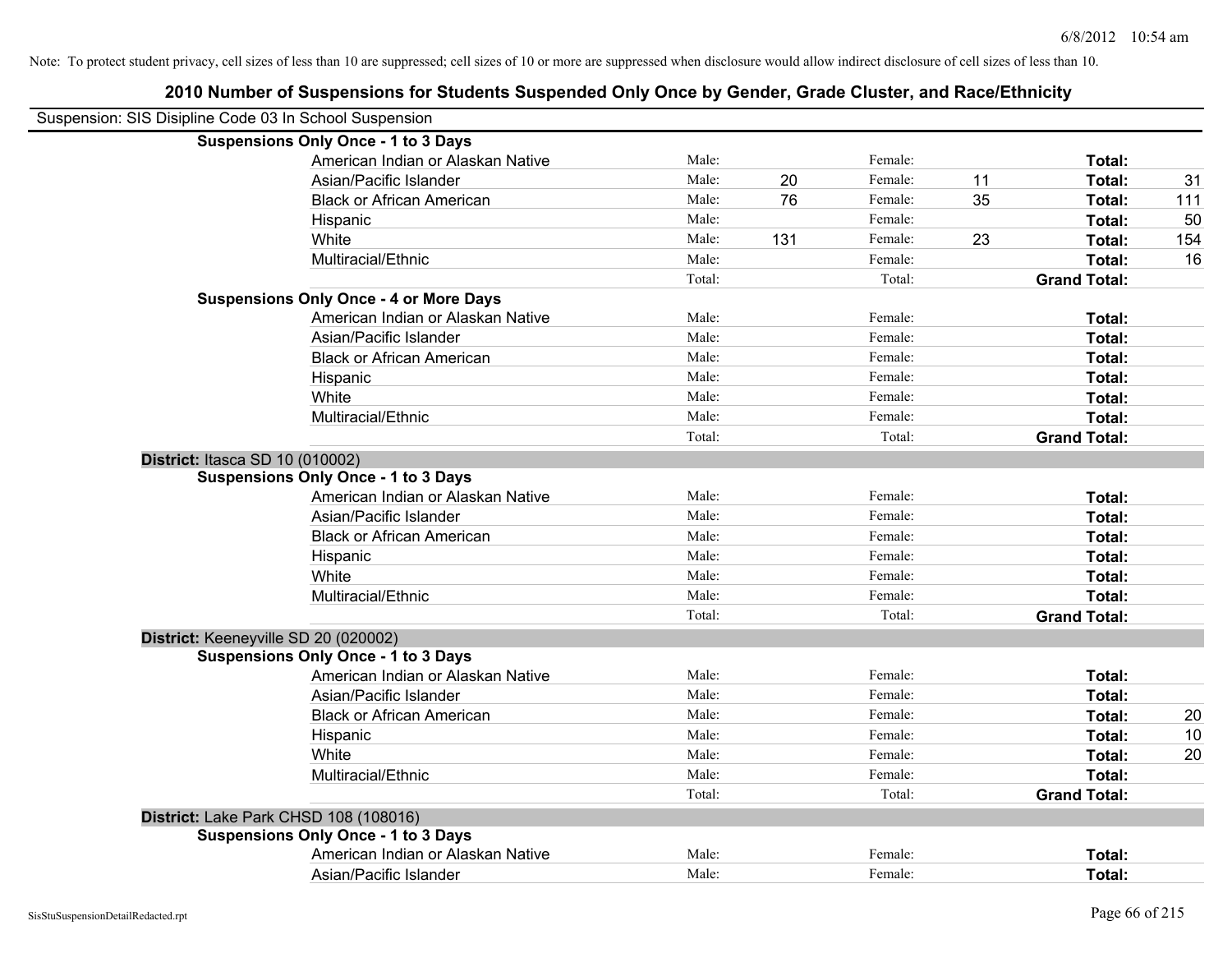| Suspension: SIS Disipline Code 03 In School Suspension |                                               |        |    |         |    |                     |    |
|--------------------------------------------------------|-----------------------------------------------|--------|----|---------|----|---------------------|----|
|                                                        | <b>Black or African American</b>              | Male:  |    | Female: |    | Total:              | 20 |
|                                                        | Hispanic                                      | Male:  |    | Female: |    | Total:              | 26 |
|                                                        | White                                         | Male:  | 66 | Female: | 21 | Total:              | 87 |
|                                                        | Multiracial/Ethnic                            | Male:  |    | Female: |    | Total:              |    |
|                                                        |                                               | Total: |    | Total:  |    | <b>Grand Total:</b> |    |
| District: Lisle CUSD 202 (202026)                      |                                               |        |    |         |    |                     |    |
|                                                        | <b>Suspensions Only Once - 1 to 3 Days</b>    |        |    |         |    |                     |    |
|                                                        | American Indian or Alaskan Native             | Male:  |    | Female: |    | Total:              |    |
|                                                        | Asian/Pacific Islander                        | Male:  |    | Female: |    | Total:              |    |
|                                                        | <b>Black or African American</b>              | Male:  |    | Female: |    | Total:              |    |
|                                                        | Hispanic                                      | Male:  |    | Female: |    | Total:              |    |
|                                                        | White                                         | Male:  |    | Female: |    | Total:              |    |
|                                                        | Multiracial/Ethnic                            | Male:  |    | Female: |    | Total:              |    |
|                                                        |                                               | Total: |    | Total:  |    | <b>Grand Total:</b> | 13 |
| District: Lombard SD 44 (044002)                       |                                               |        |    |         |    |                     |    |
|                                                        | <b>Suspensions Only Once - 1 to 3 Days</b>    |        |    |         |    |                     |    |
|                                                        | American Indian or Alaskan Native             | Male:  |    | Female: |    | Total:              |    |
|                                                        | Asian/Pacific Islander                        | Male:  |    | Female: |    | Total:              |    |
|                                                        | <b>Black or African American</b>              | Male:  |    | Female: |    | Total:              | 20 |
|                                                        | Hispanic                                      | Male:  |    | Female: |    | Total:              | 14 |
|                                                        | White                                         | Male:  |    | Female: |    | Total:              | 31 |
|                                                        | Multiracial/Ethnic                            | Male:  |    | Female: |    | Total:              |    |
|                                                        |                                               | Total: |    | Total:  |    | <b>Grand Total:</b> |    |
|                                                        | <b>Suspensions Only Once - 4 or More Days</b> |        |    |         |    |                     |    |
|                                                        | American Indian or Alaskan Native             | Male:  |    | Female: |    | Total:              |    |
|                                                        | Asian/Pacific Islander                        | Male:  |    | Female: |    | Total:              |    |
|                                                        | <b>Black or African American</b>              | Male:  |    | Female: |    | Total:              |    |
|                                                        | Hispanic                                      | Male:  |    | Female: |    | Total:              |    |
|                                                        | White                                         | Male:  |    | Female: |    | Total:              |    |
|                                                        | Multiracial/Ethnic                            | Male:  |    | Female: |    | Total:              |    |
|                                                        |                                               | Total: |    | Total:  |    | <b>Grand Total:</b> |    |
| District: Maercker SD 60 (060002)                      |                                               |        |    |         |    |                     |    |
|                                                        | <b>Suspensions Only Once - 1 to 3 Days</b>    |        |    |         |    |                     |    |
|                                                        | American Indian or Alaskan Native             | Male:  |    | Female: |    | Total:              |    |
|                                                        | Asian/Pacific Islander                        | Male:  |    | Female: |    | Total:              |    |
|                                                        | <b>Black or African American</b>              | Male:  |    | Female: |    | Total:              |    |
|                                                        | Hispanic                                      | Male:  |    | Female: |    | Total:              |    |
|                                                        | White                                         | Male:  |    | Female: |    | Total:              | 12 |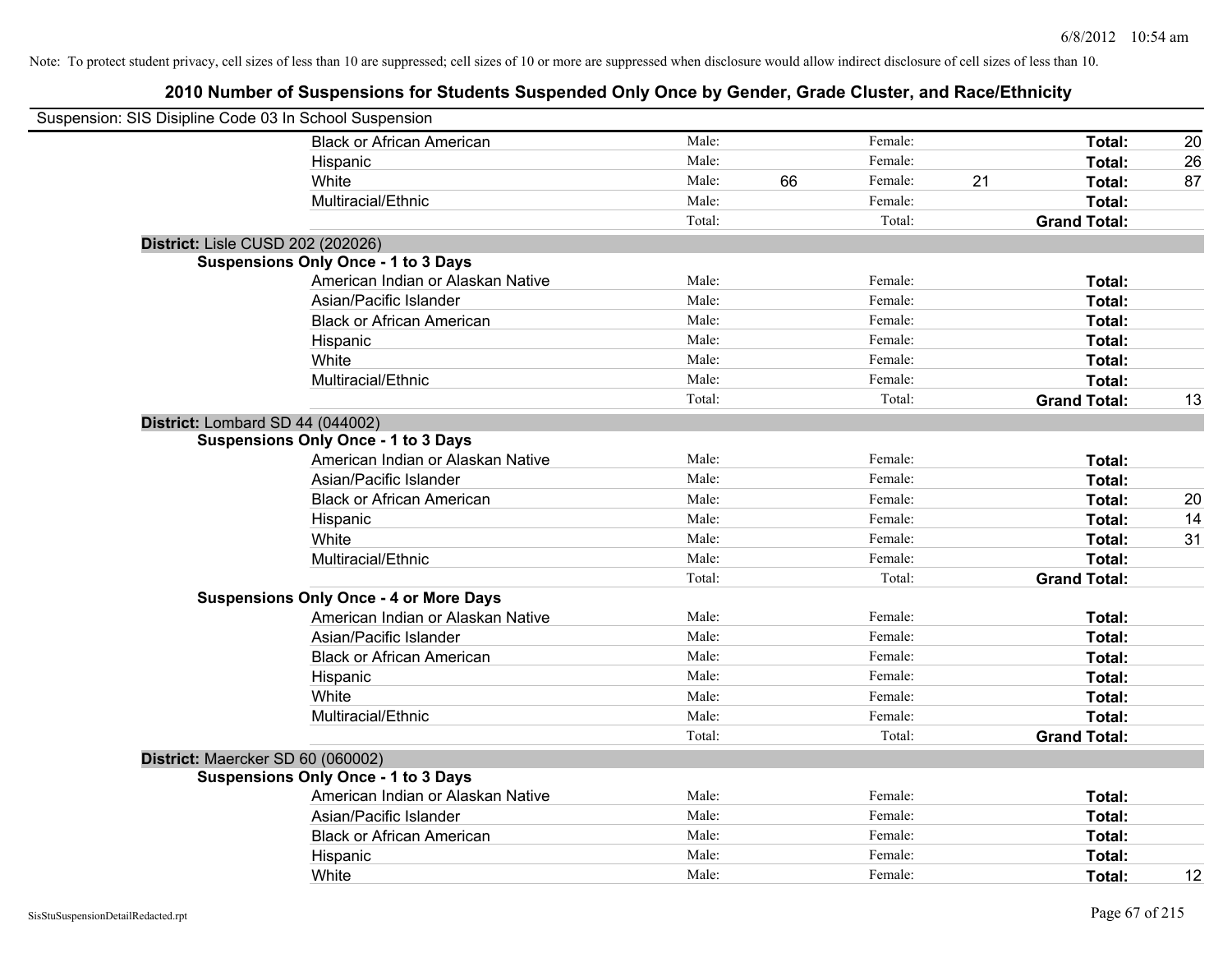# **2010 Number of Suspensions for Students Suspended Only Once by Gender, Grade Cluster, and Race/Ethnicity**

| Suspension: SIS Disipline Code 03 In School Suspension |        |               |    |                     |    |
|--------------------------------------------------------|--------|---------------|----|---------------------|----|
| Multiracial/Ethnic                                     | Male:  | Female:       |    | Total:              |    |
|                                                        | Total: | Total:        |    | <b>Grand Total:</b> | 23 |
| District: Marquardt SD 15 (015002)                     |        |               |    |                     |    |
| <b>Suspensions Only Once - 1 to 3 Days</b>             |        |               |    |                     |    |
| American Indian or Alaskan Native                      | Male:  | Female:       |    | Total:              |    |
| Asian/Pacific Islander                                 | Male:  | Female:       |    | Total:              | 10 |
| <b>Black or African American</b>                       | Male:  | 22<br>Female: | 14 | Total:              | 36 |
| Hispanic                                               | Male:  | 30<br>Female: | 15 | Total:              | 45 |
| White                                                  | Male:  | Female:       |    | Total:              | 22 |
| Multiracial/Ethnic                                     | Male:  | Female:       |    | Total:              |    |
|                                                        | Total: | Total:        |    | <b>Grand Total:</b> |    |
| <b>Suspensions Only Once - 4 or More Days</b>          |        |               |    |                     |    |
| American Indian or Alaskan Native                      | Male:  | Female:       |    | Total:              |    |
| Asian/Pacific Islander                                 | Male:  | Female:       |    | Total:              |    |
| <b>Black or African American</b>                       | Male:  | Female:       |    | Total:              |    |
| Hispanic                                               | Male:  | Female:       |    | Total:              |    |
| White                                                  | Male:  | Female:       |    | Total:              |    |
| Multiracial/Ethnic                                     | Male:  | Female:       |    | Total:              |    |
|                                                        | Total: | Total:        |    | <b>Grand Total:</b> |    |
| District: Medinah SD 11 (011002)                       |        |               |    |                     |    |
| <b>Suspensions Only Once - 1 to 3 Days</b>             |        |               |    |                     |    |
| American Indian or Alaskan Native                      | Male:  | Female:       |    | Total:              |    |
| Asian/Pacific Islander                                 | Male:  | Female:       |    | Total:              |    |
| <b>Black or African American</b>                       | Male:  | Female:       |    | Total:              |    |
| Hispanic                                               | Male:  | Female:       |    | Total:              |    |
| White                                                  | Male:  | Female:       |    | Total:              |    |
| Multiracial/Ethnic                                     | Male:  | Female:       |    | Total:              |    |
|                                                        | Total: | Total:        |    | <b>Grand Total:</b> |    |
| District: Non-Public School (5020)                     |        |               |    |                     |    |
| <b>Suspensions Only Once - 1 to 3 Days</b>             |        |               |    |                     |    |
| American Indian or Alaskan Native                      | Male:  | Female:       |    | Total:              |    |
| Asian/Pacific Islander                                 | Male:  | Female:       |    | Total:              |    |
| <b>Black or African American</b>                       | Male:  | Female:       |    | Total:              |    |
| Hispanic                                               | Male:  | Female:       |    | Total:              |    |
| White                                                  | Male:  | Female:       |    | Total:              |    |
| Multiracial/Ethnic                                     | Male:  | Female:       |    | Total:              |    |
|                                                        | Total: | Total:        |    | <b>Grand Total:</b> |    |

**District:** Queen Bee SD 16 (016002)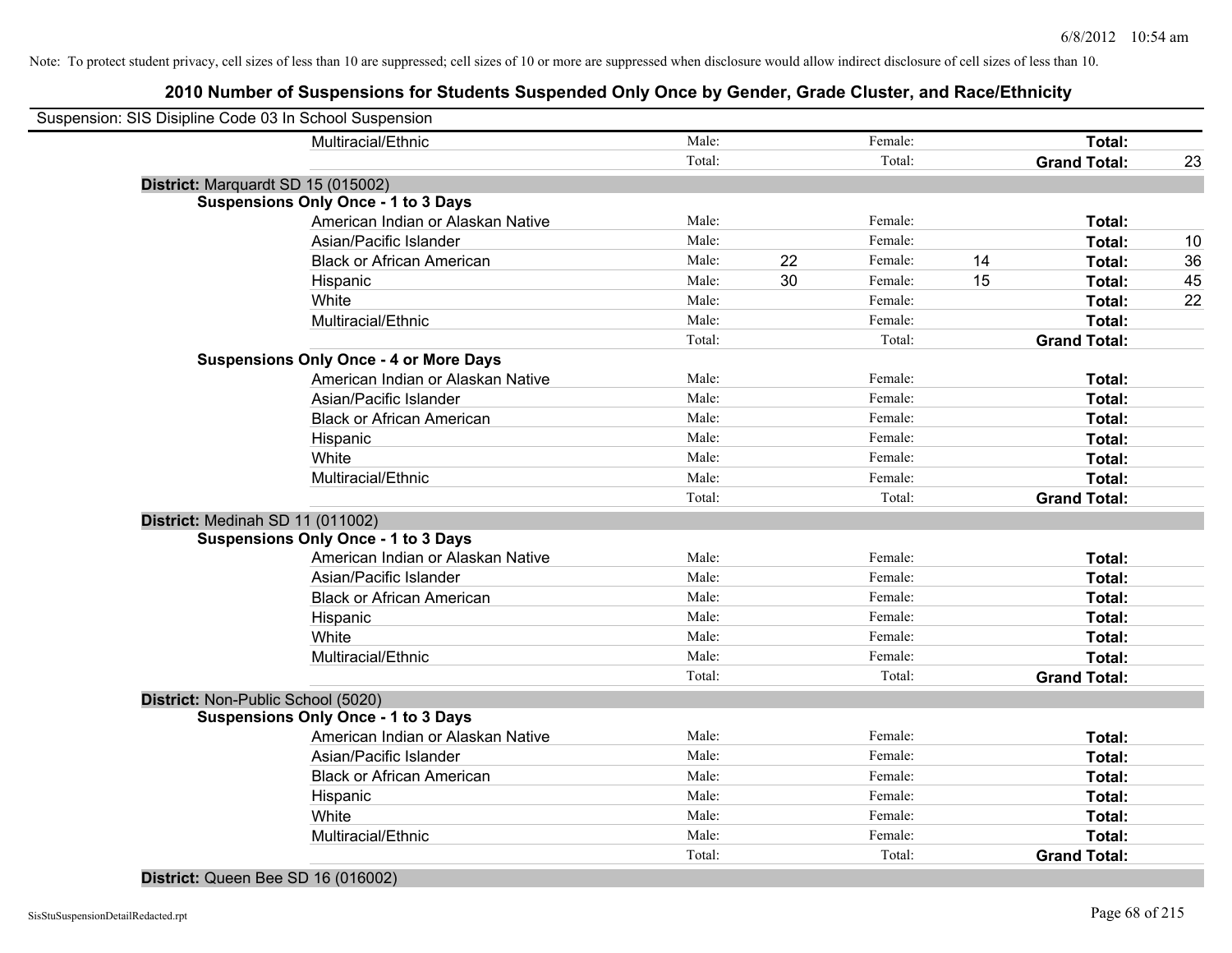| Suspension: SIS Disipline Code 03 In School Suspension |                                               |        |    |         |    |                     |    |
|--------------------------------------------------------|-----------------------------------------------|--------|----|---------|----|---------------------|----|
|                                                        | <b>Suspensions Only Once - 1 to 3 Days</b>    |        |    |         |    |                     |    |
|                                                        | American Indian or Alaskan Native             | Male:  |    | Female: |    | Total:              |    |
|                                                        | Asian/Pacific Islander                        | Male:  |    | Female: |    | Total:              |    |
|                                                        | <b>Black or African American</b>              | Male:  |    | Female: |    | Total:              | 12 |
|                                                        | Hispanic                                      | Male:  |    | Female: |    | Total:              | 17 |
|                                                        | White                                         | Male:  |    | Female: |    | Total:              | 19 |
|                                                        | Multiracial/Ethnic                            | Male:  |    | Female: |    | Total:              |    |
|                                                        |                                               | Total: |    | Total:  |    | <b>Grand Total:</b> |    |
| District: Roselle SD 12 (012002)                       |                                               |        |    |         |    |                     |    |
|                                                        | <b>Suspensions Only Once - 1 to 3 Days</b>    |        |    |         |    |                     |    |
|                                                        | American Indian or Alaskan Native             | Male:  |    | Female: |    | Total:              |    |
|                                                        | Asian/Pacific Islander                        | Male:  |    | Female: |    | Total:              |    |
|                                                        | <b>Black or African American</b>              | Male:  |    | Female: |    | Total:              |    |
|                                                        | Hispanic                                      | Male:  |    | Female: |    | Total:              |    |
|                                                        | White                                         | Male:  |    | Female: |    | Total:              |    |
|                                                        | Multiracial/Ethnic                            | Male:  |    | Female: |    | Total:              |    |
|                                                        |                                               | Total: |    | Total:  |    | <b>Grand Total:</b> |    |
| District: Salt Creek SD 48 (048002)                    |                                               |        |    |         |    |                     |    |
|                                                        | <b>Suspensions Only Once - 1 to 3 Days</b>    |        |    |         |    |                     |    |
|                                                        | American Indian or Alaskan Native             | Male:  |    | Female: |    | Total:              |    |
|                                                        | Asian/Pacific Islander                        | Male:  |    | Female: |    | Total:              |    |
|                                                        | <b>Black or African American</b>              | Male:  |    | Female: |    | Total:              |    |
|                                                        | Hispanic                                      | Male:  |    | Female: |    | Total:              |    |
|                                                        | White                                         | Male:  |    | Female: |    | Total:              |    |
|                                                        | Multiracial/Ethnic                            | Male:  |    | Female: |    | Total:              |    |
|                                                        |                                               | Total: |    | Total:  |    | <b>Grand Total:</b> |    |
|                                                        | District: SD 45 DuPage County (045002)        |        |    |         |    |                     |    |
|                                                        | <b>Suspensions Only Once - 1 to 3 Days</b>    |        |    |         |    |                     |    |
|                                                        | American Indian or Alaskan Native             | Male:  |    | Female: |    | Total:              |    |
|                                                        | Asian/Pacific Islander                        | Male:  |    | Female: |    | Total:              |    |
|                                                        | <b>Black or African American</b>              | Male:  |    | Female: |    | Total:              | 22 |
|                                                        | Hispanic                                      | Male:  | 22 | Female: | 10 | Total:              | 32 |
|                                                        | White                                         | Male:  | 28 | Female: | 11 | Total:              | 39 |
|                                                        | Multiracial/Ethnic                            | Male:  |    | Female: |    | Total:              |    |
|                                                        |                                               | Total: |    | Total:  |    | <b>Grand Total:</b> |    |
|                                                        | <b>Suspensions Only Once - 4 or More Days</b> |        |    |         |    |                     |    |
|                                                        | American Indian or Alaskan Native             | Male:  |    | Female: |    | Total:              |    |
|                                                        | Asian/Pacific Islander                        | Male:  |    | Female: |    | Total:              |    |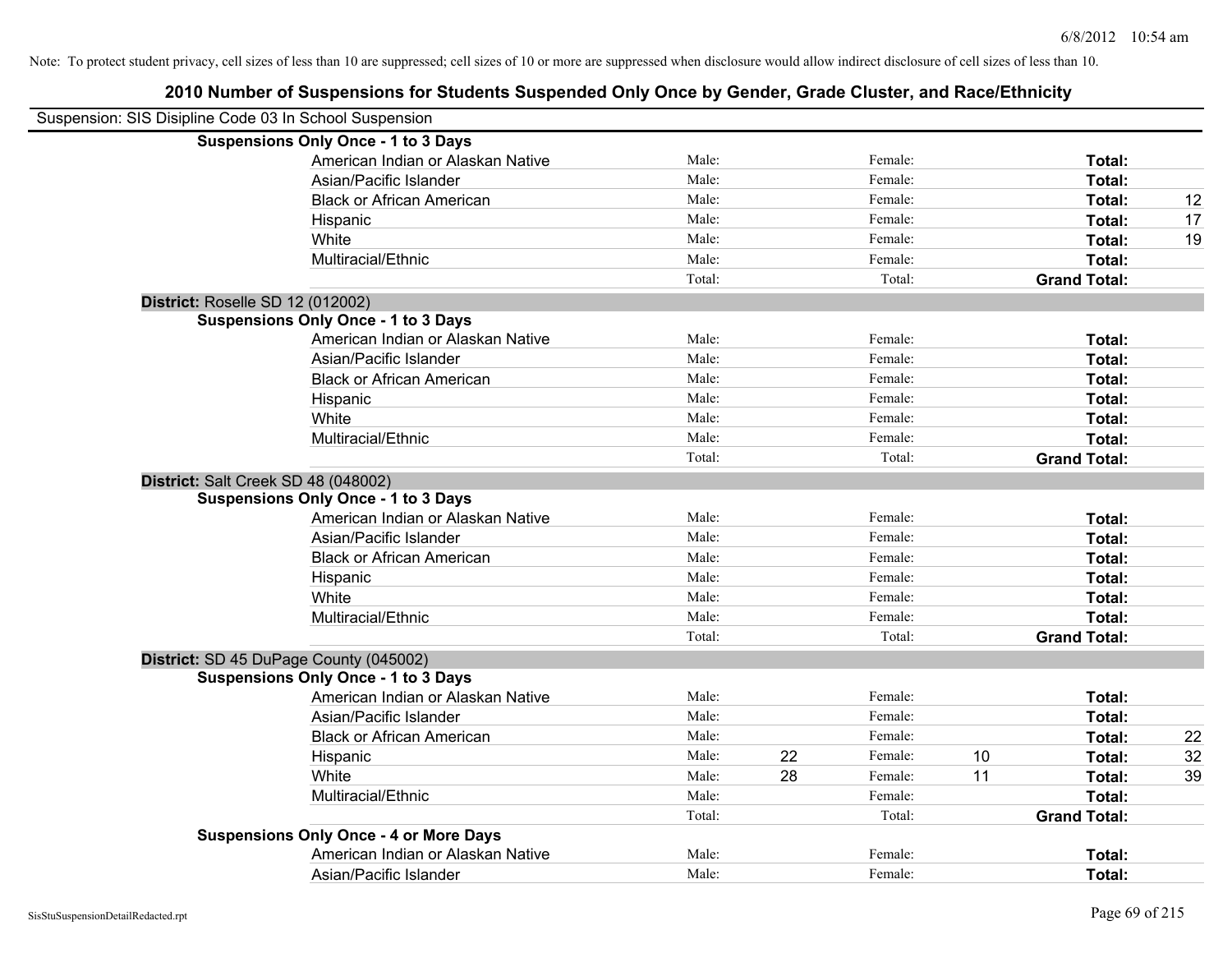| Suspension: SIS Disipline Code 03 In School Suspension |                                               |        |    |         |    |                     |    |
|--------------------------------------------------------|-----------------------------------------------|--------|----|---------|----|---------------------|----|
|                                                        | <b>Black or African American</b>              | Male:  |    | Female: |    | Total:              |    |
|                                                        | Hispanic                                      | Male:  |    | Female: |    | Total:              |    |
|                                                        | White                                         | Male:  |    | Female: |    | Total:              |    |
|                                                        | Multiracial/Ethnic                            | Male:  |    | Female: |    | Total:              |    |
|                                                        |                                               | Total: |    | Total:  |    | <b>Grand Total:</b> |    |
| District: West Chicago ESD 33 (033002)                 |                                               |        |    |         |    |                     |    |
|                                                        | <b>Suspensions Only Once - 1 to 3 Days</b>    |        |    |         |    |                     |    |
|                                                        | American Indian or Alaskan Native             | Male:  |    | Female: |    | Total:              |    |
|                                                        | Asian/Pacific Islander                        | Male:  |    | Female: |    | Total:              |    |
|                                                        | <b>Black or African American</b>              | Male:  |    | Female: |    | Total:              |    |
|                                                        | Hispanic                                      | Male:  | 36 | Female: | 16 | Total:              | 52 |
|                                                        | White                                         | Male:  |    | Female: |    | Total:              | 10 |
|                                                        | Multiracial/Ethnic                            | Male:  |    | Female: |    | Total:              |    |
|                                                        |                                               | Total: |    | Total:  |    | <b>Grand Total:</b> |    |
|                                                        | <b>Suspensions Only Once - 4 or More Days</b> |        |    |         |    |                     |    |
|                                                        | American Indian or Alaskan Native             | Male:  |    | Female: |    | Total:              |    |
|                                                        | Asian/Pacific Islander                        | Male:  |    | Female: |    | Total:              |    |
|                                                        | <b>Black or African American</b>              | Male:  |    | Female: |    | Total:              |    |
|                                                        | Hispanic                                      | Male:  |    | Female: |    | Total:              |    |
|                                                        | White                                         | Male:  |    | Female: |    | Total:              |    |
|                                                        | Multiracial/Ethnic                            | Male:  |    | Female: |    | Total:              |    |
|                                                        |                                               | Total: |    | Total:  |    | <b>Grand Total:</b> |    |
| District: Winfield SD 34 (034002)                      |                                               |        |    |         |    |                     |    |
|                                                        | <b>Suspensions Only Once - 1 to 3 Days</b>    |        |    |         |    |                     |    |
|                                                        | American Indian or Alaskan Native             | Male:  |    | Female: |    | Total:              |    |
|                                                        | Asian/Pacific Islander                        | Male:  |    | Female: |    | Total:              |    |
|                                                        | <b>Black or African American</b>              | Male:  |    | Female: |    | Total:              |    |
|                                                        | Hispanic                                      | Male:  |    | Female: |    | Total:              |    |
|                                                        | White                                         | Male:  |    | Female: |    | Total:              |    |
|                                                        | Multiracial/Ethnic                            | Male:  |    | Female: |    | Total:              |    |
|                                                        |                                               | Total: |    | Total:  |    | <b>Grand Total:</b> |    |
| District: Wood Dale SD 7 (007002)                      |                                               |        |    |         |    |                     |    |
|                                                        | <b>Suspensions Only Once - 1 to 3 Days</b>    |        |    |         |    |                     |    |
|                                                        | American Indian or Alaskan Native             | Male:  |    | Female: |    | Total:              |    |
|                                                        | Asian/Pacific Islander                        | Male:  |    | Female: |    | Total:              |    |
|                                                        | <b>Black or African American</b>              | Male:  |    | Female: |    | Total:              |    |
|                                                        | Hispanic                                      | Male:  |    | Female: |    | Total:              |    |
|                                                        | White                                         | Male:  |    | Female: |    | Total:              |    |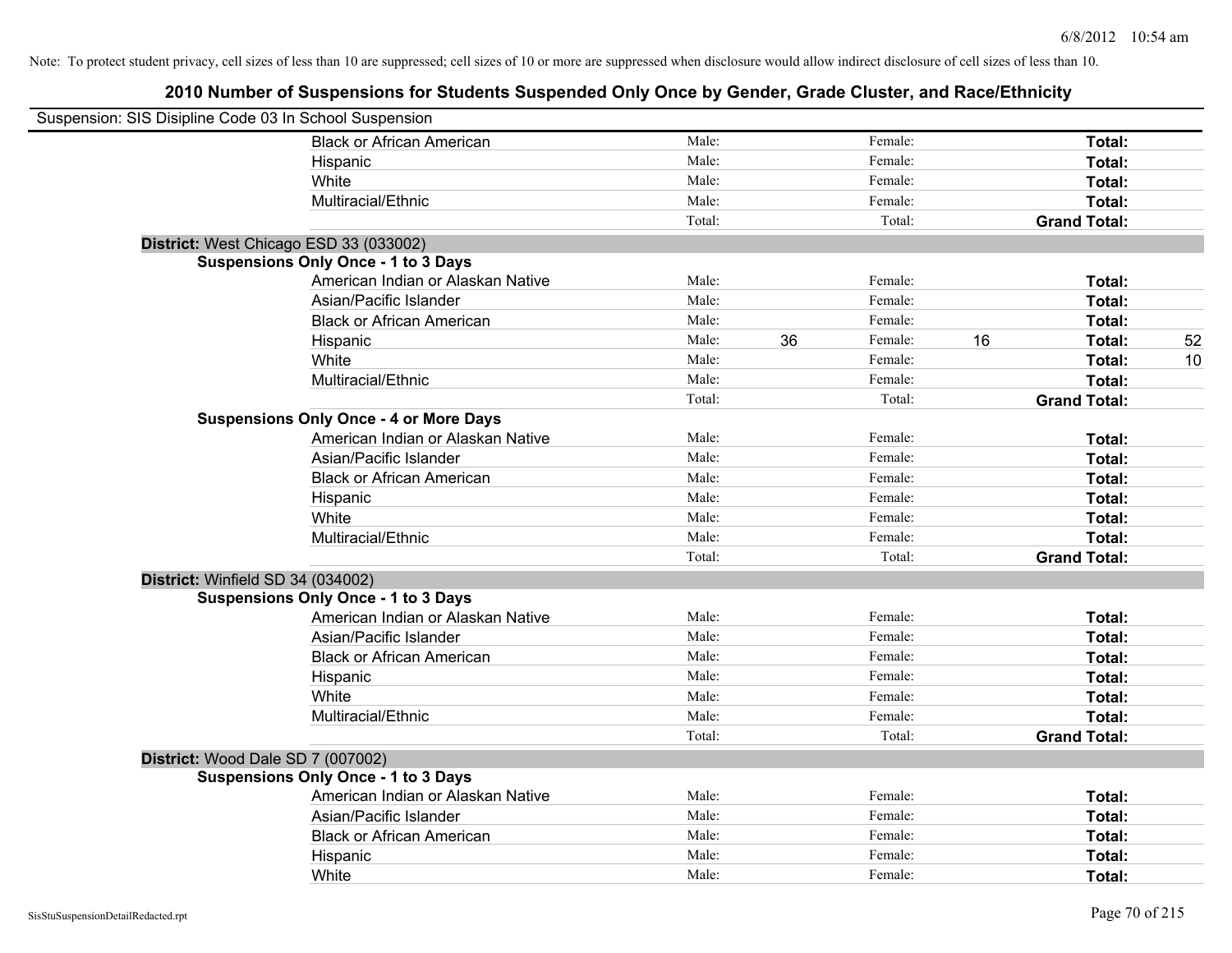|                                                | Suspension: SIS Disipline Code 03 In School Suspension |        |         |                     |    |
|------------------------------------------------|--------------------------------------------------------|--------|---------|---------------------|----|
|                                                | Multiracial/Ethnic                                     | Male:  | Female: | Total:              |    |
|                                                |                                                        | Total: | Total:  | <b>Grand Total:</b> | 17 |
|                                                | District: Woodridge SD 68 (068002)                     |        |         |                     |    |
|                                                | <b>Suspensions Only Once - 1 to 3 Days</b>             |        |         |                     |    |
|                                                | American Indian or Alaskan Native                      | Male:  | Female: | Total:              |    |
|                                                | Asian/Pacific Islander                                 | Male:  | Female: | Total:              |    |
|                                                | <b>Black or African American</b>                       | Male:  | Female: | Total:              | 14 |
|                                                | Hispanic                                               | Male:  | Female: | Total:              |    |
|                                                | White                                                  | Male:  | Female: | Total:              | 13 |
|                                                | Multiracial/Ethnic                                     | Male:  | Female: | Total:              |    |
|                                                |                                                        | Total: | Total:  | <b>Grand Total:</b> | 39 |
| County: Non-Public School (000)                |                                                        |        |         |                     |    |
|                                                | District: DuPage ROE (000000)                          |        |         |                     |    |
|                                                | <b>Suspensions Only Once - 1 to 3 Days</b>             |        |         |                     |    |
|                                                | American Indian or Alaskan Native                      | Male:  | Female: | Total:              |    |
|                                                | Asian/Pacific Islander                                 | Male:  | Female: | Total:              |    |
|                                                | <b>Black or African American</b>                       | Male:  | Female: | Total:              |    |
|                                                | Hispanic                                               | Male:  | Female: | Total:              |    |
|                                                | White                                                  | Male:  | Female: | Total:              |    |
|                                                | Multiracial/Ethnic                                     | Male:  | Female: | Total:              |    |
|                                                |                                                        | Total: | Total:  | <b>Grand Total:</b> |    |
|                                                | <b>Suspensions Only Once - 4 or More Days</b>          |        |         |                     |    |
|                                                | American Indian or Alaskan Native                      | Male:  | Female: | Total:              |    |
|                                                | Asian/Pacific Islander                                 | Male:  | Female: | Total:              |    |
|                                                | <b>Black or African American</b>                       | Male:  | Female: | Total:              |    |
|                                                | Hispanic                                               | Male:  | Female: | Total:              |    |
|                                                | White                                                  | Male:  | Female: | Total:              |    |
|                                                | Multiracial/Ethnic                                     | Male:  | Female: | Total:              |    |
|                                                |                                                        | Total: | Total:  | <b>Grand Total:</b> |    |
|                                                |                                                        |        |         |                     |    |
| Region: Edwd/Gltn/Hdin/Pop/Slne/Wbh/Wn/Wh (20) |                                                        |        |         |                     |    |
| County: Gallatin (030)                         |                                                        |        |         |                     |    |
|                                                | District: Gallatin CUSD 7 (007026)                     |        |         |                     |    |
|                                                | <b>Suspensions Only Once - 1 to 3 Days</b>             |        |         |                     |    |
|                                                | American Indian or Alaskan Native                      | Male:  | Female: | Total:              |    |
|                                                | Asian/Pacific Islander                                 | Male:  | Female: | Total:              |    |
|                                                | <b>Black or African American</b>                       | Male:  | Female: | Total:              |    |
|                                                | Hispanic                                               | Male:  | Female: | Total:              |    |
|                                                |                                                        |        |         |                     |    |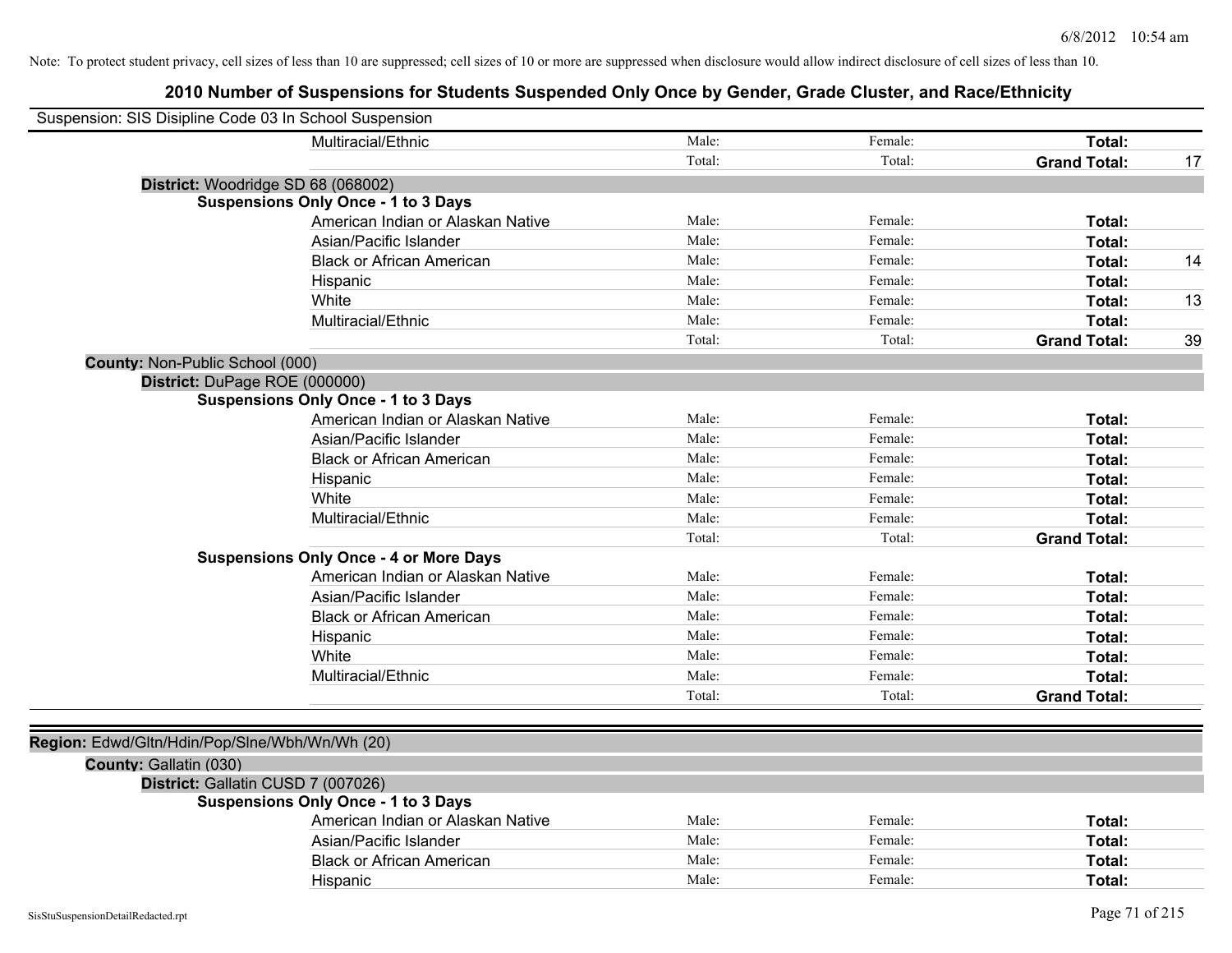| Suspension: SIS Disipline Code 03 In School Suspension |                                            |        |    |         |    |                     |    |
|--------------------------------------------------------|--------------------------------------------|--------|----|---------|----|---------------------|----|
|                                                        | White                                      | Male:  | 29 | Female: | 12 | Total:              | 41 |
|                                                        | Multiracial/Ethnic                         | Male:  |    | Female: |    | <b>Total:</b>       |    |
|                                                        |                                            | Total: |    | Total:  |    | <b>Grand Total:</b> |    |
| County: Hardin (035)                                   |                                            |        |    |         |    |                     |    |
|                                                        | District: Hardin County CUSD 1 (001026)    |        |    |         |    |                     |    |
|                                                        | <b>Suspensions Only Once - 1 to 3 Days</b> |        |    |         |    |                     |    |
|                                                        | American Indian or Alaskan Native          | Male:  |    | Female: |    | Total:              |    |
|                                                        | Asian/Pacific Islander                     | Male:  |    | Female: |    | Total:              |    |
|                                                        | <b>Black or African American</b>           | Male:  |    | Female: |    | Total:              |    |
|                                                        | Hispanic                                   | Male:  |    | Female: |    | Total:              |    |
|                                                        | White                                      | Male:  | 31 | Female: | 26 | Total:              | 57 |
|                                                        | Multiracial/Ethnic                         | Male:  |    | Female: |    | Total:              |    |
|                                                        |                                            | Total: |    | Total:  |    | <b>Grand Total:</b> |    |
| County: Saline (083)                                   |                                            |        |    |         |    |                     |    |
|                                                        | District: Eldorado CUSD 4 (004026)         |        |    |         |    |                     |    |
|                                                        | <b>Suspensions Only Once - 1 to 3 Days</b> |        |    |         |    |                     |    |
|                                                        | American Indian or Alaskan Native          | Male:  |    | Female: |    | Total:              |    |
|                                                        | Asian/Pacific Islander                     | Male:  |    | Female: |    | Total:              |    |
|                                                        | <b>Black or African American</b>           | Male:  |    | Female: |    | Total:              |    |
|                                                        | Hispanic                                   | Male:  |    | Female: |    | Total:              |    |
|                                                        | White                                      | Male:  |    | Female: |    | Total:              | 35 |
|                                                        | Multiracial/Ethnic                         | Male:  |    | Female: |    | Total:              |    |
|                                                        |                                            | Total: |    | Total:  |    | <b>Grand Total:</b> |    |
|                                                        | District: Galatia CUSD 1 (001026)          |        |    |         |    |                     |    |
|                                                        | <b>Suspensions Only Once - 1 to 3 Days</b> |        |    |         |    |                     |    |
|                                                        | American Indian or Alaskan Native          | Male:  |    | Female: |    | Total:              |    |
|                                                        | Asian/Pacific Islander                     | Male:  |    | Female: |    | Total:              |    |
|                                                        | <b>Black or African American</b>           | Male:  |    | Female: |    | Total:              |    |
|                                                        | Hispanic                                   | Male:  |    | Female: |    | Total:              |    |
|                                                        | White                                      | Male:  |    | Female: |    | Total:              | 12 |
|                                                        | Multiracial/Ethnic                         | Male:  |    | Female: |    | Total:              |    |
|                                                        |                                            | Total: |    | Total:  |    | <b>Grand Total:</b> |    |
|                                                        | District: Harrisburg CUSD 3 (003026)       |        |    |         |    |                     |    |
|                                                        | <b>Suspensions Only Once - 1 to 3 Days</b> |        |    |         |    |                     |    |
|                                                        | American Indian or Alaskan Native          | Male:  |    | Female: |    | Total:              |    |
|                                                        | Asian/Pacific Islander                     | Male:  |    | Female: |    | Total:              |    |
|                                                        | <b>Black or African American</b>           | Male:  |    | Female: |    | Total:              |    |
|                                                        | Hispanic                                   | Male:  |    | Female: |    | Total:              |    |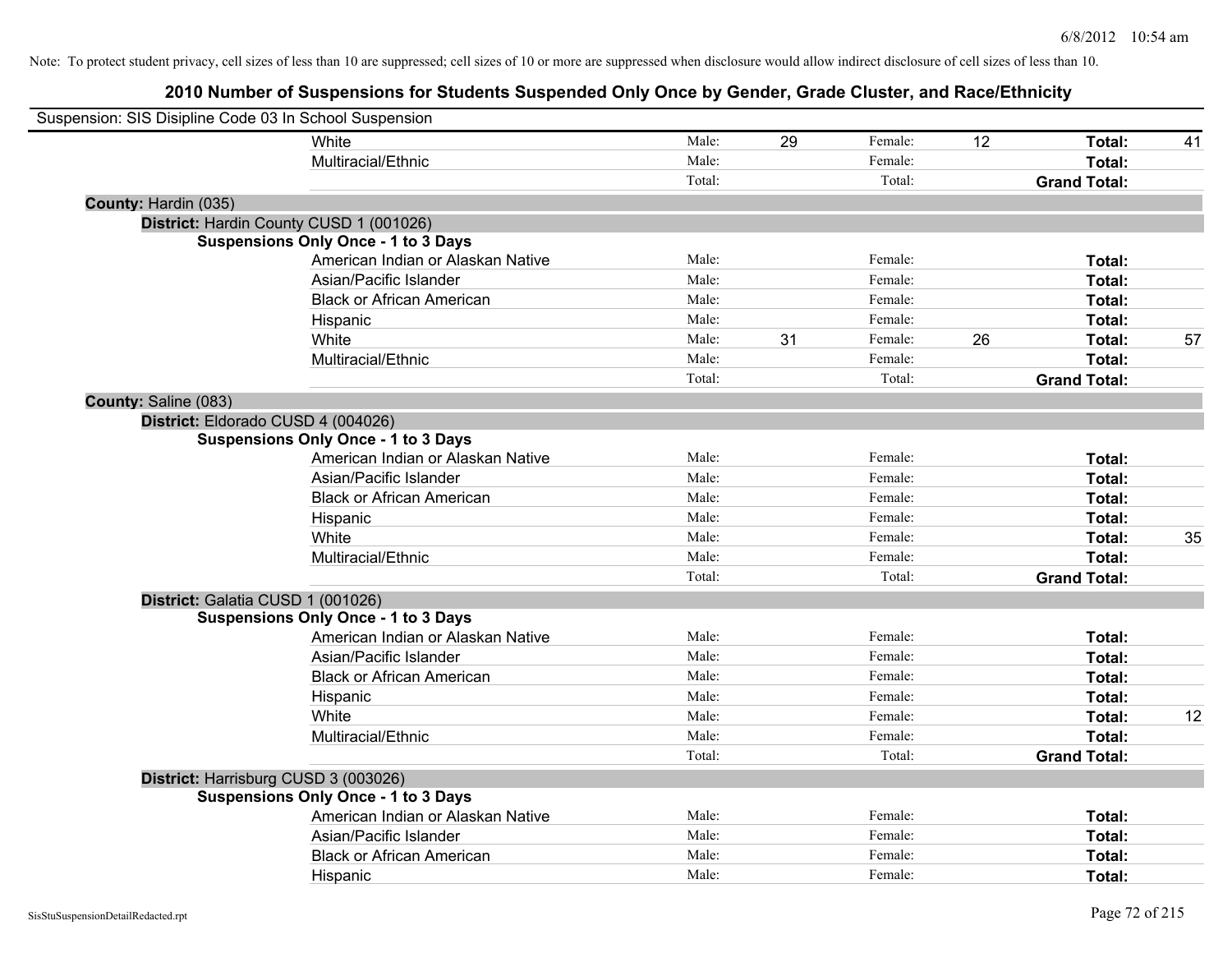| Suspension: SIS Disipline Code 03 In School Suspension |                                                |        |    |         |    |                     |    |
|--------------------------------------------------------|------------------------------------------------|--------|----|---------|----|---------------------|----|
|                                                        | White                                          | Male:  |    | Female: |    | Total:              | 17 |
|                                                        | Multiracial/Ethnic                             | Male:  |    | Female: |    | Total:              |    |
|                                                        |                                                | Total: |    | Total:  |    | <b>Grand Total:</b> |    |
| County: Wabash (093)                                   |                                                |        |    |         |    |                     |    |
|                                                        | District: Allendale CCSD 17 (017024)           |        |    |         |    |                     |    |
|                                                        | <b>Suspensions Only Once - 1 to 3 Days</b>     |        |    |         |    |                     |    |
|                                                        | American Indian or Alaskan Native              | Male:  |    | Female: |    | Total:              |    |
|                                                        | Asian/Pacific Islander                         | Male:  |    | Female: |    | Total:              |    |
|                                                        | <b>Black or African American</b>               | Male:  |    | Female: |    | Total:              |    |
|                                                        | Hispanic                                       | Male:  |    | Female: |    | Total:              |    |
|                                                        | White                                          | Male:  |    | Female: |    | Total:              |    |
|                                                        | Multiracial/Ethnic                             | Male:  |    | Female: |    | Total:              |    |
|                                                        |                                                | Total: |    | Total:  |    | <b>Grand Total:</b> |    |
|                                                        | District: Wabash CUSD 348 (348026)             |        |    |         |    |                     |    |
|                                                        | <b>Suspensions Only Once - 1 to 3 Days</b>     |        |    |         |    |                     |    |
|                                                        | American Indian or Alaskan Native              | Male:  |    | Female: |    | Total:              |    |
|                                                        | Asian/Pacific Islander                         | Male:  |    | Female: |    | Total:              |    |
|                                                        | <b>Black or African American</b>               | Male:  |    | Female: |    | Total:              |    |
|                                                        | Hispanic                                       | Male:  |    | Female: |    | Total:              |    |
|                                                        | White                                          | Male:  | 57 | Female: | 31 | Total:              | 88 |
|                                                        | Multiracial/Ethnic                             | Male:  |    | Female: |    | Total:              |    |
|                                                        |                                                | Total: |    | Total:  |    | <b>Grand Total:</b> |    |
| County: Wayne (096)                                    |                                                |        |    |         |    |                     |    |
|                                                        | District: Fairfield Comm H S Dist 225 (225016) |        |    |         |    |                     |    |
|                                                        | <b>Suspensions Only Once - 1 to 3 Days</b>     |        |    |         |    |                     |    |
|                                                        | American Indian or Alaskan Native              | Male:  |    | Female: |    | Total:              |    |
|                                                        | Asian/Pacific Islander                         | Male:  |    | Female: |    | Total:              |    |
|                                                        | <b>Black or African American</b>               | Male:  |    | Female: |    | Total:              |    |
|                                                        | Hispanic                                       | Male:  |    | Female: |    | Total:              |    |
|                                                        | White                                          | Male:  |    | Female: |    | Total:              | 28 |
|                                                        | Multiracial/Ethnic                             | Male:  |    | Female: |    | Total:              |    |
|                                                        |                                                | Total: |    | Total:  |    | <b>Grand Total:</b> |    |
| District: Fairfield PSD 112 (112004)                   |                                                |        |    |         |    |                     |    |
|                                                        | <b>Suspensions Only Once - 1 to 3 Days</b>     |        |    |         |    |                     |    |
|                                                        | American Indian or Alaskan Native              | Male:  |    | Female: |    | Total:              |    |
|                                                        | Asian/Pacific Islander                         | Male:  |    | Female: |    | Total:              |    |
|                                                        | <b>Black or African American</b>               | Male:  |    | Female: |    | Total:              |    |
|                                                        | Hispanic                                       | Male:  |    | Female: |    | Total:              |    |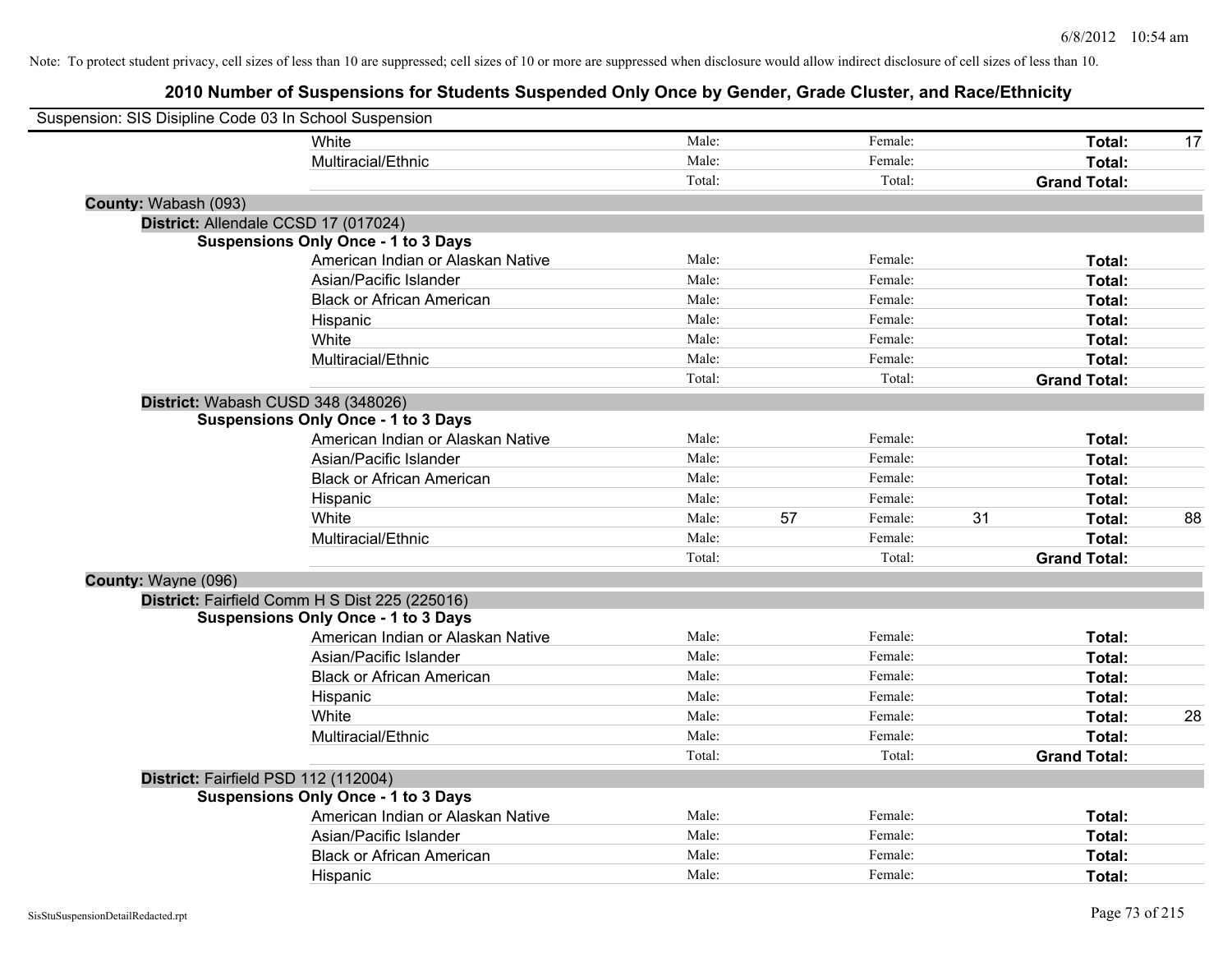| Suspension: SIS Disipline Code 03 In School Suspension |                                              |        |    |         |    |                     |    |
|--------------------------------------------------------|----------------------------------------------|--------|----|---------|----|---------------------|----|
|                                                        | White                                        | Male:  | 21 | Female: | 10 | Total:              | 31 |
|                                                        | Multiracial/Ethnic                           | Male:  |    | Female: |    | Total:              |    |
|                                                        |                                              | Total: |    | Total:  |    | <b>Grand Total:</b> |    |
|                                                        | District: New Hope CCSD 6 (006004)           |        |    |         |    |                     |    |
|                                                        | <b>Suspensions Only Once - 1 to 3 Days</b>   |        |    |         |    |                     |    |
|                                                        | American Indian or Alaskan Native            | Male:  |    | Female: |    | Total:              |    |
|                                                        | Asian/Pacific Islander                       | Male:  |    | Female: |    | Total:              |    |
|                                                        | <b>Black or African American</b>             | Male:  |    | Female: |    | Total:              |    |
|                                                        | Hispanic                                     | Male:  |    | Female: |    | Total:              |    |
|                                                        | White                                        | Male:  |    | Female: |    | Total:              | 11 |
|                                                        | Multiracial/Ethnic                           | Male:  |    | Female: |    | Total:              |    |
|                                                        |                                              | Total: |    | Total:  |    | <b>Grand Total:</b> |    |
|                                                        | District: North Wayne CUSD 200 (200026)      |        |    |         |    |                     |    |
|                                                        | <b>Suspensions Only Once - 1 to 3 Days</b>   |        |    |         |    |                     |    |
|                                                        | American Indian or Alaskan Native            | Male:  |    | Female: |    | Total:              |    |
|                                                        | Asian/Pacific Islander                       | Male:  |    | Female: |    | Total:              |    |
|                                                        | <b>Black or African American</b>             | Male:  |    | Female: |    | Total:              |    |
|                                                        | Hispanic                                     | Male:  |    | Female: |    | Total:              |    |
|                                                        | White                                        | Male:  |    | Female: |    | Total:              | 18 |
|                                                        | Multiracial/Ethnic                           | Male:  |    | Female: |    | Total:              |    |
|                                                        |                                              | Total: |    | Total:  |    | <b>Grand Total:</b> |    |
|                                                        | District: Wayne City CUSD 100 (100026)       |        |    |         |    |                     |    |
|                                                        | <b>Suspensions Only Once - 1 to 3 Days</b>   |        |    |         |    |                     |    |
|                                                        | American Indian or Alaskan Native            | Male:  |    | Female: |    | Total:              |    |
|                                                        | Asian/Pacific Islander                       | Male:  |    | Female: |    | Total:              |    |
|                                                        | <b>Black or African American</b>             | Male:  |    | Female: |    | Total:              |    |
|                                                        | Hispanic                                     | Male:  |    | Female: |    | Total:              |    |
|                                                        | White                                        | Male:  | 27 | Female: | 12 | Total:              | 39 |
|                                                        | Multiracial/Ethnic                           | Male:  |    | Female: |    | Total:              |    |
|                                                        |                                              | Total: |    | Total:  |    | <b>Grand Total:</b> |    |
| County: White (097)                                    |                                              |        |    |         |    |                     |    |
|                                                        | District: Carmi-White County CUSD 5 (005026) |        |    |         |    |                     |    |
|                                                        | <b>Suspensions Only Once - 1 to 3 Days</b>   |        |    |         |    |                     |    |
|                                                        | American Indian or Alaskan Native            | Male:  |    | Female: |    | Total:              |    |
|                                                        | Asian/Pacific Islander                       | Male:  |    | Female: |    | Total:              |    |
|                                                        | <b>Black or African American</b>             | Male:  |    | Female: |    | Total:              |    |
|                                                        | Hispanic                                     | Male:  |    | Female: |    | Total:              |    |
|                                                        | White                                        | Male:  | 36 | Female: | 30 | Total:              | 66 |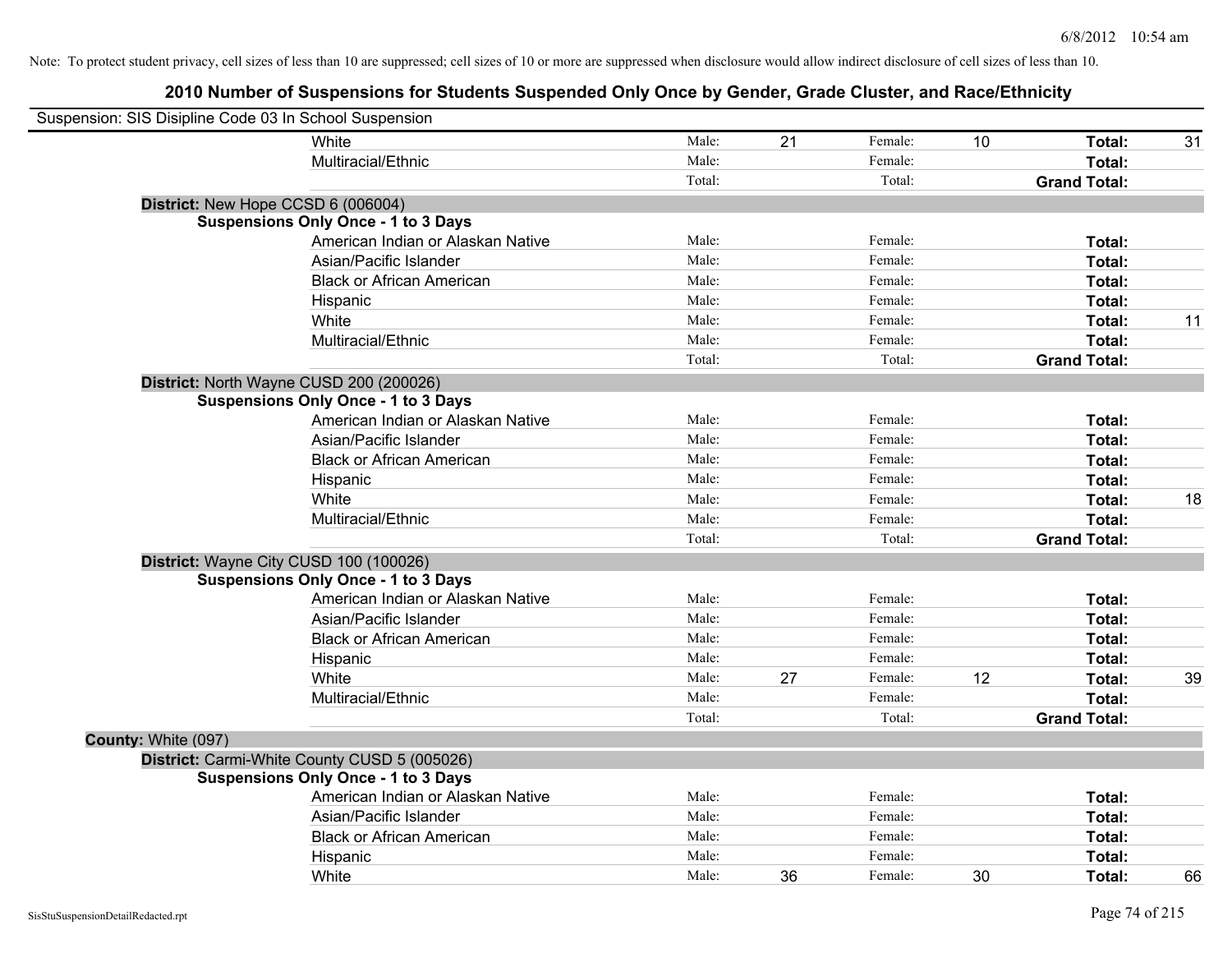| Suspension: SIS Disipline Code 03 In School Suspension |                                                     |        |    |         |    |                     |    |
|--------------------------------------------------------|-----------------------------------------------------|--------|----|---------|----|---------------------|----|
|                                                        | Multiracial/Ethnic                                  | Male:  |    | Female: |    | Total:              |    |
|                                                        |                                                     | Total: |    | Total:  |    | <b>Grand Total:</b> |    |
| District: Grayville CUSD 1 (001026)                    |                                                     |        |    |         |    |                     |    |
|                                                        | <b>Suspensions Only Once - 1 to 3 Days</b>          |        |    |         |    |                     |    |
|                                                        | American Indian or Alaskan Native                   | Male:  |    | Female: |    | Total:              |    |
|                                                        | Asian/Pacific Islander                              | Male:  |    | Female: |    | Total:              |    |
|                                                        | <b>Black or African American</b>                    | Male:  |    | Female: |    | Total:              |    |
|                                                        | Hispanic                                            | Male:  |    | Female: |    | Total:              |    |
|                                                        | White                                               | Male:  | 11 | Female: | 10 | Total:              | 21 |
|                                                        | Multiracial/Ethnic                                  | Male:  |    | Female: |    | Total:              |    |
|                                                        |                                                     | Total: |    | Total:  |    | <b>Grand Total:</b> |    |
|                                                        | District: Norris City-Omaha-Enfield CUSD 3 (003026) |        |    |         |    |                     |    |
|                                                        | <b>Suspensions Only Once - 1 to 3 Days</b>          |        |    |         |    |                     |    |
|                                                        | American Indian or Alaskan Native                   | Male:  |    | Female: |    | Total:              |    |
|                                                        | Asian/Pacific Islander                              | Male:  |    | Female: |    | Total:              |    |
|                                                        | <b>Black or African American</b>                    | Male:  |    | Female: |    | Total:              |    |
|                                                        | Hispanic                                            | Male:  |    | Female: |    | Total:              |    |
|                                                        | White                                               | Male:  |    | Female: |    | Total:              |    |
|                                                        | Multiracial/Ethnic                                  | Male:  |    | Female: |    | Total:              |    |
|                                                        |                                                     | Total: |    | Total:  |    | <b>Grand Total:</b> |    |
|                                                        | <b>Suspensions Only Once - 4 or More Days</b>       |        |    |         |    |                     |    |
|                                                        | American Indian or Alaskan Native                   | Male:  |    | Female: |    | Total:              |    |
|                                                        | Asian/Pacific Islander                              | Male:  |    | Female: |    | Total:              |    |
|                                                        | <b>Black or African American</b>                    | Male:  |    | Female: |    | Total:              |    |
|                                                        | Hispanic                                            | Male:  |    | Female: |    | Total:              |    |
|                                                        | White                                               | Male:  |    | Female: |    | Total:              |    |
|                                                        | Multiracial/Ethnic                                  | Male:  |    | Female: |    | Total:              |    |
|                                                        |                                                     | Total: |    | Total:  |    | <b>Grand Total:</b> |    |
|                                                        | District: Wabash & Ohio Valley Sp Ed Dist (801060)  |        |    |         |    |                     |    |
|                                                        | <b>Suspensions Only Once - 1 to 3 Days</b>          |        |    |         |    |                     |    |
|                                                        | American Indian or Alaskan Native                   | Male:  |    | Female: |    | Total:              |    |
|                                                        | Asian/Pacific Islander                              | Male:  |    | Female: |    | Total:              |    |
|                                                        | <b>Black or African American</b>                    | Male:  |    | Female: |    | Total:              |    |
|                                                        | Hispanic                                            | Male:  |    | Female: |    | Total:              |    |
|                                                        | White                                               | Male:  |    | Female: |    | Total:              |    |
|                                                        | Multiracial/Ethnic                                  | Male:  |    | Female: |    | Total:              |    |
|                                                        |                                                     | Total: |    | Total:  |    | <b>Grand Total:</b> |    |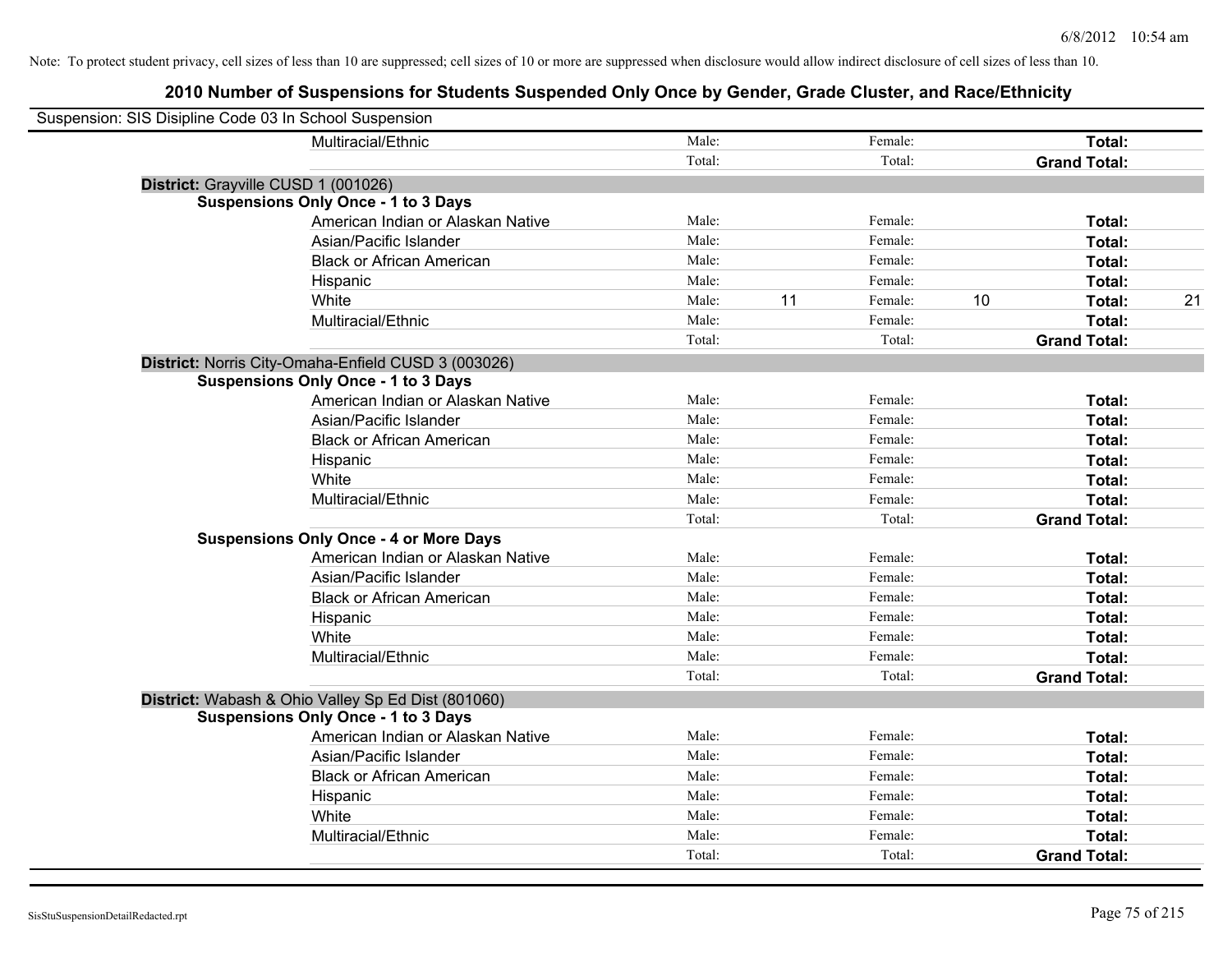| Suspension: SIS Disipline Code 03 In School Suspension |
|--------------------------------------------------------|
|--------------------------------------------------------|

| Region: Franklin/Williamson ROE (21)       |        |         |                     |    |
|--------------------------------------------|--------|---------|---------------------|----|
| County: Franklin (028)                     |        |         |                     |    |
| District: Benton CCSD 47 (047004)          |        |         |                     |    |
| <b>Suspensions Only Once - 1 to 3 Days</b> |        |         |                     |    |
| American Indian or Alaskan Native          | Male:  | Female: | Total:              |    |
| Asian/Pacific Islander                     | Male:  | Female: | Total:              |    |
| <b>Black or African American</b>           | Male:  | Female: | Total:              |    |
| Hispanic                                   | Male:  | Female: | Total:              |    |
| White                                      | Male:  | Female: | Total:              | 15 |
| Multiracial/Ethnic                         | Male:  | Female: | Total:              |    |
|                                            | Total: | Total:  | <b>Grand Total:</b> |    |
| District: Benton Cons HSD 103 (103013)     |        |         |                     |    |
| <b>Suspensions Only Once - 1 to 3 Days</b> |        |         |                     |    |
| American Indian or Alaskan Native          | Male:  | Female: | Total:              |    |
| Asian/Pacific Islander                     | Male:  | Female: | Total:              |    |
| <b>Black or African American</b>           | Male:  | Female: | Total:              |    |
| Hispanic                                   | Male:  | Female: | Total:              |    |
| White                                      | Male:  | Female: | Total:              | 14 |
| Multiracial/Ethnic                         | Male:  | Female: | Total:              |    |
|                                            | Total: | Total:  | <b>Grand Total:</b> |    |
| District: Christopher USD 99 (099026)      |        |         |                     |    |
| <b>Suspensions Only Once - 1 to 3 Days</b> |        |         |                     |    |
| American Indian or Alaskan Native          | Male:  | Female: | Total:              |    |
| Asian/Pacific Islander                     | Male:  | Female: | Total:              |    |
| <b>Black or African American</b>           | Male:  | Female: | Total:              |    |
| Hispanic                                   | Male:  | Female: | Total:              |    |
| White                                      | Male:  | Female: | Total:              | 26 |
| Multiracial/Ethnic                         | Male:  | Female: | Total:              |    |
|                                            | Total: | Total:  | <b>Grand Total:</b> |    |
| District: Frankfort CUSD 168 (168026)      |        |         |                     |    |
| <b>Suspensions Only Once - 1 to 3 Days</b> |        |         |                     |    |
| American Indian or Alaskan Native          | Male:  | Female: | Total:              |    |
| Asian/Pacific Islander                     | Male:  | Female: | Total:              |    |
| <b>Black or African American</b>           | Male:  | Female: | Total:              |    |
| Hispanic                                   | Male:  | Female: | Total:              |    |
| White                                      | Male:  | Female: | Total:              | 12 |
| Multiracial/Ethnic                         | Male:  | Female: | Total:              |    |
|                                            | Total: | Total:  | <b>Grand Total:</b> |    |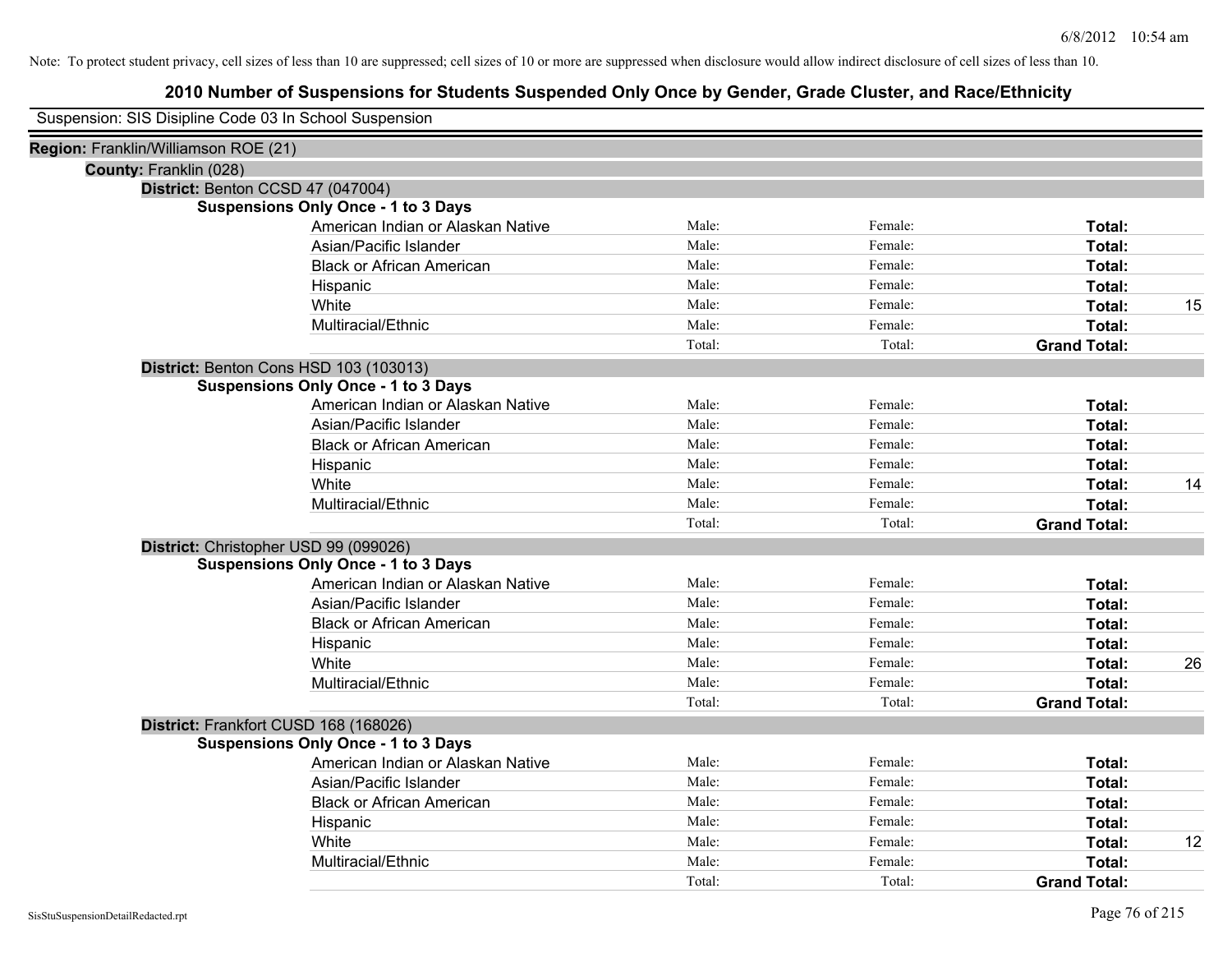| Suspension: SIS Disipline Code 03 In School Suspension |                                               |        |         |                     |
|--------------------------------------------------------|-----------------------------------------------|--------|---------|---------------------|
|                                                        | <b>Suspensions Only Once - 4 or More Days</b> |        |         |                     |
|                                                        | American Indian or Alaskan Native             | Male:  | Female: | Total:              |
|                                                        | Asian/Pacific Islander                        | Male:  | Female: | Total:              |
|                                                        | <b>Black or African American</b>              | Male:  | Female: | Total:              |
|                                                        | Hispanic                                      | Male:  | Female: | Total:              |
|                                                        | White                                         | Male:  | Female: | Total:              |
|                                                        | Multiracial/Ethnic                            | Male:  | Female: | Total:              |
|                                                        |                                               | Total: | Total:  | <b>Grand Total:</b> |
| <b>County: Non-Public School (000)</b>                 |                                               |        |         |                     |
|                                                        | District: Franklin/Williamson ROE (000000)    |        |         |                     |
|                                                        | <b>Suspensions Only Once - 1 to 3 Days</b>    |        |         |                     |
|                                                        | American Indian or Alaskan Native             | Male:  | Female: | Total:              |
|                                                        | Asian/Pacific Islander                        | Male:  | Female: | Total:              |
|                                                        | <b>Black or African American</b>              | Male:  | Female: | Total:              |
|                                                        | Hispanic                                      | Male:  | Female: | Total:              |
|                                                        | White                                         | Male:  | Female: | Total:              |
|                                                        | Multiracial/Ethnic                            | Male:  | Female: | Total:              |
|                                                        |                                               | Total: | Total:  | <b>Grand Total:</b> |
| County: Williamson (100)                               |                                               |        |         |                     |
|                                                        | District: Carterville CUSD 5 (005026)         |        |         |                     |
|                                                        | <b>Suspensions Only Once - 1 to 3 Days</b>    |        |         |                     |
|                                                        | American Indian or Alaskan Native             | Male:  | Female: | Total:              |
|                                                        | Asian/Pacific Islander                        | Male:  | Female: | Total:              |
|                                                        | <b>Black or African American</b>              | Male:  | Female: | Total:              |
|                                                        | Hispanic                                      | Male:  | Female: | Total:              |
|                                                        | White                                         | Male:  | Female: | 82<br>Total:        |
|                                                        | Multiracial/Ethnic                            | Male:  | Female: | Total:              |
|                                                        |                                               | Total: | Total:  | <b>Grand Total:</b> |
|                                                        | <b>Suspensions Only Once - 4 or More Days</b> |        |         |                     |
|                                                        | American Indian or Alaskan Native             | Male:  | Female: | Total:              |
|                                                        | Asian/Pacific Islander                        | Male:  | Female: | Total:              |
|                                                        | <b>Black or African American</b>              | Male:  | Female: | Total:              |
|                                                        | Hispanic                                      | Male:  | Female: | Total:              |
|                                                        | White                                         | Male:  | Female: | Total:              |
|                                                        | Multiracial/Ethnic                            | Male:  | Female: | Total:              |
|                                                        |                                               | Total: | Total:  | <b>Grand Total:</b> |
|                                                        | District: Crab Orchard CUSD 3 (003026)        |        |         |                     |
|                                                        | <b>Suspensions Only Once - 1 to 3 Days</b>    |        |         |                     |
|                                                        | American Indian or Alaskan Native             | Male:  | Female: | Total:              |
| SisStuSuspensionDetailRedacted.rpt                     |                                               |        |         | Page 77 of 215      |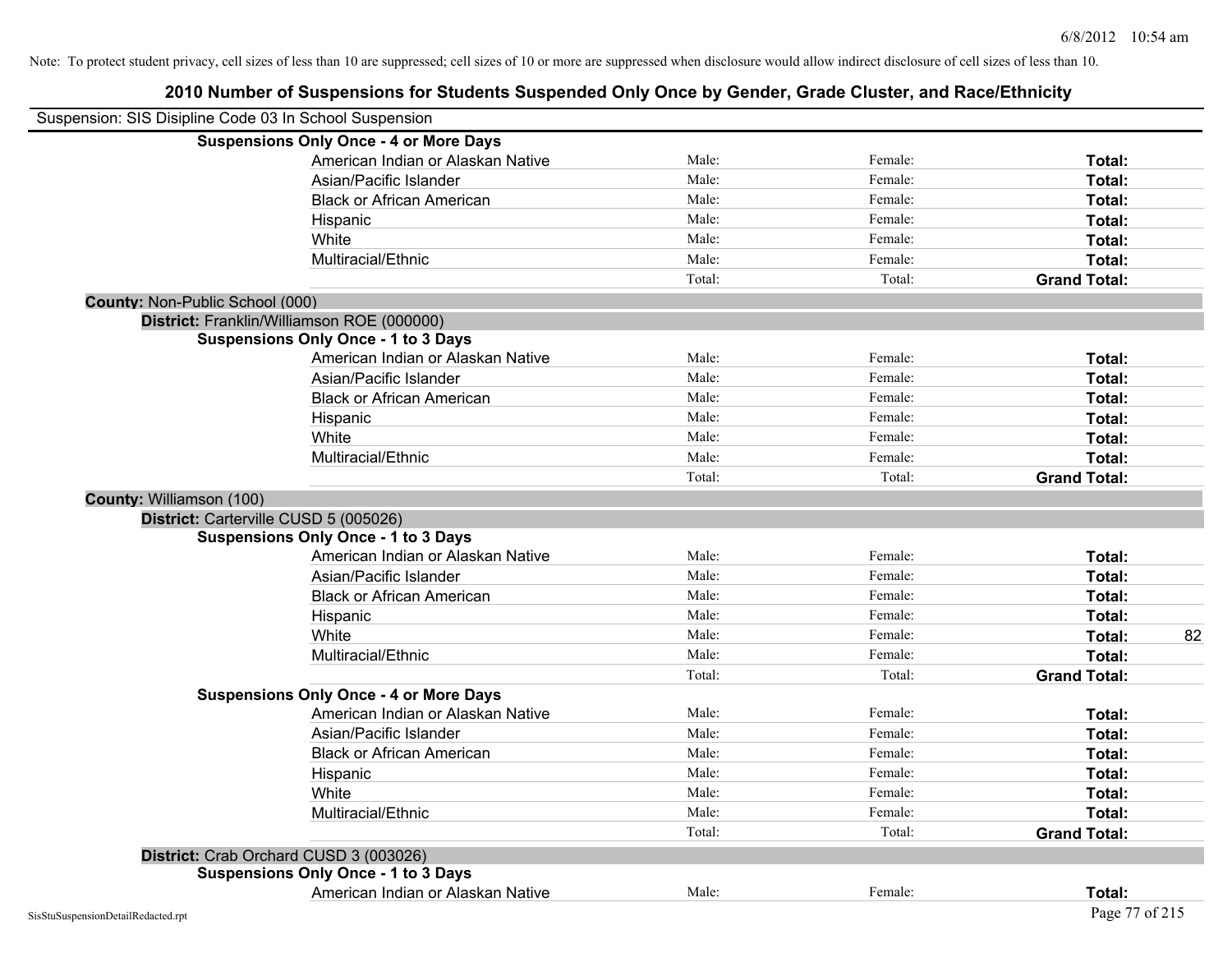# **2010 Number of Suspensions for Students Suspended Only Once by Gender, Grade Cluster, and Race/Ethnicity**

| Suspension: SIS Disipline Code 03 In School Suspension |                                            |        |         |                     |    |
|--------------------------------------------------------|--------------------------------------------|--------|---------|---------------------|----|
|                                                        | Asian/Pacific Islander                     | Male:  | Female: | Total:              |    |
|                                                        | <b>Black or African American</b>           | Male:  | Female: | Total:              |    |
|                                                        | Hispanic                                   | Male:  | Female: | Total:              |    |
|                                                        | White                                      | Male:  | Female: | Total:              | 21 |
|                                                        | Multiracial/Ethnic                         | Male:  | Female: | Total:              |    |
|                                                        |                                            | Total: | Total:  | <b>Grand Total:</b> |    |
| District: Johnston City CUSD 1 (001026)                |                                            |        |         |                     |    |
|                                                        | <b>Suspensions Only Once - 1 to 3 Days</b> |        |         |                     |    |
|                                                        | American Indian or Alaskan Native          | Male:  | Female: | Total:              |    |
|                                                        | Asian/Pacific Islander                     | Male:  | Female: | Total:              |    |
|                                                        | <b>Black or African American</b>           | Male:  | Female: | Total:              |    |
|                                                        | Hispanic                                   | Male:  | Female: | Total:              |    |
|                                                        | White                                      | Male:  | Female: | Total:              |    |
|                                                        | Multiracial/Ethnic                         | Male:  | Female: | Total:              |    |
|                                                        |                                            | Total: | Total:  | <b>Grand Total:</b> |    |
|                                                        |                                            |        |         |                     |    |
| Region: Fulton/Schuyler ROE (22)                       |                                            |        |         |                     |    |
| County: Fulton (029)                                   |                                            |        |         |                     |    |
| District: Astoria CUSD 1 (001026)                      |                                            |        |         |                     |    |
|                                                        | <b>Suspensions Only Once - 1 to 3 Days</b> |        |         |                     |    |
|                                                        | American Indian or Alaskan Native          | Male:  | Female: | Total:              |    |
|                                                        | Asian/Pacific Islander                     | Male:  | Female: | Total:              |    |
|                                                        | <b>Black or African American</b>           | Male:  | Female: | Total:              |    |
|                                                        | Hispanic                                   | Male:  | Female: | Total:              |    |
|                                                        | White                                      | Male:  | Female: | Total:              | 11 |
|                                                        | Multiracial/Ethnic                         | Male:  | Female: | Total:              |    |
|                                                        |                                            | Total: | Total:  | <b>Grand Total:</b> |    |
| District: Avon CUSD 176 (176026)                       |                                            |        |         |                     |    |
|                                                        | <b>Suspensions Only Once - 1 to 3 Days</b> |        |         |                     |    |
|                                                        | American Indian or Alaskan Native          | Male:  | Female: | Total:              |    |
|                                                        | Asian/Pacific Islander                     | Male:  | Female: | Total:              |    |
|                                                        | <b>Black or African American</b>           | Male:  | Female: | Total:              |    |
|                                                        | Hispanic                                   | Male:  | Female: | Total:              |    |
|                                                        | White                                      | Male:  | Female: | Total:              | 16 |
|                                                        | Multiracial/Ethnic                         | Male:  | Female: | <b>Total:</b>       |    |
|                                                        |                                            | Total: | Total:  | <b>Grand Total:</b> |    |
| District: Canton Union SD 66 (066025)                  |                                            |        |         |                     |    |

**Suspensions Only Once - 1 to 3 Days**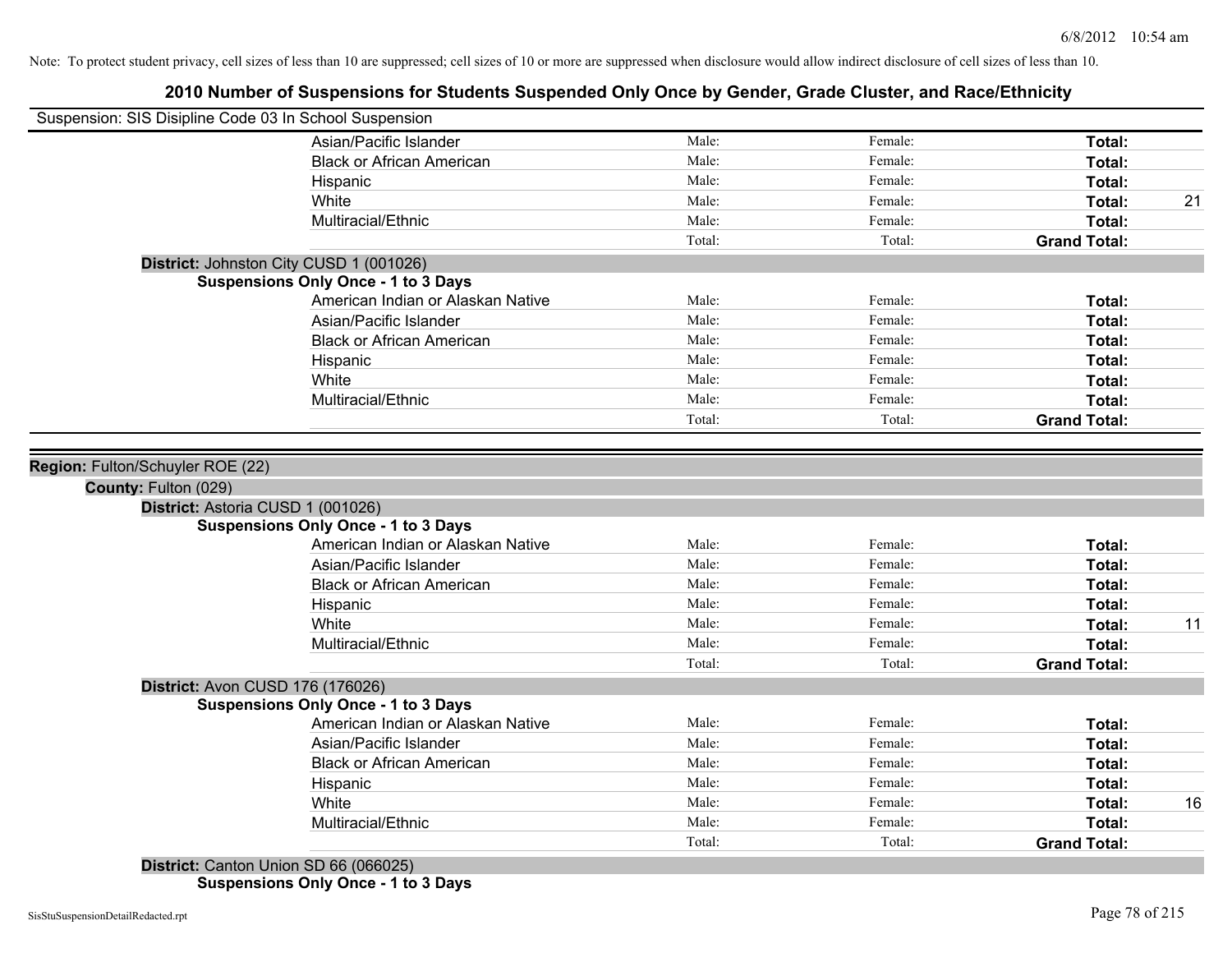|                        | Suspension: SIS Disipline Code 03 In School Suspension |        |    |         |    |                     |     |
|------------------------|--------------------------------------------------------|--------|----|---------|----|---------------------|-----|
|                        | American Indian or Alaskan Native                      | Male:  |    | Female: |    | Total:              |     |
|                        | Asian/Pacific Islander                                 | Male:  |    | Female: |    | Total:              |     |
|                        | <b>Black or African American</b>                       | Male:  |    | Female: |    | Total:              |     |
|                        | Hispanic                                               | Male:  |    | Female: |    | Total:              |     |
|                        | White                                                  | Male:  | 75 | Female: | 39 | Total:              | 114 |
|                        | Multiracial/Ethnic                                     | Male:  |    | Female: |    | Total:              |     |
|                        |                                                        | Total: |    | Total:  |    | <b>Grand Total:</b> |     |
|                        | District: CUSD 3 Fulton County (003026)                |        |    |         |    |                     |     |
|                        | <b>Suspensions Only Once - 1 to 3 Days</b>             |        |    |         |    |                     |     |
|                        | American Indian or Alaskan Native                      | Male:  |    | Female: |    | Total:              |     |
|                        | Asian/Pacific Islander                                 | Male:  |    | Female: |    | Total:              |     |
|                        | <b>Black or African American</b>                       | Male:  |    | Female: |    | Total:              |     |
|                        | Hispanic                                               | Male:  |    | Female: |    | Total:              |     |
|                        | White                                                  | Male:  |    | Female: |    | Total:              |     |
|                        | Multiracial/Ethnic                                     | Male:  |    | Female: |    | Total:              |     |
|                        |                                                        | Total: |    | Total:  |    | <b>Grand Total:</b> |     |
|                        | District: Spoon River Valley CUSD 4 (004026)           |        |    |         |    |                     |     |
|                        | <b>Suspensions Only Once - 1 to 3 Days</b>             |        |    |         |    |                     |     |
|                        | American Indian or Alaskan Native                      | Male:  |    | Female: |    | Total:              |     |
|                        | Asian/Pacific Islander                                 | Male:  |    | Female: |    | Total:              |     |
|                        | <b>Black or African American</b>                       | Male:  |    | Female: |    | Total:              |     |
|                        | Hispanic                                               | Male:  |    | Female: |    | Total:              |     |
|                        | White                                                  | Male:  |    | Female: |    | Total:              | 22  |
|                        | Multiracial/Ethnic                                     | Male:  |    | Female: |    | Total:              |     |
|                        |                                                        | Total: |    | Total:  |    | <b>Grand Total:</b> |     |
|                        | District: V I T CUSD 2 (002026)                        |        |    |         |    |                     |     |
|                        | <b>Suspensions Only Once - 1 to 3 Days</b>             |        |    |         |    |                     |     |
|                        | American Indian or Alaskan Native                      | Male:  |    | Female: |    | Total:              |     |
|                        | Asian/Pacific Islander                                 | Male:  |    | Female: |    | Total:              |     |
|                        | <b>Black or African American</b>                       | Male:  |    | Female: |    | Total:              |     |
|                        | Hispanic                                               | Male:  |    | Female: |    | Total:              |     |
|                        | White                                                  | Male:  |    | Female: |    | Total:              |     |
|                        | Multiracial/Ethnic                                     | Male:  |    | Female: |    | Total:              |     |
|                        |                                                        | Total: |    | Total:  |    | <b>Grand Total:</b> |     |
| County: Schuyler (085) |                                                        |        |    |         |    |                     |     |
|                        | District: Schuyler-Industry CUSD 5 (005026)            |        |    |         |    |                     |     |
|                        | <b>Suspensions Only Once - 1 to 3 Days</b>             |        |    |         |    |                     |     |
|                        | American Indian or Alaskan Native                      | Male:  |    | Female: |    | Total:              |     |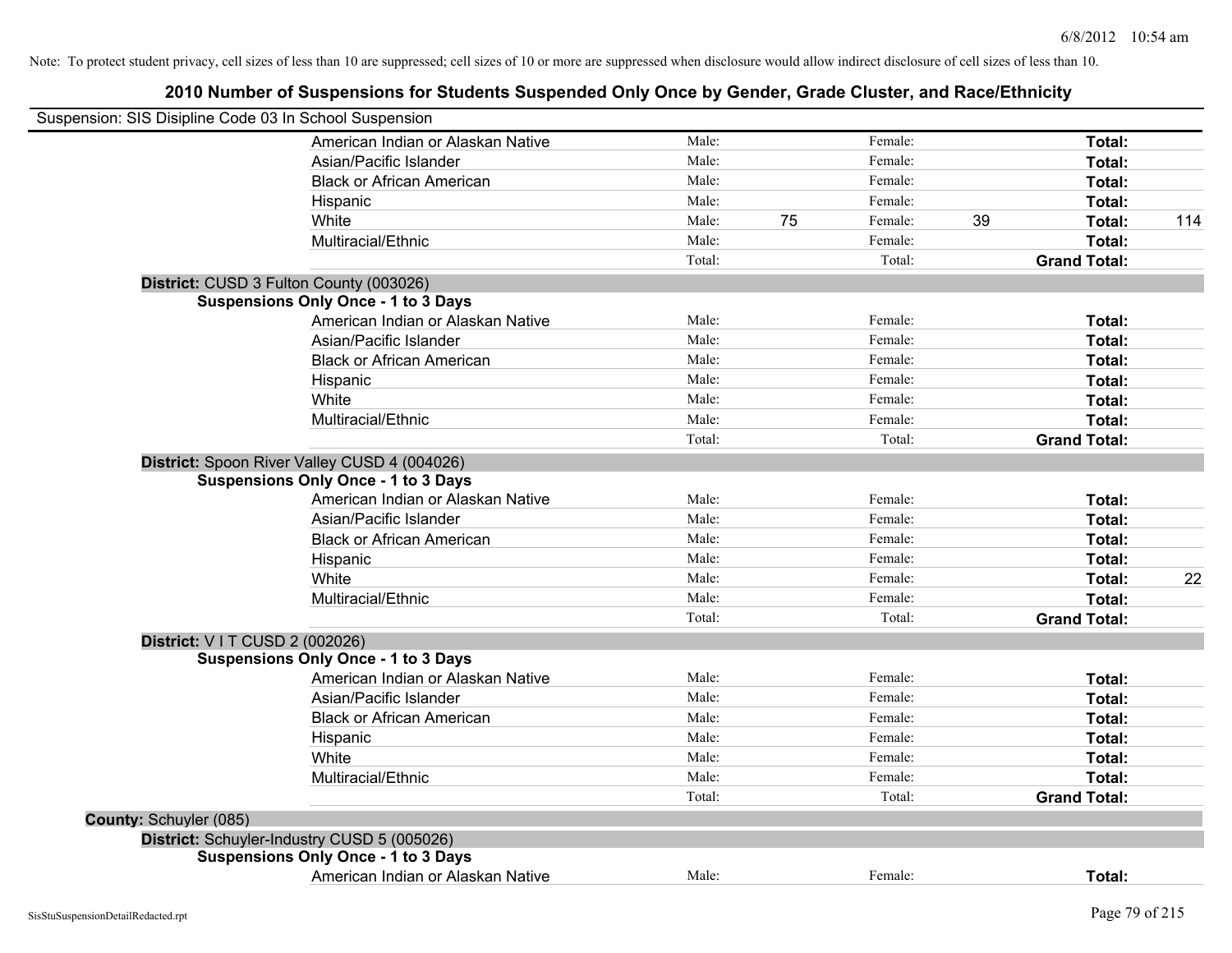# **2010 Number of Suspensions for Students Suspended Only Once by Gender, Grade Cluster, and Race/Ethnicity**

| Suspension: SIS Disipline Code 03 In School Suspension  |                                                    |        |         |                     |
|---------------------------------------------------------|----------------------------------------------------|--------|---------|---------------------|
|                                                         | Asian/Pacific Islander                             | Male:  | Female: | Total:              |
|                                                         | <b>Black or African American</b>                   | Male:  | Female: | Total:              |
|                                                         | Hispanic                                           | Male:  | Female: | Total:              |
|                                                         | White                                              | Male:  | Female: | Total:              |
|                                                         | Multiracial/Ethnic                                 | Male:  | Female: | <b>Total:</b>       |
|                                                         |                                                    | Total: | Total:  | <b>Grand Total:</b> |
|                                                         |                                                    |        |         |                     |
| Region: Grundy/Kendall ROE (24)<br>County: Grundy (032) |                                                    |        |         |                     |
| District: Braceville SD 75 (075002)                     |                                                    |        |         |                     |
|                                                         | <b>Suspensions Only Once - 1 to 3 Days</b>         |        |         |                     |
|                                                         | American Indian or Alaskan Native                  | Male:  | Female: | <b>Total:</b>       |
|                                                         | Asian/Pacific Islander                             | Male:  | Female: | Total:              |
|                                                         | <b>Black or African American</b>                   | Male:  | Female: | Total:              |
|                                                         | Hispanic                                           | Male:  | Female: | Total:              |
|                                                         | White                                              | Male:  | Female: | Total:              |
|                                                         | Multiracial/Ethnic                                 | Male:  | Female: | Total:              |
|                                                         |                                                    | Total: | Total:  | <b>Grand Total:</b> |
| District: Coal City CUSD 1 (001026)                     |                                                    |        |         |                     |
|                                                         | <b>Suspensions Only Once - 1 to 3 Days</b>         |        |         |                     |
|                                                         | American Indian or Alaskan Native                  | Male:  | Female: | Total:              |
|                                                         | Asian/Pacific Islander                             | Male:  | Female: | Total:              |
|                                                         | <b>Black or African American</b>                   | Male:  | Female: | Total:              |
|                                                         | Hispanic                                           | Male:  | Female: | <b>Total:</b>       |
|                                                         | White                                              | Male:  | Female: | 17<br>Total:        |
|                                                         | Multiracial/Ethnic                                 | Male:  | Female: | Total:              |
|                                                         |                                                    | Total: | Total:  | <b>Grand Total:</b> |
|                                                         | District: Gardner CCSD 72C (072C04)                |        |         |                     |
|                                                         | <b>Suspensions Only Once - 1 to 3 Days</b>         |        |         |                     |
|                                                         | American Indian or Alaskan Native                  | Male:  | Female: | Total:              |
|                                                         | Asian/Pacific Islander                             | Male:  | Female: | Total:              |
|                                                         | <b>Black or African American</b>                   | Male:  | Female: | Total:              |
|                                                         | Hispanic                                           | Male:  | Female: | Total:              |
|                                                         | White                                              | Male:  | Female: | Total:              |
|                                                         | Multiracial/Ethnic                                 | Male:  | Female: | Total:              |
|                                                         |                                                    | Total: | Total:  | <b>Grand Total:</b> |
|                                                         | District: Gardner S Wilmington Twp HSD 73 (073017) |        |         |                     |

**Suspensions Only Once - 1 to 3 Days**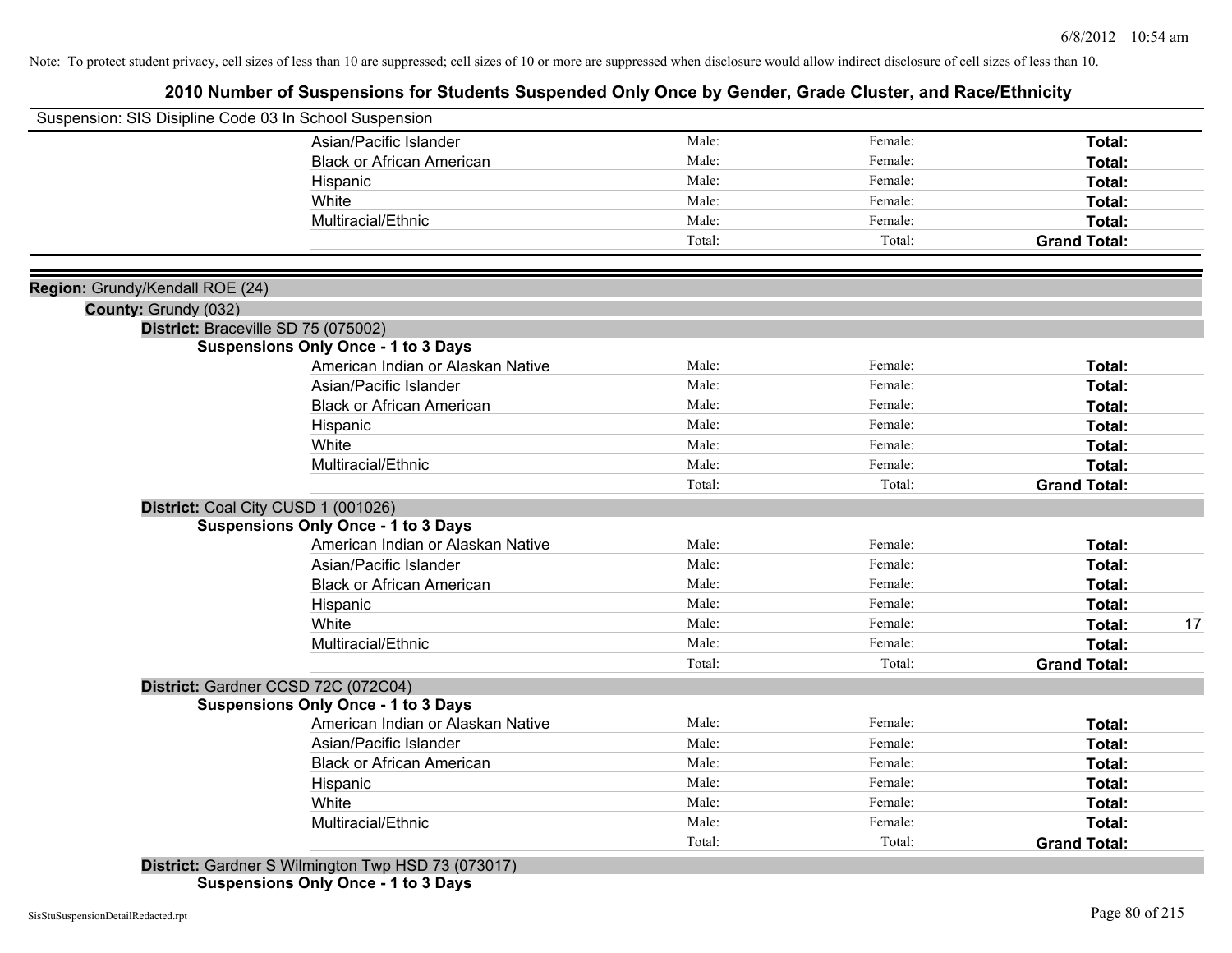| Suspension: SIS Disipline Code 03 In School Suspension |                                               |        |     |         |     |                     |     |
|--------------------------------------------------------|-----------------------------------------------|--------|-----|---------|-----|---------------------|-----|
|                                                        | American Indian or Alaskan Native             | Male:  |     | Female: |     | Total:              |     |
|                                                        | Asian/Pacific Islander                        | Male:  |     | Female: |     | Total:              |     |
|                                                        | <b>Black or African American</b>              | Male:  |     | Female: |     | Total:              |     |
|                                                        | Hispanic                                      | Male:  |     | Female: |     | Total:              |     |
|                                                        | White                                         | Male:  | 11  | Female: | 11  | Total:              | 22  |
|                                                        | Multiracial/Ethnic                            | Male:  |     | Female: |     | Total:              |     |
|                                                        |                                               | Total: |     | Total:  |     | <b>Grand Total:</b> |     |
|                                                        | District: Minooka CCSD 201 (201004)           |        |     |         |     |                     |     |
|                                                        | <b>Suspensions Only Once - 1 to 3 Days</b>    |        |     |         |     |                     |     |
|                                                        | American Indian or Alaskan Native             | Male:  |     | Female: |     | Total:              |     |
|                                                        | Asian/Pacific Islander                        | Male:  |     | Female: |     | Total:              |     |
|                                                        | <b>Black or African American</b>              | Male:  |     | Female: |     | Total:              |     |
|                                                        | Hispanic                                      | Male:  |     | Female: |     | Total:              |     |
|                                                        | White                                         | Male:  |     | Female: |     | Total:              | 51  |
|                                                        | Multiracial/Ethnic                            | Male:  |     | Female: |     | Total:              |     |
|                                                        |                                               | Total: | 58  | Total:  | 17  | <b>Grand Total:</b> | 75  |
|                                                        | District: Minooka CHSD 111 (111016)           |        |     |         |     |                     |     |
|                                                        | <b>Suspensions Only Once - 1 to 3 Days</b>    |        |     |         |     |                     |     |
|                                                        | American Indian or Alaskan Native             | Male:  |     | Female: |     | Total:              |     |
|                                                        | Asian/Pacific Islander                        | Male:  |     | Female: |     | Total:              |     |
|                                                        | <b>Black or African American</b>              | Male:  | 10  | Female: | 10  | Total:              | 20  |
|                                                        | Hispanic                                      | Male:  | 25  | Female: | 23  | Total:              | 48  |
|                                                        | White                                         | Male:  | 157 | Female: | 100 | Total:              | 257 |
|                                                        | Multiracial/Ethnic                            | Male:  |     | Female: |     | Total:              | 12  |
|                                                        |                                               | Total: |     | Total:  |     | <b>Grand Total:</b> |     |
| <b>District: Morris SD 54 (054002)</b>                 |                                               |        |     |         |     |                     |     |
|                                                        | <b>Suspensions Only Once - 1 to 3 Days</b>    |        |     |         |     |                     |     |
|                                                        | American Indian or Alaskan Native             | Male:  |     | Female: |     | Total:              |     |
|                                                        | Asian/Pacific Islander                        | Male:  |     | Female: |     | Total:              |     |
|                                                        | <b>Black or African American</b>              | Male:  |     | Female: |     | Total:              |     |
|                                                        | Hispanic                                      | Male:  |     | Female: |     | Total:              |     |
|                                                        | White                                         | Male:  |     | Female: |     | Total:              | 29  |
|                                                        | Multiracial/Ethnic                            | Male:  |     | Female: |     | Total:              |     |
|                                                        |                                               | Total: |     | Total:  |     | <b>Grand Total:</b> |     |
|                                                        | <b>Suspensions Only Once - 4 or More Days</b> |        |     |         |     |                     |     |
|                                                        | American Indian or Alaskan Native             | Male:  |     | Female: |     | Total:              |     |
|                                                        | Asian/Pacific Islander                        | Male:  |     | Female: |     | Total:              |     |
|                                                        | <b>Black or African American</b>              | Male:  |     | Female: |     | Total:              |     |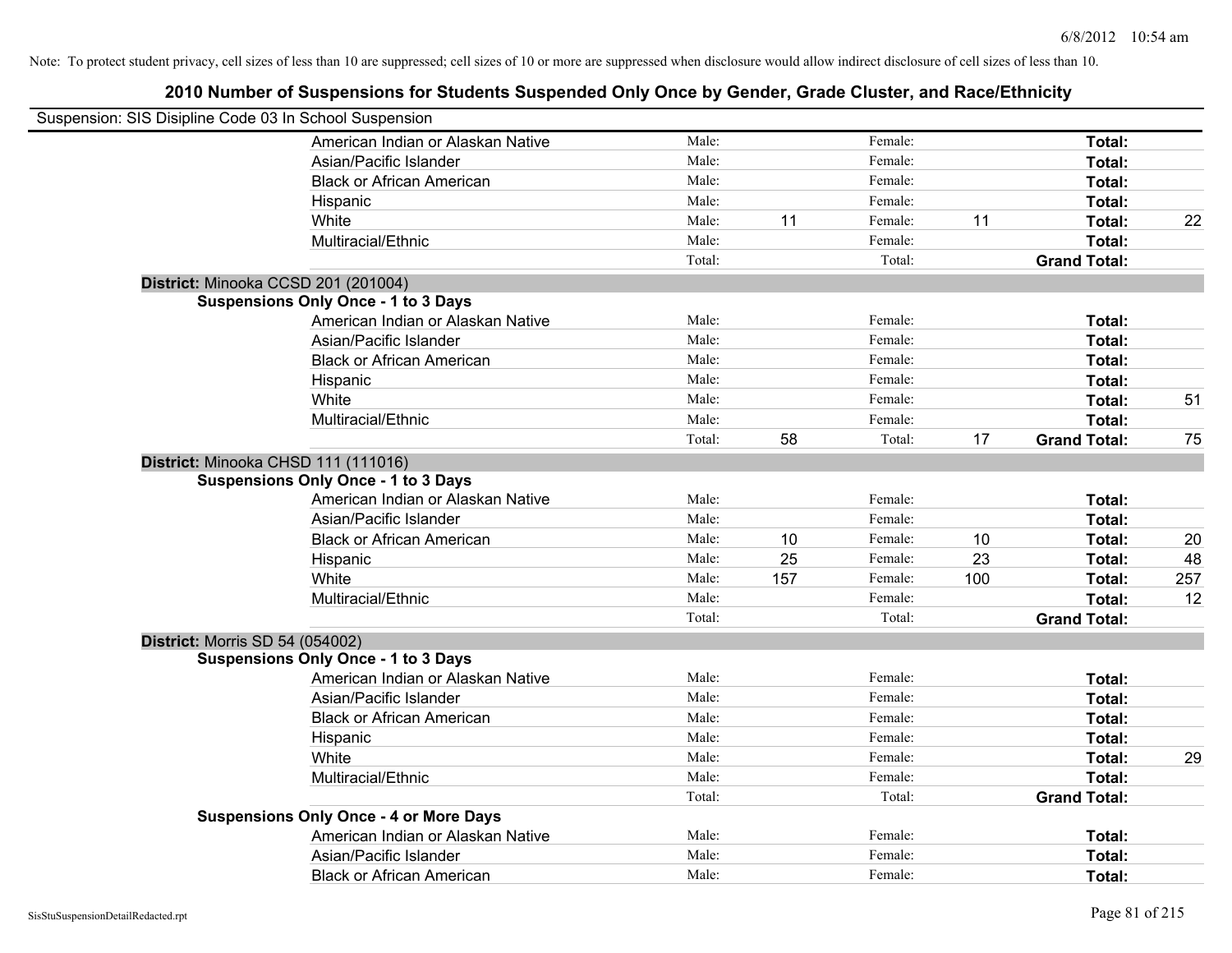| Suspension: SIS Disipline Code 03 In School Suspension |                                               |        |     |         |    |                     |     |
|--------------------------------------------------------|-----------------------------------------------|--------|-----|---------|----|---------------------|-----|
|                                                        | Hispanic                                      | Male:  |     | Female: |    | Total:              |     |
|                                                        | White                                         | Male:  |     | Female: |    | Total:              |     |
|                                                        | Multiracial/Ethnic                            | Male:  |     | Female: |    | Total:              |     |
|                                                        |                                               | Total: |     | Total:  |    | <b>Grand Total:</b> |     |
|                                                        | District: Saratoga CCSD 60C (060C04)          |        |     |         |    |                     |     |
|                                                        | <b>Suspensions Only Once - 1 to 3 Days</b>    |        |     |         |    |                     |     |
|                                                        | American Indian or Alaskan Native             | Male:  |     | Female: |    | Total:              |     |
|                                                        | Asian/Pacific Islander                        | Male:  |     | Female: |    | Total:              |     |
|                                                        | <b>Black or African American</b>              | Male:  |     | Female: |    | Total:              |     |
|                                                        | Hispanic                                      | Male:  |     | Female: |    | Total:              |     |
|                                                        | White                                         | Male:  |     | Female: |    | Total:              | 13  |
|                                                        | Multiracial/Ethnic                            | Male:  |     | Female: |    | Total:              |     |
|                                                        |                                               | Total: |     | Total:  |    | <b>Grand Total:</b> |     |
| County: Kendall (047)                                  |                                               |        |     |         |    |                     |     |
|                                                        | District: Newark CHSD 18 (018016)             |        |     |         |    |                     |     |
|                                                        | <b>Suspensions Only Once - 1 to 3 Days</b>    |        |     |         |    |                     |     |
|                                                        | American Indian or Alaskan Native             | Male:  |     | Female: |    | Total:              |     |
|                                                        | Asian/Pacific Islander                        | Male:  |     | Female: |    | Total:              |     |
|                                                        | <b>Black or African American</b>              | Male:  |     | Female: |    | Total:              |     |
|                                                        | Hispanic                                      | Male:  |     | Female: |    | Total:              |     |
|                                                        | White                                         | Male:  |     | Female: |    | Total:              |     |
|                                                        | Multiracial/Ethnic                            | Male:  |     | Female: |    | Total:              |     |
|                                                        |                                               | Total: |     | Total:  |    | <b>Grand Total:</b> |     |
|                                                        | District: Oswego CUSD 308 (308026)            |        |     |         |    |                     |     |
|                                                        | <b>Suspensions Only Once - 1 to 3 Days</b>    |        |     |         |    |                     |     |
|                                                        | American Indian or Alaskan Native             | Male:  |     | Female: |    | Total:              |     |
|                                                        | Asian/Pacific Islander                        | Male:  |     | Female: |    | Total:              |     |
|                                                        | <b>Black or African American</b>              | Male:  | 58  | Female: | 31 | Total:              | 89  |
|                                                        | Hispanic                                      | Male:  | 71  | Female: | 44 | Total:              | 115 |
|                                                        | White                                         | Male:  | 191 | Female: | 65 | Total:              | 256 |
|                                                        | Multiracial/Ethnic                            | Male:  |     | Female: |    | Total:              | 18  |
|                                                        |                                               | Total: |     | Total:  |    | <b>Grand Total:</b> |     |
|                                                        | <b>Suspensions Only Once - 4 or More Days</b> |        |     |         |    |                     |     |
|                                                        | American Indian or Alaskan Native             | Male:  |     | Female: |    | Total:              |     |
|                                                        | Asian/Pacific Islander                        | Male:  |     | Female: |    | Total:              |     |
|                                                        | <b>Black or African American</b>              | Male:  |     | Female: |    | Total:              |     |
|                                                        | Hispanic                                      | Male:  |     | Female: |    | Total:              |     |
|                                                        | White                                         | Male:  |     | Female: |    | Total:              |     |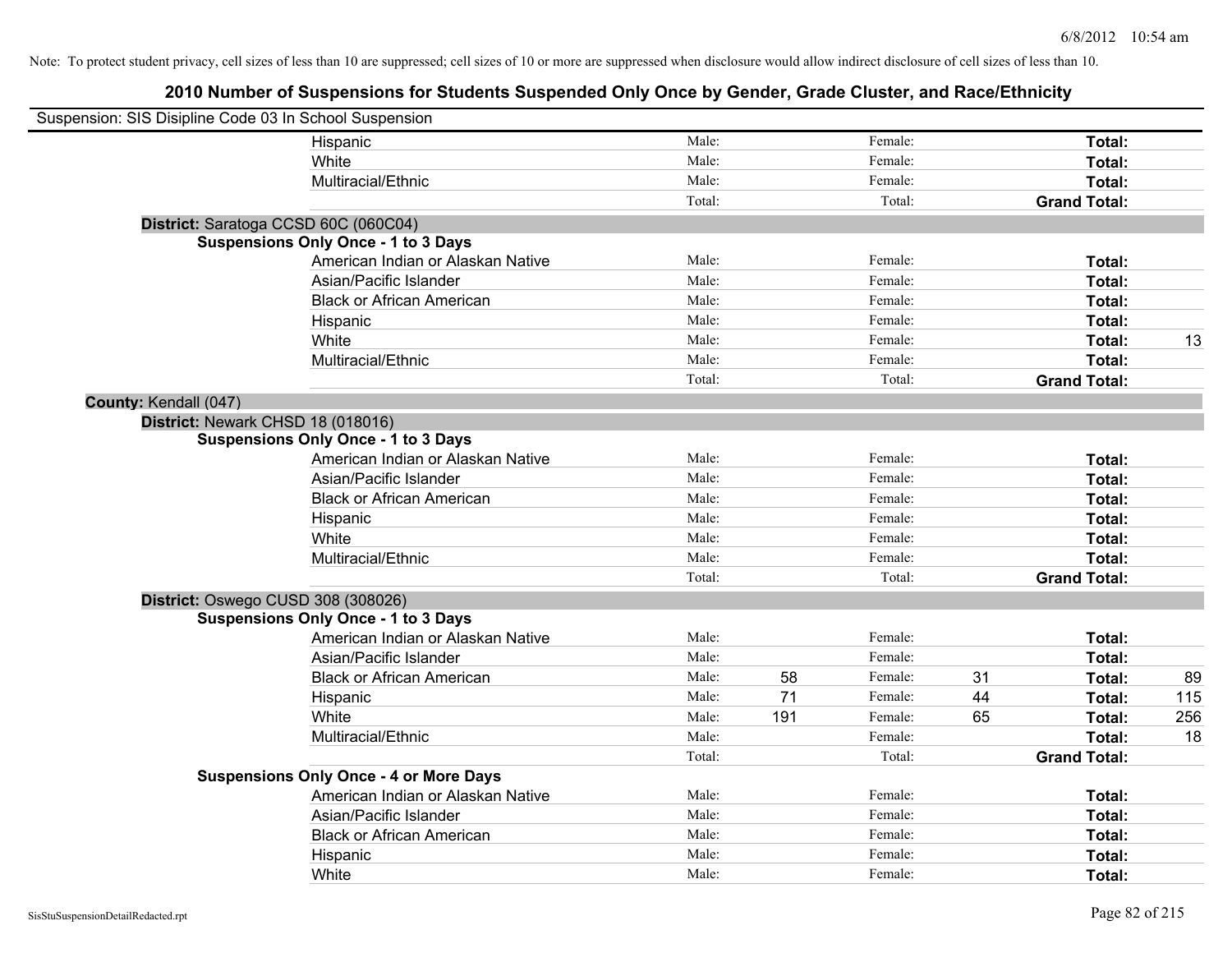| Male:<br>Multiracial/Ethnic<br>Female:<br>Total:<br>Total:<br>Total:<br><b>Grand Total:</b><br>District: Plano CUSD 88 (088026)<br><b>Suspensions Only Once - 1 to 3 Days</b><br>Male:<br>American Indian or Alaskan Native<br>Female:<br>Total:<br>Male:<br>Asian/Pacific Islander<br>Female:<br>Total:<br><b>Black or African American</b><br>Male:<br>12<br>Female:<br>Total:<br>37<br>Hispanic<br>Male:<br>Female:<br>Total:<br>White<br>30<br>13<br>Male:<br>Female:<br>43<br>Total:<br>Multiracial/Ethnic<br>Male:<br>12<br>Female:<br>Total:<br>Total:<br><b>Grand Total:</b><br>Total:<br>District: Yorkville CUSD 115 (115026)<br><b>Suspensions Only Once - 1 to 3 Days</b><br>Male:<br>Female:<br>Total:<br>American Indian or Alaskan Native<br>Male:<br>Female:<br>Total:<br>Asian/Pacific Islander<br>Male:<br><b>Black or African American</b><br>Female:<br>Total:<br>Male:<br>Female:<br>Total:<br>10<br>Hispanic<br>White<br>Male:<br>Female:<br>Total:<br>38<br>Multiracial/Ethnic<br>Male:<br>Female:<br>Total:<br>Total:<br>Total:<br><b>Grand Total:</b><br>Region: Hamilton/Jefferson ROE (25)<br>County: Jefferson (041)<br>District: Bethel SD 82 (082002)<br><b>Suspensions Only Once - 1 to 3 Days</b><br>Male:<br>American Indian or Alaskan Native<br>Female:<br>Total:<br>Male:<br>Female:<br>Asian/Pacific Islander<br>Total:<br>Male:<br>Female:<br><b>Black or African American</b><br>Total:<br>Male:<br>Female:<br>Hispanic<br>Total:<br>Male:<br>White<br>Female:<br>11<br>Total:<br>Male:<br>Multiracial/Ethnic<br>Female:<br>Total:<br>Total:<br>Total:<br><b>Grand Total:</b><br>District: Bluford CCSD 114 (114004)<br><b>Suspensions Only Once - 1 to 3 Days</b><br>American Indian or Alaskan Native<br>Male:<br>Female:<br>Total:<br>Asian/Pacific Islander<br>Male:<br>Female:<br>Total:<br>Male:<br><b>Black or African American</b><br>Female:<br>Total: | Suspension: SIS Disipline Code 03 In School Suspension |          |       |         |        |  |
|--------------------------------------------------------------------------------------------------------------------------------------------------------------------------------------------------------------------------------------------------------------------------------------------------------------------------------------------------------------------------------------------------------------------------------------------------------------------------------------------------------------------------------------------------------------------------------------------------------------------------------------------------------------------------------------------------------------------------------------------------------------------------------------------------------------------------------------------------------------------------------------------------------------------------------------------------------------------------------------------------------------------------------------------------------------------------------------------------------------------------------------------------------------------------------------------------------------------------------------------------------------------------------------------------------------------------------------------------------------------------------------------------------------------------------------------------------------------------------------------------------------------------------------------------------------------------------------------------------------------------------------------------------------------------------------------------------------------------------------------------------------------------------------------------------------------------------------------------------------------------------------------------------|--------------------------------------------------------|----------|-------|---------|--------|--|
|                                                                                                                                                                                                                                                                                                                                                                                                                                                                                                                                                                                                                                                                                                                                                                                                                                                                                                                                                                                                                                                                                                                                                                                                                                                                                                                                                                                                                                                                                                                                                                                                                                                                                                                                                                                                                                                                                                        |                                                        |          |       |         |        |  |
|                                                                                                                                                                                                                                                                                                                                                                                                                                                                                                                                                                                                                                                                                                                                                                                                                                                                                                                                                                                                                                                                                                                                                                                                                                                                                                                                                                                                                                                                                                                                                                                                                                                                                                                                                                                                                                                                                                        |                                                        |          |       |         |        |  |
|                                                                                                                                                                                                                                                                                                                                                                                                                                                                                                                                                                                                                                                                                                                                                                                                                                                                                                                                                                                                                                                                                                                                                                                                                                                                                                                                                                                                                                                                                                                                                                                                                                                                                                                                                                                                                                                                                                        |                                                        |          |       |         |        |  |
|                                                                                                                                                                                                                                                                                                                                                                                                                                                                                                                                                                                                                                                                                                                                                                                                                                                                                                                                                                                                                                                                                                                                                                                                                                                                                                                                                                                                                                                                                                                                                                                                                                                                                                                                                                                                                                                                                                        |                                                        |          |       |         |        |  |
|                                                                                                                                                                                                                                                                                                                                                                                                                                                                                                                                                                                                                                                                                                                                                                                                                                                                                                                                                                                                                                                                                                                                                                                                                                                                                                                                                                                                                                                                                                                                                                                                                                                                                                                                                                                                                                                                                                        |                                                        |          |       |         |        |  |
|                                                                                                                                                                                                                                                                                                                                                                                                                                                                                                                                                                                                                                                                                                                                                                                                                                                                                                                                                                                                                                                                                                                                                                                                                                                                                                                                                                                                                                                                                                                                                                                                                                                                                                                                                                                                                                                                                                        |                                                        |          |       |         |        |  |
|                                                                                                                                                                                                                                                                                                                                                                                                                                                                                                                                                                                                                                                                                                                                                                                                                                                                                                                                                                                                                                                                                                                                                                                                                                                                                                                                                                                                                                                                                                                                                                                                                                                                                                                                                                                                                                                                                                        |                                                        |          |       |         |        |  |
|                                                                                                                                                                                                                                                                                                                                                                                                                                                                                                                                                                                                                                                                                                                                                                                                                                                                                                                                                                                                                                                                                                                                                                                                                                                                                                                                                                                                                                                                                                                                                                                                                                                                                                                                                                                                                                                                                                        |                                                        |          |       |         |        |  |
|                                                                                                                                                                                                                                                                                                                                                                                                                                                                                                                                                                                                                                                                                                                                                                                                                                                                                                                                                                                                                                                                                                                                                                                                                                                                                                                                                                                                                                                                                                                                                                                                                                                                                                                                                                                                                                                                                                        |                                                        |          |       |         |        |  |
|                                                                                                                                                                                                                                                                                                                                                                                                                                                                                                                                                                                                                                                                                                                                                                                                                                                                                                                                                                                                                                                                                                                                                                                                                                                                                                                                                                                                                                                                                                                                                                                                                                                                                                                                                                                                                                                                                                        |                                                        |          |       |         |        |  |
|                                                                                                                                                                                                                                                                                                                                                                                                                                                                                                                                                                                                                                                                                                                                                                                                                                                                                                                                                                                                                                                                                                                                                                                                                                                                                                                                                                                                                                                                                                                                                                                                                                                                                                                                                                                                                                                                                                        |                                                        |          |       |         |        |  |
|                                                                                                                                                                                                                                                                                                                                                                                                                                                                                                                                                                                                                                                                                                                                                                                                                                                                                                                                                                                                                                                                                                                                                                                                                                                                                                                                                                                                                                                                                                                                                                                                                                                                                                                                                                                                                                                                                                        |                                                        |          |       |         |        |  |
|                                                                                                                                                                                                                                                                                                                                                                                                                                                                                                                                                                                                                                                                                                                                                                                                                                                                                                                                                                                                                                                                                                                                                                                                                                                                                                                                                                                                                                                                                                                                                                                                                                                                                                                                                                                                                                                                                                        |                                                        |          |       |         |        |  |
|                                                                                                                                                                                                                                                                                                                                                                                                                                                                                                                                                                                                                                                                                                                                                                                                                                                                                                                                                                                                                                                                                                                                                                                                                                                                                                                                                                                                                                                                                                                                                                                                                                                                                                                                                                                                                                                                                                        |                                                        |          |       |         |        |  |
|                                                                                                                                                                                                                                                                                                                                                                                                                                                                                                                                                                                                                                                                                                                                                                                                                                                                                                                                                                                                                                                                                                                                                                                                                                                                                                                                                                                                                                                                                                                                                                                                                                                                                                                                                                                                                                                                                                        |                                                        |          |       |         |        |  |
|                                                                                                                                                                                                                                                                                                                                                                                                                                                                                                                                                                                                                                                                                                                                                                                                                                                                                                                                                                                                                                                                                                                                                                                                                                                                                                                                                                                                                                                                                                                                                                                                                                                                                                                                                                                                                                                                                                        |                                                        |          |       |         |        |  |
|                                                                                                                                                                                                                                                                                                                                                                                                                                                                                                                                                                                                                                                                                                                                                                                                                                                                                                                                                                                                                                                                                                                                                                                                                                                                                                                                                                                                                                                                                                                                                                                                                                                                                                                                                                                                                                                                                                        |                                                        |          |       |         |        |  |
|                                                                                                                                                                                                                                                                                                                                                                                                                                                                                                                                                                                                                                                                                                                                                                                                                                                                                                                                                                                                                                                                                                                                                                                                                                                                                                                                                                                                                                                                                                                                                                                                                                                                                                                                                                                                                                                                                                        |                                                        |          |       |         |        |  |
|                                                                                                                                                                                                                                                                                                                                                                                                                                                                                                                                                                                                                                                                                                                                                                                                                                                                                                                                                                                                                                                                                                                                                                                                                                                                                                                                                                                                                                                                                                                                                                                                                                                                                                                                                                                                                                                                                                        |                                                        |          |       |         |        |  |
|                                                                                                                                                                                                                                                                                                                                                                                                                                                                                                                                                                                                                                                                                                                                                                                                                                                                                                                                                                                                                                                                                                                                                                                                                                                                                                                                                                                                                                                                                                                                                                                                                                                                                                                                                                                                                                                                                                        |                                                        |          |       |         |        |  |
|                                                                                                                                                                                                                                                                                                                                                                                                                                                                                                                                                                                                                                                                                                                                                                                                                                                                                                                                                                                                                                                                                                                                                                                                                                                                                                                                                                                                                                                                                                                                                                                                                                                                                                                                                                                                                                                                                                        |                                                        |          |       |         |        |  |
|                                                                                                                                                                                                                                                                                                                                                                                                                                                                                                                                                                                                                                                                                                                                                                                                                                                                                                                                                                                                                                                                                                                                                                                                                                                                                                                                                                                                                                                                                                                                                                                                                                                                                                                                                                                                                                                                                                        |                                                        |          |       |         |        |  |
|                                                                                                                                                                                                                                                                                                                                                                                                                                                                                                                                                                                                                                                                                                                                                                                                                                                                                                                                                                                                                                                                                                                                                                                                                                                                                                                                                                                                                                                                                                                                                                                                                                                                                                                                                                                                                                                                                                        |                                                        |          |       |         |        |  |
|                                                                                                                                                                                                                                                                                                                                                                                                                                                                                                                                                                                                                                                                                                                                                                                                                                                                                                                                                                                                                                                                                                                                                                                                                                                                                                                                                                                                                                                                                                                                                                                                                                                                                                                                                                                                                                                                                                        |                                                        |          |       |         |        |  |
|                                                                                                                                                                                                                                                                                                                                                                                                                                                                                                                                                                                                                                                                                                                                                                                                                                                                                                                                                                                                                                                                                                                                                                                                                                                                                                                                                                                                                                                                                                                                                                                                                                                                                                                                                                                                                                                                                                        |                                                        |          |       |         |        |  |
|                                                                                                                                                                                                                                                                                                                                                                                                                                                                                                                                                                                                                                                                                                                                                                                                                                                                                                                                                                                                                                                                                                                                                                                                                                                                                                                                                                                                                                                                                                                                                                                                                                                                                                                                                                                                                                                                                                        |                                                        |          |       |         |        |  |
|                                                                                                                                                                                                                                                                                                                                                                                                                                                                                                                                                                                                                                                                                                                                                                                                                                                                                                                                                                                                                                                                                                                                                                                                                                                                                                                                                                                                                                                                                                                                                                                                                                                                                                                                                                                                                                                                                                        |                                                        |          |       |         |        |  |
|                                                                                                                                                                                                                                                                                                                                                                                                                                                                                                                                                                                                                                                                                                                                                                                                                                                                                                                                                                                                                                                                                                                                                                                                                                                                                                                                                                                                                                                                                                                                                                                                                                                                                                                                                                                                                                                                                                        |                                                        |          |       |         |        |  |
|                                                                                                                                                                                                                                                                                                                                                                                                                                                                                                                                                                                                                                                                                                                                                                                                                                                                                                                                                                                                                                                                                                                                                                                                                                                                                                                                                                                                                                                                                                                                                                                                                                                                                                                                                                                                                                                                                                        |                                                        |          |       |         |        |  |
|                                                                                                                                                                                                                                                                                                                                                                                                                                                                                                                                                                                                                                                                                                                                                                                                                                                                                                                                                                                                                                                                                                                                                                                                                                                                                                                                                                                                                                                                                                                                                                                                                                                                                                                                                                                                                                                                                                        |                                                        |          |       |         |        |  |
|                                                                                                                                                                                                                                                                                                                                                                                                                                                                                                                                                                                                                                                                                                                                                                                                                                                                                                                                                                                                                                                                                                                                                                                                                                                                                                                                                                                                                                                                                                                                                                                                                                                                                                                                                                                                                                                                                                        |                                                        |          |       |         |        |  |
|                                                                                                                                                                                                                                                                                                                                                                                                                                                                                                                                                                                                                                                                                                                                                                                                                                                                                                                                                                                                                                                                                                                                                                                                                                                                                                                                                                                                                                                                                                                                                                                                                                                                                                                                                                                                                                                                                                        |                                                        |          |       |         |        |  |
|                                                                                                                                                                                                                                                                                                                                                                                                                                                                                                                                                                                                                                                                                                                                                                                                                                                                                                                                                                                                                                                                                                                                                                                                                                                                                                                                                                                                                                                                                                                                                                                                                                                                                                                                                                                                                                                                                                        |                                                        |          |       |         |        |  |
|                                                                                                                                                                                                                                                                                                                                                                                                                                                                                                                                                                                                                                                                                                                                                                                                                                                                                                                                                                                                                                                                                                                                                                                                                                                                                                                                                                                                                                                                                                                                                                                                                                                                                                                                                                                                                                                                                                        |                                                        |          |       |         |        |  |
|                                                                                                                                                                                                                                                                                                                                                                                                                                                                                                                                                                                                                                                                                                                                                                                                                                                                                                                                                                                                                                                                                                                                                                                                                                                                                                                                                                                                                                                                                                                                                                                                                                                                                                                                                                                                                                                                                                        |                                                        |          |       |         |        |  |
|                                                                                                                                                                                                                                                                                                                                                                                                                                                                                                                                                                                                                                                                                                                                                                                                                                                                                                                                                                                                                                                                                                                                                                                                                                                                                                                                                                                                                                                                                                                                                                                                                                                                                                                                                                                                                                                                                                        |                                                        |          |       |         |        |  |
|                                                                                                                                                                                                                                                                                                                                                                                                                                                                                                                                                                                                                                                                                                                                                                                                                                                                                                                                                                                                                                                                                                                                                                                                                                                                                                                                                                                                                                                                                                                                                                                                                                                                                                                                                                                                                                                                                                        |                                                        | Hispanic | Male: | Female: | Total: |  |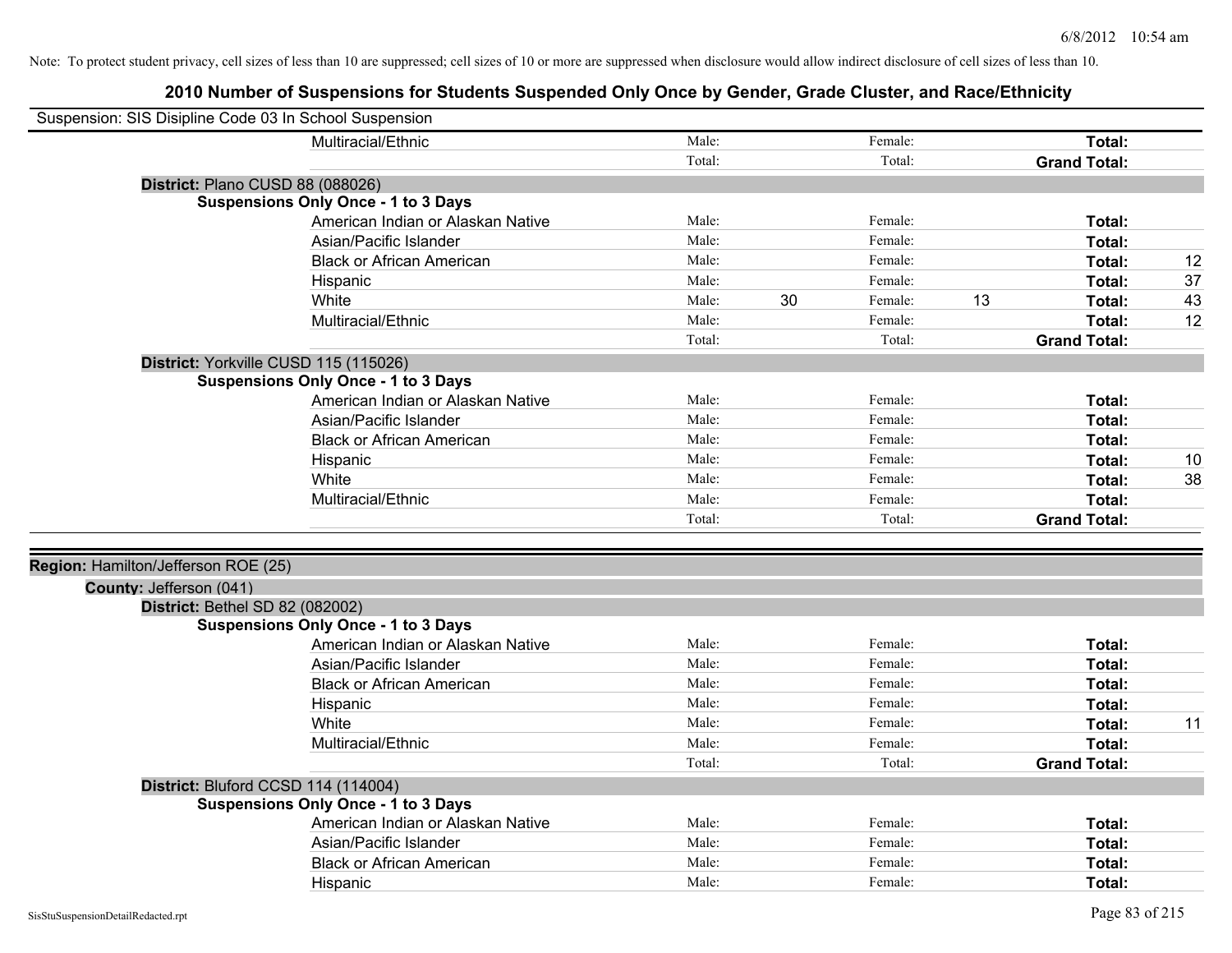| Suspension: SIS Disipline Code 03 In School Suspension |                                               |        |    |         |    |                     |    |
|--------------------------------------------------------|-----------------------------------------------|--------|----|---------|----|---------------------|----|
|                                                        | White                                         | Male:  |    | Female: |    | Total:              | 17 |
|                                                        | Multiracial/Ethnic                            | Male:  |    | Female: |    | Total:              |    |
|                                                        |                                               | Total: |    | Total:  |    | <b>Grand Total:</b> |    |
|                                                        | District: Dodds CCSD 7 (007004)               |        |    |         |    |                     |    |
|                                                        | <b>Suspensions Only Once - 1 to 3 Days</b>    |        |    |         |    |                     |    |
|                                                        | American Indian or Alaskan Native             | Male:  |    | Female: |    | Total:              |    |
|                                                        | Asian/Pacific Islander                        | Male:  |    | Female: |    | Total:              |    |
|                                                        | <b>Black or African American</b>              | Male:  |    | Female: |    | Total:              |    |
|                                                        | Hispanic                                      | Male:  |    | Female: |    | Total:              |    |
|                                                        | White                                         | Male:  |    | Female: |    | Total:              |    |
|                                                        | Multiracial/Ethnic                            | Male:  |    | Female: |    | Total:              |    |
|                                                        |                                               | Total: |    | Total:  |    | <b>Grand Total:</b> |    |
|                                                        | District: Mount Vernon SD 80 (080002)         |        |    |         |    |                     |    |
|                                                        | <b>Suspensions Only Once - 1 to 3 Days</b>    |        |    |         |    |                     |    |
|                                                        | American Indian or Alaskan Native             | Male:  |    | Female: |    | Total:              |    |
|                                                        | Asian/Pacific Islander                        | Male:  |    | Female: |    | Total:              |    |
|                                                        | <b>Black or African American</b>              | Male:  | 27 | Female: | 16 | Total:              | 43 |
|                                                        | Hispanic                                      | Male:  |    | Female: |    | Total:              |    |
|                                                        | White                                         | Male:  |    | Female: |    | Total:              | 21 |
|                                                        | Multiracial/Ethnic                            | Male:  |    | Female: |    | Total:              |    |
|                                                        |                                               | Total: |    | Total:  |    | <b>Grand Total:</b> |    |
|                                                        | <b>Suspensions Only Once - 4 or More Days</b> |        |    |         |    |                     |    |
|                                                        | American Indian or Alaskan Native             | Male:  |    | Female: |    | Total:              |    |
|                                                        | Asian/Pacific Islander                        | Male:  |    | Female: |    | Total:              |    |
|                                                        | <b>Black or African American</b>              | Male:  |    | Female: |    | Total:              |    |
|                                                        | Hispanic                                      | Male:  |    | Female: |    | Total:              |    |
|                                                        | White                                         | Male:  |    | Female: |    | Total:              |    |
|                                                        | Multiracial/Ethnic                            | Male:  |    | Female: |    | Total:              |    |
|                                                        |                                               | Total: |    | Total:  |    | <b>Grand Total:</b> |    |
|                                                        | District: Mt Vernon Twp HSD 201 (201017)      |        |    |         |    |                     |    |
|                                                        | <b>Suspensions Only Once - 1 to 3 Days</b>    |        |    |         |    |                     |    |
|                                                        | American Indian or Alaskan Native             | Male:  |    | Female: |    | Total:              |    |
|                                                        | Asian/Pacific Islander                        | Male:  |    | Female: |    | Total:              |    |
|                                                        | <b>Black or African American</b>              | Male:  | 12 | Female: | 10 | Total:              | 22 |
|                                                        | Hispanic                                      | Male:  |    | Female: |    | Total:              |    |
|                                                        | White                                         | Male:  | 25 | Female: | 19 | Total:              | 44 |
|                                                        | Multiracial/Ethnic                            | Male:  |    | Female: |    | Total:              |    |
|                                                        |                                               | Total: |    | Total:  |    | <b>Grand Total:</b> | 76 |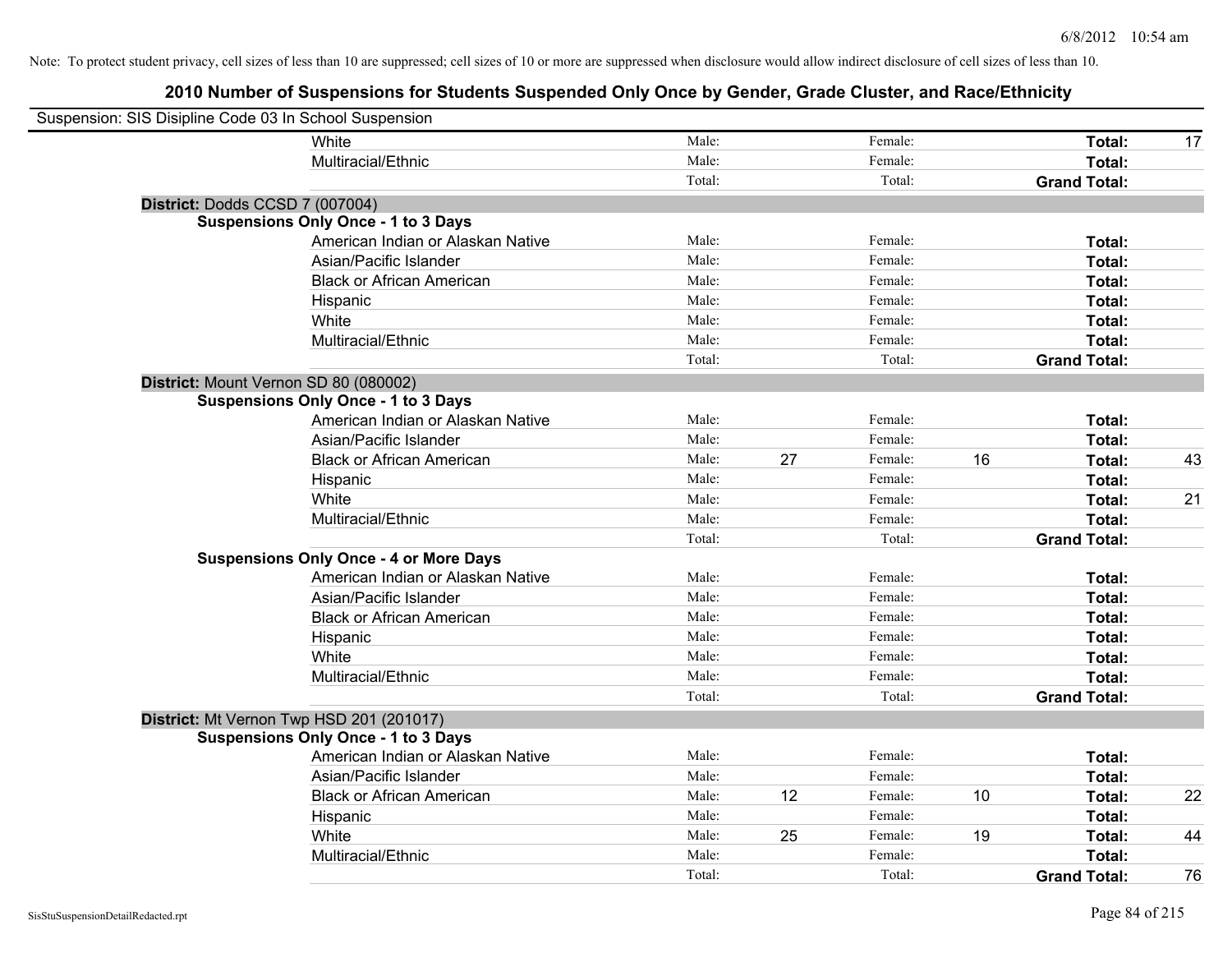# **2010 Number of Suspensions for Students Suspended Only Once by Gender, Grade Cluster, and Race/Ethnicity**

| Suspension: SIS Disipline Code 03 In School Suspension |                                            |        |         |                     |
|--------------------------------------------------------|--------------------------------------------|--------|---------|---------------------|
| District: Summersville SD 79 (079002)                  |                                            |        |         |                     |
|                                                        | <b>Suspensions Only Once - 1 to 3 Days</b> |        |         |                     |
|                                                        | American Indian or Alaskan Native          | Male:  | Female: | Total:              |
|                                                        | Asian/Pacific Islander                     | Male:  | Female: | Total:              |
|                                                        | <b>Black or African American</b>           | Male:  | Female: | Total:              |
|                                                        | Hispanic                                   | Male:  | Female: | Total:              |
|                                                        | White                                      | Male:  | Female: | 19<br>Total:        |
|                                                        | Multiracial/Ethnic                         | Male:  | Female: | Total:              |
|                                                        |                                            | Total: | Total:  | <b>Grand Total:</b> |
| District: Waltonville CUSD 1 (001026)                  |                                            |        |         |                     |
|                                                        | <b>Suspensions Only Once - 1 to 3 Days</b> |        |         |                     |
|                                                        | American Indian or Alaskan Native          | Male:  | Female: | Total:              |
|                                                        | Asian/Pacific Islander                     | Male:  | Female: | Total:              |
|                                                        | <b>Black or African American</b>           | Male:  | Female: | Total:              |
|                                                        | Hispanic                                   | Male:  | Female: | Total:              |
|                                                        | White                                      | Male:  | Female: | Total:              |
|                                                        | Multiracial/Ethnic                         | Male:  | Female: | Total:              |
|                                                        |                                            | Total: | Total:  | <b>Grand Total:</b> |
| District: Webber Twp HSD 204 (204017)                  |                                            |        |         |                     |
|                                                        | <b>Suspensions Only Once - 1 to 3 Days</b> |        |         |                     |
|                                                        | American Indian or Alaskan Native          | Male:  | Female: | Total:              |
|                                                        | Asian/Pacific Islander                     | Male:  | Female: | Total:              |
|                                                        | <b>Black or African American</b>           | Male:  | Female: | Total:              |
|                                                        | Hispanic                                   | Male:  | Female: | Total:              |
|                                                        | White                                      | Male:  | Female: | Total:              |
|                                                        | Multiracial/Ethnic                         | Male:  | Female: | Total:              |
|                                                        |                                            | Total: | Total:  | <b>Grand Total:</b> |
| District: Woodlawn CHSD 205 (205016)                   |                                            |        |         |                     |
|                                                        | <b>Suspensions Only Once - 1 to 3 Days</b> |        |         |                     |
|                                                        | American Indian or Alaskan Native          | Male:  | Female: | Total:              |
|                                                        | Asian/Pacific Islander                     | Male:  | Female: | Total:              |
|                                                        | <b>Black or African American</b>           | Male:  | Female: | Total:              |
|                                                        | Hispanic                                   | Male:  | Female: | Total:              |
|                                                        | White                                      | Male:  | Female: | Total:              |
|                                                        | Multiracial/Ethnic                         | Male:  | Female: | Total:              |
|                                                        |                                            | Total: | Total:  | <b>Grand Total:</b> |

**Region:** Hancock/McDonough ROE (26)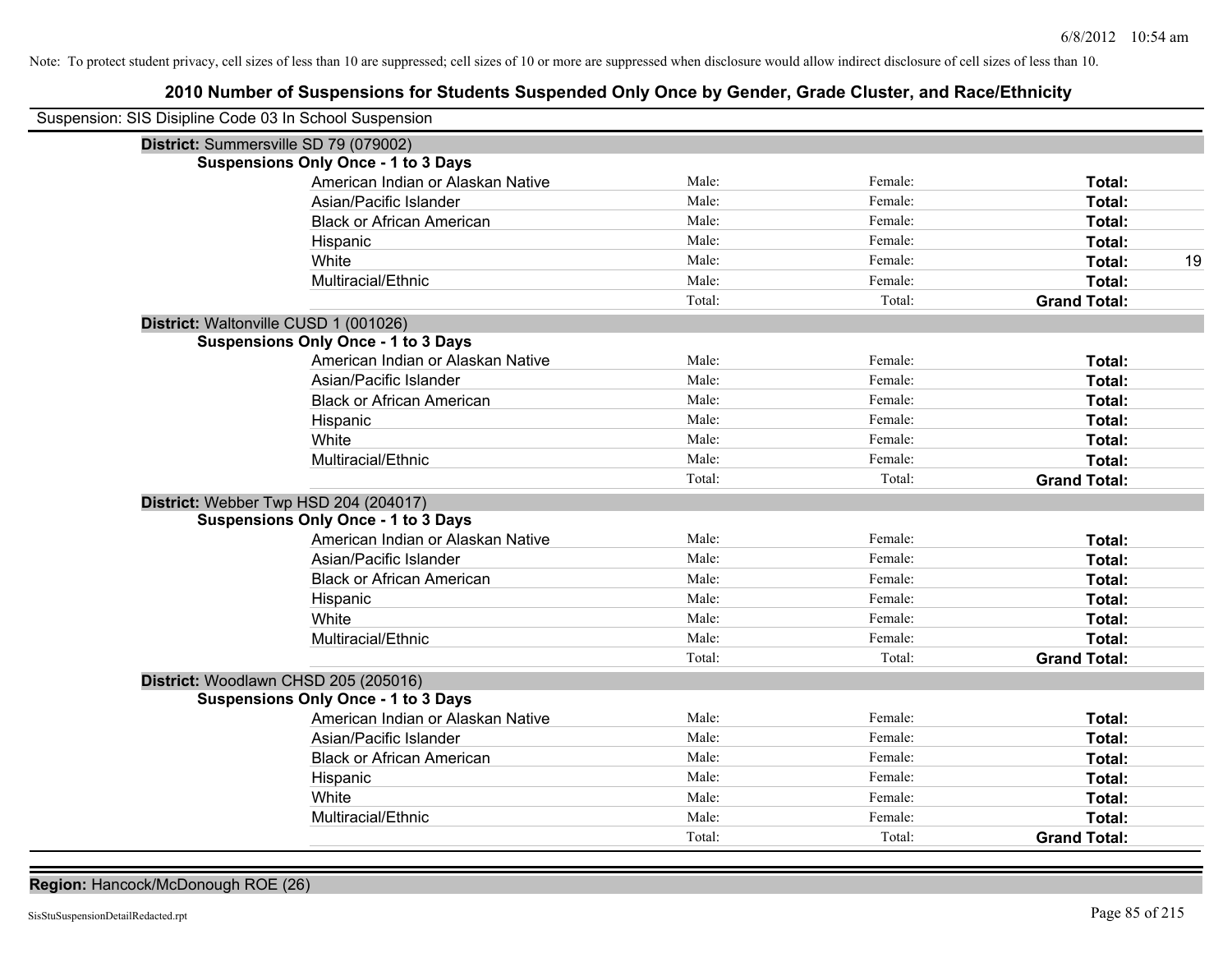| Suspension: SIS Disipline Code 03 In School Suspension |                                               |        |    |         |    |                     |    |
|--------------------------------------------------------|-----------------------------------------------|--------|----|---------|----|---------------------|----|
| County: Hancock (034)                                  |                                               |        |    |         |    |                     |    |
| District: Carthage ESD 317 (317004)                    |                                               |        |    |         |    |                     |    |
|                                                        | <b>Suspensions Only Once - 1 to 3 Days</b>    |        |    |         |    |                     |    |
|                                                        | American Indian or Alaskan Native             | Male:  |    | Female: |    | Total:              |    |
|                                                        | Asian/Pacific Islander                        | Male:  |    | Female: |    | Total:              |    |
|                                                        | <b>Black or African American</b>              | Male:  |    | Female: |    | <b>Total:</b>       |    |
|                                                        | Hispanic                                      | Male:  |    | Female: |    | Total:              |    |
|                                                        | White                                         | Male:  |    | Female: |    | Total:              |    |
|                                                        | Multiracial/Ethnic                            | Male:  |    | Female: |    | Total:              |    |
|                                                        |                                               | Total: |    | Total:  |    | <b>Grand Total:</b> |    |
| District: Dallas ESD 327 (327004)                      |                                               |        |    |         |    |                     |    |
|                                                        | <b>Suspensions Only Once - 1 to 3 Days</b>    |        |    |         |    |                     |    |
|                                                        | American Indian or Alaskan Native             | Male:  |    | Female: |    | Total:              |    |
|                                                        | Asian/Pacific Islander                        | Male:  |    | Female: |    | Total:              |    |
|                                                        | <b>Black or African American</b>              | Male:  |    | Female: |    | Total:              |    |
|                                                        | Hispanic                                      | Male:  |    | Female: |    | Total:              |    |
|                                                        | White                                         | Male:  |    | Female: |    | Total:              |    |
|                                                        | Multiracial/Ethnic                            | Male:  |    | Female: |    | Total:              |    |
|                                                        |                                               | Total: |    | Total:  |    | <b>Grand Total:</b> |    |
|                                                        | District: Hamilton CCSD 328 (328024)          |        |    |         |    |                     |    |
|                                                        | <b>Suspensions Only Once - 1 to 3 Days</b>    |        |    |         |    |                     |    |
|                                                        | American Indian or Alaskan Native             | Male:  |    | Female: |    | Total:              |    |
|                                                        | Asian/Pacific Islander                        | Male:  |    | Female: |    | Total:              |    |
|                                                        | <b>Black or African American</b>              | Male:  |    | Female: |    | Total:              |    |
|                                                        | Hispanic                                      | Male:  |    | Female: |    | Total:              |    |
|                                                        | White                                         | Male:  | 24 | Female: | 13 | Total:              | 37 |
|                                                        | Multiracial/Ethnic                            | Male:  |    | Female: |    | Total:              |    |
|                                                        |                                               | Total: |    | Total:  |    | <b>Grand Total:</b> |    |
|                                                        | <b>Suspensions Only Once - 4 or More Days</b> |        |    |         |    |                     |    |
|                                                        | American Indian or Alaskan Native             | Male:  |    | Female: |    | Total:              |    |
|                                                        | Asian/Pacific Islander                        | Male:  |    | Female: |    | Total:              |    |
|                                                        | <b>Black or African American</b>              | Male:  |    | Female: |    | Total:              |    |
|                                                        | Hispanic                                      | Male:  |    | Female: |    | Total:              |    |
|                                                        | White                                         | Male:  |    | Female: |    | <b>Total:</b>       |    |
|                                                        | Multiracial/Ethnic                            | Male:  |    | Female: |    | <b>Total:</b>       |    |
|                                                        |                                               | Total: |    | Total:  |    | <b>Grand Total:</b> |    |
|                                                        |                                               |        |    |         |    |                     |    |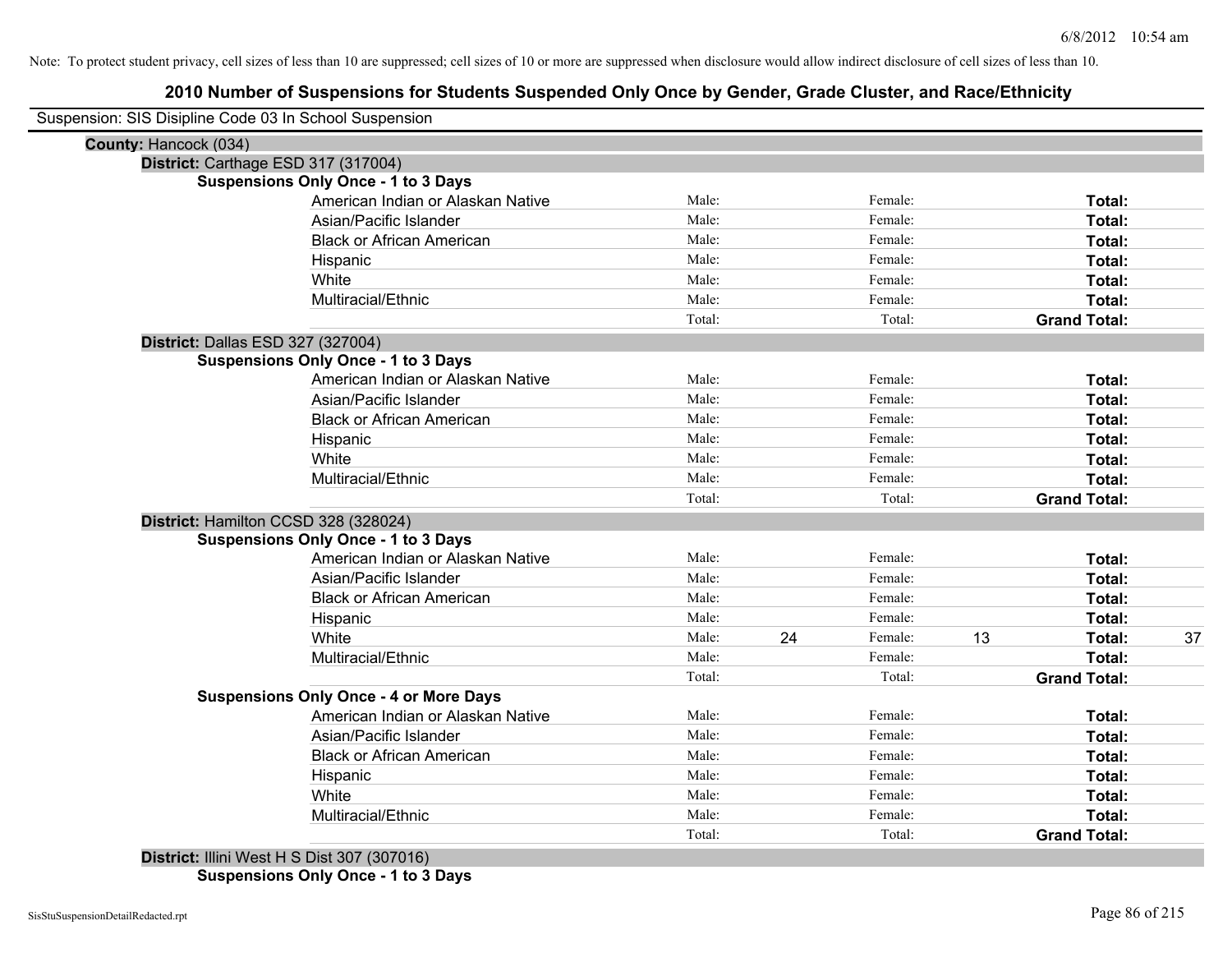| Suspension: SIS Disipline Code 03 In School Suspension |                                               |        |         |                     |
|--------------------------------------------------------|-----------------------------------------------|--------|---------|---------------------|
|                                                        | American Indian or Alaskan Native             | Male:  | Female: | Total:              |
|                                                        | Asian/Pacific Islander                        | Male:  | Female: | Total:              |
|                                                        | <b>Black or African American</b>              | Male:  | Female: | Total:              |
|                                                        | Hispanic                                      | Male:  | Female: | Total:              |
|                                                        | White                                         | Male:  | Female: | Total:              |
|                                                        | Multiracial/Ethnic                            | Male:  | Female: | Total:              |
|                                                        |                                               | Total: | Total:  | <b>Grand Total:</b> |
|                                                        | <b>Suspensions Only Once - 4 or More Days</b> |        |         |                     |
|                                                        | American Indian or Alaskan Native             | Male:  | Female: | Total:              |
|                                                        | Asian/Pacific Islander                        | Male:  | Female: | Total:              |
|                                                        | <b>Black or African American</b>              | Male:  | Female: | Total:              |
|                                                        | Hispanic                                      | Male:  | Female: | Total:              |
|                                                        | White                                         | Male:  | Female: | Total:              |
|                                                        | Multiracial/Ethnic                            | Male:  | Female: | Total:              |
|                                                        |                                               | Total: | Total:  | <b>Grand Total:</b> |
| District: La Harpe CSD 347 (347004)                    |                                               |        |         |                     |
|                                                        | <b>Suspensions Only Once - 1 to 3 Days</b>    |        |         |                     |
|                                                        | American Indian or Alaskan Native             | Male:  | Female: | Total:              |
|                                                        | Asian/Pacific Islander                        | Male:  | Female: | Total:              |
|                                                        | <b>Black or African American</b>              | Male:  | Female: | Total:              |
|                                                        | Hispanic                                      | Male:  | Female: | Total:              |
|                                                        | White                                         | Male:  | Female: | Total:              |
|                                                        | Multiracial/Ethnic                            | Male:  | Female: | Total:              |
|                                                        |                                               | Total: | Total:  | <b>Grand Total:</b> |
|                                                        | District: Nauvoo-Colusa CUSD 325 (325026)     |        |         |                     |
|                                                        | <b>Suspensions Only Once - 1 to 3 Days</b>    |        |         |                     |
|                                                        | American Indian or Alaskan Native             | Male:  | Female: | Total:              |
|                                                        | Asian/Pacific Islander                        | Male:  | Female: | Total:              |
|                                                        | <b>Black or African American</b>              | Male:  | Female: | Total:              |
|                                                        | Hispanic                                      | Male:  | Female: | Total:              |
|                                                        | White                                         | Male:  | Female: | Total:              |
|                                                        | Multiracial/Ethnic                            | Male:  | Female: | Total:              |
|                                                        |                                               | Total: | Total:  | <b>Grand Total:</b> |
|                                                        | <b>Suspensions Only Once - 4 or More Days</b> |        |         |                     |
|                                                        | American Indian or Alaskan Native             | Male:  | Female: | Total:              |
|                                                        | Asian/Pacific Islander                        | Male:  | Female: | Total:              |
|                                                        | <b>Black or African American</b>              | Male:  | Female: | Total:              |
|                                                        | Hispanic                                      | Male:  | Female: | Total:              |
|                                                        | White                                         | Male:  | Female: | Total:              |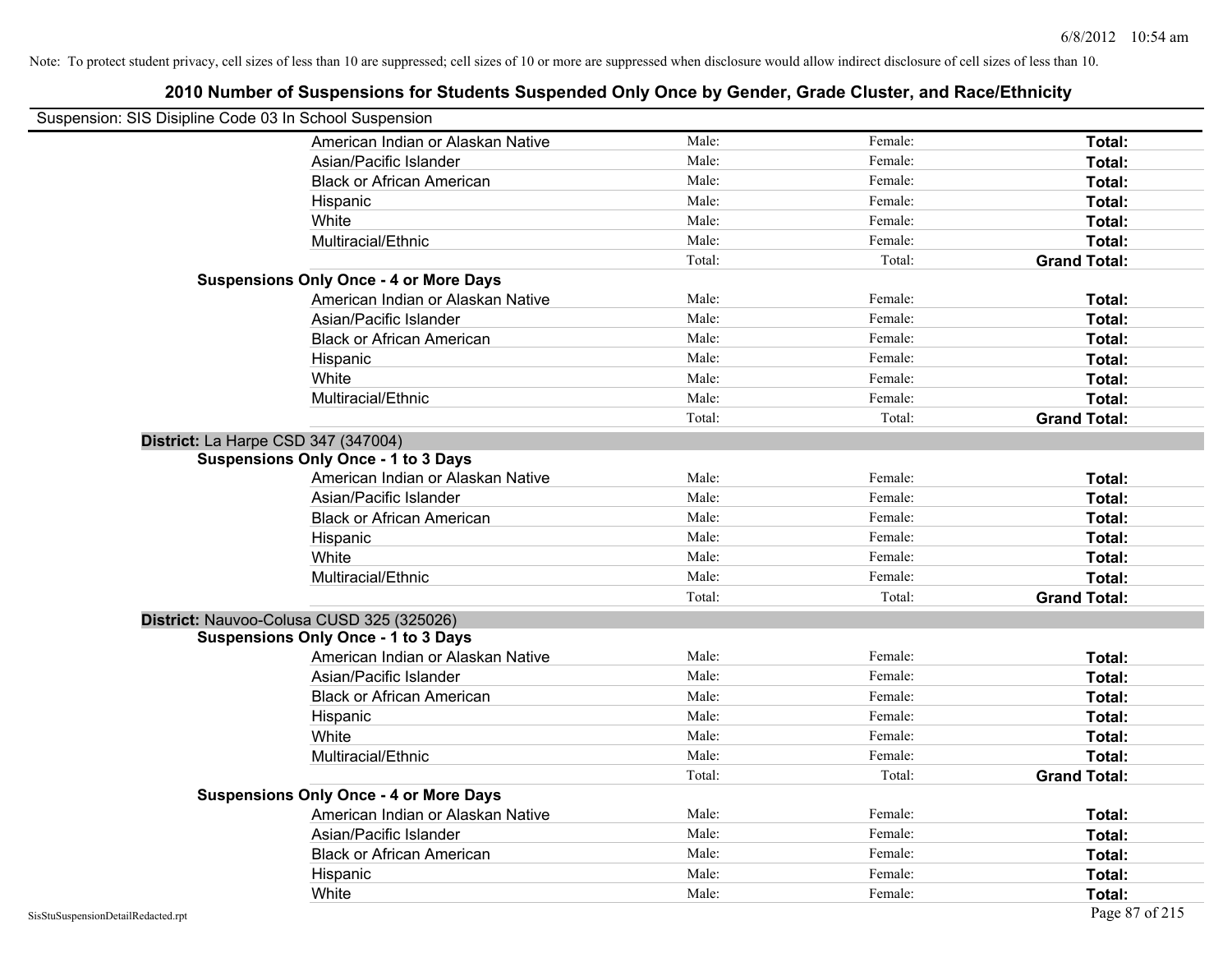| Suspension: SIS Disipline Code 03 In School Suspension |        |         |                     |    |
|--------------------------------------------------------|--------|---------|---------------------|----|
| Multiracial/Ethnic                                     | Male:  | Female: | Total:              |    |
|                                                        | Total: | Total:  | <b>Grand Total:</b> |    |
| District: Southeastern CUSD 337 (337026)               |        |         |                     |    |
| <b>Suspensions Only Once - 1 to 3 Days</b>             |        |         |                     |    |
| American Indian or Alaskan Native                      | Male:  | Female: | Total:              |    |
| Asian/Pacific Islander                                 | Male:  | Female: | Total:              |    |
| <b>Black or African American</b>                       | Male:  | Female: | Total:              |    |
| Hispanic                                               | Male:  | Female: | Total:              |    |
| White                                                  | Male:  | Female: | Total:              |    |
| Multiracial/Ethnic                                     | Male:  | Female: | Total:              |    |
|                                                        | Total: | Total:  | <b>Grand Total:</b> |    |
| <b>Suspensions Only Once - 4 or More Days</b>          |        |         |                     |    |
| American Indian or Alaskan Native                      | Male:  | Female: | Total:              |    |
| Asian/Pacific Islander                                 | Male:  | Female: | Total:              |    |
| <b>Black or African American</b>                       | Male:  | Female: | Total:              |    |
| Hispanic                                               | Male:  | Female: | Total:              |    |
| White                                                  | Male:  | Female: | Total:              |    |
| Multiracial/Ethnic                                     | Male:  | Female: | Total:              |    |
|                                                        | Total: | Total:  | <b>Grand Total:</b> |    |
| District: Warsaw CUSD 316 (316026)                     |        |         |                     |    |
| <b>Suspensions Only Once - 1 to 3 Days</b>             |        |         |                     |    |
| American Indian or Alaskan Native                      | Male:  | Female: | Total:              |    |
| Asian/Pacific Islander                                 | Male:  | Female: | Total:              |    |
| <b>Black or African American</b>                       | Male:  | Female: | Total:              |    |
| Hispanic                                               | Male:  | Female: | Total:              |    |
| White                                                  | Male:  | Female: | Total:              | 41 |
| Multiracial/Ethnic                                     | Male:  | Female: | Total:              |    |
|                                                        | Total: | Total:  | <b>Grand Total:</b> |    |
| County: Mcdonough (062)                                |        |         |                     |    |
| District: Bushnell Prairie City CUSD 170 (170026)      |        |         |                     |    |
| <b>Suspensions Only Once - 1 to 3 Days</b>             |        |         |                     |    |
| American Indian or Alaskan Native                      | Male:  | Female: | Total:              |    |
| Asian/Pacific Islander                                 | Male:  | Female: | Total:              |    |
| <b>Black or African American</b>                       | Male:  | Female: | Total:              |    |
| Hispanic                                               | Male:  | Female: | Total:              |    |
| White                                                  | Male:  | Female: | Total:              |    |
| Multiracial/Ethnic                                     | Male:  | Female: | Total:              |    |
|                                                        | Total: | Total:  | <b>Grand Total:</b> |    |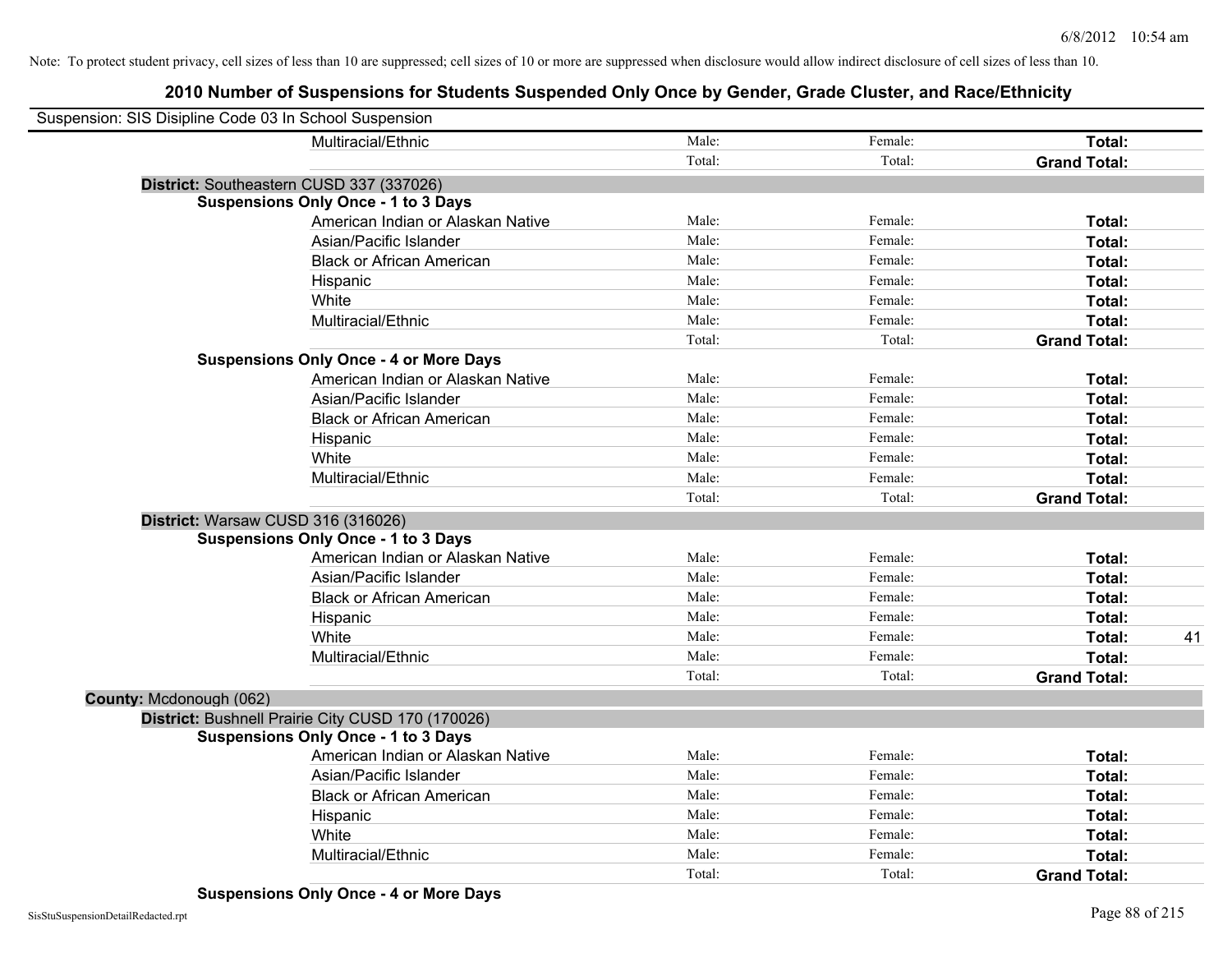|                                          | Suspension: SIS Disipline Code 03 In School Suspension |        |               |                     |    |
|------------------------------------------|--------------------------------------------------------|--------|---------------|---------------------|----|
|                                          | American Indian or Alaskan Native                      | Male:  | Female:       | Total:              |    |
|                                          | Asian/Pacific Islander                                 | Male:  | Female:       | Total:              |    |
|                                          | <b>Black or African American</b>                       | Male:  | Female:       | Total:              |    |
|                                          | Hispanic                                               | Male:  | Female:       | Total:              |    |
|                                          | White                                                  | Male:  | Female:       | Total:              |    |
|                                          | Multiracial/Ethnic                                     | Male:  | Female:       | Total:              |    |
|                                          |                                                        | Total: | Total:        | <b>Grand Total:</b> |    |
|                                          | District: Macomb CUSD 185 (185026)                     |        |               |                     |    |
|                                          | <b>Suspensions Only Once - 1 to 3 Days</b>             |        |               |                     |    |
|                                          | American Indian or Alaskan Native                      | Male:  | Female:       | Total:              |    |
|                                          | Asian/Pacific Islander                                 | Male:  | Female:       | Total:              |    |
|                                          | <b>Black or African American</b>                       | Male:  | Female:       | Total:              | 10 |
|                                          | Hispanic                                               | Male:  | Female:       | Total:              |    |
|                                          | White                                                  | Male:  | Female:       | Total:              | 25 |
|                                          | Multiracial/Ethnic                                     | Male:  | Female:       | Total:              |    |
|                                          |                                                        | Total: | Total:        | <b>Grand Total:</b> |    |
|                                          | District: West Prairie CUSD 103 (103026)               |        |               |                     |    |
|                                          | <b>Suspensions Only Once - 1 to 3 Days</b>             |        |               |                     |    |
|                                          | American Indian or Alaskan Native                      | Male:  | Female:       | Total:              |    |
|                                          | Asian/Pacific Islander                                 | Male:  | Female:       | Total:              |    |
|                                          | <b>Black or African American</b>                       | Male:  | Female:       | Total:              |    |
|                                          | Hispanic                                               | Male:  | Female:       | Total:              |    |
|                                          | White                                                  | Male:  | Female:       | Total:              |    |
|                                          | Multiracial/Ethnic                                     | Male:  | Female:       | Total:              |    |
|                                          |                                                        | Total: | Total:        | <b>Grand Total:</b> |    |
|                                          |                                                        |        |               |                     |    |
| Region: Henderson/Mercer/Warren ROE (27) |                                                        |        |               |                     |    |
| County: Henderson (036)                  |                                                        |        |               |                     |    |
|                                          | District: West Central CUSD 235 (235026)               |        |               |                     |    |
|                                          | <b>Suspensions Only Once - 1 to 3 Days</b>             |        |               |                     |    |
|                                          | American Indian or Alaskan Native                      | Male:  | Female:       | Total:              |    |
|                                          | Asian/Pacific Islander                                 | Male:  | Female:       | Total:              |    |
|                                          | <b>Black or African American</b>                       | Male:  | Female:       | Total:              |    |
|                                          | Hispanic                                               | Male:  | Female:       | Total:              |    |
|                                          | White                                                  | Male:  | 29<br>Female: | 13<br>Total:        | 42 |
|                                          | Multiracial/Ethnic                                     | Male:  | Female:       | Total:              |    |
|                                          |                                                        | Total: | Total:        | <b>Grand Total:</b> |    |
| County: Mercer (066)                     |                                                        |        |               |                     |    |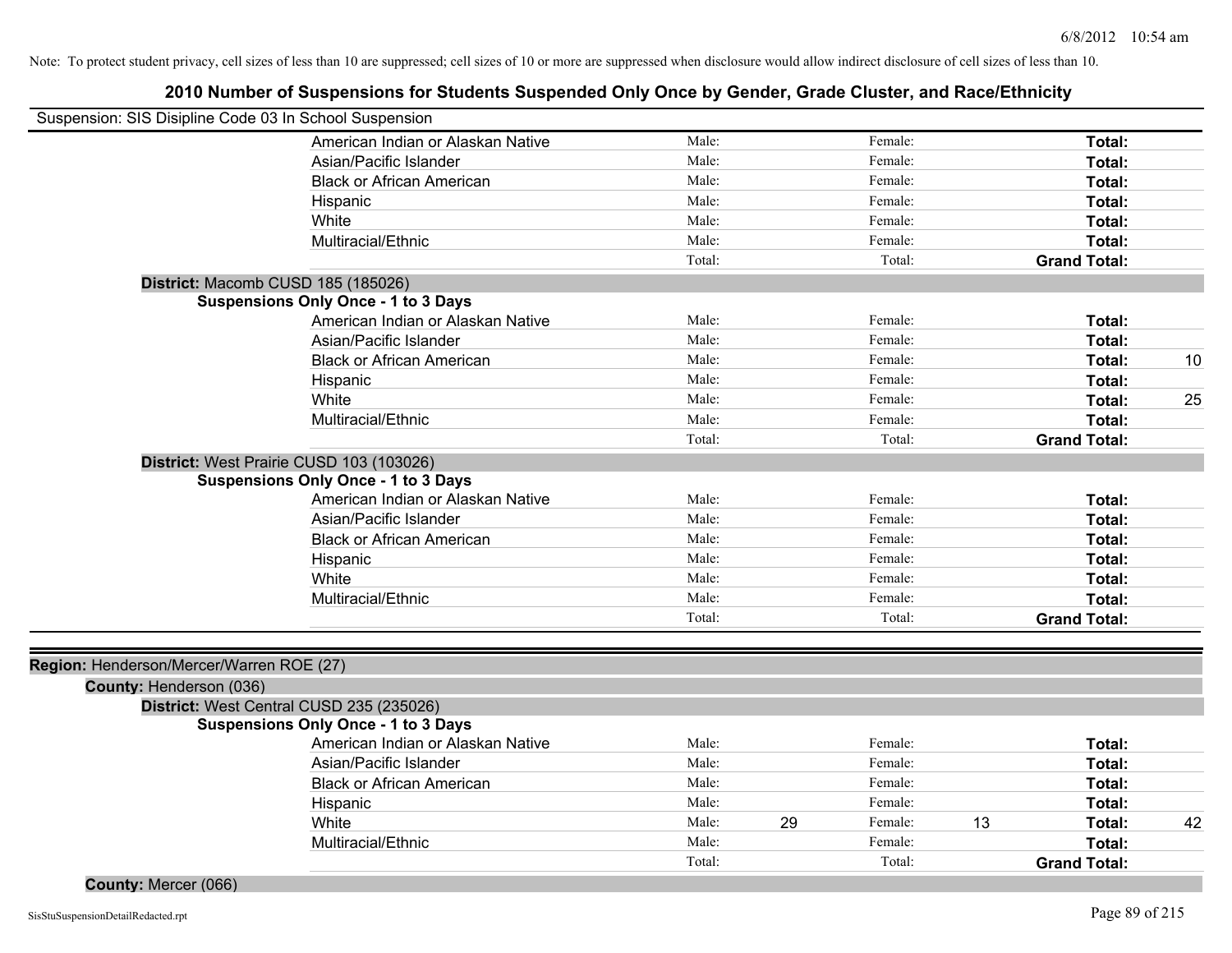| Suspension: SIS Disipline Code 03 In School Suspension | בטוע וזעווווטו טו טעטאָטווסוטוט וטו טנעעטווט טעטאָטוועט טוויץ טווטט אין טטועטו, טועעט טועסנטו, מווע וזעטערבנווווטו |        |         |                     |    |
|--------------------------------------------------------|--------------------------------------------------------------------------------------------------------------------|--------|---------|---------------------|----|
|                                                        | District: Mercer County School District 404 (404026)                                                               |        |         |                     |    |
|                                                        | <b>Suspensions Only Once - 1 to 3 Days</b>                                                                         |        |         |                     |    |
|                                                        | American Indian or Alaskan Native                                                                                  | Male:  | Female: | Total:              |    |
|                                                        | Asian/Pacific Islander                                                                                             | Male:  | Female: | Total:              |    |
|                                                        | <b>Black or African American</b>                                                                                   | Male:  | Female: | Total:              |    |
|                                                        | Hispanic                                                                                                           | Male:  | Female: | Total:              |    |
|                                                        | White                                                                                                              | Male:  | Female: | Total:              | 29 |
|                                                        | Multiracial/Ethnic                                                                                                 | Male:  | Female: | Total:              |    |
|                                                        |                                                                                                                    | Total: | Total:  | <b>Grand Total:</b> |    |
|                                                        | <b>Suspensions Only Once - 4 or More Days</b>                                                                      |        |         |                     |    |
|                                                        | American Indian or Alaskan Native                                                                                  | Male:  | Female: | Total:              |    |
|                                                        | Asian/Pacific Islander                                                                                             | Male:  | Female: | <b>Total:</b>       |    |
|                                                        | <b>Black or African American</b>                                                                                   | Male:  | Female: | Total:              |    |
|                                                        | Hispanic                                                                                                           | Male:  | Female: | Total:              |    |
|                                                        | White                                                                                                              | Male:  | Female: | Total:              |    |
|                                                        | Multiracial/Ethnic                                                                                                 | Male:  | Female: | Total:              |    |
|                                                        |                                                                                                                    | Total: | Total:  | <b>Grand Total:</b> |    |
| County: Warren (094)                                   |                                                                                                                    |        |         |                     |    |
|                                                        | District: Monmouth-Roseville CUSD 238 (238026)                                                                     |        |         |                     |    |
|                                                        | <b>Suspensions Only Once - 1 to 3 Days</b>                                                                         |        |         |                     |    |
|                                                        | American Indian or Alaskan Native                                                                                  | Male:  | Female: | Total:              |    |
|                                                        | Asian/Pacific Islander                                                                                             | Male:  | Female: | Total:              |    |
|                                                        | <b>Black or African American</b>                                                                                   | Male:  | Female: | Total:              |    |
|                                                        | Hispanic                                                                                                           | Male:  | Female: | Total:              |    |
|                                                        | White                                                                                                              | Male:  | Female: | Total:              |    |
|                                                        | Multiracial/Ethnic                                                                                                 | Male:  | Female: | Total:              |    |
|                                                        |                                                                                                                    | Total: | Total:  | <b>Grand Total:</b> |    |
| District: United CUSD 304 (304026)                     |                                                                                                                    |        |         |                     |    |
|                                                        | <b>Suspensions Only Once - 1 to 3 Days</b>                                                                         |        |         |                     |    |
|                                                        | American Indian or Alaskan Native                                                                                  | Male:  | Female: | Total:              |    |
|                                                        | Asian/Pacific Islander                                                                                             | Male:  | Female: | Total:              |    |
|                                                        | <b>Black or African American</b>                                                                                   | Male:  | Female: | Total:              |    |
|                                                        | Hispanic                                                                                                           | Male:  | Female: | Total:              |    |
|                                                        | White                                                                                                              | Male:  | Female: | Total:              | 20 |
|                                                        | Multiracial/Ethnic                                                                                                 | Male:  | Female: | Total:              |    |
|                                                        |                                                                                                                    | Total: | Total:  | <b>Grand Total:</b> |    |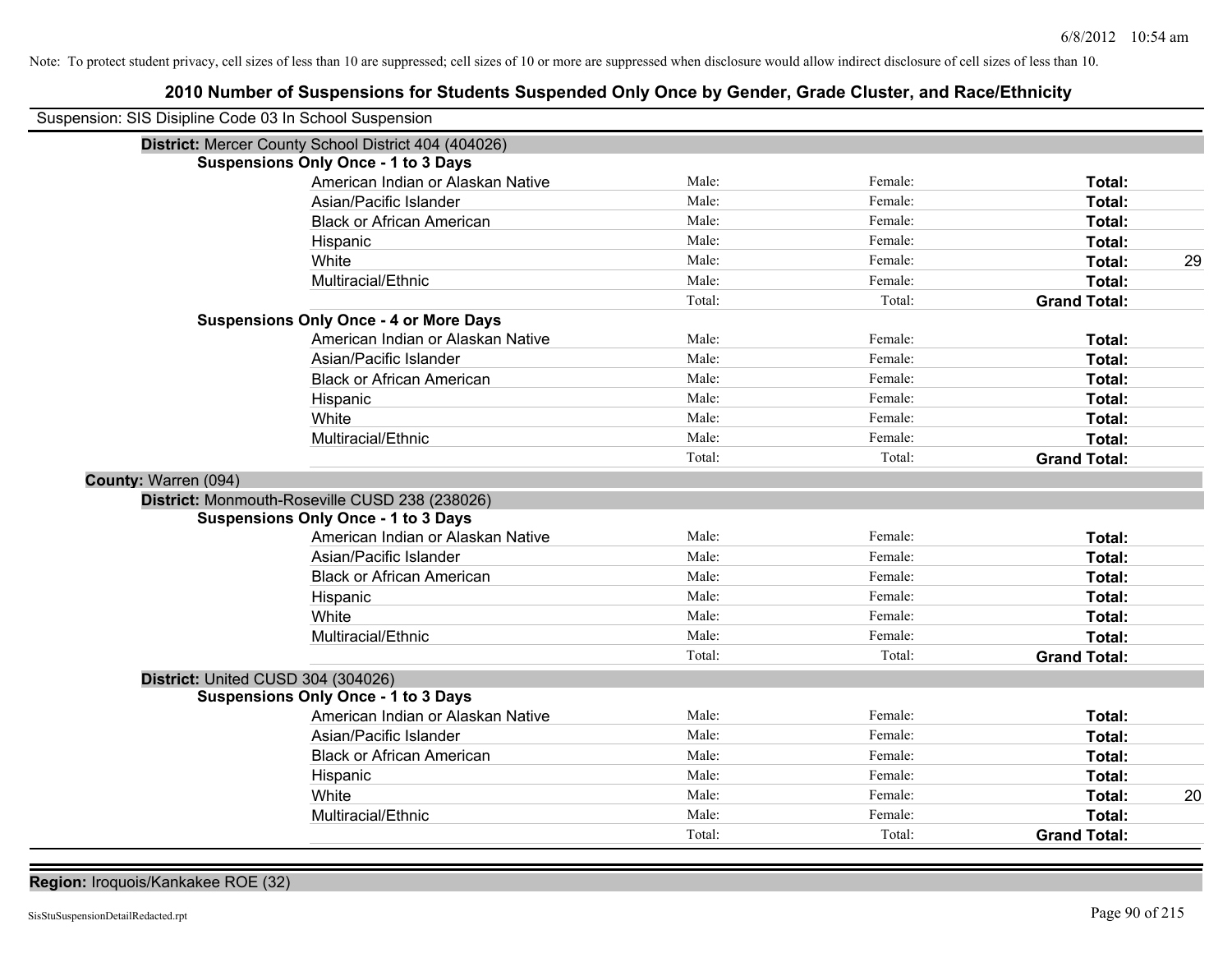| Suspension: SIS Disipline Code 03 In School Suspension |                                               |        |               |        |                     |    |
|--------------------------------------------------------|-----------------------------------------------|--------|---------------|--------|---------------------|----|
| County: Iroquois (038)                                 |                                               |        |               |        |                     |    |
|                                                        | District: Central CUSD 4 (004026)             |        |               |        |                     |    |
|                                                        | <b>Suspensions Only Once - 1 to 3 Days</b>    |        |               |        |                     |    |
|                                                        | American Indian or Alaskan Native             | Male:  | Female:       |        | Total:              |    |
|                                                        | Asian/Pacific Islander                        | Male:  | Female:       |        | Total:              |    |
|                                                        | <b>Black or African American</b>              | Male:  | Female:       |        | Total:              |    |
|                                                        | Hispanic                                      | Male:  | Female:       |        | Total:              |    |
|                                                        | White                                         | Male:  | 40<br>Female: | 28     | Total:              | 68 |
|                                                        | Multiracial/Ethnic                            | Male:  | Female:       |        | Total:              |    |
|                                                        |                                               | Total: |               | Total: | <b>Grand Total:</b> |    |
|                                                        | District: Cissna Park CUSD 6 (006026)         |        |               |        |                     |    |
|                                                        | <b>Suspensions Only Once - 1 to 3 Days</b>    |        |               |        |                     |    |
|                                                        | American Indian or Alaskan Native             | Male:  | Female:       |        | Total:              |    |
|                                                        | Asian/Pacific Islander                        | Male:  | Female:       |        | Total:              |    |
|                                                        | <b>Black or African American</b>              | Male:  | Female:       |        | Total:              |    |
|                                                        | Hispanic                                      | Male:  | Female:       |        | Total:              |    |
|                                                        | White                                         | Male:  | Female:       |        | Total:              |    |
|                                                        | Multiracial/Ethnic                            | Male:  | Female:       |        | Total:              |    |
|                                                        |                                               | Total: |               | Total: | <b>Grand Total:</b> |    |
|                                                        | District: Crescent Iroquois CUSD 249 (249026) |        |               |        |                     |    |
|                                                        | <b>Suspensions Only Once - 1 to 3 Days</b>    |        |               |        |                     |    |
|                                                        | American Indian or Alaskan Native             | Male:  | Female:       |        | Total:              |    |
|                                                        | Asian/Pacific Islander                        | Male:  | Female:       |        | Total:              |    |
|                                                        | <b>Black or African American</b>              | Male:  | Female:       |        | Total:              |    |
|                                                        | Hispanic                                      | Male:  | Female:       |        | Total:              |    |
|                                                        | White                                         | Male:  | Female:       |        | Total:              |    |
|                                                        | Multiracial/Ethnic                            | Male:  | Female:       |        | Total:              |    |
|                                                        |                                               | Total: |               | Total: | <b>Grand Total:</b> |    |
|                                                        | District: Donovan CUSD 3 (003026)             |        |               |        |                     |    |
|                                                        | <b>Suspensions Only Once - 1 to 3 Days</b>    |        |               |        |                     |    |
|                                                        | American Indian or Alaskan Native             | Male:  | Female:       |        | Total:              |    |
|                                                        | Asian/Pacific Islander                        | Male:  | Female:       |        | Total:              |    |
|                                                        | <b>Black or African American</b>              | Male:  | Female:       |        | Total:              |    |
|                                                        | Hispanic                                      | Male:  | Female:       |        | Total:              |    |
|                                                        | White                                         | Male:  | Female:       |        | Total:              |    |
|                                                        | Multiracial/Ethnic                            | Male:  | Female:       |        | Total:              |    |
|                                                        |                                               | Total: |               | Total: | <b>Grand Total:</b> | 10 |
|                                                        |                                               |        |               |        |                     |    |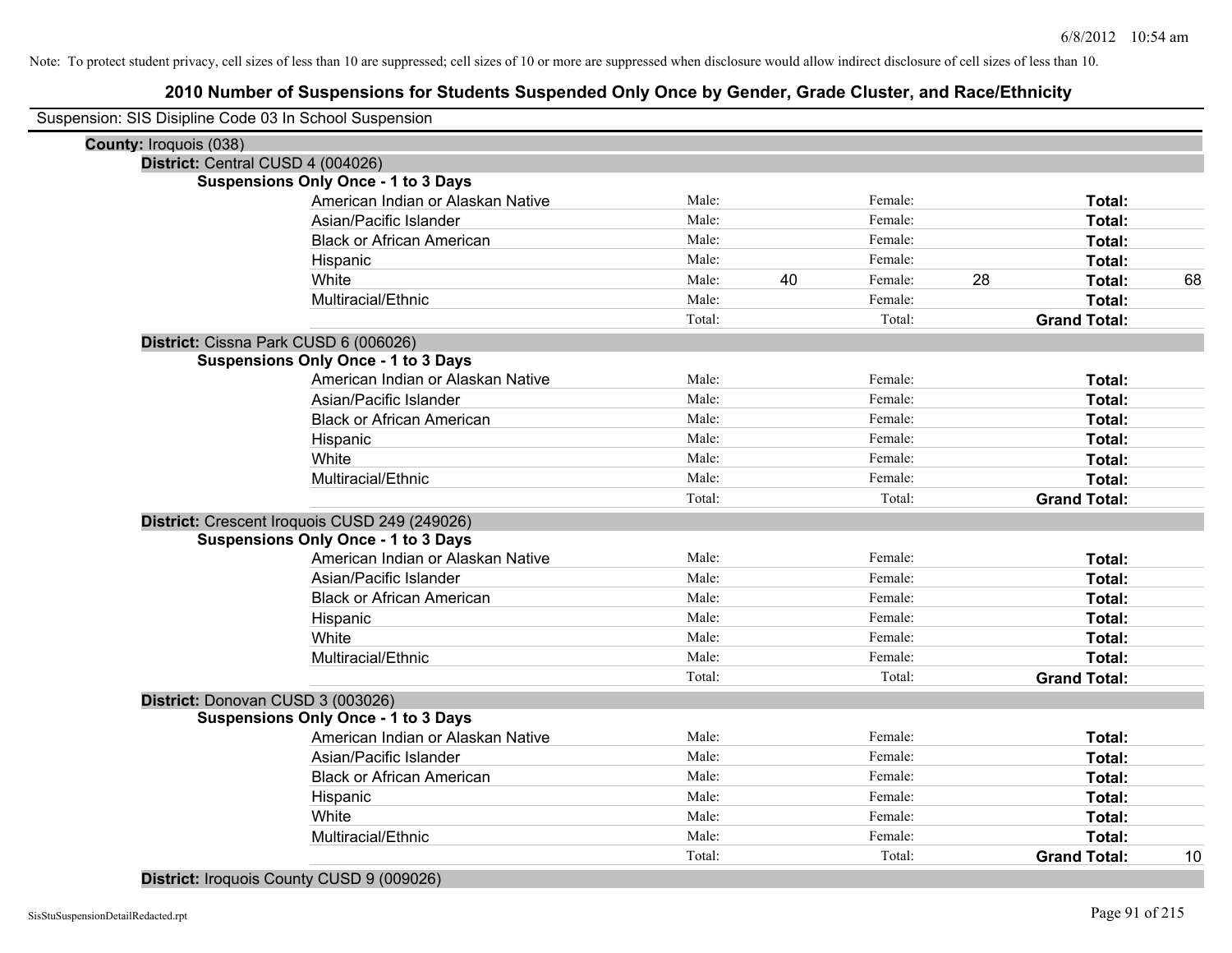| Suspension: SIS Disipline Code 03 In School Suspension |                                               |        |    |         |    |                     |    |
|--------------------------------------------------------|-----------------------------------------------|--------|----|---------|----|---------------------|----|
|                                                        | <b>Suspensions Only Once - 1 to 3 Days</b>    |        |    |         |    |                     |    |
|                                                        | American Indian or Alaskan Native             | Male:  |    | Female: |    | Total:              |    |
|                                                        | Asian/Pacific Islander                        | Male:  |    | Female: |    | Total:              |    |
|                                                        | <b>Black or African American</b>              | Male:  |    | Female: |    | Total:              |    |
|                                                        | Hispanic                                      | Male:  |    | Female: |    | Total:              |    |
|                                                        | White                                         | Male:  | 28 | Female: | 25 | Total:              | 53 |
|                                                        | Multiracial/Ethnic                            | Male:  |    | Female: |    | Total:              |    |
|                                                        |                                               | Total: |    | Total:  |    | <b>Grand Total:</b> |    |
|                                                        | District: Iroquois West CUSD 10 (010026)      |        |    |         |    |                     |    |
|                                                        | <b>Suspensions Only Once - 1 to 3 Days</b>    |        |    |         |    |                     |    |
|                                                        | American Indian or Alaskan Native             | Male:  |    | Female: |    | Total:              |    |
|                                                        | Asian/Pacific Islander                        | Male:  |    | Female: |    | Total:              |    |
|                                                        | <b>Black or African American</b>              | Male:  |    | Female: |    | Total:              |    |
|                                                        | Hispanic                                      | Male:  |    | Female: |    | Total:              |    |
|                                                        | White                                         | Male:  |    | Female: |    | Total:              |    |
|                                                        | Multiracial/Ethnic                            | Male:  |    | Female: |    | Total:              |    |
|                                                        |                                               | Total: |    | Total:  |    | <b>Grand Total:</b> | 14 |
|                                                        | <b>Suspensions Only Once - 4 or More Days</b> |        |    |         |    |                     |    |
|                                                        | American Indian or Alaskan Native             | Male:  |    | Female: |    | Total:              |    |
|                                                        | Asian/Pacific Islander                        | Male:  |    | Female: |    | Total:              |    |
|                                                        | <b>Black or African American</b>              | Male:  |    | Female: |    | Total:              |    |
|                                                        | Hispanic                                      | Male:  |    | Female: |    | Total:              |    |
|                                                        | White                                         | Male:  |    | Female: |    | Total:              |    |
|                                                        | Multiracial/Ethnic                            | Male:  |    | Female: |    | Total:              |    |
|                                                        |                                               | Total: |    | Total:  |    | <b>Grand Total:</b> |    |
|                                                        | District: Milford CCSD 280 (280004)           |        |    |         |    |                     |    |
|                                                        | <b>Suspensions Only Once - 1 to 3 Days</b>    |        |    |         |    |                     |    |
|                                                        | American Indian or Alaskan Native             | Male:  |    | Female: |    | Total:              |    |
|                                                        | Asian/Pacific Islander                        | Male:  |    | Female: |    | Total:              |    |
|                                                        | <b>Black or African American</b>              | Male:  |    | Female: |    | Total:              |    |
|                                                        | Hispanic                                      | Male:  |    | Female: |    | Total:              |    |
|                                                        | White                                         | Male:  |    | Female: |    | Total:              | 10 |
|                                                        | Multiracial/Ethnic                            | Male:  |    | Female: |    | Total:              |    |
|                                                        |                                               | Total: |    | Total:  |    | <b>Grand Total:</b> |    |
|                                                        | District: Milford Twp HSD 233 (233017)        |        |    |         |    |                     |    |
|                                                        | <b>Suspensions Only Once - 1 to 3 Days</b>    |        |    |         |    |                     |    |
|                                                        | American Indian or Alaskan Native             | Male:  |    | Female: |    | Total:              |    |
|                                                        | Asian/Pacific Islander                        | Male:  |    | Female: |    | Total:              |    |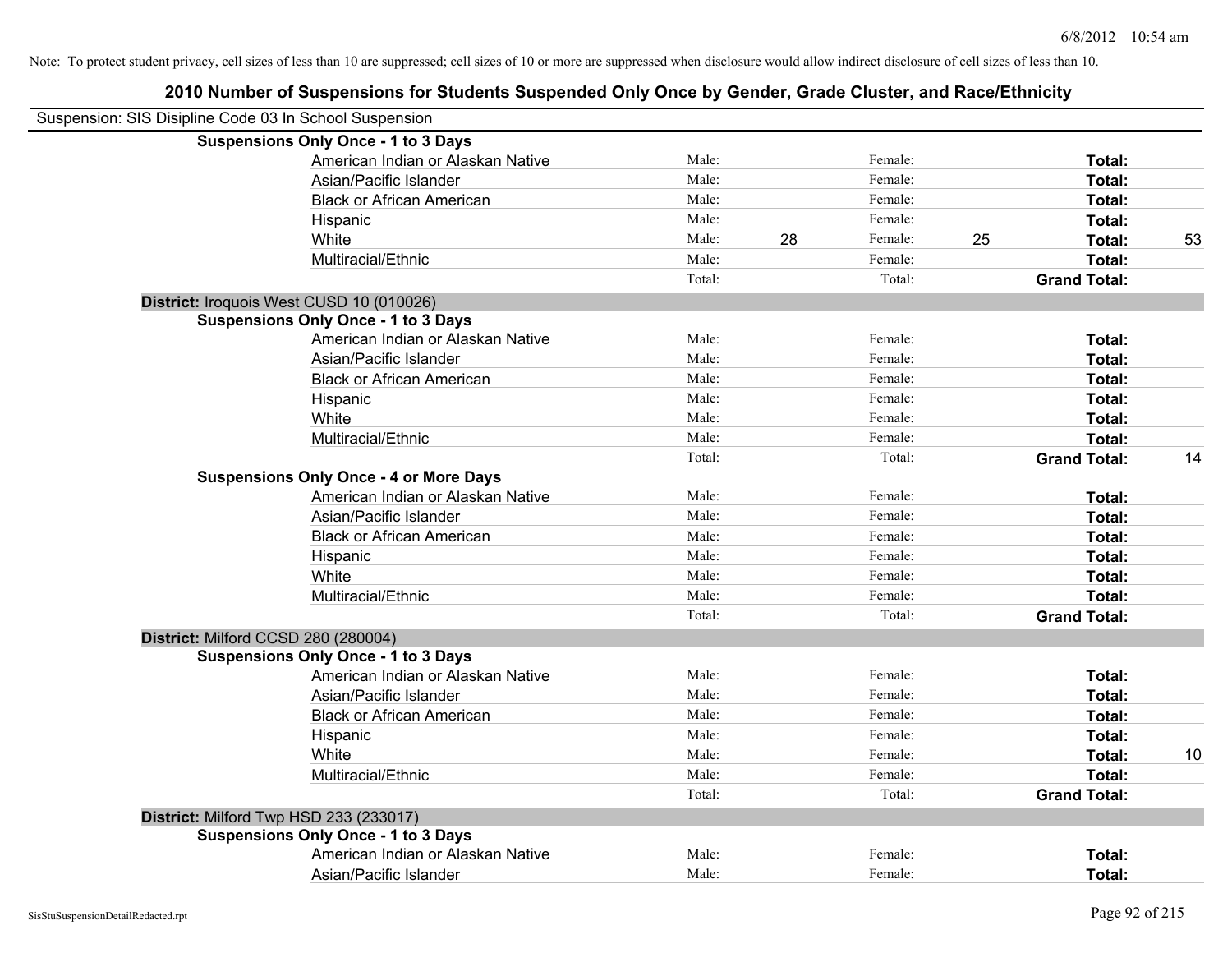| Suspension: SIS Disipline Code 03 In School Suspension |                                                 |        |    |         |    |                     |     |
|--------------------------------------------------------|-------------------------------------------------|--------|----|---------|----|---------------------|-----|
|                                                        | <b>Black or African American</b>                | Male:  |    | Female: |    | Total:              |     |
|                                                        | Hispanic                                        | Male:  |    | Female: |    | Total:              |     |
|                                                        | White                                           | Male:  |    | Female: |    | Total:              | 18  |
|                                                        | Multiracial/Ethnic                              | Male:  |    | Female: |    | Total:              |     |
|                                                        |                                                 | Total: |    | Total:  |    | <b>Grand Total:</b> |     |
| County: Kankakee (046)                                 |                                                 |        |    |         |    |                     |     |
| District: Bourbonnais SD 53 (053002)                   |                                                 |        |    |         |    |                     |     |
|                                                        | <b>Suspensions Only Once - 1 to 3 Days</b>      |        |    |         |    |                     |     |
|                                                        | American Indian or Alaskan Native               | Male:  |    | Female: |    | Total:              |     |
|                                                        | Asian/Pacific Islander                          | Male:  |    | Female: |    | Total:              |     |
|                                                        | <b>Black or African American</b>                | Male:  |    | Female: |    | Total:              | 10  |
|                                                        | Hispanic                                        | Male:  |    | Female: |    | Total:              |     |
|                                                        | White                                           | Male:  |    | Female: |    | Total:              | 26  |
|                                                        | Multiracial/Ethnic                              | Male:  |    | Female: |    | Total:              |     |
|                                                        |                                                 | Total: |    | Total:  |    | <b>Grand Total:</b> |     |
|                                                        | District: Bradley Bourbonnais CHSD 307 (307016) |        |    |         |    |                     |     |
|                                                        | <b>Suspensions Only Once - 1 to 3 Days</b>      |        |    |         |    |                     |     |
|                                                        | American Indian or Alaskan Native               | Male:  |    | Female: |    | Total:              |     |
|                                                        | Asian/Pacific Islander                          | Male:  |    | Female: |    | Total:              |     |
|                                                        | <b>Black or African American</b>                | Male:  |    | Female: |    | Total:              | 19  |
|                                                        | Hispanic                                        | Male:  |    | Female: |    | Total:              |     |
|                                                        | White                                           | Male:  | 49 | Female: | 36 | Total:              | 85  |
|                                                        | Multiracial/Ethnic                              | Male:  |    | Female: |    | Total:              |     |
|                                                        |                                                 | Total: | 65 | Total:  | 52 | <b>Grand Total:</b> | 117 |
|                                                        | <b>Suspensions Only Once - 4 or More Days</b>   |        |    |         |    |                     |     |
|                                                        | American Indian or Alaskan Native               | Male:  |    | Female: |    | Total:              |     |
|                                                        | Asian/Pacific Islander                          | Male:  |    | Female: |    | Total:              |     |
|                                                        | <b>Black or African American</b>                | Male:  |    | Female: |    | Total:              |     |
|                                                        | Hispanic                                        | Male:  |    | Female: |    | Total:              |     |
|                                                        | White                                           | Male:  |    | Female: |    | Total:              |     |
|                                                        | Multiracial/Ethnic                              | Male:  |    | Female: |    | Total:              |     |
|                                                        |                                                 | Total: |    | Total:  |    | <b>Grand Total:</b> |     |
| District: Bradley SD 61 (061002)                       |                                                 |        |    |         |    |                     |     |
|                                                        | <b>Suspensions Only Once - 1 to 3 Days</b>      |        |    |         |    |                     |     |
|                                                        | American Indian or Alaskan Native               | Male:  |    | Female: |    | Total:              |     |
|                                                        | Asian/Pacific Islander                          | Male:  |    | Female: |    | Total:              |     |
|                                                        | <b>Black or African American</b>                | Male:  |    | Female: |    | Total:              |     |
|                                                        | Hispanic                                        | Male:  |    | Female: |    | Total:              |     |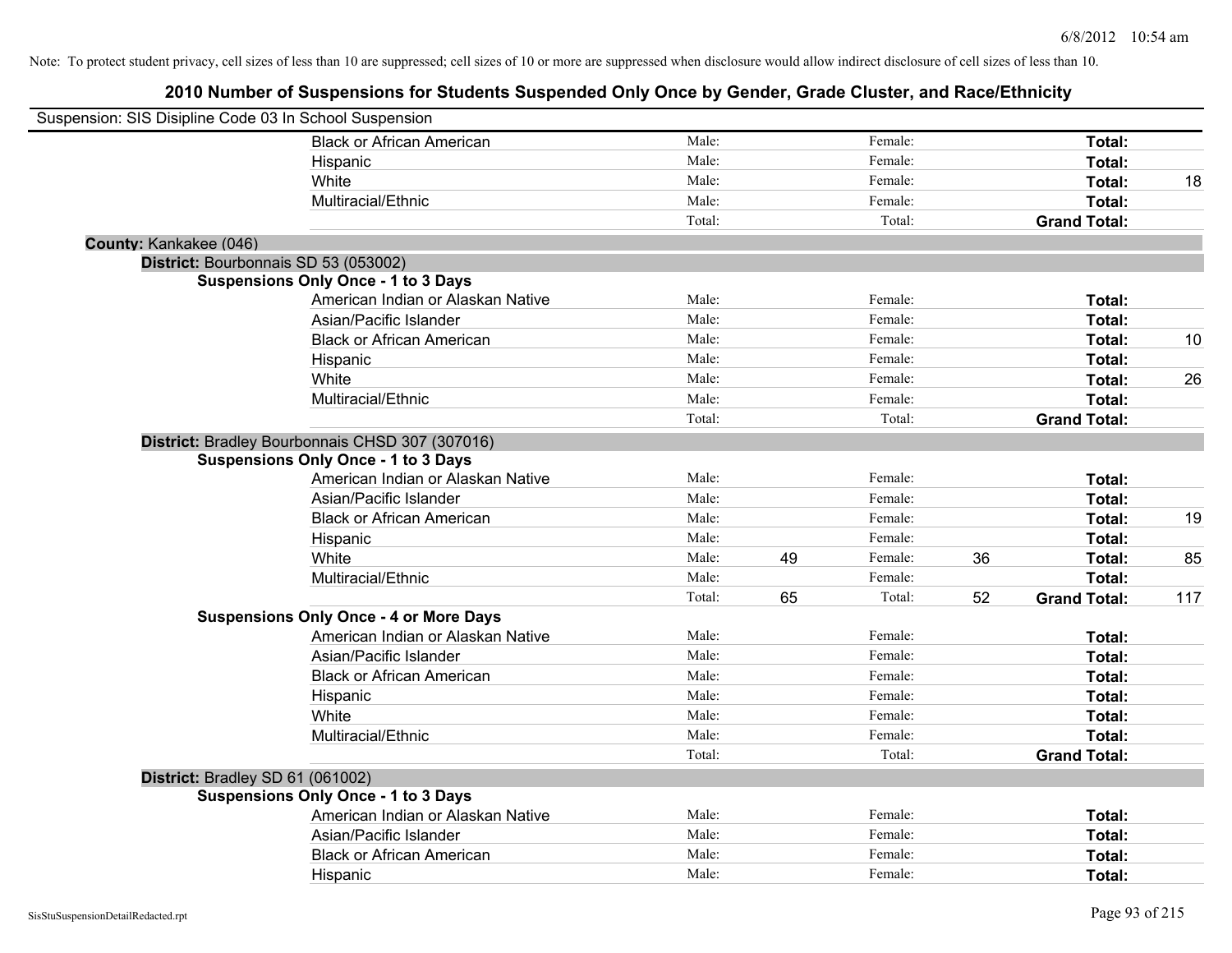| Suspension: SIS Disipline Code 03 In School Suspension |                                               |        |     |         |     |                     |     |
|--------------------------------------------------------|-----------------------------------------------|--------|-----|---------|-----|---------------------|-----|
|                                                        | White                                         | Male:  | 31  | Female: | 14  | Total:              | 45  |
|                                                        | Multiracial/Ethnic                            | Male:  |     | Female: |     | Total:              |     |
|                                                        |                                               | Total: |     | Total:  |     | <b>Grand Total:</b> | 66  |
| District: Grant Park CUSD 6 (006026)                   |                                               |        |     |         |     |                     |     |
|                                                        | <b>Suspensions Only Once - 1 to 3 Days</b>    |        |     |         |     |                     |     |
|                                                        | American Indian or Alaskan Native             | Male:  |     | Female: |     | Total:              |     |
|                                                        | Asian/Pacific Islander                        | Male:  |     | Female: |     | Total:              |     |
|                                                        | <b>Black or African American</b>              | Male:  |     | Female: |     | Total:              |     |
|                                                        | Hispanic                                      | Male:  |     | Female: |     | Total:              |     |
|                                                        | White                                         | Male:  |     | Female: |     | Total:              | 24  |
|                                                        | Multiracial/Ethnic                            | Male:  |     | Female: |     | Total:              |     |
|                                                        |                                               | Total: |     | Total:  |     | <b>Grand Total:</b> |     |
| District: Herscher CUSD 2 (002026)                     |                                               |        |     |         |     |                     |     |
|                                                        | <b>Suspensions Only Once - 1 to 3 Days</b>    |        |     |         |     |                     |     |
|                                                        | American Indian or Alaskan Native             | Male:  |     | Female: |     | Total:              |     |
|                                                        | Asian/Pacific Islander                        | Male:  |     | Female: |     | Total:              |     |
|                                                        | <b>Black or African American</b>              | Male:  |     | Female: |     | Total:              |     |
|                                                        | Hispanic                                      | Male:  |     | Female: |     | Total:              |     |
|                                                        | White                                         | Male:  |     | Female: |     | Total:              |     |
|                                                        | Multiracial/Ethnic                            | Male:  |     | Female: |     | Total:              |     |
|                                                        |                                               | Total: |     | Total:  |     | <b>Grand Total:</b> |     |
|                                                        | <b>Suspensions Only Once - 4 or More Days</b> |        |     |         |     |                     |     |
|                                                        | American Indian or Alaskan Native             | Male:  |     | Female: |     | Total:              |     |
|                                                        | Asian/Pacific Islander                        | Male:  |     | Female: |     | Total:              |     |
|                                                        | <b>Black or African American</b>              | Male:  |     | Female: |     | Total:              |     |
|                                                        | Hispanic                                      | Male:  |     | Female: |     | Total:              |     |
|                                                        | White                                         | Male:  |     | Female: |     | Total:              |     |
|                                                        | Multiracial/Ethnic                            | Male:  |     | Female: |     | Total:              |     |
|                                                        |                                               | Total: |     | Total:  |     | <b>Grand Total:</b> |     |
| District: Kankakee SD 111 (111025)                     |                                               |        |     |         |     |                     |     |
|                                                        | <b>Suspensions Only Once - 1 to 3 Days</b>    |        |     |         |     |                     |     |
|                                                        | American Indian or Alaskan Native             | Male:  |     | Female: |     | Total:              |     |
|                                                        | Asian/Pacific Islander                        | Male:  |     | Female: |     | Total:              |     |
|                                                        | <b>Black or African American</b>              | Male:  | 161 | Female: | 114 | Total:              | 275 |
|                                                        | Hispanic                                      | Male:  | 51  | Female: | 28  | Total:              | 79  |
|                                                        | White                                         | Male:  | 41  | Female: | 16  | Total:              | 57  |
|                                                        | Multiracial/Ethnic                            | Male:  |     | Female: |     | Total:              | 14  |
|                                                        |                                               | Total: |     | Total:  |     | <b>Grand Total:</b> |     |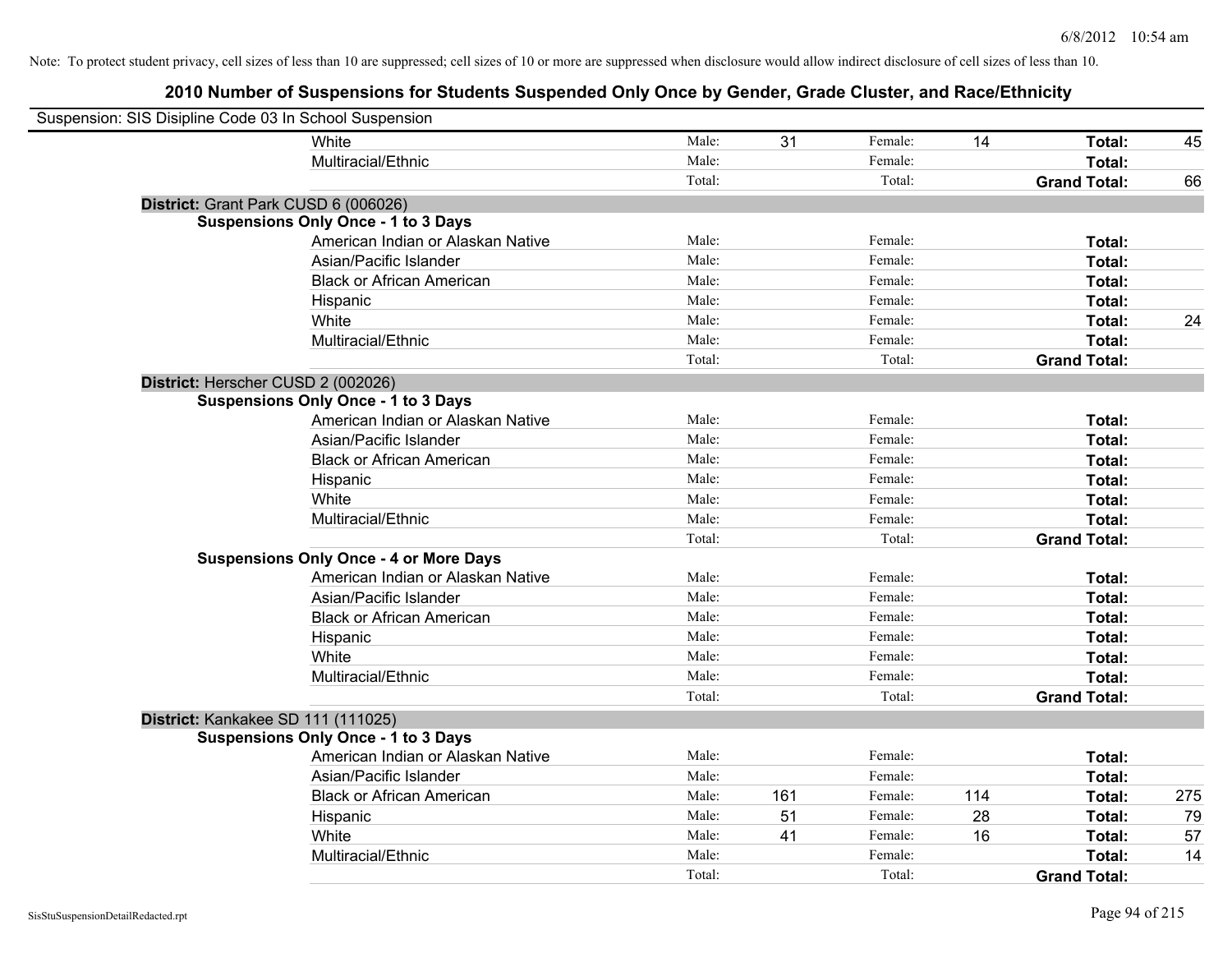| Suspension: SIS Disipline Code 03 In School Suspension |        |    |         |    |                     |    |
|--------------------------------------------------------|--------|----|---------|----|---------------------|----|
| District: Manteno CUSD 5 (005026)                      |        |    |         |    |                     |    |
| <b>Suspensions Only Once - 1 to 3 Days</b>             |        |    |         |    |                     |    |
| American Indian or Alaskan Native                      | Male:  |    | Female: |    | Total:              |    |
| Asian/Pacific Islander                                 | Male:  |    | Female: |    | Total:              |    |
| <b>Black or African American</b>                       | Male:  |    | Female: |    | Total:              |    |
| Hispanic                                               | Male:  |    | Female: |    | Total:              |    |
| White                                                  | Male:  | 49 | Female: | 14 | Total:              | 63 |
| Multiracial/Ethnic                                     | Male:  |    | Female: |    | Total:              |    |
|                                                        | Total: |    | Total:  |    | <b>Grand Total:</b> | 76 |
| <b>Suspensions Only Once - 4 or More Days</b>          |        |    |         |    |                     |    |
| American Indian or Alaskan Native                      | Male:  |    | Female: |    | Total:              |    |
| Asian/Pacific Islander                                 | Male:  |    | Female: |    | Total:              |    |
| <b>Black or African American</b>                       | Male:  |    | Female: |    | Total:              |    |
| Hispanic                                               | Male:  |    | Female: |    | Total:              |    |
| White                                                  | Male:  |    | Female: |    | Total:              |    |
| Multiracial/Ethnic                                     | Male:  |    | Female: |    | Total:              |    |
|                                                        | Total: |    | Total:  |    | <b>Grand Total:</b> |    |
| District: Momence CUSD 1 (001026)                      |        |    |         |    |                     |    |
| <b>Suspensions Only Once - 1 to 3 Days</b>             |        |    |         |    |                     |    |
| American Indian or Alaskan Native                      | Male:  |    | Female: |    | Total:              |    |
| Asian/Pacific Islander                                 | Male:  |    | Female: |    | Total:              |    |
| <b>Black or African American</b>                       | Male:  |    | Female: |    | Total:              |    |
| Hispanic                                               | Male:  |    | Female: |    | Total:              |    |
| White                                                  | Male:  |    | Female: |    | Total:              |    |
| Multiracial/Ethnic                                     | Male:  |    | Female: |    | Total:              |    |
|                                                        | Total: |    | Total:  |    | <b>Grand Total:</b> |    |
| District: Pembroke CCSD 259 (259004)                   |        |    |         |    |                     |    |
| <b>Suspensions Only Once - 1 to 3 Days</b>             |        |    |         |    |                     |    |
| American Indian or Alaskan Native                      | Male:  |    | Female: |    | Total:              |    |
| Asian/Pacific Islander                                 | Male:  |    | Female: |    | Total:              |    |
| <b>Black or African American</b>                       | Male:  |    | Female: |    | Total:              |    |
| Hispanic                                               | Male:  |    | Female: |    | Total:              |    |
| White                                                  | Male:  |    | Female: |    | Total:              |    |
| Multiracial/Ethnic                                     | Male:  |    | Female: |    | Total:              |    |
|                                                        | Total: |    | Total:  |    | <b>Grand Total:</b> |    |
| <b>Suspensions Only Once - 4 or More Days</b>          |        |    |         |    |                     |    |
| American Indian or Alaskan Native                      | Male:  |    | Female: |    | Total:              |    |
| Asian/Pacific Islander                                 | Male:  |    | Female: |    | Total:              |    |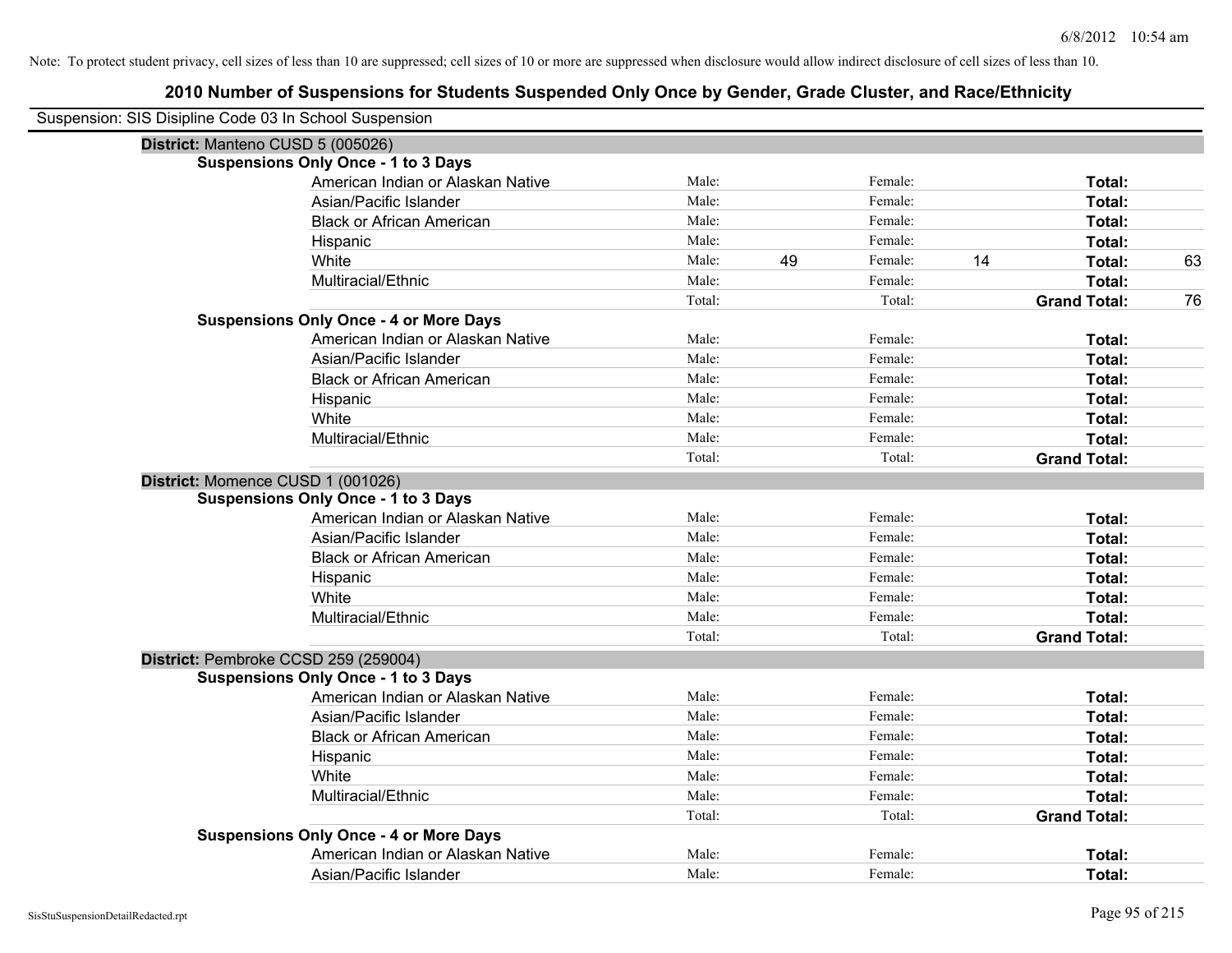# **2010 Number of Suspensions for Students Suspended Only Once by Gender, Grade Cluster, and Race/Ethnicity**

| Suspension: SIS Disipline Code 03 In School Suspension |                                            |        |         |                     |    |
|--------------------------------------------------------|--------------------------------------------|--------|---------|---------------------|----|
|                                                        | <b>Black or African American</b>           | Male:  | Female: | Total:              |    |
|                                                        | Hispanic                                   | Male:  | Female: | Total:              |    |
|                                                        | White                                      | Male:  | Female: | Total:              |    |
|                                                        | Multiracial/Ethnic                         | Male:  | Female: | Total:              |    |
|                                                        |                                            | Total: | Total:  | <b>Grand Total:</b> |    |
| <b>District: St Anne CCSD 256 (256004)</b>             |                                            |        |         |                     |    |
|                                                        | <b>Suspensions Only Once - 1 to 3 Days</b> |        |         |                     |    |
|                                                        | American Indian or Alaskan Native          | Male:  | Female: | Total:              |    |
|                                                        | Asian/Pacific Islander                     | Male:  | Female: | Total:              |    |
|                                                        | <b>Black or African American</b>           | Male:  | Female: | Total:              |    |
|                                                        | Hispanic                                   | Male:  | Female: | Total:              |    |
|                                                        | White                                      | Male:  | Female: | Total:              |    |
|                                                        | Multiracial/Ethnic                         | Male:  | Female: | Total:              |    |
|                                                        |                                            | Total: | Total:  | <b>Grand Total:</b> |    |
| District: St George CCSD 258 (258004)                  |                                            |        |         |                     |    |
|                                                        | <b>Suspensions Only Once - 1 to 3 Days</b> |        |         |                     |    |
|                                                        | American Indian or Alaskan Native          | Male:  | Female: | <b>Total:</b>       |    |
|                                                        | Asian/Pacific Islander                     | Male:  | Female: | Total:              |    |
|                                                        | <b>Black or African American</b>           | Male:  | Female: | Total:              |    |
|                                                        | Hispanic                                   | Male:  | Female: | Total:              |    |
|                                                        | White                                      | Male:  | Female: | <b>Total:</b>       |    |
|                                                        | Multiracial/Ethnic                         | Male:  | Female: | Total:              |    |
|                                                        |                                            | Total: | Total:  | <b>Grand Total:</b> | 14 |
| County: Non-Public School (000)                        |                                            |        |         |                     |    |
|                                                        | District: Iroquois/Kankakee ROE (000000)   |        |         |                     |    |
|                                                        | <b>Suspensions Only Once - 1 to 3 Days</b> |        |         |                     |    |
|                                                        | American Indian or Alaskan Native          | Male:  | Female: | Total:              |    |
|                                                        | Asian/Pacific Islander                     | Male:  | Female: | <b>Total:</b>       |    |
|                                                        | <b>Black or African American</b>           | Male:  | Female: | Total:              |    |
|                                                        | Hispanic                                   | Male:  | Female: | Total:              |    |
|                                                        | White                                      | Male:  | Female: | Total:              |    |
|                                                        | Multiracial/Ethnic                         | Male:  | Female: | Total:              |    |
|                                                        |                                            | Total: | Total:  | <b>Grand Total:</b> |    |
|                                                        |                                            |        |         |                     |    |

**Region:** Jackson/Perry ROE (30)

**County:** Jackson (039)

**District:** Carbondale CHSD 165 (165016)

**Suspensions Only Once - 1 to 3 Days**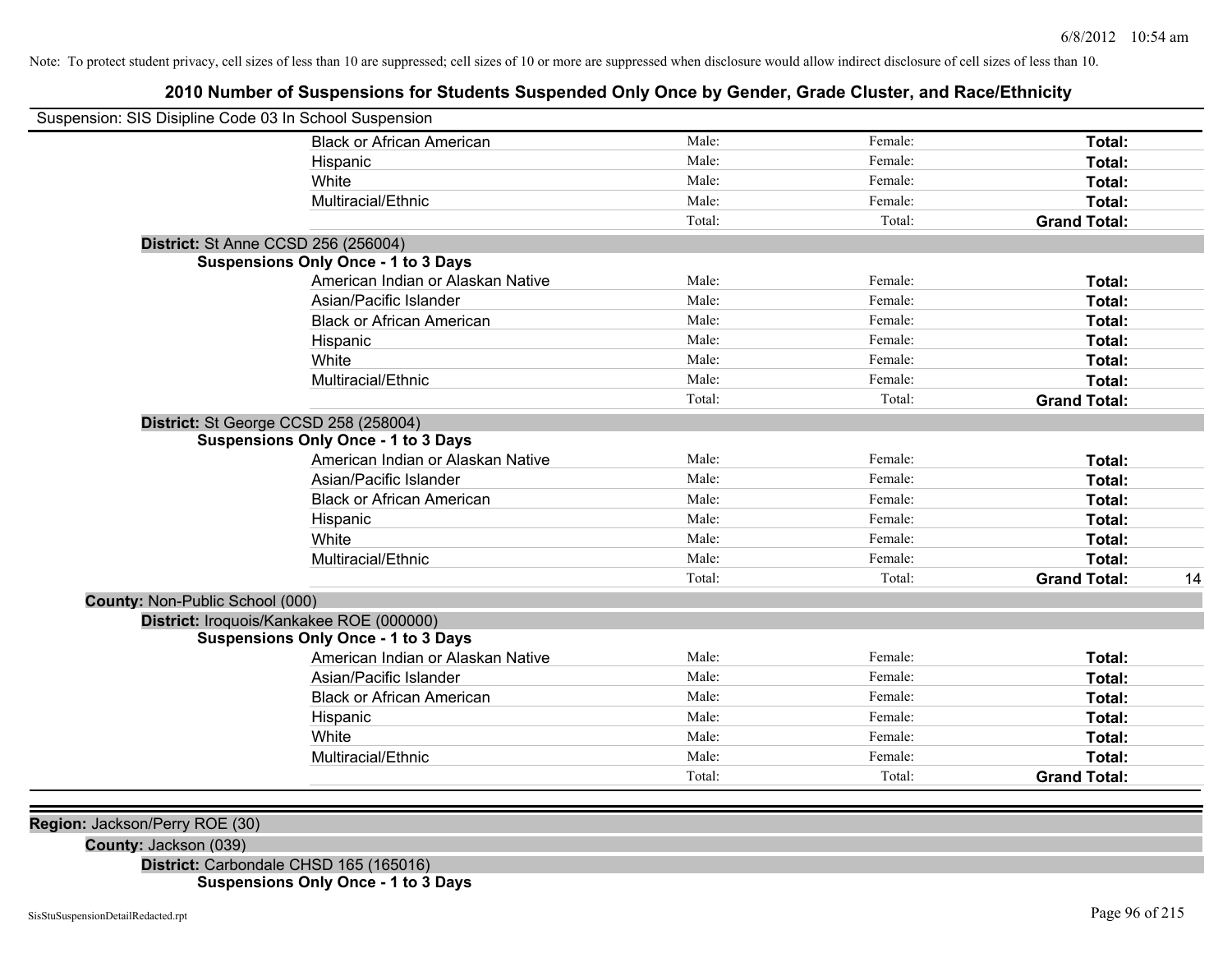| Suspension: SIS Disipline Code 03 In School Suspension |        |    |         |    |                     |    |
|--------------------------------------------------------|--------|----|---------|----|---------------------|----|
| American Indian or Alaskan Native                      | Male:  |    | Female: |    | Total:              |    |
| Asian/Pacific Islander                                 | Male:  |    | Female: |    | Total:              |    |
| <b>Black or African American</b>                       | Male:  |    | Female: |    | Total:              |    |
| Hispanic                                               | Male:  |    | Female: |    | Total:              |    |
| White                                                  | Male:  |    | Female: |    | Total:              |    |
| Multiracial/Ethnic                                     | Male:  |    | Female: |    | Total:              |    |
|                                                        | Total: |    | Total:  |    | <b>Grand Total:</b> |    |
| District: Carbondale ESD 95 (095002)                   |        |    |         |    |                     |    |
| <b>Suspensions Only Once - 1 to 3 Days</b>             |        |    |         |    |                     |    |
| American Indian or Alaskan Native                      | Male:  |    | Female: |    | Total:              |    |
| Asian/Pacific Islander                                 | Male:  |    | Female: |    | Total:              |    |
| <b>Black or African American</b>                       | Male:  | 12 | Female: | 16 | Total:              | 28 |
| Hispanic                                               | Male:  |    | Female: |    | Total:              |    |
| White                                                  | Male:  |    | Female: |    | Total:              |    |
| Multiracial/Ethnic                                     | Male:  |    | Female: |    | Total:              |    |
|                                                        | Total: |    | Total:  |    | <b>Grand Total:</b> |    |
| District: Giant City CCSD 130 (130004)                 |        |    |         |    |                     |    |
| <b>Suspensions Only Once - 1 to 3 Days</b>             |        |    |         |    |                     |    |
| American Indian or Alaskan Native                      | Male:  |    | Female: |    | Total:              |    |
| Asian/Pacific Islander                                 | Male:  |    | Female: |    | Total:              |    |
| <b>Black or African American</b>                       | Male:  |    | Female: |    | Total:              |    |
| Hispanic                                               | Male:  |    | Female: |    | Total:              |    |
| White                                                  | Male:  |    | Female: |    | Total:              |    |
| Multiracial/Ethnic                                     | Male:  |    | Female: |    | Total:              |    |
|                                                        | Total: |    | Total:  |    | <b>Grand Total:</b> |    |
| District: Murphysboro CUSD 186 (186026)                |        |    |         |    |                     |    |
| <b>Suspensions Only Once - 1 to 3 Days</b>             |        |    |         |    |                     |    |
| American Indian or Alaskan Native                      | Male:  |    | Female: |    | Total:              |    |
| Asian/Pacific Islander                                 | Male:  |    | Female: |    | Total:              |    |
| <b>Black or African American</b>                       | Male:  |    | Female: |    | Total:              | 14 |
| Hispanic                                               | Male:  |    | Female: |    | Total:              |    |
| White                                                  | Male:  |    | Female: |    | Total:              | 29 |
| Multiracial/Ethnic                                     | Male:  |    | Female: |    | Total:              |    |
|                                                        | Total: |    | Total:  |    | <b>Grand Total:</b> |    |
| District: Trico CUSD 176 (176026)                      |        |    |         |    |                     |    |
| <b>Suspensions Only Once - 1 to 3 Days</b>             |        |    |         |    |                     |    |
| American Indian or Alaskan Native                      | Male:  |    | Female: |    | Total:              |    |
| Asian/Pacific Islander                                 | Male:  |    | Female: |    | Total:              |    |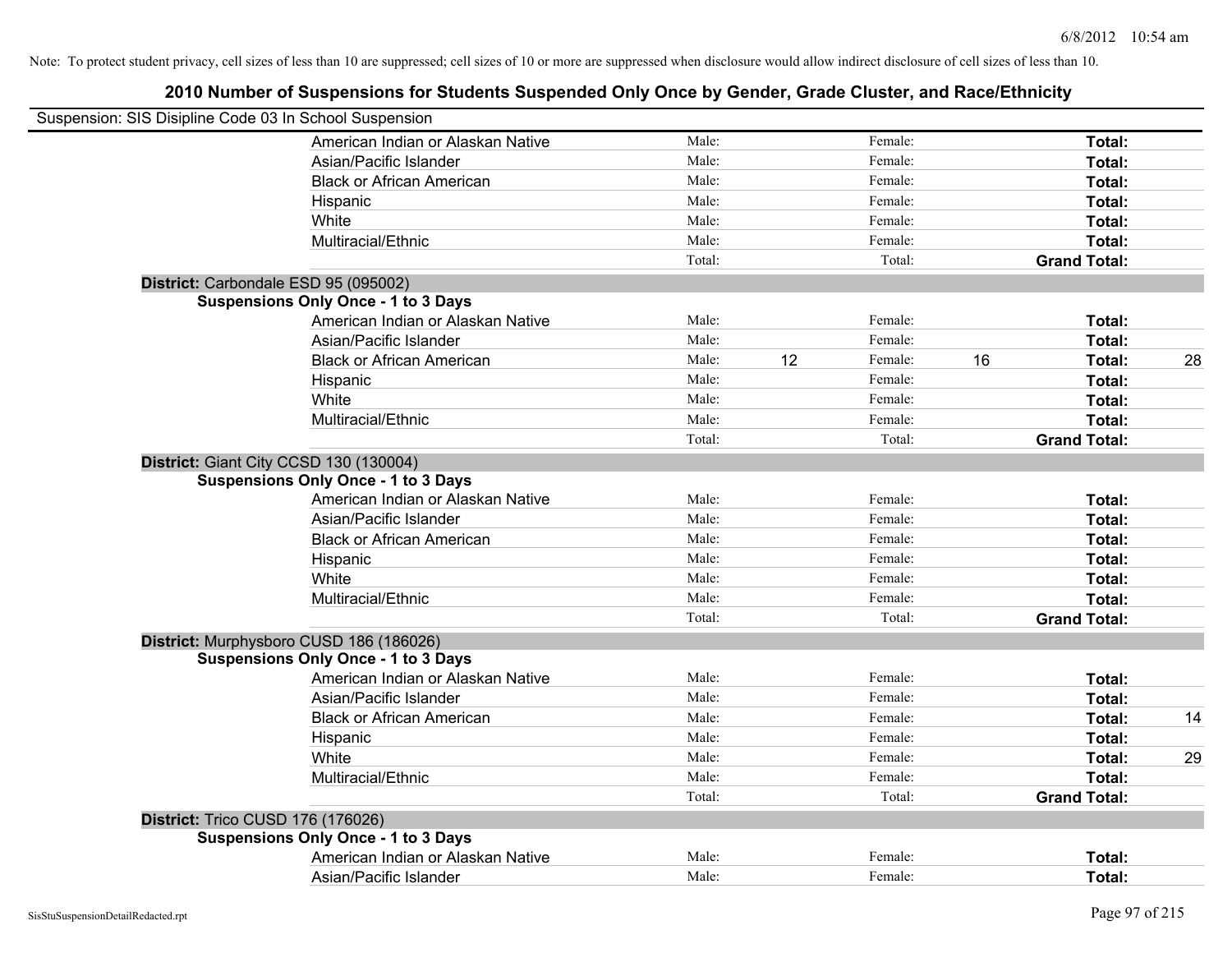| Suspension: SIS Disipline Code 03 In School Suspension |                                               |        |         |                     |    |
|--------------------------------------------------------|-----------------------------------------------|--------|---------|---------------------|----|
|                                                        | <b>Black or African American</b>              | Male:  | Female: | Total:              |    |
|                                                        | Hispanic                                      | Male:  | Female: | Total:              |    |
|                                                        | White                                         | Male:  | Female: | Total:              | 50 |
|                                                        | Multiracial/Ethnic                            | Male:  | Female: | Total:              |    |
|                                                        |                                               | Total: | Total:  | <b>Grand Total:</b> |    |
|                                                        | <b>Suspensions Only Once - 4 or More Days</b> |        |         |                     |    |
|                                                        | American Indian or Alaskan Native             | Male:  | Female: | Total:              |    |
|                                                        | Asian/Pacific Islander                        | Male:  | Female: | Total:              |    |
|                                                        | <b>Black or African American</b>              | Male:  | Female: | Total:              |    |
|                                                        | Hispanic                                      | Male:  | Female: | Total:              |    |
|                                                        | White                                         | Male:  | Female: | Total:              |    |
|                                                        | Multiracial/Ethnic                            | Male:  | Female: | Total:              |    |
|                                                        |                                               | Total: | Total:  | <b>Grand Total:</b> |    |
| County: Perry (073)                                    |                                               |        |         |                     |    |
| District: CCSD 204 (204004)                            |                                               |        |         |                     |    |
|                                                        | <b>Suspensions Only Once - 1 to 3 Days</b>    |        |         |                     |    |
|                                                        | American Indian or Alaskan Native             | Male:  | Female: | Total:              |    |
|                                                        | Asian/Pacific Islander                        | Male:  | Female: | Total:              |    |
|                                                        | <b>Black or African American</b>              | Male:  | Female: | Total:              |    |
|                                                        | Hispanic                                      | Male:  | Female: | Total:              |    |
|                                                        | White                                         | Male:  | Female: | Total:              |    |
|                                                        | Multiracial/Ethnic                            | Male:  | Female: | Total:              |    |
|                                                        |                                               | Total: | Total:  | <b>Grand Total:</b> |    |
|                                                        | District: Duquoin CUSD 300 (300026)           |        |         |                     |    |
|                                                        | <b>Suspensions Only Once - 1 to 3 Days</b>    |        |         |                     |    |
|                                                        | American Indian or Alaskan Native             | Male:  | Female: | Total:              |    |
|                                                        | Asian/Pacific Islander                        | Male:  | Female: | Total:              |    |
|                                                        | <b>Black or African American</b>              | Male:  | Female: | Total:              |    |
|                                                        | Hispanic                                      | Male:  | Female: | Total:              |    |
|                                                        | White                                         | Male:  | Female: | Total:              | 11 |
|                                                        | Multiracial/Ethnic                            | Male:  | Female: | Total:              |    |
|                                                        |                                               | Total: | Total:  | <b>Grand Total:</b> |    |
|                                                        | District: Pinckneyville CHSD 101 (101016)     |        |         |                     |    |
|                                                        | <b>Suspensions Only Once - 1 to 3 Days</b>    |        |         |                     |    |
|                                                        | American Indian or Alaskan Native             | Male:  | Female: | Total:              |    |
|                                                        | Asian/Pacific Islander                        | Male:  | Female: | Total:              |    |
|                                                        | <b>Black or African American</b>              | Male:  | Female: | Total:              |    |
|                                                        | Hispanic                                      | Male:  | Female: | Total:              |    |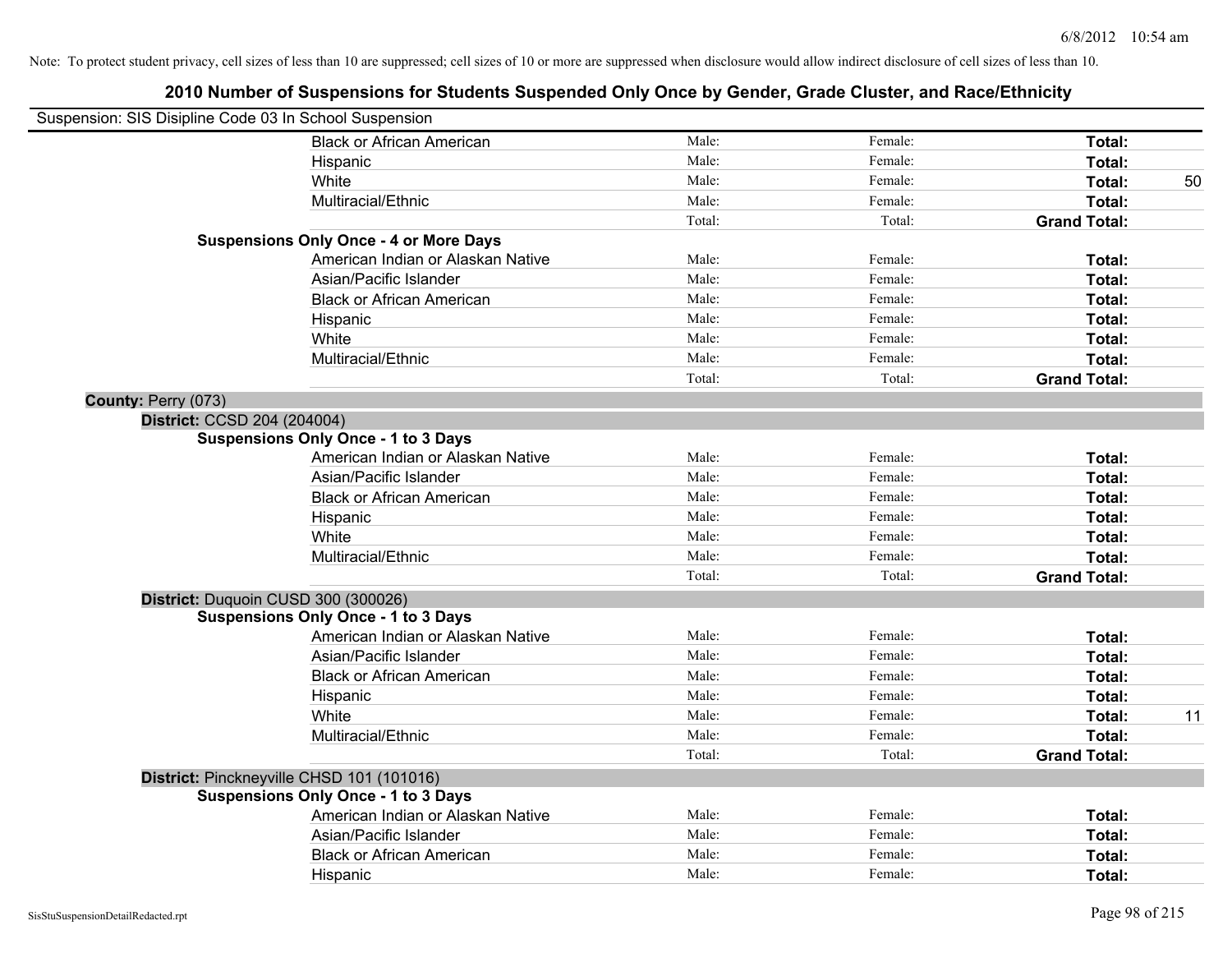| Suspension: SIS Disipline Code 03 In School Suspension |                                               |        |     |         |     |                     |     |
|--------------------------------------------------------|-----------------------------------------------|--------|-----|---------|-----|---------------------|-----|
|                                                        | White                                         | Male:  |     | Female: |     | Total:              | 26  |
|                                                        | Multiracial/Ethnic                            | Male:  |     | Female: |     | Total:              |     |
|                                                        |                                               | Total: |     | Total:  |     | <b>Grand Total:</b> |     |
|                                                        | District: Tamaroa School Dist 5 (005002)      |        |     |         |     |                     |     |
|                                                        | <b>Suspensions Only Once - 1 to 3 Days</b>    |        |     |         |     |                     |     |
|                                                        | American Indian or Alaskan Native             | Male:  |     | Female: |     | Total:              |     |
|                                                        | Asian/Pacific Islander                        | Male:  |     | Female: |     | Total:              |     |
|                                                        | <b>Black or African American</b>              | Male:  |     | Female: |     | Total:              |     |
|                                                        | Hispanic                                      | Male:  |     | Female: |     | Total:              |     |
|                                                        | White                                         | Male:  |     | Female: |     | Total:              |     |
|                                                        | Multiracial/Ethnic                            | Male:  |     | Female: |     | Total:              |     |
|                                                        |                                               | Total: |     | Total:  |     | <b>Grand Total:</b> |     |
|                                                        |                                               |        |     |         |     |                     |     |
| Region: Kane ROE (31)                                  |                                               |        |     |         |     |                     |     |
| County: Kane (045)                                     |                                               |        |     |         |     |                     |     |
|                                                        | District: Aurora East USD 131 (131022)        |        |     |         |     |                     |     |
|                                                        | <b>Suspensions Only Once - 1 to 3 Days</b>    |        |     |         |     |                     |     |
|                                                        | American Indian or Alaskan Native             | Male:  |     | Female: |     | Total:              |     |
|                                                        | Asian/Pacific Islander                        | Male:  |     | Female: |     | Total:              |     |
|                                                        | <b>Black or African American</b>              | Male:  |     | Female: |     | Total:              | 22  |
|                                                        | Hispanic                                      | Male:  | 72  | Female: | 80  | Total:              | 152 |
|                                                        | White                                         | Male:  |     | Female: |     | Total:              | 16  |
|                                                        | Multiracial/Ethnic                            | Male:  |     | Female: |     | Total:              |     |
|                                                        |                                               | Total: |     | Total:  |     | <b>Grand Total:</b> |     |
|                                                        | District: Aurora West USD 129 (129022)        |        |     |         |     |                     |     |
|                                                        | <b>Suspensions Only Once - 1 to 3 Days</b>    |        |     |         |     |                     |     |
|                                                        | American Indian or Alaskan Native             | Male:  |     | Female: |     | Total:              |     |
|                                                        | Asian/Pacific Islander                        | Male:  |     | Female: |     | Total:              | 11  |
|                                                        | <b>Black or African American</b>              | Male:  | 102 | Female: | 87  | Total:              | 189 |
|                                                        | Hispanic                                      | Male:  | 182 | Female: | 146 | Total:              | 328 |
|                                                        | White                                         | Male:  | 113 | Female: | 63  | Total:              | 176 |
|                                                        | Multiracial/Ethnic                            | Male:  |     | Female: |     | Total:              | 24  |
|                                                        |                                               | Total: |     | Total:  |     | <b>Grand Total:</b> |     |
|                                                        | <b>Suspensions Only Once - 4 or More Days</b> |        |     |         |     |                     |     |
|                                                        | American Indian or Alaskan Native             | Male:  |     | Female: |     | Total:              |     |
|                                                        | Asian/Pacific Islander                        | Male:  |     | Female: |     | Total:              |     |
|                                                        | <b>Black or African American</b>              | Male:  |     | Female: |     | <b>Total:</b>       |     |
|                                                        | Hispanic                                      | Male:  |     | Female: |     | Total:              |     |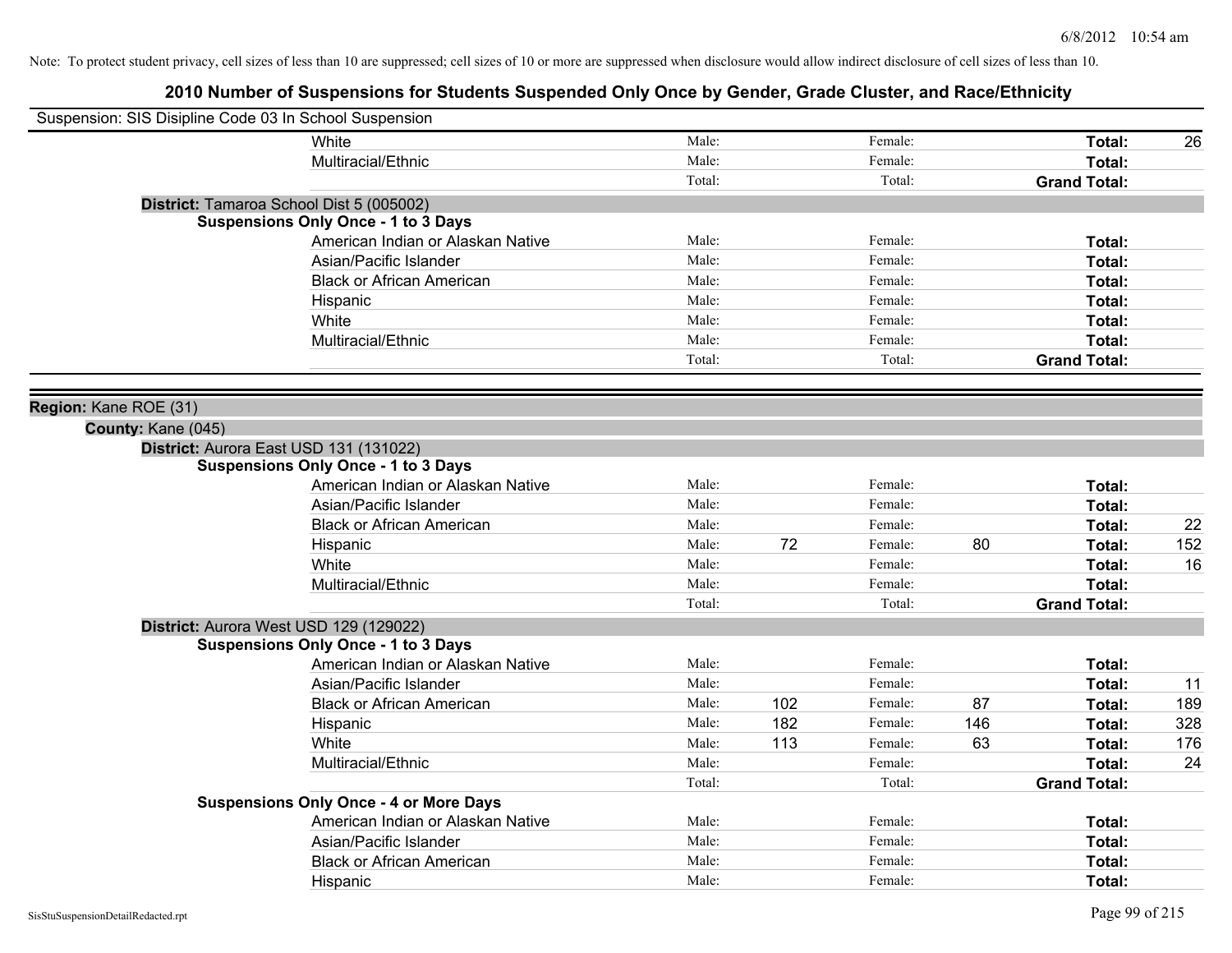| Suspension: SIS Disipline Code 03 In School Suspension |                                               |        |     |         |    |                     |     |
|--------------------------------------------------------|-----------------------------------------------|--------|-----|---------|----|---------------------|-----|
|                                                        | <b>White</b>                                  | Male:  |     | Female: |    | Total:              |     |
|                                                        | Multiracial/Ethnic                            | Male:  |     | Female: |    | Total:              |     |
|                                                        |                                               | Total: |     | Total:  |    | <b>Grand Total:</b> |     |
|                                                        | District: Batavia USD 101 (101022)            |        |     |         |    |                     |     |
|                                                        | <b>Suspensions Only Once - 1 to 3 Days</b>    |        |     |         |    |                     |     |
|                                                        | American Indian or Alaskan Native             | Male:  |     | Female: |    | Total:              |     |
|                                                        | Asian/Pacific Islander                        | Male:  |     | Female: |    | Total:              |     |
|                                                        | <b>Black or African American</b>              | Male:  |     | Female: |    | Total:              |     |
|                                                        | Hispanic                                      | Male:  |     | Female: |    | Total:              | 18  |
|                                                        | White                                         | Male:  | 96  | Female: | 42 | Total:              | 138 |
|                                                        | Multiracial/Ethnic                            | Male:  |     | Female: |    | Total:              |     |
|                                                        |                                               | Total: |     | Total:  |    | <b>Grand Total:</b> | 173 |
|                                                        | <b>Suspensions Only Once - 4 or More Days</b> |        |     |         |    |                     |     |
|                                                        | American Indian or Alaskan Native             | Male:  |     | Female: |    | Total:              |     |
|                                                        | Asian/Pacific Islander                        | Male:  |     | Female: |    | Total:              |     |
|                                                        | <b>Black or African American</b>              | Male:  |     | Female: |    | Total:              |     |
|                                                        | Hispanic                                      | Male:  |     | Female: |    | Total:              |     |
|                                                        | White                                         | Male:  |     | Female: |    | Total:              |     |
|                                                        | Multiracial/Ethnic                            | Male:  |     | Female: |    | Total:              |     |
|                                                        |                                               | Total: |     | Total:  |    | <b>Grand Total:</b> |     |
|                                                        | District: Central CUSD 301 (301026)           |        |     |         |    |                     |     |
|                                                        | <b>Suspensions Only Once - 1 to 3 Days</b>    |        |     |         |    |                     |     |
|                                                        | American Indian or Alaskan Native             | Male:  |     | Female: |    | Total:              |     |
|                                                        | Asian/Pacific Islander                        | Male:  |     | Female: |    | Total:              |     |
|                                                        | <b>Black or African American</b>              | Male:  |     | Female: |    | Total:              |     |
|                                                        | Hispanic                                      | Male:  |     | Female: |    | Total:              |     |
|                                                        | White                                         | Male:  |     | Female: |    | Total:              |     |
|                                                        | Multiracial/Ethnic                            | Male:  |     | Female: |    | Total:              |     |
|                                                        |                                               | Total: |     | Total:  |    | <b>Grand Total:</b> |     |
| District: CUSD 300 (300026)                            |                                               |        |     |         |    |                     |     |
|                                                        | <b>Suspensions Only Once - 1 to 3 Days</b>    |        |     |         |    |                     |     |
|                                                        | American Indian or Alaskan Native             | Male:  |     | Female: |    | Total:              |     |
|                                                        | Asian/Pacific Islander                        | Male:  |     | Female: |    | Total:              | 20  |
|                                                        | <b>Black or African American</b>              | Male:  | 43  | Female: | 28 | Total:              | 71  |
|                                                        | Hispanic                                      | Male:  | 143 | Female: | 71 | Total:              | 214 |
|                                                        | White                                         | Male:  | 204 | Female: | 85 | Total:              | 289 |
|                                                        | Multiracial/Ethnic                            | Male:  |     | Female: |    | Total:              | 22  |
|                                                        |                                               | Total: |     | Total:  |    | <b>Grand Total:</b> |     |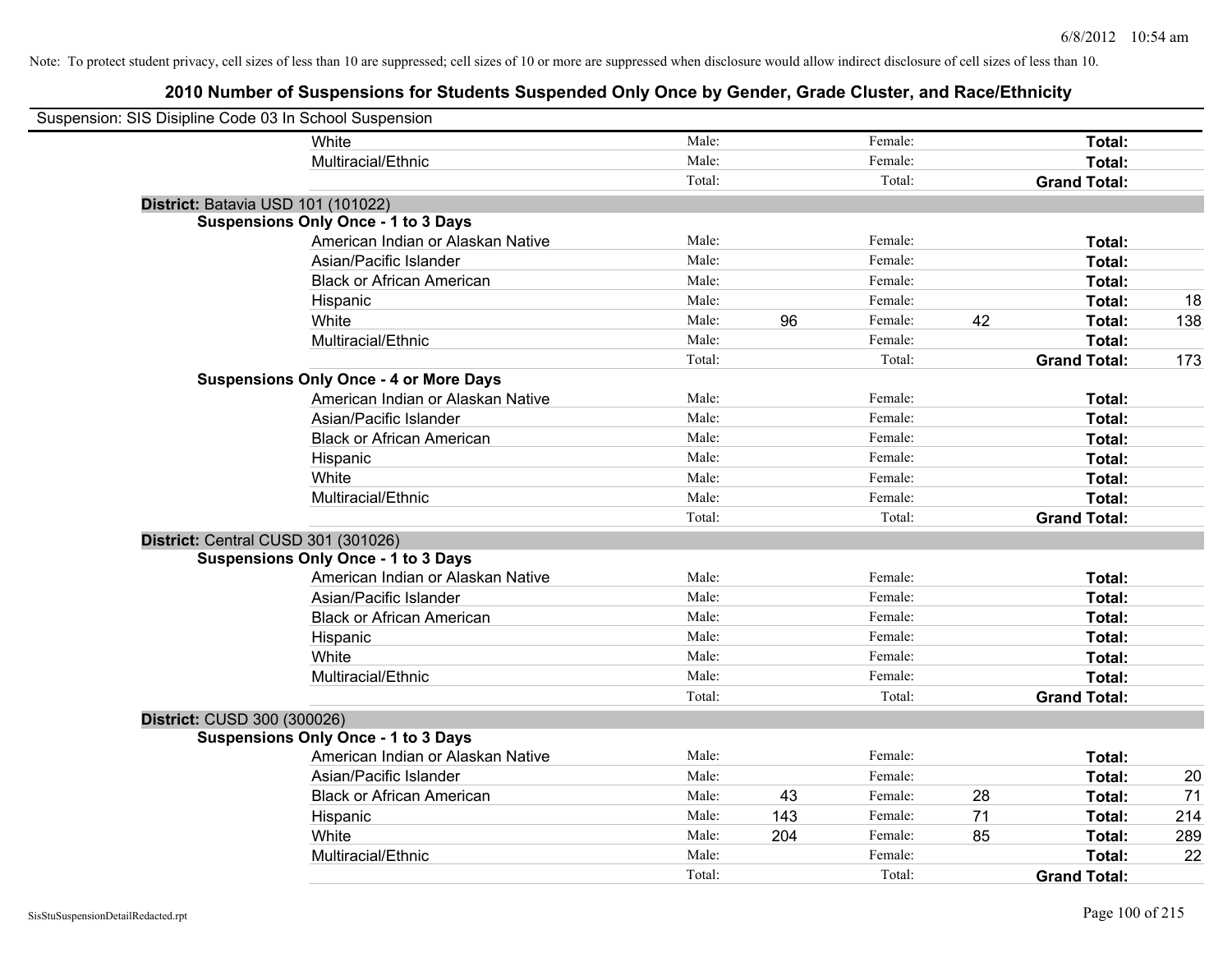| Suspension: SIS Disipline Code 03 In School Suspension |                                               |        |    |         |    |                     |     |
|--------------------------------------------------------|-----------------------------------------------|--------|----|---------|----|---------------------|-----|
|                                                        | <b>Suspensions Only Once - 4 or More Days</b> |        |    |         |    |                     |     |
|                                                        | American Indian or Alaskan Native             | Male:  |    | Female: |    | Total:              |     |
|                                                        | Asian/Pacific Islander                        | Male:  |    | Female: |    | Total:              |     |
|                                                        | <b>Black or African American</b>              | Male:  |    | Female: |    | Total:              |     |
|                                                        | Hispanic                                      | Male:  |    | Female: |    | Total:              |     |
|                                                        | White                                         | Male:  |    | Female: |    | Total:              |     |
|                                                        | Multiracial/Ethnic                            | Male:  |    | Female: |    | Total:              |     |
|                                                        |                                               | Total: |    | Total:  |    | <b>Grand Total:</b> |     |
|                                                        | District: Geneva CUSD 304 (304026)            |        |    |         |    |                     |     |
|                                                        | <b>Suspensions Only Once - 1 to 3 Days</b>    |        |    |         |    |                     |     |
|                                                        | American Indian or Alaskan Native             | Male:  |    | Female: |    | Total:              |     |
|                                                        | Asian/Pacific Islander                        | Male:  |    | Female: |    | Total:              |     |
|                                                        | <b>Black or African American</b>              | Male:  |    | Female: |    | Total:              |     |
|                                                        | Hispanic                                      | Male:  |    | Female: |    | Total:              | 10  |
|                                                        | White                                         | Male:  | 81 | Female: | 23 | Total:              | 104 |
|                                                        | Multiracial/Ethnic                            | Male:  |    | Female: |    | Total:              |     |
|                                                        |                                               | Total: |    | Total:  |    | <b>Grand Total:</b> |     |
|                                                        | <b>Suspensions Only Once - 4 or More Days</b> |        |    |         |    |                     |     |
|                                                        | American Indian or Alaskan Native             | Male:  |    | Female: |    | Total:              |     |
|                                                        | Asian/Pacific Islander                        | Male:  |    | Female: |    | Total:              |     |
|                                                        | <b>Black or African American</b>              | Male:  |    | Female: |    | Total:              |     |
|                                                        | Hispanic                                      | Male:  |    | Female: |    | Total:              |     |
|                                                        | White                                         | Male:  |    | Female: |    | Total:              |     |
|                                                        | Multiracial/Ethnic                            | Male:  |    | Female: |    | Total:              |     |
|                                                        |                                               | Total: |    | Total:  |    | <b>Grand Total:</b> |     |
|                                                        | District: Hamilton Academy (010000)           |        |    |         |    |                     |     |
|                                                        | <b>Suspensions Only Once - 1 to 3 Days</b>    |        |    |         |    |                     |     |
|                                                        | American Indian or Alaskan Native             | Male:  |    | Female: |    | Total:              |     |
|                                                        | Asian/Pacific Islander                        | Male:  |    | Female: |    | Total:              |     |
|                                                        | <b>Black or African American</b>              | Male:  |    | Female: |    | Total:              |     |
|                                                        | Hispanic                                      | Male:  |    | Female: |    | Total:              |     |
|                                                        | White                                         | Male:  |    | Female: |    | Total:              |     |
|                                                        | Multiracial/Ethnic                            | Male:  |    | Female: |    | Total:              |     |
|                                                        |                                               | Total: |    | Total:  |    | <b>Grand Total:</b> |     |
|                                                        | District: Kaneland CUSD 302 (302026)          |        |    |         |    |                     |     |
|                                                        | <b>Suspensions Only Once - 1 to 3 Days</b>    |        |    |         |    |                     |     |
|                                                        | American Indian or Alaskan Native             | Male:  |    | Female: |    | Total:              |     |
|                                                        | Asian/Pacific Islander                        | Male:  |    | Female: |    | Total:              |     |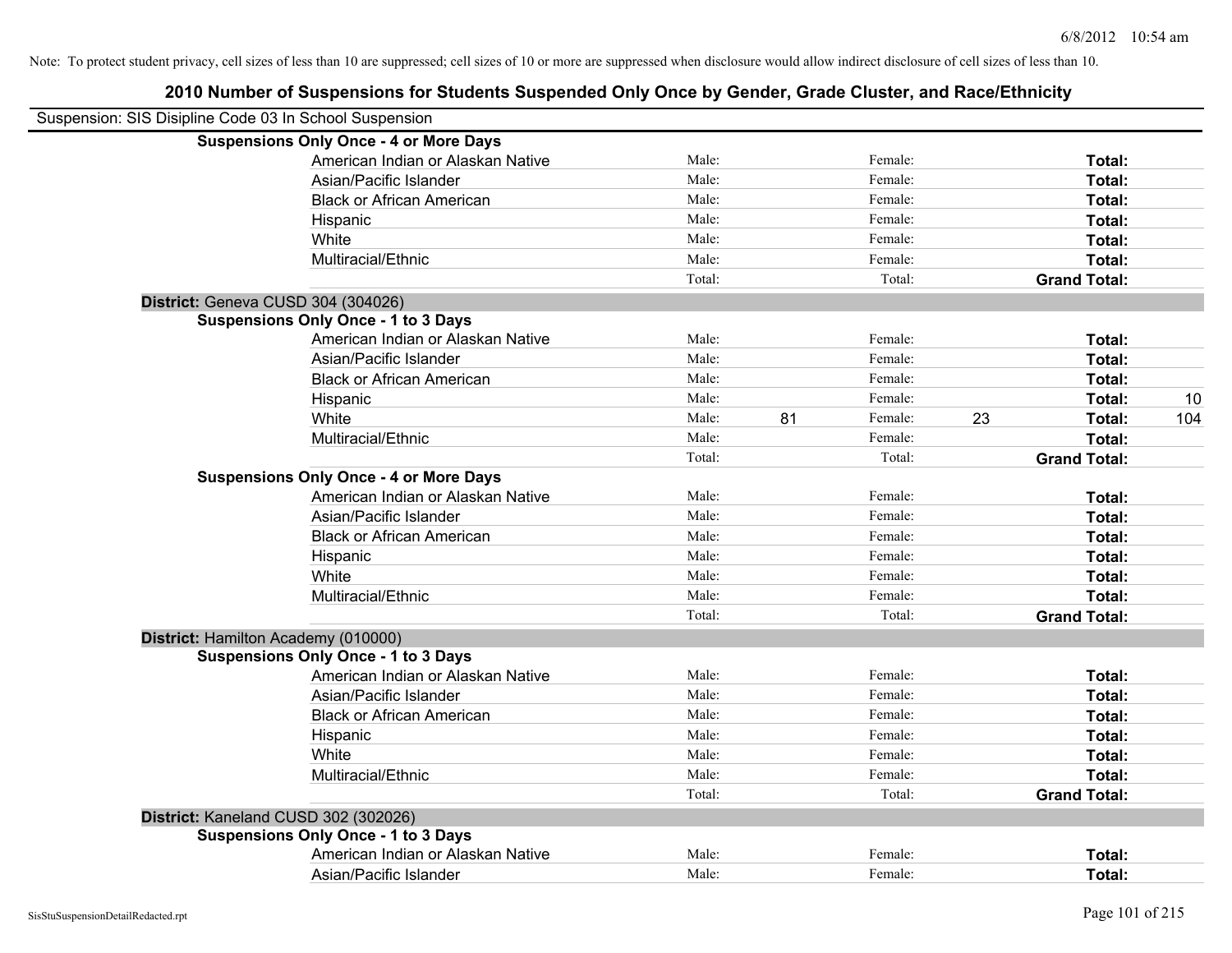| Suspension: SIS Disipline Code 03 In School Suspension |                                               |        |     |         |     |                     |     |
|--------------------------------------------------------|-----------------------------------------------|--------|-----|---------|-----|---------------------|-----|
|                                                        | <b>Black or African American</b>              | Male:  |     | Female: |     | Total:              |     |
|                                                        | Hispanic                                      | Male:  |     | Female: |     | Total:              |     |
|                                                        | White                                         | Male:  |     | Female: |     | Total:              | 18  |
|                                                        | Multiracial/Ethnic                            | Male:  |     | Female: |     | Total:              |     |
|                                                        |                                               | Total: |     | Total:  |     | <b>Grand Total:</b> |     |
| District: Larkin Center (012500)                       |                                               |        |     |         |     |                     |     |
|                                                        | <b>Suspensions Only Once - 1 to 3 Days</b>    |        |     |         |     |                     |     |
|                                                        | American Indian or Alaskan Native             | Male:  |     | Female: |     | Total:              |     |
|                                                        | Asian/Pacific Islander                        | Male:  |     | Female: |     | Total:              |     |
|                                                        | <b>Black or African American</b>              | Male:  |     | Female: |     | Total:              |     |
|                                                        | Hispanic                                      | Male:  |     | Female: |     | Total:              |     |
|                                                        | White                                         | Male:  |     | Female: |     | Total:              |     |
|                                                        | Multiracial/Ethnic                            | Male:  |     | Female: |     | Total:              |     |
|                                                        |                                               | Total: |     | Total:  |     | <b>Grand Total:</b> |     |
| District: SD U-46 (046022)                             |                                               |        |     |         |     |                     |     |
|                                                        | <b>Suspensions Only Once - 1 to 3 Days</b>    |        |     |         |     |                     |     |
|                                                        | American Indian or Alaskan Native             | Male:  |     | Female: |     | Total:              |     |
|                                                        | Asian/Pacific Islander                        | Male:  | 48  | Female: | 15  | Total:              | 63  |
|                                                        | <b>Black or African American</b>              | Male:  | 106 | Female: | 95  | Total:              | 201 |
|                                                        | Hispanic                                      | Male:  | 478 | Female: | 304 | Total:              | 782 |
|                                                        | White                                         | Male:  | 275 | Female: | 134 | Total:              | 409 |
|                                                        | Multiracial/Ethnic                            | Male:  | 29  | Female: | 15  | Total:              | 44  |
|                                                        |                                               | Total: |     | Total:  |     | <b>Grand Total:</b> |     |
|                                                        | <b>Suspensions Only Once - 4 or More Days</b> |        |     |         |     |                     |     |
|                                                        | American Indian or Alaskan Native             | Male:  |     | Female: |     | Total:              |     |
|                                                        | Asian/Pacific Islander                        | Male:  |     | Female: |     | Total:              |     |
|                                                        | <b>Black or African American</b>              | Male:  |     | Female: |     | Total:              |     |
|                                                        | Hispanic                                      | Male:  |     | Female: |     | Total:              | 10  |
|                                                        | White                                         | Male:  |     | Female: |     | Total:              |     |
|                                                        | Multiracial/Ethnic                            | Male:  |     | Female: |     | Total:              |     |
|                                                        |                                               | Total: |     | Total:  |     | <b>Grand Total:</b> |     |
|                                                        | District: Special Education Services (020200) |        |     |         |     |                     |     |
|                                                        | <b>Suspensions Only Once - 1 to 3 Days</b>    |        |     |         |     |                     |     |
|                                                        | American Indian or Alaskan Native             | Male:  |     | Female: |     | Total:              |     |
|                                                        | Asian/Pacific Islander                        | Male:  |     | Female: |     | Total:              |     |
|                                                        | <b>Black or African American</b>              | Male:  |     | Female: |     | Total:              |     |
|                                                        | Hispanic                                      | Male:  |     | Female: |     | Total:              |     |
|                                                        | White                                         | Male:  |     | Female: |     | Total:              |     |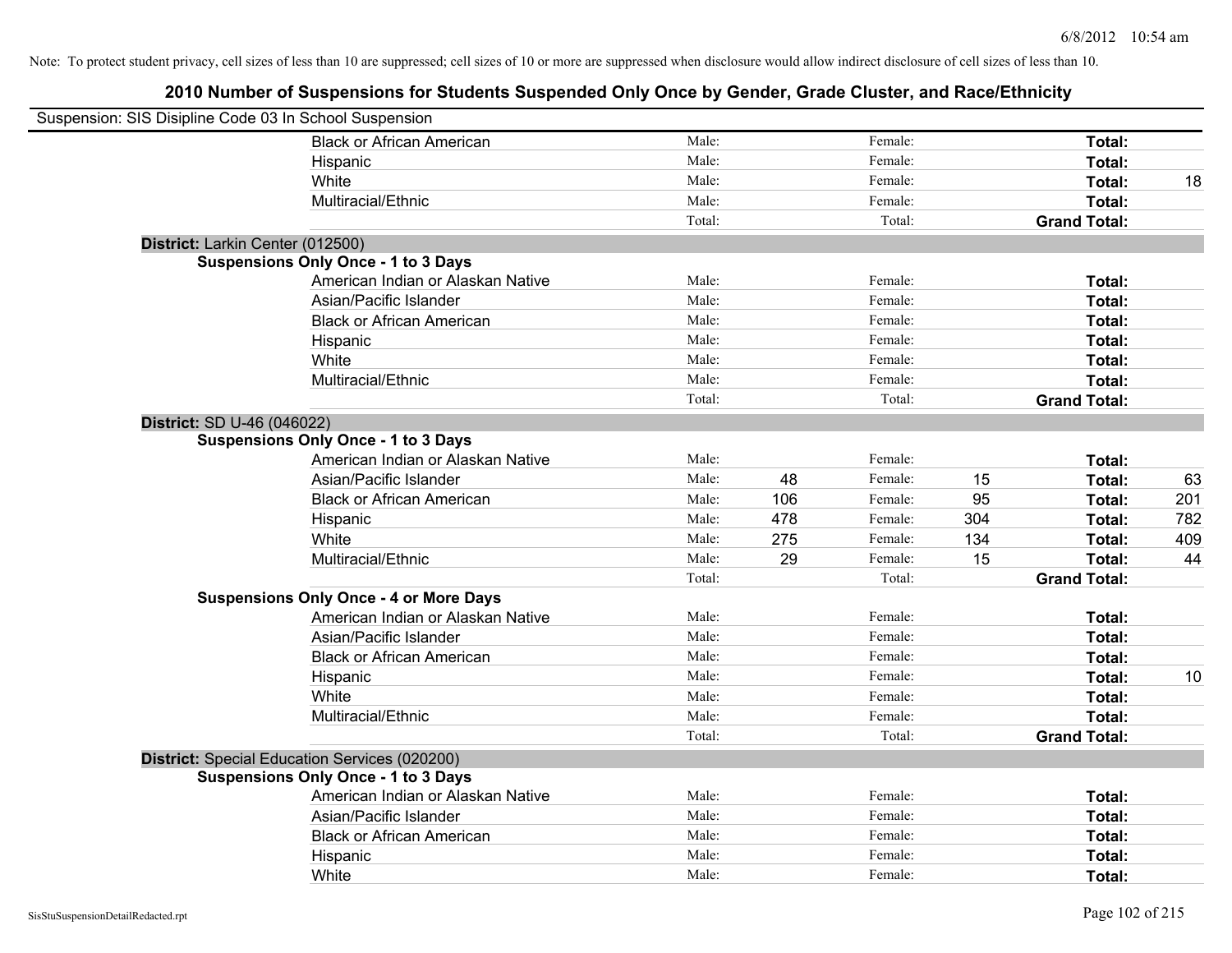| Suspension: SIS Disipline Code 03 In School Suspension |                                            |        |    |         |    |                     |    |
|--------------------------------------------------------|--------------------------------------------|--------|----|---------|----|---------------------|----|
|                                                        | Multiracial/Ethnic                         | Male:  |    | Female: |    | Total:              |    |
|                                                        |                                            | Total: |    | Total:  |    | <b>Grand Total:</b> |    |
|                                                        | District: St Charles CUSD 303 (303026)     |        |    |         |    |                     |    |
|                                                        | <b>Suspensions Only Once - 1 to 3 Days</b> |        |    |         |    |                     |    |
|                                                        | American Indian or Alaskan Native          | Male:  |    | Female: |    | Total:              |    |
|                                                        | Asian/Pacific Islander                     | Male:  |    | Female: |    | Total:              |    |
|                                                        | <b>Black or African American</b>           | Male:  |    | Female: |    | Total:              |    |
|                                                        | Hispanic                                   | Male:  |    | Female: |    | Total:              |    |
|                                                        | White                                      | Male:  |    | Female: |    | Total:              | 33 |
|                                                        | Multiracial/Ethnic                         | Male:  |    | Female: |    | Total:              |    |
|                                                        |                                            | Total: |    | Total:  |    | <b>Grand Total:</b> |    |
|                                                        | District: Summit School (021700)           |        |    |         |    |                     |    |
|                                                        | <b>Suspensions Only Once - 1 to 3 Days</b> |        |    |         |    |                     |    |
|                                                        | American Indian or Alaskan Native          | Male:  |    | Female: |    | Total:              |    |
|                                                        | Asian/Pacific Islander                     | Male:  |    | Female: |    | Total:              |    |
|                                                        | <b>Black or African American</b>           | Male:  |    | Female: |    | Total:              |    |
|                                                        | Hispanic                                   | Male:  |    | Female: |    | Total:              |    |
|                                                        | White                                      | Male:  |    | Female: |    | Total:              |    |
|                                                        | Multiracial/Ethnic                         | Male:  |    | Female: |    | Total:              |    |
|                                                        |                                            | Total: |    | Total:  |    | <b>Grand Total:</b> |    |
|                                                        |                                            |        |    |         |    |                     |    |
| Region: Knox ROE (33)<br>County: Knox (048)            |                                            |        |    |         |    |                     |    |
|                                                        | District: Abingdon CUSD 217 (217026)       |        |    |         |    |                     |    |
|                                                        | <b>Suspensions Only Once - 1 to 3 Days</b> |        |    |         |    |                     |    |
|                                                        | American Indian or Alaskan Native          | Male:  |    | Female: |    | Total:              |    |
|                                                        | Asian/Pacific Islander                     | Male:  |    | Female: |    | Total:              |    |
|                                                        | <b>Black or African American</b>           | Male:  |    | Female: |    | Total:              |    |
|                                                        | Hispanic                                   | Male:  |    | Female: |    | Total:              |    |
|                                                        | White                                      | Male:  | 30 | Female: | 14 | Total:              | 44 |
|                                                        | Multiracial/Ethnic                         | Male:  |    | Female: |    | Total:              |    |
|                                                        |                                            | Total: |    | Total:  |    | <b>Grand Total:</b> |    |
|                                                        | District: Galesburg CUSD 205 (205026)      |        |    |         |    |                     |    |
|                                                        | <b>Suspensions Only Once - 1 to 3 Days</b> |        |    |         |    |                     |    |
|                                                        | American Indian or Alaskan Native          | Male:  |    | Female: |    | Total:              |    |
|                                                        | Asian/Pacific Islander                     | Male:  |    | Female: |    | <b>Total:</b>       |    |
|                                                        | <b>Black or African American</b>           | Male:  | 38 | Female: | 32 | <b>Total:</b>       | 70 |
|                                                        | Hispanic                                   | Male:  |    | Female: |    | Total:              | 19 |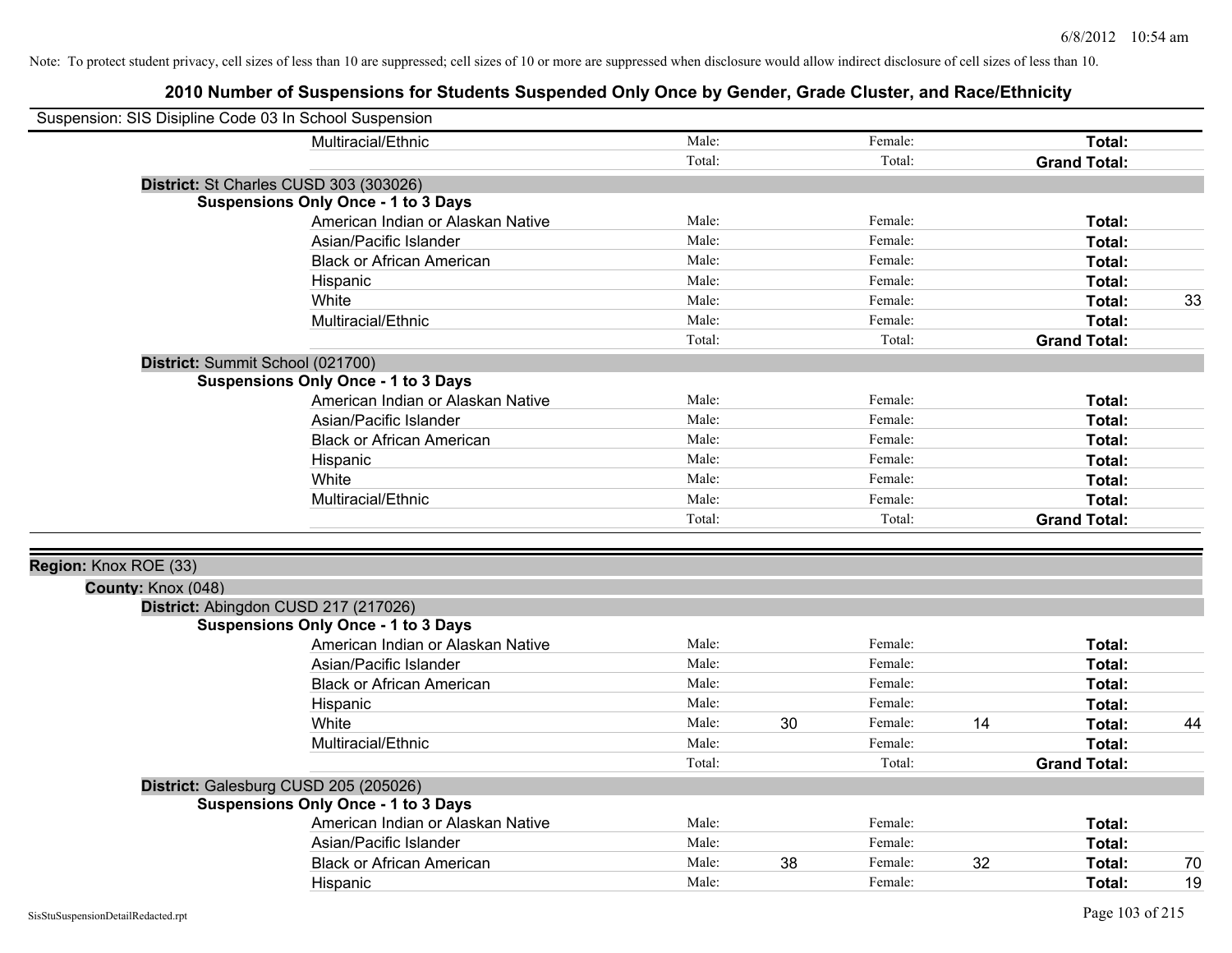| Suspension: SIS Disipline Code 03 In School Suspension |                                               |        |     |         |    |                     |     |
|--------------------------------------------------------|-----------------------------------------------|--------|-----|---------|----|---------------------|-----|
| White                                                  |                                               | Male:  | 132 | Female: | 68 | Total:              | 200 |
|                                                        | Multiracial/Ethnic                            | Male:  |     | Female: |    | Total:              | 40  |
|                                                        |                                               | Total: |     | Total:  |    | <b>Grand Total:</b> |     |
|                                                        | <b>Suspensions Only Once - 4 or More Days</b> |        |     |         |    |                     |     |
|                                                        | American Indian or Alaskan Native             | Male:  |     | Female: |    | Total:              |     |
|                                                        | Asian/Pacific Islander                        | Male:  |     | Female: |    | Total:              |     |
|                                                        | <b>Black or African American</b>              | Male:  |     | Female: |    | Total:              |     |
| Hispanic                                               |                                               | Male:  |     | Female: |    | Total:              |     |
| White                                                  |                                               | Male:  |     | Female: |    | Total:              |     |
|                                                        | Multiracial/Ethnic                            | Male:  |     | Female: |    | Total:              |     |
|                                                        |                                               | Total: |     | Total:  |    | <b>Grand Total:</b> |     |
| District: Knoxville CUSD 202 (202026)                  |                                               |        |     |         |    |                     |     |
| <b>Suspensions Only Once - 1 to 3 Days</b>             |                                               |        |     |         |    |                     |     |
|                                                        | American Indian or Alaskan Native             | Male:  |     | Female: |    | Total:              |     |
|                                                        | Asian/Pacific Islander                        | Male:  |     | Female: |    | Total:              |     |
|                                                        | <b>Black or African American</b>              | Male:  |     | Female: |    | Total:              |     |
| Hispanic                                               |                                               | Male:  |     | Female: |    | Total:              |     |
| White                                                  |                                               | Male:  |     | Female: |    | Total:              | 27  |
|                                                        | Multiracial/Ethnic                            | Male:  |     | Female: |    | Total:              |     |
|                                                        |                                               | Total: |     | Total:  |    | <b>Grand Total:</b> |     |
| District: R O W V A CUSD 208 (208026)                  |                                               |        |     |         |    |                     |     |
| <b>Suspensions Only Once - 1 to 3 Days</b>             |                                               |        |     |         |    |                     |     |
|                                                        | American Indian or Alaskan Native             | Male:  |     | Female: |    | Total:              |     |
|                                                        | Asian/Pacific Islander                        | Male:  |     | Female: |    | Total:              |     |
|                                                        | <b>Black or African American</b>              | Male:  |     | Female: |    | Total:              |     |
| Hispanic                                               |                                               | Male:  |     | Female: |    | Total:              |     |
| White                                                  |                                               | Male:  |     | Female: |    | Total:              | 20  |
|                                                        | Multiracial/Ethnic                            | Male:  |     | Female: |    | Total:              |     |
|                                                        |                                               | Total: |     | Total:  |    | <b>Grand Total:</b> |     |
| District: Williamsfield CUSD 210 (210026)              |                                               |        |     |         |    |                     |     |
| <b>Suspensions Only Once - 1 to 3 Days</b>             |                                               |        |     |         |    |                     |     |
|                                                        | American Indian or Alaskan Native             | Male:  |     | Female: |    | Total:              |     |
|                                                        | Asian/Pacific Islander                        | Male:  |     | Female: |    | Total:              |     |
|                                                        | <b>Black or African American</b>              | Male:  |     | Female: |    | Total:              |     |
| Hispanic                                               |                                               | Male:  |     | Female: |    | Total:              |     |
| White                                                  |                                               | Male:  |     | Female: |    | Total:              |     |
|                                                        | Multiracial/Ethnic                            | Male:  |     | Female: |    | Total:              |     |
|                                                        |                                               | Total: |     | Total:  |    | <b>Grand Total:</b> |     |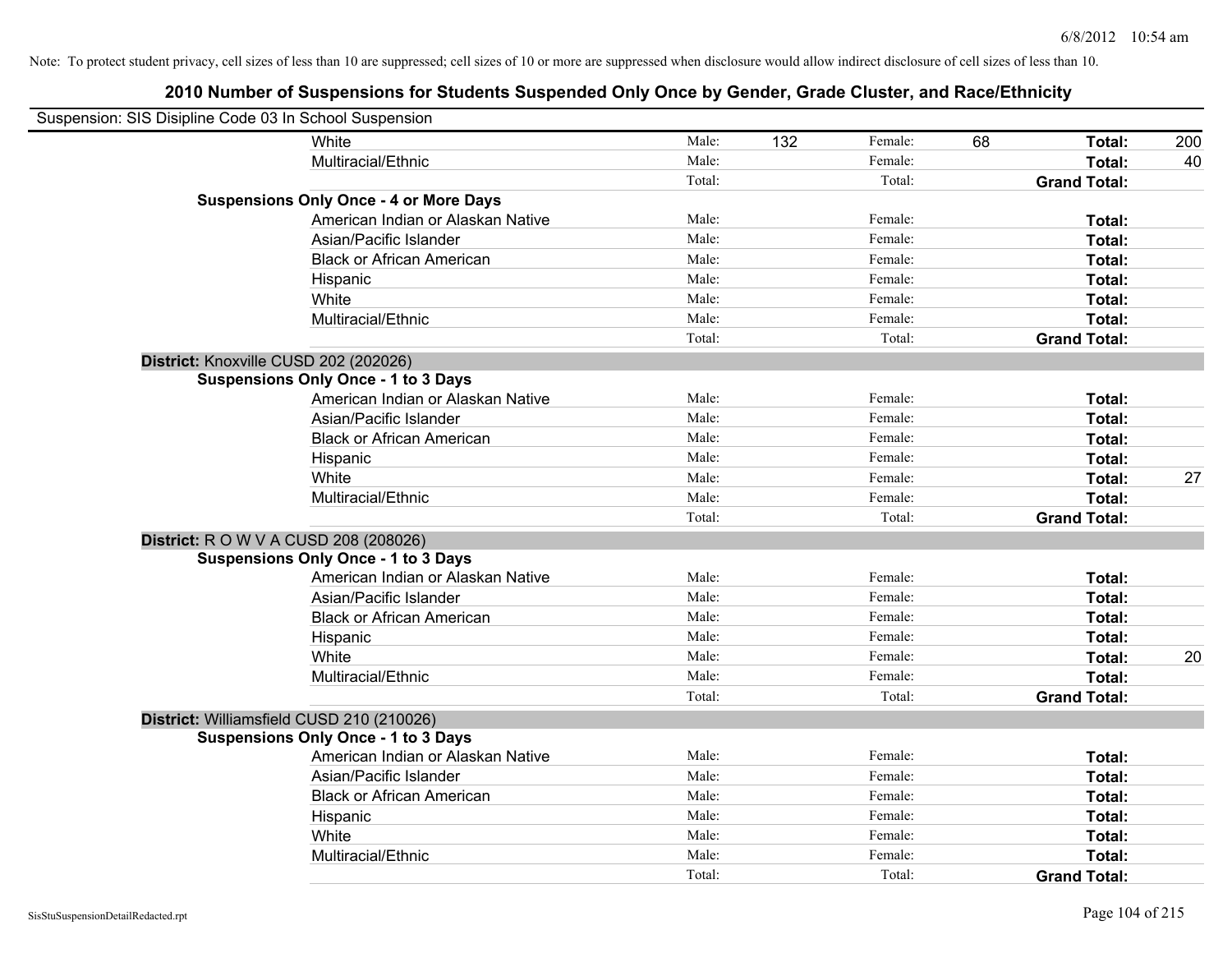# **2010 Number of Suspensions for Students Suspended Only Once by Gender, Grade Cluster, and Race/Ethnicity**

Suspension: SIS Disipline Code 03 In School Suspension

| Male:  | Female:                                                                                                                                          | Total:              |
|--------|--------------------------------------------------------------------------------------------------------------------------------------------------|---------------------|
| Male:  | Female:                                                                                                                                          | Total:              |
| Male:  | Female:                                                                                                                                          | Total:              |
| Male:  | Female:                                                                                                                                          | Total:              |
| Male:  | Female:                                                                                                                                          | Total:              |
| Male:  | Female:                                                                                                                                          | Total:              |
| Total: | Total:                                                                                                                                           | <b>Grand Total:</b> |
|        |                                                                                                                                                  |                     |
|        |                                                                                                                                                  |                     |
| Male:  | Female:                                                                                                                                          | Total:              |
| Male:  | Female:                                                                                                                                          | Total:              |
| Male:  | Female:                                                                                                                                          | Total:              |
| Male:  | Female:                                                                                                                                          | Total:              |
| Male:  | Female:                                                                                                                                          | Total:<br>14        |
| Male:  | Female:                                                                                                                                          | Total:              |
| Total: | Total:                                                                                                                                           | <b>Grand Total:</b> |
|        |                                                                                                                                                  |                     |
|        |                                                                                                                                                  |                     |
| Male:  | Female:                                                                                                                                          | Total:              |
| Male:  | Female:                                                                                                                                          | Total:              |
| Male:  | Female:                                                                                                                                          | Total:              |
| Male:  | Female:                                                                                                                                          | Total:              |
| Male:  | Female:                                                                                                                                          | Total:              |
| Male:  | Female:                                                                                                                                          | Total:              |
| Total: | Total:                                                                                                                                           | <b>Grand Total:</b> |
|        |                                                                                                                                                  |                     |
|        |                                                                                                                                                  |                     |
| Male:  | Female:                                                                                                                                          | Total:              |
| Male:  | Female:                                                                                                                                          | Total:              |
| Male:  | Female:                                                                                                                                          | Total:              |
| Male:  | Female:                                                                                                                                          | Total:              |
| Male:  | Female:                                                                                                                                          | 34<br>Total:        |
| Male:  | Female:                                                                                                                                          | Total:              |
|        | American Indian or Alaskan Native<br>American Indian or Alaskan Native<br>American Indian or Alaskan Native<br>American Indian or Alaskan Native |                     |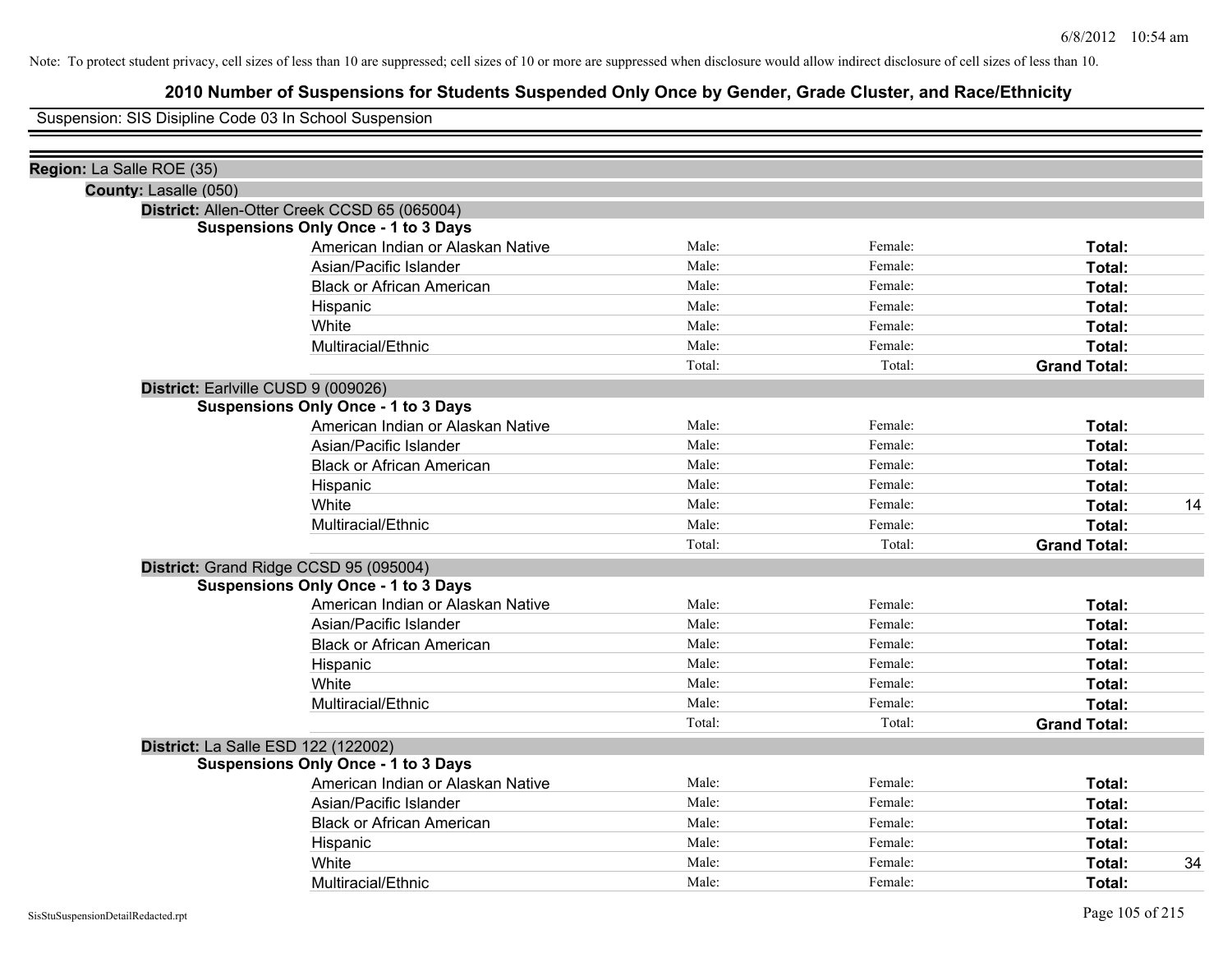# **2010 Number of Suspensions for Students Suspended Only Once by Gender, Grade Cluster, and Race/Ethnicity**

|                                  | Suspension: SIS Disipline Code 03 In School Suspension |        |    |         |                 |                     |     |
|----------------------------------|--------------------------------------------------------|--------|----|---------|-----------------|---------------------|-----|
|                                  |                                                        | Total: | 35 | Total:  | 10 <sup>1</sup> | <b>Grand Total:</b> | 45  |
|                                  | District: La Salle-Peru Twp HSD 120 (120017)           |        |    |         |                 |                     |     |
|                                  | <b>Suspensions Only Once - 1 to 3 Days</b>             |        |    |         |                 |                     |     |
|                                  | American Indian or Alaskan Native                      | Male:  |    | Female: |                 | Total:              |     |
|                                  | Asian/Pacific Islander                                 | Male:  |    | Female: |                 | Total:              |     |
|                                  | <b>Black or African American</b>                       | Male:  |    | Female: |                 | Total:              |     |
|                                  | Hispanic                                               | Male:  |    | Female: |                 | Total:              | 17  |
|                                  | White                                                  | Male:  | 48 | Female: | 56              | Total:              | 104 |
|                                  | Multiracial/Ethnic                                     | Male:  |    | Female: |                 | Total:              |     |
|                                  |                                                        | Total: |    | Total:  |                 | <b>Grand Total:</b> |     |
| District: Leland CUSD 1 (001026) |                                                        |        |    |         |                 |                     |     |
|                                  | <b>Suspensions Only Once - 1 to 3 Days</b>             |        |    |         |                 |                     |     |
|                                  | American Indian or Alaskan Native                      | Male:  |    | Female: |                 | Total:              |     |
|                                  | Asian/Pacific Islander                                 | Male:  |    | Female: |                 | Total:              |     |
|                                  | <b>Black or African American</b>                       | Male:  |    | Female: |                 | Total:              |     |
|                                  | Hispanic                                               | Male:  |    | Female: |                 | Total:              |     |
|                                  | White                                                  | Male:  |    | Female: |                 | Total:              |     |
|                                  | Multiracial/Ethnic                                     | Male:  |    | Female: |                 | Total:              |     |
|                                  |                                                        | Total: |    | Total:  |                 | <b>Grand Total:</b> |     |
|                                  | District: Marseilles ESD 150 (150002)                  |        |    |         |                 |                     |     |
|                                  | <b>Suspensions Only Once - 1 to 3 Days</b>             |        |    |         |                 |                     |     |
|                                  | American Indian or Alaskan Native                      | Male:  |    | Female: |                 | Total:              |     |
|                                  | Asian/Pacific Islander                                 | Male:  |    | Female: |                 | Total:              |     |
|                                  | <b>Black or African American</b>                       | Male:  |    | Female: |                 | Total:              |     |
|                                  | Hispanic                                               | Male:  |    | Female: |                 | Total:              |     |
|                                  | White                                                  | Male:  |    | Female: |                 | Total:              | 18  |
|                                  | Multiracial/Ethnic                                     | Male:  |    | Female: |                 | Total:              |     |
|                                  |                                                        | Total: |    | Total:  |                 | <b>Grand Total:</b> |     |
|                                  | District: Miller Twp CCSD 210 (210004)                 |        |    |         |                 |                     |     |
|                                  | <b>Suspensions Only Once - 1 to 3 Days</b>             |        |    |         |                 |                     |     |
|                                  | American Indian or Alaskan Native                      | Male:  |    | Female: |                 | Total:              |     |
|                                  | Asian/Pacific Islander                                 | Male:  |    | Female: |                 | Total:              |     |
|                                  | <b>Black or African American</b>                       | Male:  |    | Female: |                 | Total:              |     |
|                                  | Hispanic                                               | Male:  |    | Female: |                 | Total:              |     |
|                                  | White                                                  | Male:  |    | Female: |                 | Total:              |     |
|                                  | Multiracial/Ethnic                                     | Male:  |    | Female: |                 | Total:              |     |
|                                  |                                                        | Total: |    | Total:  |                 | <b>Grand Total:</b> |     |

## **District:** Ottawa ESD 141 (141002)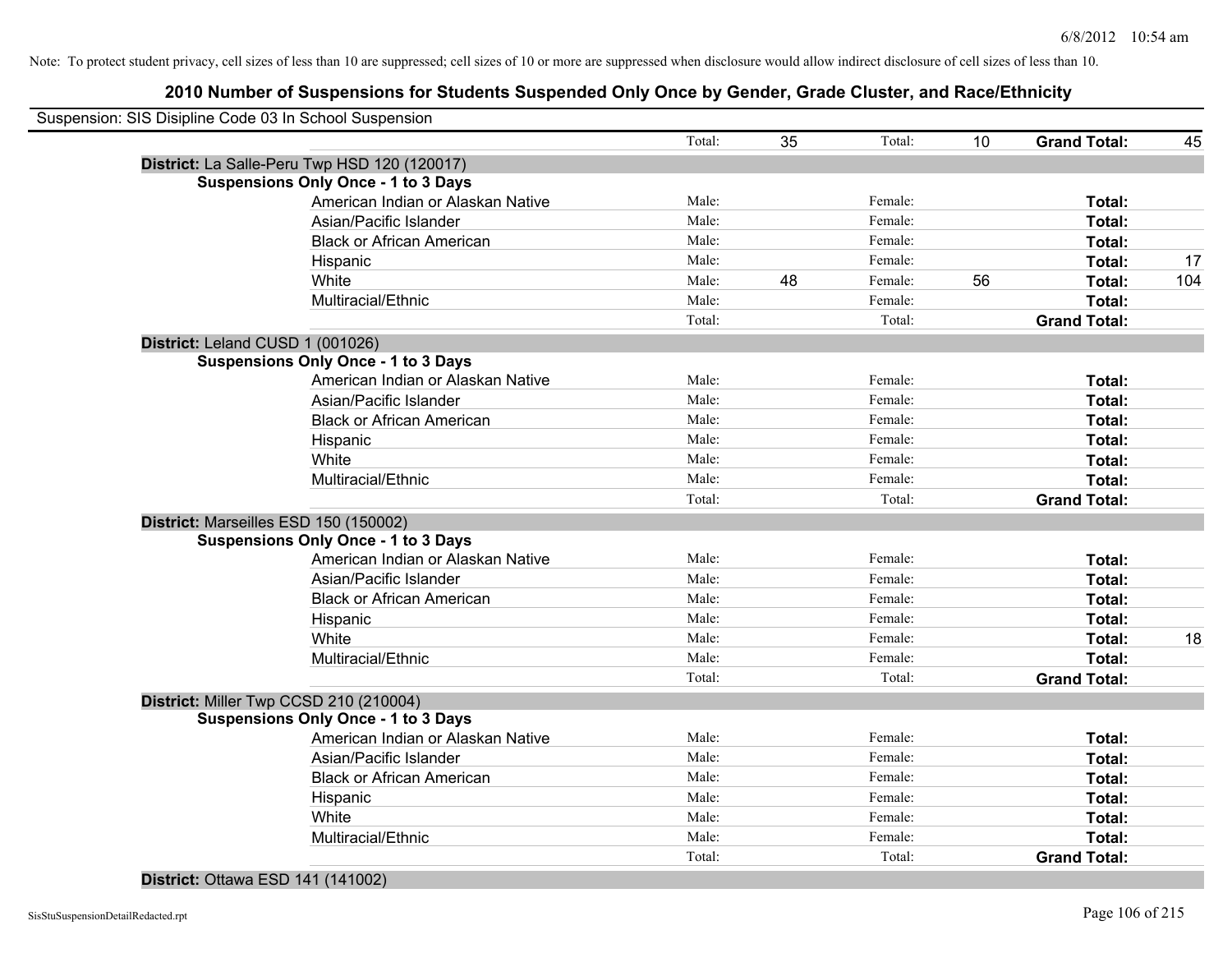| Suspension: SIS Disipline Code 03 In School Suspension |        |    |         |    |                     |    |
|--------------------------------------------------------|--------|----|---------|----|---------------------|----|
| <b>Suspensions Only Once - 1 to 3 Days</b>             |        |    |         |    |                     |    |
| American Indian or Alaskan Native                      | Male:  |    | Female: |    | Total:              |    |
| Asian/Pacific Islander                                 | Male:  |    | Female: |    | Total:              |    |
| <b>Black or African American</b>                       | Male:  |    | Female: |    | Total:              | 10 |
| Hispanic                                               | Male:  |    | Female: |    | Total:              |    |
| White                                                  | Male:  | 44 | Female: | 26 | Total:              | 70 |
| Multiracial/Ethnic                                     | Male:  |    | Female: |    | Total:              |    |
|                                                        | Total: |    | Total:  |    | <b>Grand Total:</b> |    |
| District: Peru ESD 124 (124002)                        |        |    |         |    |                     |    |
| <b>Suspensions Only Once - 1 to 3 Days</b>             |        |    |         |    |                     |    |
| American Indian or Alaskan Native                      | Male:  |    | Female: |    | Total:              |    |
| Asian/Pacific Islander                                 | Male:  |    | Female: |    | Total:              |    |
| <b>Black or African American</b>                       | Male:  |    | Female: |    | Total:              |    |
| Hispanic                                               | Male:  |    | Female: |    | Total:              |    |
| White                                                  | Male:  |    | Female: |    | Total:              | 13 |
| Multiracial/Ethnic                                     | Male:  |    | Female: |    | Total:              |    |
|                                                        | Total: |    | Total:  |    | <b>Grand Total:</b> |    |
| District: Seneca CCSD 170 (170004)                     |        |    |         |    |                     |    |
| <b>Suspensions Only Once - 1 to 3 Days</b>             |        |    |         |    |                     |    |
| American Indian or Alaskan Native                      | Male:  |    | Female: |    | Total:              |    |
| Asian/Pacific Islander                                 | Male:  |    | Female: |    | Total:              |    |
| <b>Black or African American</b>                       | Male:  |    | Female: |    | Total:              |    |
| Hispanic                                               | Male:  |    | Female: |    | Total:              |    |
| White                                                  | Male:  |    | Female: |    | Total:              |    |
| Multiracial/Ethnic                                     | Male:  |    | Female: |    | Total:              |    |
|                                                        | Total: |    | Total:  |    | <b>Grand Total:</b> | 11 |
| District: Seneca Twp HSD 160 (160017)                  |        |    |         |    |                     |    |
| <b>Suspensions Only Once - 1 to 3 Days</b>             |        |    |         |    |                     |    |
| American Indian or Alaskan Native                      | Male:  |    | Female: |    | Total:              |    |
| Asian/Pacific Islander                                 | Male:  |    | Female: |    | Total:              |    |
| <b>Black or African American</b>                       | Male:  |    | Female: |    | Total:              |    |
| Hispanic                                               | Male:  |    | Female: |    | Total:              |    |
| White                                                  | Male:  |    | Female: |    | Total:              |    |
| Multiracial/Ethnic                                     | Male:  |    | Female: |    | Total:              |    |
|                                                        | Total: |    | Total:  |    | <b>Grand Total:</b> |    |
| District: Serena CUSD 2 (002026)                       |        |    |         |    |                     |    |
| <b>Suspensions Only Once - 1 to 3 Days</b>             |        |    |         |    |                     |    |
| American Indian or Alaskan Native                      | Male:  |    | Female: |    | Total:              |    |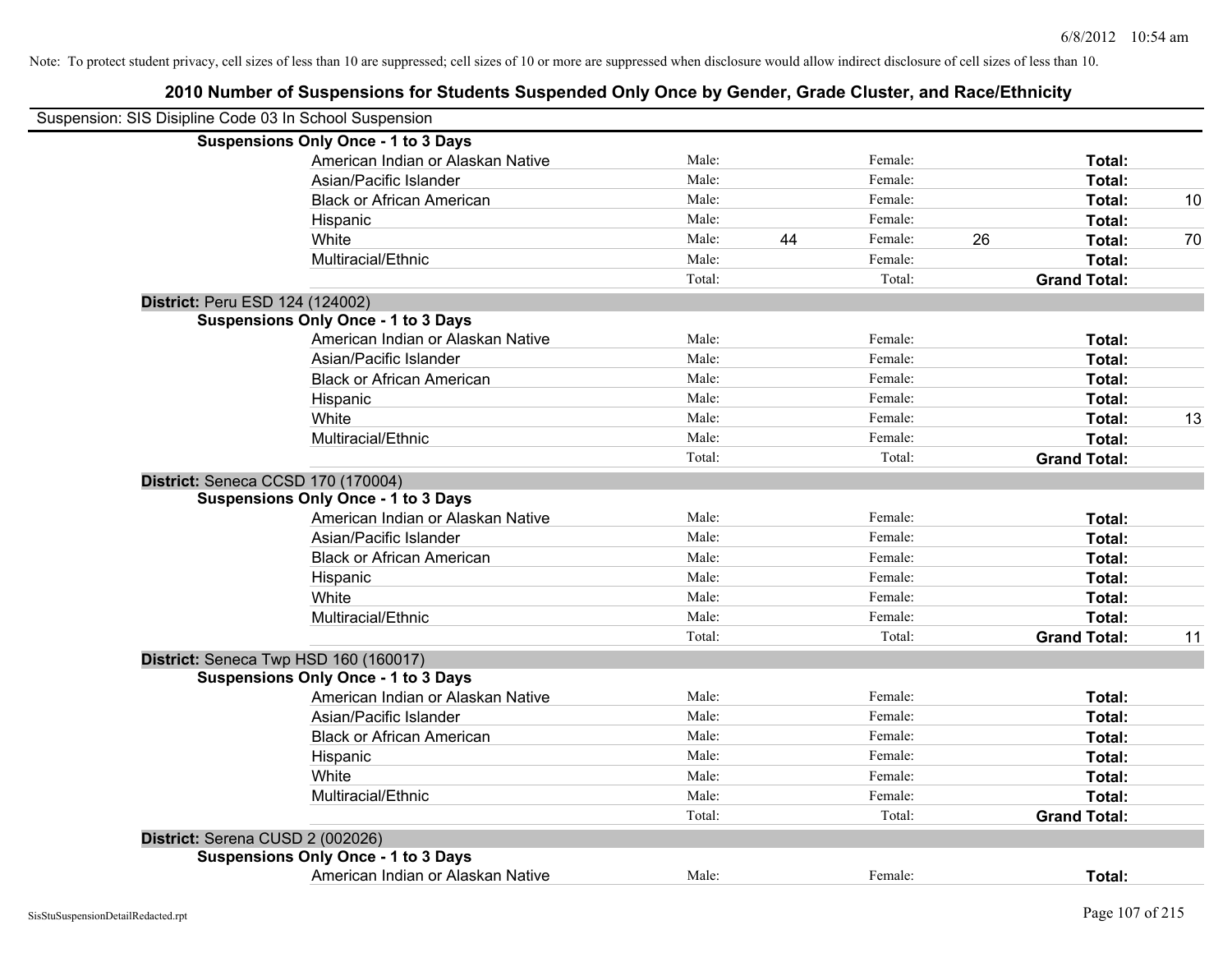| Suspension: SIS Disipline Code 03 In School Suspension |                                               |        |    |         |    |                     |    |
|--------------------------------------------------------|-----------------------------------------------|--------|----|---------|----|---------------------|----|
|                                                        | Asian/Pacific Islander                        | Male:  |    | Female: |    | Total:              |    |
|                                                        | <b>Black or African American</b>              | Male:  |    | Female: |    | <b>Total:</b>       |    |
|                                                        | Hispanic                                      | Male:  |    | Female: |    | <b>Total:</b>       |    |
|                                                        | White                                         | Male:  | 32 | Female: | 15 | Total:              | 47 |
|                                                        | Multiracial/Ethnic                            | Male:  |    | Female: |    | Total:              |    |
|                                                        |                                               | Total: |    | Total:  |    | <b>Grand Total:</b> |    |
| District: Streator ESD 44 (044002)                     |                                               |        |    |         |    |                     |    |
|                                                        | <b>Suspensions Only Once - 1 to 3 Days</b>    |        |    |         |    |                     |    |
|                                                        | American Indian or Alaskan Native             | Male:  |    | Female: |    | Total:              |    |
|                                                        | Asian/Pacific Islander                        | Male:  |    | Female: |    | Total:              |    |
|                                                        | <b>Black or African American</b>              | Male:  |    | Female: |    | Total:              |    |
|                                                        | Hispanic                                      | Male:  |    | Female: |    | Total:              | 11 |
|                                                        | White                                         | Male:  | 28 | Female: | 13 | <b>Total:</b>       | 41 |
|                                                        | Multiracial/Ethnic                            | Male:  |    | Female: |    | Total:              |    |
|                                                        |                                               | Total: |    | Total:  |    | <b>Grand Total:</b> | 62 |
|                                                        | <b>Suspensions Only Once - 4 or More Days</b> |        |    |         |    |                     |    |
|                                                        | American Indian or Alaskan Native             | Male:  |    | Female: |    | Total:              |    |
|                                                        | Asian/Pacific Islander                        | Male:  |    | Female: |    | Total:              |    |
|                                                        | <b>Black or African American</b>              | Male:  |    | Female: |    | Total:              |    |
|                                                        | Hispanic                                      | Male:  |    | Female: |    | Total:              |    |
|                                                        | White                                         | Male:  |    | Female: |    | Total:              |    |
|                                                        | Multiracial/Ethnic                            | Male:  |    | Female: |    | Total:              |    |
|                                                        |                                               | Total: |    | Total:  |    | <b>Grand Total:</b> |    |
| District: Streator Twp HSD 40 (040017)                 |                                               |        |    |         |    |                     |    |
|                                                        | <b>Suspensions Only Once - 1 to 3 Days</b>    |        |    |         |    |                     |    |
|                                                        | American Indian or Alaskan Native             | Male:  |    | Female: |    | <b>Total:</b>       |    |
|                                                        | Asian/Pacific Islander                        | Male:  |    | Female: |    | Total:              |    |
|                                                        | <b>Black or African American</b>              | Male:  |    | Female: |    | Total:              |    |
|                                                        | Hispanic                                      | Male:  |    | Female: |    | Total:              | 11 |
|                                                        | White                                         | Male:  | 29 | Female: | 25 | Total:              | 54 |
|                                                        | Multiracial/Ethnic                            | Male:  |    | Female: |    | Total:              |    |
|                                                        |                                               | Total: |    | Total:  |    | <b>Grand Total:</b> |    |
| District: Tonica CCSD 79 (079004)                      |                                               |        |    |         |    |                     |    |
|                                                        | <b>Suspensions Only Once - 1 to 3 Days</b>    |        |    |         |    |                     |    |
|                                                        | American Indian or Alaskan Native             | Male:  |    | Female: |    | Total:              |    |
|                                                        | Asian/Pacific Islander                        | Male:  |    | Female: |    | Total:              |    |
|                                                        | <b>Black or African American</b>              | Male:  |    | Female: |    | <b>Total:</b>       |    |
|                                                        | Hispanic                                      | Male:  |    | Female: |    | Total:              |    |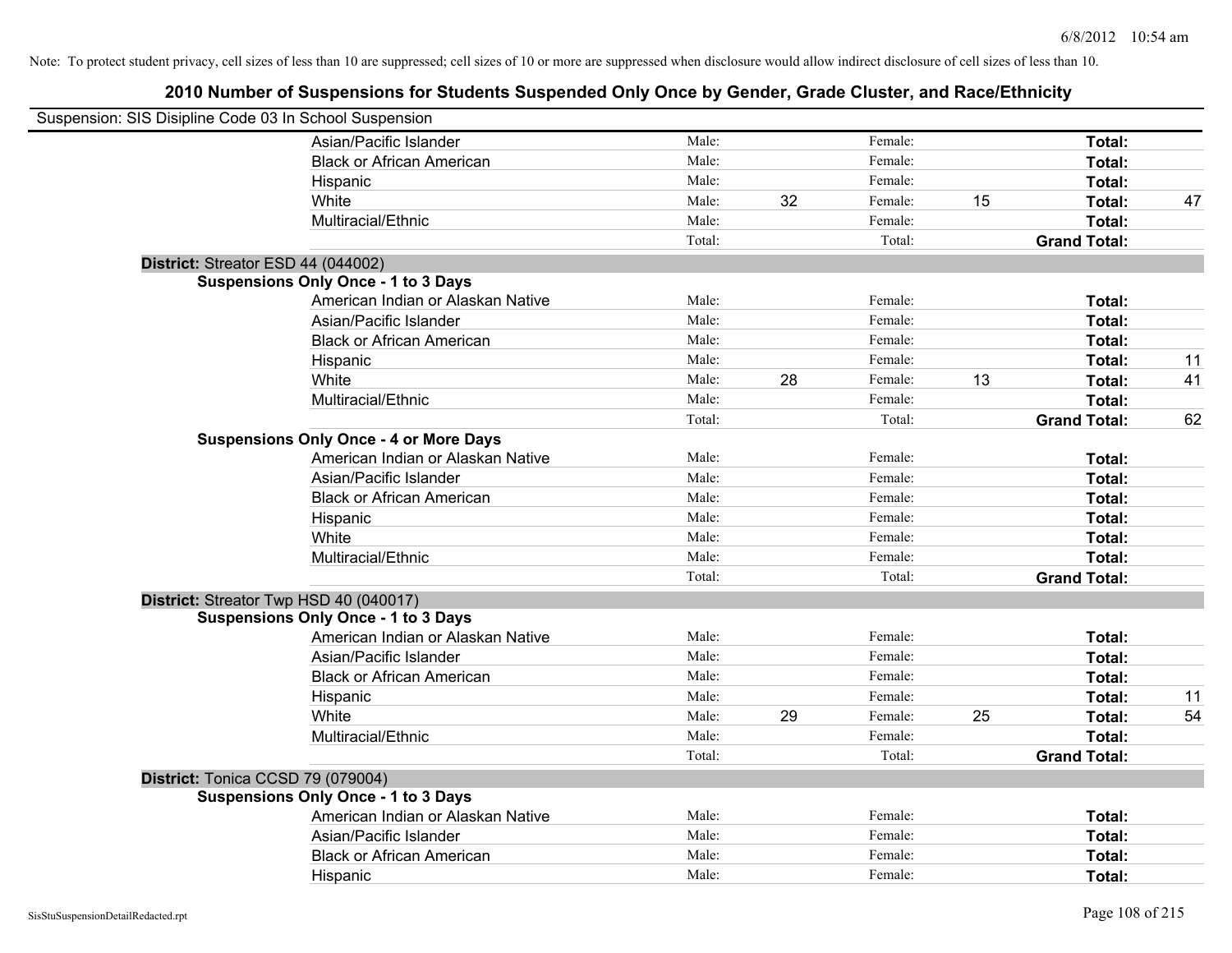| Suspension: SIS Disipline Code 03 In School Suspension |                                               |        |    |         |    |                     |    |
|--------------------------------------------------------|-----------------------------------------------|--------|----|---------|----|---------------------|----|
|                                                        | White                                         | Male:  |    | Female: |    | Total:              |    |
|                                                        | Multiracial/Ethnic                            | Male:  |    | Female: |    | Total:              |    |
|                                                        |                                               | Total: |    | Total:  |    | <b>Grand Total:</b> |    |
|                                                        | District: Waltham CCSD 185 (185004)           |        |    |         |    |                     |    |
|                                                        | <b>Suspensions Only Once - 1 to 3 Days</b>    |        |    |         |    |                     |    |
|                                                        | American Indian or Alaskan Native             | Male:  |    | Female: |    | Total:              |    |
|                                                        | Asian/Pacific Islander                        | Male:  |    | Female: |    | Total:              |    |
|                                                        | <b>Black or African American</b>              | Male:  |    | Female: |    | Total:              |    |
|                                                        | Hispanic                                      | Male:  |    | Female: |    | Total:              |    |
|                                                        | White                                         | Male:  |    | Female: |    | Total:              |    |
|                                                        | Multiracial/Ethnic                            | Male:  |    | Female: |    | Total:              |    |
|                                                        |                                               | Total: |    | Total:  |    | <b>Grand Total:</b> |    |
|                                                        |                                               |        |    |         |    |                     |    |
| Region: Lake ROE (34)                                  |                                               |        |    |         |    |                     |    |
| County: Lake (049)                                     |                                               |        |    |         |    |                     |    |
|                                                        | District: Adlai E Stevenson HSD 125 (125013)  |        |    |         |    |                     |    |
|                                                        | <b>Suspensions Only Once - 1 to 3 Days</b>    |        |    |         |    |                     |    |
|                                                        | American Indian or Alaskan Native             | Male:  |    | Female: |    | Total:              |    |
|                                                        | Asian/Pacific Islander                        | Male:  |    | Female: |    | Total:              | 18 |
|                                                        | <b>Black or African American</b>              | Male:  |    | Female: |    | Total:              |    |
|                                                        | Hispanic                                      | Male:  |    | Female: |    | Total:              | 15 |
|                                                        | White                                         | Male:  | 47 | Female: | 17 | Total:              | 64 |
|                                                        | Multiracial/Ethnic                            | Male:  |    | Female: |    | Total:              |    |
|                                                        |                                               | Total: |    | Total:  |    | <b>Grand Total:</b> |    |
|                                                        | <b>Suspensions Only Once - 4 or More Days</b> |        |    |         |    |                     |    |
|                                                        | American Indian or Alaskan Native             | Male:  |    | Female: |    | Total:              |    |
|                                                        | Asian/Pacific Islander                        | Male:  |    | Female: |    | Total:              |    |
|                                                        | <b>Black or African American</b>              | Male:  |    | Female: |    | Total:              |    |
|                                                        | Hispanic                                      | Male:  |    | Female: |    | Total:              |    |
|                                                        | White                                         | Male:  |    | Female: |    | Total:              |    |
|                                                        | Multiracial/Ethnic                            | Male:  |    | Female: |    | Total:              |    |
|                                                        |                                               | Total: |    | Total:  |    | <b>Grand Total:</b> |    |
|                                                        | District: Antioch CCSD 34 (034004)            |        |    |         |    |                     |    |
|                                                        | <b>Suspensions Only Once - 1 to 3 Days</b>    |        |    |         |    |                     |    |
|                                                        | American Indian or Alaskan Native             | Male:  |    | Female: |    | Total:              |    |
|                                                        | Asian/Pacific Islander                        | Male:  |    | Female: |    | Total:              |    |
|                                                        | <b>Black or African American</b>              | Male:  |    | Female: |    | Total:              |    |
|                                                        | Hispanic                                      | Male:  |    | Female: |    | Total:              |    |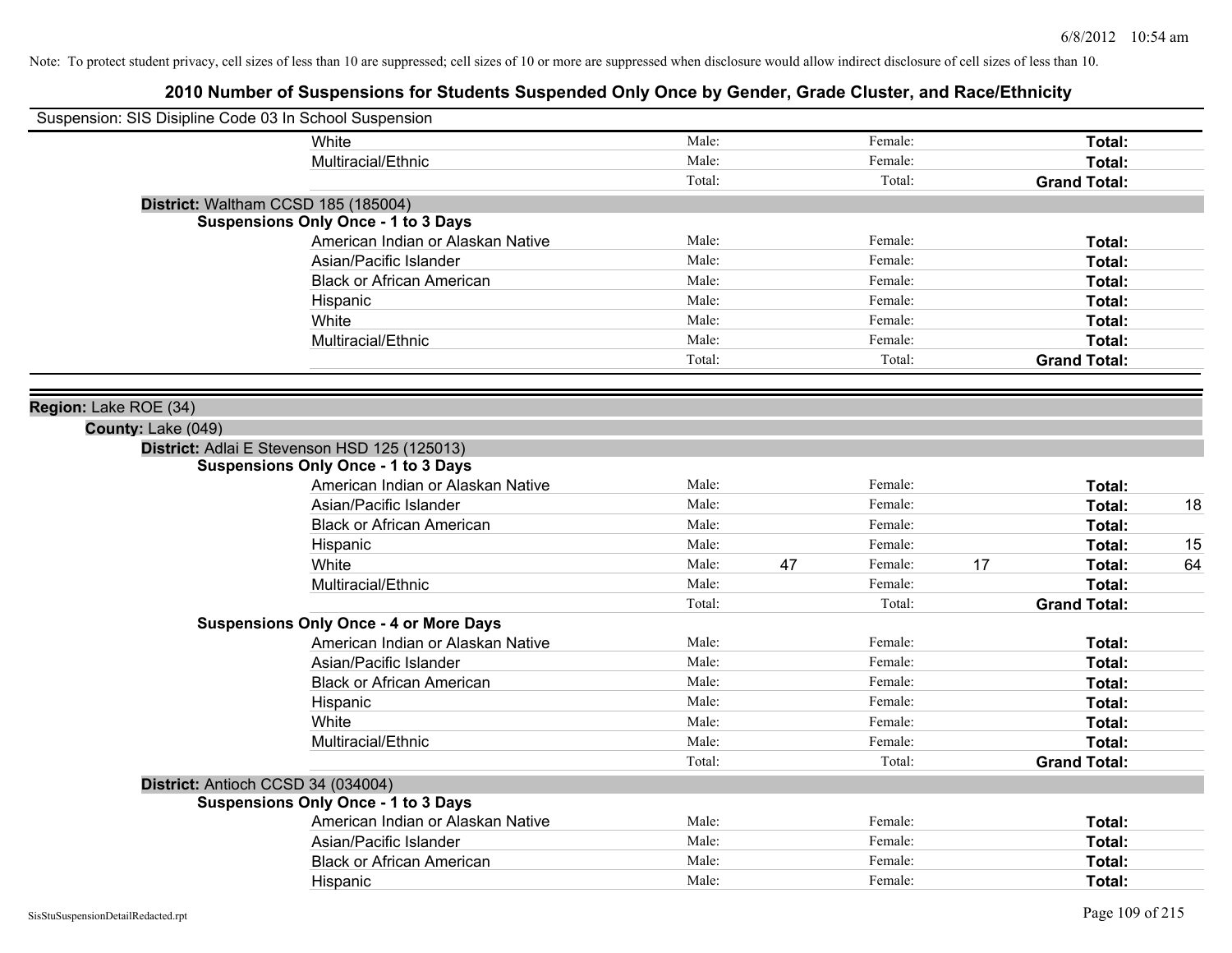| Suspension: SIS Disipline Code 03 In School Suspension |                                               |        |    |         |    |                     |    |
|--------------------------------------------------------|-----------------------------------------------|--------|----|---------|----|---------------------|----|
|                                                        | White                                         | Male:  |    | Female: |    | Total:              | 57 |
|                                                        | Multiracial/Ethnic                            | Male:  |    | Female: |    | Total:              |    |
|                                                        |                                               | Total: | 67 | Total:  | 12 | <b>Grand Total:</b> | 79 |
| District: Barrington CUSD 220 (220026)                 |                                               |        |    |         |    |                     |    |
|                                                        | <b>Suspensions Only Once - 1 to 3 Days</b>    |        |    |         |    |                     |    |
|                                                        | American Indian or Alaskan Native             | Male:  |    | Female: |    | Total:              |    |
|                                                        | Asian/Pacific Islander                        | Male:  |    | Female: |    | Total:              |    |
|                                                        | <b>Black or African American</b>              | Male:  |    | Female: |    | Total:              | 11 |
|                                                        | Hispanic                                      | Male:  | 22 | Female: | 11 | Total:              | 33 |
|                                                        | White                                         | Male:  | 22 | Female: | 10 | Total:              | 32 |
|                                                        | Multiracial/Ethnic                            | Male:  |    | Female: |    | Total:              |    |
|                                                        |                                               | Total: |    | Total:  |    | <b>Grand Total:</b> |    |
| District: Beach Park CCSD 3 (003004)                   |                                               |        |    |         |    |                     |    |
|                                                        | <b>Suspensions Only Once - 1 to 3 Days</b>    |        |    |         |    |                     |    |
|                                                        | American Indian or Alaskan Native             | Male:  |    | Female: |    | Total:              |    |
|                                                        | Asian/Pacific Islander                        | Male:  |    | Female: |    | Total:              |    |
|                                                        | <b>Black or African American</b>              | Male:  |    | Female: |    | Total:              | 25 |
|                                                        | Hispanic                                      | Male:  |    | Female: |    | Total:              | 17 |
|                                                        | White                                         | Male:  |    | Female: |    | Total:              | 15 |
|                                                        | Multiracial/Ethnic                            | Male:  |    | Female: |    | Total:              |    |
|                                                        |                                               | Total: |    | Total:  |    | <b>Grand Total:</b> |    |
|                                                        | <b>Suspensions Only Once - 4 or More Days</b> |        |    |         |    |                     |    |
|                                                        | American Indian or Alaskan Native             | Male:  |    | Female: |    | Total:              |    |
|                                                        | Asian/Pacific Islander                        | Male:  |    | Female: |    | Total:              |    |
|                                                        | <b>Black or African American</b>              | Male:  |    | Female: |    | Total:              |    |
|                                                        | Hispanic                                      | Male:  |    | Female: |    | Total:              |    |
|                                                        | White                                         | Male:  |    | Female: |    | Total:              |    |
|                                                        | Multiracial/Ethnic                            | Male:  |    | Female: |    | Total:              |    |
|                                                        |                                               | Total: |    | Total:  |    | <b>Grand Total:</b> |    |
| District: Big Hollow SD 38 (038002)                    |                                               |        |    |         |    |                     |    |
|                                                        | <b>Suspensions Only Once - 1 to 3 Days</b>    |        |    |         |    |                     |    |
|                                                        | American Indian or Alaskan Native             | Male:  |    | Female: |    | Total:              |    |
|                                                        | Asian/Pacific Islander                        | Male:  |    | Female: |    | Total:              |    |
|                                                        | <b>Black or African American</b>              | Male:  |    | Female: |    | Total:              |    |
|                                                        | Hispanic                                      | Male:  |    | Female: |    | Total:              |    |
|                                                        | White                                         | Male:  |    | Female: |    | Total:              | 26 |
|                                                        | Multiracial/Ethnic                            | Male:  |    | Female: |    | Total:              |    |
|                                                        |                                               | Total: | 28 | Total:  | 12 | <b>Grand Total:</b> | 40 |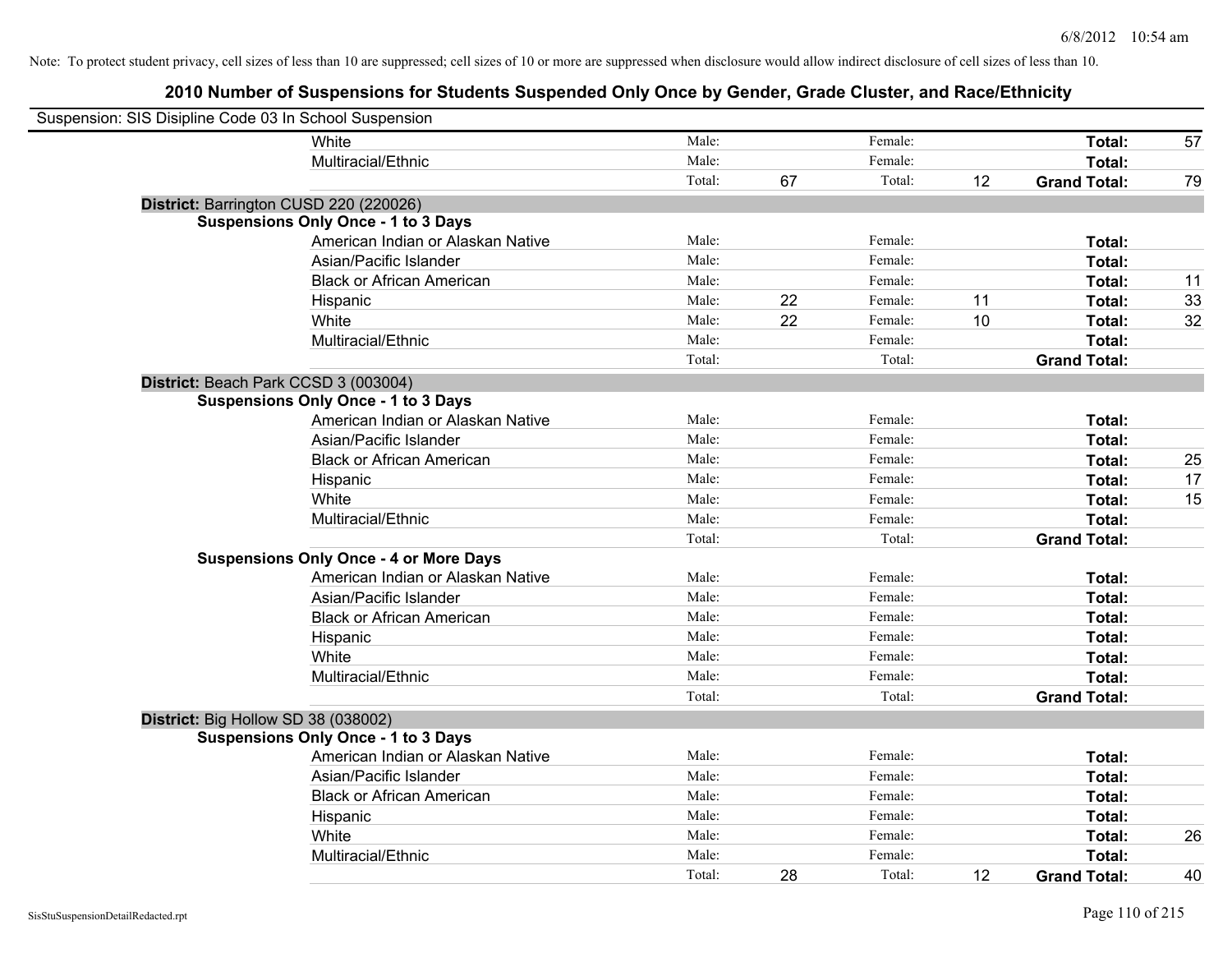# **2010 Number of Suspensions for Students Suspended Only Once by Gender, Grade Cluster, and Race/Ethnicity**

|                             | Suspension: SIS Disipline Code 03 In School Suspension |        |    |         |    |                     |    |
|-----------------------------|--------------------------------------------------------|--------|----|---------|----|---------------------|----|
| District: CHSD 117 (117016) |                                                        |        |    |         |    |                     |    |
|                             | <b>Suspensions Only Once - 1 to 3 Days</b>             |        |    |         |    |                     |    |
|                             | American Indian or Alaskan Native                      | Male:  |    | Female: |    | Total:              |    |
|                             | Asian/Pacific Islander                                 | Male:  |    | Female: |    | Total:              |    |
|                             | <b>Black or African American</b>                       | Male:  |    | Female: |    | Total:              |    |
|                             | Hispanic                                               | Male:  |    | Female: |    | Total:              |    |
|                             | White                                                  | Male:  | 52 | Female: | 25 | Total:              | 77 |
|                             | Multiracial/Ethnic                                     | Male:  |    | Female: |    | Total:              |    |
|                             |                                                        | Total: |    | Total:  |    | <b>Grand Total:</b> | 95 |
|                             | District: Deerfield SD 109 (109002)                    |        |    |         |    |                     |    |
|                             | <b>Suspensions Only Once - 1 to 3 Days</b>             |        |    |         |    |                     |    |
|                             | American Indian or Alaskan Native                      | Male:  |    | Female: |    | Total:              |    |
|                             | Asian/Pacific Islander                                 | Male:  |    | Female: |    | Total:              |    |
|                             | <b>Black or African American</b>                       | Male:  |    | Female: |    | <b>Total:</b>       |    |
|                             | Hispanic                                               | Male:  |    | Female: |    | Total:              |    |
|                             | White                                                  | Male:  |    | Female: |    | Total:              |    |
|                             | Multiracial/Ethnic                                     | Male:  |    | Female: |    | Total:              |    |
|                             |                                                        | Total: |    | Total:  |    | <b>Grand Total:</b> | 13 |
|                             | District: Diamond Lake SD 76 (076002)                  |        |    |         |    |                     |    |
|                             | <b>Suspensions Only Once - 1 to 3 Days</b>             |        |    |         |    |                     |    |
|                             | American Indian or Alaskan Native                      | Male:  |    | Female: |    | Total:              |    |
|                             | Asian/Pacific Islander                                 | Male:  |    | Female: |    | Total:              |    |
|                             | <b>Black or African American</b>                       | Male:  |    | Female: |    | Total:              |    |
|                             | Hispanic                                               | Male:  |    | Female: |    | Total:              | 21 |
|                             | White                                                  | Male:  |    | Female: |    | Total:              |    |
|                             | Multiracial/Ethnic                                     | Male:  |    | Female: |    | Total:              |    |
|                             |                                                        | Total: |    | Total:  |    | <b>Grand Total:</b> | 32 |
|                             | District: Emmons SD 33 (033002)                        |        |    |         |    |                     |    |
|                             | <b>Suspensions Only Once - 1 to 3 Days</b>             |        |    |         |    |                     |    |
|                             | American Indian or Alaskan Native                      | Male:  |    | Female: |    | Total:              |    |
|                             | Asian/Pacific Islander                                 | Male:  |    | Female: |    | <b>Total:</b>       |    |
|                             | <b>Black or African American</b>                       | Male:  |    | Female: |    | Total:              |    |
|                             | Hispanic                                               | Male:  |    | Female: |    | Total:              |    |
|                             | White                                                  | Male:  |    | Female: |    | Total:              |    |
|                             | Multiracial/Ethnic                                     | Male:  |    | Female: |    | Total:              |    |
|                             |                                                        | Total: |    | Total:  |    | <b>Grand Total:</b> |    |
|                             | <b>District:</b> Fox Lake GSD 114 (114002)             |        |    |         |    |                     |    |
|                             |                                                        |        |    |         |    |                     |    |

**Suspensions Only Once - 1 to 3 Days**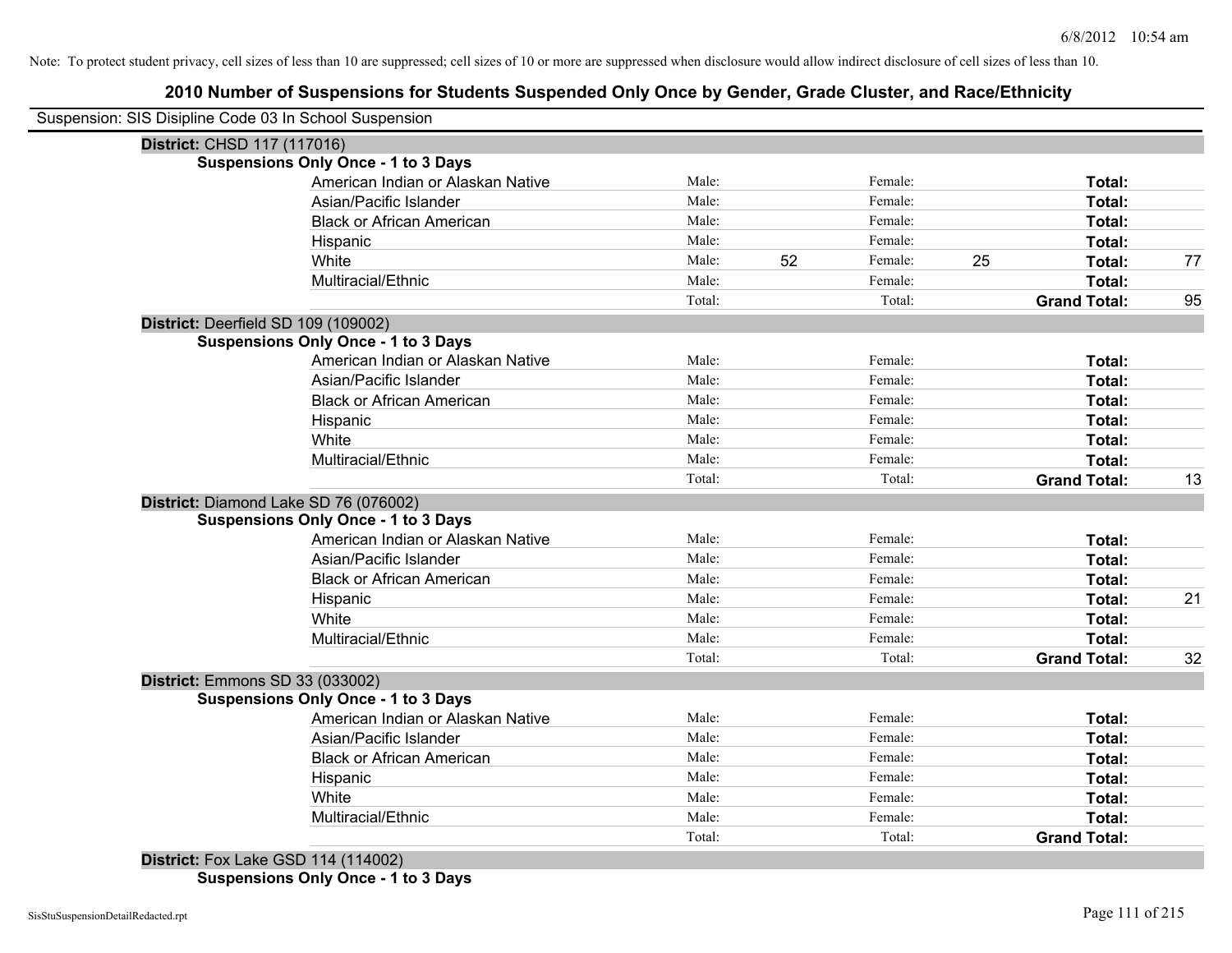| Suspension: SIS Disipline Code 03 In School Suspension |        |     |         |    |                     |     |
|--------------------------------------------------------|--------|-----|---------|----|---------------------|-----|
| American Indian or Alaskan Native                      | Male:  |     | Female: |    | Total:              |     |
| Asian/Pacific Islander                                 | Male:  |     | Female: |    | Total:              |     |
| <b>Black or African American</b>                       | Male:  |     | Female: |    | Total:              |     |
| Hispanic                                               | Male:  |     | Female: |    | Total:              |     |
| White                                                  | Male:  |     | Female: |    | Total:              |     |
| Multiracial/Ethnic                                     | Male:  |     | Female: |    | Total:              |     |
|                                                        | Total: |     | Total:  |    | <b>Grand Total:</b> |     |
| District: Fremont SD 79 (079002)                       |        |     |         |    |                     |     |
| <b>Suspensions Only Once - 1 to 3 Days</b>             |        |     |         |    |                     |     |
| American Indian or Alaskan Native                      | Male:  |     | Female: |    | Total:              |     |
| Asian/Pacific Islander                                 | Male:  |     | Female: |    | Total:              |     |
| <b>Black or African American</b>                       | Male:  |     | Female: |    | Total:              |     |
| Hispanic                                               | Male:  |     | Female: |    | Total:              |     |
| White                                                  | Male:  |     | Female: |    | Total:              | 15  |
| Multiracial/Ethnic                                     | Male:  |     | Female: |    | Total:              |     |
|                                                        | Total: |     | Total:  |    | <b>Grand Total:</b> |     |
| District: Gavin SD 37 (037002)                         |        |     |         |    |                     |     |
| <b>Suspensions Only Once - 1 to 3 Days</b>             |        |     |         |    |                     |     |
| American Indian or Alaskan Native                      | Male:  |     | Female: |    | Total:              |     |
| Asian/Pacific Islander                                 | Male:  |     | Female: |    | Total:              |     |
| <b>Black or African American</b>                       | Male:  |     | Female: |    | Total:              |     |
| Hispanic                                               | Male:  |     | Female: |    | Total:              |     |
| White                                                  | Male:  |     | Female: |    | Total:              | 13  |
| Multiracial/Ethnic                                     | Male:  |     | Female: |    | Total:              |     |
|                                                        | Total: |     | Total:  |    | <b>Grand Total:</b> |     |
| District: Grant CHSD 124 (124016)                      |        |     |         |    |                     |     |
| <b>Suspensions Only Once - 1 to 3 Days</b>             |        |     |         |    |                     |     |
| American Indian or Alaskan Native                      | Male:  |     | Female: |    | Total:              |     |
| Asian/Pacific Islander                                 | Male:  |     | Female: |    | Total:              |     |
| <b>Black or African American</b>                       | Male:  |     | Female: |    | Total:              | 14  |
| Hispanic                                               | Male:  | 14  | Female: | 14 | Total:              | 28  |
| White                                                  | Male:  | 71  | Female: | 53 | Total:              | 124 |
| Multiracial/Ethnic                                     | Male:  |     | Female: |    | Total:              |     |
|                                                        | Total: | 100 | Total:  | 77 | <b>Grand Total:</b> | 177 |
| District: Grayslake CCSD 46 (046004)                   |        |     |         |    |                     |     |
| <b>Suspensions Only Once - 1 to 3 Days</b>             |        |     |         |    |                     |     |
| American Indian or Alaskan Native                      | Male:  |     | Female: |    | <b>Total:</b>       |     |
| Asian/Pacific Islander                                 | Male:  |     | Female: |    | Total:              |     |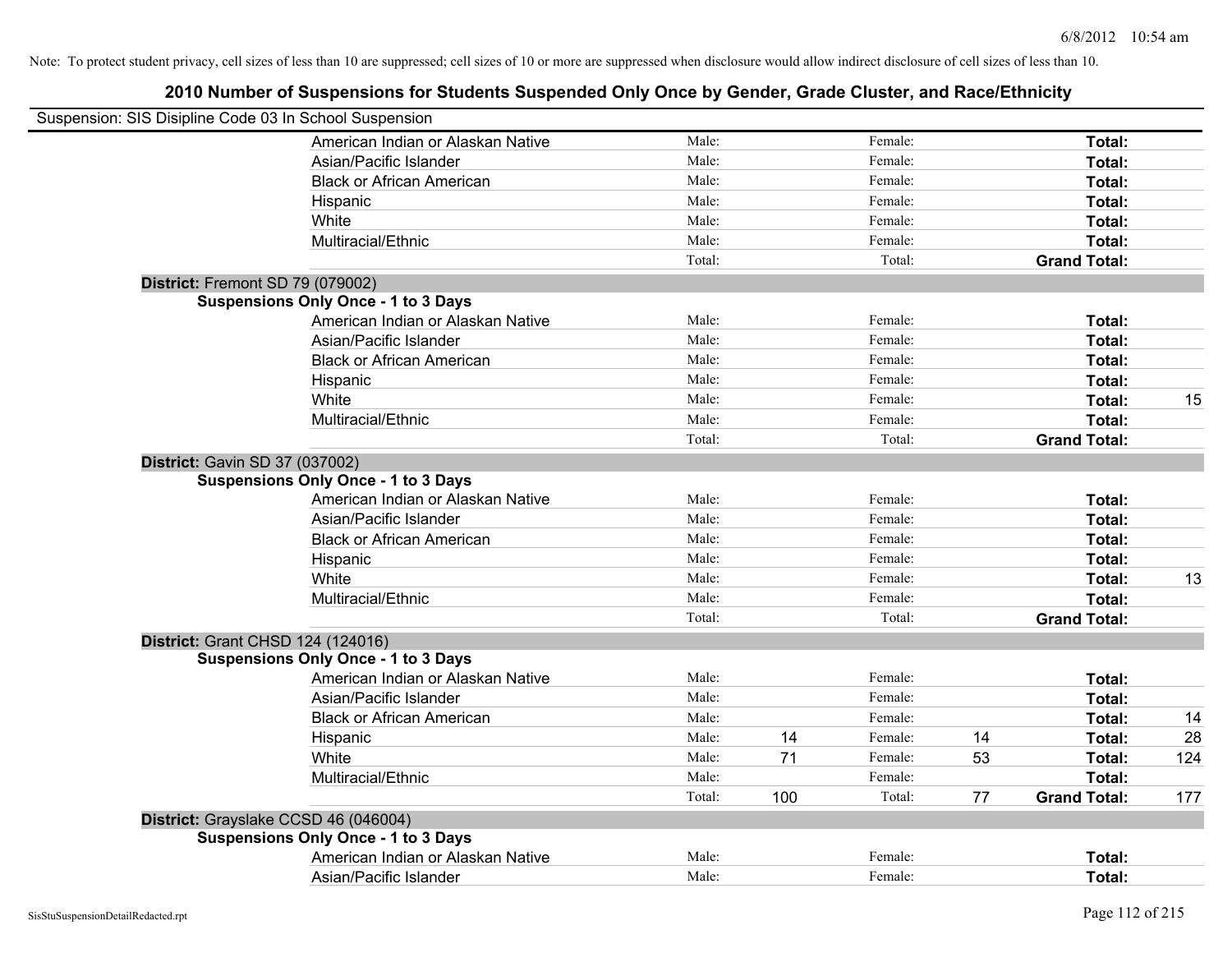| Suspension: SIS Disipline Code 03 In School Suspension |        |    |         |    |                     |    |
|--------------------------------------------------------|--------|----|---------|----|---------------------|----|
| <b>Black or African American</b>                       | Male:  |    | Female: |    | Total:              | 15 |
| Hispanic                                               | Male:  |    | Female: |    | Total:              | 28 |
| White                                                  | Male:  | 51 | Female: | 16 | Total:              | 67 |
| Multiracial/Ethnic                                     | Male:  |    | Female: |    | Total:              |    |
|                                                        | Total: |    | Total:  |    | <b>Grand Total:</b> |    |
| District: Grayslake CHSD 127 (127016)                  |        |    |         |    |                     |    |
| <b>Suspensions Only Once - 1 to 3 Days</b>             |        |    |         |    |                     |    |
| American Indian or Alaskan Native                      | Male:  |    | Female: |    | Total:              |    |
| Asian/Pacific Islander                                 | Male:  |    | Female: |    | Total:              |    |
| <b>Black or African American</b>                       | Male:  |    | Female: |    | Total:              |    |
| Hispanic                                               | Male:  |    | Female: |    | Total:              | 21 |
| White                                                  | Male:  | 44 | Female: | 16 | Total:              | 60 |
| Multiracial/Ethnic                                     | Male:  |    | Female: |    | Total:              |    |
|                                                        | Total: | 67 | Total:  | 31 | <b>Grand Total:</b> | 98 |
| <b>Suspensions Only Once - 4 or More Days</b>          |        |    |         |    |                     |    |
| American Indian or Alaskan Native                      | Male:  |    | Female: |    | Total:              |    |
| Asian/Pacific Islander                                 | Male:  |    | Female: |    | Total:              |    |
| <b>Black or African American</b>                       | Male:  |    | Female: |    | Total:              |    |
| Hispanic                                               | Male:  |    | Female: |    | Total:              |    |
| White                                                  | Male:  |    | Female: |    | Total:              |    |
| Multiracial/Ethnic                                     | Male:  |    | Female: |    | Total:              |    |
|                                                        | Total: |    | Total:  |    | <b>Grand Total:</b> |    |
| <b>District: Gurnee SD 56 (056002)</b>                 |        |    |         |    |                     |    |
| <b>Suspensions Only Once - 1 to 3 Days</b>             |        |    |         |    |                     |    |
| American Indian or Alaskan Native                      | Male:  |    | Female: |    | Total:              |    |
| Asian/Pacific Islander                                 | Male:  |    | Female: |    | Total:              |    |
| <b>Black or African American</b>                       | Male:  |    | Female: |    | Total:              |    |
| Hispanic                                               | Male:  |    | Female: |    | Total:              |    |
| White                                                  | Male:  |    | Female: |    | Total:              |    |
| Multiracial/Ethnic                                     | Male:  |    | Female: |    | Total:              |    |
|                                                        | Total: |    | Total:  |    | <b>Grand Total:</b> |    |
| District: Hawthorn CCSD 73 (073004)                    |        |    |         |    |                     |    |
| <b>Suspensions Only Once - 1 to 3 Days</b>             |        |    |         |    |                     |    |
| American Indian or Alaskan Native                      | Male:  |    | Female: |    | Total:              |    |
| Asian/Pacific Islander                                 | Male:  |    | Female: |    | Total:              |    |
| <b>Black or African American</b>                       | Male:  |    | Female: |    | Total:              |    |
| Hispanic                                               | Male:  |    | Female: |    | Total:              | 22 |
| White                                                  | Male:  |    | Female: |    | Total:              | 24 |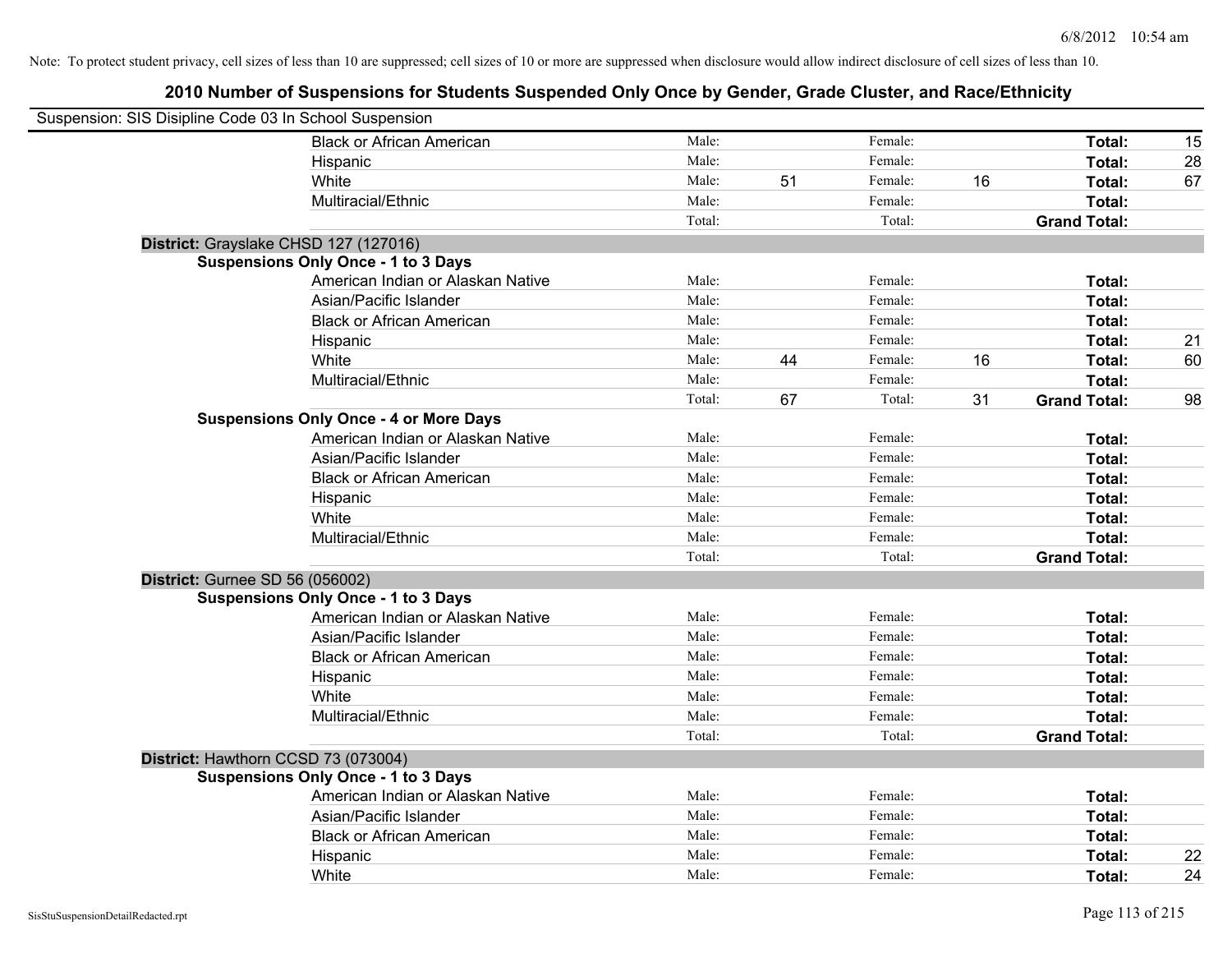# **2010 Number of Suspensions for Students Suspended Only Once by Gender, Grade Cluster, and Race/Ethnicity**

| Suspension: SIS Disipline Code 03 In School Suspension |                                               |        |    |         |    |                     |    |
|--------------------------------------------------------|-----------------------------------------------|--------|----|---------|----|---------------------|----|
|                                                        | Multiracial/Ethnic                            | Male:  |    | Female: |    | Total:              |    |
|                                                        |                                               | Total: |    | Total:  |    | <b>Grand Total:</b> | 57 |
|                                                        | <b>Suspensions Only Once - 4 or More Days</b> |        |    |         |    |                     |    |
|                                                        | American Indian or Alaskan Native             | Male:  |    | Female: |    | Total:              |    |
|                                                        | Asian/Pacific Islander                        | Male:  |    | Female: |    | Total:              |    |
|                                                        | <b>Black or African American</b>              | Male:  |    | Female: |    | Total:              |    |
|                                                        | Hispanic                                      | Male:  |    | Female: |    | Total:              |    |
|                                                        | White                                         | Male:  |    | Female: |    | Total:              |    |
|                                                        | Multiracial/Ethnic                            | Male:  |    | Female: |    | Total:              |    |
|                                                        |                                               | Total: |    | Total:  |    | <b>Grand Total:</b> |    |
| District: Lake Bluff ESD 65 (065002)                   |                                               |        |    |         |    |                     |    |
|                                                        | <b>Suspensions Only Once - 1 to 3 Days</b>    |        |    |         |    |                     |    |
|                                                        | American Indian or Alaskan Native             | Male:  |    | Female: |    | Total:              |    |
|                                                        | Asian/Pacific Islander                        | Male:  |    | Female: |    | Total:              |    |
|                                                        | <b>Black or African American</b>              | Male:  |    | Female: |    | Total:              |    |
|                                                        | Hispanic                                      | Male:  |    | Female: |    | Total:              |    |
|                                                        | White                                         | Male:  |    | Female: |    | Total:              |    |
|                                                        | Multiracial/Ethnic                            | Male:  |    | Female: |    | Total:              |    |
|                                                        |                                               | Total: |    | Total:  |    | <b>Grand Total:</b> |    |
| District: Lake Forest SD 67 (067005)                   |                                               |        |    |         |    |                     |    |
|                                                        | <b>Suspensions Only Once - 1 to 3 Days</b>    |        |    |         |    |                     |    |
|                                                        | American Indian or Alaskan Native             | Male:  |    | Female: |    | Total:              |    |
|                                                        | Asian/Pacific Islander                        | Male:  |    | Female: |    | Total:              |    |
|                                                        | <b>Black or African American</b>              | Male:  |    | Female: |    | Total:              |    |
|                                                        | Hispanic                                      | Male:  |    | Female: |    | Total:              |    |
|                                                        | White                                         | Male:  |    | Female: |    | Total:              | 17 |
|                                                        | Multiracial/Ethnic                            | Male:  |    | Female: |    | <b>Total:</b>       |    |
|                                                        |                                               | Total: |    | Total:  |    | <b>Grand Total:</b> |    |
| District: Lake Villa CCSD 41 (041004)                  |                                               |        |    |         |    |                     |    |
|                                                        | <b>Suspensions Only Once - 1 to 3 Days</b>    |        |    |         |    |                     |    |
|                                                        | American Indian or Alaskan Native             | Male:  |    | Female: |    | Total:              |    |
|                                                        | Asian/Pacific Islander                        | Male:  |    | Female: |    | Total:              |    |
|                                                        | <b>Black or African American</b>              | Male:  |    | Female: |    | Total:              |    |
|                                                        | Hispanic                                      | Male:  |    | Female: |    | Total:              |    |
|                                                        | White                                         | Male:  |    | Female: |    | Total:              | 39 |
|                                                        | Multiracial/Ethnic                            | Male:  |    | Female: |    | Total:              |    |
|                                                        |                                               | Total: | 41 | Total:  | 11 | <b>Grand Total:</b> | 52 |

**District:** Lake Zurich CUSD 95 (095026)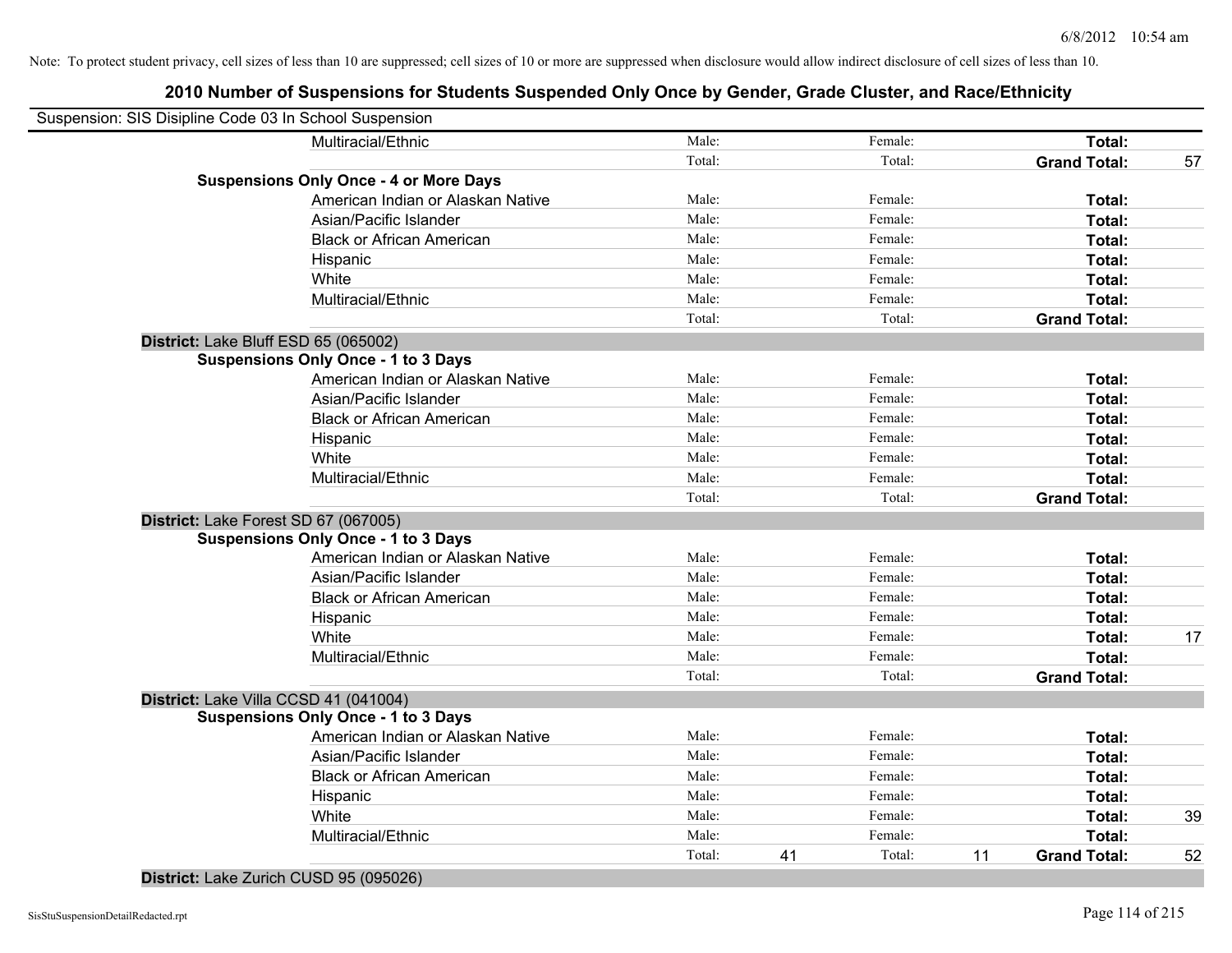| 2010 Number of Suspensions for Students Suspended Only Once by Gender, Grade Cluster, and Race/Ethnicity |        |               |                     |    |
|----------------------------------------------------------------------------------------------------------|--------|---------------|---------------------|----|
| Suspension: SIS Disipline Code 03 In School Suspension                                                   |        |               |                     |    |
| <b>Suspensions Only Once - 1 to 3 Days</b>                                                               |        |               |                     |    |
| American Indian or Alaskan Native                                                                        | Male:  | Female:       | Total:              |    |
| Asian/Pacific Islander                                                                                   | Male:  | Female:       | Total:              |    |
| <b>Black or African American</b>                                                                         | Male:  | Female:       | Total:              |    |
| Hispanic                                                                                                 | Male:  | Female:       | Total:              | 10 |
| White                                                                                                    | Male:  | 20<br>Female: | 16<br>Total:        | 36 |
| Multiracial/Ethnic                                                                                       | Male:  | Female:       | Total:              |    |
|                                                                                                          | Total: | Total:        | <b>Grand Total:</b> |    |
| <b>Suspensions Only Once - 4 or More Days</b>                                                            |        |               |                     |    |
| American Indian or Alaskan Native                                                                        | Male:  | Female:       | Total:              |    |
| Asian/Pacific Islander                                                                                   | Male:  | Female:       | Total:              |    |
| <b>Black or African American</b>                                                                         | Male:  | Female:       | Total:              |    |
| Hispanic                                                                                                 | Male:  | Female:       | Total:              |    |
| White                                                                                                    | Male:  | Female:       | Total:              |    |
| Multiracial/Ethnic                                                                                       | Male:  | Female:       | Total:              |    |
|                                                                                                          | Total: | Total:        | <b>Grand Total:</b> |    |
| District: Lincolnshire-Prairieview SD 103 (103002)                                                       |        |               |                     |    |
| <b>Suspensions Only Once - 1 to 3 Days</b>                                                               |        |               |                     |    |
| American Indian or Alaskan Native                                                                        | Male:  | Female:       | Total:              |    |
| Asian/Pacific Islander                                                                                   | Male:  | Female:       | Total:              |    |
| <b>Black or African American</b>                                                                         | Male:  | Female:       | Total:              |    |
| Hispanic                                                                                                 | Male:  | Female:       | Total:              |    |
| White                                                                                                    | Male:  | Female:       | Total:              |    |
| Multiracial/Ethnic                                                                                       | Male:  | Female:       | Total:              |    |
|                                                                                                          | Total: | Total:        | <b>Grand Total:</b> |    |
| District: Millburn CCSD 24 (024004)                                                                      |        |               |                     |    |
| <b>Suspensions Only Once - 1 to 3 Days</b>                                                               |        |               |                     |    |
| American Indian or Alaskan Native                                                                        | Male:  | Female:       | Total:              |    |
| Asian/Pacific Islander                                                                                   | Male:  | Female:       | Total:              |    |
| <b>Black or African American</b>                                                                         | Male:  | Female:       | Total:              |    |
| Hispanic                                                                                                 | Male:  | Female:       | Total:              |    |
| White                                                                                                    | Male:  | Female:       | Total:              | 15 |
| Multiracial/Ethnic                                                                                       | Male:  | Female:       | Total:              |    |
|                                                                                                          | Total: | Total:        | <b>Grand Total:</b> |    |
| District: Mundelein Cons HSD 120 (120013)                                                                |        |               |                     |    |
| <b>Suspensions Only Once - 1 to 3 Days</b>                                                               |        |               |                     |    |
| American Indian or Alaskan Native                                                                        | Male:  | Female:       | Total:              |    |
| Asian/Pacific Islander                                                                                   | Male:  | Female:       | Total:              |    |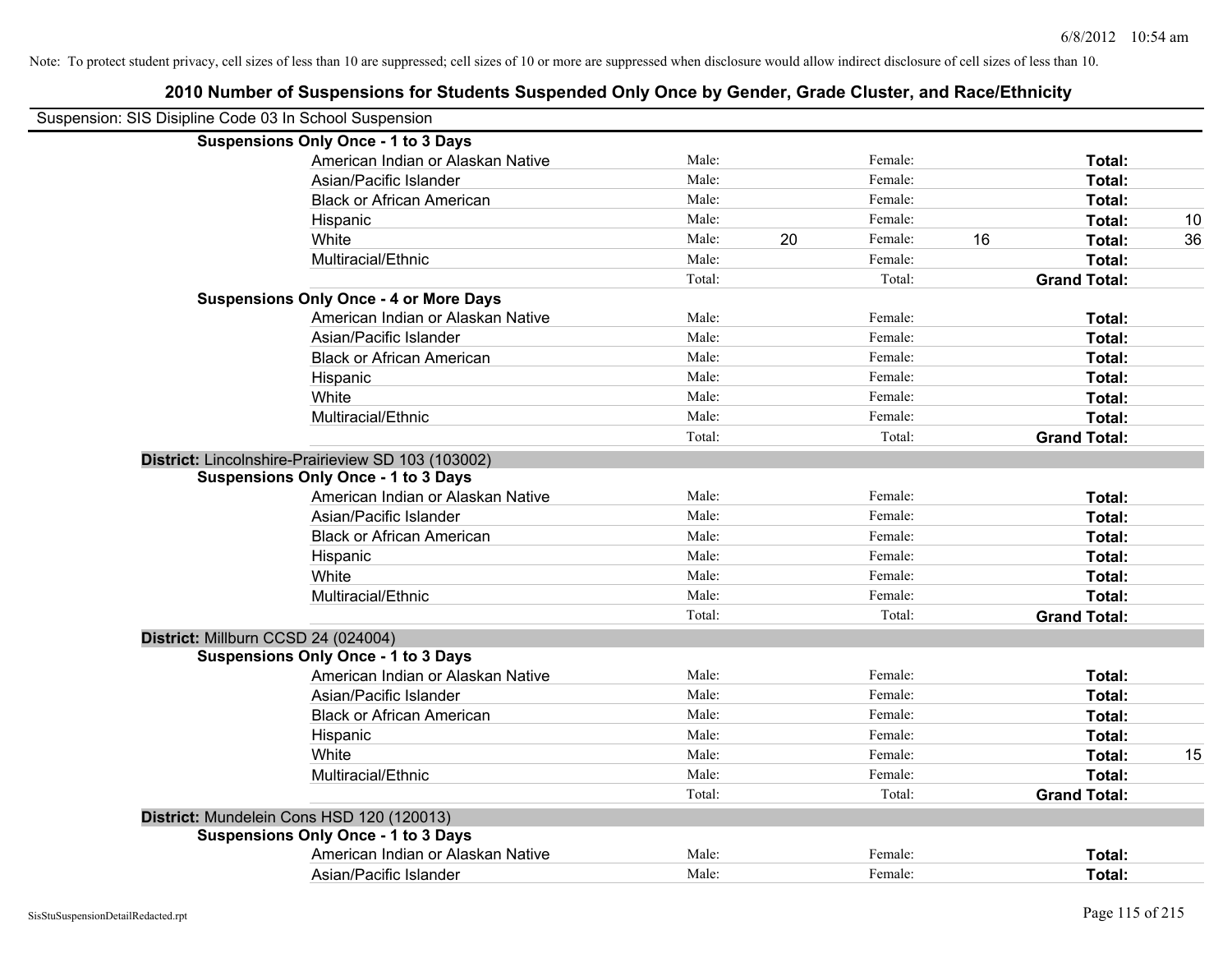| Suspension: SIS Disipline Code 03 In School Suspension |                                               |        |    |         |    |                     |     |
|--------------------------------------------------------|-----------------------------------------------|--------|----|---------|----|---------------------|-----|
|                                                        | <b>Black or African American</b>              | Male:  |    | Female: |    | Total:              |     |
|                                                        | Hispanic                                      | Male:  | 41 | Female: | 19 | Total:              | 60  |
|                                                        | White                                         | Male:  | 32 | Female: | 12 | Total:              | 44  |
|                                                        | Multiracial/Ethnic                            | Male:  |    | Female: |    | Total:              |     |
|                                                        |                                               | Total: |    | Total:  |    | <b>Grand Total:</b> | 118 |
|                                                        | <b>Suspensions Only Once - 4 or More Days</b> |        |    |         |    |                     |     |
|                                                        | American Indian or Alaskan Native             | Male:  |    | Female: |    | Total:              |     |
|                                                        | Asian/Pacific Islander                        | Male:  |    | Female: |    | Total:              |     |
|                                                        | <b>Black or African American</b>              | Male:  |    | Female: |    | Total:              |     |
|                                                        | Hispanic                                      | Male:  |    | Female: |    | Total:              |     |
|                                                        | White                                         | Male:  |    | Female: |    | Total:              |     |
|                                                        | Multiracial/Ethnic                            | Male:  |    | Female: |    | Total:              |     |
|                                                        |                                               | Total: |    | Total:  |    | <b>Grand Total:</b> |     |
|                                                        | District: Mundelein ESD 75 (075002)           |        |    |         |    |                     |     |
|                                                        | <b>Suspensions Only Once - 1 to 3 Days</b>    |        |    |         |    |                     |     |
|                                                        | American Indian or Alaskan Native             | Male:  |    | Female: |    | Total:              |     |
|                                                        | Asian/Pacific Islander                        | Male:  |    | Female: |    | Total:              |     |
|                                                        | <b>Black or African American</b>              | Male:  |    | Female: |    | Total:              |     |
|                                                        | Hispanic                                      | Male:  |    | Female: |    | Total:              | 35  |
|                                                        | White                                         | Male:  |    | Female: |    | Total:              | 32  |
|                                                        | Multiracial/Ethnic                            | Male:  |    | Female: |    | Total:              |     |
|                                                        |                                               | Total: |    | Total:  |    | <b>Grand Total:</b> |     |
|                                                        | <b>Suspensions Only Once - 4 or More Days</b> |        |    |         |    |                     |     |
|                                                        | American Indian or Alaskan Native             | Male:  |    | Female: |    | Total:              |     |
|                                                        | Asian/Pacific Islander                        | Male:  |    | Female: |    | Total:              |     |
|                                                        | <b>Black or African American</b>              | Male:  |    | Female: |    | Total:              |     |
|                                                        | Hispanic                                      | Male:  |    | Female: |    | Total:              |     |
|                                                        | White                                         | Male:  |    | Female: |    | Total:              |     |
|                                                        | Multiracial/Ethnic                            | Male:  |    | Female: |    | Total:              |     |
|                                                        |                                               | Total: |    | Total:  |    | <b>Grand Total:</b> |     |
|                                                        | District: Non-Public School (044Z)            |        |    |         |    |                     |     |
|                                                        | <b>Suspensions Only Once - 1 to 3 Days</b>    |        |    |         |    |                     |     |
|                                                        | American Indian or Alaskan Native             | Male:  |    | Female: |    | Total:              |     |
|                                                        | Asian/Pacific Islander                        | Male:  |    | Female: |    | Total:              |     |
|                                                        | <b>Black or African American</b>              | Male:  |    | Female: |    | Total:              |     |
|                                                        | Hispanic                                      | Male:  |    | Female: |    | Total:              |     |
|                                                        | White                                         | Male:  |    | Female: |    | Total:              |     |
|                                                        | Multiracial/Ethnic                            | Male:  |    | Female: |    | Total:              |     |
|                                                        |                                               | Total: |    | Total:  |    | <b>Grand Total:</b> |     |
| SisStuSuspensionDetailRedacted.rpt                     |                                               |        |    |         |    | Page 116 of 215     |     |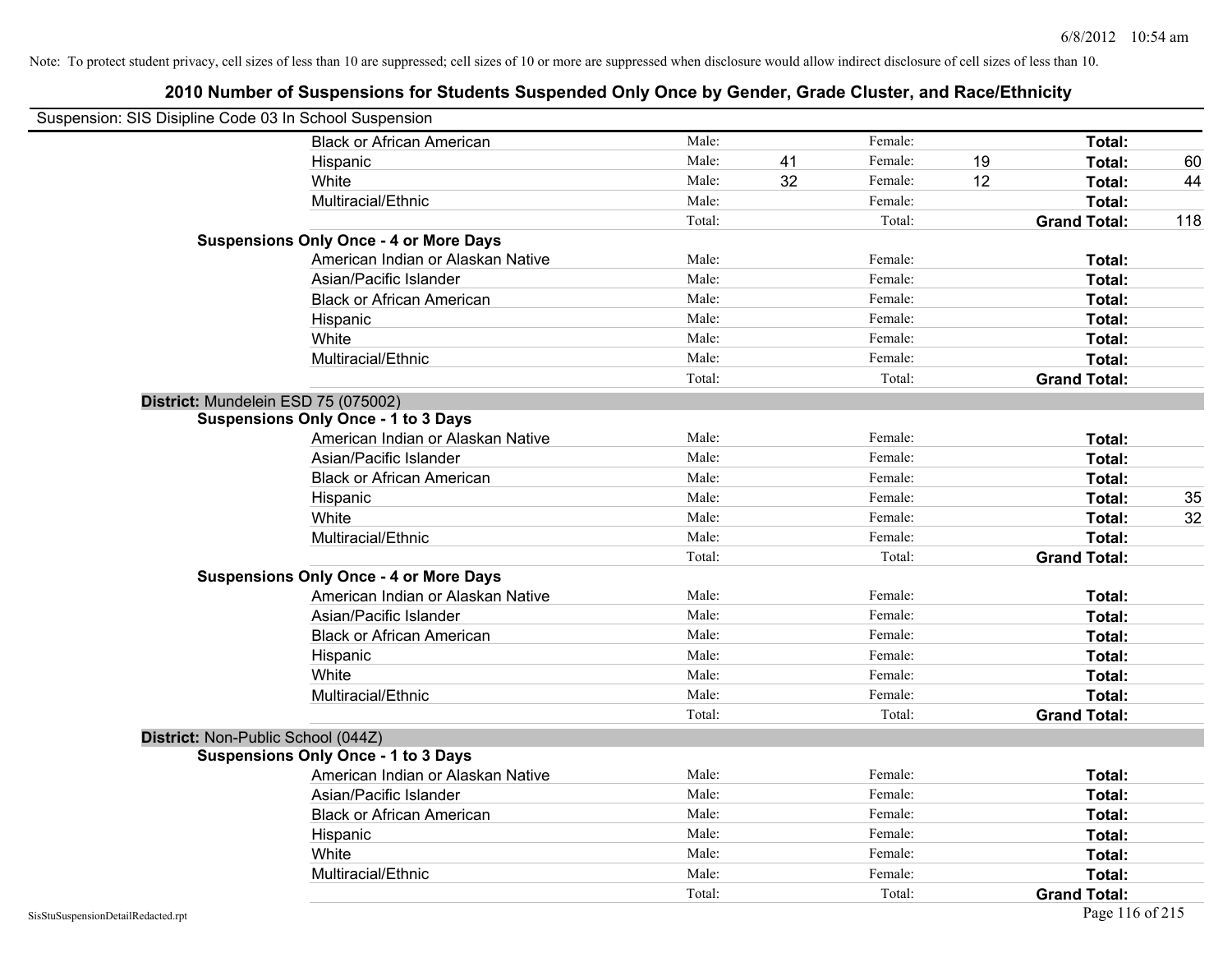# **2010 Number of Suspensions for Students Suspended Only Once by Gender, Grade Cluster, and Race/Ethnicity**

| Suspension: SIS Disipline Code 03 In School Suspension |        |    |         |    |                     |  |
|--------------------------------------------------------|--------|----|---------|----|---------------------|--|
| District: North Shore SD 112 (112002)                  |        |    |         |    |                     |  |
| <b>Suspensions Only Once - 1 to 3 Days</b>             |        |    |         |    |                     |  |
| American Indian or Alaskan Native                      | Male:  |    | Female: |    | Total:              |  |
| Asian/Pacific Islander                                 | Male:  |    | Female: |    | Total:              |  |
| <b>Black or African American</b>                       | Male:  |    | Female: |    | Total:              |  |
| Hispanic                                               | Male:  |    | Female: |    | Total:              |  |
| White                                                  | Male:  |    | Female: |    | Total:              |  |
| Multiracial/Ethnic                                     | Male:  |    | Female: |    | Total:              |  |
|                                                        | Total: |    | Total:  |    | <b>Grand Total:</b> |  |
| District: Northern Suburban Spec Ed Dist (804060)      |        |    |         |    |                     |  |
| <b>Suspensions Only Once - 1 to 3 Days</b>             |        |    |         |    |                     |  |
| American Indian or Alaskan Native                      | Male:  |    | Female: |    | Total:              |  |
| Asian/Pacific Islander                                 | Male:  |    | Female: |    | Total:              |  |
| <b>Black or African American</b>                       | Male:  |    | Female: |    | Total:              |  |
| Hispanic                                               | Male:  |    | Female: |    | Total:              |  |
| White                                                  | Male:  |    | Female: |    | Total:              |  |
| Multiracial/Ethnic                                     | Male:  |    | Female: |    | Total:              |  |
|                                                        | Total: |    | Total:  |    | <b>Grand Total:</b> |  |
| District: Rondout SD 72 (072002)                       |        |    |         |    |                     |  |
| <b>Suspensions Only Once - 1 to 3 Days</b>             |        |    |         |    |                     |  |
| American Indian or Alaskan Native                      | Male:  |    | Female: |    | Total:              |  |
| Asian/Pacific Islander                                 | Male:  |    | Female: |    | Total:              |  |
| <b>Black or African American</b>                       | Male:  |    | Female: |    | Total:              |  |
| Hispanic                                               | Male:  |    | Female: |    | Total:              |  |
| White                                                  | Male:  |    | Female: |    | Total:              |  |
| Multiracial/Ethnic                                     | Male:  |    | Female: |    | Total:              |  |
|                                                        | Total: |    | Total:  |    | <b>Grand Total:</b> |  |
| District: Round Lake CUSD 116 (116026)                 |        |    |         |    |                     |  |
| <b>Suspensions Only Once - 1 to 3 Days</b>             |        |    |         |    |                     |  |
| American Indian or Alaskan Native                      | Male:  |    | Female: |    | Total:              |  |
| Asian/Pacific Islander                                 | Male:  |    | Female: |    | Total:              |  |
| <b>Black or African American</b>                       | Male:  |    | Female: |    | Total:              |  |
| Hispanic                                               | Male:  | 40 | Female: | 20 | Total:              |  |
| White                                                  | Male:  |    | Female: |    | Total:              |  |
| Multiracial/Ethnic                                     | Male:  |    | Female: |    | Total:              |  |
|                                                        | Total: |    | Total:  |    | <b>Grand Total:</b> |  |

**Suspensions Only Once - 1 to 3 Days**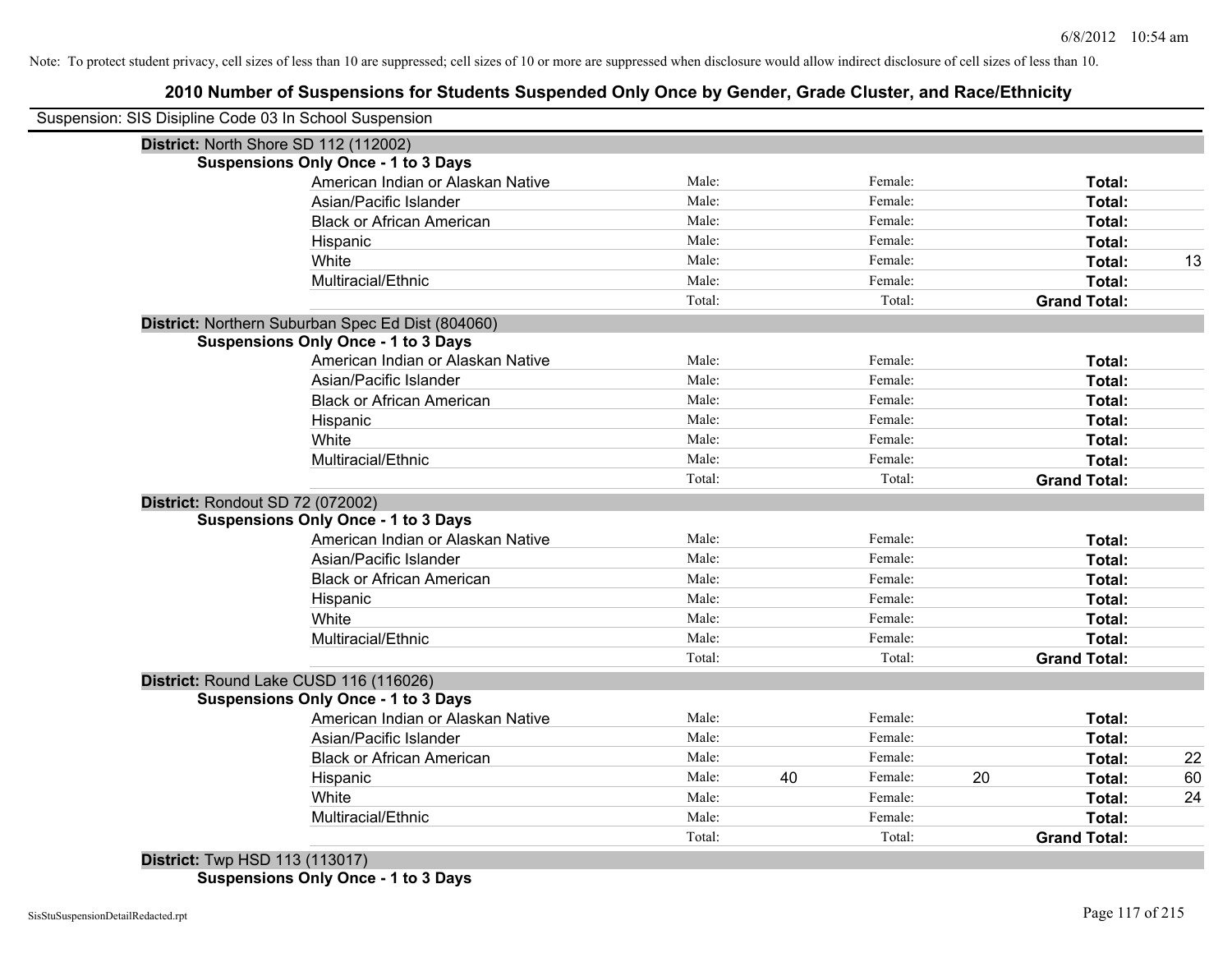| Suspension: SIS Disipline Code 03 In School Suspension |                                               |        |     |         |    |                     |     |
|--------------------------------------------------------|-----------------------------------------------|--------|-----|---------|----|---------------------|-----|
|                                                        | American Indian or Alaskan Native             | Male:  |     | Female: |    | Total:              |     |
|                                                        | Asian/Pacific Islander                        | Male:  |     | Female: |    | Total:              |     |
|                                                        | <b>Black or African American</b>              | Male:  |     | Female: |    | Total:              |     |
|                                                        | Hispanic                                      | Male:  | 16  | Female: | 11 | Total:              | 27  |
|                                                        | White                                         | Male:  | 35  | Female: | 13 | Total:              | 48  |
|                                                        | Multiracial/Ethnic                            | Male:  |     | Female: |    | Total:              |     |
|                                                        |                                               | Total: |     | Total:  |    | <b>Grand Total:</b> |     |
|                                                        | <b>Suspensions Only Once - 4 or More Days</b> |        |     |         |    |                     |     |
|                                                        | American Indian or Alaskan Native             | Male:  |     | Female: |    | Total:              |     |
|                                                        | Asian/Pacific Islander                        | Male:  |     | Female: |    | Total:              |     |
|                                                        | <b>Black or African American</b>              | Male:  |     | Female: |    | Total:              |     |
|                                                        | Hispanic                                      | Male:  |     | Female: |    | Total:              |     |
|                                                        | White                                         | Male:  |     | Female: |    | Total:              |     |
|                                                        | Multiracial/Ethnic                            | Male:  |     | Female: |    | Total:              |     |
|                                                        |                                               | Total: |     | Total:  |    | <b>Grand Total:</b> | 13  |
|                                                        | District: Warren Twp HSD 121 (121017)         |        |     |         |    |                     |     |
|                                                        | <b>Suspensions Only Once - 1 to 3 Days</b>    |        |     |         |    |                     |     |
|                                                        | American Indian or Alaskan Native             | Male:  |     | Female: |    | Total:              |     |
|                                                        | Asian/Pacific Islander                        | Male:  |     | Female: |    | Total:              | 15  |
|                                                        | <b>Black or African American</b>              | Male:  | 27  | Female: | 25 | Total:              | 52  |
|                                                        | Hispanic                                      | Male:  | 63  | Female: | 42 | Total:              | 105 |
|                                                        | White                                         | Male:  | 83  | Female: | 38 | Total:              | 121 |
|                                                        | Multiracial/Ethnic                            | Male:  |     | Female: |    | Total:              | 15  |
|                                                        |                                               | Total: |     | Total:  |    | <b>Grand Total:</b> |     |
|                                                        | District: Wauconda CUSD 118 (118026)          |        |     |         |    |                     |     |
|                                                        | <b>Suspensions Only Once - 1 to 3 Days</b>    |        |     |         |    |                     |     |
|                                                        | American Indian or Alaskan Native             | Male:  |     | Female: |    | Total:              |     |
|                                                        | Asian/Pacific Islander                        | Male:  |     | Female: |    | Total:              |     |
|                                                        | <b>Black or African American</b>              | Male:  |     | Female: |    | Total:              |     |
|                                                        | Hispanic                                      | Male:  |     | Female: |    | Total:              | 18  |
|                                                        | White                                         | Male:  | 41  | Female: | 18 | Total:              | 59  |
|                                                        | Multiracial/Ethnic                            | Male:  |     | Female: |    | Total:              |     |
|                                                        |                                               | Total: |     | Total:  |    | <b>Grand Total:</b> |     |
| District: Waukegan CUSD 60 (060026)                    |                                               |        |     |         |    |                     |     |
|                                                        | <b>Suspensions Only Once - 1 to 3 Days</b>    |        |     |         |    |                     |     |
|                                                        | American Indian or Alaskan Native             | Male:  |     | Female: |    | Total:              |     |
|                                                        | Asian/Pacific Islander                        | Male:  |     | Female: |    | Total:              |     |
|                                                        | <b>Black or African American</b>              | Male:  | 116 | Female: | 86 | Total:              | 202 |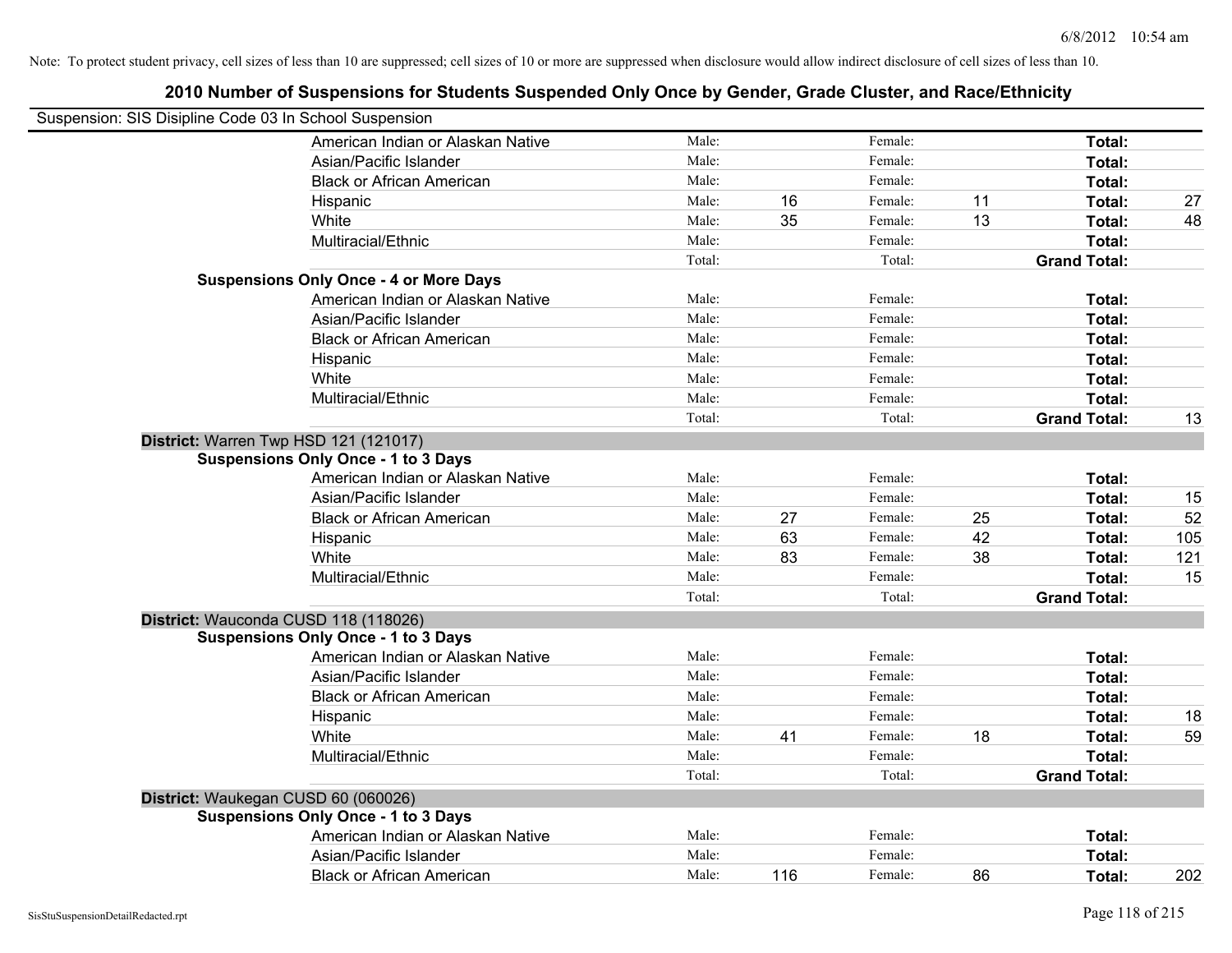| Suspension: SIS Disipline Code 03 In School Suspension |                                            |        |     |         |     |                     |     |
|--------------------------------------------------------|--------------------------------------------|--------|-----|---------|-----|---------------------|-----|
|                                                        | Hispanic                                   | Male:  | 212 | Female: | 126 | Total:              | 338 |
|                                                        | White                                      | Male:  |     | Female: |     | Total:              | 17  |
|                                                        | Multiracial/Ethnic                         | Male:  |     | Female: |     | Total:              | 16  |
|                                                        |                                            | Total: |     | Total:  |     | <b>Grand Total:</b> |     |
| District: Winthrop Harbor SD 1 (001002)                |                                            |        |     |         |     |                     |     |
|                                                        | <b>Suspensions Only Once - 1 to 3 Days</b> |        |     |         |     |                     |     |
|                                                        | American Indian or Alaskan Native          | Male:  |     | Female: |     | Total:              |     |
|                                                        | Asian/Pacific Islander                     | Male:  |     | Female: |     | Total:              |     |
|                                                        | <b>Black or African American</b>           | Male:  |     | Female: |     | Total:              |     |
|                                                        | Hispanic                                   | Male:  |     | Female: |     | Total:              |     |
|                                                        | White                                      | Male:  |     | Female: |     | Total:              |     |
|                                                        | Multiracial/Ethnic                         | Male:  |     | Female: |     | Total:              |     |
|                                                        |                                            | Total: |     | Total:  |     | <b>Grand Total:</b> |     |
| District: Woodland CCSD 50 (050004)                    |                                            |        |     |         |     |                     |     |
|                                                        | <b>Suspensions Only Once - 1 to 3 Days</b> |        |     |         |     |                     |     |
|                                                        | American Indian or Alaskan Native          | Male:  |     | Female: |     | Total:              |     |
|                                                        | Asian/Pacific Islander                     | Male:  |     | Female: |     | Total:              |     |
|                                                        | <b>Black or African American</b>           | Male:  |     | Female: |     | Total:              | 11  |
|                                                        | Hispanic                                   | Male:  | 31  | Female: | 11  | Total:              | 42  |
|                                                        | White                                      | Male:  |     | Female: |     | Total:              | 39  |
|                                                        | Multiracial/Ethnic                         | Male:  |     | Female: |     | Total:              |     |
|                                                        |                                            | Total: |     | Total:  |     | <b>Grand Total:</b> |     |
| <b>District: Zion ESD 6 (006002)</b>                   |                                            |        |     |         |     |                     |     |
|                                                        | <b>Suspensions Only Once - 1 to 3 Days</b> |        |     |         |     |                     |     |
|                                                        | American Indian or Alaskan Native          | Male:  |     | Female: |     | Total:              |     |
|                                                        | Asian/Pacific Islander                     | Male:  |     | Female: |     | Total:              |     |
|                                                        | <b>Black or African American</b>           | Male:  | 29  | Female: | 32  | Total:              | 61  |
|                                                        | Hispanic                                   | Male:  |     | Female: |     | Total:              | 12  |
|                                                        | White                                      | Male:  |     | Female: |     | Total:              |     |
|                                                        | Multiracial/Ethnic                         | Male:  |     | Female: |     | Total:              |     |
|                                                        |                                            | Total: |     | Total:  |     | <b>Grand Total:</b> | 84  |
|                                                        | District: Zion-Benton Twp HSD 126 (126017) |        |     |         |     |                     |     |
|                                                        | <b>Suspensions Only Once - 1 to 3 Days</b> |        |     |         |     |                     |     |
|                                                        | American Indian or Alaskan Native          | Male:  |     | Female: |     | Total:              |     |
|                                                        | Asian/Pacific Islander                     | Male:  |     | Female: |     | Total:              |     |
|                                                        | <b>Black or African American</b>           | Male:  |     | Female: |     | Total:              |     |
|                                                        | Hispanic                                   | Male:  |     | Female: |     | Total:              |     |
|                                                        | White                                      | Male:  |     | Female: |     | Total:              |     |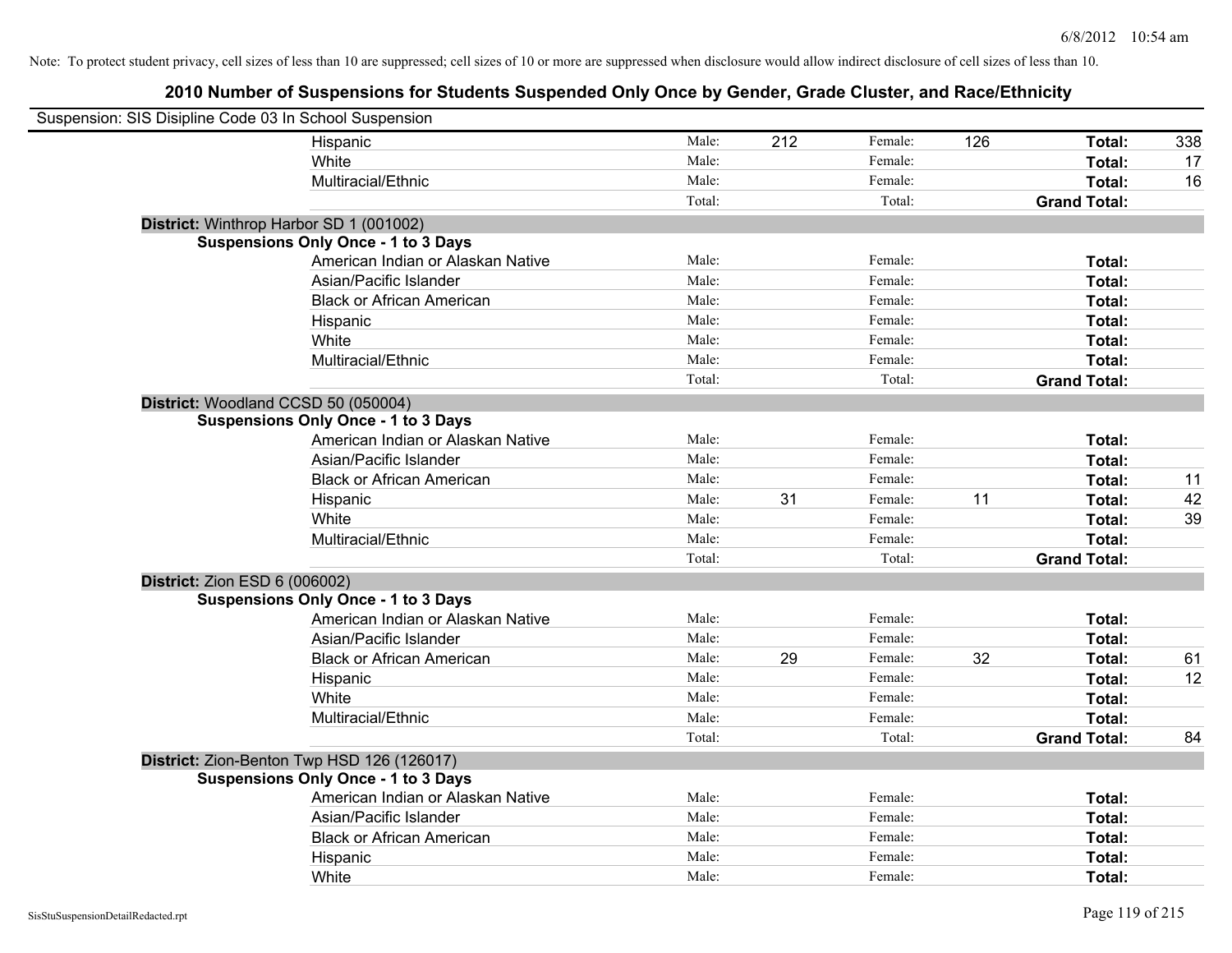|                                 | Suspension: SIS Disipline Code 03 In School Suspension |        |         |                     |    |
|---------------------------------|--------------------------------------------------------|--------|---------|---------------------|----|
|                                 | Multiracial/Ethnic                                     | Male:  | Female: | Total:              |    |
|                                 |                                                        | Total: | Total:  | <b>Grand Total:</b> |    |
| County: Non-Public School (000) |                                                        |        |         |                     |    |
|                                 | District: Lake ROE (000000)                            |        |         |                     |    |
|                                 | <b>Suspensions Only Once - 1 to 3 Days</b>             |        |         |                     |    |
|                                 | American Indian or Alaskan Native                      | Male:  | Female: | Total:              |    |
|                                 | Asian/Pacific Islander                                 | Male:  | Female: | Total:              |    |
|                                 | <b>Black or African American</b>                       | Male:  | Female: | Total:              |    |
|                                 | Hispanic                                               | Male:  | Female: | Total:              |    |
|                                 | White                                                  | Male:  | Female: | Total:              |    |
|                                 | Multiracial/Ethnic                                     | Male:  | Female: | Total:              |    |
|                                 |                                                        | Total: | Total:  | <b>Grand Total:</b> |    |
|                                 |                                                        |        |         |                     |    |
| Region: Lee/Ogle ROE (47)       |                                                        |        |         |                     |    |
| County: Lee (052)               |                                                        |        |         |                     |    |
|                                 | District: Amboy CUSD 272 (272026)                      |        |         |                     |    |
|                                 | <b>Suspensions Only Once - 1 to 3 Days</b>             |        |         |                     |    |
|                                 | American Indian or Alaskan Native                      | Male:  | Female: | Total:              |    |
|                                 | Asian/Pacific Islander                                 | Male:  | Female: | Total:              |    |
|                                 | <b>Black or African American</b>                       | Male:  | Female: | Total:              |    |
|                                 | Hispanic                                               | Male:  | Female: | Total:              |    |
|                                 | White                                                  | Male:  | Female: | Total:              | 37 |
|                                 | Multiracial/Ethnic                                     | Male:  | Female: | Total:              |    |
|                                 |                                                        | Total: | Total:  | <b>Grand Total:</b> |    |
|                                 | District: Ashton-Franklin Center CUSD 275 (275026)     |        |         |                     |    |
|                                 | <b>Suspensions Only Once - 1 to 3 Days</b>             |        |         |                     |    |
|                                 | American Indian or Alaskan Native                      | Male:  | Female: | Total:              |    |
|                                 | Asian/Pacific Islander                                 | Male:  | Female: | Total:              |    |
|                                 | <b>Black or African American</b>                       | Male:  | Female: | Total:              |    |
|                                 | Hispanic                                               | Male:  | Female: | Total:              |    |
|                                 | White                                                  | Male:  | Female: | Total:              | 27 |
|                                 | Multiracial/Ethnic                                     | Male:  | Female: | Total:              |    |
|                                 |                                                        | Total: | Total:  | <b>Grand Total:</b> |    |
|                                 | District: Dixon USD 170 (170022)                       |        |         |                     |    |
|                                 | <b>Suspensions Only Once - 1 to 3 Days</b>             |        |         |                     |    |
|                                 | American Indian or Alaskan Native                      | Male:  | Female: | Total:              |    |
|                                 | Asian/Pacific Islander                                 | Male:  | Female: | Total:              |    |
|                                 | <b>Black or African American</b>                       | Male:  | Female: | Total:              |    |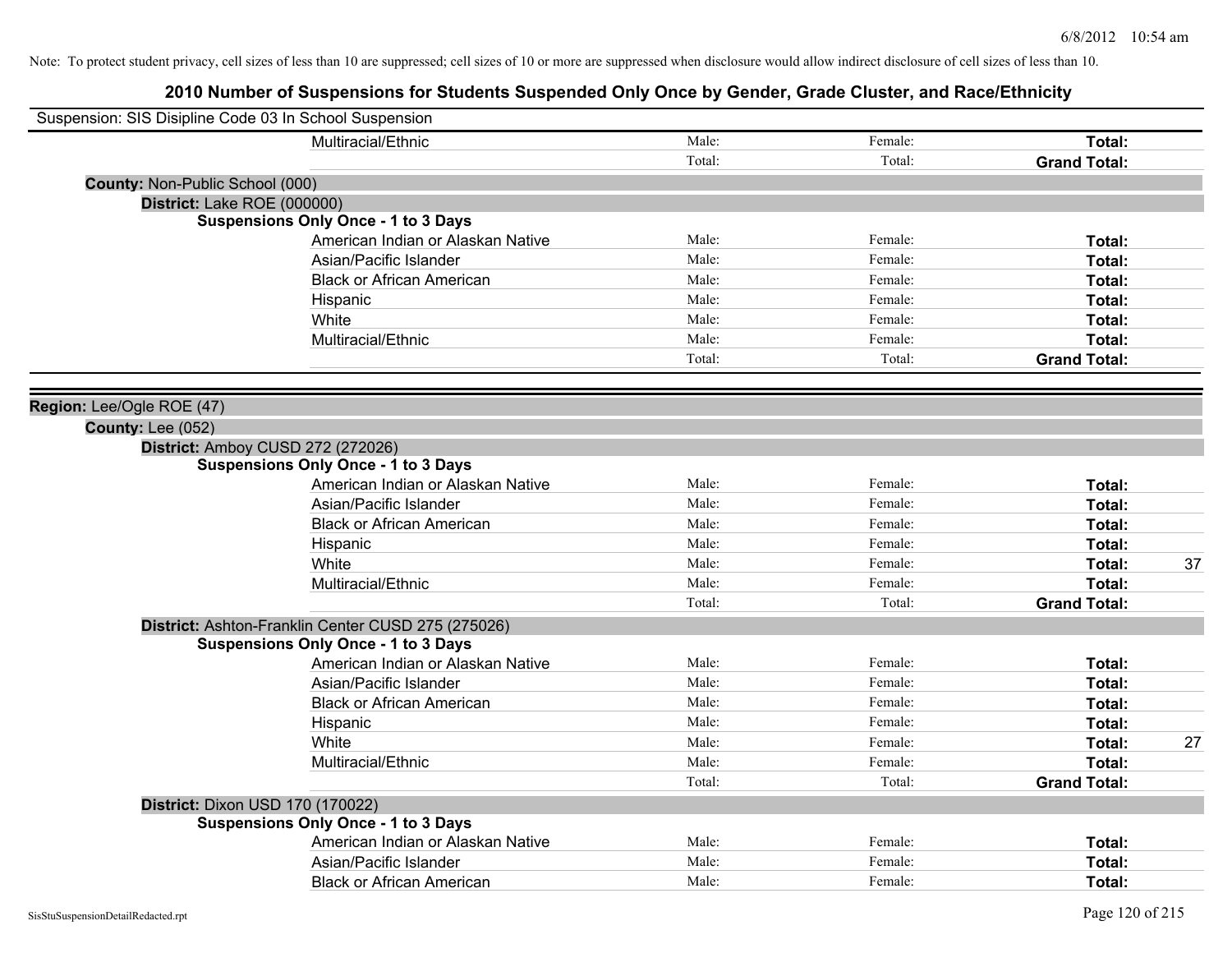| Suspension: SIS Disipline Code 03 In School Suspension |                                                 |        |    |         |    |                     |    |
|--------------------------------------------------------|-------------------------------------------------|--------|----|---------|----|---------------------|----|
|                                                        | Hispanic                                        | Male:  |    | Female: |    | Total:              |    |
|                                                        | White                                           | Male:  |    | Female: |    | Total:              |    |
|                                                        | Multiracial/Ethnic                              | Male:  |    | Female: |    | Total:              |    |
|                                                        |                                                 | Total: |    | Total:  |    | <b>Grand Total:</b> | 13 |
|                                                        | District: Paw Paw CUSD 271 (271026)             |        |    |         |    |                     |    |
|                                                        | <b>Suspensions Only Once - 1 to 3 Days</b>      |        |    |         |    |                     |    |
|                                                        | American Indian or Alaskan Native               | Male:  |    | Female: |    | Total:              |    |
|                                                        | Asian/Pacific Islander                          | Male:  |    | Female: |    | Total:              |    |
|                                                        | <b>Black or African American</b>                | Male:  |    | Female: |    | Total:              |    |
|                                                        | Hispanic                                        | Male:  |    | Female: |    | Total:              |    |
|                                                        | White                                           | Male:  |    | Female: |    | Total:              |    |
|                                                        | Multiracial/Ethnic                              | Male:  |    | Female: |    | Total:              |    |
|                                                        |                                                 | Total: |    | Total:  |    | <b>Grand Total:</b> |    |
| County: Ogle (071)                                     |                                                 |        |    |         |    |                     |    |
|                                                        | District: Byron CUSD 226 (226026)               |        |    |         |    |                     |    |
|                                                        | <b>Suspensions Only Once - 1 to 3 Days</b>      |        |    |         |    |                     |    |
|                                                        | American Indian or Alaskan Native               | Male:  |    | Female: |    | Total:              |    |
|                                                        | Asian/Pacific Islander                          | Male:  |    | Female: |    | Total:              |    |
|                                                        | <b>Black or African American</b>                | Male:  |    | Female: |    | Total:              |    |
|                                                        | Hispanic                                        | Male:  |    | Female: |    | Total:              |    |
|                                                        | White                                           | Male:  | 34 | Female: | 18 | Total:              | 52 |
|                                                        | Multiracial/Ethnic                              | Male:  |    | Female: |    | Total:              |    |
|                                                        |                                                 | Total: |    | Total:  |    | <b>Grand Total:</b> |    |
|                                                        | District: Forrestville Valley CUSD 221 (221026) |        |    |         |    |                     |    |
|                                                        | <b>Suspensions Only Once - 1 to 3 Days</b>      |        |    |         |    |                     |    |
|                                                        | American Indian or Alaskan Native               | Male:  |    | Female: |    | Total:              |    |
|                                                        | Asian/Pacific Islander                          | Male:  |    | Female: |    | Total:              |    |
|                                                        | <b>Black or African American</b>                | Male:  |    | Female: |    | Total:              |    |
|                                                        | Hispanic                                        | Male:  |    | Female: |    | Total:              |    |
|                                                        | White                                           | Male:  | 41 | Female: | 12 | Total:              | 53 |
|                                                        | Multiracial/Ethnic                              | Male:  |    | Female: |    | Total:              |    |
|                                                        |                                                 | Total: |    | Total:  |    | <b>Grand Total:</b> |    |
|                                                        | District: Kings Cons SD 144 (144003)            |        |    |         |    |                     |    |
|                                                        | <b>Suspensions Only Once - 1 to 3 Days</b>      |        |    |         |    |                     |    |
|                                                        | American Indian or Alaskan Native               | Male:  |    | Female: |    | Total:              |    |
|                                                        | Asian/Pacific Islander                          | Male:  |    | Female: |    | Total:              |    |
|                                                        | <b>Black or African American</b>                | Male:  |    | Female: |    | Total:              |    |
|                                                        | Hispanic                                        | Male:  |    | Female: |    | Total:              |    |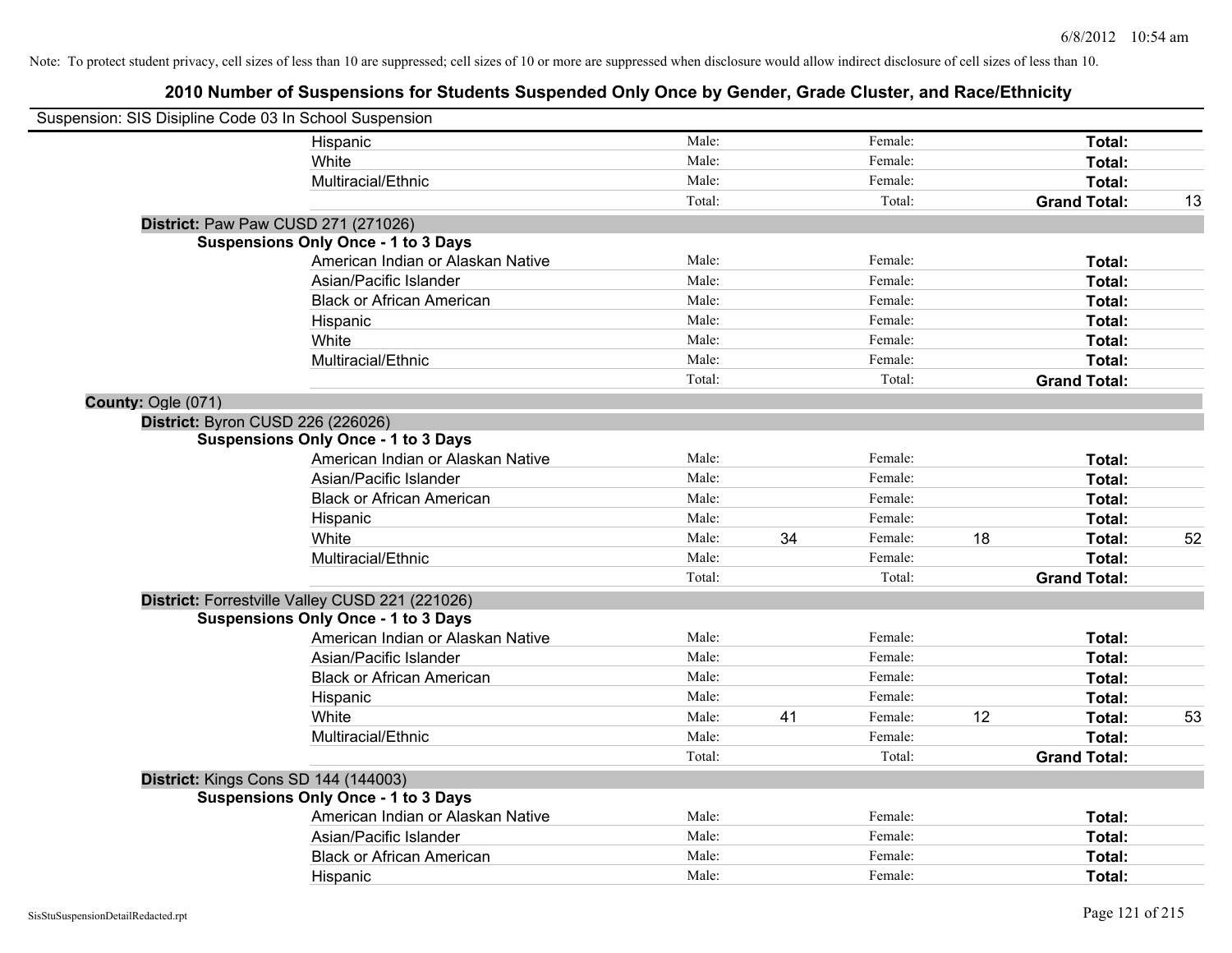| Suspension: SIS Disipline Code 03 In School Suspension |                                   |        |    |         |    |                     |     |
|--------------------------------------------------------|-----------------------------------|--------|----|---------|----|---------------------|-----|
| White                                                  |                                   | Male:  |    | Female: |    | Total:              |     |
| Multiracial/Ethnic                                     |                                   | Male:  |    | Female: |    | Total:              |     |
|                                                        |                                   | Total: |    | Total:  |    | <b>Grand Total:</b> |     |
| District: Meridian CUSD 223 (223026)                   |                                   |        |    |         |    |                     |     |
| <b>Suspensions Only Once - 1 to 3 Days</b>             |                                   |        |    |         |    |                     |     |
|                                                        | American Indian or Alaskan Native | Male:  |    | Female: |    | Total:              |     |
| Asian/Pacific Islander                                 |                                   | Male:  |    | Female: |    | Total:              |     |
|                                                        | <b>Black or African American</b>  | Male:  |    | Female: |    | Total:              |     |
| Hispanic                                               |                                   | Male:  |    | Female: |    | Total:              |     |
| White                                                  |                                   | Male:  | 15 | Female: | 11 | Total:              | 26  |
| Multiracial/Ethnic                                     |                                   | Male:  |    | Female: |    | Total:              |     |
|                                                        |                                   | Total: |    | Total:  |    | <b>Grand Total:</b> |     |
| District: Oregon CUSD 220 (220026)                     |                                   |        |    |         |    |                     |     |
| <b>Suspensions Only Once - 1 to 3 Days</b>             |                                   |        |    |         |    |                     |     |
|                                                        | American Indian or Alaskan Native | Male:  |    | Female: |    | Total:              |     |
| Asian/Pacific Islander                                 |                                   | Male:  |    | Female: |    | Total:              |     |
|                                                        | <b>Black or African American</b>  | Male:  |    | Female: |    | Total:              |     |
| Hispanic                                               |                                   | Male:  |    | Female: |    | Total:              |     |
| White                                                  |                                   | Male:  | 74 | Female: | 34 | Total:              | 108 |
| Multiracial/Ethnic                                     |                                   | Male:  |    | Female: |    | Total:              |     |
|                                                        |                                   | Total: |    | Total:  |    | <b>Grand Total:</b> | 119 |
| District: Rochelle CCSD 231 (231004)                   |                                   |        |    |         |    |                     |     |
| <b>Suspensions Only Once - 1 to 3 Days</b>             |                                   |        |    |         |    |                     |     |
|                                                        | American Indian or Alaskan Native | Male:  |    | Female: |    | Total:              |     |
| Asian/Pacific Islander                                 |                                   | Male:  |    | Female: |    | Total:              |     |
|                                                        | <b>Black or African American</b>  | Male:  |    | Female: |    | Total:              |     |
| Hispanic                                               |                                   | Male:  |    | Female: |    | Total:              |     |
| White                                                  |                                   | Male:  |    | Female: |    | Total:              |     |
| Multiracial/Ethnic                                     |                                   | Male:  |    | Female: |    | Total:              |     |
|                                                        |                                   | Total: |    | Total:  |    | <b>Grand Total:</b> |     |
|                                                        |                                   |        |    |         |    |                     |     |
| Region: Logan/Mason/Menard ROE (38)                    |                                   |        |    |         |    |                     |     |
| County: Logan (054)                                    |                                   |        |    |         |    |                     |     |
| District: Chester-East Lincoln CCSD 61 (061004)        |                                   |        |    |         |    |                     |     |
| <b>Suspensions Only Once - 1 to 3 Days</b>             |                                   |        |    |         |    |                     |     |
|                                                        | American Indian or Alaskan Native | Male:  |    | Female: |    | Total:              |     |
| Asian/Pacific Islander                                 |                                   | Male:  |    | Female: |    | Total:              |     |
|                                                        | <b>Black or African American</b>  | Male:  |    | Female: |    | Total:              |     |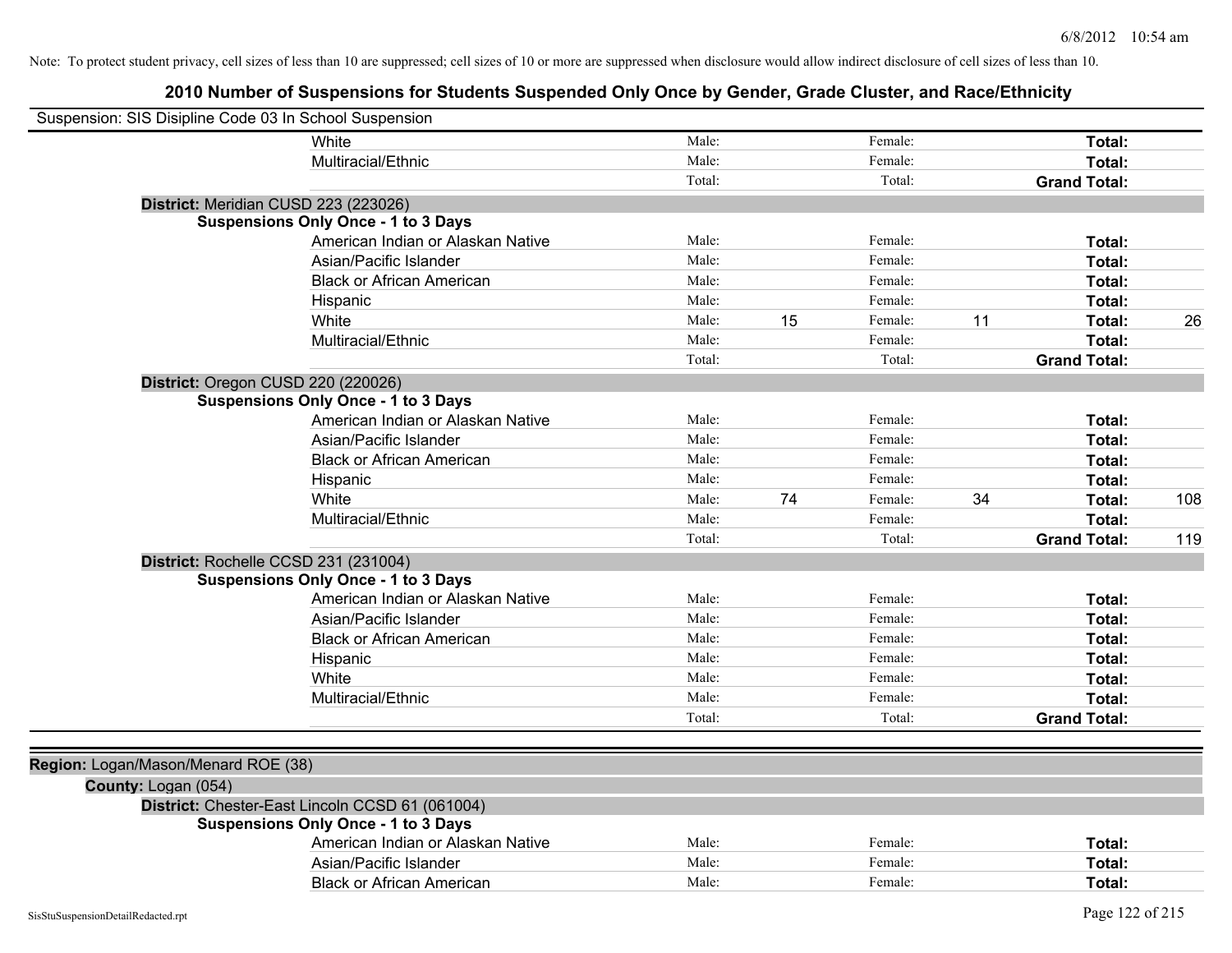| Suspension: SIS Disipline Code 03 In School Suspension |                                                 |        |               |        |                     |    |
|--------------------------------------------------------|-------------------------------------------------|--------|---------------|--------|---------------------|----|
|                                                        | Hispanic                                        | Male:  | Female:       |        | Total:              |    |
|                                                        | White                                           | Male:  | Female:       |        | Total:              |    |
|                                                        | Multiracial/Ethnic                              | Male:  | Female:       |        | Total:              |    |
|                                                        |                                                 | Total: |               | Total: | <b>Grand Total:</b> |    |
| District: Lincoln ESD 27 (027002)                      |                                                 |        |               |        |                     |    |
|                                                        | <b>Suspensions Only Once - 1 to 3 Days</b>      |        |               |        |                     |    |
|                                                        | American Indian or Alaskan Native               | Male:  | Female:       |        | Total:              |    |
|                                                        | Asian/Pacific Islander                          | Male:  | Female:       |        | Total:              |    |
|                                                        | <b>Black or African American</b>                | Male:  | Female:       |        | Total:              |    |
|                                                        | Hispanic                                        | Male:  | Female:       |        | Total:              |    |
|                                                        | White                                           | Male:  | 10<br>Female: | 13     | Total:              | 23 |
|                                                        | Multiracial/Ethnic                              | Male:  | Female:       |        | Total:              |    |
|                                                        |                                                 | Total: |               | Total: | <b>Grand Total:</b> |    |
| District: Mt Pulaski CUSD 23 (023026)                  |                                                 |        |               |        |                     |    |
|                                                        | <b>Suspensions Only Once - 1 to 3 Days</b>      |        |               |        |                     |    |
|                                                        | American Indian or Alaskan Native               | Male:  | Female:       |        | Total:              |    |
|                                                        | Asian/Pacific Islander                          | Male:  | Female:       |        | Total:              |    |
|                                                        | <b>Black or African American</b>                | Male:  | Female:       |        | Total:              |    |
|                                                        | Hispanic                                        | Male:  | Female:       |        | Total:              |    |
|                                                        | White                                           | Male:  | Female:       |        | Total:              |    |
|                                                        | Multiracial/Ethnic                              | Male:  | Female:       |        | Total:              |    |
|                                                        |                                                 | Total: |               | Total: | <b>Grand Total:</b> |    |
|                                                        | District: New Holland-Middletown Ed 88 (088002) |        |               |        |                     |    |
|                                                        | <b>Suspensions Only Once - 1 to 3 Days</b>      |        |               |        |                     |    |
|                                                        | American Indian or Alaskan Native               | Male:  | Female:       |        | Total:              |    |
|                                                        | Asian/Pacific Islander                          | Male:  | Female:       |        | Total:              |    |
|                                                        | <b>Black or African American</b>                | Male:  | Female:       |        | Total:              |    |
|                                                        | Hispanic                                        | Male:  | Female:       |        | Total:              |    |
|                                                        | White                                           | Male:  | Female:       |        | Total:              |    |
|                                                        | Multiracial/Ethnic                              | Male:  | Female:       |        | Total:              |    |
|                                                        |                                                 | Total: |               | Total: | <b>Grand Total:</b> |    |
| County: Mason (060)                                    |                                                 |        |               |        |                     |    |
| District: Illini Central CUSD 189 (189026)             |                                                 |        |               |        |                     |    |
|                                                        | <b>Suspensions Only Once - 1 to 3 Days</b>      |        |               |        |                     |    |
|                                                        | American Indian or Alaskan Native               | Male:  | Female:       |        | Total:              |    |
|                                                        | Asian/Pacific Islander                          | Male:  | Female:       |        | Total:              |    |
|                                                        | <b>Black or African American</b>                | Male:  | Female:       |        | Total:              |    |
|                                                        | Hispanic                                        | Male:  | Female:       |        | Total:              |    |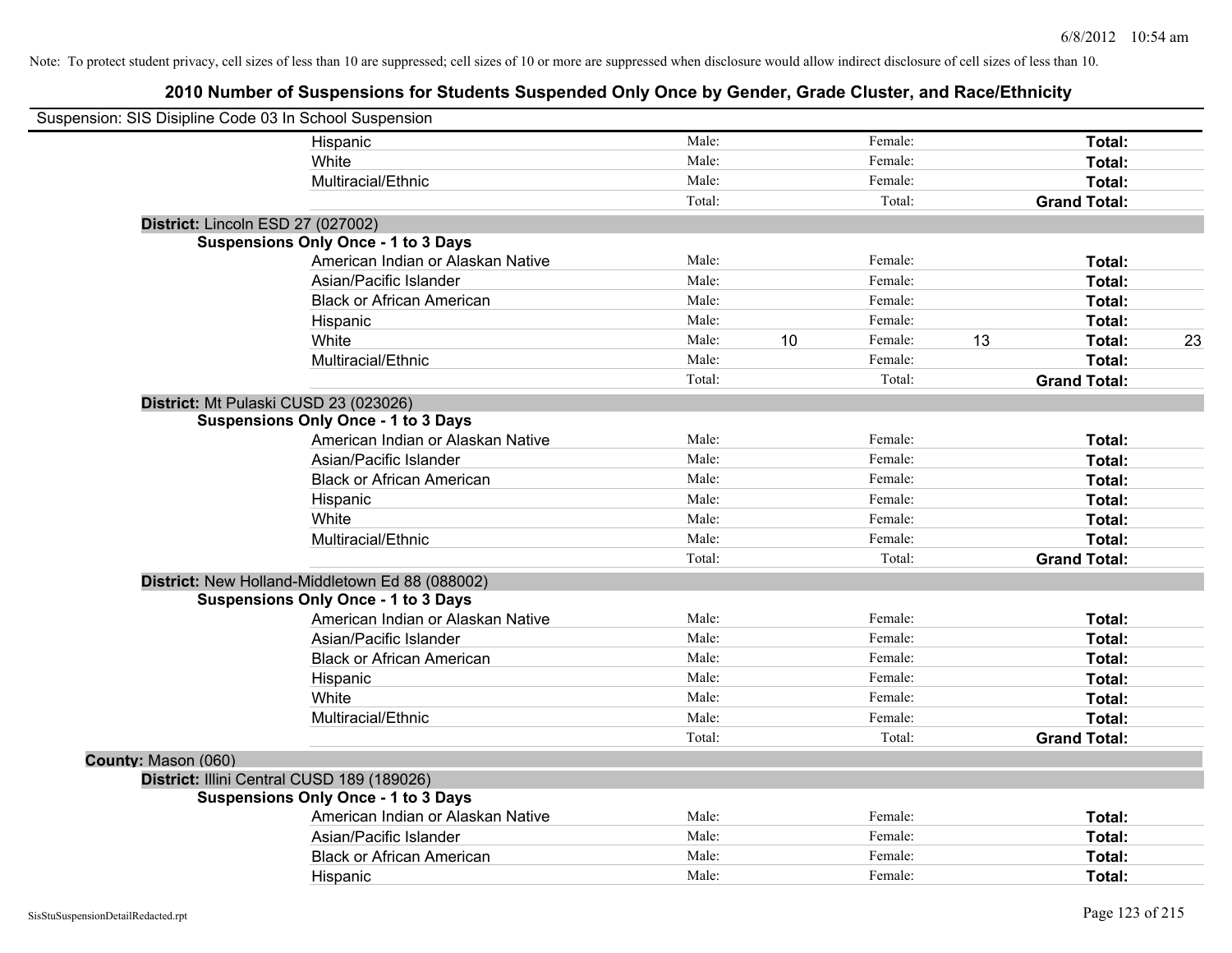| Suspension: SIS Disipline Code 03 In School Suspension |                                               |        |    |         |    |                     |    |
|--------------------------------------------------------|-----------------------------------------------|--------|----|---------|----|---------------------|----|
|                                                        | White                                         | Male:  |    | Female: |    | Total:              | 40 |
|                                                        | Multiracial/Ethnic                            | Male:  |    | Female: |    | Total:              |    |
|                                                        |                                               | Total: |    | Total:  |    | <b>Grand Total:</b> |    |
|                                                        | District: Midwest Central CUSD 191 (191026)   |        |    |         |    |                     |    |
|                                                        | <b>Suspensions Only Once - 1 to 3 Days</b>    |        |    |         |    |                     |    |
|                                                        | American Indian or Alaskan Native             | Male:  |    | Female: |    | Total:              |    |
|                                                        | Asian/Pacific Islander                        | Male:  |    | Female: |    | Total:              |    |
|                                                        | <b>Black or African American</b>              | Male:  |    | Female: |    | Total:              |    |
|                                                        | Hispanic                                      | Male:  |    | Female: |    | Total:              |    |
|                                                        | White                                         | Male:  | 52 | Female: | 18 | Total:              | 70 |
|                                                        | Multiracial/Ethnic                            | Male:  |    | Female: |    | Total:              |    |
|                                                        |                                               | Total: |    | Total:  |    | <b>Grand Total:</b> |    |
|                                                        | <b>Suspensions Only Once - 4 or More Days</b> |        |    |         |    |                     |    |
|                                                        | American Indian or Alaskan Native             | Male:  |    | Female: |    | Total:              |    |
|                                                        | Asian/Pacific Islander                        | Male:  |    | Female: |    | Total:              |    |
|                                                        | <b>Black or African American</b>              | Male:  |    | Female: |    | Total:              |    |
|                                                        | Hispanic                                      | Male:  |    | Female: |    | Total:              |    |
|                                                        | White                                         | Male:  |    | Female: |    | Total:              |    |
|                                                        | Multiracial/Ethnic                            | Male:  |    | Female: |    | Total:              |    |
|                                                        |                                               | Total: |    | Total:  |    | <b>Grand Total:</b> |    |
| County: Menard (065)                                   |                                               |        |    |         |    |                     |    |
| District: Greenview CUSD 200 (200026)                  |                                               |        |    |         |    |                     |    |
|                                                        | <b>Suspensions Only Once - 1 to 3 Days</b>    |        |    |         |    |                     |    |
|                                                        | American Indian or Alaskan Native             | Male:  |    | Female: |    | Total:              |    |
|                                                        | Asian/Pacific Islander                        | Male:  |    | Female: |    | Total:              |    |
|                                                        | <b>Black or African American</b>              | Male:  |    | Female: |    | Total:              |    |
|                                                        | Hispanic                                      | Male:  |    | Female: |    | Total:              |    |
|                                                        | White                                         | Male:  |    | Female: |    | Total:              |    |
|                                                        | Multiracial/Ethnic                            | Male:  |    | Female: |    | Total:              |    |
|                                                        |                                               | Total: |    | Total:  |    | <b>Grand Total:</b> |    |
|                                                        |                                               |        |    |         |    |                     |    |
| Region: Macon/Piatt ROE (39)                           |                                               |        |    |         |    |                     |    |
| County: Macon (055)                                    |                                               |        |    |         |    |                     |    |
|                                                        | District: Argenta-Oreana CUSD 1 (001026)      |        |    |         |    |                     |    |
|                                                        | <b>Suspensions Only Once - 1 to 3 Days</b>    |        |    |         |    |                     |    |
|                                                        | American Indian or Alaskan Native             | Male:  |    | Female: |    | Total:              |    |
|                                                        | Asian/Pacific Islander                        | Male:  |    | Female: |    | Total:              |    |
|                                                        | <b>Black or African American</b>              | Male:  |    | Female: |    | Total:              |    |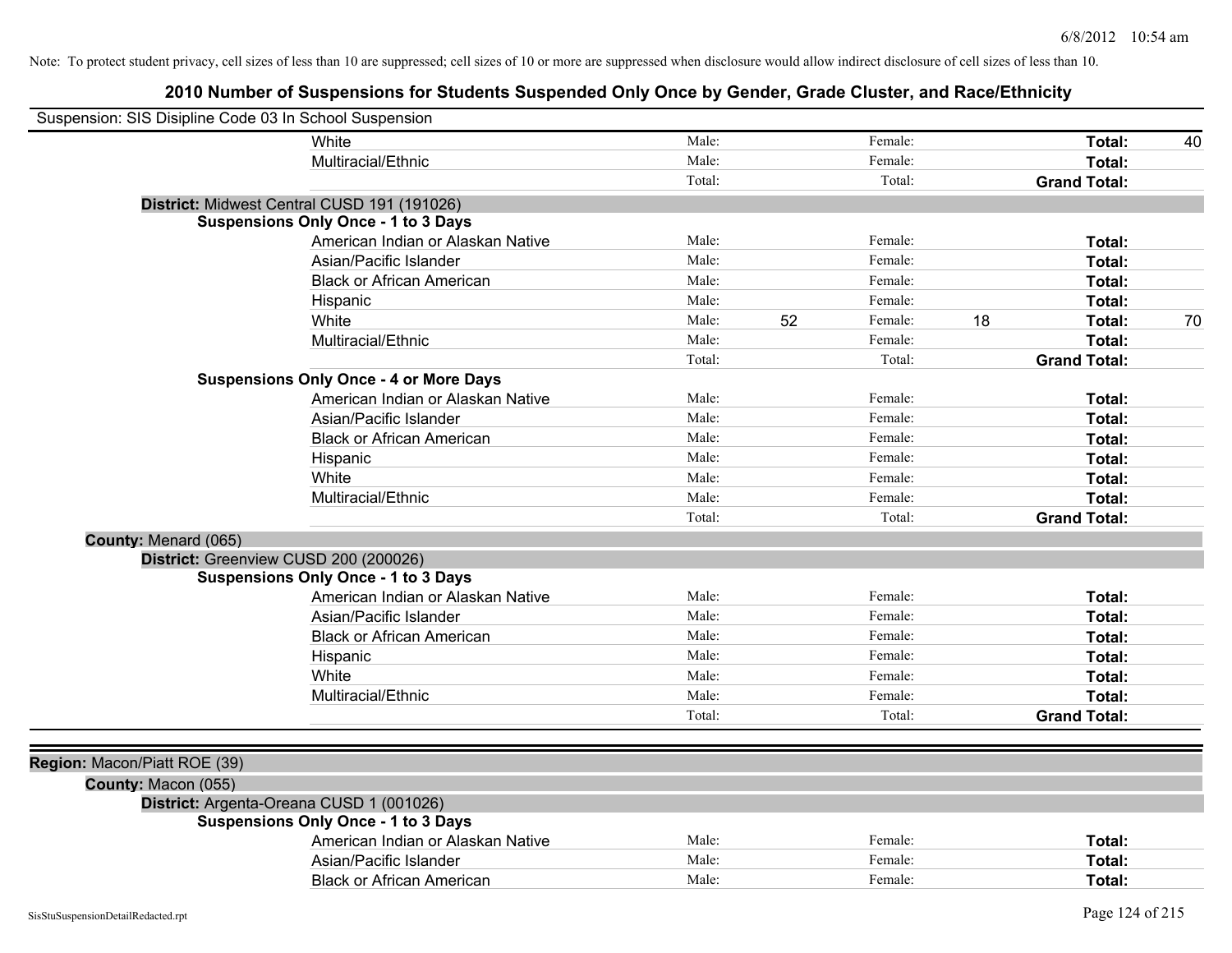| Suspension: SIS Disipline Code 03 In School Suspension |                                               |        |    |         |    |                     |    |
|--------------------------------------------------------|-----------------------------------------------|--------|----|---------|----|---------------------|----|
|                                                        | Hispanic                                      | Male:  |    | Female: |    | Total:              |    |
|                                                        | White                                         | Male:  | 34 | Female: | 14 | <b>Total:</b>       | 48 |
|                                                        | Multiracial/Ethnic                            | Male:  |    | Female: |    | Total:              |    |
|                                                        |                                               | Total: |    | Total:  |    | <b>Grand Total:</b> |    |
| District: Decatur SD 61 (061025)                       |                                               |        |    |         |    |                     |    |
|                                                        | <b>Suspensions Only Once - 1 to 3 Days</b>    |        |    |         |    |                     |    |
|                                                        | American Indian or Alaskan Native             | Male:  |    | Female: |    | Total:              |    |
|                                                        | Asian/Pacific Islander                        | Male:  |    | Female: |    | Total:              |    |
|                                                        | <b>Black or African American</b>              | Male:  | 10 | Female: | 16 | Total:              | 26 |
|                                                        | Hispanic                                      | Male:  |    | Female: |    | Total:              |    |
|                                                        | White                                         | Male:  |    | Female: |    | Total:              |    |
|                                                        | Multiracial/Ethnic                            | Male:  |    | Female: |    | Total:              |    |
|                                                        |                                               | Total: |    | Total:  |    | <b>Grand Total:</b> | 38 |
| District: Maroa Forsyth CUSD 2 (002026)                |                                               |        |    |         |    |                     |    |
|                                                        | <b>Suspensions Only Once - 1 to 3 Days</b>    |        |    |         |    |                     |    |
|                                                        | American Indian or Alaskan Native             | Male:  |    | Female: |    | Total:              |    |
|                                                        | Asian/Pacific Islander                        | Male:  |    | Female: |    | Total:              |    |
|                                                        | <b>Black or African American</b>              | Male:  |    | Female: |    | Total:              |    |
|                                                        | Hispanic                                      | Male:  |    | Female: |    | Total:              |    |
|                                                        | White                                         | Male:  |    | Female: |    | Total:              | 20 |
|                                                        | Multiracial/Ethnic                            | Male:  |    | Female: |    | Total:              |    |
|                                                        |                                               | Total: |    | Total:  |    | <b>Grand Total:</b> |    |
| District: Meridian CUSD 15 (015026)                    |                                               |        |    |         |    |                     |    |
|                                                        | <b>Suspensions Only Once - 1 to 3 Days</b>    |        |    |         |    |                     |    |
|                                                        | American Indian or Alaskan Native             | Male:  |    | Female: |    | Total:              |    |
|                                                        | Asian/Pacific Islander                        | Male:  |    | Female: |    | Total:              |    |
|                                                        | <b>Black or African American</b>              | Male:  |    | Female: |    | Total:              |    |
|                                                        | Hispanic                                      | Male:  |    | Female: |    | Total:              |    |
|                                                        | White                                         | Male:  | 39 | Female: | 20 | Total:              | 59 |
|                                                        | Multiracial/Ethnic                            | Male:  |    | Female: |    | Total:              |    |
|                                                        |                                               | Total: |    | Total:  |    | <b>Grand Total:</b> |    |
|                                                        | <b>Suspensions Only Once - 4 or More Days</b> |        |    |         |    |                     |    |
|                                                        | American Indian or Alaskan Native             | Male:  |    | Female: |    | Total:              |    |
|                                                        | Asian/Pacific Islander                        | Male:  |    | Female: |    | Total:              |    |
|                                                        | <b>Black or African American</b>              | Male:  |    | Female: |    | Total:              |    |
|                                                        | Hispanic                                      | Male:  |    | Female: |    | Total:              |    |
|                                                        | White                                         | Male:  |    | Female: |    | Total:              |    |
|                                                        | Multiracial/Ethnic                            | Male:  |    | Female: |    | Total:              |    |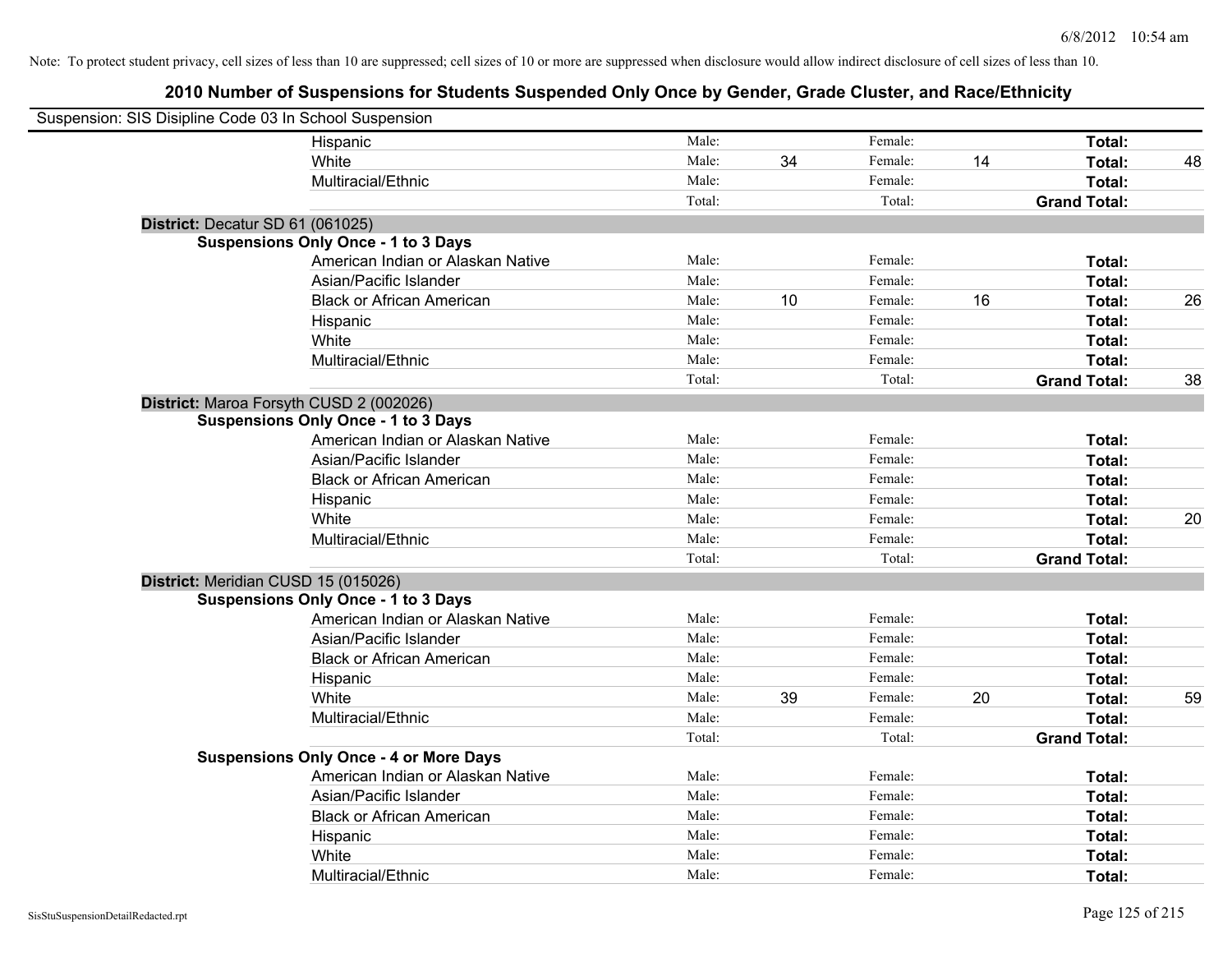# **2010 Number of Suspensions for Students Suspended Only Once by Gender, Grade Cluster, and Race/Ethnicity**

| Suspension: SIS Disipline Code 03 In School Suspension                                      |        |    |         |    |                     |    |
|---------------------------------------------------------------------------------------------|--------|----|---------|----|---------------------|----|
|                                                                                             | Total: |    | Total:  |    | <b>Grand Total:</b> |    |
| District: Mt Zion CUSD 3 (003026)                                                           |        |    |         |    |                     |    |
| <b>Suspensions Only Once - 1 to 3 Days</b>                                                  |        |    |         |    |                     |    |
| American Indian or Alaskan Native                                                           | Male:  |    | Female: |    | Total:              |    |
| Asian/Pacific Islander                                                                      | Male:  |    | Female: |    | Total:              |    |
| <b>Black or African American</b>                                                            | Male:  |    | Female: |    | Total:              |    |
| Hispanic                                                                                    | Male:  |    | Female: |    | Total:              |    |
| White                                                                                       | Male:  | 48 | Female: | 24 | Total:              | 72 |
| Multiracial/Ethnic                                                                          | Male:  |    | Female: |    | Total:              |    |
|                                                                                             | Total: |    | Total:  |    | <b>Grand Total:</b> |    |
| <b>Suspensions Only Once - 4 or More Days</b>                                               |        |    |         |    |                     |    |
| American Indian or Alaskan Native                                                           | Male:  |    | Female: |    | Total:              |    |
| Asian/Pacific Islander                                                                      | Male:  |    | Female: |    | Total:              |    |
| <b>Black or African American</b>                                                            | Male:  |    | Female: |    | Total:              |    |
| Hispanic                                                                                    | Male:  |    | Female: |    | Total:              |    |
| White                                                                                       | Male:  |    | Female: |    | Total:              | 14 |
| Multiracial/Ethnic                                                                          | Male:  |    | Female: |    | <b>Total:</b>       |    |
|                                                                                             | Total: |    | Total:  |    | <b>Grand Total:</b> |    |
|                                                                                             |        |    |         |    |                     |    |
| District: Sangamon Valley CUSD 9 (009026)<br><b>Suspensions Only Once - 1 to 3 Days</b>     |        |    |         |    |                     |    |
| American Indian or Alaskan Native                                                           | Male:  |    | Female: |    | Total:              |    |
| Asian/Pacific Islander                                                                      | Male:  |    | Female: |    | Total:              |    |
| <b>Black or African American</b>                                                            | Male:  |    | Female: |    | Total:              |    |
| Hispanic                                                                                    | Male:  |    | Female: |    | Total:              |    |
| White                                                                                       | Male:  | 45 | Female: | 10 | Total:              | 55 |
| Multiracial/Ethnic                                                                          | Male:  |    | Female: |    | Total:              |    |
|                                                                                             | Total: |    | Total:  |    | <b>Grand Total:</b> |    |
|                                                                                             |        |    |         |    |                     |    |
| District: Warrensburg-Latham CUSD 11 (011026)<br><b>Suspensions Only Once - 1 to 3 Days</b> |        |    |         |    |                     |    |
| American Indian or Alaskan Native                                                           | Male:  |    | Female: |    | Total:              |    |
| Asian/Pacific Islander                                                                      | Male:  |    | Female: |    | Total:              |    |
| <b>Black or African American</b>                                                            | Male:  |    | Female: |    | Total:              |    |
| Hispanic                                                                                    | Male:  |    | Female: |    | Total:              |    |
| White                                                                                       | Male:  |    | Female: |    | Total:              |    |
| Multiracial/Ethnic                                                                          | Male:  |    | Female: |    | Total:              |    |
|                                                                                             | Total: |    | Total:  |    | <b>Grand Total:</b> |    |
| County: Piatt (074)                                                                         |        |    |         |    |                     |    |

**District:** Atwood Hammond CUSD 39 (039026)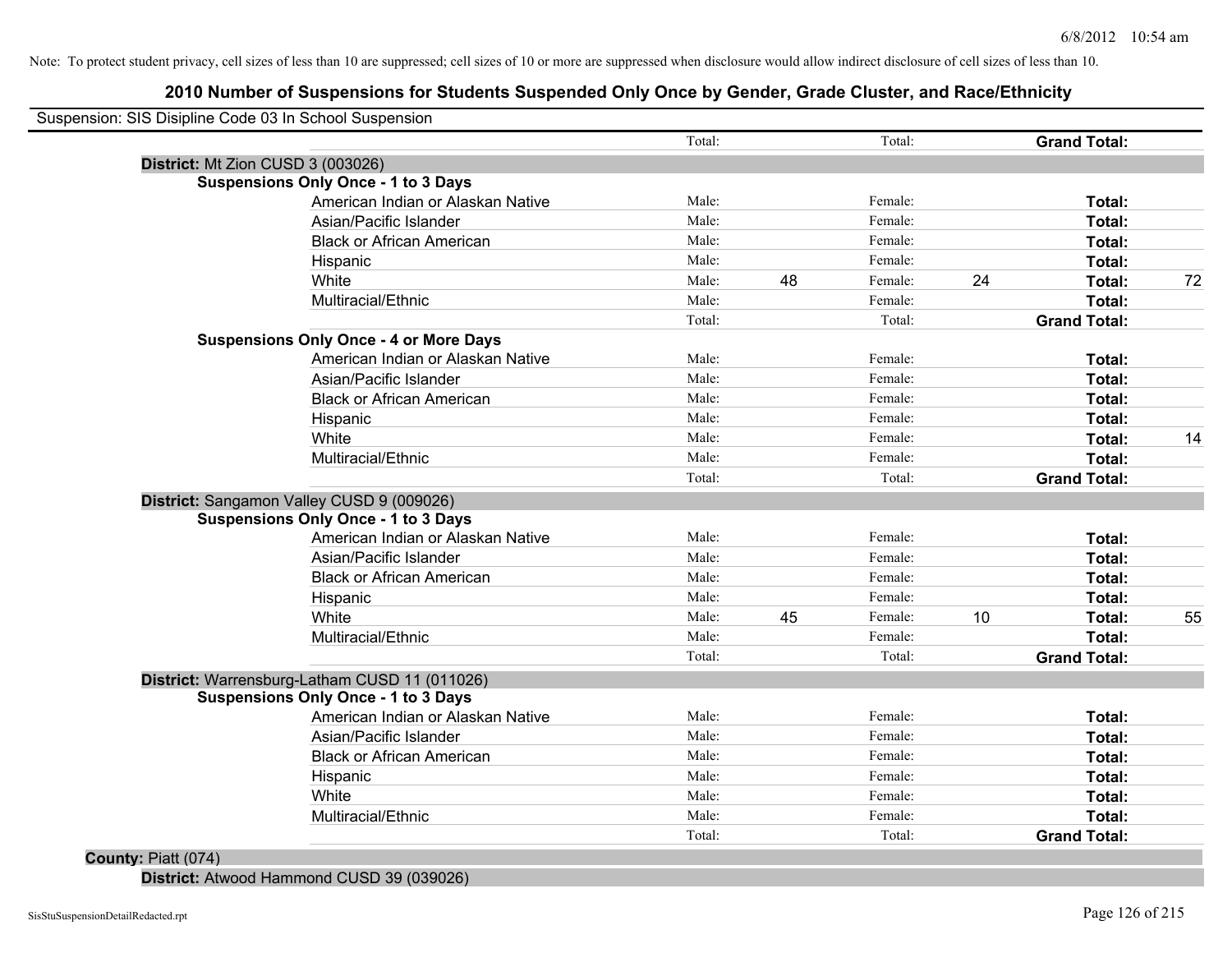| Suspension: SIS Disipline Code 03 In School Suspension |                                               |        |         |                     |
|--------------------------------------------------------|-----------------------------------------------|--------|---------|---------------------|
|                                                        | <b>Suspensions Only Once - 1 to 3 Days</b>    |        |         |                     |
|                                                        | American Indian or Alaskan Native             | Male:  | Female: | Total:              |
|                                                        | Asian/Pacific Islander                        | Male:  | Female: | Total:              |
|                                                        | <b>Black or African American</b>              | Male:  | Female: | Total:              |
|                                                        | Hispanic                                      | Male:  | Female: | Total:              |
|                                                        | White                                         | Male:  | Female: | Total:              |
|                                                        | Multiracial/Ethnic                            | Male:  | Female: | Total:              |
|                                                        |                                               | Total: | Total:  | <b>Grand Total:</b> |
|                                                        | District: Cerro Gordo CUSD 100 (100026)       |        |         |                     |
|                                                        | <b>Suspensions Only Once - 1 to 3 Days</b>    |        |         |                     |
|                                                        | American Indian or Alaskan Native             | Male:  | Female: | Total:              |
|                                                        | Asian/Pacific Islander                        | Male:  | Female: | Total:              |
|                                                        | <b>Black or African American</b>              | Male:  | Female: | Total:              |
|                                                        | Hispanic                                      | Male:  | Female: | Total:              |
|                                                        | White                                         | Male:  | Female: | Total:              |
|                                                        | Multiracial/Ethnic                            | Male:  | Female: | Total:              |
|                                                        |                                               | Total: | Total:  | <b>Grand Total:</b> |
|                                                        | District: Deland-Weldon CUSD 57 (057026)      |        |         |                     |
|                                                        | <b>Suspensions Only Once - 1 to 3 Days</b>    |        |         |                     |
|                                                        | American Indian or Alaskan Native             | Male:  | Female: | Total:              |
|                                                        | Asian/Pacific Islander                        | Male:  | Female: | Total:              |
|                                                        | <b>Black or African American</b>              | Male:  | Female: | Total:              |
|                                                        | Hispanic                                      | Male:  | Female: | Total:              |
|                                                        | White                                         | Male:  | Female: | Total:              |
|                                                        | Multiracial/Ethnic                            | Male:  | Female: | Total:              |
|                                                        |                                               | Total: | Total:  | <b>Grand Total:</b> |
|                                                        | <b>Suspensions Only Once - 4 or More Days</b> |        |         |                     |
|                                                        | American Indian or Alaskan Native             | Male:  | Female: | Total:              |
|                                                        | Asian/Pacific Islander                        | Male:  | Female: | Total:              |
|                                                        | <b>Black or African American</b>              | Male:  | Female: | Total:              |
|                                                        | Hispanic                                      | Male:  | Female: | Total:              |
|                                                        | White                                         | Male:  | Female: | Total:              |
|                                                        | Multiracial/Ethnic                            | Male:  | Female: | Total:              |
|                                                        |                                               | Total: | Total:  | <b>Grand Total:</b> |
| District: Monticello CUSD 25 (025026)                  |                                               |        |         |                     |
|                                                        | <b>Suspensions Only Once - 1 to 3 Days</b>    |        |         |                     |
|                                                        | American Indian or Alaskan Native             | Male:  | Female: | Total:              |
|                                                        | Asian/Pacific Islander                        | Male:  | Female: | Total:              |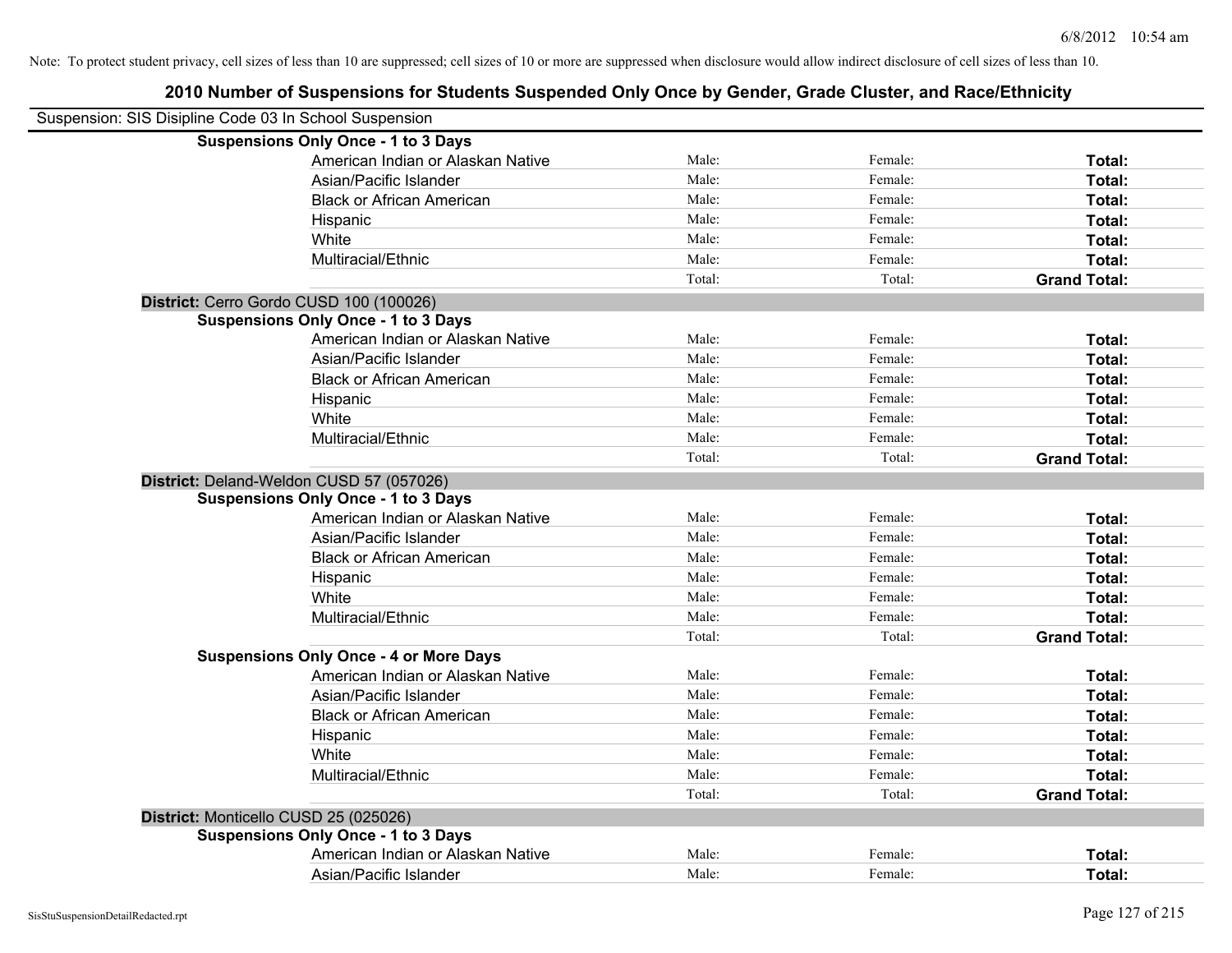| Male:<br>Female:<br>Total:<br><b>Black or African American</b><br>Male:<br>Female:<br>Total:<br>Hispanic<br>Male:<br>White<br>Female:<br>Total:<br>Male:<br>Female:<br>Multiracial/Ethnic<br>Total:<br>Total:<br>Total:<br><b>Grand Total:</b><br><b>Suspensions Only Once - 4 or More Days</b><br>American Indian or Alaskan Native<br>Male:<br>Female:<br>Total: | 12  |
|--------------------------------------------------------------------------------------------------------------------------------------------------------------------------------------------------------------------------------------------------------------------------------------------------------------------------------------------------------------------|-----|
|                                                                                                                                                                                                                                                                                                                                                                    |     |
|                                                                                                                                                                                                                                                                                                                                                                    |     |
|                                                                                                                                                                                                                                                                                                                                                                    |     |
|                                                                                                                                                                                                                                                                                                                                                                    |     |
|                                                                                                                                                                                                                                                                                                                                                                    |     |
|                                                                                                                                                                                                                                                                                                                                                                    |     |
|                                                                                                                                                                                                                                                                                                                                                                    |     |
| Male:<br>Female:<br>Asian/Pacific Islander<br>Total:                                                                                                                                                                                                                                                                                                               |     |
| Male:<br>Female:<br><b>Black or African American</b><br>Total:                                                                                                                                                                                                                                                                                                     |     |
| Male:<br>Female:<br>Total:<br>Hispanic                                                                                                                                                                                                                                                                                                                             |     |
| Male:<br>White<br>Female:<br>Total:                                                                                                                                                                                                                                                                                                                                |     |
| Male:<br>Female:<br>Total:<br>Multiracial/Ethnic                                                                                                                                                                                                                                                                                                                   |     |
| Total:<br>Total:<br><b>Grand Total:</b>                                                                                                                                                                                                                                                                                                                            |     |
|                                                                                                                                                                                                                                                                                                                                                                    |     |
| Region: Madison ROE (41)                                                                                                                                                                                                                                                                                                                                           |     |
| County: Madison (057)                                                                                                                                                                                                                                                                                                                                              |     |
| District: Alton CUSD 11 (011026)                                                                                                                                                                                                                                                                                                                                   |     |
| <b>Suspensions Only Once - 1 to 3 Days</b>                                                                                                                                                                                                                                                                                                                         |     |
| Male:<br>Female:<br>American Indian or Alaskan Native<br>Total:                                                                                                                                                                                                                                                                                                    |     |
| Male:<br>Female:<br>Asian/Pacific Islander<br>Total:                                                                                                                                                                                                                                                                                                               |     |
| Male:<br>93<br>55<br><b>Black or African American</b><br>Female:<br>Total:                                                                                                                                                                                                                                                                                         | 148 |
| Male:<br>Female:<br>Hispanic<br>Total:                                                                                                                                                                                                                                                                                                                             |     |
| Male:<br>White<br>101<br>Female:<br>38<br>Total:                                                                                                                                                                                                                                                                                                                   | 139 |
| Male:<br>Multiracial/Ethnic<br>Female:<br>Total:                                                                                                                                                                                                                                                                                                                   |     |
| Total:<br>Total:<br><b>Grand Total:</b>                                                                                                                                                                                                                                                                                                                            | 297 |
| <b>Suspensions Only Once - 4 or More Days</b>                                                                                                                                                                                                                                                                                                                      |     |
| American Indian or Alaskan Native<br>Male:<br>Female:<br>Total:                                                                                                                                                                                                                                                                                                    |     |
| Male:<br>Asian/Pacific Islander<br>Female:<br>Total:                                                                                                                                                                                                                                                                                                               |     |
| Male:<br>Female:<br><b>Black or African American</b><br>Total:                                                                                                                                                                                                                                                                                                     |     |
| Male:<br>Female:<br>Total:<br>Hispanic                                                                                                                                                                                                                                                                                                                             |     |
| Male:<br>Female:<br>White<br>Total:                                                                                                                                                                                                                                                                                                                                |     |
| Male:<br>Multiracial/Ethnic<br>Female:<br>Total:                                                                                                                                                                                                                                                                                                                   |     |
| Total:<br>Total:<br><b>Grand Total:</b>                                                                                                                                                                                                                                                                                                                            |     |
| District: Bethalto CUSD 8 (008026)                                                                                                                                                                                                                                                                                                                                 |     |
| <b>Suspensions Only Once - 1 to 3 Days</b>                                                                                                                                                                                                                                                                                                                         |     |
| American Indian or Alaskan Native<br>Male:<br>Female:<br>Total:                                                                                                                                                                                                                                                                                                    |     |
| Asian/Pacific Islander<br>Male:<br>Female:<br>Total:                                                                                                                                                                                                                                                                                                               |     |
| Male:<br><b>Black or African American</b><br>Female:<br>Total:                                                                                                                                                                                                                                                                                                     |     |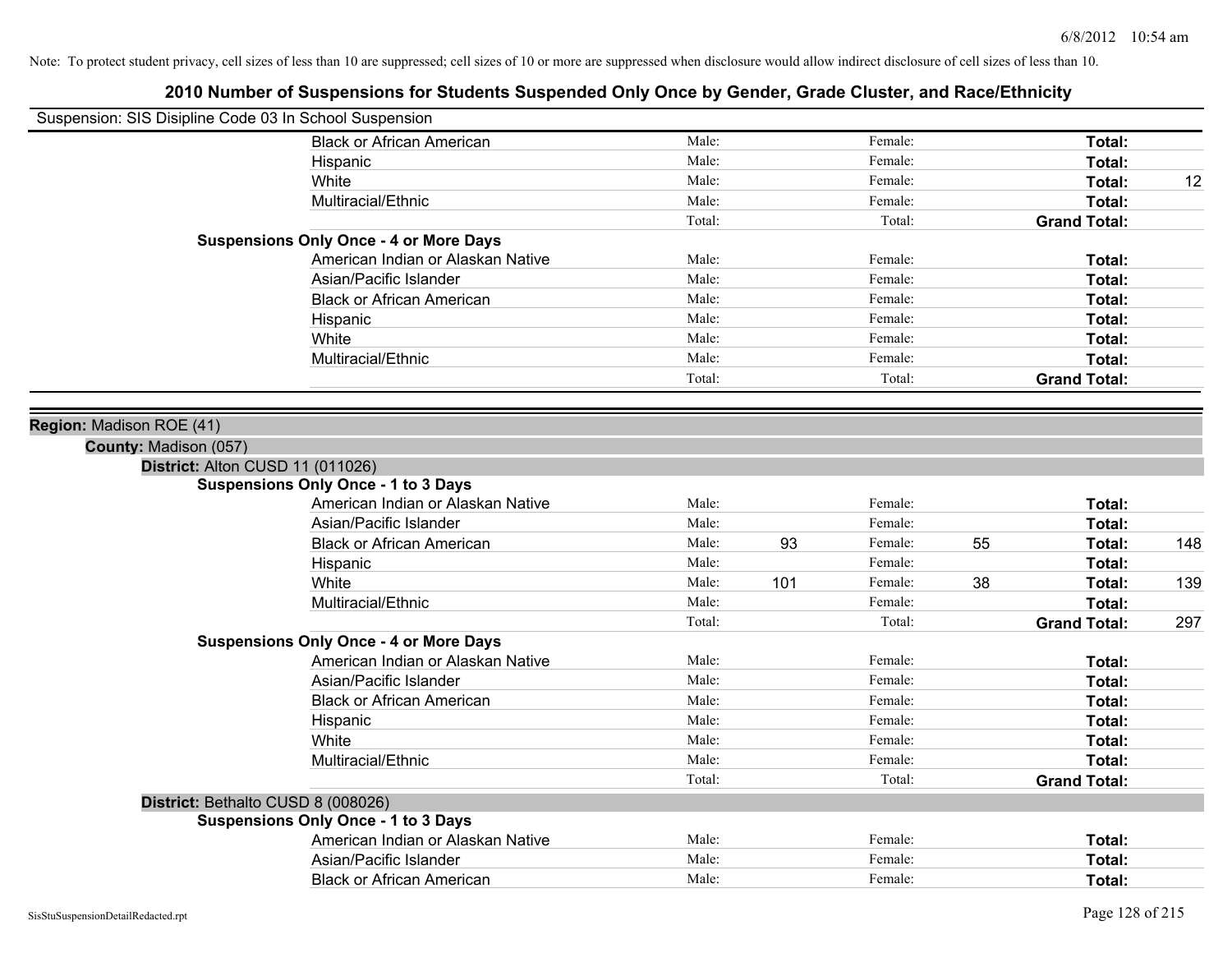| Suspension: SIS Disipline Code 03 In School Suspension |                                               |        |     |         |     |                     |     |
|--------------------------------------------------------|-----------------------------------------------|--------|-----|---------|-----|---------------------|-----|
|                                                        | Hispanic                                      | Male:  |     | Female: |     | Total:              |     |
|                                                        | White                                         | Male:  | 107 | Female: | 57  | Total:              | 164 |
|                                                        | Multiracial/Ethnic                            | Male:  |     | Female: |     | Total:              |     |
|                                                        |                                               | Total: |     | Total:  |     | <b>Grand Total:</b> | 178 |
| District: Collinsville CUSD 10 (010026)                |                                               |        |     |         |     |                     |     |
|                                                        | <b>Suspensions Only Once - 1 to 3 Days</b>    |        |     |         |     |                     |     |
|                                                        | American Indian or Alaskan Native             | Male:  |     | Female: |     | Total:              |     |
|                                                        | Asian/Pacific Islander                        | Male:  |     | Female: |     | Total:              |     |
|                                                        | <b>Black or African American</b>              | Male:  | 42  | Female: | 26  | Total:              | 68  |
|                                                        | Hispanic                                      | Male:  | 41  | Female: | 24  | Total:              | 65  |
|                                                        | White                                         | Male:  | 173 | Female: | 108 | Total:              | 281 |
|                                                        | Multiracial/Ethnic                            | Male:  |     | Female: |     | Total:              |     |
|                                                        |                                               | Total: |     | Total:  |     | <b>Grand Total:</b> | 425 |
|                                                        | <b>Suspensions Only Once - 4 or More Days</b> |        |     |         |     |                     |     |
|                                                        | American Indian or Alaskan Native             | Male:  |     | Female: |     | Total:              |     |
|                                                        | Asian/Pacific Islander                        | Male:  |     | Female: |     | Total:              |     |
|                                                        | <b>Black or African American</b>              | Male:  |     | Female: |     | Total:              |     |
|                                                        | Hispanic                                      | Male:  |     | Female: |     | Total:              |     |
|                                                        | White                                         | Male:  |     | Female: |     | Total:              |     |
|                                                        | Multiracial/Ethnic                            | Male:  |     | Female: |     | Total:              |     |
|                                                        |                                               | Total: |     | Total:  |     | <b>Grand Total:</b> |     |
| District: East Alton SD 13 (013002)                    |                                               |        |     |         |     |                     |     |
|                                                        | <b>Suspensions Only Once - 1 to 3 Days</b>    |        |     |         |     |                     |     |
|                                                        | American Indian or Alaskan Native             | Male:  |     | Female: |     | Total:              |     |
|                                                        | Asian/Pacific Islander                        | Male:  |     | Female: |     | Total:              |     |
|                                                        | <b>Black or African American</b>              | Male:  |     | Female: |     | Total:              |     |
|                                                        | Hispanic                                      | Male:  |     | Female: |     | Total:              |     |
|                                                        | White                                         | Male:  | 25  | Female: | 18  | Total:              | 43  |
|                                                        | Multiracial/Ethnic                            | Male:  |     | Female: |     | Total:              |     |
|                                                        |                                               | Total: |     | Total:  |     | <b>Grand Total:</b> | 55  |
|                                                        | <b>Suspensions Only Once - 4 or More Days</b> |        |     |         |     |                     |     |
|                                                        | American Indian or Alaskan Native             | Male:  |     | Female: |     | Total:              |     |
|                                                        | Asian/Pacific Islander                        | Male:  |     | Female: |     | Total:              |     |
|                                                        | <b>Black or African American</b>              | Male:  |     | Female: |     | Total:              |     |
|                                                        | Hispanic                                      | Male:  |     | Female: |     | Total:              |     |
|                                                        | White                                         | Male:  |     | Female: |     | Total:              |     |
|                                                        | Multiracial/Ethnic                            | Male:  |     | Female: |     | Total:              |     |
|                                                        |                                               | Total: |     | Total:  |     | <b>Grand Total:</b> |     |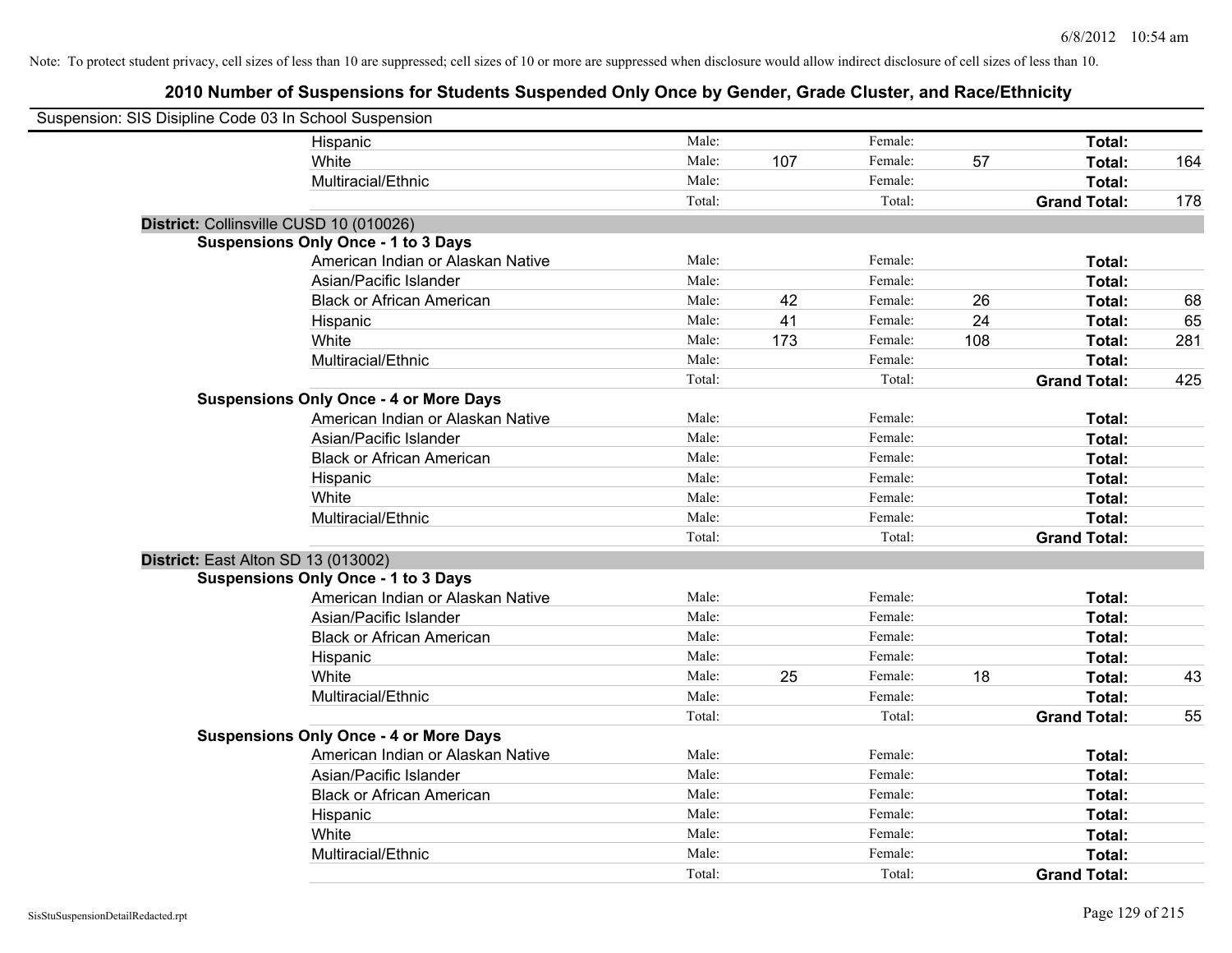| Suspension: SIS Disipline Code 03 In School Suspension |                                                  |        |     |         |    |                     |     |
|--------------------------------------------------------|--------------------------------------------------|--------|-----|---------|----|---------------------|-----|
|                                                        | District: East Alton-Wood River CHSD 14 (014016) |        |     |         |    |                     |     |
|                                                        | <b>Suspensions Only Once - 1 to 3 Days</b>       |        |     |         |    |                     |     |
|                                                        | American Indian or Alaskan Native                | Male:  |     | Female: |    | Total:              |     |
|                                                        | Asian/Pacific Islander                           | Male:  |     | Female: |    | Total:              |     |
|                                                        | <b>Black or African American</b>                 | Male:  |     | Female: |    | Total:              |     |
|                                                        | Hispanic                                         | Male:  |     | Female: |    | Total:              |     |
|                                                        | White                                            | Male:  | 24  | Female: | 28 | Total:              | 52  |
|                                                        | Multiracial/Ethnic                               | Male:  |     | Female: |    | Total:              |     |
|                                                        |                                                  | Total: |     | Total:  |    | <b>Grand Total:</b> |     |
|                                                        | District: Edwardsville CUSD 7 (007026)           |        |     |         |    |                     |     |
|                                                        | <b>Suspensions Only Once - 1 to 3 Days</b>       |        |     |         |    |                     |     |
|                                                        | American Indian or Alaskan Native                | Male:  |     | Female: |    | Total:              |     |
|                                                        | Asian/Pacific Islander                           | Male:  |     | Female: |    | Total:              |     |
|                                                        | <b>Black or African American</b>                 | Male:  | 35  | Female: | 25 | Total:              | 60  |
|                                                        | Hispanic                                         | Male:  |     | Female: |    | Total:              |     |
|                                                        | White                                            | Male:  | 172 | Female: | 70 | Total:              | 242 |
|                                                        | Multiracial/Ethnic                               | Male:  |     | Female: |    | Total:              | 14  |
|                                                        |                                                  | Total: |     | Total:  |    | <b>Grand Total:</b> |     |
|                                                        | District: Granite City CUSD 9 (009026)           |        |     |         |    |                     |     |
|                                                        | <b>Suspensions Only Once - 1 to 3 Days</b>       |        |     |         |    |                     |     |
|                                                        | American Indian or Alaskan Native                | Male:  |     | Female: |    | Total:              |     |
|                                                        | Asian/Pacific Islander                           | Male:  |     | Female: |    | Total:              |     |
|                                                        | <b>Black or African American</b>                 | Male:  | 21  | Female: | 19 | Total:              | 40  |
|                                                        | Hispanic                                         | Male:  |     | Female: |    | Total:              | 11  |
|                                                        | White                                            | Male:  | 119 | Female: | 78 | Total:              | 197 |
|                                                        | Multiracial/Ethnic                               | Male:  |     | Female: |    | Total:              | 10  |
|                                                        |                                                  | Total: |     | Total:  |    | <b>Grand Total:</b> |     |
|                                                        | <b>Suspensions Only Once - 4 or More Days</b>    |        |     |         |    |                     |     |
|                                                        | American Indian or Alaskan Native                | Male:  |     | Female: |    | Total:              |     |
|                                                        | Asian/Pacific Islander                           | Male:  |     | Female: |    | Total:              |     |
|                                                        | <b>Black or African American</b>                 | Male:  |     | Female: |    | Total:              |     |
|                                                        | Hispanic                                         | Male:  |     | Female: |    | Total:              |     |
|                                                        | White                                            | Male:  |     | Female: |    | Total:              | 11  |
|                                                        | Multiracial/Ethnic                               | Male:  |     | Female: |    | Total:              |     |
|                                                        |                                                  | Total: |     | Total:  |    | <b>Grand Total:</b> |     |
|                                                        | District: Highland CUSD 5 (005026)               |        |     |         |    |                     |     |
|                                                        | <b>Suspensions Only Once - 1 to 3 Days</b>       |        |     |         |    |                     |     |
|                                                        | American Indian or Alaskan Native                | Male:  |     | Female: |    | Total:              |     |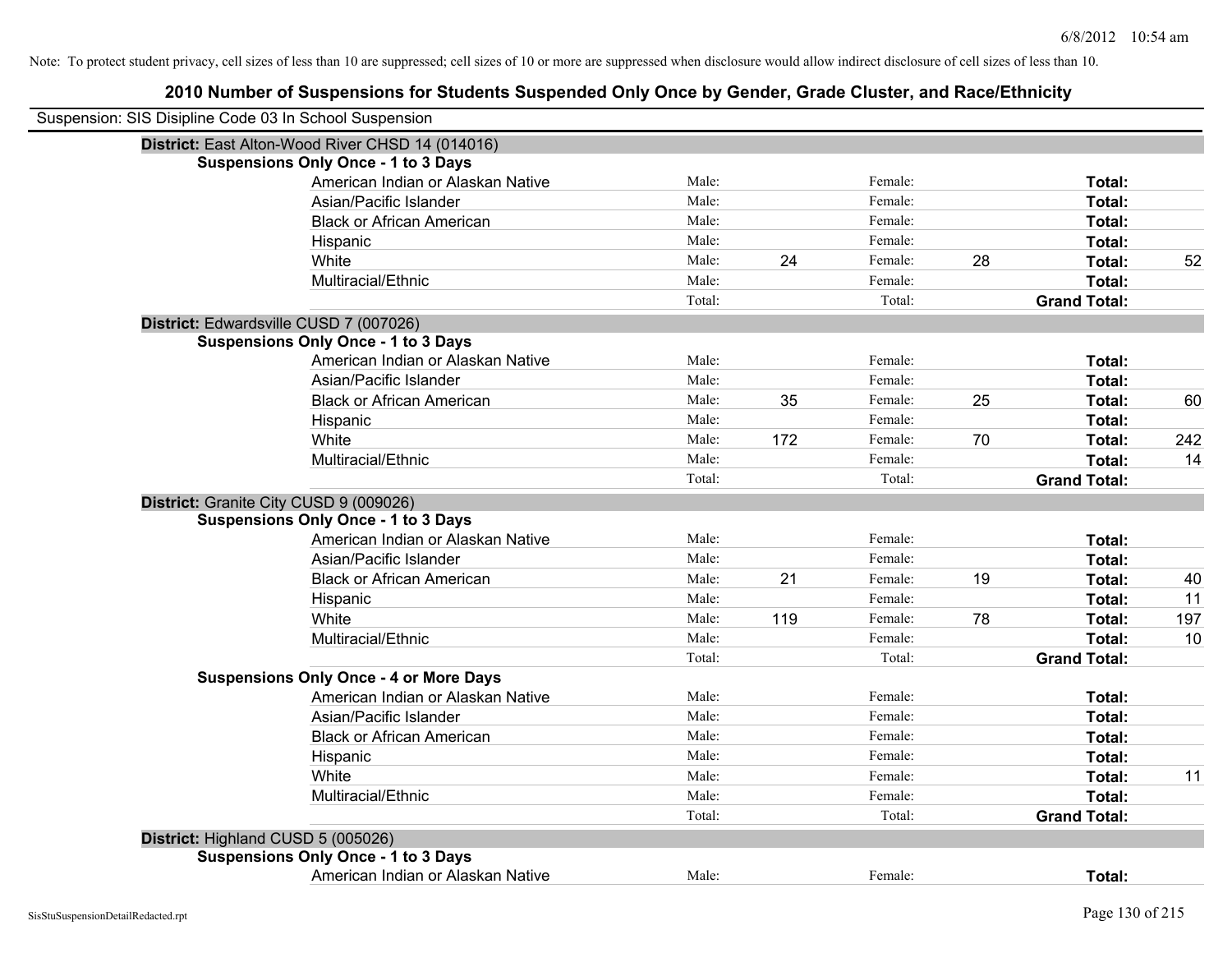| Suspension: SIS Disipline Code 03 In School Suspension |                                                     |        |    |         |    |                     |    |
|--------------------------------------------------------|-----------------------------------------------------|--------|----|---------|----|---------------------|----|
|                                                        | Asian/Pacific Islander                              | Male:  |    | Female: |    | Total:              |    |
|                                                        | <b>Black or African American</b>                    | Male:  |    | Female: |    | Total:              |    |
|                                                        | Hispanic                                            | Male:  |    | Female: |    | Total:              |    |
|                                                        | White                                               | Male:  | 61 | Female: | 13 | Total:              | 74 |
|                                                        | Multiracial/Ethnic                                  | Male:  |    | Female: |    | Total:              |    |
|                                                        |                                                     | Total: |    | Total:  |    | <b>Grand Total:</b> |    |
|                                                        | District: Madison Co Regional Office of Ed (028400) |        |    |         |    |                     |    |
|                                                        | <b>Suspensions Only Once - 1 to 3 Days</b>          |        |    |         |    |                     |    |
|                                                        | American Indian or Alaskan Native                   | Male:  |    | Female: |    | Total:              |    |
|                                                        | Asian/Pacific Islander                              | Male:  |    | Female: |    | Total:              |    |
|                                                        | <b>Black or African American</b>                    | Male:  |    | Female: |    | Total:              |    |
|                                                        | Hispanic                                            | Male:  |    | Female: |    | Total:              |    |
|                                                        | White                                               | Male:  |    | Female: |    | Total:              |    |
|                                                        | Multiracial/Ethnic                                  | Male:  |    | Female: |    | Total:              |    |
|                                                        |                                                     | Total: |    | Total:  |    | <b>Grand Total:</b> |    |
| District: Non-Public School (0100)                     |                                                     |        |    |         |    |                     |    |
|                                                        | <b>Suspensions Only Once - 1 to 3 Days</b>          |        |    |         |    |                     |    |
|                                                        | American Indian or Alaskan Native                   | Male:  |    | Female: |    | Total:              |    |
|                                                        | Asian/Pacific Islander                              | Male:  |    | Female: |    | Total:              |    |
|                                                        | <b>Black or African American</b>                    | Male:  |    | Female: |    | Total:              |    |
|                                                        | Hispanic                                            | Male:  |    | Female: |    | Total:              |    |
|                                                        | White                                               | Male:  |    | Female: |    | Total:              |    |
|                                                        | Multiracial/Ethnic                                  | Male:  |    | Female: |    | Total:              |    |
|                                                        |                                                     | Total: |    | Total:  |    | <b>Grand Total:</b> |    |
| District: Non-Public School (055S)                     |                                                     |        |    |         |    |                     |    |
|                                                        | <b>Suspensions Only Once - 1 to 3 Days</b>          |        |    |         |    |                     |    |
|                                                        | American Indian or Alaskan Native                   | Male:  |    | Female: |    | Total:              |    |
|                                                        | Asian/Pacific Islander                              | Male:  |    | Female: |    | Total:              |    |
|                                                        | <b>Black or African American</b>                    | Male:  |    | Female: |    | Total:              |    |
|                                                        | Hispanic                                            | Male:  |    | Female: |    | Total:              |    |
|                                                        | White                                               | Male:  |    | Female: |    | Total:              |    |
|                                                        | Multiracial/Ethnic                                  | Male:  |    | Female: |    | Total:              |    |
|                                                        |                                                     | Total: |    | Total:  |    | <b>Grand Total:</b> |    |
| District: Roxana CUSD 1 (001026)                       |                                                     |        |    |         |    |                     |    |
|                                                        | <b>Suspensions Only Once - 1 to 3 Days</b>          |        |    |         |    |                     |    |
|                                                        | American Indian or Alaskan Native                   | Male:  |    | Female: |    | Total:              |    |
|                                                        | Asian/Pacific Islander                              | Male:  |    | Female: |    | Total:              |    |
|                                                        | <b>Black or African American</b>                    | Male:  |    | Female: |    | Total:              |    |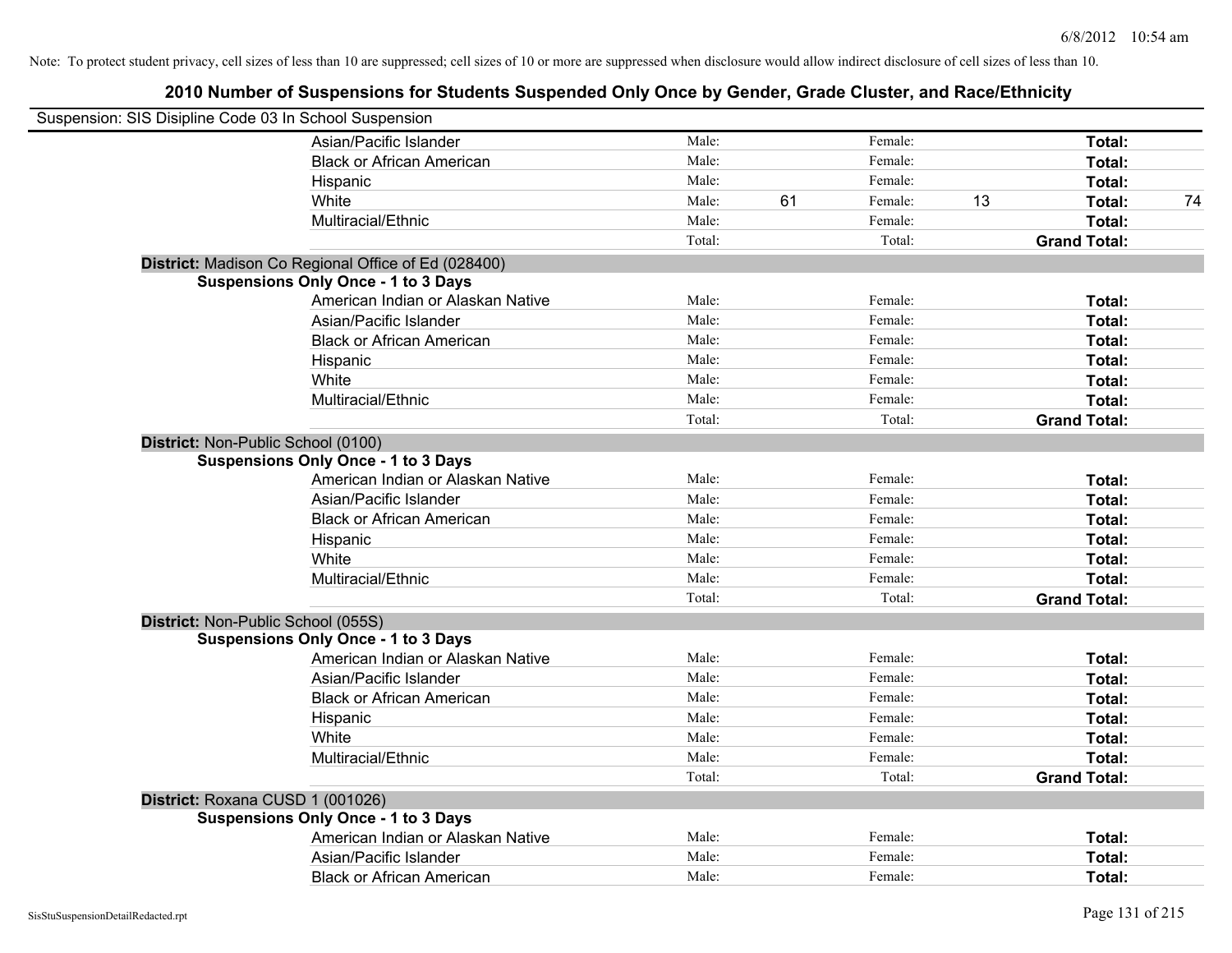| Suspension: SIS Disipline Code 03 In School Suspension |                                               |        |    |         |    |                     |     |
|--------------------------------------------------------|-----------------------------------------------|--------|----|---------|----|---------------------|-----|
|                                                        | Hispanic                                      | Male:  |    | Female: |    | Total:              |     |
|                                                        | White                                         | Male:  | 90 | Female: | 56 | <b>Total:</b>       | 146 |
|                                                        | Multiracial/Ethnic                            | Male:  |    | Female: |    | Total:              |     |
|                                                        |                                               | Total: |    | Total:  |    | <b>Grand Total:</b> |     |
| District: Triad CUSD 2 (002026)                        |                                               |        |    |         |    |                     |     |
|                                                        | <b>Suspensions Only Once - 1 to 3 Days</b>    |        |    |         |    |                     |     |
|                                                        | American Indian or Alaskan Native             | Male:  |    | Female: |    | Total:              |     |
|                                                        | Asian/Pacific Islander                        | Male:  |    | Female: |    | Total:              |     |
|                                                        | <b>Black or African American</b>              | Male:  |    | Female: |    | Total:              |     |
|                                                        | Hispanic                                      | Male:  |    | Female: |    | Total:              |     |
|                                                        | White                                         | Male:  | 94 | Female: | 34 | Total:              | 128 |
|                                                        | Multiracial/Ethnic                            | Male:  |    | Female: |    | Total:              |     |
|                                                        |                                               | Total: |    | Total:  |    | <b>Grand Total:</b> |     |
|                                                        | <b>Suspensions Only Once - 4 or More Days</b> |        |    |         |    |                     |     |
|                                                        | American Indian or Alaskan Native             | Male:  |    | Female: |    | Total:              |     |
|                                                        | Asian/Pacific Islander                        | Male:  |    | Female: |    | Total:              |     |
|                                                        | <b>Black or African American</b>              | Male:  |    | Female: |    | Total:              |     |
|                                                        | Hispanic                                      | Male:  |    | Female: |    | Total:              |     |
|                                                        | White                                         | Male:  |    | Female: |    | Total:              |     |
|                                                        | Multiracial/Ethnic                            | Male:  |    | Female: |    | Total:              |     |
|                                                        |                                               | Total: |    | Total:  |    | <b>Grand Total:</b> |     |
| District: Venice CUSD 3 (003026)                       |                                               |        |    |         |    |                     |     |
|                                                        | <b>Suspensions Only Once - 1 to 3 Days</b>    |        |    |         |    |                     |     |
|                                                        | American Indian or Alaskan Native             | Male:  |    | Female: |    | Total:              |     |
|                                                        | Asian/Pacific Islander                        | Male:  |    | Female: |    | Total:              |     |
|                                                        | <b>Black or African American</b>              | Male:  |    | Female: |    | Total:              | 12  |
|                                                        | Hispanic                                      | Male:  |    | Female: |    | Total:              |     |
|                                                        | White                                         | Male:  |    | Female: |    | Total:              |     |
|                                                        | Multiracial/Ethnic                            | Male:  |    | Female: |    | Total:              |     |
|                                                        |                                               | Total: |    | Total:  |    | <b>Grand Total:</b> |     |
|                                                        | District: Wood River-Hartford ESD 15 (015003) |        |    |         |    |                     |     |
|                                                        | <b>Suspensions Only Once - 1 to 3 Days</b>    |        |    |         |    |                     |     |
|                                                        | American Indian or Alaskan Native             | Male:  |    | Female: |    | Total:              |     |
|                                                        | Asian/Pacific Islander                        | Male:  |    | Female: |    | Total:              |     |
|                                                        | <b>Black or African American</b>              | Male:  |    | Female: |    | Total:              |     |
|                                                        | Hispanic                                      | Male:  |    | Female: |    | Total:              |     |
|                                                        | White                                         | Male:  | 29 | Female: | 27 | Total:              | 56  |
|                                                        | Multiracial/Ethnic                            | Male:  |    | Female: |    | Total:              |     |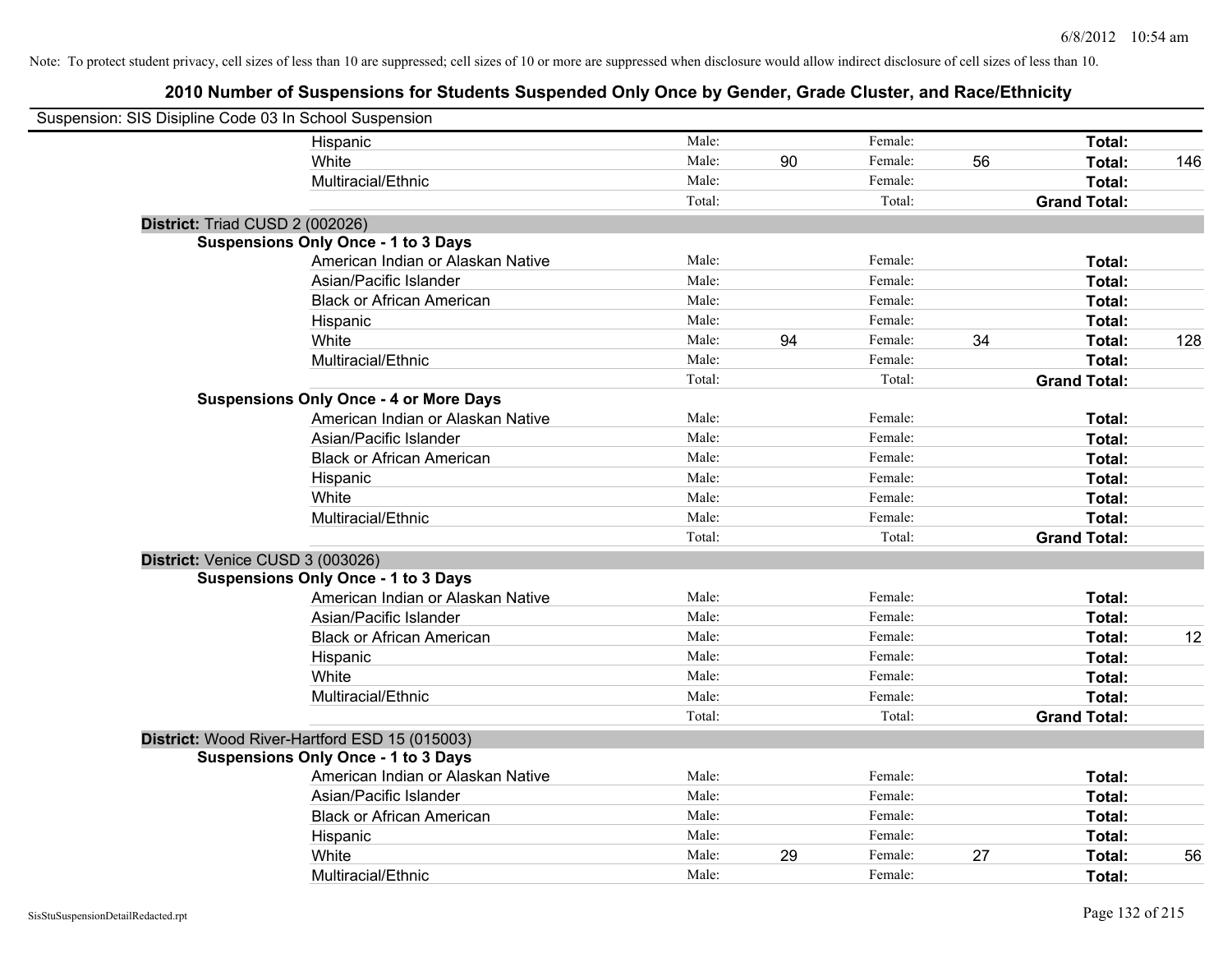| Suspension: SIS Disipline Code 03 In School Suspension |                                                 |        |         |                     |
|--------------------------------------------------------|-------------------------------------------------|--------|---------|---------------------|
|                                                        |                                                 | Total: | Total:  | <b>Grand Total:</b> |
| Region: Marshall/Putnam/Woodford ROE (43)              |                                                 |        |         |                     |
| County: Marshall (059)                                 |                                                 |        |         |                     |
|                                                        | District: Henry-Senachwine CUSD 5 (005026)      |        |         |                     |
|                                                        | <b>Suspensions Only Once - 1 to 3 Days</b>      |        |         |                     |
|                                                        | American Indian or Alaskan Native               | Male:  | Female: | Total:              |
|                                                        | Asian/Pacific Islander                          | Male:  | Female: | Total:              |
|                                                        | <b>Black or African American</b>                | Male:  | Female: | Total:              |
|                                                        | Hispanic                                        | Male:  | Female: | Total:              |
|                                                        | White                                           | Male:  | Female: | Total:<br>12        |
|                                                        | Multiracial/Ethnic                              | Male:  | Female: | Total:              |
|                                                        |                                                 | Total: | Total:  | <b>Grand Total:</b> |
|                                                        | <b>Suspensions Only Once - 4 or More Days</b>   |        |         |                     |
|                                                        | American Indian or Alaskan Native               | Male:  | Female: | Total:              |
|                                                        | Asian/Pacific Islander                          | Male:  | Female: | Total:              |
|                                                        | <b>Black or African American</b>                | Male:  | Female: | Total:              |
|                                                        | Hispanic                                        | Male:  | Female: | Total:              |
|                                                        | White                                           | Male:  | Female: | Total:              |
|                                                        | Multiracial/Ethnic                              | Male:  | Female: | Total:              |
|                                                        |                                                 | Total: | Total:  | <b>Grand Total:</b> |
| County: Non-Public School (000)                        |                                                 |        |         |                     |
|                                                        | District: Marshall/Putnam/Woodford ROE (000000) |        |         |                     |
|                                                        | <b>Suspensions Only Once - 1 to 3 Days</b>      |        |         |                     |
|                                                        | American Indian or Alaskan Native               | Male:  | Female: | Total:              |
|                                                        | Asian/Pacific Islander                          | Male:  | Female: | Total:              |
|                                                        | <b>Black or African American</b>                | Male:  | Female: | Total:              |
|                                                        | Hispanic                                        | Male:  | Female: | Total:              |
|                                                        | White                                           | Male:  | Female: | Total:              |
|                                                        | Multiracial/Ethnic                              | Male:  | Female: | Total:              |
|                                                        |                                                 | Total: | Total:  | <b>Grand Total:</b> |
| County: Putnam (078)                                   |                                                 |        |         |                     |
|                                                        | District: Putnam County CUSD 535 (535026)       |        |         |                     |
|                                                        | <b>Suspensions Only Once - 1 to 3 Days</b>      |        |         |                     |
|                                                        | American Indian or Alaskan Native               | Male:  | Female: | Total:              |
|                                                        | Asian/Pacific Islander                          | Male:  | Female: | Total:              |
|                                                        | <b>Black or African American</b>                | Male:  | Female: | Total:              |
|                                                        | Hispanic                                        | Male:  | Female: | Total:              |
|                                                        |                                                 |        |         |                     |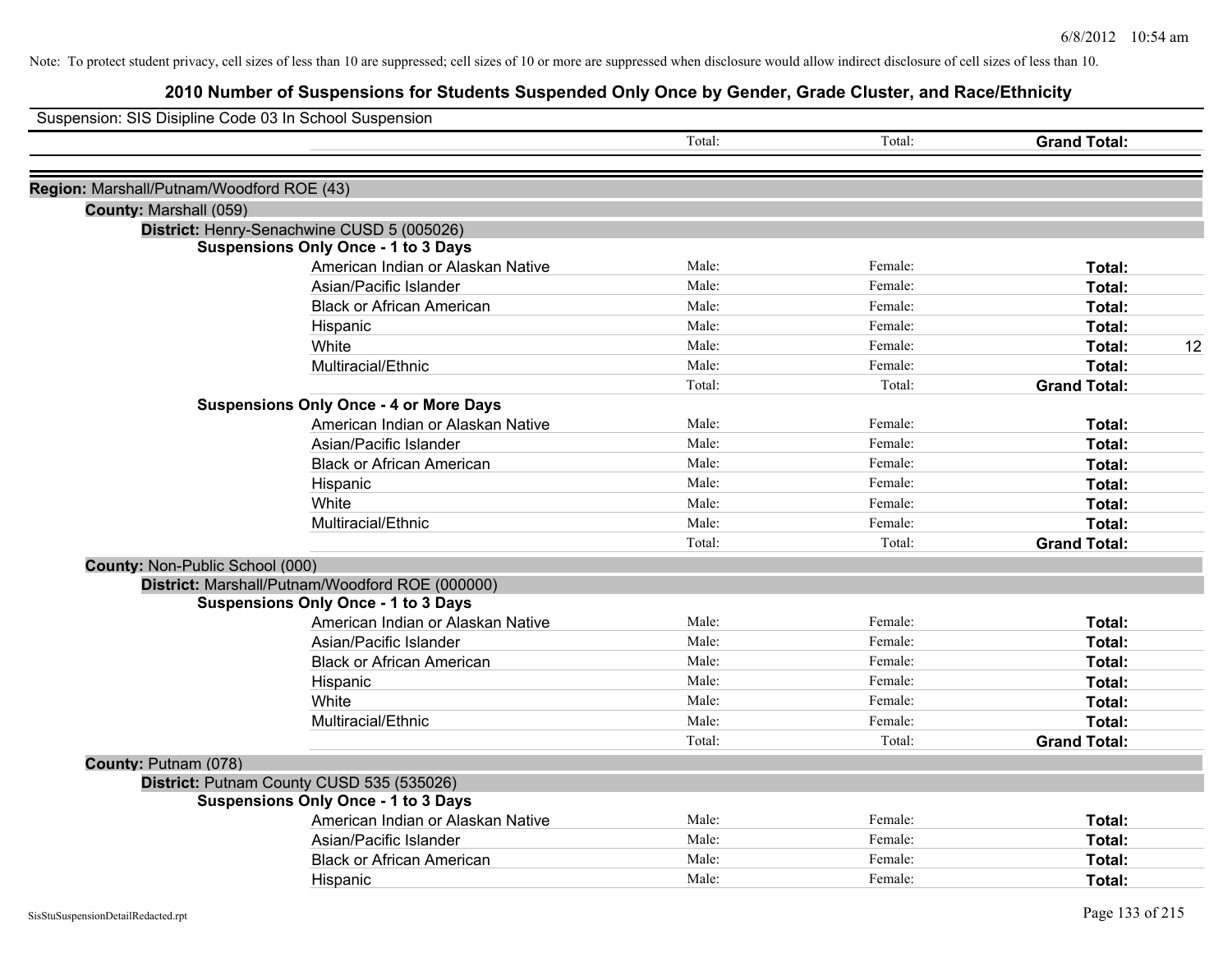| Suspension: SIS Disipline Code 03 In School Suspension |                                              |        |    |         |    |                     |    |
|--------------------------------------------------------|----------------------------------------------|--------|----|---------|----|---------------------|----|
|                                                        | White                                        | Male:  |    | Female: |    | Total:              | 19 |
|                                                        | Multiracial/Ethnic                           | Male:  |    | Female: |    | Total:              |    |
|                                                        |                                              | Total: |    | Total:  |    | <b>Grand Total:</b> |    |
| County: Woodford (102)                                 |                                              |        |    |         |    |                     |    |
|                                                        | District: El Paso-Gridley CUSD 11 (011026)   |        |    |         |    |                     |    |
|                                                        | <b>Suspensions Only Once - 1 to 3 Days</b>   |        |    |         |    |                     |    |
|                                                        | American Indian or Alaskan Native            | Male:  |    | Female: |    | Total:              |    |
|                                                        | Asian/Pacific Islander                       | Male:  |    | Female: |    | Total:              |    |
|                                                        | <b>Black or African American</b>             | Male:  |    | Female: |    | Total:              |    |
|                                                        | Hispanic                                     | Male:  |    | Female: |    | Total:              |    |
|                                                        | White                                        | Male:  | 21 | Female: | 13 | Total:              | 34 |
|                                                        | Multiracial/Ethnic                           | Male:  |    | Female: |    | Total:              |    |
|                                                        |                                              | Total: |    | Total:  |    | <b>Grand Total:</b> |    |
| District: Eureka CUD 140 (140026)                      |                                              |        |    |         |    |                     |    |
|                                                        | <b>Suspensions Only Once - 1 to 3 Days</b>   |        |    |         |    |                     |    |
|                                                        | American Indian or Alaskan Native            | Male:  |    | Female: |    | Total:              |    |
|                                                        | Asian/Pacific Islander                       | Male:  |    | Female: |    | Total:              |    |
|                                                        | <b>Black or African American</b>             | Male:  |    | Female: |    | Total:              |    |
|                                                        | Hispanic                                     | Male:  |    | Female: |    | Total:              |    |
|                                                        | White                                        | Male:  |    | Female: |    | Total:              | 33 |
|                                                        | Multiracial/Ethnic                           | Male:  |    | Female: |    | Total:              |    |
|                                                        |                                              | Total: |    | Total:  |    | <b>Grand Total:</b> |    |
| District: Fieldcrest CUSD 6 (006026)                   |                                              |        |    |         |    |                     |    |
|                                                        | <b>Suspensions Only Once - 1 to 3 Days</b>   |        |    |         |    |                     |    |
|                                                        | American Indian or Alaskan Native            | Male:  |    | Female: |    | Total:              |    |
|                                                        | Asian/Pacific Islander                       | Male:  |    | Female: |    | Total:              |    |
|                                                        | <b>Black or African American</b>             | Male:  |    | Female: |    | Total:              |    |
|                                                        | Hispanic                                     | Male:  |    | Female: |    | Total:              |    |
|                                                        | White                                        | Male:  | 23 | Female: | 14 | Total:              | 37 |
|                                                        | Multiracial/Ethnic                           | Male:  |    | Female: |    | Total:              |    |
|                                                        |                                              | Total: |    | Total:  |    | <b>Grand Total:</b> |    |
|                                                        | District: Lowpoint-Washburn CUSD 21 (021026) |        |    |         |    |                     |    |
|                                                        | <b>Suspensions Only Once - 1 to 3 Days</b>   |        |    |         |    |                     |    |
|                                                        | American Indian or Alaskan Native            | Male:  |    | Female: |    | Total:              |    |
|                                                        | Asian/Pacific Islander                       | Male:  |    | Female: |    | Total:              |    |
|                                                        | <b>Black or African American</b>             | Male:  |    | Female: |    | Total:              |    |
|                                                        | Hispanic                                     | Male:  |    | Female: |    | Total:              |    |
|                                                        | White                                        | Male:  |    | Female: |    | Total:              | 23 |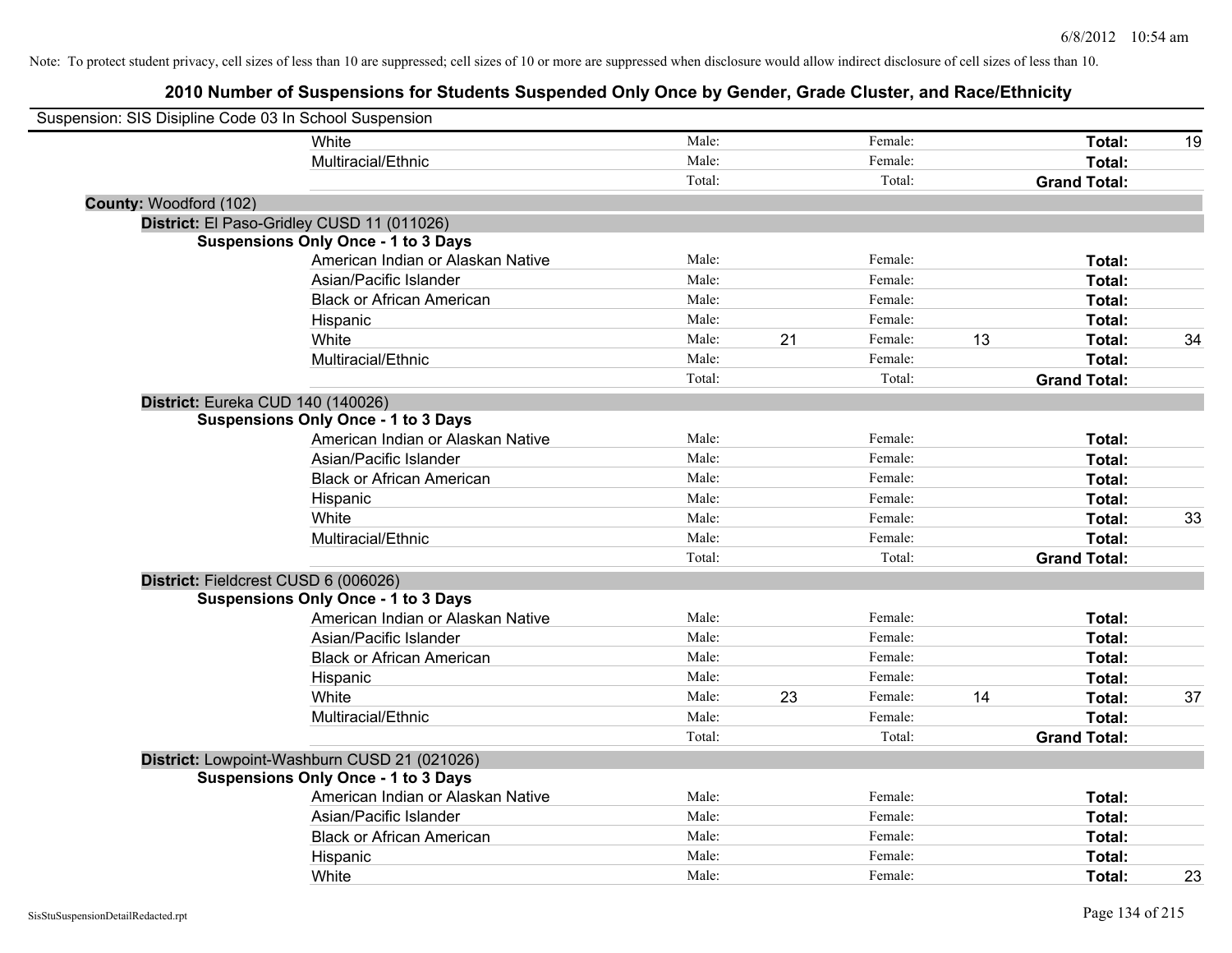| Suspension: SIS Disipline Code 03 In School Suspension |                                            |        |         |                     |
|--------------------------------------------------------|--------------------------------------------|--------|---------|---------------------|
|                                                        | Multiracial/Ethnic                         | Male:  | Female: | Total:              |
|                                                        |                                            | Total: | Total:  | <b>Grand Total:</b> |
|                                                        | District: Metamora CCSD 1 (001004)         |        |         |                     |
|                                                        | <b>Suspensions Only Once - 1 to 3 Days</b> |        |         |                     |
|                                                        | American Indian or Alaskan Native          | Male:  | Female: | Total:              |
|                                                        | Asian/Pacific Islander                     | Male:  | Female: | Total:              |
|                                                        | <b>Black or African American</b>           | Male:  | Female: | Total:              |
|                                                        | Hispanic                                   | Male:  | Female: | Total:              |
|                                                        | White                                      | Male:  | Female: | 24<br>Total:        |
|                                                        | Multiracial/Ethnic                         | Male:  | Female: | Total:              |
|                                                        |                                            | Total: | Total:  | <b>Grand Total:</b> |
|                                                        | District: Riverview CCSD 2 (002004)        |        |         |                     |
|                                                        | <b>Suspensions Only Once - 1 to 3 Days</b> |        |         |                     |
|                                                        | American Indian or Alaskan Native          | Male:  | Female: | Total:              |
|                                                        | Asian/Pacific Islander                     | Male:  | Female: | Total:              |
|                                                        | <b>Black or African American</b>           | Male:  | Female: | Total:              |
|                                                        | Hispanic                                   | Male:  | Female: | Total:              |
|                                                        | White                                      | Male:  | Female: | Total:              |
|                                                        | Multiracial/Ethnic                         | Male:  | Female: | Total:              |
|                                                        |                                            | Total: | Total:  | <b>Grand Total:</b> |
|                                                        |                                            |        |         |                     |
| Region: McHenry ROE (44)                               |                                            |        |         |                     |
| County: Mchenry (063)                                  |                                            |        |         |                     |
|                                                        | District: Alden Hebron SD 19 (019024)      |        |         |                     |
|                                                        | <b>Suspensions Only Once - 1 to 3 Days</b> |        |         |                     |
|                                                        | American Indian or Alaskan Native          | Male:  | Female: | Total:              |
|                                                        | Asian/Pacific Islander                     | Male:  | Female: | Total:              |
|                                                        | <b>Black or African American</b>           | Male:  | Female: | Total:              |
|                                                        | Hispanic                                   | Male:  | Female: | Total:              |
|                                                        | White                                      | Male:  | Female: | Total:              |
|                                                        | Multiracial/Ethnic                         | Male:  | Female: | Total:              |
|                                                        |                                            | Total: | Total:  | <b>Grand Total:</b> |
|                                                        | <b>District: Cary CCSD 26 (026004)</b>     |        |         |                     |
|                                                        | <b>Suspensions Only Once - 1 to 3 Days</b> |        |         |                     |
|                                                        | American Indian or Alaskan Native          | Male:  | Female: | Total:              |
|                                                        | Asian/Pacific Islander                     | Male:  | Female: | Total:              |
|                                                        | <b>Black or African American</b>           | Male:  | Female: | Total:              |
|                                                        | Hispanic                                   | Male:  | Female: | Total:              |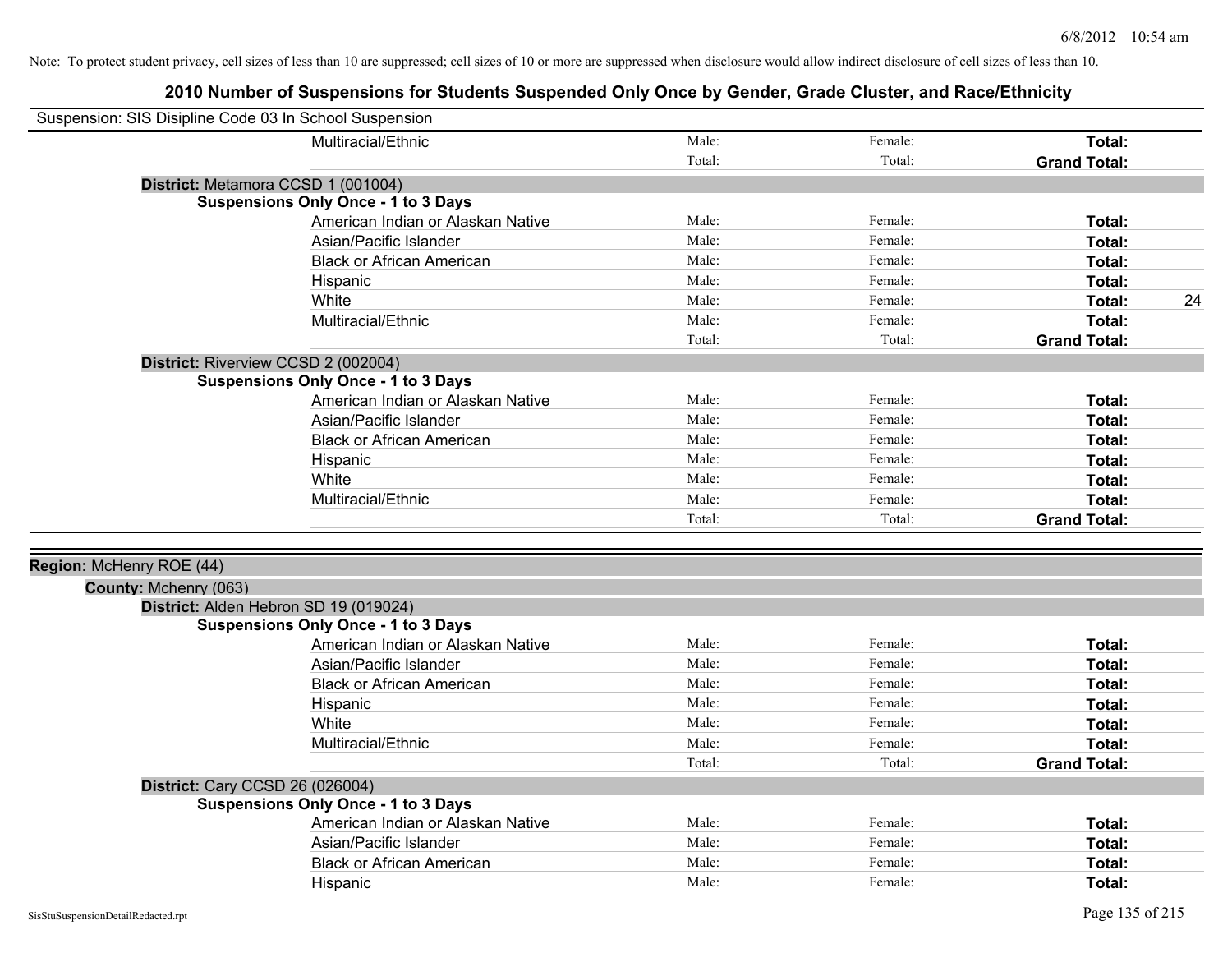| Suspension: SIS Disipline Code 03 In School Suspension |                                               |        |     |         |    |                     |     |
|--------------------------------------------------------|-----------------------------------------------|--------|-----|---------|----|---------------------|-----|
|                                                        | White                                         | Male:  |     | Female: |    | Total:              |     |
|                                                        | Multiracial/Ethnic                            | Male:  |     | Female: |    | Total:              |     |
|                                                        |                                               | Total: |     | Total:  |    | <b>Grand Total:</b> | 14  |
| District: CHSD 155 (155016)                            |                                               |        |     |         |    |                     |     |
|                                                        | <b>Suspensions Only Once - 1 to 3 Days</b>    |        |     |         |    |                     |     |
|                                                        | American Indian or Alaskan Native             | Male:  |     | Female: |    | Total:              |     |
|                                                        | Asian/Pacific Islander                        | Male:  |     | Female: |    | Total:              |     |
|                                                        | <b>Black or African American</b>              | Male:  |     | Female: |    | Total:              |     |
|                                                        | Hispanic                                      | Male:  | 13  | Female: | 15 | Total:              | 28  |
|                                                        | White                                         | Male:  | 107 | Female: | 50 | Total:              | 157 |
|                                                        | Multiracial/Ethnic                            | Male:  |     | Female: |    | Total:              |     |
|                                                        |                                               | Total: |     | Total:  |    | <b>Grand Total:</b> |     |
|                                                        | <b>Suspensions Only Once - 4 or More Days</b> |        |     |         |    |                     |     |
|                                                        | American Indian or Alaskan Native             | Male:  |     | Female: |    | Total:              |     |
|                                                        | Asian/Pacific Islander                        | Male:  |     | Female: |    | Total:              |     |
|                                                        | <b>Black or African American</b>              | Male:  |     | Female: |    | Total:              |     |
|                                                        | Hispanic                                      | Male:  |     | Female: |    | Total:              |     |
|                                                        | White                                         | Male:  |     | Female: |    | Total:              |     |
|                                                        | Multiracial/Ethnic                            | Male:  |     | Female: |    | Total:              |     |
|                                                        |                                               | Total: |     | Total:  |    | <b>Grand Total:</b> |     |
| District: Cons SD 158 (158022)                         |                                               |        |     |         |    |                     |     |
|                                                        | <b>Suspensions Only Once - 1 to 3 Days</b>    |        |     |         |    |                     |     |
|                                                        | American Indian or Alaskan Native             | Male:  |     | Female: |    | Total:              |     |
|                                                        | Asian/Pacific Islander                        | Male:  |     | Female: |    | Total:              |     |
|                                                        | <b>Black or African American</b>              | Male:  |     | Female: |    | Total:              |     |
|                                                        | Hispanic                                      | Male:  |     | Female: |    | Total:              |     |
|                                                        | White                                         | Male:  |     | Female: |    | Total:              | 32  |
|                                                        | Multiracial/Ethnic                            | Male:  |     | Female: |    | Total:              |     |
|                                                        |                                               | Total: |     | Total:  |    | <b>Grand Total:</b> | 46  |
|                                                        | District: Crystal Lake CCSD 47 (047004)       |        |     |         |    |                     |     |
|                                                        | <b>Suspensions Only Once - 1 to 3 Days</b>    |        |     |         |    |                     |     |
|                                                        | American Indian or Alaskan Native             | Male:  |     | Female: |    | Total:              |     |
|                                                        | Asian/Pacific Islander                        | Male:  |     | Female: |    | Total:              |     |
|                                                        | <b>Black or African American</b>              | Male:  |     | Female: |    | Total:              |     |
|                                                        | Hispanic                                      | Male:  |     | Female: |    | Total:              | 12  |
|                                                        | White                                         | Male:  | 54  | Female: | 10 | Total:              | 64  |
|                                                        | Multiracial/Ethnic                            | Male:  |     | Female: |    | Total:              |     |
|                                                        |                                               | Total: |     | Total:  |    | <b>Grand Total:</b> | 87  |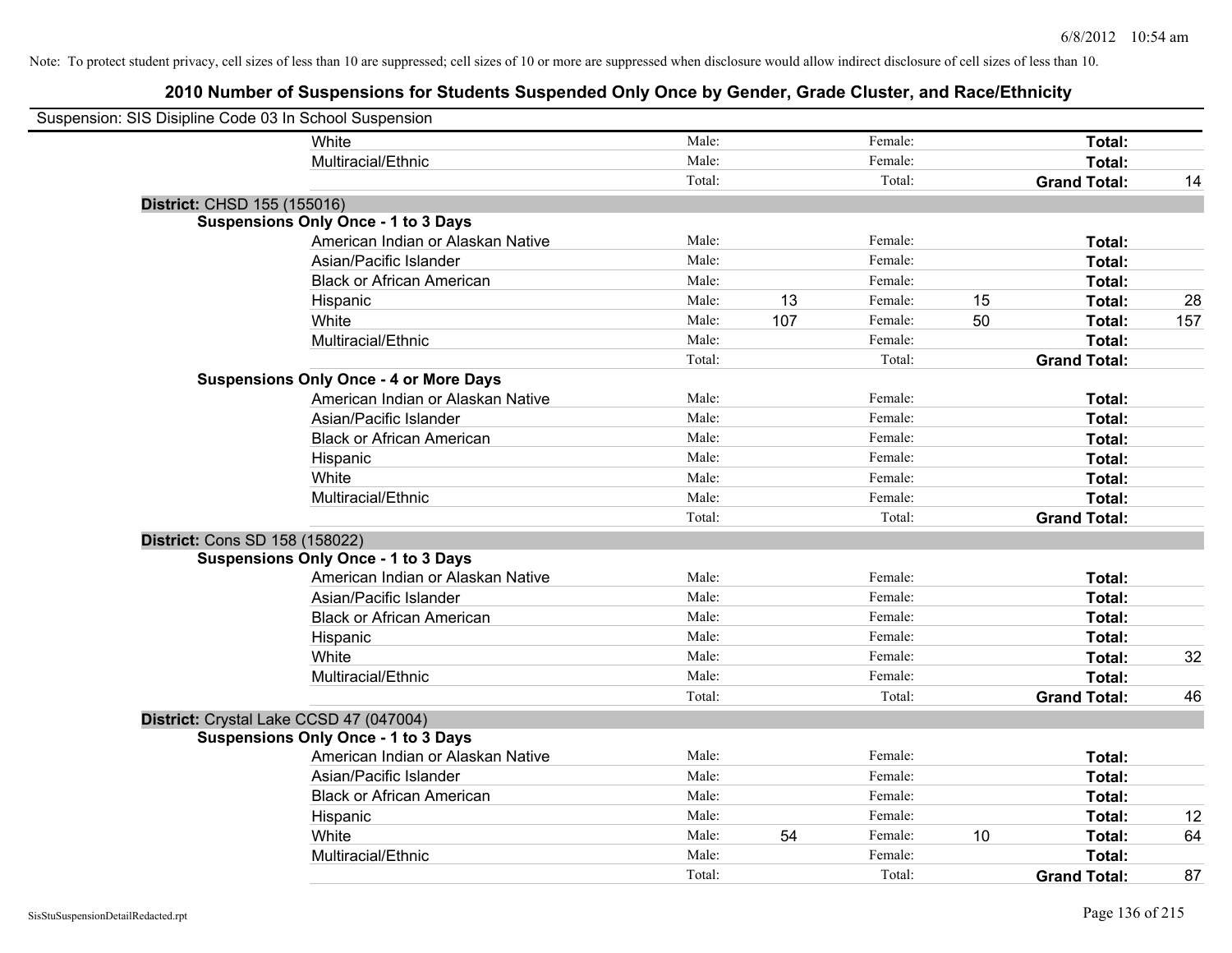| District: Fox River Grove Cons SD 3 (003003) |        |         |                     |
|----------------------------------------------|--------|---------|---------------------|
| <b>Suspensions Only Once - 1 to 3 Days</b>   |        |         |                     |
| American Indian or Alaskan Native            | Male:  | Female: | Total:              |
| Asian/Pacific Islander                       | Male:  | Female: | Total:              |
| <b>Black or African American</b>             | Male:  | Female: | Total:              |
| Hispanic                                     | Male:  | Female: | Total:              |
| White                                        | Male:  | Female: | Total:              |
| Multiracial/Ethnic                           | Male:  | Female: | Total:              |
|                                              | Total: | Total:  | <b>Grand Total:</b> |
| District: Harrison SD 36 (036002)            |        |         |                     |
| <b>Suspensions Only Once - 1 to 3 Days</b>   |        |         |                     |
| American Indian or Alaskan Native            | Male:  | Female: | Total:              |
| Asian/Pacific Islander                       | Male:  | Female: | Total:              |
| <b>Black or African American</b>             | Male:  | Female: | Total:              |
| Hispanic                                     | Male:  | Female: | Total:              |
| White                                        | Male:  | Female: | Total:              |
| Multiracial/Ethnic                           | Male:  | Female: | Total:              |
|                                              | Total: | Total:  | <b>Grand Total:</b> |
| District: Harvard CUSD 50 (050026)           |        |         |                     |
| <b>Suspensions Only Once - 1 to 3 Days</b>   |        |         |                     |
| American Indian or Alaskan Native            | Male:  | Female: | Total:              |
| Asian/Pacific Islander                       | Male:  | Female: | Total:              |
| <b>Black or African American</b>             | Male:  | Female: | Total:              |
| Hispanic                                     | Male:  | Female: | Total:              |
| White                                        | Male:  | Female: | Total:              |
| Multiracial/Ethnic                           | Male:  | Female: | Total:              |
|                                              | Total: | Total:  | <b>Grand Total:</b> |
| District: Johnsburg CUSD 12 (012026)         |        |         |                     |
| <b>Suspensions Only Once - 1 to 3 Days</b>   |        |         |                     |
| American Indian or Alaskan Native            | Male:  | Female: | Total:              |
| Asian/Pacific Islander                       | Male:  | Female: | Total:              |
| <b>Black or African American</b>             | Male:  | Female: | Total:              |
| Hispanic                                     | Male:  | Female: | Total:              |
| White                                        | Male:  | Female: | Total:              |
| Multiracial/Ethnic                           | Male:  | Female: | Total:              |
|                                              | Total: | Total:  | <b>Grand Total:</b> |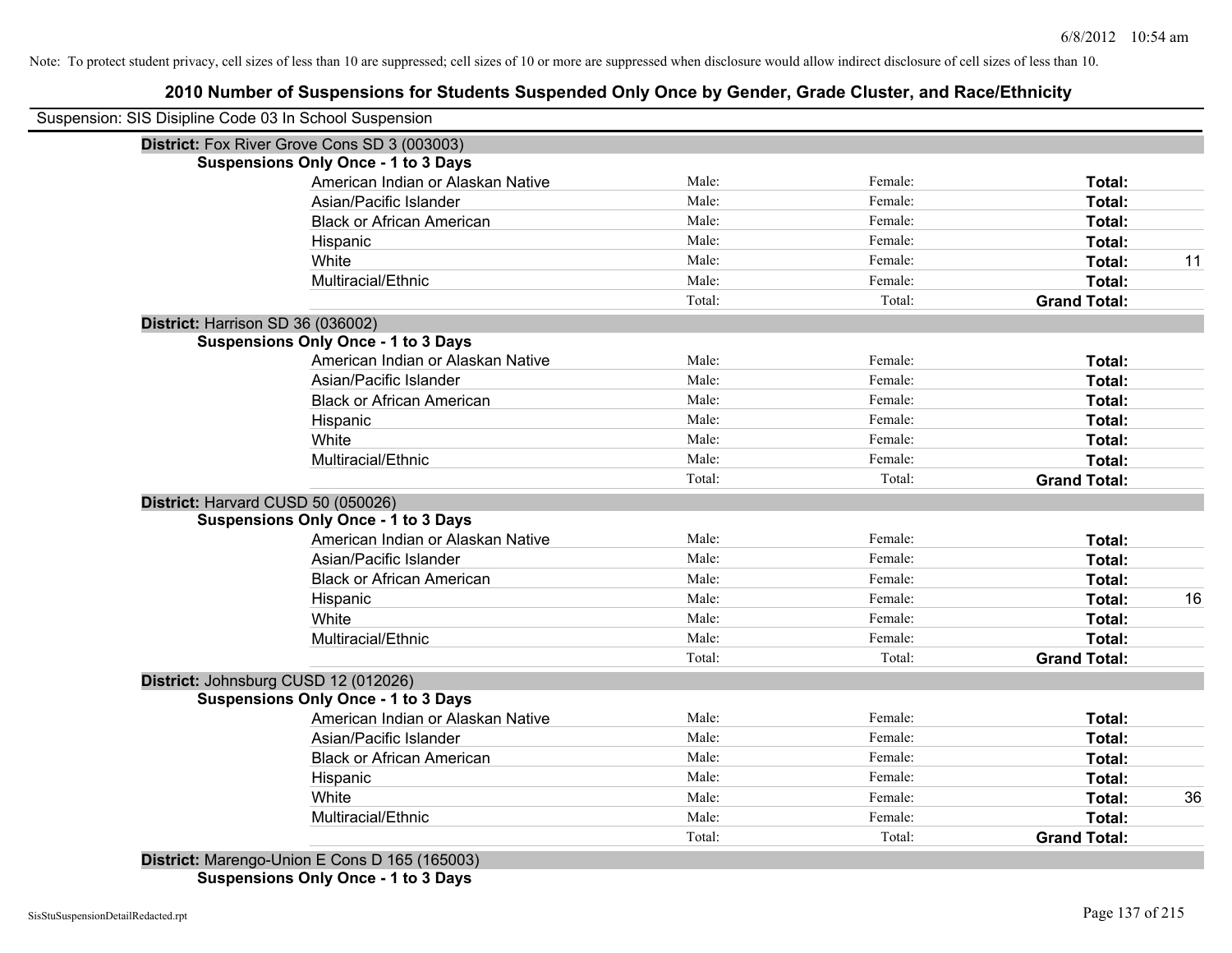| Suspension: SIS Disipline Code 03 In School Suspension |                                               |        |    |         |    |                     |    |
|--------------------------------------------------------|-----------------------------------------------|--------|----|---------|----|---------------------|----|
|                                                        | American Indian or Alaskan Native             | Male:  |    | Female: |    | Total:              |    |
|                                                        | Asian/Pacific Islander                        | Male:  |    | Female: |    | Total:              |    |
|                                                        | <b>Black or African American</b>              | Male:  |    | Female: |    | Total:              |    |
|                                                        | Hispanic                                      | Male:  |    | Female: |    | Total:              |    |
|                                                        | White                                         | Male:  | 15 | Female: | 11 | Total:              | 26 |
|                                                        | Multiracial/Ethnic                            | Male:  |    | Female: |    | Total:              |    |
|                                                        |                                               | Total: |    | Total:  |    | <b>Grand Total:</b> |    |
|                                                        | District: McHenry CCSD 15 (015004)            |        |    |         |    |                     |    |
|                                                        | <b>Suspensions Only Once - 1 to 3 Days</b>    |        |    |         |    |                     |    |
|                                                        | American Indian or Alaskan Native             | Male:  |    | Female: |    | Total:              |    |
|                                                        | Asian/Pacific Islander                        | Male:  |    | Female: |    | Total:              |    |
|                                                        | <b>Black or African American</b>              | Male:  |    | Female: |    | Total:              |    |
|                                                        | Hispanic                                      | Male:  |    | Female: |    | Total:              | 15 |
|                                                        | White                                         | Male:  |    | Female: |    | Total:              | 41 |
|                                                        | Multiracial/Ethnic                            | Male:  |    | Female: |    | Total:              |    |
|                                                        |                                               | Total: |    | Total:  |    | <b>Grand Total:</b> |    |
|                                                        | District: McHenry CHSD 156 (156016)           |        |    |         |    |                     |    |
|                                                        | <b>Suspensions Only Once - 1 to 3 Days</b>    |        |    |         |    |                     |    |
|                                                        | American Indian or Alaskan Native             | Male:  |    | Female: |    | Total:              |    |
|                                                        | Asian/Pacific Islander                        | Male:  |    | Female: |    | Total:              |    |
|                                                        | <b>Black or African American</b>              | Male:  |    | Female: |    | Total:              |    |
|                                                        | Hispanic                                      | Male:  |    | Female: |    | Total:              |    |
|                                                        | White                                         | Male:  | 46 | Female: | 28 | Total:              | 74 |
|                                                        | Multiracial/Ethnic                            | Male:  |    | Female: |    | Total:              |    |
|                                                        |                                               | Total: |    | Total:  |    | <b>Grand Total:</b> | 88 |
|                                                        | <b>Suspensions Only Once - 4 or More Days</b> |        |    |         |    |                     |    |
|                                                        | American Indian or Alaskan Native             | Male:  |    | Female: |    | Total:              |    |
|                                                        | Asian/Pacific Islander                        | Male:  |    | Female: |    | Total:              |    |
|                                                        | <b>Black or African American</b>              | Male:  |    | Female: |    | Total:              |    |
|                                                        | Hispanic                                      | Male:  |    | Female: |    | Total:              |    |
|                                                        | White                                         | Male:  |    | Female: |    | Total:              |    |
|                                                        | Multiracial/Ethnic                            | Male:  |    | Female: |    | Total:              |    |
|                                                        |                                               | Total: |    | Total:  |    | <b>Grand Total:</b> |    |
|                                                        | District: Nippersink SD 2 (002003)            |        |    |         |    |                     |    |
|                                                        | <b>Suspensions Only Once - 1 to 3 Days</b>    |        |    |         |    |                     |    |
|                                                        | American Indian or Alaskan Native             | Male:  |    | Female: |    | Total:              |    |
|                                                        | Asian/Pacific Islander                        | Male:  |    | Female: |    | Total:              |    |
|                                                        | <b>Black or African American</b>              | Male:  |    | Female: |    | Total:              |    |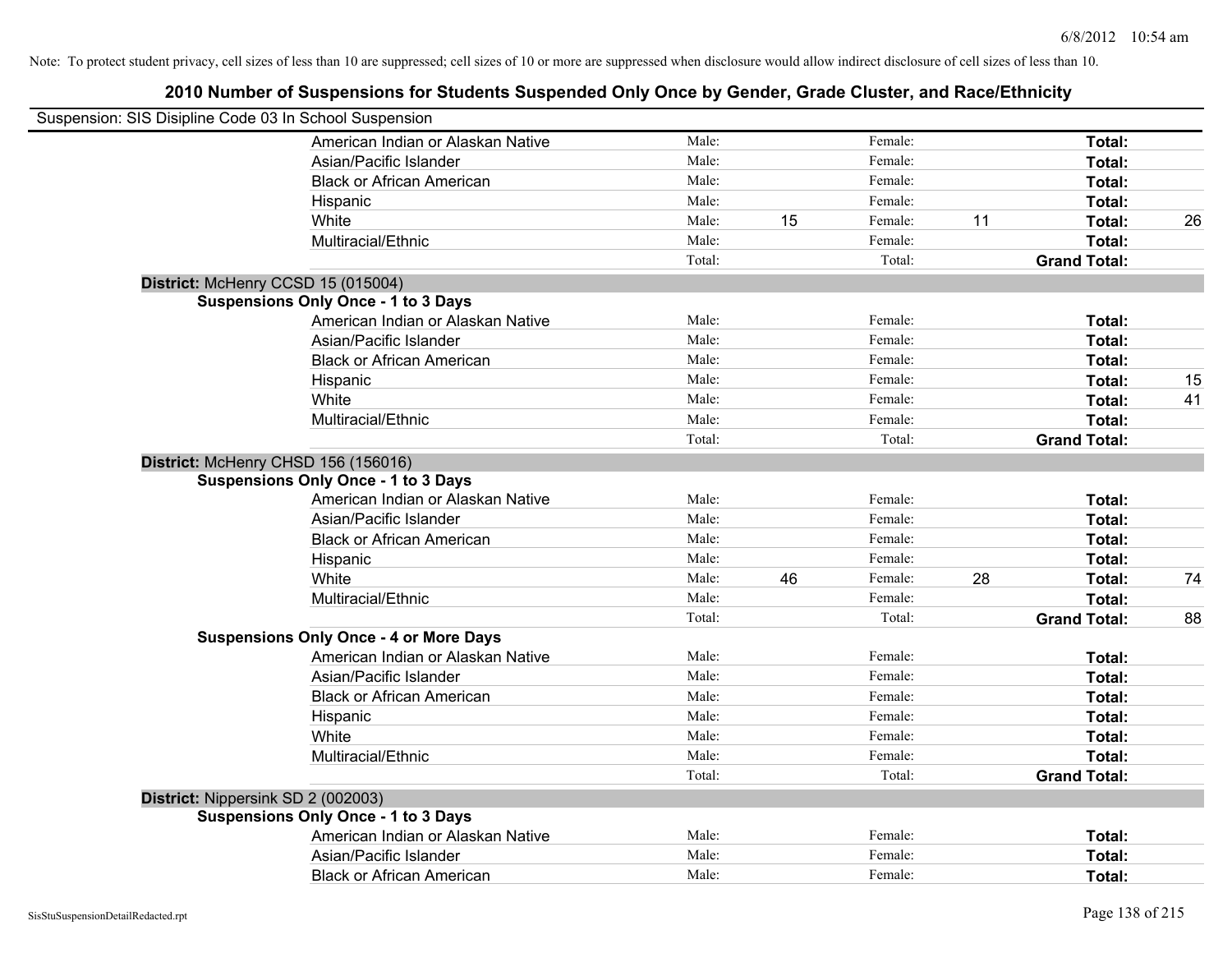| Suspension: SIS Disipline Code 03 In School Suspension |                                             |        |    |         |    |                     |    |
|--------------------------------------------------------|---------------------------------------------|--------|----|---------|----|---------------------|----|
|                                                        | Hispanic                                    | Male:  |    | Female: |    | Total:              |    |
|                                                        | White                                       | Male:  |    | Female: |    | Total:              |    |
|                                                        | Multiracial/Ethnic                          | Male:  |    | Female: |    | Total:              |    |
|                                                        |                                             | Total: |    | Total:  |    | <b>Grand Total:</b> |    |
| District: Prairie Grove CSD 46 (046003)                |                                             |        |    |         |    |                     |    |
|                                                        | <b>Suspensions Only Once - 1 to 3 Days</b>  |        |    |         |    |                     |    |
|                                                        | American Indian or Alaskan Native           | Male:  |    | Female: |    | Total:              |    |
|                                                        | Asian/Pacific Islander                      | Male:  |    | Female: |    | Total:              |    |
|                                                        | <b>Black or African American</b>            | Male:  |    | Female: |    | Total:              |    |
|                                                        | Hispanic                                    | Male:  |    | Female: |    | Total:              |    |
|                                                        | White                                       | Male:  |    | Female: |    | Total:              |    |
|                                                        | Multiracial/Ethnic                          | Male:  |    | Female: |    | Total:              |    |
|                                                        |                                             | Total: |    | Total:  |    | <b>Grand Total:</b> |    |
|                                                        | District: Richmond-Burton CHSD 157 (157016) |        |    |         |    |                     |    |
|                                                        | <b>Suspensions Only Once - 1 to 3 Days</b>  |        |    |         |    |                     |    |
|                                                        | American Indian or Alaskan Native           | Male:  |    | Female: |    | Total:              |    |
|                                                        | Asian/Pacific Islander                      | Male:  |    | Female: |    | Total:              |    |
|                                                        | <b>Black or African American</b>            | Male:  |    | Female: |    | Total:              |    |
|                                                        | Hispanic                                    | Male:  |    | Female: |    | Total:              |    |
|                                                        | White                                       | Male:  |    | Female: |    | Total:              | 27 |
|                                                        | Multiracial/Ethnic                          | Male:  |    | Female: |    | Total:              |    |
|                                                        |                                             | Total: |    | Total:  |    | <b>Grand Total:</b> |    |
| District: Riley CCSD 18 (018004)                       |                                             |        |    |         |    |                     |    |
|                                                        | <b>Suspensions Only Once - 1 to 3 Days</b>  |        |    |         |    |                     |    |
|                                                        | American Indian or Alaskan Native           | Male:  |    | Female: |    | Total:              |    |
|                                                        | Asian/Pacific Islander                      | Male:  |    | Female: |    | Total:              |    |
|                                                        | <b>Black or African American</b>            | Male:  |    | Female: |    | Total:              |    |
|                                                        | Hispanic                                    | Male:  |    | Female: |    | Total:              |    |
|                                                        | White                                       | Male:  |    | Female: |    | Total:              |    |
|                                                        | Multiracial/Ethnic                          | Male:  |    | Female: |    | Total:              |    |
|                                                        |                                             | Total: |    | Total:  |    | <b>Grand Total:</b> |    |
| District: Woodstock CUSD 200 (200026)                  |                                             |        |    |         |    |                     |    |
|                                                        | <b>Suspensions Only Once - 1 to 3 Days</b>  |        |    |         |    |                     |    |
|                                                        | American Indian or Alaskan Native           | Male:  |    | Female: |    | Total:              |    |
|                                                        | Asian/Pacific Islander                      | Male:  |    | Female: |    | Total:              |    |
|                                                        | <b>Black or African American</b>            | Male:  |    | Female: |    | Total:              | 12 |
|                                                        | Hispanic                                    | Male:  | 41 | Female: | 22 | Total:              | 63 |
|                                                        | White                                       | Male:  | 70 | Female: | 18 | Total:              | 88 |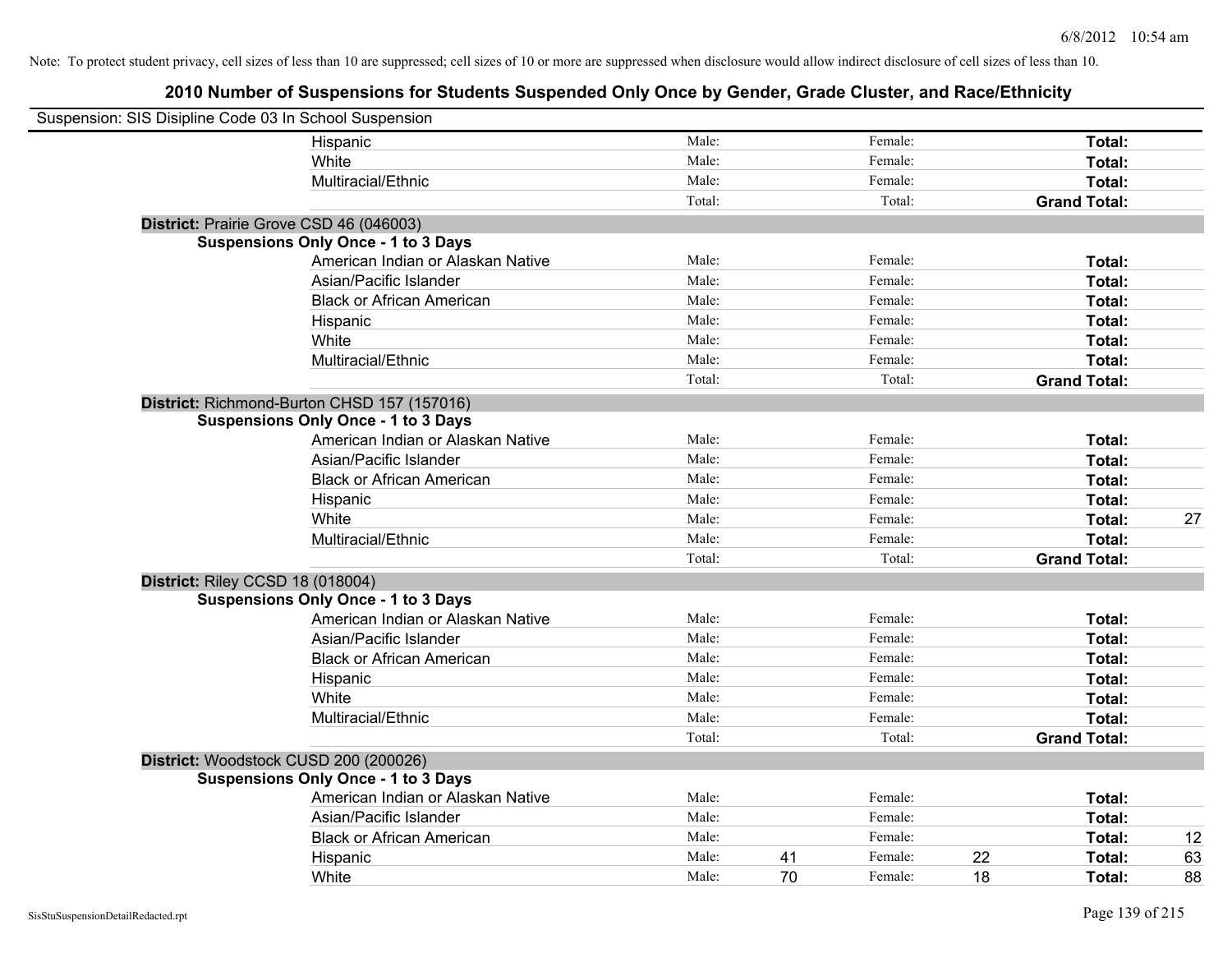| Suspension: SIS Disipline Code 03 In School Suspension   |                                               |        |    |         |    |                     |    |
|----------------------------------------------------------|-----------------------------------------------|--------|----|---------|----|---------------------|----|
|                                                          | Multiracial/Ethnic                            | Male:  |    | Female: |    | Total:              |    |
|                                                          |                                               | Total: |    | Total:  |    | <b>Grand Total:</b> |    |
|                                                          | <b>Suspensions Only Once - 4 or More Days</b> |        |    |         |    |                     |    |
|                                                          | American Indian or Alaskan Native             | Male:  |    | Female: |    | Total:              |    |
|                                                          | Asian/Pacific Islander                        | Male:  |    | Female: |    | Total:              |    |
|                                                          | <b>Black or African American</b>              | Male:  |    | Female: |    | Total:              |    |
|                                                          | Hispanic                                      | Male:  |    | Female: |    | Total:              |    |
|                                                          | White                                         | Male:  |    | Female: |    | Total:              |    |
|                                                          | Multiracial/Ethnic                            | Male:  |    | Female: |    | Total:              |    |
|                                                          |                                               | Total: |    | Total:  |    | <b>Grand Total:</b> |    |
|                                                          |                                               |        |    |         |    |                     |    |
| Region: Monroe/Randolph ROE (45)<br>County: Monroe (067) |                                               |        |    |         |    |                     |    |
|                                                          | District: Columbia CUSD 4 (004026)            |        |    |         |    |                     |    |
|                                                          | <b>Suspensions Only Once - 1 to 3 Days</b>    |        |    |         |    |                     |    |
|                                                          | American Indian or Alaskan Native             | Male:  |    | Female: |    | Total:              |    |
|                                                          | Asian/Pacific Islander                        | Male:  |    | Female: |    | Total:              |    |
|                                                          | <b>Black or African American</b>              | Male:  |    | Female: |    | Total:              |    |
|                                                          | Hispanic                                      | Male:  |    | Female: |    | Total:              |    |
|                                                          | White                                         | Male:  |    | Female: |    | Total:              | 24 |
|                                                          | Multiracial/Ethnic                            | Male:  |    | Female: |    | Total:              |    |
|                                                          |                                               | Total: |    | Total:  |    | <b>Grand Total:</b> |    |
|                                                          | District: Valmeyer CUSD 3 (003026)            |        |    |         |    |                     |    |
|                                                          | <b>Suspensions Only Once - 1 to 3 Days</b>    |        |    |         |    |                     |    |
|                                                          | American Indian or Alaskan Native             | Male:  |    | Female: |    | Total:              |    |
|                                                          | Asian/Pacific Islander                        | Male:  |    | Female: |    | Total:              |    |
|                                                          | <b>Black or African American</b>              | Male:  |    | Female: |    | Total:              |    |
|                                                          | Hispanic                                      | Male:  |    | Female: |    | Total:              |    |
|                                                          | White                                         | Male:  |    | Female: |    | Total:              | 15 |
|                                                          | Multiracial/Ethnic                            | Male:  |    | Female: |    | Total:              |    |
|                                                          |                                               | Total: |    | Total:  |    | <b>Grand Total:</b> |    |
|                                                          | District: Waterloo CUSD 5 (005026)            |        |    |         |    |                     |    |
|                                                          | <b>Suspensions Only Once - 1 to 3 Days</b>    |        |    |         |    |                     |    |
|                                                          | American Indian or Alaskan Native             | Male:  |    | Female: |    | Total:              |    |
|                                                          | Asian/Pacific Islander                        | Male:  |    | Female: |    | Total:              |    |
|                                                          | <b>Black or African American</b>              | Male:  |    | Female: |    | Total:              |    |
|                                                          | Hispanic                                      | Male:  |    | Female: |    | Total:              |    |
|                                                          | White                                         | Male:  | 37 | Female: | 15 | Total:              | 52 |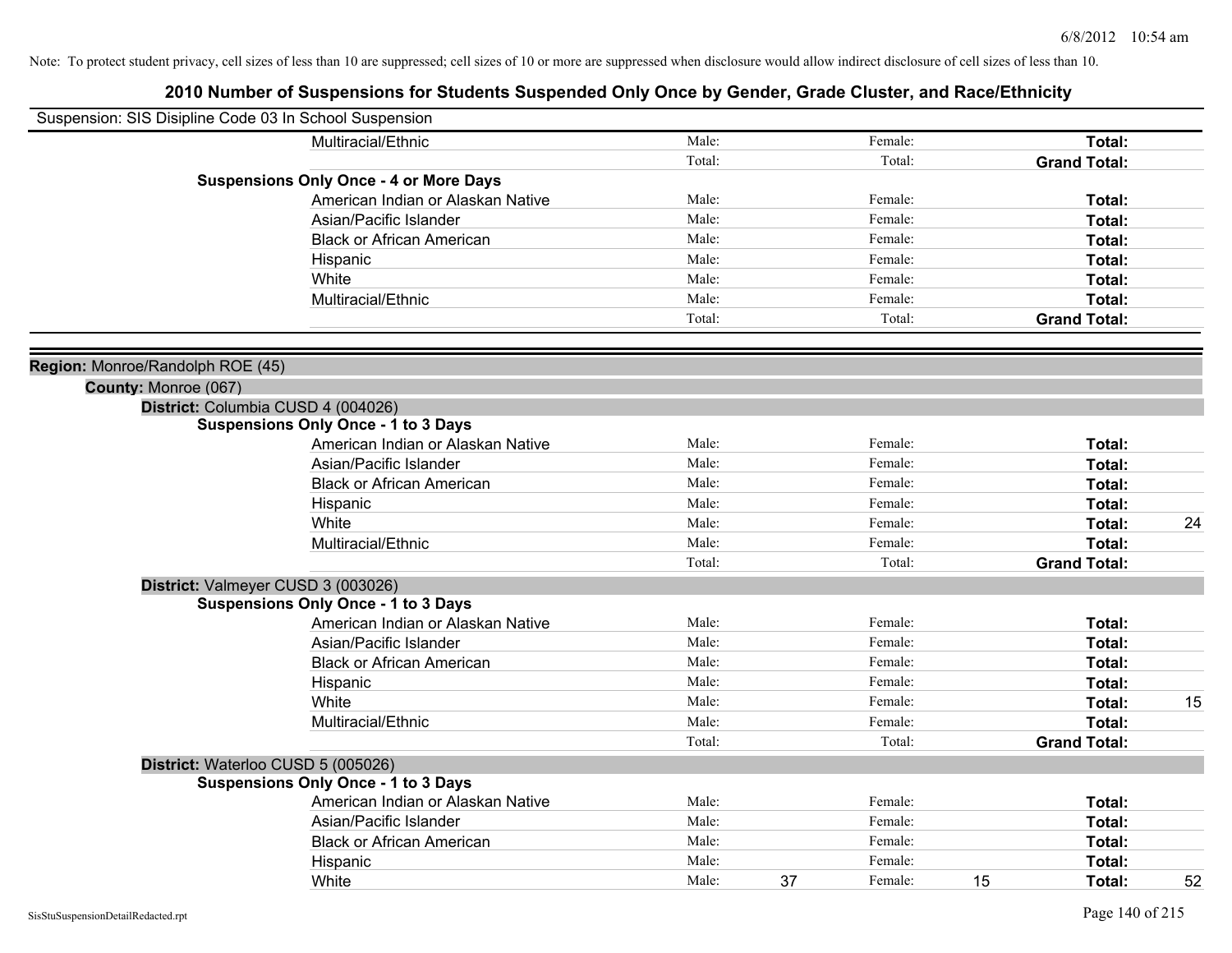| Suspension: SIS Disipline Code 03 In School Suspension |                                               |        |               |                     |    |
|--------------------------------------------------------|-----------------------------------------------|--------|---------------|---------------------|----|
|                                                        | Multiracial/Ethnic                            | Male:  | Female:       | Total:              |    |
|                                                        |                                               | Total: | Total:        | <b>Grand Total:</b> |    |
| County: Randolph (079)                                 |                                               |        |               |                     |    |
| District: Chester CUSD 139 (139026)                    |                                               |        |               |                     |    |
|                                                        | <b>Suspensions Only Once - 1 to 3 Days</b>    |        |               |                     |    |
|                                                        | American Indian or Alaskan Native             | Male:  | Female:       | Total:              |    |
|                                                        | Asian/Pacific Islander                        | Male:  | Female:       | Total:              |    |
|                                                        | <b>Black or African American</b>              | Male:  | Female:       | Total:              |    |
|                                                        | Hispanic                                      | Male:  | Female:       | Total:              |    |
|                                                        | White                                         | Male:  | 49<br>Female: | 27<br>Total:        | 76 |
|                                                        | Multiracial/Ethnic                            | Male:  | Female:       | Total:              |    |
|                                                        |                                               | Total: | Total:        | <b>Grand Total:</b> |    |
|                                                        | District: Prairie Du Rocher CCSD 134 (134004) |        |               |                     |    |
|                                                        | <b>Suspensions Only Once - 1 to 3 Days</b>    |        |               |                     |    |
|                                                        | American Indian or Alaskan Native             | Male:  | Female:       | Total:              |    |
|                                                        | Asian/Pacific Islander                        | Male:  | Female:       | Total:              |    |
|                                                        | <b>Black or African American</b>              | Male:  | Female:       | Total:              |    |
|                                                        | Hispanic                                      | Male:  | Female:       | Total:              |    |
|                                                        | White                                         | Male:  | Female:       | Total:              |    |
|                                                        | Multiracial/Ethnic                            | Male:  | Female:       | Total:              |    |
|                                                        |                                               | Total: | Total:        | <b>Grand Total:</b> |    |
| District: Red Bud CUSD 132 (132026)                    |                                               |        |               |                     |    |
|                                                        | <b>Suspensions Only Once - 1 to 3 Days</b>    |        |               |                     |    |
|                                                        | American Indian or Alaskan Native             | Male:  | Female:       | Total:              |    |
|                                                        | Asian/Pacific Islander                        | Male:  | Female:       | Total:              |    |
|                                                        | <b>Black or African American</b>              | Male:  | Female:       | Total:              |    |
|                                                        | Hispanic                                      | Male:  | Female:       | Total:              |    |
|                                                        | White                                         | Male:  | Female:       | Total:              | 17 |
|                                                        | Multiracial/Ethnic                            | Male:  | Female:       | Total:              |    |
|                                                        |                                               | Total: | Total:        | <b>Grand Total:</b> |    |
|                                                        | <b>Suspensions Only Once - 4 or More Days</b> |        |               |                     |    |
|                                                        | American Indian or Alaskan Native             | Male:  | Female:       | Total:              |    |
|                                                        | Asian/Pacific Islander                        | Male:  | Female:       | Total:              |    |
|                                                        | <b>Black or African American</b>              | Male:  | Female:       | Total:              |    |
|                                                        | Hispanic                                      | Male:  | Female:       | Total:              |    |
|                                                        | White                                         | Male:  | Female:       | Total:              |    |
|                                                        | Multiracial/Ethnic                            | Male:  | Female:       | Total:              |    |
|                                                        |                                               | Total: | Total:        | <b>Grand Total:</b> |    |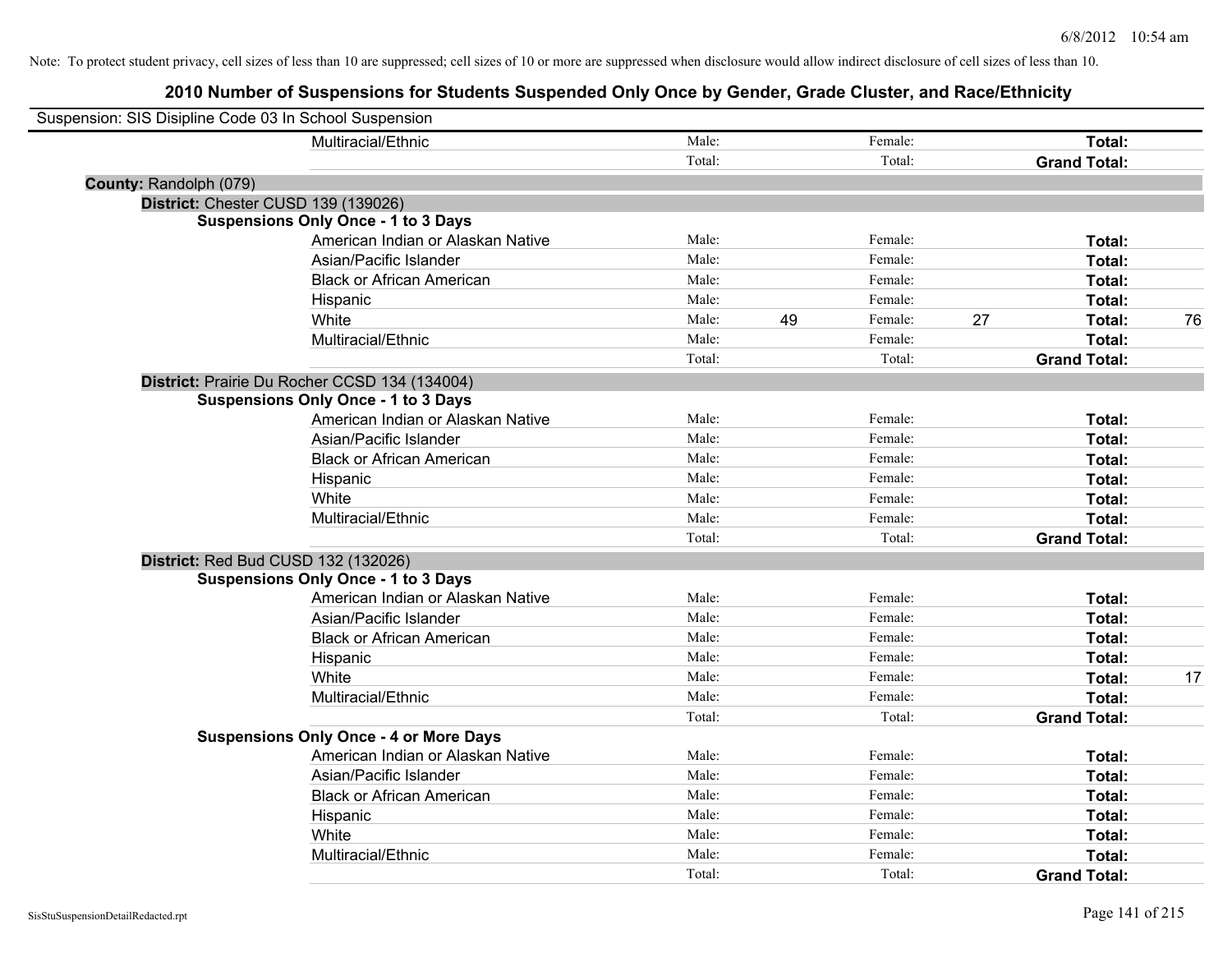| Suspension: SIS Disipline Code 03 In School Suspension |                                               |        |    |         |    |                     |    |
|--------------------------------------------------------|-----------------------------------------------|--------|----|---------|----|---------------------|----|
| District: Sparta CUSD 140 (140026)                     |                                               |        |    |         |    |                     |    |
|                                                        | <b>Suspensions Only Once - 1 to 3 Days</b>    |        |    |         |    |                     |    |
|                                                        | American Indian or Alaskan Native             | Male:  |    | Female: |    | Total:              |    |
|                                                        | Asian/Pacific Islander                        | Male:  |    | Female: |    | Total:              |    |
|                                                        | <b>Black or African American</b>              | Male:  | 10 | Female: | 16 | Total:              | 26 |
|                                                        | Hispanic                                      | Male:  |    | Female: |    | Total:              |    |
|                                                        | White                                         | Male:  | 35 | Female: | 27 | Total:              | 62 |
|                                                        | Multiracial/Ethnic                            | Male:  |    | Female: |    | Total:              |    |
|                                                        |                                               | Total: |    | Total:  |    | <b>Grand Total:</b> |    |
|                                                        | <b>Suspensions Only Once - 4 or More Days</b> |        |    |         |    |                     |    |
|                                                        | American Indian or Alaskan Native             | Male:  |    | Female: |    | Total:              |    |
|                                                        | Asian/Pacific Islander                        | Male:  |    | Female: |    | Total:              |    |
|                                                        | <b>Black or African American</b>              | Male:  |    | Female: |    | Total:              |    |
|                                                        | Hispanic                                      | Male:  |    | Female: |    | Total:              |    |
|                                                        | White                                         | Male:  |    | Female: |    | Total:              |    |
|                                                        | Multiracial/Ethnic                            | Male:  |    | Female: |    | Total:              |    |
|                                                        |                                               | Total: |    | Total:  |    | <b>Grand Total:</b> |    |
| District: Steeleville CUSD 138 (138026)                |                                               |        |    |         |    |                     |    |
|                                                        | <b>Suspensions Only Once - 1 to 3 Days</b>    |        |    |         |    |                     |    |
|                                                        | American Indian or Alaskan Native             | Male:  |    | Female: |    | Total:              |    |
|                                                        | Asian/Pacific Islander                        | Male:  |    | Female: |    | Total:              |    |
|                                                        | <b>Black or African American</b>              | Male:  |    | Female: |    | Total:              |    |
|                                                        | Hispanic                                      | Male:  |    | Female: |    | Total:              |    |
|                                                        | White                                         | Male:  |    | Female: |    | Total:              |    |
|                                                        | Multiracial/Ethnic                            | Male:  |    | Female: |    | Total:              |    |
|                                                        |                                               | Total: |    | Total:  |    | <b>Grand Total:</b> |    |
|                                                        |                                               |        |    |         |    |                     |    |
| Region: Non-Public School (77)                         |                                               |        |    |         |    |                     |    |
| County: Non-Public School (777)                        |                                               |        |    |         |    |                     |    |
| District: Abraxas Education Group (032000)             |                                               |        |    |         |    |                     |    |
|                                                        | <b>Suspensions Only Once - 1 to 3 Days</b>    | Male:  |    |         |    |                     |    |
|                                                        | American Indian or Alaskan Native             |        |    | Female: |    | Total:              |    |
|                                                        | Asian/Pacific Islander                        | Male:  |    | Female: |    | Total:              |    |
|                                                        | <b>Black or African American</b>              | Male:  |    | Female: |    | Total:              |    |
|                                                        | Hispanic                                      | Male:  |    | Female: |    | Total:              |    |
|                                                        | White                                         | Male:  |    | Female: |    | Total:              |    |
|                                                        | Multiracial/Ethnic                            | Male:  |    | Female: |    | Total:              |    |
|                                                        |                                               | Total: |    | Total:  |    | <b>Grand Total:</b> |    |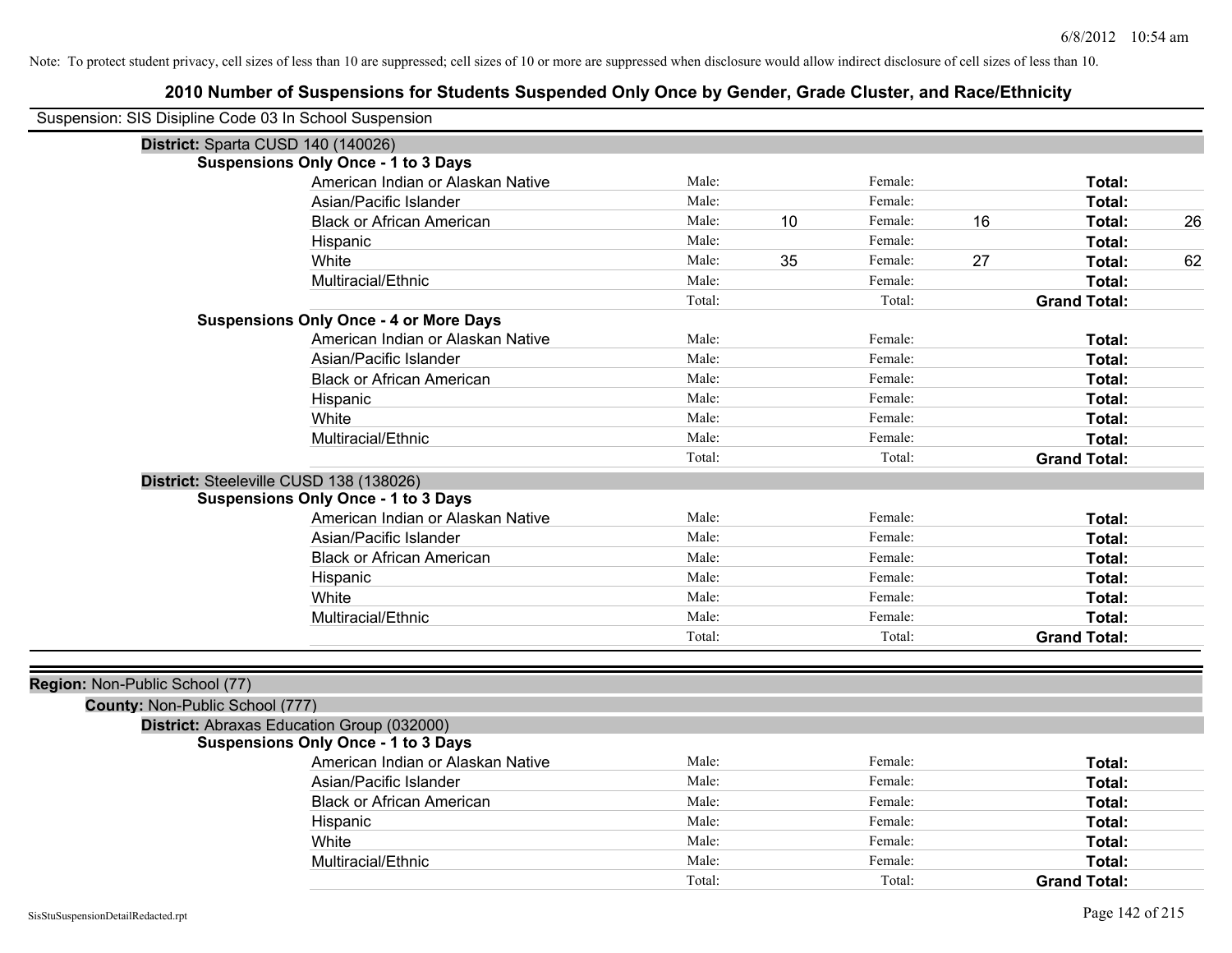| Suspension: SIS Disipline Code 03 In School Suspension |                                                   |        |    |         |    |                     |    |
|--------------------------------------------------------|---------------------------------------------------|--------|----|---------|----|---------------------|----|
|                                                        | District: Yellowstone Boys & Girls Ranch (023700) |        |    |         |    |                     |    |
|                                                        | <b>Suspensions Only Once - 1 to 3 Days</b>        |        |    |         |    |                     |    |
|                                                        | American Indian or Alaskan Native                 | Male:  |    | Female: |    | Total:              |    |
|                                                        | Asian/Pacific Islander                            | Male:  |    | Female: |    | Total:              |    |
|                                                        | <b>Black or African American</b>                  | Male:  |    | Female: |    | Total:              |    |
|                                                        | Hispanic                                          | Male:  |    | Female: |    | Total:              |    |
|                                                        | White                                             | Male:  |    | Female: |    | Total:              |    |
|                                                        | Multiracial/Ethnic                                | Male:  |    | Female: |    | Total:              |    |
|                                                        |                                                   | Total: |    | Total:  |    | <b>Grand Total:</b> |    |
| Region: Peoria ROE (48)                                |                                                   |        |    |         |    |                     |    |
| County: Non-Public School (000)                        |                                                   |        |    |         |    |                     |    |
|                                                        | District: Peoria ROE (000000)                     |        |    |         |    |                     |    |
|                                                        | <b>Suspensions Only Once - 1 to 3 Days</b>        |        |    |         |    |                     |    |
|                                                        | American Indian or Alaskan Native                 | Male:  |    | Female: |    | Total:              |    |
|                                                        | Asian/Pacific Islander                            | Male:  |    | Female: |    | Total:              |    |
|                                                        | <b>Black or African American</b>                  | Male:  | 19 | Female: | 11 | Total:              | 30 |
|                                                        | Hispanic                                          | Male:  |    | Female: |    | Total:              |    |
|                                                        | White                                             | Male:  |    | Female: |    | Total:              |    |
|                                                        | Multiracial/Ethnic                                | Male:  |    | Female: |    | Total:              |    |
|                                                        |                                                   | Total: |    | Total:  |    | <b>Grand Total:</b> |    |
| County: Peoria (072)                                   |                                                   |        |    |         |    |                     |    |
|                                                        | District: Bartonville SD 66 (066002)              |        |    |         |    |                     |    |
|                                                        | <b>Suspensions Only Once - 1 to 3 Days</b>        |        |    |         |    |                     |    |
|                                                        | American Indian or Alaskan Native                 | Male:  |    | Female: |    | Total:              |    |
|                                                        | Asian/Pacific Islander                            | Male:  |    | Female: |    | Total:              |    |
|                                                        | <b>Black or African American</b>                  | Male:  |    | Female: |    | Total:              |    |
|                                                        | Hispanic                                          | Male:  |    | Female: |    | Total:              |    |
|                                                        | White                                             | Male:  |    | Female: |    | Total:              | 18 |
|                                                        | Multiracial/Ethnic                                | Male:  |    | Female: |    | Total:              |    |
|                                                        |                                                   | Total: |    | Total:  |    | <b>Grand Total:</b> |    |
|                                                        | District: Brimfield CUSD 309 (309026)             |        |    |         |    |                     |    |
|                                                        | <b>Suspensions Only Once - 1 to 3 Days</b>        |        |    |         |    |                     |    |
|                                                        | American Indian or Alaskan Native                 | Male:  |    | Female: |    | Total:              |    |
|                                                        | Asian/Pacific Islander                            | Male:  |    | Female: |    | Total:              |    |
|                                                        | <b>Black or African American</b>                  | Male:  |    | Female: |    | Total:              |    |
|                                                        | Hispanic                                          | Male:  |    | Female: |    | Total:              |    |
|                                                        | White                                             | Male:  |    | Female: |    | Total:              |    |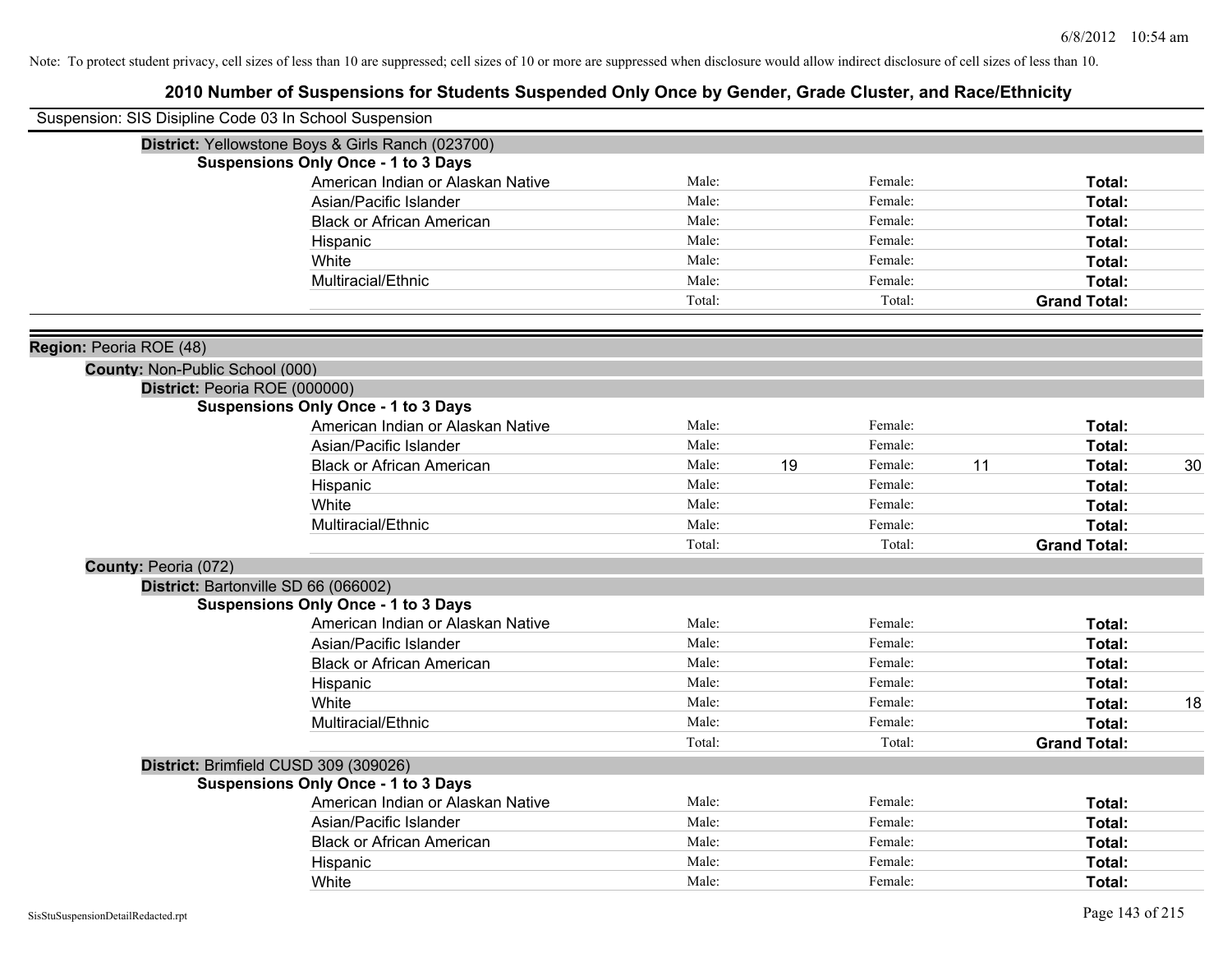| Suspension: SIS Disipline Code 03 In School Suspension |                                                |        |    |         |    |                     |    |
|--------------------------------------------------------|------------------------------------------------|--------|----|---------|----|---------------------|----|
|                                                        | Multiracial/Ethnic                             | Male:  |    | Female: |    | Total:              |    |
|                                                        |                                                | Total: |    | Total:  |    | <b>Grand Total:</b> |    |
| District: Dunlap CUSD 323 (323026)                     |                                                |        |    |         |    |                     |    |
|                                                        | <b>Suspensions Only Once - 1 to 3 Days</b>     |        |    |         |    |                     |    |
|                                                        | American Indian or Alaskan Native              | Male:  |    | Female: |    | Total:              |    |
|                                                        | Asian/Pacific Islander                         | Male:  |    | Female: |    | Total:              |    |
|                                                        | <b>Black or African American</b>               | Male:  |    | Female: |    | Total:              |    |
|                                                        | Hispanic                                       | Male:  |    | Female: |    | Total:              |    |
|                                                        | White                                          | Male:  | 37 | Female: | 22 | Total:              | 59 |
|                                                        | Multiracial/Ethnic                             | Male:  |    | Female: |    | Total:              |    |
|                                                        |                                                | Total: |    | Total:  |    | <b>Grand Total:</b> | 77 |
| District: Elmwood CUSD 322 (322026)                    |                                                |        |    |         |    |                     |    |
|                                                        | <b>Suspensions Only Once - 1 to 3 Days</b>     |        |    |         |    |                     |    |
|                                                        | American Indian or Alaskan Native              | Male:  |    | Female: |    | Total:              |    |
|                                                        | Asian/Pacific Islander                         | Male:  |    | Female: |    | Total:              |    |
|                                                        | <b>Black or African American</b>               | Male:  |    | Female: |    | Total:              |    |
|                                                        | Hispanic                                       | Male:  |    | Female: |    | Total:              |    |
|                                                        | White                                          | Male:  |    | Female: |    | Total:              | 20 |
|                                                        | Multiracial/Ethnic                             | Male:  |    | Female: |    | Total:              |    |
|                                                        |                                                | Total: |    | Total:  |    | <b>Grand Total:</b> |    |
|                                                        | District: Farmington Central CUSD 265 (265026) |        |    |         |    |                     |    |
|                                                        | <b>Suspensions Only Once - 1 to 3 Days</b>     |        |    |         |    |                     |    |
|                                                        | American Indian or Alaskan Native              | Male:  |    | Female: |    | Total:              |    |
|                                                        | Asian/Pacific Islander                         | Male:  |    | Female: |    | Total:              |    |
|                                                        | <b>Black or African American</b>               | Male:  |    | Female: |    | Total:              |    |
|                                                        | Hispanic                                       | Male:  |    | Female: |    | Total:              |    |
|                                                        | White                                          | Male:  | 40 | Female: | 20 | Total:              | 60 |
|                                                        | Multiracial/Ethnic                             | Male:  |    | Female: |    | Total:              |    |
|                                                        |                                                | Total: |    | Total:  |    | <b>Grand Total:</b> |    |
| District: Hollis Cons SD 328 (328003)                  |                                                |        |    |         |    |                     |    |
|                                                        | <b>Suspensions Only Once - 1 to 3 Days</b>     |        |    |         |    |                     |    |
|                                                        | American Indian or Alaskan Native              | Male:  |    | Female: |    | Total:              |    |
|                                                        | Asian/Pacific Islander                         | Male:  |    | Female: |    | Total:              |    |
|                                                        | <b>Black or African American</b>               | Male:  |    | Female: |    | Total:              |    |
|                                                        | Hispanic                                       | Male:  |    | Female: |    | Total:              |    |
|                                                        | White                                          | Male:  |    | Female: |    | Total:              |    |
|                                                        | Multiracial/Ethnic                             | Male:  |    | Female: |    | Total:              |    |
|                                                        |                                                | Total: |    | Total:  |    | <b>Grand Total:</b> |    |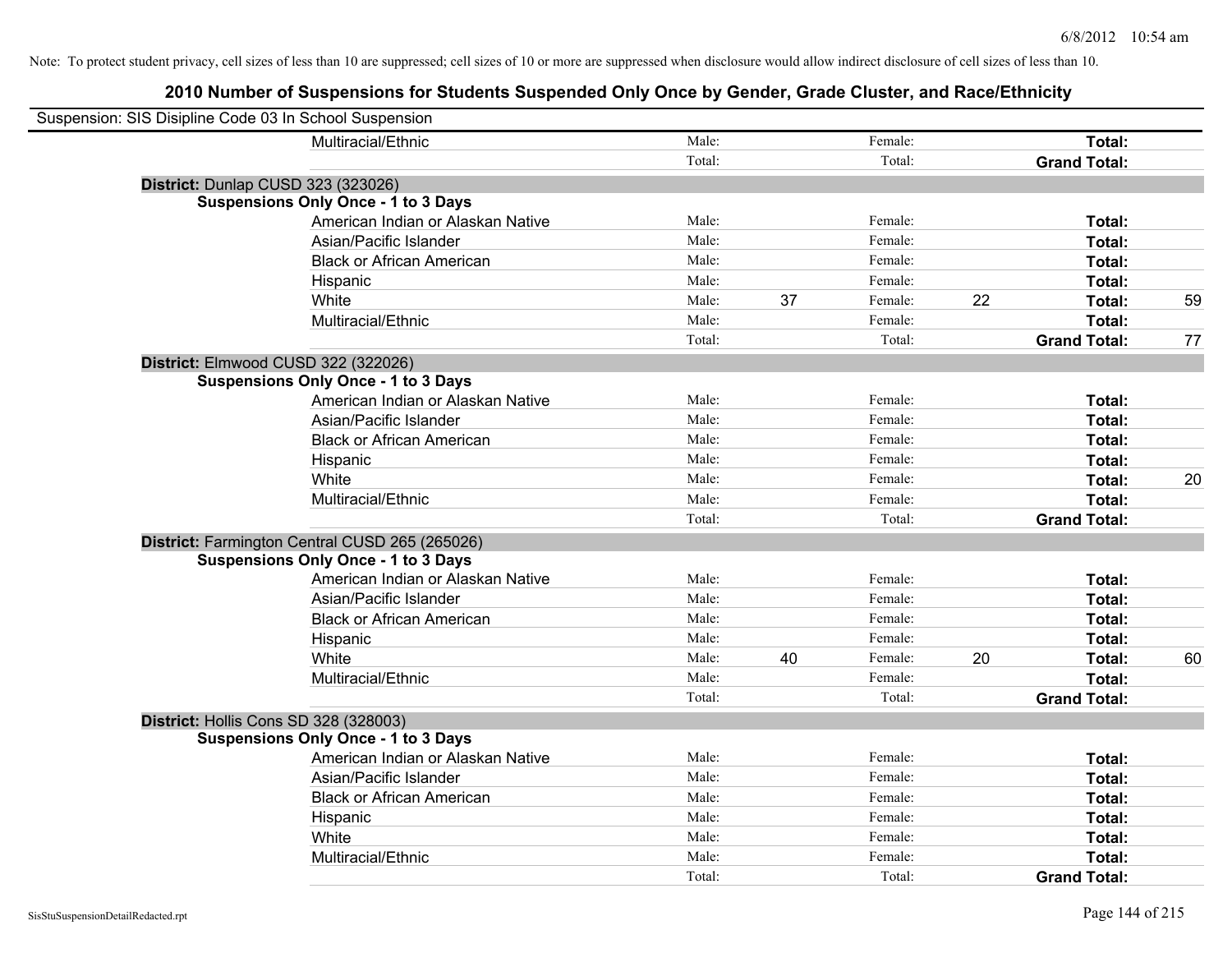| Suspension: SIS Disipline Code 03 In School Suspension |        |     |         |     |                     |     |
|--------------------------------------------------------|--------|-----|---------|-----|---------------------|-----|
| District: Il Valley Central USD 321 (321026)           |        |     |         |     |                     |     |
| <b>Suspensions Only Once - 1 to 3 Days</b>             |        |     |         |     |                     |     |
| American Indian or Alaskan Native                      | Male:  |     | Female: |     | Total:              |     |
| Asian/Pacific Islander                                 | Male:  |     | Female: |     | Total:              |     |
| <b>Black or African American</b>                       | Male:  |     | Female: |     | Total:              |     |
| Hispanic                                               | Male:  |     | Female: |     | Total:              |     |
| White                                                  | Male:  |     | Female: |     | Total:              |     |
| Multiracial/Ethnic                                     | Male:  |     | Female: |     | Total:              |     |
|                                                        | Total: |     | Total:  |     | <b>Grand Total:</b> |     |
| District: Illini Bluffs CUSD 327 (327026)              |        |     |         |     |                     |     |
| <b>Suspensions Only Once - 1 to 3 Days</b>             |        |     |         |     |                     |     |
| American Indian or Alaskan Native                      | Male:  |     | Female: |     | Total:              |     |
| Asian/Pacific Islander                                 | Male:  |     | Female: |     | Total:              |     |
| <b>Black or African American</b>                       | Male:  |     | Female: |     | Total:              |     |
| Hispanic                                               | Male:  |     | Female: |     | Total:              |     |
| White                                                  | Male:  |     | Female: |     | Total:              | 25  |
| Multiracial/Ethnic                                     | Male:  |     | Female: |     | Total:              |     |
|                                                        | Total: |     | Total:  |     | <b>Grand Total:</b> |     |
| District: Norwood ESD 63 (063002)                      |        |     |         |     |                     |     |
| <b>Suspensions Only Once - 1 to 3 Days</b>             |        |     |         |     |                     |     |
| American Indian or Alaskan Native                      | Male:  |     | Female: |     | Total:              |     |
| Asian/Pacific Islander                                 | Male:  |     | Female: |     | Total:              |     |
| <b>Black or African American</b>                       | Male:  |     | Female: |     | Total:              |     |
| Hispanic                                               | Male:  |     | Female: |     | Total:              |     |
| White                                                  | Male:  |     | Female: |     | Total:              |     |
| Multiracial/Ethnic                                     | Male:  |     | Female: |     | Total:              |     |
|                                                        | Total: |     | Total:  |     | <b>Grand Total:</b> | 11  |
| District: Peoria SD 150 (150025)                       |        |     |         |     |                     |     |
| <b>Suspensions Only Once - 1 to 3 Days</b>             |        |     |         |     |                     |     |
| American Indian or Alaskan Native                      | Male:  |     | Female: |     | Total:              |     |
| Asian/Pacific Islander                                 | Male:  |     | Female: |     | Total:              |     |
| <b>Black or African American</b>                       | Male:  | 212 | Female: | 196 | Total:              | 408 |
| Hispanic                                               | Male:  |     | Female: |     | Total:              | 20  |
| White                                                  | Male:  | 57  | Female: | 33  | Total:              | 90  |
| Multiracial/Ethnic                                     | Male:  |     | Female: |     | Total:              |     |
|                                                        | Total: |     | Total:  |     | <b>Grand Total:</b> |     |
| <b>Suspensions Only Once - 4 or More Days</b>          |        |     |         |     |                     |     |
| American Indian or Alaskan Native                      | Male:  |     | Female: |     | Total:              |     |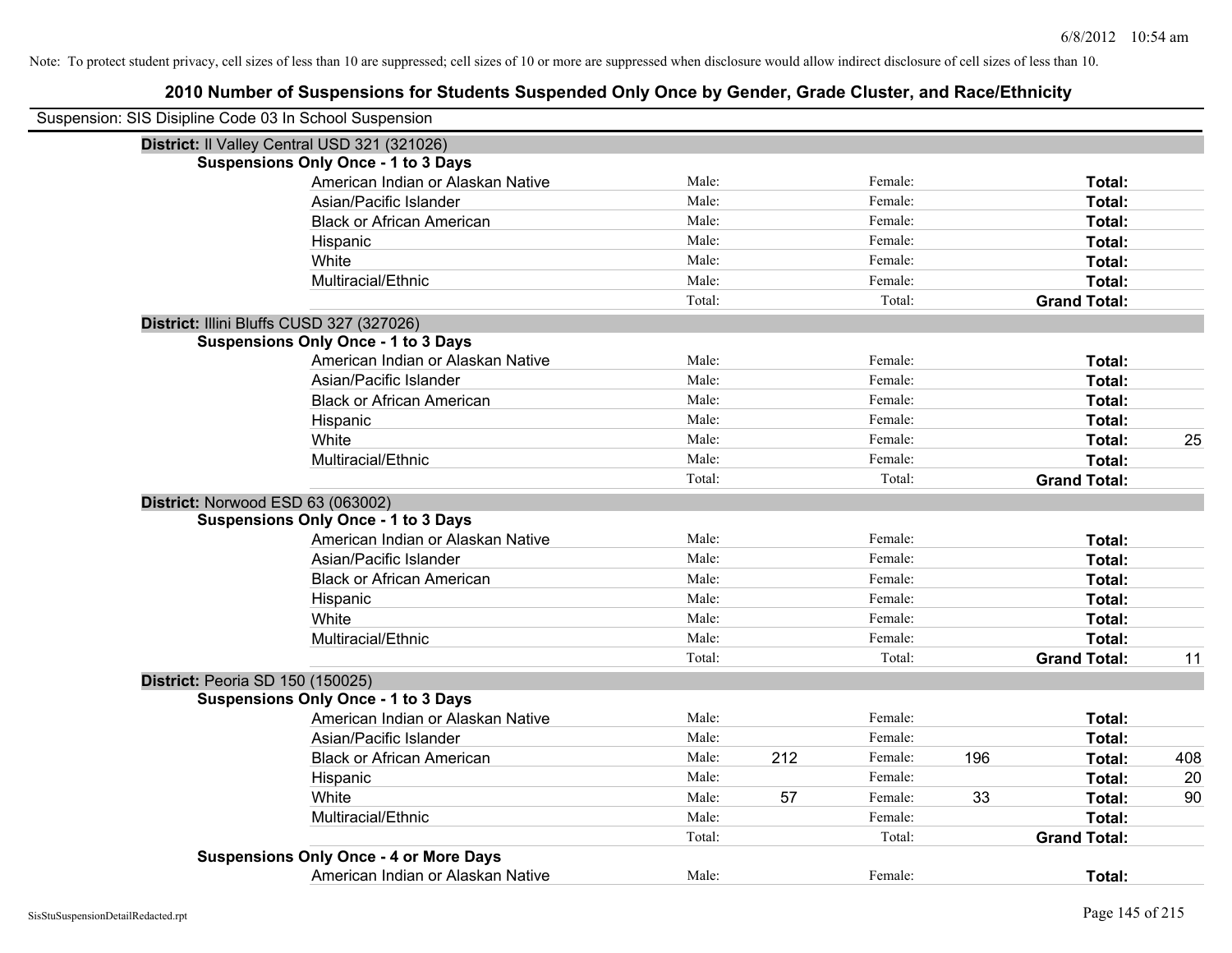| Suspension: SIS Disipline Code 03 In School Suspension |                                               |        |         |                     |
|--------------------------------------------------------|-----------------------------------------------|--------|---------|---------------------|
|                                                        | Asian/Pacific Islander                        | Male:  | Female: | Total:              |
|                                                        | <b>Black or African American</b>              | Male:  | Female: | Total:              |
|                                                        | Hispanic                                      | Male:  | Female: | Total:              |
|                                                        | White                                         | Male:  | Female: | Total:              |
|                                                        | Multiracial/Ethnic                            | Male:  | Female: | Total:              |
|                                                        |                                               | Total: | Total:  | <b>Grand Total:</b> |
|                                                        | District: Pleasant Valley SD 62 (062002)      |        |         |                     |
|                                                        | <b>Suspensions Only Once - 1 to 3 Days</b>    |        |         |                     |
|                                                        | American Indian or Alaskan Native             | Male:  | Female: | Total:              |
|                                                        | Asian/Pacific Islander                        | Male:  | Female: | Total:              |
|                                                        | <b>Black or African American</b>              | Male:  | Female: | 21<br>Total:        |
|                                                        | Hispanic                                      | Male:  | Female: | Total:              |
|                                                        | White                                         | Male:  | Female: | Total:<br>11        |
|                                                        | Multiracial/Ethnic                            | Male:  | Female: | Total:              |
|                                                        |                                               | Total: | Total:  | <b>Grand Total:</b> |
|                                                        | <b>Suspensions Only Once - 4 or More Days</b> |        |         |                     |
|                                                        | American Indian or Alaskan Native             | Male:  | Female: | Total:              |
|                                                        | Asian/Pacific Islander                        | Male:  | Female: | Total:              |
|                                                        | <b>Black or African American</b>              | Male:  | Female: | Total:              |
|                                                        | Hispanic                                      | Male:  | Female: | Total:              |
|                                                        | White                                         | Male:  | Female: | Total:              |
|                                                        | Multiracial/Ethnic                            | Male:  | Female: | Total:              |
|                                                        |                                               | Total: | Total:  | <b>Grand Total:</b> |
|                                                        | District: Princeville CUSD 326 (326026)       |        |         |                     |
|                                                        | <b>Suspensions Only Once - 1 to 3 Days</b>    |        |         |                     |
|                                                        | American Indian or Alaskan Native             | Male:  | Female: | Total:              |
|                                                        | Asian/Pacific Islander                        | Male:  | Female: | Total:              |
|                                                        | <b>Black or African American</b>              | Male:  | Female: | Total:              |
|                                                        | Hispanic                                      | Male:  | Female: | Total:              |
|                                                        | White                                         | Male:  | Female: | Total:<br>11        |
|                                                        | Multiracial/Ethnic                            | Male:  | Female: | Total:              |
|                                                        |                                               | Total: | Total:  | <b>Grand Total:</b> |
|                                                        |                                               |        |         |                     |
| Region: Region 05 North Cook ISC 1 (05)                |                                               |        |         |                     |
| County: Cook (016)                                     |                                               |        |         |                     |
|                                                        | District: Arlington Heights SD 25 (025002)    |        |         |                     |
|                                                        | <b>Suspensions Only Once - 1 to 3 Days</b>    |        |         |                     |
|                                                        | American Indian or Alaskan Native             | Male:  | Female: | Total:              |
| SisStuSuspensionDetailRedacted.rpt                     |                                               |        |         | Page 146 of 215     |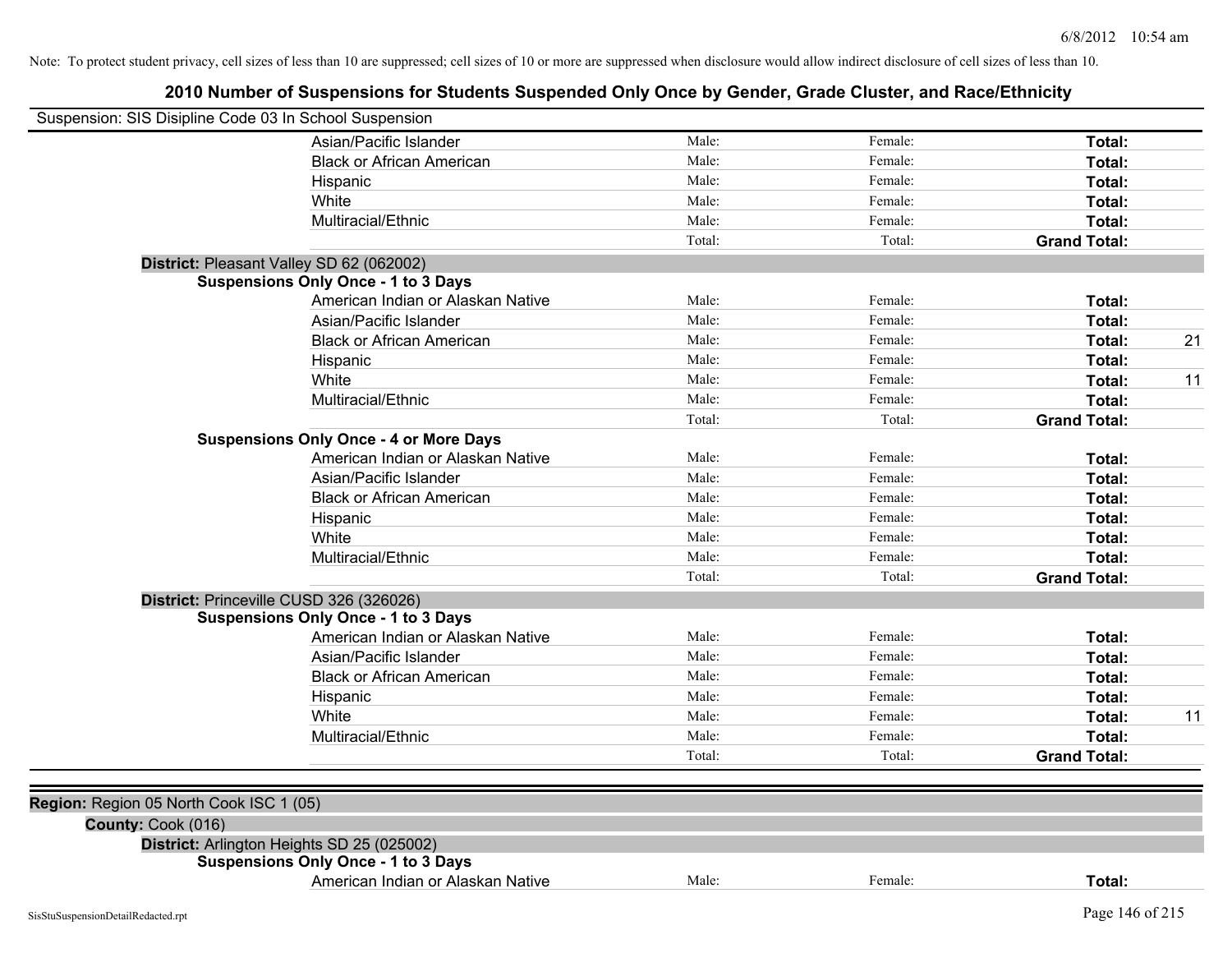| Suspension: SIS Disipline Code 03 In School Suspension |                                               |        |    |         |    |                     |    |
|--------------------------------------------------------|-----------------------------------------------|--------|----|---------|----|---------------------|----|
|                                                        | Asian/Pacific Islander                        | Male:  |    | Female: |    | Total:              |    |
|                                                        | <b>Black or African American</b>              | Male:  |    | Female: |    | Total:              |    |
|                                                        | Hispanic                                      | Male:  |    | Female: |    | Total:              |    |
|                                                        | White                                         | Male:  |    | Female: |    | Total:              | 13 |
|                                                        | Multiracial/Ethnic                            | Male:  |    | Female: |    | Total:              |    |
|                                                        |                                               | Total: |    | Total:  |    | <b>Grand Total:</b> |    |
| District: Avoca SD 37 (037002)                         |                                               |        |    |         |    |                     |    |
|                                                        | <b>Suspensions Only Once - 1 to 3 Days</b>    |        |    |         |    |                     |    |
|                                                        | American Indian or Alaskan Native             | Male:  |    | Female: |    | Total:              |    |
|                                                        | Asian/Pacific Islander                        | Male:  |    | Female: |    | Total:              |    |
|                                                        | <b>Black or African American</b>              | Male:  |    | Female: |    | Total:              |    |
|                                                        | Hispanic                                      | Male:  |    | Female: |    | Total:              |    |
|                                                        | White                                         | Male:  |    | Female: |    | Total:              |    |
|                                                        | Multiracial/Ethnic                            | Male:  |    | Female: |    | Total:              |    |
|                                                        |                                               | Total: |    | Total:  |    | <b>Grand Total:</b> | 11 |
| District: CCSD 62 (062004)                             |                                               |        |    |         |    |                     |    |
|                                                        | <b>Suspensions Only Once - 1 to 3 Days</b>    |        |    |         |    |                     |    |
|                                                        | American Indian or Alaskan Native             | Male:  |    | Female: |    | Total:              |    |
|                                                        | Asian/Pacific Islander                        | Male:  |    | Female: |    | Total:              |    |
|                                                        | <b>Black or African American</b>              | Male:  |    | Female: |    | Total:              |    |
|                                                        | Hispanic                                      | Male:  |    | Female: |    | Total:              | 42 |
|                                                        | White                                         | Male:  |    | Female: |    | Total:              | 27 |
|                                                        | Multiracial/Ethnic                            | Male:  |    | Female: |    | Total:              |    |
|                                                        |                                               | Total: | 70 | Total:  | 14 | <b>Grand Total:</b> | 84 |
| District: East Maine SD 63 (063002)                    |                                               |        |    |         |    |                     |    |
|                                                        | <b>Suspensions Only Once - 1 to 3 Days</b>    |        |    |         |    |                     |    |
|                                                        | American Indian or Alaskan Native             | Male:  |    | Female: |    | Total:              |    |
|                                                        | Asian/Pacific Islander                        | Male:  |    | Female: |    | Total:              | 13 |
|                                                        | <b>Black or African American</b>              | Male:  |    | Female: |    | Total:              |    |
|                                                        | Hispanic                                      | Male:  |    | Female: |    | Total:              |    |
|                                                        | White                                         | Male:  |    | Female: |    | Total:              |    |
|                                                        | Multiracial/Ethnic                            | Male:  |    | Female: |    | Total:              |    |
|                                                        |                                               | Total: | 25 | Total:  | 14 | <b>Grand Total:</b> | 39 |
|                                                        | <b>Suspensions Only Once - 4 or More Days</b> |        |    |         |    |                     |    |
|                                                        | American Indian or Alaskan Native             | Male:  |    | Female: |    | Total:              |    |
|                                                        | Asian/Pacific Islander                        | Male:  |    | Female: |    | Total:              |    |
|                                                        | <b>Black or African American</b>              | Male:  |    | Female: |    | Total:              |    |
|                                                        | Hispanic                                      | Male:  |    | Female: |    | Total:              |    |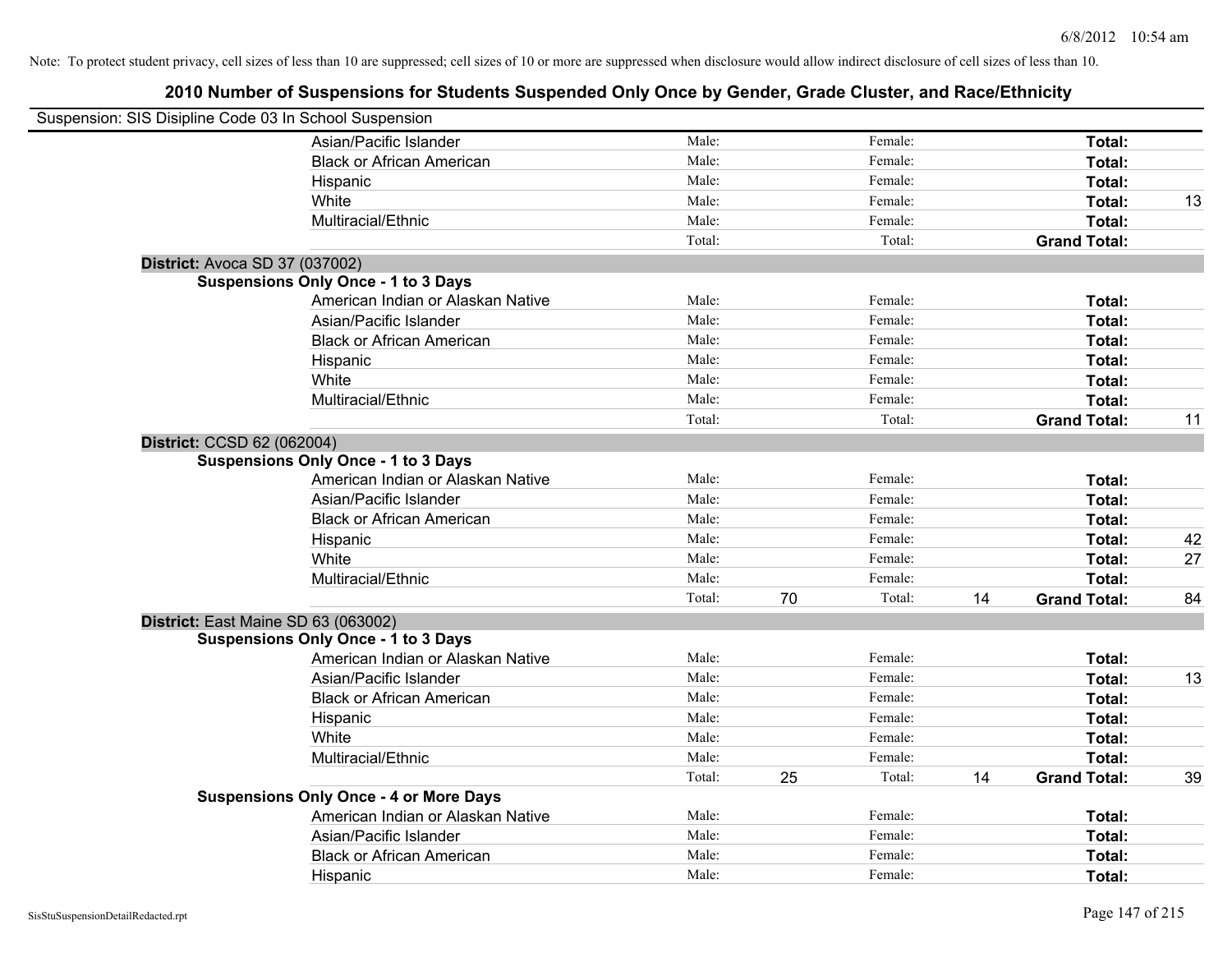# **2010 Number of Suspensions for Students Suspended Only Once by Gender, Grade Cluster, and Race/Ethnicity**

| Suspension: SIS Disipline Code 03 In School Suspension |        |    |         |    |                     |     |
|--------------------------------------------------------|--------|----|---------|----|---------------------|-----|
| White                                                  | Male:  |    | Female: |    | Total:              |     |
| Multiracial/Ethnic                                     | Male:  |    | Female: |    | Total:              |     |
|                                                        | Total: |    | Total:  |    | <b>Grand Total:</b> |     |
| District: Evanston CCSD 65 (065004)                    |        |    |         |    |                     |     |
| <b>Suspensions Only Once - 1 to 3 Days</b>             |        |    |         |    |                     |     |
| American Indian or Alaskan Native                      | Male:  |    | Female: |    | Total:              |     |
| Asian/Pacific Islander                                 | Male:  |    | Female: |    | Total:              |     |
| <b>Black or African American</b>                       | Male:  |    | Female: |    | Total:              | 10  |
| Hispanic                                               | Male:  |    | Female: |    | Total:              |     |
| White                                                  | Male:  |    | Female: |    | Total:              |     |
| Multiracial/Ethnic                                     | Male:  |    | Female: |    | Total:              |     |
|                                                        | Total: |    | Total:  |    | <b>Grand Total:</b> |     |
| <b>Suspensions Only Once - 4 or More Days</b>          |        |    |         |    |                     |     |
| American Indian or Alaskan Native                      | Male:  |    | Female: |    | Total:              |     |
| Asian/Pacific Islander                                 | Male:  |    | Female: |    | Total:              |     |
| <b>Black or African American</b>                       | Male:  |    | Female: |    | Total:              |     |
| Hispanic                                               | Male:  |    | Female: |    | Total:              |     |
| White                                                  | Male:  |    | Female: |    | Total:              |     |
| Multiracial/Ethnic                                     | Male:  |    | Female: |    | Total:              |     |
|                                                        | Total: |    | Total:  |    | <b>Grand Total:</b> |     |
| District: Evanston Twp HSD 202 (202017)                |        |    |         |    |                     |     |
| <b>Suspensions Only Once - 1 to 3 Days</b>             |        |    |         |    |                     |     |
| American Indian or Alaskan Native                      | Male:  |    | Female: |    | Total:              |     |
| Asian/Pacific Islander                                 | Male:  |    | Female: |    | Total:              |     |
| <b>Black or African American</b>                       | Male:  | 44 | Female: | 47 | Total:              | 91  |
| Hispanic                                               | Male:  |    | Female: |    | Total:              | 23  |
| White                                                  | Male:  |    | Female: |    | Total:              | 27  |
| Multiracial/Ethnic                                     | Male:  |    | Female: |    | Total:              |     |
|                                                        | Total: | 85 | Total:  | 66 | <b>Grand Total:</b> | 151 |
| <b>Suspensions Only Once - 4 or More Days</b>          |        |    |         |    |                     |     |
| American Indian or Alaskan Native                      | Male:  |    | Female: |    | Total:              |     |
| Asian/Pacific Islander                                 | Male:  |    | Female: |    | Total:              |     |
| <b>Black or African American</b>                       | Male:  |    | Female: |    | Total:              |     |
| Hispanic                                               | Male:  |    | Female: |    | Total:              |     |
| White                                                  | Male:  |    | Female: |    | Total:              |     |
| Multiracial/Ethnic                                     | Male:  |    | Female: |    | Total:              |     |
|                                                        | Total: |    | Total:  |    | <b>Grand Total:</b> | 12  |

## **District:** Fairview SD 72 (072002)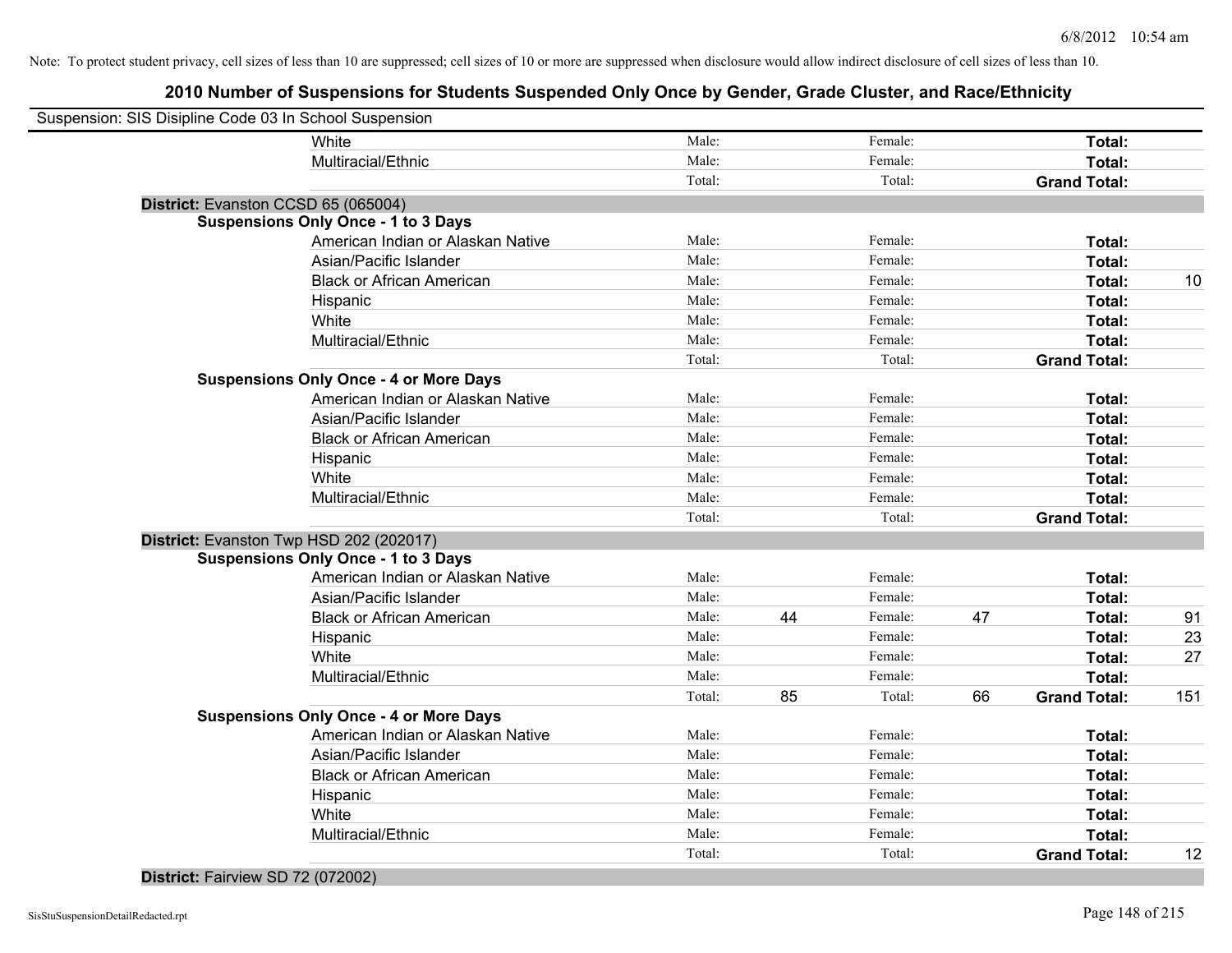| Suspension: SIS Disipline Code 03 In School Suspension |                                            |        |         |                     |    |
|--------------------------------------------------------|--------------------------------------------|--------|---------|---------------------|----|
|                                                        | <b>Suspensions Only Once - 1 to 3 Days</b> |        |         |                     |    |
|                                                        | American Indian or Alaskan Native          | Male:  | Female: | Total:              |    |
|                                                        | Asian/Pacific Islander                     | Male:  | Female: | Total:              |    |
|                                                        | <b>Black or African American</b>           | Male:  | Female: | Total:              |    |
|                                                        | Hispanic                                   | Male:  | Female: | Total:              |    |
|                                                        | White                                      | Male:  | Female: | Total:              |    |
|                                                        | Multiracial/Ethnic                         | Male:  | Female: | Total:              |    |
|                                                        |                                            | Total: | Total:  | <b>Grand Total:</b> |    |
| District: Glenview CCSD 34 (034004)                    |                                            |        |         |                     |    |
|                                                        | <b>Suspensions Only Once - 1 to 3 Days</b> |        |         |                     |    |
|                                                        | American Indian or Alaskan Native          | Male:  | Female: | Total:              |    |
|                                                        | Asian/Pacific Islander                     | Male:  | Female: | Total:              |    |
|                                                        | <b>Black or African American</b>           | Male:  | Female: | Total:              |    |
|                                                        | Hispanic                                   | Male:  | Female: | Total:              | 13 |
|                                                        | White                                      | Male:  | Female: | Total:              | 19 |
|                                                        | Multiracial/Ethnic                         | Male:  | Female: | Total:              |    |
|                                                        |                                            | Total: | Total:  | <b>Grand Total:</b> |    |
| District: Golf ESD 67 (067002)                         |                                            |        |         |                     |    |
|                                                        | <b>Suspensions Only Once - 1 to 3 Days</b> |        |         |                     |    |
|                                                        | American Indian or Alaskan Native          | Male:  | Female: | Total:              |    |
|                                                        | Asian/Pacific Islander                     | Male:  | Female: | Total:              |    |
|                                                        | <b>Black or African American</b>           | Male:  | Female: | Total:              |    |
|                                                        | Hispanic                                   | Male:  | Female: | Total:              |    |
|                                                        | White                                      | Male:  | Female: | Total:              |    |
|                                                        | Multiracial/Ethnic                         | Male:  | Female: | Total:              |    |
|                                                        |                                            | Total: | Total:  | <b>Grand Total:</b> |    |
| District: Kenilworth SD 38 (038002)                    |                                            |        |         |                     |    |
|                                                        | <b>Suspensions Only Once - 1 to 3 Days</b> |        |         |                     |    |
|                                                        | American Indian or Alaskan Native          | Male:  | Female: | Total:              |    |
|                                                        | Asian/Pacific Islander                     | Male:  | Female: | Total:              |    |
|                                                        | <b>Black or African American</b>           | Male:  | Female: | Total:              |    |
|                                                        | Hispanic                                   | Male:  | Female: | Total:              |    |
|                                                        | White                                      | Male:  | Female: | Total:              |    |
|                                                        | Multiracial/Ethnic                         | Male:  | Female: | Total:              |    |
|                                                        |                                            | Total: | Total:  | <b>Grand Total:</b> |    |
| District: Lincolnwood SD 74 (074002)                   |                                            |        |         |                     |    |
|                                                        | <b>Suspensions Only Once - 1 to 3 Days</b> |        |         |                     |    |
|                                                        | American Indian or Alaskan Native          | Male:  | Female: | Total:              |    |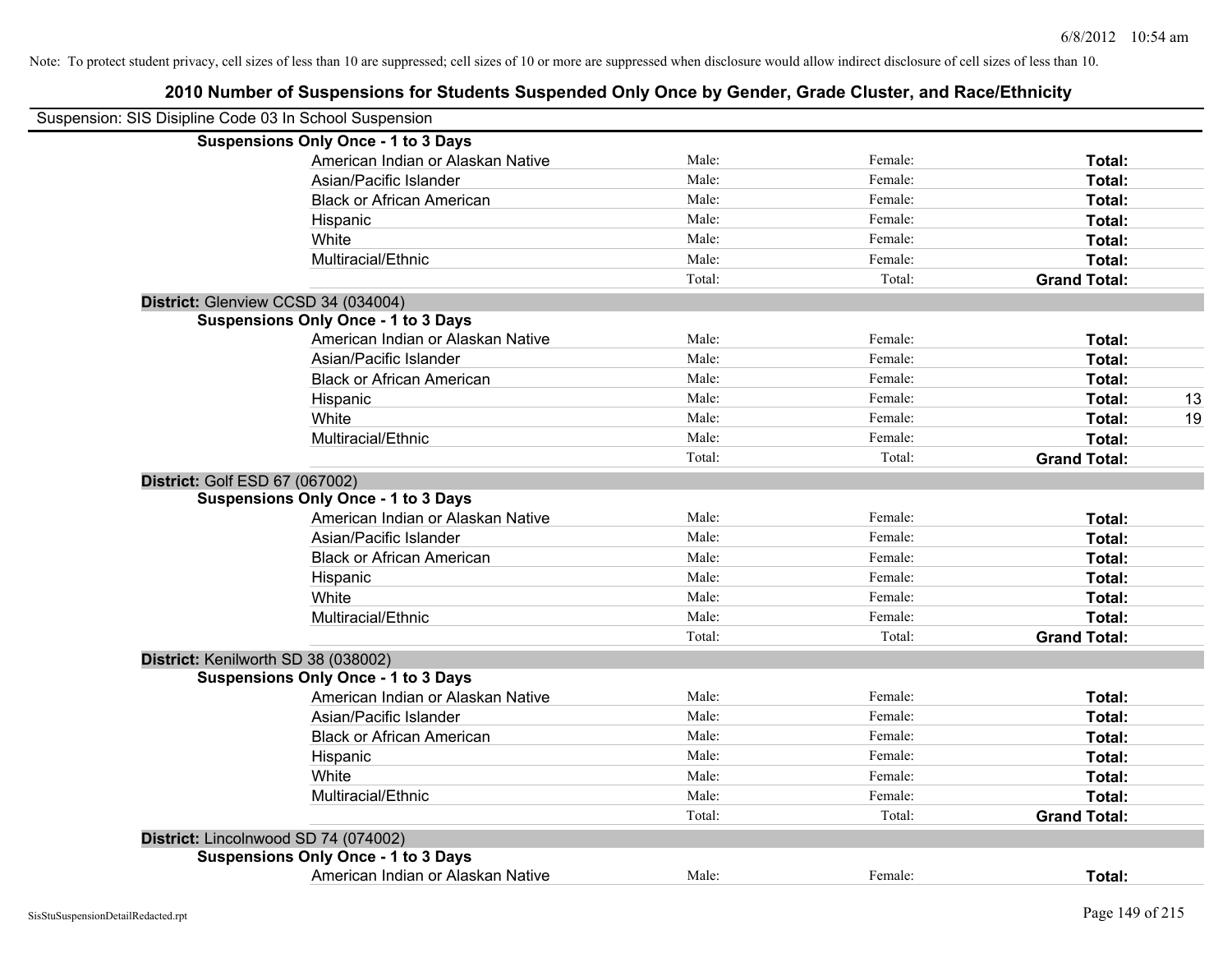| Suspension: SIS Disipline Code 03 In School Suspension |                                               |        |     |         |     |                     |     |
|--------------------------------------------------------|-----------------------------------------------|--------|-----|---------|-----|---------------------|-----|
|                                                        | Asian/Pacific Islander                        | Male:  |     | Female: |     | Total:              |     |
|                                                        | <b>Black or African American</b>              | Male:  |     | Female: |     | Total:              |     |
|                                                        | Hispanic                                      | Male:  |     | Female: |     | Total:              |     |
|                                                        | White                                         | Male:  |     | Female: |     | Total:              |     |
|                                                        | Multiracial/Ethnic                            | Male:  |     | Female: |     | Total:              |     |
|                                                        |                                               | Total: |     | Total:  |     | <b>Grand Total:</b> | 22  |
|                                                        | District: Maine Township HSD 207 (207017)     |        |     |         |     |                     |     |
|                                                        | <b>Suspensions Only Once - 1 to 3 Days</b>    |        |     |         |     |                     |     |
|                                                        | American Indian or Alaskan Native             | Male:  |     | Female: |     | Total:              |     |
|                                                        | Asian/Pacific Islander                        | Male:  | 49  | Female: | 29  | Total:              | 78  |
|                                                        | <b>Black or African American</b>              | Male:  | 10  | Female: | 13  | Total:              | 23  |
|                                                        | Hispanic                                      | Male:  | 70  | Female: | 60  | Total:              | 130 |
|                                                        | White                                         | Male:  | 246 | Female: | 189 | Total:              | 435 |
|                                                        | Multiracial/Ethnic                            | Male:  |     | Female: |     | Total:              | 11  |
|                                                        |                                               | Total: |     | Total:  |     | <b>Grand Total:</b> |     |
|                                                        | <b>Suspensions Only Once - 4 or More Days</b> |        |     |         |     |                     |     |
|                                                        | American Indian or Alaskan Native             | Male:  |     | Female: |     | Total:              |     |
|                                                        | Asian/Pacific Islander                        | Male:  |     | Female: |     | Total:              |     |
|                                                        | <b>Black or African American</b>              | Male:  |     | Female: |     | Total:              |     |
|                                                        | Hispanic                                      | Male:  |     | Female: |     | Total:              |     |
|                                                        | White                                         | Male:  |     | Female: |     | Total:              |     |
|                                                        | Multiracial/Ethnic                            | Male:  |     | Female: |     | Total:              |     |
|                                                        |                                               | Total: |     | Total:  |     | <b>Grand Total:</b> |     |
|                                                        | District: Morton Grove SD 70 (070002)         |        |     |         |     |                     |     |
|                                                        | <b>Suspensions Only Once - 1 to 3 Days</b>    |        |     |         |     |                     |     |
|                                                        | American Indian or Alaskan Native             | Male:  |     | Female: |     | Total:              |     |
|                                                        | Asian/Pacific Islander                        | Male:  |     | Female: |     | Total:              |     |
|                                                        | <b>Black or African American</b>              | Male:  |     | Female: |     | Total:              |     |
|                                                        | Hispanic                                      | Male:  |     | Female: |     | Total:              |     |
|                                                        | White                                         | Male:  |     | Female: |     | Total:              | 10  |
|                                                        | Multiracial/Ethnic                            | Male:  |     | Female: |     | Total:              |     |
|                                                        |                                               | Total: |     | Total:  |     | <b>Grand Total:</b> |     |
|                                                        | District: Mount Prospect SD 57 (057002)       |        |     |         |     |                     |     |
|                                                        | <b>Suspensions Only Once - 1 to 3 Days</b>    |        |     |         |     |                     |     |
|                                                        | American Indian or Alaskan Native             | Male:  |     | Female: |     | Total:              |     |
|                                                        | Asian/Pacific Islander                        | Male:  |     | Female: |     | Total:              |     |
|                                                        | <b>Black or African American</b>              | Male:  |     | Female: |     | Total:              |     |
|                                                        | Hispanic                                      | Male:  |     | Female: |     | Total:              |     |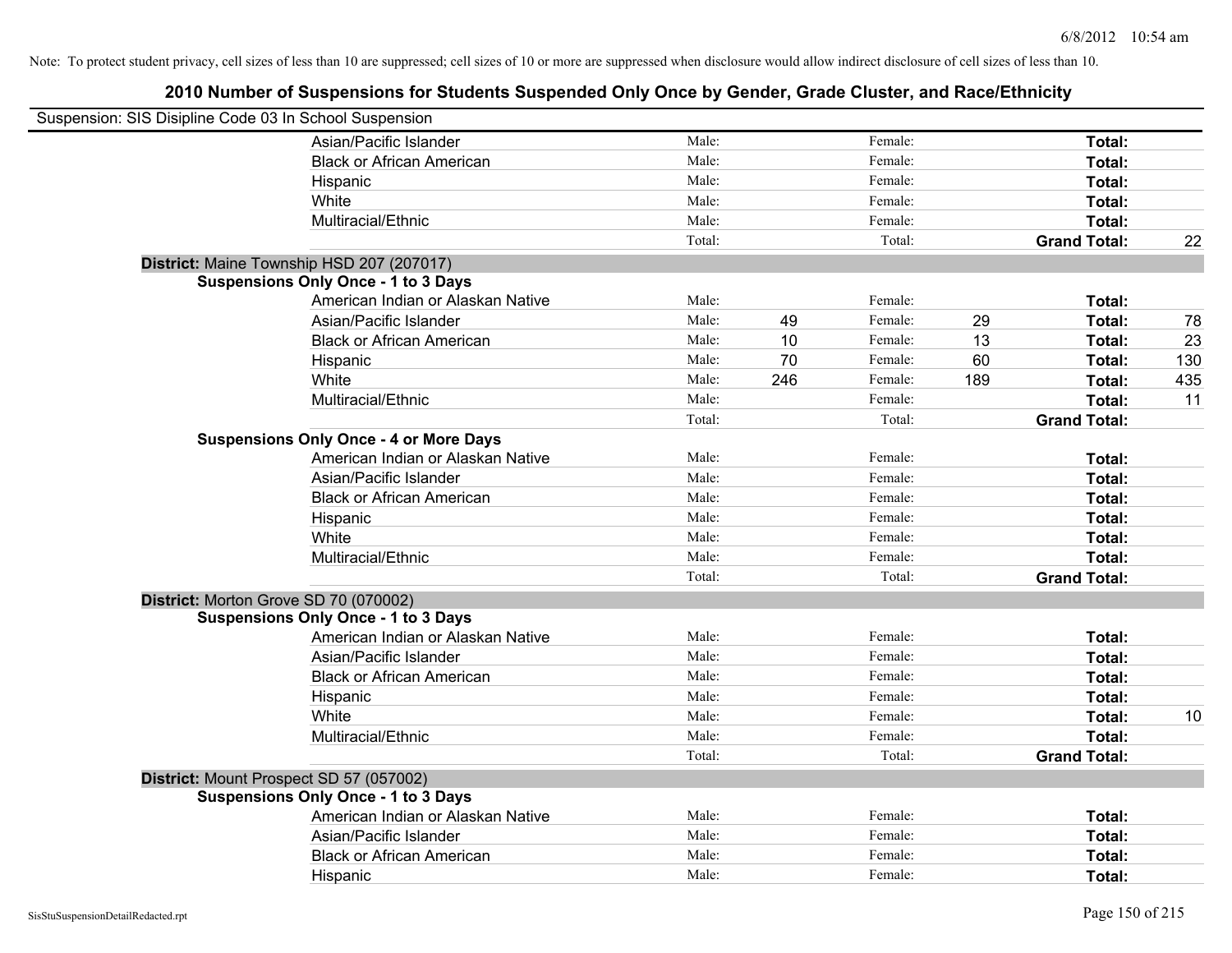| Suspension: SIS Disipline Code 03 In School Suspension |                                               |        |    |         |    |                     |    |
|--------------------------------------------------------|-----------------------------------------------|--------|----|---------|----|---------------------|----|
|                                                        | White                                         | Male:  |    | Female: |    | Total:              | 21 |
|                                                        | Multiracial/Ethnic                            | Male:  |    | Female: |    | Total:              |    |
|                                                        |                                               | Total: |    | Total:  |    | <b>Grand Total:</b> |    |
| District: New Trier Twp HSD 203 (203017)               |                                               |        |    |         |    |                     |    |
|                                                        | <b>Suspensions Only Once - 1 to 3 Days</b>    |        |    |         |    |                     |    |
|                                                        | American Indian or Alaskan Native             | Male:  |    | Female: |    | Total:              |    |
|                                                        | Asian/Pacific Islander                        | Male:  |    | Female: |    | Total:              |    |
|                                                        | <b>Black or African American</b>              | Male:  |    | Female: |    | Total:              |    |
|                                                        | Hispanic                                      | Male:  |    | Female: |    | Total:              |    |
|                                                        | White                                         | Male:  |    | Female: |    | Total:              | 43 |
|                                                        | Multiracial/Ethnic                            | Male:  |    | Female: |    | Total:              |    |
|                                                        |                                               | Total: | 43 | Total:  | 11 | <b>Grand Total:</b> | 54 |
|                                                        | <b>Suspensions Only Once - 4 or More Days</b> |        |    |         |    |                     |    |
|                                                        | American Indian or Alaskan Native             | Male:  |    | Female: |    | Total:              |    |
|                                                        | Asian/Pacific Islander                        | Male:  |    | Female: |    | Total:              |    |
|                                                        | <b>Black or African American</b>              | Male:  |    | Female: |    | Total:              |    |
|                                                        | Hispanic                                      | Male:  |    | Female: |    | Total:              |    |
|                                                        | White                                         | Male:  |    | Female: |    | Total:              |    |
|                                                        | Multiracial/Ethnic                            | Male:  |    | Female: |    | Total:              |    |
|                                                        |                                               | Total: |    | Total:  |    | <b>Grand Total:</b> |    |
| District: Niles ESD 71 (071002)                        |                                               |        |    |         |    |                     |    |
|                                                        | <b>Suspensions Only Once - 1 to 3 Days</b>    |        |    |         |    |                     |    |
|                                                        | American Indian or Alaskan Native             | Male:  |    | Female: |    | Total:              |    |
|                                                        | Asian/Pacific Islander                        | Male:  |    | Female: |    | Total:              |    |
|                                                        | <b>Black or African American</b>              | Male:  |    | Female: |    | Total:              |    |
|                                                        | Hispanic                                      | Male:  |    | Female: |    | Total:              |    |
|                                                        | White                                         | Male:  |    | Female: |    | Total:              |    |
|                                                        | Multiracial/Ethnic                            | Male:  |    | Female: |    | Total:              |    |
|                                                        |                                               | Total: |    | Total:  |    | <b>Grand Total:</b> |    |
| District: Niles Twp CHSD 219 (219017)                  |                                               |        |    |         |    |                     |    |
|                                                        | <b>Suspensions Only Once - 1 to 3 Days</b>    |        |    |         |    |                     |    |
|                                                        | American Indian or Alaskan Native             | Male:  |    | Female: |    | Total:              |    |
|                                                        | Asian/Pacific Islander                        | Male:  | 34 | Female: | 12 | Total:              | 46 |
|                                                        | <b>Black or African American</b>              | Male:  | 12 | Female: | 11 | Total:              | 23 |
|                                                        | Hispanic                                      | Male:  |    | Female: |    | Total:              | 30 |
|                                                        | White                                         | Male:  | 56 | Female: | 23 | Total:              | 79 |
|                                                        | Multiracial/Ethnic                            | Male:  |    | Female: |    | Total:              | 15 |
|                                                        |                                               | Total: |    | Total:  |    | <b>Grand Total:</b> |    |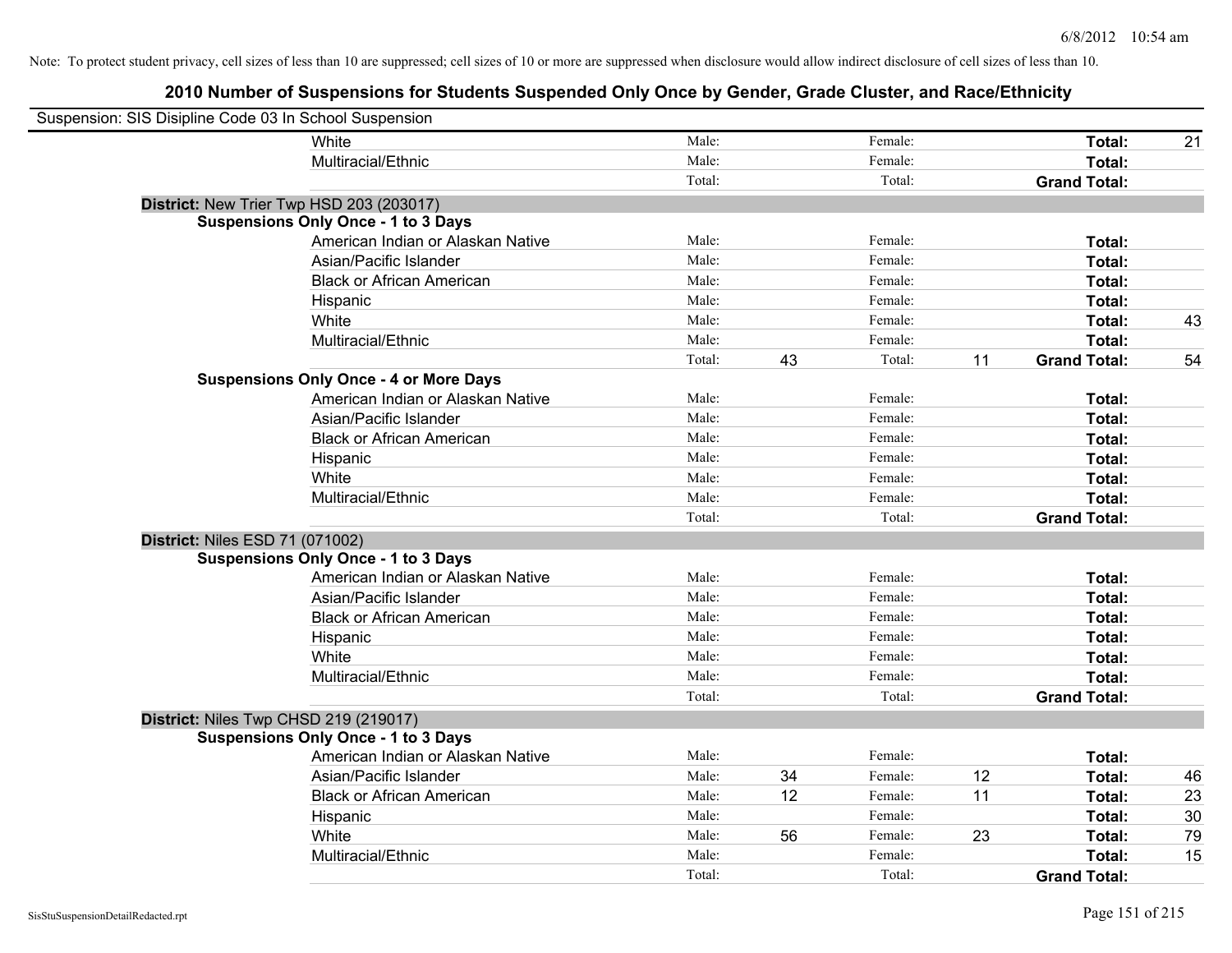| Suspension: SIS Disipline Code 03 In School Suspension |                                               |        |         |                     |    |
|--------------------------------------------------------|-----------------------------------------------|--------|---------|---------------------|----|
|                                                        | <b>Suspensions Only Once - 4 or More Days</b> |        |         |                     |    |
|                                                        | American Indian or Alaskan Native             | Male:  | Female: | Total:              |    |
|                                                        | Asian/Pacific Islander                        | Male:  | Female: | Total:              |    |
|                                                        | <b>Black or African American</b>              | Male:  | Female: | Total:              |    |
|                                                        | Hispanic                                      | Male:  | Female: | Total:              |    |
|                                                        | White                                         | Male:  | Female: | Total:              |    |
|                                                        | Multiracial/Ethnic                            | Male:  | Female: | Total:              |    |
|                                                        |                                               | Total: | Total:  | <b>Grand Total:</b> |    |
| District: Northbrook ESD 27 (027002)                   |                                               |        |         |                     |    |
|                                                        | <b>Suspensions Only Once - 1 to 3 Days</b>    |        |         |                     |    |
|                                                        | American Indian or Alaskan Native             | Male:  | Female: | Total:              |    |
|                                                        | Asian/Pacific Islander                        | Male:  | Female: | Total:              |    |
|                                                        | <b>Black or African American</b>              | Male:  | Female: | Total:              |    |
|                                                        | Hispanic                                      | Male:  | Female: | Total:              |    |
|                                                        | White                                         | Male:  | Female: | Total:              | 11 |
|                                                        | Multiracial/Ethnic                            | Male:  | Female: | Total:              |    |
|                                                        |                                               | Total: | Total:  | <b>Grand Total:</b> |    |
| District: Northbrook SD 28 (028002)                    |                                               |        |         |                     |    |
|                                                        | <b>Suspensions Only Once - 1 to 3 Days</b>    |        |         |                     |    |
|                                                        | American Indian or Alaskan Native             | Male:  | Female: | Total:              |    |
|                                                        | Asian/Pacific Islander                        | Male:  | Female: | Total:              |    |
|                                                        | <b>Black or African American</b>              | Male:  | Female: | Total:              |    |
|                                                        | Hispanic                                      | Male:  | Female: | Total:              |    |
|                                                        | White                                         | Male:  | Female: | Total:              | 22 |
|                                                        | Multiracial/Ethnic                            | Male:  | Female: | Total:              |    |
|                                                        |                                               | Total: | Total:  | <b>Grand Total:</b> |    |
|                                                        | District: Northbrook/Glenview SD 30 (030002)  |        |         |                     |    |
|                                                        | <b>Suspensions Only Once - 1 to 3 Days</b>    |        |         |                     |    |
|                                                        | American Indian or Alaskan Native             | Male:  | Female: | Total:              |    |
|                                                        | Asian/Pacific Islander                        | Male:  | Female: | Total:              |    |
|                                                        | <b>Black or African American</b>              | Male:  | Female: | Total:              |    |
|                                                        | Hispanic                                      | Male:  | Female: | Total:              |    |
|                                                        | White                                         | Male:  | Female: | Total:              |    |
|                                                        | Multiracial/Ethnic                            | Male:  | Female: | Total:              |    |
|                                                        |                                               | Total: | Total:  | <b>Grand Total:</b> |    |
| District: Palatine CCSD 15 (015004)                    |                                               |        |         |                     |    |
|                                                        | <b>Suspensions Only Once - 1 to 3 Days</b>    |        |         |                     |    |
|                                                        | American Indian or Alaskan Native             | Male:  | Female: | Total:              |    |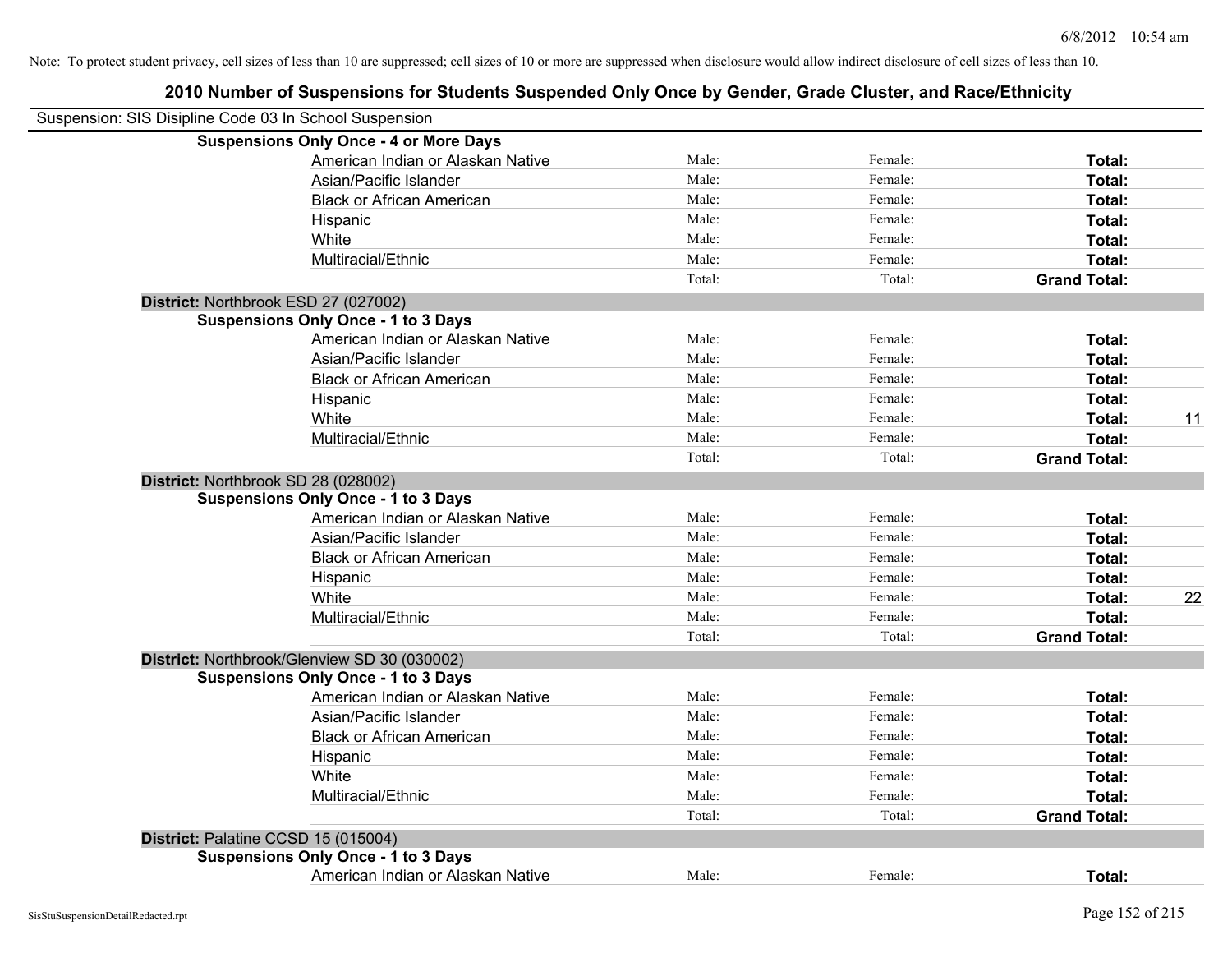| Suspension: SIS Disipline Code 03 In School Suspension |                                               |        |    |         |    |                     |     |
|--------------------------------------------------------|-----------------------------------------------|--------|----|---------|----|---------------------|-----|
|                                                        | Asian/Pacific Islander                        | Male:  |    | Female: |    | Total:              |     |
|                                                        | <b>Black or African American</b>              | Male:  |    | Female: |    | Total:              | 11  |
|                                                        | Hispanic                                      | Male:  | 36 | Female: | 26 | Total:              | 62  |
|                                                        | White                                         | Male:  |    | Female: |    | Total:              | 34  |
|                                                        | Multiracial/Ethnic                            | Male:  |    | Female: |    | Total:              |     |
|                                                        |                                               | Total: |    | Total:  |    | <b>Grand Total:</b> | 121 |
|                                                        | <b>Suspensions Only Once - 4 or More Days</b> |        |    |         |    |                     |     |
|                                                        | American Indian or Alaskan Native             | Male:  |    | Female: |    | Total:              |     |
|                                                        | Asian/Pacific Islander                        | Male:  |    | Female: |    | Total:              |     |
|                                                        | <b>Black or African American</b>              | Male:  |    | Female: |    | Total:              |     |
|                                                        | Hispanic                                      | Male:  |    | Female: |    | Total:              | 21  |
|                                                        | White                                         | Male:  |    | Female: |    | Total:              |     |
|                                                        | Multiracial/Ethnic                            | Male:  |    | Female: |    | Total:              |     |
|                                                        |                                               | Total: |    | Total:  |    | <b>Grand Total:</b> | 31  |
| District: Park Ridge CCSD 64 (064004)                  |                                               |        |    |         |    |                     |     |
|                                                        | <b>Suspensions Only Once - 1 to 3 Days</b>    |        |    |         |    |                     |     |
|                                                        | American Indian or Alaskan Native             | Male:  |    | Female: |    | Total:              |     |
|                                                        | Asian/Pacific Islander                        | Male:  |    | Female: |    | Total:              |     |
|                                                        | <b>Black or African American</b>              | Male:  |    | Female: |    | Total:              |     |
|                                                        | Hispanic                                      | Male:  |    | Female: |    | Total:              |     |
|                                                        | White                                         | Male:  |    | Female: |    | Total:              |     |
|                                                        | Multiracial/Ethnic                            | Male:  |    | Female: |    | Total:              |     |
|                                                        |                                               | Total: |    | Total:  |    | <b>Grand Total:</b> |     |
|                                                        | District: Prospect Heights SD 23 (023002)     |        |    |         |    |                     |     |
|                                                        | <b>Suspensions Only Once - 1 to 3 Days</b>    |        |    |         |    |                     |     |
|                                                        | American Indian or Alaskan Native             | Male:  |    | Female: |    | Total:              |     |
|                                                        | Asian/Pacific Islander                        | Male:  |    | Female: |    | Total:              |     |
|                                                        | <b>Black or African American</b>              | Male:  |    | Female: |    | Total:              |     |
|                                                        | Hispanic                                      | Male:  |    | Female: |    | Total:              |     |
|                                                        | White                                         | Male:  |    | Female: |    | Total:              |     |
|                                                        | Multiracial/Ethnic                            | Male:  |    | Female: |    | Total:              |     |
|                                                        |                                               | Total: |    | Total:  |    | <b>Grand Total:</b> |     |
| District: River Trails SD 26 (026002)                  |                                               |        |    |         |    |                     |     |
|                                                        | <b>Suspensions Only Once - 1 to 3 Days</b>    |        |    |         |    |                     |     |
|                                                        | American Indian or Alaskan Native             | Male:  |    | Female: |    | Total:              |     |
|                                                        | Asian/Pacific Islander                        | Male:  |    | Female: |    | Total:              |     |
|                                                        | <b>Black or African American</b>              | Male:  |    | Female: |    | Total:              |     |
|                                                        | Hispanic                                      | Male:  |    | Female: |    | Total:              | 12  |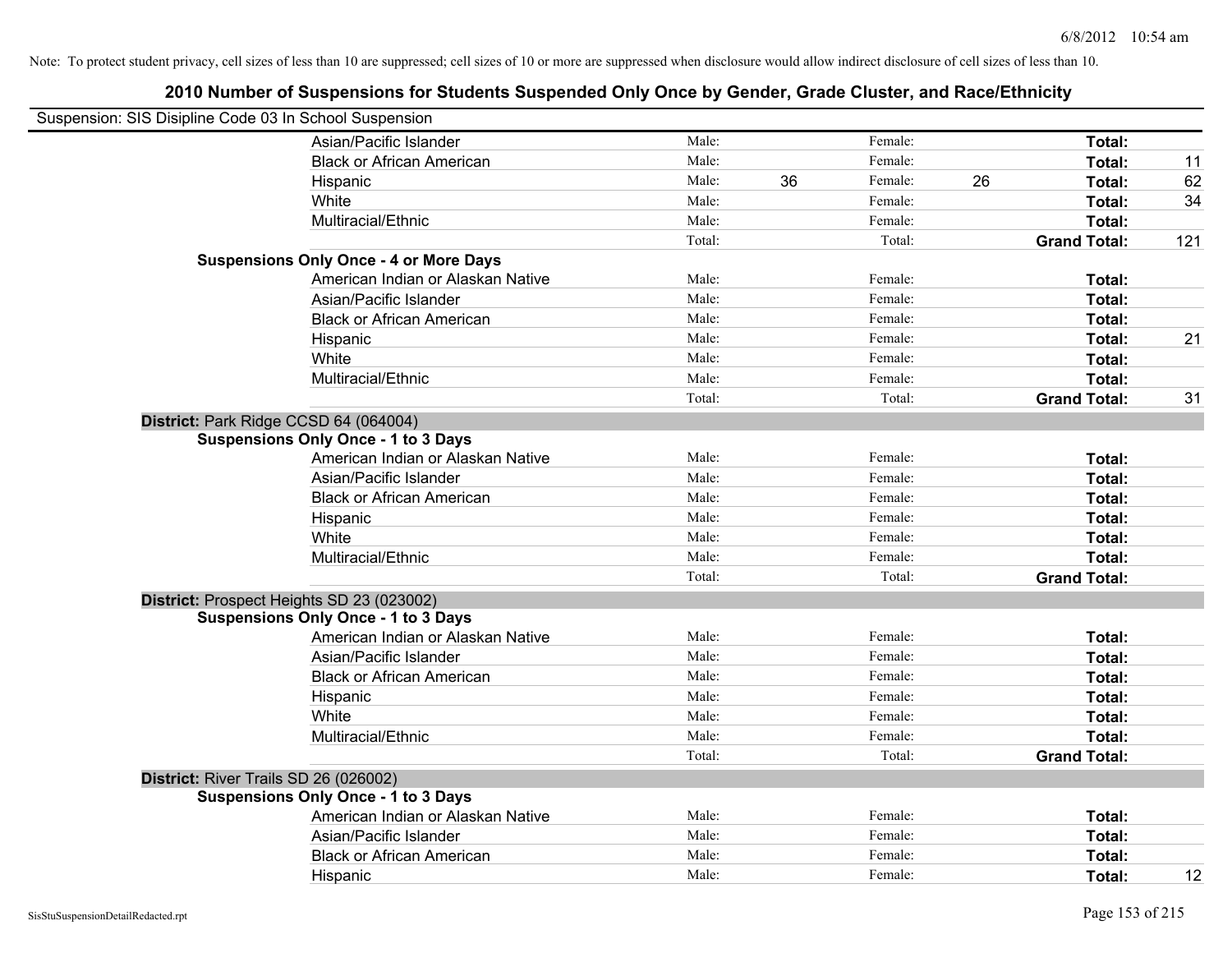| Suspension: SIS Disipline Code 03 In School Suspension |                                               |        |    |         |    |                     |    |
|--------------------------------------------------------|-----------------------------------------------|--------|----|---------|----|---------------------|----|
|                                                        | White                                         | Male:  |    | Female: |    | Total:              | 10 |
|                                                        | Multiracial/Ethnic                            | Male:  |    | Female: |    | Total:              |    |
|                                                        |                                               | Total: |    | Total:  |    | <b>Grand Total:</b> |    |
|                                                        | District: Schaumburg CCSD 54 (054004)         |        |    |         |    |                     |    |
|                                                        | <b>Suspensions Only Once - 1 to 3 Days</b>    |        |    |         |    |                     |    |
|                                                        | American Indian or Alaskan Native             | Male:  |    | Female: |    | Total:              |    |
|                                                        | Asian/Pacific Islander                        | Male:  |    | Female: |    | Total:              | 14 |
|                                                        | <b>Black or African American</b>              | Male:  | 31 | Female: | 14 | Total:              | 45 |
|                                                        | Hispanic                                      | Male:  | 28 | Female: | 10 | Total:              | 38 |
|                                                        | White                                         | Male:  |    | Female: |    | Total:              | 65 |
|                                                        | Multiracial/Ethnic                            | Male:  |    | Female: |    | Total:              | 18 |
|                                                        |                                               | Total: |    | Total:  |    | <b>Grand Total:</b> |    |
|                                                        | <b>Suspensions Only Once - 4 or More Days</b> |        |    |         |    |                     |    |
|                                                        | American Indian or Alaskan Native             | Male:  |    | Female: |    | Total:              |    |
|                                                        | Asian/Pacific Islander                        | Male:  |    | Female: |    | Total:              |    |
|                                                        | <b>Black or African American</b>              | Male:  |    | Female: |    | Total:              |    |
|                                                        | Hispanic                                      | Male:  |    | Female: |    | Total:              |    |
|                                                        | White                                         | Male:  |    | Female: |    | Total:              |    |
|                                                        | Multiracial/Ethnic                            | Male:  |    | Female: |    | Total:              |    |
|                                                        |                                               | Total: |    | Total:  |    | <b>Grand Total:</b> |    |
| District: Skokie SD 68 (068002)                        |                                               |        |    |         |    |                     |    |
|                                                        | <b>Suspensions Only Once - 1 to 3 Days</b>    |        |    |         |    |                     |    |
|                                                        | American Indian or Alaskan Native             | Male:  |    | Female: |    | Total:              |    |
|                                                        | Asian/Pacific Islander                        | Male:  |    | Female: |    | <b>Total:</b>       | 10 |
|                                                        | <b>Black or African American</b>              | Male:  |    | Female: |    | Total:              | 15 |
|                                                        | Hispanic                                      | Male:  |    | Female: |    | Total:              |    |
|                                                        | White                                         | Male:  |    | Female: |    | Total:              | 13 |
|                                                        | Multiracial/Ethnic                            | Male:  |    | Female: |    | Total:              |    |
|                                                        |                                               | Total: |    | Total:  |    | <b>Grand Total:</b> |    |
| District: Skokie SD 69 (069002)                        |                                               |        |    |         |    |                     |    |
|                                                        | <b>Suspensions Only Once - 1 to 3 Days</b>    |        |    |         |    |                     |    |
|                                                        | American Indian or Alaskan Native             | Male:  |    | Female: |    | Total:              |    |
|                                                        | Asian/Pacific Islander                        | Male:  |    | Female: |    | Total:              |    |
|                                                        | <b>Black or African American</b>              | Male:  |    | Female: |    | Total:              | 16 |
|                                                        | Hispanic                                      | Male:  |    | Female: |    | Total:              |    |
|                                                        | White                                         | Male:  |    | Female: |    | Total:              |    |
|                                                        | Multiracial/Ethnic                            | Male:  |    | Female: |    | Total:              |    |
|                                                        |                                               | Total: |    | Total:  |    | <b>Grand Total:</b> | 32 |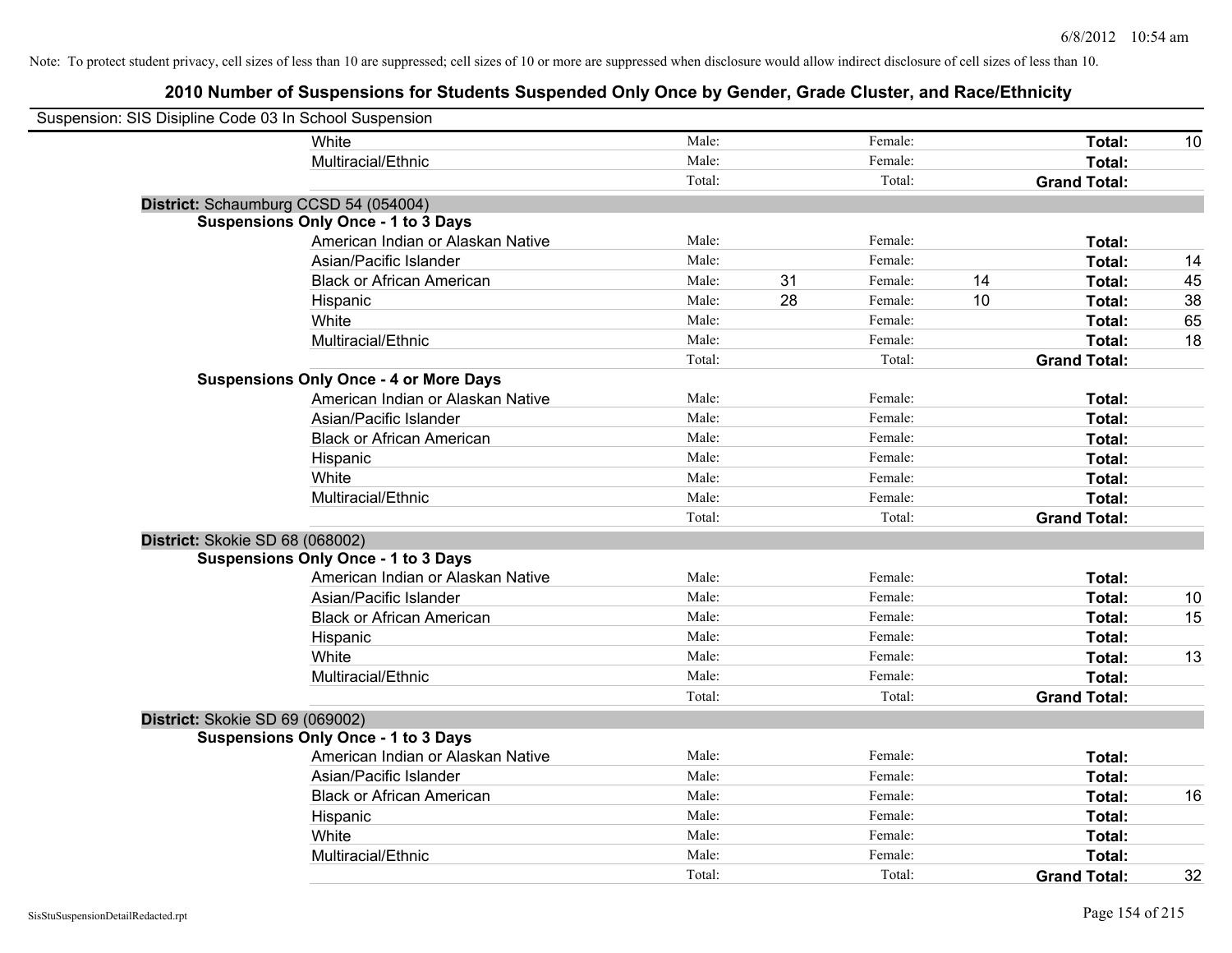| Suspension: SIS Disipline Code 03 In School Suspension |        |     |         |    |                     |     |
|--------------------------------------------------------|--------|-----|---------|----|---------------------|-----|
| District: Skokie SD 73-5 (073502)                      |        |     |         |    |                     |     |
| <b>Suspensions Only Once - 1 to 3 Days</b>             |        |     |         |    |                     |     |
| American Indian or Alaskan Native                      | Male:  |     | Female: |    | Total:              |     |
| Asian/Pacific Islander                                 | Male:  |     | Female: |    | Total:              |     |
| <b>Black or African American</b>                       | Male:  |     | Female: |    | Total:              |     |
| Hispanic                                               | Male:  |     | Female: |    | Total:              |     |
| White                                                  | Male:  |     | Female: |    | Total:              |     |
| Multiracial/Ethnic                                     | Male:  |     | Female: |    | Total:              |     |
|                                                        | Total: |     | Total:  |    | <b>Grand Total:</b> |     |
| District: South Campus (019700)                        |        |     |         |    |                     |     |
| <b>Suspensions Only Once - 1 to 3 Days</b>             |        |     |         |    |                     |     |
| American Indian or Alaskan Native                      | Male:  |     | Female: |    | Total:              |     |
| Asian/Pacific Islander                                 | Male:  |     | Female: |    | Total:              |     |
| <b>Black or African American</b>                       | Male:  |     | Female: |    | Total:              |     |
| Hispanic                                               | Male:  |     | Female: |    | Total:              |     |
| White                                                  | Male:  |     | Female: |    | Total:              |     |
| Multiracial/Ethnic                                     | Male:  |     | Female: |    | Total:              |     |
|                                                        | Total: |     | Total:  |    | <b>Grand Total:</b> |     |
| District: Sunset Ridge SD 29 (029002)                  |        |     |         |    |                     |     |
| <b>Suspensions Only Once - 1 to 3 Days</b>             |        |     |         |    |                     |     |
| American Indian or Alaskan Native                      | Male:  |     | Female: |    | Total:              |     |
| Asian/Pacific Islander                                 | Male:  |     | Female: |    | Total:              |     |
| <b>Black or African American</b>                       | Male:  |     | Female: |    | Total:              |     |
| Hispanic                                               | Male:  |     | Female: |    | Total:              |     |
| White                                                  | Male:  |     | Female: |    | Total:              |     |
| Multiracial/Ethnic                                     | Male:  |     | Female: |    | Total:              |     |
|                                                        | Total: |     | Total:  |    | <b>Grand Total:</b> |     |
| District: Township HSD 211 (211017)                    |        |     |         |    |                     |     |
| <b>Suspensions Only Once - 1 to 3 Days</b>             |        |     |         |    |                     |     |
| American Indian or Alaskan Native                      | Male:  |     | Female: |    | Total:              |     |
| Asian/Pacific Islander                                 | Male:  |     | Female: |    | Total:              | 23  |
| <b>Black or African American</b>                       | Male:  | 45  | Female: | 23 | Total:              | 68  |
| Hispanic                                               | Male:  | 92  | Female: | 72 | Total:              | 164 |
| White                                                  | Male:  | 132 | Female: | 49 | Total:              | 181 |
| Multiracial/Ethnic                                     | Male:  |     | Female: |    | Total:              | 17  |
|                                                        | Total: |     | Total:  |    | <b>Grand Total:</b> |     |
| <b>Suspensions Only Once - 4 or More Days</b>          |        |     |         |    |                     |     |
| American Indian or Alaskan Native                      | Male:  |     | Female: |    | Total:              |     |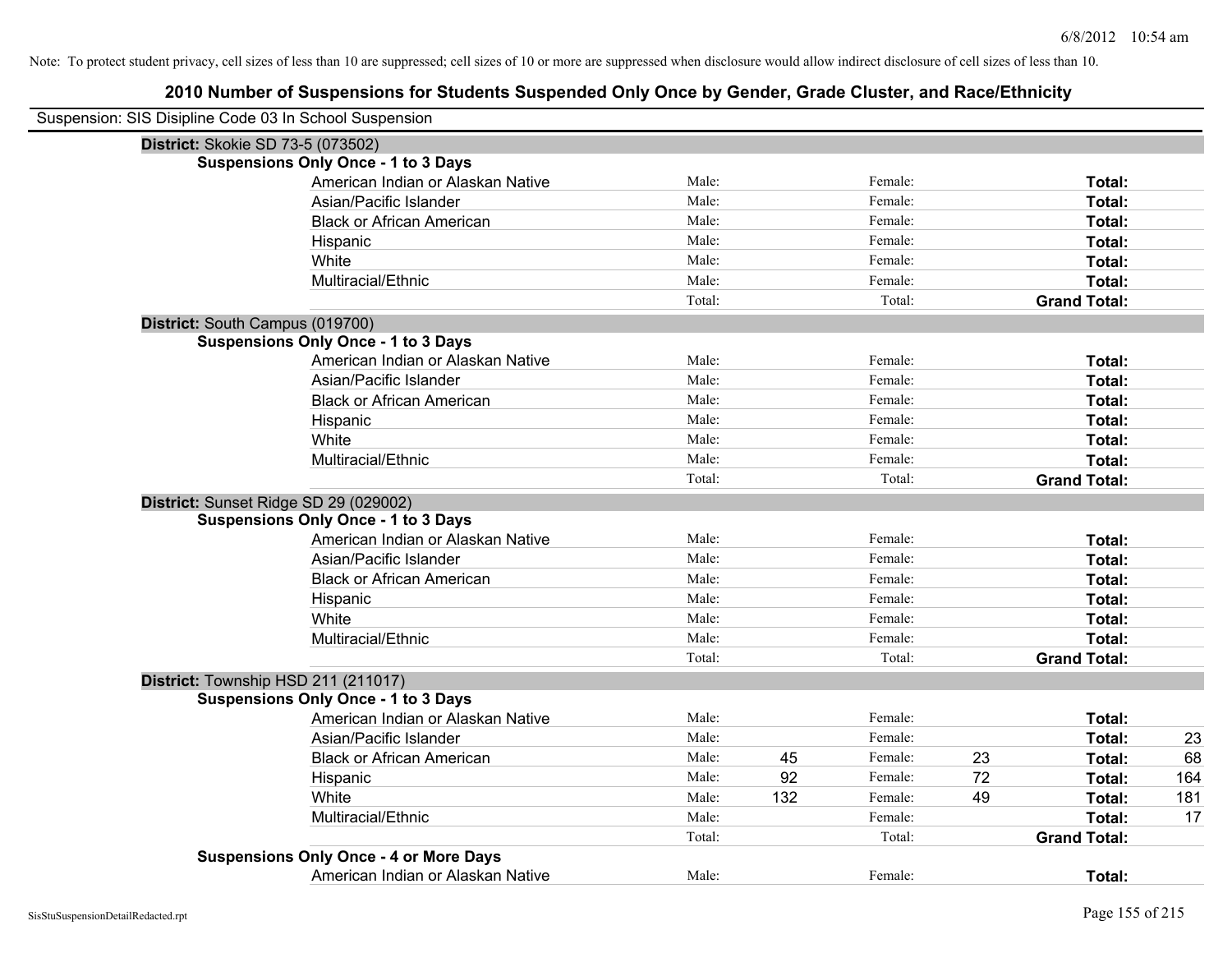| Suspension: SIS Disipline Code 03 In School Suspension |                                            |        |     |         |    |                     |     |
|--------------------------------------------------------|--------------------------------------------|--------|-----|---------|----|---------------------|-----|
|                                                        | Asian/Pacific Islander                     | Male:  |     | Female: |    | Total:              |     |
|                                                        | <b>Black or African American</b>           | Male:  |     | Female: |    | Total:              |     |
|                                                        | Hispanic                                   | Male:  |     | Female: |    | Total:              |     |
|                                                        | White                                      | Male:  |     | Female: |    | Total:              |     |
|                                                        | Multiracial/Ethnic                         | Male:  |     | Female: |    | Total:              |     |
|                                                        |                                            | Total: |     | Total:  |    | <b>Grand Total:</b> |     |
| District: Township HSD 214 (214017)                    |                                            |        |     |         |    |                     |     |
|                                                        | <b>Suspensions Only Once - 1 to 3 Days</b> |        |     |         |    |                     |     |
|                                                        | American Indian or Alaskan Native          | Male:  |     | Female: |    | Total:              |     |
|                                                        | Asian/Pacific Islander                     | Male:  |     | Female: |    | Total:              | 12  |
|                                                        | <b>Black or African American</b>           | Male:  |     | Female: |    | Total:              | 16  |
|                                                        | Hispanic                                   | Male:  | 131 | Female: | 72 | Total:              | 203 |
|                                                        | White                                      | Male:  | 122 | Female: | 60 | Total:              | 182 |
|                                                        | Multiracial/Ethnic                         | Male:  |     | Female: |    | Total:              | 14  |
|                                                        |                                            | Total: |     | Total:  |    | <b>Grand Total:</b> |     |
| District: West Northfield SD 31 (031002)               |                                            |        |     |         |    |                     |     |
|                                                        | <b>Suspensions Only Once - 1 to 3 Days</b> |        |     |         |    |                     |     |
|                                                        | American Indian or Alaskan Native          | Male:  |     | Female: |    | Total:              |     |
|                                                        | Asian/Pacific Islander                     | Male:  |     | Female: |    | Total:              |     |
|                                                        | <b>Black or African American</b>           | Male:  |     | Female: |    | Total:              |     |
|                                                        | Hispanic                                   | Male:  |     | Female: |    | Total:              |     |
|                                                        | White                                      | Male:  |     | Female: |    | Total:              |     |
|                                                        | Multiracial/Ethnic                         | Male:  |     | Female: |    | Total:              |     |
|                                                        |                                            | Total: |     | Total:  |    | <b>Grand Total:</b> | 10  |
| District: Wheeling CCSD 21 (021004)                    |                                            |        |     |         |    |                     |     |
|                                                        | <b>Suspensions Only Once - 1 to 3 Days</b> |        |     |         |    |                     |     |
|                                                        | American Indian or Alaskan Native          | Male:  |     | Female: |    | Total:              |     |
|                                                        | Asian/Pacific Islander                     | Male:  |     | Female: |    | Total:              |     |
|                                                        | <b>Black or African American</b>           | Male:  |     | Female: |    | Total:              |     |
|                                                        | Hispanic                                   | Male:  | 44  | Female: | 25 | Total:              | 69  |
|                                                        | White                                      | Male:  |     | Female: |    | Total:              | 24  |
|                                                        | Multiracial/Ethnic                         | Male:  |     | Female: |    | Total:              |     |
|                                                        |                                            | Total: |     | Total:  |    | <b>Grand Total:</b> |     |
| District: Wilmette SD 39 (039002)                      |                                            |        |     |         |    |                     |     |
|                                                        | <b>Suspensions Only Once - 1 to 3 Days</b> |        |     |         |    |                     |     |
|                                                        | American Indian or Alaskan Native          | Male:  |     | Female: |    | Total:              |     |
|                                                        | Asian/Pacific Islander                     | Male:  |     | Female: |    | Total:              |     |
|                                                        | <b>Black or African American</b>           | Male:  |     | Female: |    | Total:              |     |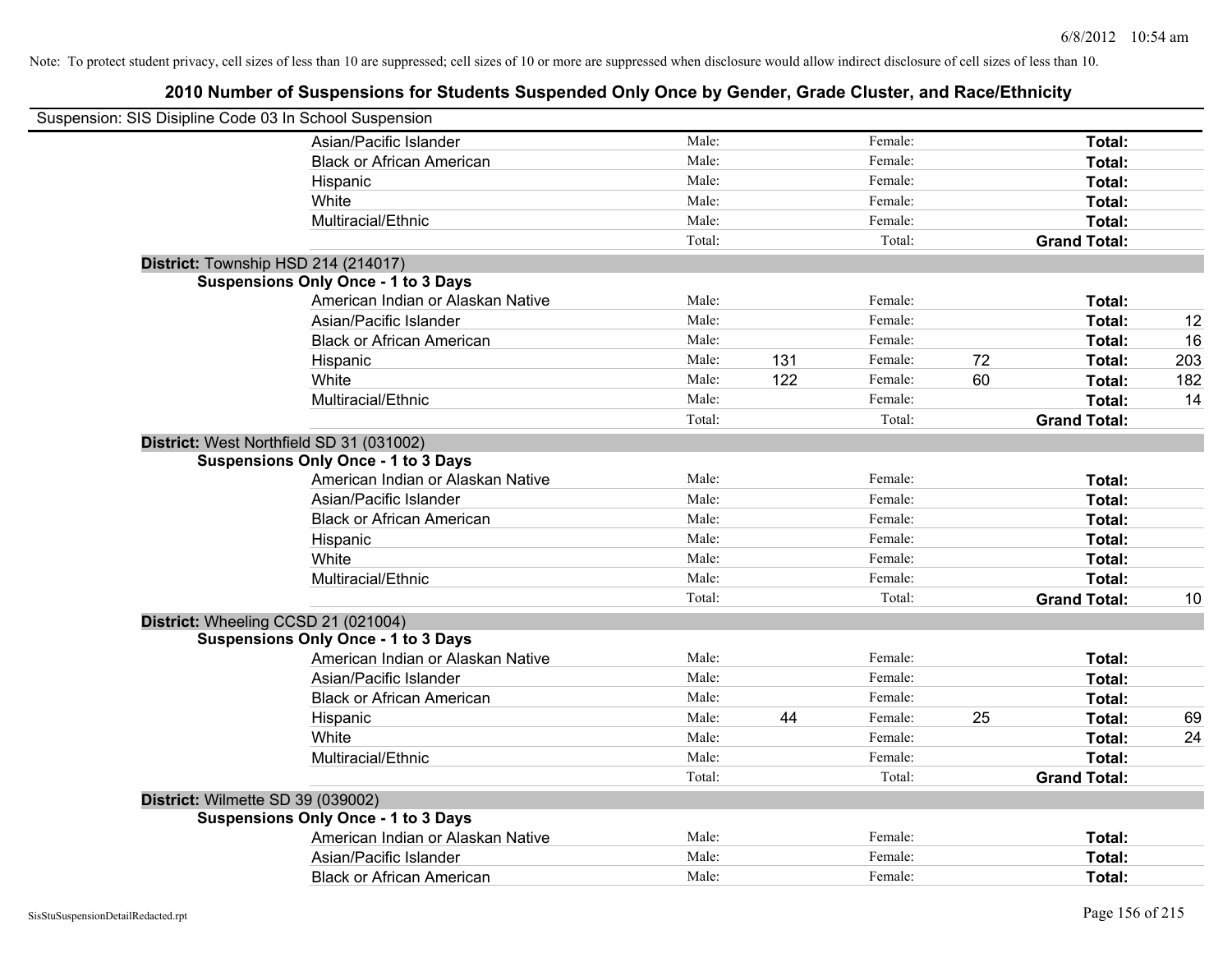| Suspension: SIS Disipline Code 03 In School Suspension |                                               |        |               |    |                     |    |
|--------------------------------------------------------|-----------------------------------------------|--------|---------------|----|---------------------|----|
|                                                        | Hispanic                                      | Male:  | Female:       |    | Total:              |    |
|                                                        | White                                         | Male:  | Female:       |    | Total:              |    |
|                                                        | Multiracial/Ethnic                            | Male:  | Female:       |    | Total:              |    |
|                                                        |                                               | Total: | Total:        |    | <b>Grand Total:</b> |    |
| County: Non-Public School (000)                        |                                               |        |               |    |                     |    |
|                                                        | District: Region 05 North Cook ISC 1 (000000) |        |               |    |                     |    |
|                                                        | <b>Suspensions Only Once - 1 to 3 Days</b>    |        |               |    |                     |    |
|                                                        | American Indian or Alaskan Native             | Male:  | Female:       |    | Total:              |    |
|                                                        | Asian/Pacific Islander                        | Male:  | Female:       |    | Total:              |    |
|                                                        | <b>Black or African American</b>              | Male:  | Female:       |    | Total:              |    |
|                                                        | Hispanic                                      | Male:  | Female:       |    | Total:              |    |
|                                                        | White                                         | Male:  | Female:       |    | Total:              |    |
|                                                        | Multiracial/Ethnic                            | Male:  | Female:       |    | Total:              |    |
|                                                        |                                               | Total: | Total:        |    | <b>Grand Total:</b> |    |
|                                                        |                                               |        |               |    |                     |    |
| Region: Region 06 West Cook ISC 2 (06)                 |                                               |        |               |    |                     |    |
| County: Cook (016)                                     |                                               |        |               |    |                     |    |
| District: Berkeley SD 87 (087002)                      |                                               |        |               |    |                     |    |
|                                                        | <b>Suspensions Only Once - 1 to 3 Days</b>    |        |               |    |                     |    |
|                                                        | American Indian or Alaskan Native             | Male:  | Female:       |    | Total:              |    |
|                                                        | Asian/Pacific Islander                        | Male:  | Female:       |    | Total:              |    |
|                                                        | <b>Black or African American</b>              | Male:  | 49<br>Female: | 35 | Total:              | 84 |
|                                                        | Hispanic                                      | Male:  | Female:       |    | Total:              | 27 |
|                                                        | White                                         | Male:  | Female:       |    | Total:              |    |
|                                                        | Multiracial/Ethnic                            | Male:  | Female:       |    | Total:              |    |
|                                                        |                                               | Total: | Total:        |    | <b>Grand Total:</b> |    |
|                                                        | <b>Suspensions Only Once - 4 or More Days</b> |        |               |    |                     |    |
|                                                        | American Indian or Alaskan Native             | Male:  | Female:       |    | Total:              |    |
|                                                        | Asian/Pacific Islander                        | Male:  | Female:       |    | Total:              |    |
|                                                        | <b>Black or African American</b>              | Male:  | Female:       |    | Total:              |    |
|                                                        | Hispanic                                      | Male:  | Female:       |    | Total:              |    |
|                                                        | White                                         | Male:  | Female:       |    | Total:              |    |
|                                                        | Multiracial/Ethnic                            | Male:  | Female:       |    | Total:              |    |
|                                                        |                                               | Total: | Total:        |    | <b>Grand Total:</b> |    |
| District: Berwyn North SD 98 (098002)                  |                                               |        |               |    |                     |    |
|                                                        | <b>Suspensions Only Once - 1 to 3 Days</b>    |        |               |    |                     |    |
|                                                        | American Indian or Alaskan Native             | Male:  | Female:       |    | Total:              |    |
|                                                        | Asian/Pacific Islander                        | Male:  | Female:       |    | Total:              |    |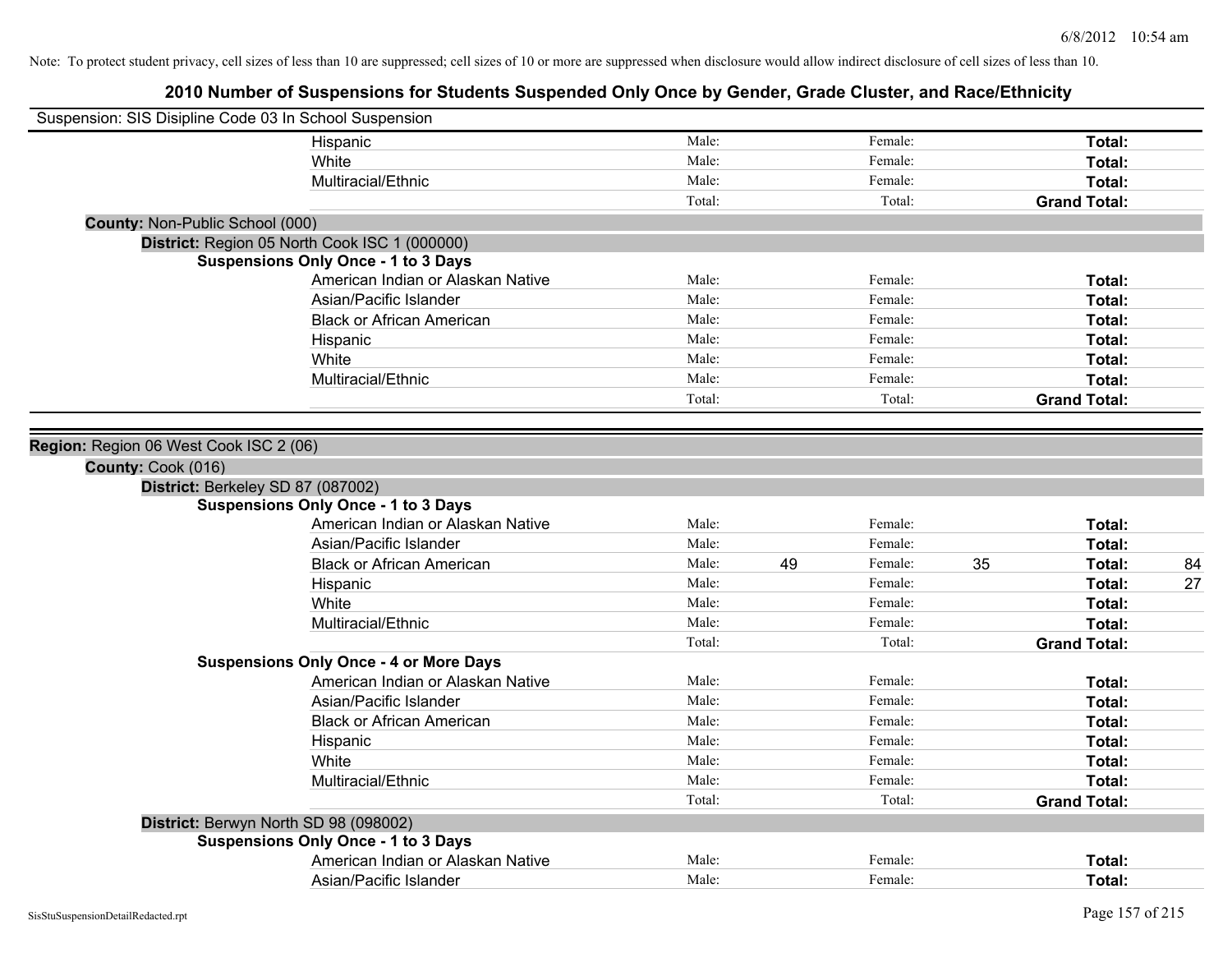| Suspension: SIS Disipline Code 03 In School Suspension |                                               |        |     |         |     |                     |     |
|--------------------------------------------------------|-----------------------------------------------|--------|-----|---------|-----|---------------------|-----|
|                                                        | <b>Black or African American</b>              | Male:  |     | Female: |     | Total:              |     |
|                                                        | Hispanic                                      | Male:  |     | Female: |     | Total:              | 35  |
|                                                        | White                                         | Male:  |     | Female: |     | Total:              |     |
|                                                        | Multiracial/Ethnic                            | Male:  |     | Female: |     | Total:              |     |
|                                                        |                                               | Total: | 33  | Total:  | 13  | <b>Grand Total:</b> | 46  |
| District: Berwyn South SD 100 (100002)                 |                                               |        |     |         |     |                     |     |
|                                                        | <b>Suspensions Only Once - 1 to 3 Days</b>    |        |     |         |     |                     |     |
|                                                        | American Indian or Alaskan Native             | Male:  |     | Female: |     | Total:              |     |
|                                                        | Asian/Pacific Islander                        | Male:  |     | Female: |     | Total:              |     |
|                                                        | <b>Black or African American</b>              | Male:  |     | Female: |     | Total:              |     |
|                                                        | Hispanic                                      | Male:  | 21  | Female: | 10  | Total:              | 31  |
|                                                        | White                                         | Male:  |     | Female: |     | Total:              |     |
|                                                        | Multiracial/Ethnic                            | Male:  |     | Female: |     | Total:              |     |
|                                                        |                                               | Total: |     | Total:  |     | <b>Grand Total:</b> | 44  |
| District: Brookfield Lagrange Park SD 95 (095002)      |                                               |        |     |         |     |                     |     |
|                                                        | <b>Suspensions Only Once - 1 to 3 Days</b>    |        |     |         |     |                     |     |
|                                                        | American Indian or Alaskan Native             | Male:  |     | Female: |     | Total:              |     |
|                                                        | Asian/Pacific Islander                        | Male:  |     | Female: |     | Total:              |     |
|                                                        | <b>Black or African American</b>              | Male:  |     | Female: |     | Total:              |     |
|                                                        | Hispanic                                      | Male:  |     | Female: |     | Total:              |     |
|                                                        | White                                         | Male:  |     | Female: |     | Total:              |     |
|                                                        | Multiracial/Ethnic                            | Male:  |     | Female: |     | Total:              |     |
|                                                        |                                               | Total: |     | Total:  |     | <b>Grand Total:</b> |     |
| District: Cicero SD 99 (099002)                        |                                               |        |     |         |     |                     |     |
|                                                        | <b>Suspensions Only Once - 1 to 3 Days</b>    |        |     |         |     |                     |     |
|                                                        | American Indian or Alaskan Native             | Male:  |     | Female: |     | Total:              |     |
|                                                        | Asian/Pacific Islander                        | Male:  |     | Female: |     | Total:              |     |
|                                                        | <b>Black or African American</b>              | Male:  | 20  | Female: | 12  | Total:              | 32  |
|                                                        | Hispanic                                      | Male:  | 376 | Female: | 208 | Total:              | 584 |
|                                                        | White                                         | Male:  |     | Female: |     | Total:              | 19  |
|                                                        | Multiracial/Ethnic                            | Male:  |     | Female: |     | Total:              |     |
|                                                        |                                               | Total: |     | Total:  |     | <b>Grand Total:</b> |     |
|                                                        | <b>Suspensions Only Once - 4 or More Days</b> |        |     |         |     |                     |     |
|                                                        | American Indian or Alaskan Native             | Male:  |     | Female: |     | Total:              |     |
|                                                        | Asian/Pacific Islander                        | Male:  |     | Female: |     | Total:              |     |
|                                                        | <b>Black or African American</b>              | Male:  |     | Female: |     | Total:              |     |
|                                                        | Hispanic                                      | Male:  |     | Female: |     | Total:              |     |
|                                                        | White                                         | Male:  |     | Female: |     | Total:              |     |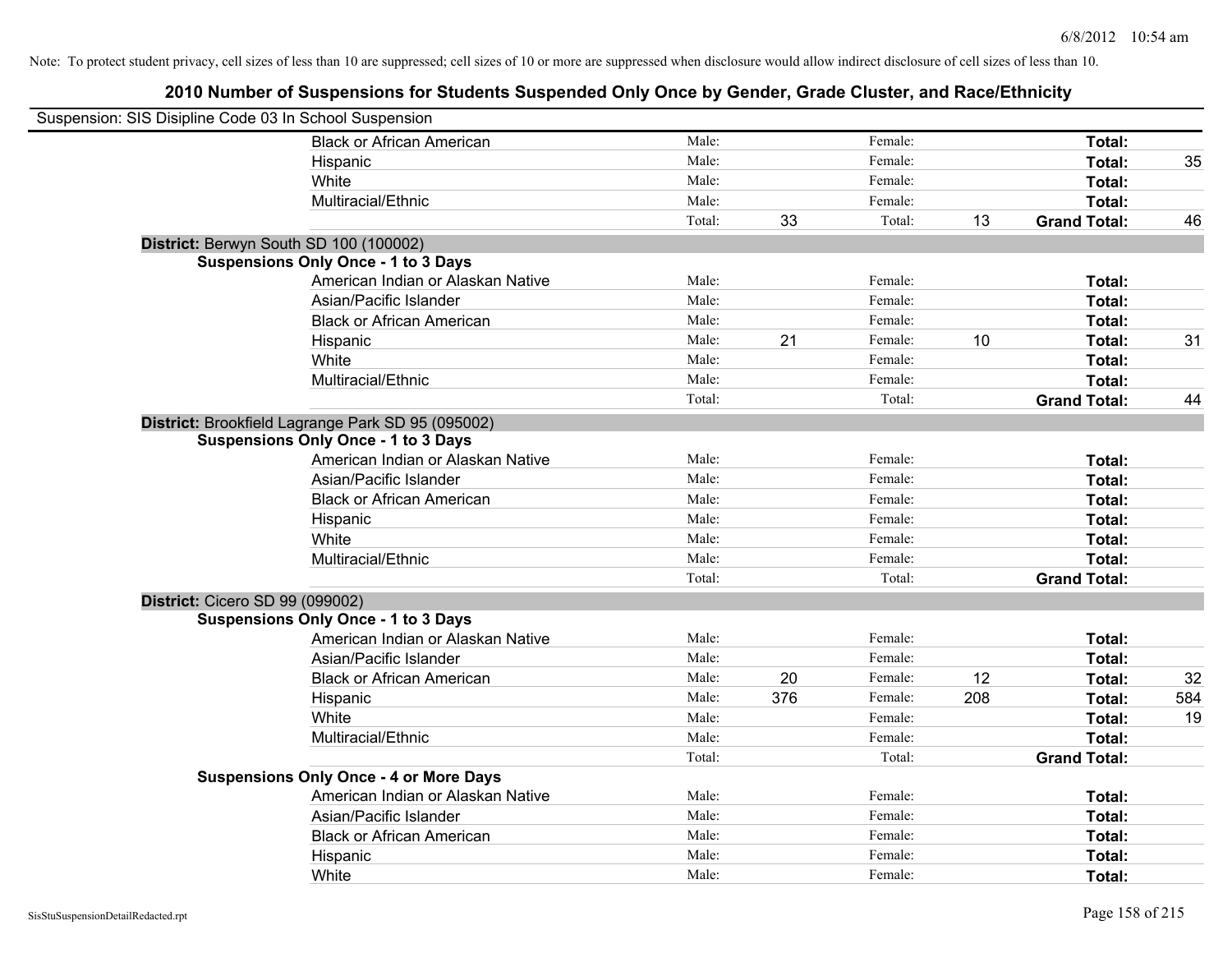| Suspension: SIS Disipline Code 03 In School Suspension |        |    |         |    |                     |    |
|--------------------------------------------------------|--------|----|---------|----|---------------------|----|
| Multiracial/Ethnic                                     | Male:  |    | Female: |    | Total:              |    |
|                                                        | Total: |    | Total:  |    | <b>Grand Total:</b> |    |
| District: Elmwood Park CUSD 401 (401026)               |        |    |         |    |                     |    |
| <b>Suspensions Only Once - 1 to 3 Days</b>             |        |    |         |    |                     |    |
| American Indian or Alaskan Native                      | Male:  |    | Female: |    | Total:              |    |
| Asian/Pacific Islander                                 | Male:  |    | Female: |    | Total:              |    |
| <b>Black or African American</b>                       | Male:  |    | Female: |    | Total:              |    |
| Hispanic                                               | Male:  |    | Female: |    | Total:              |    |
| White                                                  | Male:  |    | Female: |    | Total:              | 15 |
| Multiracial/Ethnic                                     | Male:  |    | Female: |    | <b>Total:</b>       |    |
|                                                        | Total: |    | Total:  |    | <b>Grand Total:</b> | 29 |
| <b>Suspensions Only Once - 4 or More Days</b>          |        |    |         |    |                     |    |
| American Indian or Alaskan Native                      | Male:  |    | Female: |    | Total:              |    |
| Asian/Pacific Islander                                 | Male:  |    | Female: |    | Total:              |    |
| <b>Black or African American</b>                       | Male:  |    | Female: |    | Total:              |    |
| Hispanic                                               | Male:  |    | Female: |    | Total:              |    |
| White                                                  | Male:  |    | Female: |    | Total:              |    |
| Multiracial/Ethnic                                     | Male:  |    | Female: |    | Total:              |    |
|                                                        | Total: |    | Total:  |    | <b>Grand Total:</b> |    |
| District: Forest Park SD 91 (091002)                   |        |    |         |    |                     |    |
| <b>Suspensions Only Once - 1 to 3 Days</b>             |        |    |         |    |                     |    |
| American Indian or Alaskan Native                      | Male:  |    | Female: |    | <b>Total:</b>       |    |
| Asian/Pacific Islander                                 | Male:  |    | Female: |    | Total:              |    |
| <b>Black or African American</b>                       | Male:  |    | Female: |    | Total:              | 28 |
| Hispanic                                               | Male:  |    | Female: |    | Total:              |    |
| White                                                  | Male:  |    | Female: |    | Total:              |    |
| Multiracial/Ethnic                                     | Male:  |    | Female: |    | Total:              |    |
|                                                        | Total: | 32 | Total:  | 11 | <b>Grand Total:</b> | 43 |
| District: Hillside SD 93 (093002)                      |        |    |         |    |                     |    |
| <b>Suspensions Only Once - 1 to 3 Days</b>             |        |    |         |    |                     |    |
| American Indian or Alaskan Native                      | Male:  |    | Female: |    | Total:              |    |
| Asian/Pacific Islander                                 | Male:  |    | Female: |    | Total:              |    |
| <b>Black or African American</b>                       | Male:  |    | Female: |    | Total:              | 18 |
| Hispanic                                               | Male:  |    | Female: |    | Total:              |    |
| White                                                  | Male:  |    | Female: |    | Total:              |    |
| Multiracial/Ethnic                                     | Male:  |    | Female: |    | Total:              |    |
|                                                        | Total: |    | Total:  |    | <b>Grand Total:</b> |    |
|                                                        |        |    |         |    |                     |    |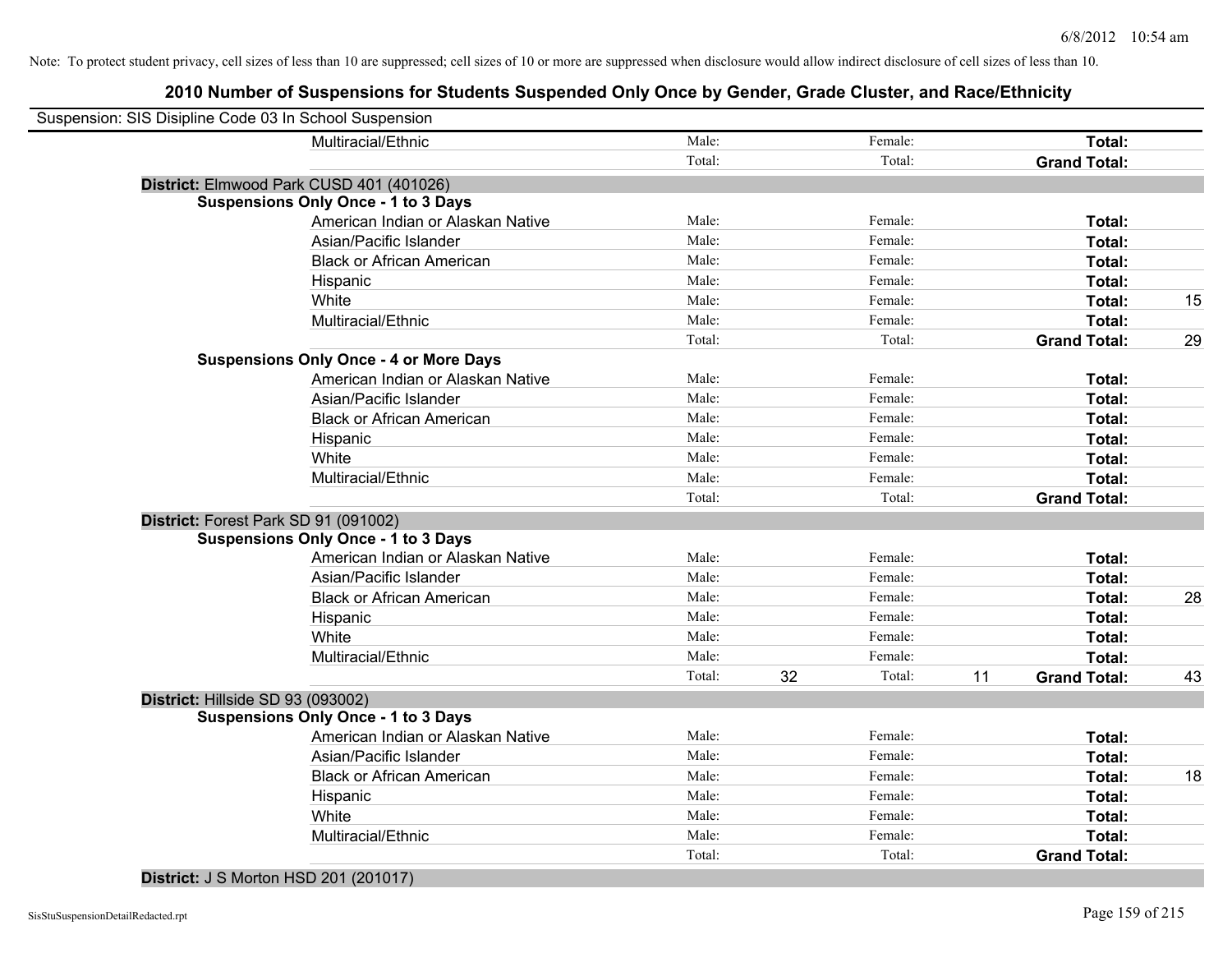|                                 | 2010 Number of Suspensions for Students Suspended Only Once by Gender, Grade Cluster, and Race/Ethnicity |        |     |         |     |                     |     |
|---------------------------------|----------------------------------------------------------------------------------------------------------|--------|-----|---------|-----|---------------------|-----|
|                                 | Suspension: SIS Disipline Code 03 In School Suspension                                                   |        |     |         |     |                     |     |
|                                 | <b>Suspensions Only Once - 1 to 3 Days</b>                                                               |        |     |         |     |                     |     |
|                                 | American Indian or Alaskan Native                                                                        | Male:  |     | Female: |     | Total:              |     |
|                                 | Asian/Pacific Islander                                                                                   | Male:  |     | Female: |     | Total:              |     |
|                                 | <b>Black or African American</b>                                                                         | Male:  | 30  | Female: | 24  | Total:              | 54  |
|                                 | Hispanic                                                                                                 | Male:  | 387 | Female: | 251 | Total:              | 638 |
|                                 | White                                                                                                    | Male:  | 26  | Female: | 21  | Total:              | 47  |
|                                 | Multiracial/Ethnic                                                                                       | Male:  |     | Female: |     | Total:              |     |
|                                 |                                                                                                          | Total: |     | Total:  |     | <b>Grand Total:</b> | 751 |
|                                 | <b>Suspensions Only Once - 4 or More Days</b>                                                            |        |     |         |     |                     |     |
|                                 | American Indian or Alaskan Native                                                                        | Male:  |     | Female: |     | Total:              |     |
|                                 | Asian/Pacific Islander                                                                                   | Male:  |     | Female: |     | Total:              |     |
|                                 | <b>Black or African American</b>                                                                         | Male:  |     | Female: |     | Total:              |     |
|                                 | Hispanic                                                                                                 | Male:  | 16  | Female: | 22  | Total:              | 38  |
|                                 | White                                                                                                    | Male:  |     | Female: |     | Total:              |     |
|                                 | Multiracial/Ethnic                                                                                       | Male:  |     | Female: |     | Total:              |     |
|                                 |                                                                                                          | Total: |     | Total:  |     | <b>Grand Total:</b> |     |
|                                 | District: La Grange SD 102 (102002)                                                                      |        |     |         |     |                     |     |
|                                 | <b>Suspensions Only Once - 1 to 3 Days</b>                                                               |        |     |         |     |                     |     |
|                                 | American Indian or Alaskan Native                                                                        | Male:  |     | Female: |     | Total:              |     |
|                                 | Asian/Pacific Islander                                                                                   | Male:  |     | Female: |     | Total:              |     |
|                                 | <b>Black or African American</b>                                                                         | Male:  |     | Female: |     | Total:              |     |
|                                 | Hispanic                                                                                                 | Male:  |     | Female: |     | Total:              |     |
|                                 | White                                                                                                    | Male:  |     | Female: |     | Total:              | 16  |
|                                 | Multiracial/Ethnic                                                                                       | Male:  |     | Female: |     | Total:              |     |
|                                 |                                                                                                          | Total: |     | Total:  |     | <b>Grand Total:</b> | 33  |
|                                 | District: La Grange SD 105 South (105002)                                                                |        |     |         |     |                     |     |
|                                 | <b>Suspensions Only Once - 1 to 3 Days</b>                                                               |        |     |         |     |                     |     |
|                                 | American Indian or Alaskan Native                                                                        | Male:  |     | Female: |     | Total:              |     |
|                                 | Asian/Pacific Islander                                                                                   | Male:  |     | Female: |     | Total:              |     |
|                                 | <b>Black or African American</b>                                                                         | Male:  |     | Female: |     | Total:              |     |
|                                 | Hispanic                                                                                                 | Male:  |     | Female: |     | Total:              |     |
|                                 | White                                                                                                    | Male:  |     | Female: |     | Total:              |     |
|                                 | Multiracial/Ethnic                                                                                       | Male:  |     | Female: |     | Total:              |     |
|                                 |                                                                                                          | Total: |     | Total:  |     | <b>Grand Total:</b> |     |
| District: Lindop SD 92 (092002) |                                                                                                          |        |     |         |     |                     |     |
|                                 | <b>Suspensions Only Once - 1 to 3 Days</b>                                                               |        |     |         |     |                     |     |
|                                 | American Indian or Alaskan Native                                                                        | Male:  |     | Female: |     | Total:              |     |
|                                 | Asian/Pacific Islander                                                                                   | Male:  |     | Female: |     | Total:              |     |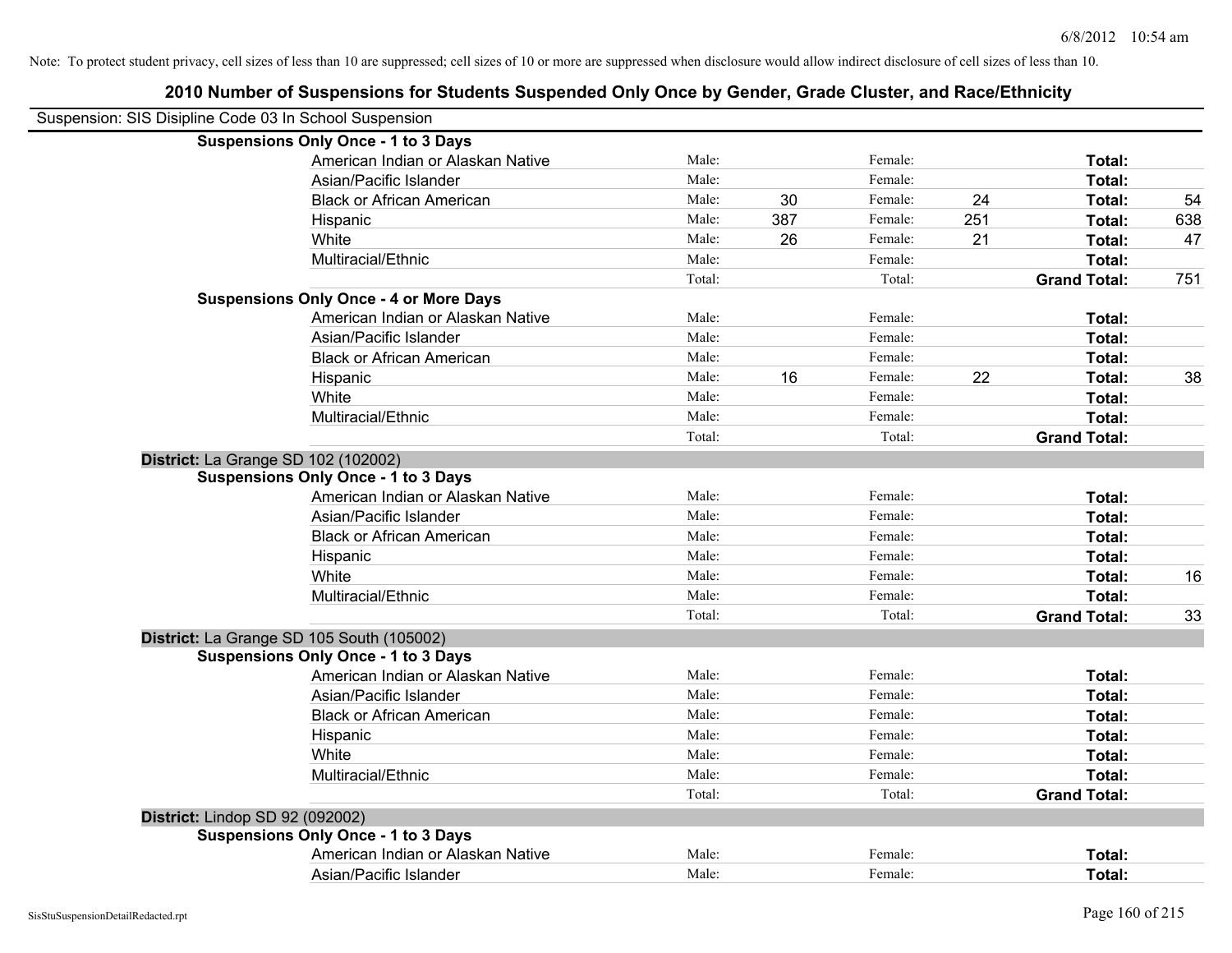| Suspension: SIS Disipline Code 03 In School Suspension |                                               |        |    |         |    |                     |    |
|--------------------------------------------------------|-----------------------------------------------|--------|----|---------|----|---------------------|----|
|                                                        | <b>Black or African American</b>              | Male:  |    | Female: |    | Total:              | 13 |
|                                                        | Hispanic                                      | Male:  |    | Female: |    | Total:              |    |
|                                                        | White                                         | Male:  |    | Female: |    | Total:              |    |
|                                                        | Multiracial/Ethnic                            | Male:  |    | Female: |    | Total:              |    |
|                                                        |                                               | Total: |    | Total:  |    | <b>Grand Total:</b> |    |
| District: Lyons SD 103 (103002)                        |                                               |        |    |         |    |                     |    |
|                                                        | <b>Suspensions Only Once - 1 to 3 Days</b>    |        |    |         |    |                     |    |
|                                                        | American Indian or Alaskan Native             | Male:  |    | Female: |    | Total:              |    |
|                                                        | Asian/Pacific Islander                        | Male:  |    | Female: |    | Total:              |    |
|                                                        | <b>Black or African American</b>              | Male:  |    | Female: |    | Total:              |    |
|                                                        | Hispanic                                      | Male:  |    | Female: |    | Total:              | 42 |
|                                                        | White                                         | Male:  |    | Female: |    | Total:              | 31 |
|                                                        | Multiracial/Ethnic                            | Male:  |    | Female: |    | Total:              |    |
|                                                        |                                               | Total: |    | Total:  |    | <b>Grand Total:</b> |    |
|                                                        | <b>Suspensions Only Once - 4 or More Days</b> |        |    |         |    |                     |    |
|                                                        | American Indian or Alaskan Native             | Male:  |    | Female: |    | Total:              |    |
|                                                        | Asian/Pacific Islander                        | Male:  |    | Female: |    | Total:              |    |
|                                                        | <b>Black or African American</b>              | Male:  |    | Female: |    | Total:              |    |
|                                                        | Hispanic                                      | Male:  |    | Female: |    | Total:              |    |
|                                                        | White                                         | Male:  |    | Female: |    | Total:              |    |
|                                                        | Multiracial/Ethnic                            | Male:  |    | Female: |    | Total:              |    |
|                                                        |                                               | Total: |    | Total:  |    | <b>Grand Total:</b> | 11 |
| District: Lyons Twp HSD 204 (204017)                   |                                               |        |    |         |    |                     |    |
|                                                        | <b>Suspensions Only Once - 1 to 3 Days</b>    |        |    |         |    |                     |    |
|                                                        | American Indian or Alaskan Native             | Male:  |    | Female: |    | Total:              |    |
|                                                        | Asian/Pacific Islander                        | Male:  |    | Female: |    | Total:              |    |
|                                                        | <b>Black or African American</b>              | Male:  |    | Female: |    | Total:              | 15 |
|                                                        | Hispanic                                      | Male:  | 24 | Female: | 13 | Total:              | 37 |
|                                                        | White                                         | Male:  | 66 | Female: | 23 | Total:              | 89 |
|                                                        | Multiracial/Ethnic                            | Male:  |    | Female: |    | Total:              |    |
|                                                        |                                               | Total: |    | Total:  |    | <b>Grand Total:</b> |    |
| District: Mannheim SD 83 (083002)                      |                                               |        |    |         |    |                     |    |
|                                                        | <b>Suspensions Only Once - 1 to 3 Days</b>    |        |    |         |    |                     |    |
|                                                        | American Indian or Alaskan Native             | Male:  |    | Female: |    | Total:              |    |
|                                                        | Asian/Pacific Islander                        | Male:  |    | Female: |    | Total:              |    |
|                                                        | <b>Black or African American</b>              | Male:  |    | Female: |    | Total:              |    |
|                                                        | Hispanic                                      | Male:  | 47 | Female: | 28 | <b>Total:</b>       | 75 |
|                                                        | White                                         | Male:  |    | Female: |    | Total:              | 14 |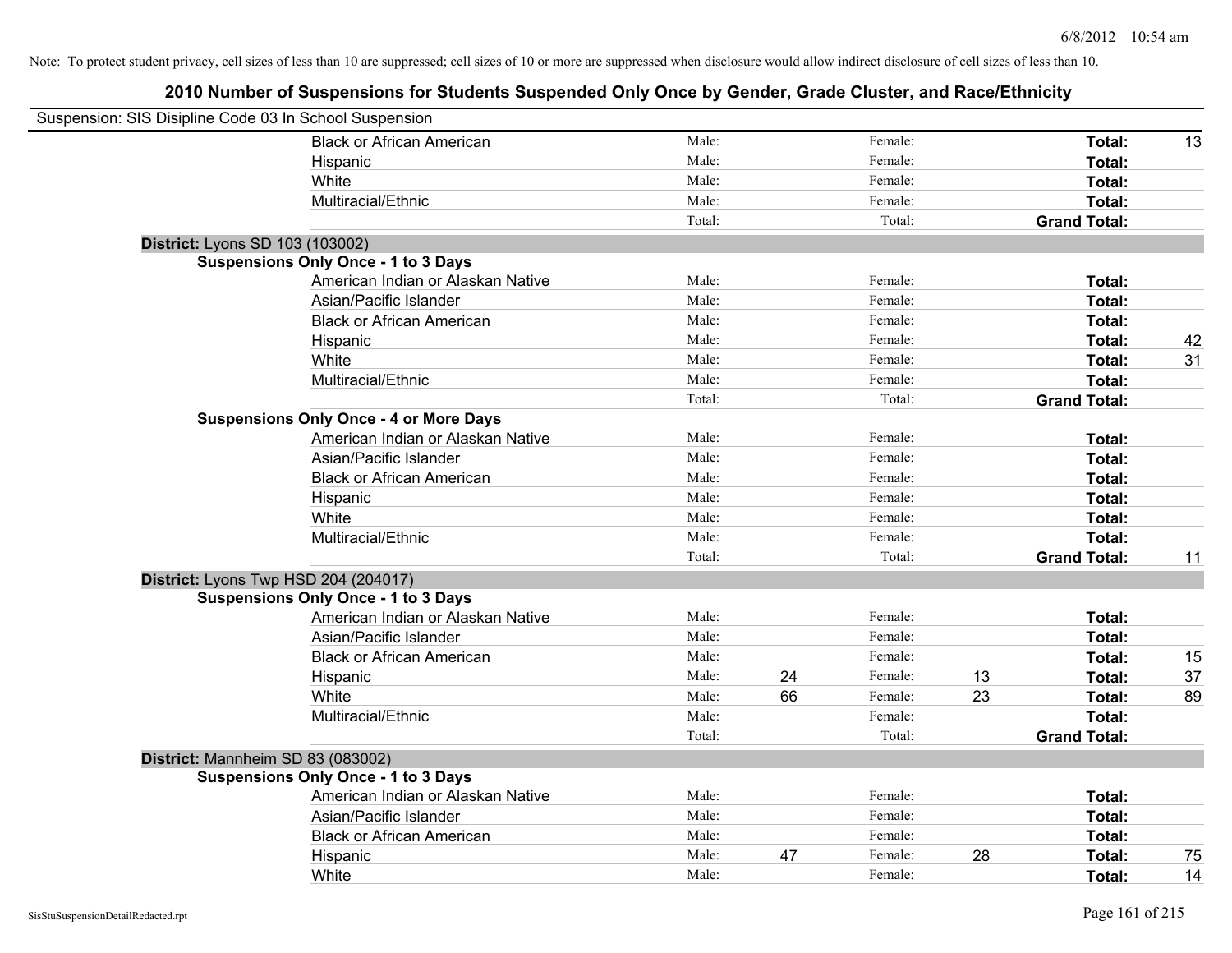# **2010 Number of Suspensions for Students Suspended Only Once by Gender, Grade Cluster, and Race/Ethnicity**

|                                   | Suspension: SIS Disipline Code 03 In School Suspension |        |     |         |    |                     |     |
|-----------------------------------|--------------------------------------------------------|--------|-----|---------|----|---------------------|-----|
|                                   | Multiracial/Ethnic                                     | Male:  |     | Female: |    | Total:              |     |
|                                   |                                                        | Total: |     | Total:  |    | <b>Grand Total:</b> |     |
|                                   | <b>Suspensions Only Once - 4 or More Days</b>          |        |     |         |    |                     |     |
|                                   | American Indian or Alaskan Native                      | Male:  |     | Female: |    | Total:              |     |
|                                   | Asian/Pacific Islander                                 | Male:  |     | Female: |    | Total:              |     |
|                                   | <b>Black or African American</b>                       | Male:  |     | Female: |    | Total:              |     |
|                                   | Hispanic                                               | Male:  |     | Female: |    | Total:              |     |
|                                   | White                                                  | Male:  |     | Female: |    | Total:              |     |
|                                   | Multiracial/Ethnic                                     | Male:  |     | Female: |    | Total:              |     |
|                                   |                                                        | Total: |     | Total:  |    | <b>Grand Total:</b> |     |
|                                   | District: Maywood-Melrose Park-Broadview 89 (089002)   |        |     |         |    |                     |     |
|                                   | <b>Suspensions Only Once - 1 to 3 Days</b>             |        |     |         |    |                     |     |
|                                   | American Indian or Alaskan Native                      | Male:  |     | Female: |    | Total:              |     |
|                                   | Asian/Pacific Islander                                 | Male:  |     | Female: |    | Total:              |     |
|                                   | <b>Black or African American</b>                       | Male:  | 102 | Female: | 64 | Total:              | 166 |
|                                   | Hispanic                                               | Male:  | 41  | Female: | 26 | Total:              | 67  |
|                                   | White                                                  | Male:  |     | Female: |    | Total:              |     |
|                                   | Multiracial/Ethnic                                     | Male:  |     | Female: |    | Total:              |     |
|                                   |                                                        | Total: |     | Total:  |    | <b>Grand Total:</b> | 245 |
|                                   | <b>Suspensions Only Once - 4 or More Days</b>          |        |     |         |    |                     |     |
|                                   | American Indian or Alaskan Native                      | Male:  |     | Female: |    | Total:              |     |
|                                   | Asian/Pacific Islander                                 | Male:  |     | Female: |    | Total:              |     |
|                                   | <b>Black or African American</b>                       | Male:  |     | Female: |    | Total:              |     |
|                                   | Hispanic                                               | Male:  |     | Female: |    | Total:              |     |
|                                   | White                                                  | Male:  |     | Female: |    | Total:              |     |
|                                   | Multiracial/Ethnic                                     | Male:  |     | Female: |    | Total:              |     |
|                                   |                                                        | Total: |     | Total:  |    | <b>Grand Total:</b> |     |
| District: Norridge SD 80 (080002) |                                                        |        |     |         |    |                     |     |
|                                   | <b>Suspensions Only Once - 1 to 3 Days</b>             |        |     |         |    |                     |     |
|                                   | American Indian or Alaskan Native                      | Male:  |     | Female: |    | Total:              |     |
|                                   | Asian/Pacific Islander                                 | Male:  |     | Female: |    | Total:              |     |
|                                   | <b>Black or African American</b>                       | Male:  |     | Female: |    | Total:              |     |
|                                   | Hispanic                                               | Male:  |     | Female: |    | Total:              |     |
|                                   | White                                                  | Male:  |     | Female: |    | Total:              |     |
|                                   | Multiracial/Ethnic                                     | Male:  |     | Female: |    | Total:              |     |
|                                   |                                                        | Total: |     | Total:  |    | <b>Grand Total:</b> |     |

**Suspensions Only Once - 1 to 3 Days**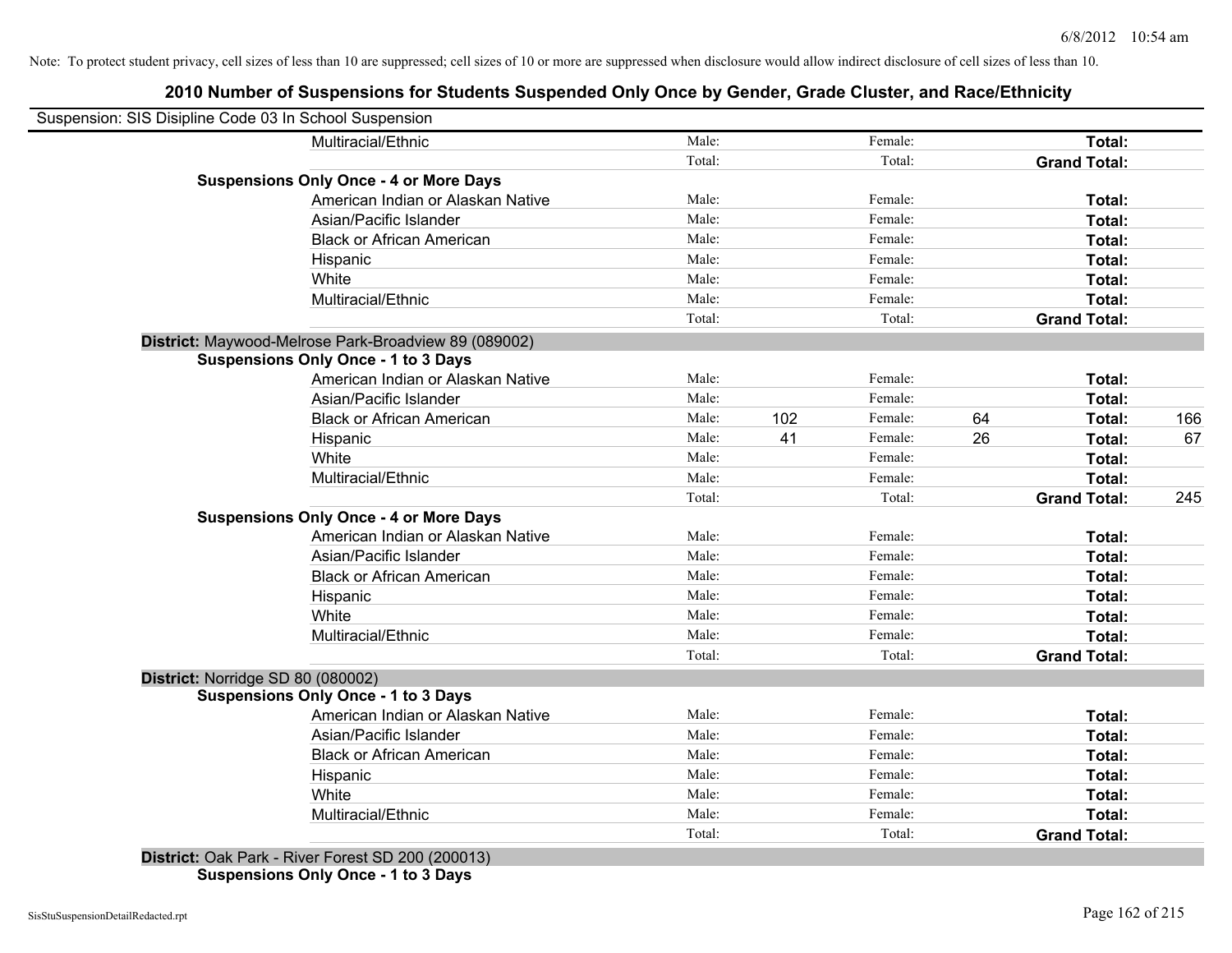| Suspension: SIS Disipline Code 03 In School Suspension |                                               |        |    |         |    |                     |    |
|--------------------------------------------------------|-----------------------------------------------|--------|----|---------|----|---------------------|----|
|                                                        | American Indian or Alaskan Native             | Male:  |    | Female: |    | Total:              |    |
|                                                        | Asian/Pacific Islander                        | Male:  |    | Female: |    | Total:              |    |
|                                                        | <b>Black or African American</b>              | Male:  | 50 | Female: | 29 | Total:              | 79 |
|                                                        | Hispanic                                      | Male:  |    | Female: |    | Total:              | 11 |
|                                                        | White                                         | Male:  |    | Female: |    | Total:              | 27 |
|                                                        | Multiracial/Ethnic                            | Male:  |    | Female: |    | Total:              | 11 |
|                                                        |                                               | Total: |    | Total:  |    | <b>Grand Total:</b> |    |
|                                                        | <b>Suspensions Only Once - 4 or More Days</b> |        |    |         |    |                     |    |
|                                                        | American Indian or Alaskan Native             | Male:  |    | Female: |    | Total:              |    |
|                                                        | Asian/Pacific Islander                        | Male:  |    | Female: |    | Total:              |    |
|                                                        | <b>Black or African American</b>              | Male:  |    | Female: |    | Total:              |    |
|                                                        | Hispanic                                      | Male:  |    | Female: |    | Total:              |    |
|                                                        | White                                         | Male:  |    | Female: |    | Total:              |    |
|                                                        | Multiracial/Ethnic                            | Male:  |    | Female: |    | Total:              |    |
|                                                        |                                               | Total: |    | Total:  |    | <b>Grand Total:</b> |    |
| District: Oak Park ESD 97 (097002)                     |                                               |        |    |         |    |                     |    |
|                                                        | <b>Suspensions Only Once - 1 to 3 Days</b>    |        |    |         |    |                     |    |
|                                                        | American Indian or Alaskan Native             | Male:  |    | Female: |    | Total:              |    |
|                                                        | Asian/Pacific Islander                        | Male:  |    | Female: |    | Total:              |    |
|                                                        | <b>Black or African American</b>              | Male:  | 23 | Female: | 12 | Total:              | 35 |
|                                                        | Hispanic                                      | Male:  |    | Female: |    | Total:              |    |
|                                                        | White                                         | Male:  |    | Female: |    | Total:              |    |
|                                                        | Multiracial/Ethnic                            | Male:  |    | Female: |    | Total:              |    |
|                                                        |                                               | Total: |    | Total:  |    | <b>Grand Total:</b> | 51 |
| District: Pennoyer SD 79 (079002)                      |                                               |        |    |         |    |                     |    |
|                                                        | <b>Suspensions Only Once - 1 to 3 Days</b>    |        |    |         |    |                     |    |
|                                                        | American Indian or Alaskan Native             | Male:  |    | Female: |    | Total:              |    |
|                                                        | Asian/Pacific Islander                        | Male:  |    | Female: |    | Total:              |    |
|                                                        | <b>Black or African American</b>              | Male:  |    | Female: |    | Total:              |    |
|                                                        | Hispanic                                      | Male:  |    | Female: |    | Total:              |    |
|                                                        | White                                         | Male:  |    | Female: |    | Total:              |    |
|                                                        | Multiracial/Ethnic                            | Male:  |    | Female: |    | Total:              |    |
|                                                        |                                               | Total: |    | Total:  |    | <b>Grand Total:</b> |    |
|                                                        | District: Pleasantdale SD 107 (107002)        |        |    |         |    |                     |    |
|                                                        | <b>Suspensions Only Once - 1 to 3 Days</b>    |        |    |         |    |                     |    |
|                                                        | American Indian or Alaskan Native             | Male:  |    | Female: |    | Total:              |    |
|                                                        | Asian/Pacific Islander                        | Male:  |    | Female: |    | Total:              |    |
|                                                        | <b>Black or African American</b>              | Male:  |    | Female: |    | Total:              |    |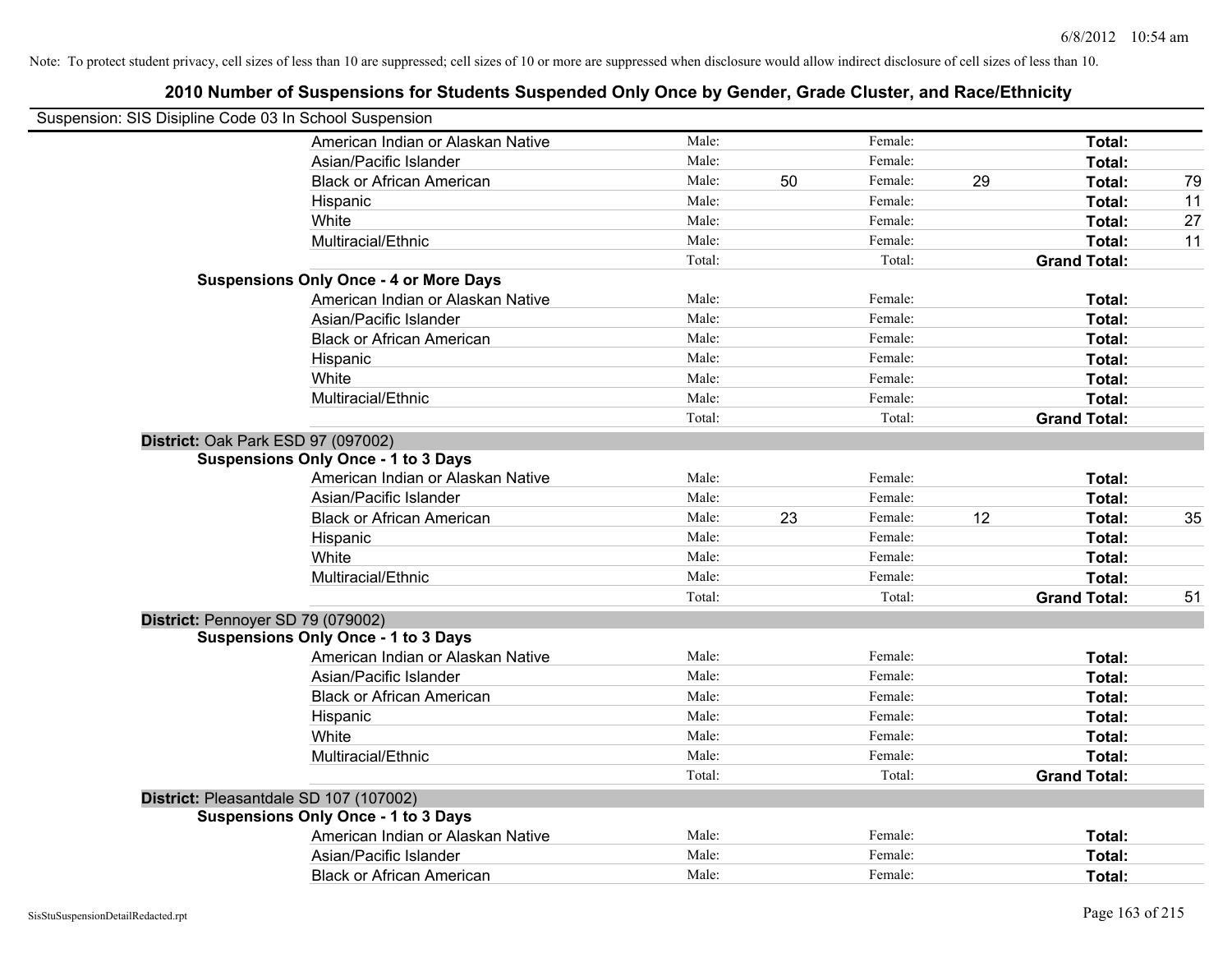| Suspension: SIS Disipline Code 03 In School Suspension |                                            |        |     |         |     |                     |     |
|--------------------------------------------------------|--------------------------------------------|--------|-----|---------|-----|---------------------|-----|
|                                                        | Hispanic                                   | Male:  |     | Female: |     | Total:              |     |
|                                                        | White                                      | Male:  |     | Female: |     | Total:              |     |
|                                                        | Multiracial/Ethnic                         | Male:  |     | Female: |     | Total:              |     |
|                                                        |                                            | Total: |     | Total:  |     | <b>Grand Total:</b> | 10  |
|                                                        | District: Proviso Twp HSD 209 (209017)     |        |     |         |     |                     |     |
|                                                        | <b>Suspensions Only Once - 1 to 3 Days</b> |        |     |         |     |                     |     |
|                                                        | American Indian or Alaskan Native          | Male:  |     | Female: |     | Total:              |     |
|                                                        | Asian/Pacific Islander                     | Male:  |     | Female: |     | Total:              |     |
|                                                        | <b>Black or African American</b>           | Male:  | 131 | Female: | 123 | Total:              | 254 |
|                                                        | Hispanic                                   | Male:  | 65  | Female: | 49  | Total:              | 114 |
|                                                        | White                                      | Male:  |     | Female: |     | Total:              |     |
|                                                        | Multiracial/Ethnic                         | Male:  |     | Female: |     | Total:              |     |
|                                                        |                                            | Total: |     | Total:  |     | <b>Grand Total:</b> | 379 |
|                                                        | <b>District: Rhodes SD 84-5 (084502)</b>   |        |     |         |     |                     |     |
|                                                        | <b>Suspensions Only Once - 1 to 3 Days</b> |        |     |         |     |                     |     |
|                                                        | American Indian or Alaskan Native          | Male:  |     | Female: |     | Total:              |     |
|                                                        | Asian/Pacific Islander                     | Male:  |     | Female: |     | Total:              |     |
|                                                        | <b>Black or African American</b>           | Male:  |     | Female: |     | Total:              |     |
|                                                        | Hispanic                                   | Male:  |     | Female: |     | Total:              |     |
|                                                        | White                                      | Male:  |     | Female: |     | Total:              |     |
|                                                        | Multiracial/Ethnic                         | Male:  |     | Female: |     | Total:              |     |
|                                                        |                                            | Total: |     | Total:  |     | <b>Grand Total:</b> | 14  |
|                                                        | District: River Forest SD 90 (090002)      |        |     |         |     |                     |     |
|                                                        | <b>Suspensions Only Once - 1 to 3 Days</b> |        |     |         |     |                     |     |
|                                                        | American Indian or Alaskan Native          | Male:  |     | Female: |     | Total:              |     |
|                                                        | Asian/Pacific Islander                     | Male:  |     | Female: |     | Total:              |     |
|                                                        | <b>Black or African American</b>           | Male:  |     | Female: |     | Total:              |     |
|                                                        | Hispanic                                   | Male:  |     | Female: |     | Total:              |     |
|                                                        | White                                      | Male:  |     | Female: |     | Total:              | 10  |
|                                                        | Multiracial/Ethnic                         | Male:  |     | Female: |     | Total:              |     |
|                                                        |                                            | Total: |     | Total:  |     | <b>Grand Total:</b> |     |
|                                                        | District: River Grove SD 85-5 (085502)     |        |     |         |     |                     |     |
|                                                        | <b>Suspensions Only Once - 1 to 3 Days</b> |        |     |         |     |                     |     |
|                                                        | American Indian or Alaskan Native          | Male:  |     | Female: |     | Total:              |     |
|                                                        | Asian/Pacific Islander                     | Male:  |     | Female: |     | Total:              |     |
|                                                        | <b>Black or African American</b>           | Male:  |     | Female: |     | Total:              |     |
|                                                        | Hispanic                                   | Male:  |     | Female: |     | Total:              | 12  |
|                                                        | White                                      | Male:  |     | Female: |     | Total:              | 11  |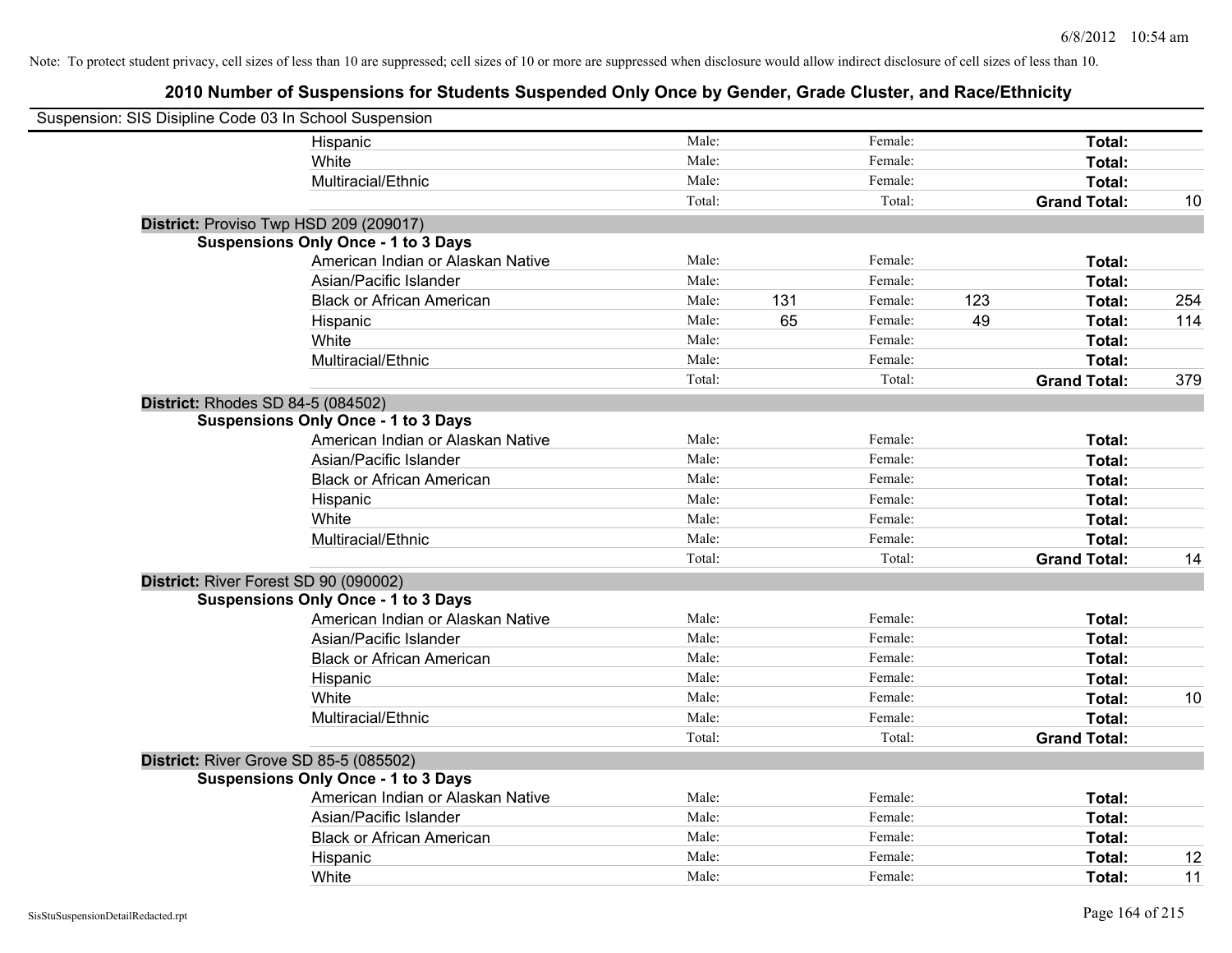# **2010 Number of Suspensions for Students Suspended Only Once by Gender, Grade Cluster, and Race/Ethnicity**

| Suspension: SIS Disipline Code 03 In School Suspension |                                                    |        |         |                     |    |
|--------------------------------------------------------|----------------------------------------------------|--------|---------|---------------------|----|
|                                                        | Multiracial/Ethnic                                 | Male:  | Female: | Total:              |    |
|                                                        |                                                    | Total: | Total:  | <b>Grand Total:</b> |    |
|                                                        | <b>Suspensions Only Once - 4 or More Days</b>      |        |         |                     |    |
|                                                        | American Indian or Alaskan Native                  | Male:  | Female: | Total:              |    |
|                                                        | Asian/Pacific Islander                             | Male:  | Female: | Total:              |    |
|                                                        | <b>Black or African American</b>                   | Male:  | Female: | Total:              |    |
|                                                        | Hispanic                                           | Male:  | Female: | Total:              |    |
|                                                        | White                                              | Male:  | Female: | Total:              |    |
|                                                        | Multiracial/Ethnic                                 | Male:  | Female: | Total:              |    |
|                                                        |                                                    | Total: | Total:  | <b>Grand Total:</b> |    |
| District: Riverside SD 96 (096002)                     |                                                    |        |         |                     |    |
|                                                        | <b>Suspensions Only Once - 1 to 3 Days</b>         |        |         |                     |    |
|                                                        | American Indian or Alaskan Native                  | Male:  | Female: | Total:              |    |
|                                                        | Asian/Pacific Islander                             | Male:  | Female: | Total:              |    |
|                                                        | <b>Black or African American</b>                   | Male:  | Female: | Total:              |    |
|                                                        | Hispanic                                           | Male:  | Female: | Total:              |    |
|                                                        | White                                              | Male:  | Female: | Total:              | 16 |
|                                                        | Multiracial/Ethnic                                 | Male:  | Female: | Total:              |    |
|                                                        |                                                    | Total: | Total:  | <b>Grand Total:</b> |    |
|                                                        | District: Riverside-Brookfield Twp SD 208 (208017) |        |         |                     |    |
|                                                        | <b>Suspensions Only Once - 1 to 3 Days</b>         |        |         |                     |    |
|                                                        | American Indian or Alaskan Native                  | Male:  | Female: | Total:              |    |
|                                                        | Asian/Pacific Islander                             | Male:  | Female: | Total:              |    |
|                                                        | <b>Black or African American</b>                   | Male:  | Female: | Total:              |    |
|                                                        | Hispanic                                           | Male:  | Female: | Total:              |    |
|                                                        | White                                              | Male:  | Female: | Total:              |    |
|                                                        | Multiracial/Ethnic                                 | Male:  | Female: | Total:              |    |
|                                                        |                                                    | Total: | Total:  | <b>Grand Total:</b> |    |
| District: Schiller Park SD 81 (081002)                 |                                                    |        |         |                     |    |
|                                                        | <b>Suspensions Only Once - 1 to 3 Days</b>         |        |         |                     |    |
|                                                        | American Indian or Alaskan Native                  | Male:  | Female: | Total:              |    |
|                                                        | Asian/Pacific Islander                             | Male:  | Female: | Total:              |    |
|                                                        | <b>Black or African American</b>                   | Male:  | Female: | Total:              |    |
|                                                        | Hispanic                                           | Male:  | Female: | Total:              |    |
|                                                        | White                                              | Male:  | Female: | Total:              | 12 |
|                                                        | Multiracial/Ethnic                                 | Male:  | Female: | Total:              |    |
|                                                        |                                                    | Total: | Total:  | <b>Grand Total:</b> |    |

**Suspensions Only Once - 4 or More Days**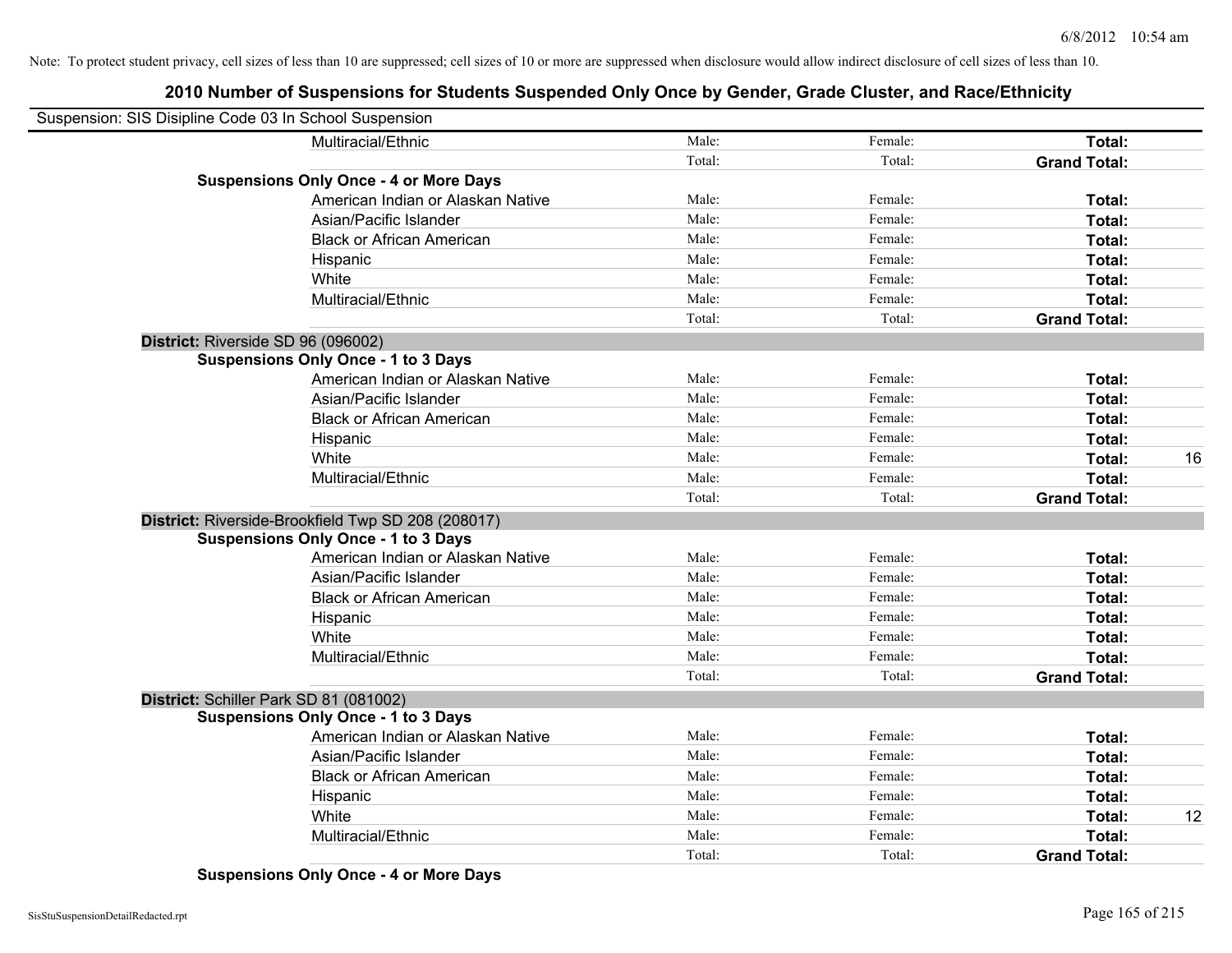| Suspension: SIS Disipline Code 03 In School Suspension |                                                |        |         |                           |
|--------------------------------------------------------|------------------------------------------------|--------|---------|---------------------------|
|                                                        | American Indian or Alaskan Native              | Male:  | Female: | Total:                    |
|                                                        | Asian/Pacific Islander                         | Male:  | Female: | Total:                    |
|                                                        | <b>Black or African American</b>               | Male:  | Female: | Total:                    |
|                                                        | Hispanic                                       | Male:  | Female: | Total:                    |
|                                                        | White                                          | Male:  | Female: | Total:                    |
|                                                        | Multiracial/Ethnic                             | Male:  | Female: | Total:                    |
|                                                        |                                                | Total: | Total:  | <b>Grand Total:</b>       |
|                                                        | District: Union Ridge SD 86 (086002)           |        |         |                           |
|                                                        | <b>Suspensions Only Once - 1 to 3 Days</b>     |        |         |                           |
|                                                        | American Indian or Alaskan Native              | Male:  | Female: | Total:                    |
|                                                        | Asian/Pacific Islander                         | Male:  | Female: | Total:                    |
|                                                        | <b>Black or African American</b>               | Male:  | Female: | Total:                    |
|                                                        | Hispanic                                       | Male:  | Female: | Total:                    |
|                                                        | White                                          | Male:  | Female: | Total:                    |
|                                                        | Multiracial/Ethnic                             | Male:  | Female: | Total:                    |
|                                                        |                                                | Total: | Total:  | <b>Grand Total:</b><br>10 |
|                                                        | District: Western Springs SD 101 (101002)      |        |         |                           |
|                                                        | <b>Suspensions Only Once - 1 to 3 Days</b>     |        |         |                           |
|                                                        | American Indian or Alaskan Native              | Male:  | Female: | Total:                    |
|                                                        | Asian/Pacific Islander                         | Male:  | Female: | Total:                    |
|                                                        | <b>Black or African American</b>               | Male:  | Female: | Total:                    |
|                                                        | Hispanic                                       | Male:  | Female: | Total:                    |
|                                                        | White                                          | Male:  | Female: | Total:                    |
|                                                        | Multiracial/Ethnic                             | Male:  | Female: | Total:                    |
|                                                        |                                                | Total: | Total:  | <b>Grand Total:</b>       |
|                                                        |                                                |        |         |                           |
| Region: Region 07 South Cook ISC 4 (07)                |                                                |        |         |                           |
| County: Cook (016)                                     |                                                |        |         |                           |
|                                                        | District: A E R O Spec Educ Coop (806060)      |        |         |                           |
|                                                        | <b>Suspensions Only Once - 1 to 3 Days</b>     |        |         |                           |
|                                                        | American Indian or Alaskan Native              | Male:  | Female: | Total:                    |
|                                                        | Asian/Pacific Islander                         | Male:  | Female: | Total:                    |
|                                                        | <b>Black or African American</b>               | Male:  | Female: | Total:                    |
|                                                        | Hispanic                                       | Male:  | Female: | Total:                    |
|                                                        | White                                          | Male:  | Female: | Total:                    |
|                                                        | Multiracial/Ethnic                             | Male:  | Female: | Total:                    |
|                                                        |                                                | Total: | Total:  | <b>Grand Total:</b>       |
|                                                        | District: Alsip-Hazlgrn-Oaklwn SD 126 (126002) |        |         |                           |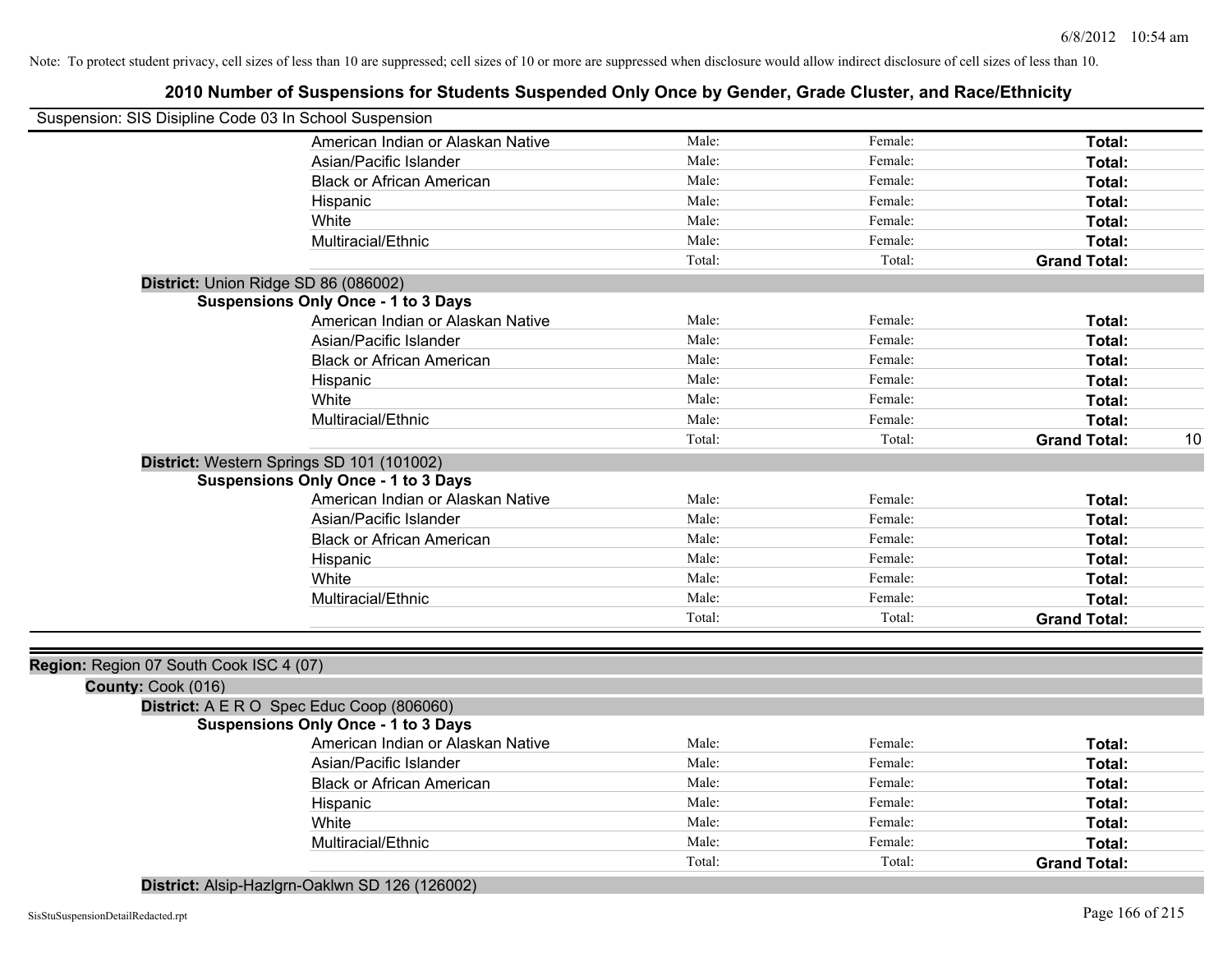|                                                        | 2010 Number of Suspensions for Students Suspended Only Once by Gender, Grade Cluster, and Race/Ethnicity |        |    |         |    |                     |    |
|--------------------------------------------------------|----------------------------------------------------------------------------------------------------------|--------|----|---------|----|---------------------|----|
| Suspension: SIS Disipline Code 03 In School Suspension |                                                                                                          |        |    |         |    |                     |    |
|                                                        | <b>Suspensions Only Once - 1 to 3 Days</b>                                                               |        |    |         |    |                     |    |
|                                                        | American Indian or Alaskan Native                                                                        | Male:  |    | Female: |    | Total:              |    |
|                                                        | Asian/Pacific Islander                                                                                   | Male:  |    | Female: |    | Total:              |    |
|                                                        | <b>Black or African American</b>                                                                         | Male:  |    | Female: |    | Total:              |    |
|                                                        | Hispanic                                                                                                 | Male:  |    | Female: |    | Total:              |    |
|                                                        | White                                                                                                    | Male:  |    | Female: |    | Total:              | 19 |
|                                                        | Multiracial/Ethnic                                                                                       | Male:  |    | Female: |    | Total:              |    |
|                                                        |                                                                                                          | Total: |    | Total:  |    | <b>Grand Total:</b> | 30 |
|                                                        | <b>Suspensions Only Once - 4 or More Days</b>                                                            |        |    |         |    |                     |    |
|                                                        | American Indian or Alaskan Native                                                                        | Male:  |    | Female: |    | Total:              |    |
|                                                        | Asian/Pacific Islander                                                                                   | Male:  |    | Female: |    | Total:              |    |
|                                                        | <b>Black or African American</b>                                                                         | Male:  |    | Female: |    | Total:              |    |
|                                                        | Hispanic                                                                                                 | Male:  |    | Female: |    | Total:              |    |
|                                                        | White                                                                                                    | Male:  |    | Female: |    | Total:              |    |
|                                                        | Multiracial/Ethnic                                                                                       | Male:  |    | Female: |    | Total:              |    |
|                                                        |                                                                                                          | Total: |    | Total:  |    | <b>Grand Total:</b> |    |
| District: Arbor Park SD 145 (145002)                   |                                                                                                          |        |    |         |    |                     |    |
|                                                        | <b>Suspensions Only Once - 1 to 3 Days</b>                                                               |        |    |         |    |                     |    |
|                                                        | American Indian or Alaskan Native                                                                        | Male:  |    | Female: |    | Total:              |    |
|                                                        | Asian/Pacific Islander                                                                                   | Male:  |    | Female: |    | Total:              |    |
|                                                        | <b>Black or African American</b>                                                                         | Male:  |    | Female: |    | Total:              |    |
|                                                        | Hispanic                                                                                                 | Male:  |    | Female: |    | Total:              |    |
|                                                        | White                                                                                                    | Male:  |    | Female: |    | Total:              | 15 |
|                                                        | Multiracial/Ethnic                                                                                       | Male:  |    | Female: |    | Total:              |    |
|                                                        |                                                                                                          | Total: |    | Total:  |    | <b>Grand Total:</b> | 30 |
| District: Argo CHSD 217 (217016)                       |                                                                                                          |        |    |         |    |                     |    |
|                                                        | <b>Suspensions Only Once - 1 to 3 Days</b>                                                               |        |    |         |    |                     |    |
|                                                        | American Indian or Alaskan Native                                                                        | Male:  |    | Female: |    | Total:              |    |
|                                                        | Asian/Pacific Islander                                                                                   | Male:  |    | Female: |    | Total:              |    |
|                                                        | <b>Black or African American</b>                                                                         | Male:  | 27 | Female: | 27 | Total:              | 54 |
|                                                        | Hispanic                                                                                                 | Male:  | 39 | Female: | 24 | Total:              | 63 |
|                                                        | White                                                                                                    | Male:  | 52 | Female: | 21 | Total:              | 73 |
|                                                        | Multiracial/Ethnic                                                                                       | Male:  |    | Female: |    | Total:              |    |
|                                                        |                                                                                                          | Total: |    | Total:  |    | <b>Grand Total:</b> |    |
| District: Atwood Heights SD 125 (125002)               |                                                                                                          |        |    |         |    |                     |    |
|                                                        | <b>Suspensions Only Once - 1 to 3 Days</b>                                                               |        |    |         |    |                     |    |
|                                                        | American Indian or Alaskan Native                                                                        | Male:  |    | Female: |    | Total:              |    |
|                                                        | Asian/Pacific Islander                                                                                   | Male:  |    | Female: |    | Total:              |    |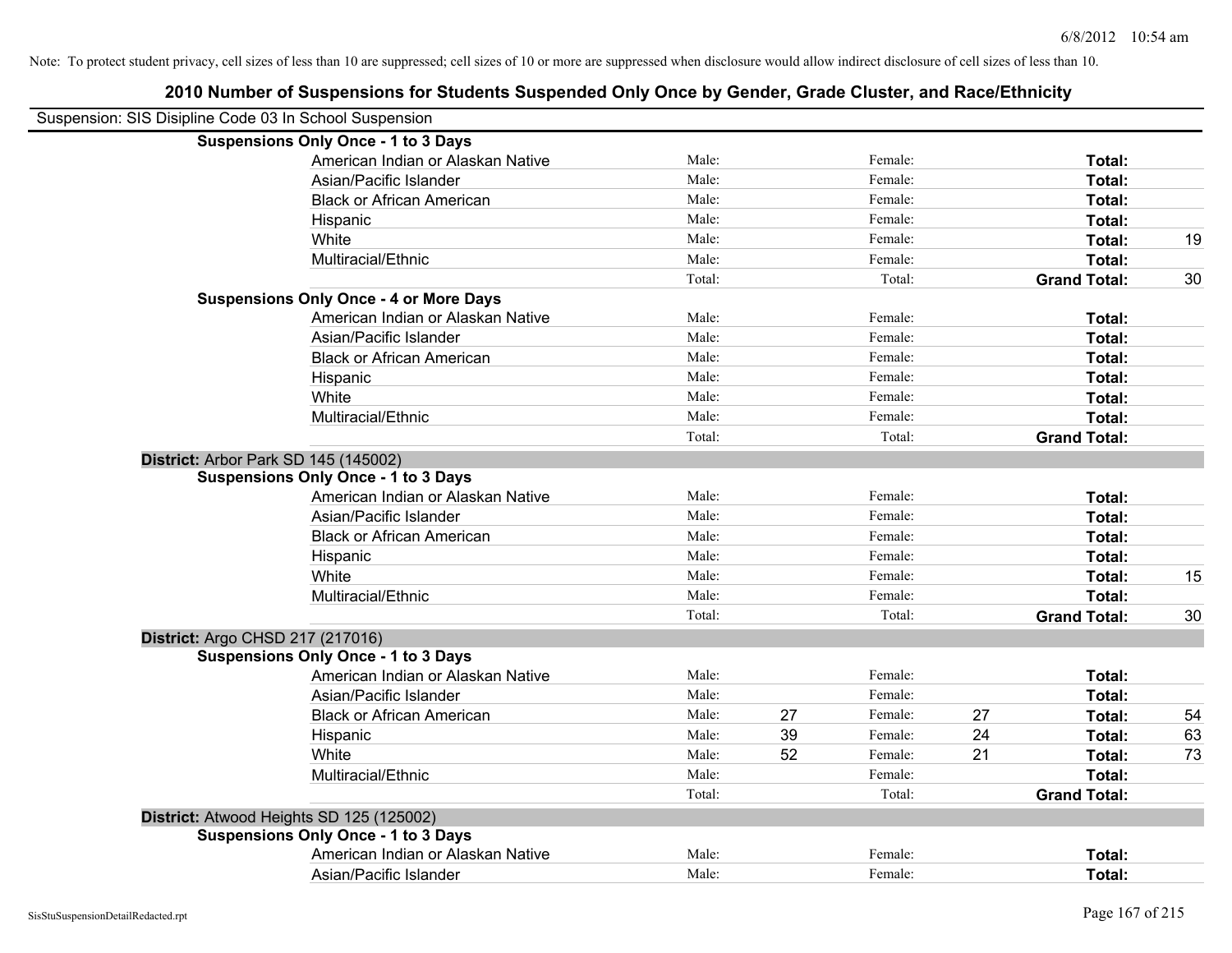| Suspension: SIS Disipline Code 03 In School Suspension |                                               |        |     |         |     |                     |     |
|--------------------------------------------------------|-----------------------------------------------|--------|-----|---------|-----|---------------------|-----|
|                                                        | <b>Black or African American</b>              | Male:  |     | Female: |     | Total:              |     |
|                                                        | Hispanic                                      | Male:  |     | Female: |     | Total:              |     |
|                                                        | White                                         | Male:  |     | Female: |     | Total:              |     |
|                                                        | Multiracial/Ethnic                            | Male:  |     | Female: |     | Total:              |     |
|                                                        |                                               | Total: |     | Total:  |     | <b>Grand Total:</b> |     |
| District: Bloom Twp HSD 206 (206017)                   |                                               |        |     |         |     |                     |     |
|                                                        | <b>Suspensions Only Once - 1 to 3 Days</b>    |        |     |         |     |                     |     |
|                                                        | American Indian or Alaskan Native             | Male:  |     | Female: |     | Total:              |     |
|                                                        | Asian/Pacific Islander                        | Male:  |     | Female: |     | Total:              |     |
|                                                        | <b>Black or African American</b>              | Male:  | 176 | Female: | 135 | Total:              | 311 |
|                                                        | Hispanic                                      | Male:  | 44  | Female: | 33  | Total:              | 77  |
|                                                        | White                                         | Male:  | 36  | Female: | 25  | Total:              | 61  |
|                                                        | Multiracial/Ethnic                            | Male:  | 16  | Female: | 10  | Total:              | 26  |
|                                                        |                                               | Total: |     | Total:  |     | <b>Grand Total:</b> |     |
| District: Bremen CHSD 228 (228016)                     |                                               |        |     |         |     |                     |     |
|                                                        | <b>Suspensions Only Once - 1 to 3 Days</b>    |        |     |         |     |                     |     |
|                                                        | American Indian or Alaskan Native             | Male:  |     | Female: |     | Total:              |     |
|                                                        | Asian/Pacific Islander                        | Male:  |     | Female: |     | Total:              |     |
|                                                        | <b>Black or African American</b>              | Male:  | 119 | Female: | 110 | Total:              | 229 |
|                                                        | Hispanic                                      | Male:  |     | Female: |     | Total:              | 24  |
|                                                        | White                                         | Male:  |     | Female: |     | Total:              | 12  |
|                                                        | Multiracial/Ethnic                            | Male:  |     | Female: |     | Total:              |     |
|                                                        |                                               | Total: | 150 | Total:  | 125 | <b>Grand Total:</b> | 275 |
|                                                        | <b>Suspensions Only Once - 4 or More Days</b> |        |     |         |     |                     |     |
|                                                        | American Indian or Alaskan Native             | Male:  |     | Female: |     | Total:              |     |
|                                                        | Asian/Pacific Islander                        | Male:  |     | Female: |     | Total:              |     |
|                                                        | <b>Black or African American</b>              | Male:  |     | Female: |     | Total:              |     |
|                                                        | Hispanic                                      | Male:  |     | Female: |     | Total:              |     |
|                                                        | White                                         | Male:  |     | Female: |     | Total:              |     |
|                                                        | Multiracial/Ethnic                            | Male:  |     | Female: |     | Total:              |     |
|                                                        |                                               | Total: |     | Total:  |     | <b>Grand Total:</b> |     |
| District: Brookwood SD 167 (167002)                    |                                               |        |     |         |     |                     |     |
|                                                        | <b>Suspensions Only Once - 1 to 3 Days</b>    |        |     |         |     |                     |     |
|                                                        | American Indian or Alaskan Native             | Male:  |     | Female: |     | Total:              |     |
|                                                        | Asian/Pacific Islander                        | Male:  |     | Female: |     | Total:              |     |
|                                                        | <b>Black or African American</b>              | Male:  | 41  | Female: | 13  | Total:              | 54  |
|                                                        | Hispanic                                      | Male:  |     | Female: |     | Total:              |     |
|                                                        | White                                         | Male:  |     | Female: |     | Total:              |     |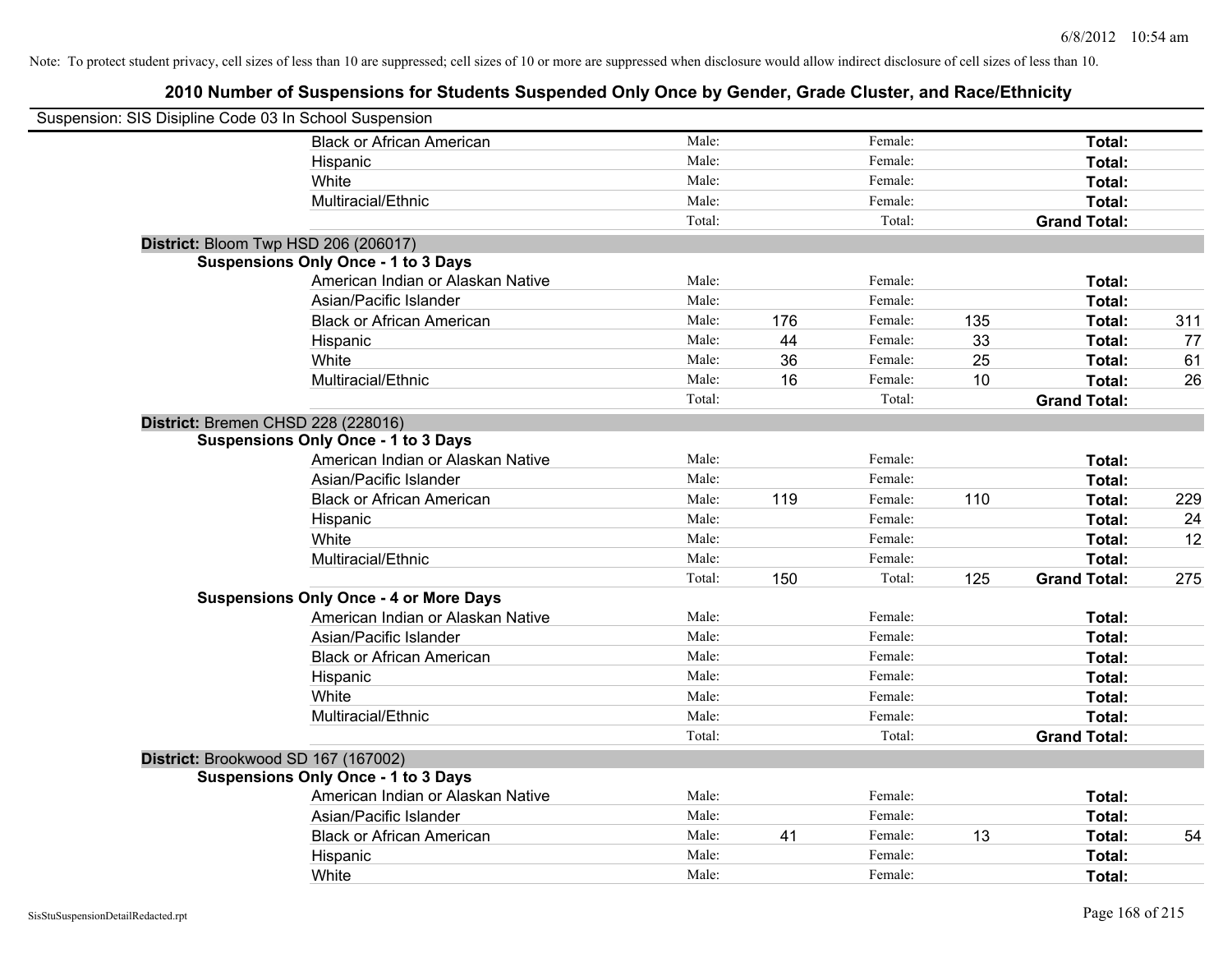# **2010 Number of Suspensions for Students Suspended Only Once by Gender, Grade Cluster, and Race/Ethnicity**

| Suspension: SIS Disipline Code 03 In School Suspension |                                               |        |               |    |                     |    |
|--------------------------------------------------------|-----------------------------------------------|--------|---------------|----|---------------------|----|
|                                                        | Multiracial/Ethnic                            | Male:  | Female:       |    | Total:              |    |
|                                                        |                                               | Total: | Total:        |    | <b>Grand Total:</b> |    |
|                                                        | <b>Suspensions Only Once - 4 or More Days</b> |        |               |    |                     |    |
|                                                        | American Indian or Alaskan Native             | Male:  | Female:       |    | Total:              |    |
|                                                        | Asian/Pacific Islander                        | Male:  | Female:       |    | Total:              |    |
|                                                        | <b>Black or African American</b>              | Male:  | Female:       |    | Total:              |    |
|                                                        | Hispanic                                      | Male:  | Female:       |    | Total:              |    |
|                                                        | White                                         | Male:  | Female:       |    | Total:              |    |
|                                                        | Multiracial/Ethnic                            | Male:  | Female:       |    | Total:              |    |
|                                                        |                                               | Total: | Total:        |    | <b>Grand Total:</b> |    |
| District: Burbank SD 111 (111002)                      |                                               |        |               |    |                     |    |
|                                                        | <b>Suspensions Only Once - 1 to 3 Days</b>    |        |               |    |                     |    |
|                                                        | American Indian or Alaskan Native             | Male:  | Female:       |    | Total:              |    |
|                                                        | Asian/Pacific Islander                        | Male:  | Female:       |    | Total:              |    |
|                                                        | <b>Black or African American</b>              | Male:  | Female:       |    | Total:              |    |
|                                                        | Hispanic                                      | Male:  | Female:       |    | Total:              |    |
|                                                        | White                                         | Male:  | Female:       |    | Total:              | 15 |
|                                                        | Multiracial/Ethnic                            | Male:  | Female:       |    | Total:              |    |
|                                                        |                                               | Total: | Total:        |    | <b>Grand Total:</b> |    |
| District: Calumet City SD 155 (155002)                 |                                               |        |               |    |                     |    |
|                                                        | <b>Suspensions Only Once - 1 to 3 Days</b>    |        |               |    |                     |    |
|                                                        | American Indian or Alaskan Native             | Male:  | Female:       |    | Total:              |    |
|                                                        | Asian/Pacific Islander                        | Male:  | Female:       |    | Total:              |    |
|                                                        | <b>Black or African American</b>              | Male:  | 65<br>Female: | 34 | Total:              | 99 |
|                                                        | Hispanic                                      | Male:  | Female:       |    | Total:              | 22 |
|                                                        | White                                         | Male:  | Female:       |    | Total:              |    |
|                                                        | Multiracial/Ethnic                            | Male:  | Female:       |    | Total:              |    |
|                                                        |                                               | Total: | Total:        |    | <b>Grand Total:</b> |    |
| District: Central Stickney SD 110 (110002)             |                                               |        |               |    |                     |    |
|                                                        | <b>Suspensions Only Once - 1 to 3 Days</b>    |        |               |    |                     |    |
|                                                        | American Indian or Alaskan Native             | Male:  | Female:       |    | Total:              |    |
|                                                        | Asian/Pacific Islander                        | Male:  | Female:       |    | Total:              |    |
|                                                        | <b>Black or African American</b>              | Male:  | Female:       |    | Total:              |    |
|                                                        | Hispanic                                      | Male:  | Female:       |    | Total:              |    |
|                                                        | White                                         | Male:  | Female:       |    | Total:              |    |
|                                                        | Multiracial/Ethnic                            | Male:  | Female:       |    | Total:              |    |
|                                                        |                                               | Total: | Total:        |    | <b>Grand Total:</b> |    |

**Suspensions Only Once - 4 or More Days**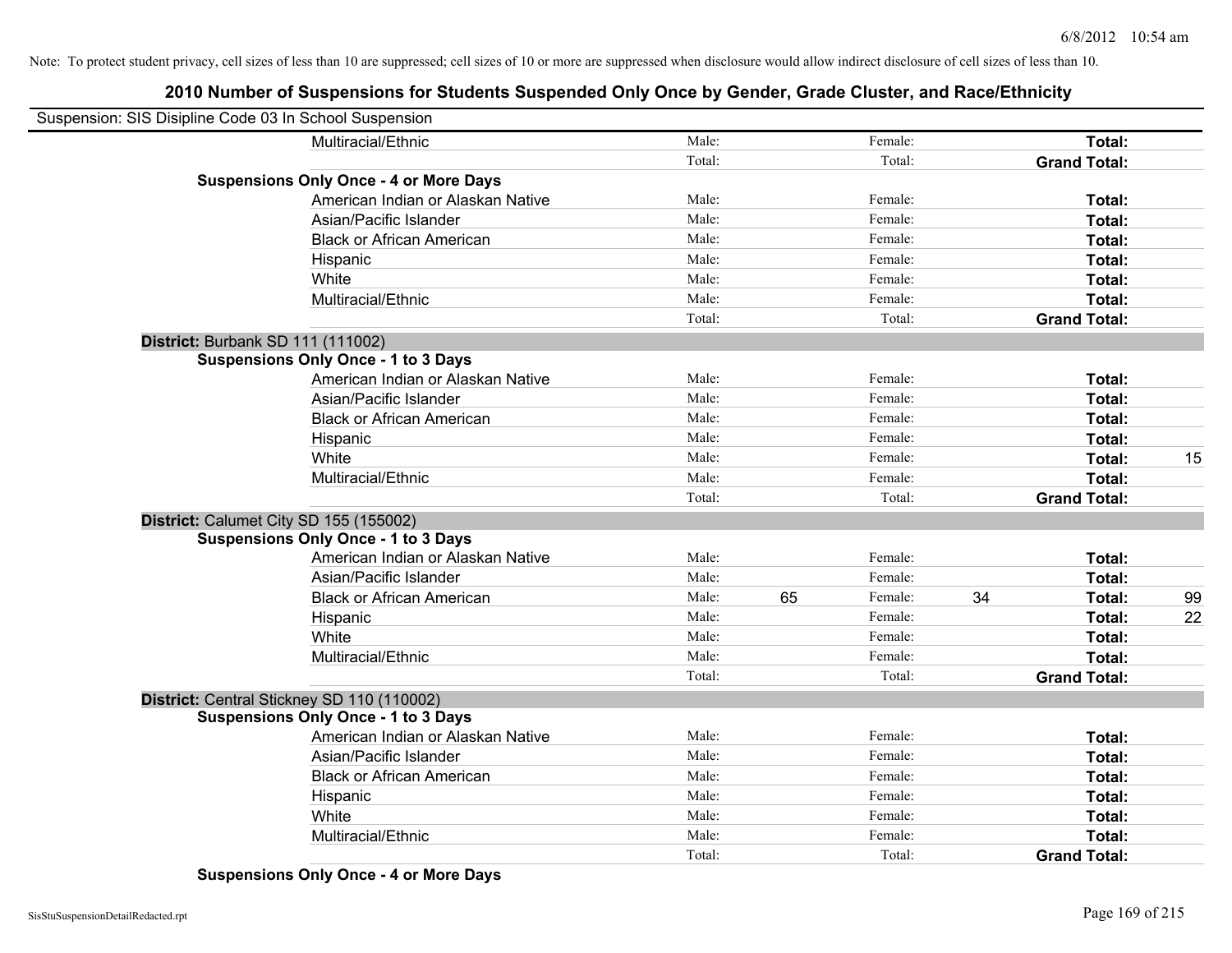|                             | Suspension: SIS Disipline Code 03 In School Suspension |        |    |         |    |                     |    |
|-----------------------------|--------------------------------------------------------|--------|----|---------|----|---------------------|----|
|                             | American Indian or Alaskan Native                      | Male:  |    | Female: |    | Total:              |    |
|                             | Asian/Pacific Islander                                 | Male:  |    | Female: |    | Total:              |    |
|                             | <b>Black or African American</b>                       | Male:  |    | Female: |    | Total:              |    |
|                             | Hispanic                                               | Male:  |    | Female: |    | Total:              |    |
|                             | White                                                  | Male:  |    | Female: |    | Total:              |    |
|                             | Multiracial/Ethnic                                     | Male:  |    | Female: |    | Total:              |    |
|                             |                                                        | Total: |    | Total:  |    | <b>Grand Total:</b> |    |
|                             | District: Chicago Heights SD 170 (170002)              |        |    |         |    |                     |    |
|                             | <b>Suspensions Only Once - 1 to 3 Days</b>             |        |    |         |    |                     |    |
|                             | American Indian or Alaskan Native                      | Male:  |    | Female: |    | Total:              |    |
|                             | Asian/Pacific Islander                                 | Male:  |    | Female: |    | Total:              |    |
|                             | <b>Black or African American</b>                       | Male:  |    | Female: |    | Total:              | 21 |
|                             | Hispanic                                               | Male:  |    | Female: |    | Total:              |    |
|                             | White                                                  | Male:  |    | Female: |    | Total:              |    |
|                             | Multiracial/Ethnic                                     | Male:  |    | Female: |    | Total:              |    |
|                             |                                                        | Total: |    | Total:  |    | <b>Grand Total:</b> |    |
|                             | District: Chicago Ridge SD 127-5 (127502)              |        |    |         |    |                     |    |
|                             | <b>Suspensions Only Once - 1 to 3 Days</b>             |        |    |         |    |                     |    |
|                             | American Indian or Alaskan Native                      | Male:  |    | Female: |    | Total:              |    |
|                             | Asian/Pacific Islander                                 | Male:  |    | Female: |    | Total:              |    |
|                             | <b>Black or African American</b>                       | Male:  |    | Female: |    | Total:              |    |
|                             | Hispanic                                               | Male:  |    | Female: |    | Total:              |    |
|                             | White                                                  | Male:  |    | Female: |    | Total:              | 10 |
|                             | Multiracial/Ethnic                                     | Male:  |    | Female: |    | Total:              |    |
|                             |                                                        | Total: |    | Total:  |    | <b>Grand Total:</b> |    |
| District: CHSD 218 (218016) |                                                        |        |    |         |    |                     |    |
|                             | <b>Suspensions Only Once - 1 to 3 Days</b>             |        |    |         |    |                     |    |
|                             | American Indian or Alaskan Native                      | Male:  |    | Female: |    | Total:              |    |
|                             | Asian/Pacific Islander                                 | Male:  |    | Female: |    | Total:              |    |
|                             | <b>Black or African American</b>                       | Male:  | 53 | Female: | 29 | Total:              | 82 |
|                             | Hispanic                                               | Male:  | 30 | Female: | 26 | Total:              | 56 |
|                             | White                                                  | Male:  |    | Female: |    | Total:              | 12 |
|                             | Multiracial/Ethnic                                     | Male:  |    | Female: |    | Total:              |    |
|                             |                                                        | Total: |    | Total:  |    | <b>Grand Total:</b> |    |
|                             | District: Cons HSD 230 (230013)                        |        |    |         |    |                     |    |
|                             | <b>Suspensions Only Once - 1 to 3 Days</b>             |        |    |         |    |                     |    |
|                             | American Indian or Alaskan Native                      | Male:  |    | Female: |    | <b>Total:</b>       |    |
|                             | Asian/Pacific Islander                                 | Male:  |    | Female: |    | Total:              |    |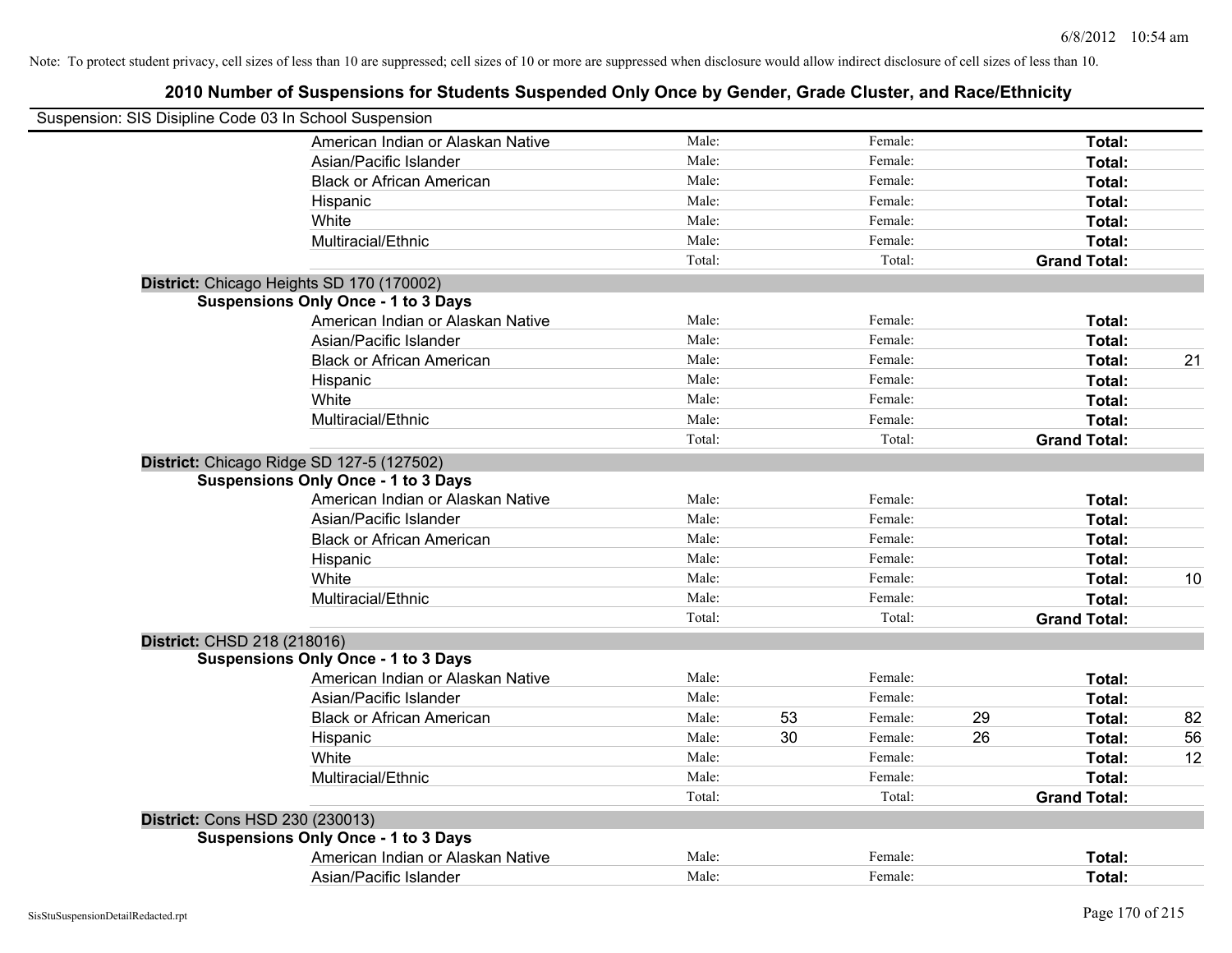| Suspension: SIS Disipline Code 03 In School Suspension |                                               |        |     |         |    |                     |     |
|--------------------------------------------------------|-----------------------------------------------|--------|-----|---------|----|---------------------|-----|
|                                                        | <b>Black or African American</b>              | Male:  | 14  | Female: | 10 | Total:              | 24  |
|                                                        | Hispanic                                      | Male:  | 24  | Female: | 14 | Total:              | 38  |
|                                                        | White                                         | Male:  | 193 | Female: | 75 | Total:              | 268 |
|                                                        | Multiracial/Ethnic                            | Male:  |     | Female: |    | Total:              |     |
|                                                        |                                               | Total: |     | Total:  |    | <b>Grand Total:</b> | 341 |
|                                                        | <b>Suspensions Only Once - 4 or More Days</b> |        |     |         |    |                     |     |
|                                                        | American Indian or Alaskan Native             | Male:  |     | Female: |    | Total:              |     |
|                                                        | Asian/Pacific Islander                        | Male:  |     | Female: |    | Total:              |     |
|                                                        | <b>Black or African American</b>              | Male:  |     | Female: |    | Total:              |     |
|                                                        | Hispanic                                      | Male:  |     | Female: |    | Total:              |     |
|                                                        | White                                         | Male:  |     | Female: |    | Total:              |     |
|                                                        | Multiracial/Ethnic                            | Male:  |     | Female: |    | Total:              |     |
|                                                        |                                               | Total: |     | Total:  |    | <b>Grand Total:</b> |     |
| District: Cook County SD 130 (130002)                  |                                               |        |     |         |    |                     |     |
|                                                        | <b>Suspensions Only Once - 1 to 3 Days</b>    |        |     |         |    |                     |     |
|                                                        | American Indian or Alaskan Native             | Male:  |     | Female: |    | Total:              |     |
|                                                        | Asian/Pacific Islander                        | Male:  |     | Female: |    | Total:              |     |
|                                                        | <b>Black or African American</b>              | Male:  |     | Female: |    | Total:              | 16  |
|                                                        | Hispanic                                      | Male:  |     | Female: |    | Total:              |     |
|                                                        | White                                         | Male:  |     | Female: |    | Total:              |     |
|                                                        | Multiracial/Ethnic                            | Male:  |     | Female: |    | Total:              |     |
|                                                        |                                               | Total: |     | Total:  |    | <b>Grand Total:</b> | 26  |
|                                                        | District: Country Club Hills SD 160 (160002)  |        |     |         |    |                     |     |
|                                                        | <b>Suspensions Only Once - 1 to 3 Days</b>    |        |     |         |    |                     |     |
|                                                        | American Indian or Alaskan Native             | Male:  |     | Female: |    | Total:              |     |
|                                                        | Asian/Pacific Islander                        | Male:  |     | Female: |    | Total:              |     |
|                                                        | <b>Black or African American</b>              | Male:  | 47  | Female: | 23 | Total:              | 70  |
|                                                        | Hispanic                                      | Male:  |     | Female: |    | Total:              |     |
|                                                        | White                                         | Male:  |     | Female: |    | Total:              |     |
|                                                        | Multiracial/Ethnic                            | Male:  |     | Female: |    | Total:              |     |
|                                                        |                                               | Total: |     | Total:  |    | <b>Grand Total:</b> |     |
|                                                        | <b>Suspensions Only Once - 4 or More Days</b> |        |     |         |    |                     |     |
|                                                        | American Indian or Alaskan Native             | Male:  |     | Female: |    | Total:              |     |
|                                                        | Asian/Pacific Islander                        | Male:  |     | Female: |    | Total:              |     |
|                                                        | <b>Black or African American</b>              | Male:  |     | Female: |    | Total:              | 13  |
|                                                        | Hispanic                                      | Male:  |     | Female: |    | Total:              |     |
|                                                        | White                                         | Male:  |     | Female: |    | Total:              |     |
|                                                        | Multiracial/Ethnic                            | Male:  |     | Female: |    | Total:              |     |
|                                                        |                                               | Total: |     | Total:  |    | <b>Grand Total:</b> |     |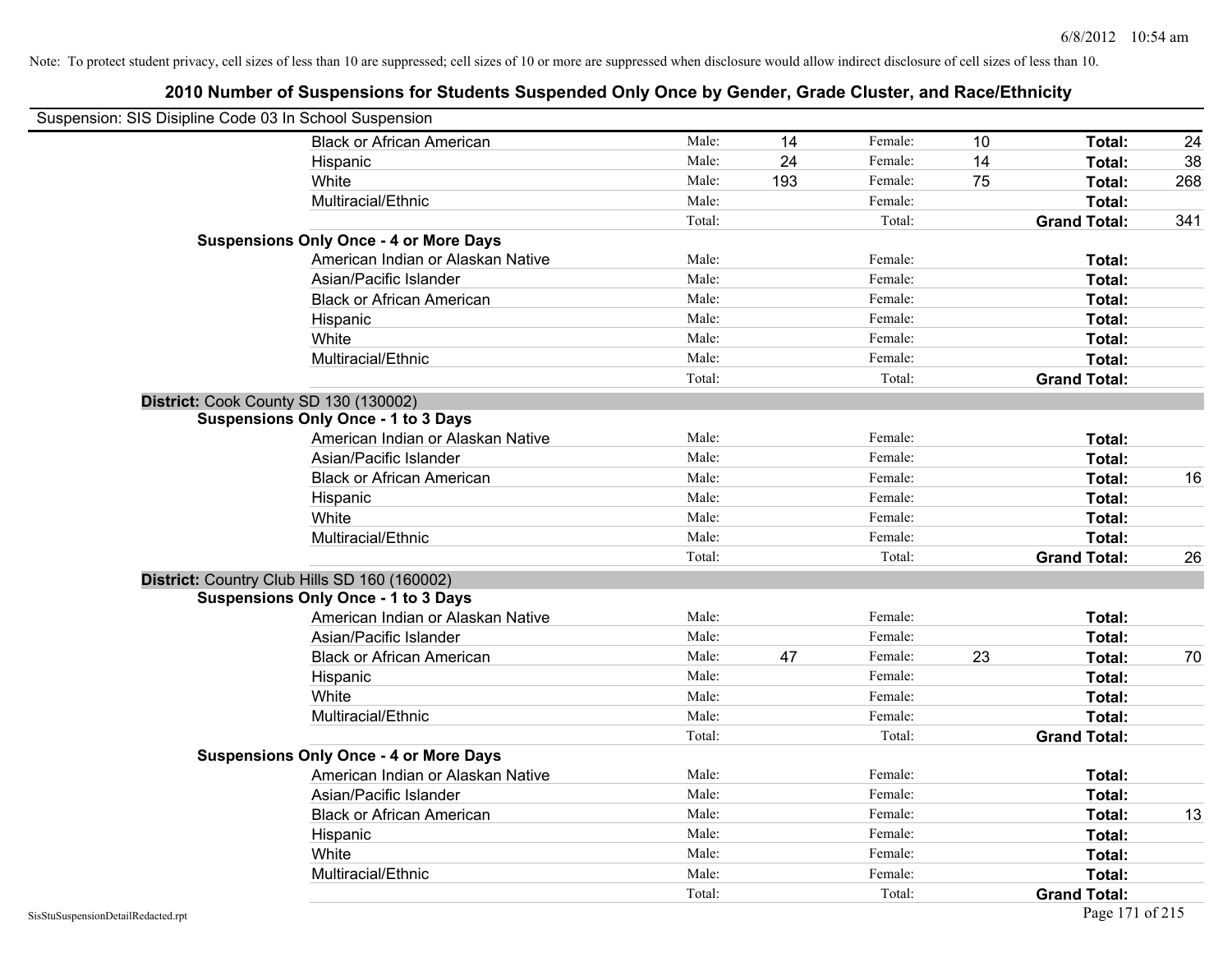| Suspension: SIS Disipline Code 03 In School Suspension |        |    |         |    |                     |    |
|--------------------------------------------------------|--------|----|---------|----|---------------------|----|
| <b>District: Dolton SD 148 (148002)</b>                |        |    |         |    |                     |    |
| <b>Suspensions Only Once - 1 to 3 Days</b>             |        |    |         |    |                     |    |
| American Indian or Alaskan Native                      | Male:  |    | Female: |    | Total:              |    |
| Asian/Pacific Islander                                 | Male:  |    | Female: |    | Total:              |    |
| <b>Black or African American</b>                       | Male:  | 41 | Female: | 33 | Total:              | 74 |
| Hispanic                                               | Male:  |    | Female: |    | Total:              |    |
| White                                                  | Male:  |    | Female: |    | Total:              |    |
| Multiracial/Ethnic                                     | Male:  |    | Female: |    | Total:              |    |
|                                                        | Total: |    | Total:  |    | <b>Grand Total:</b> |    |
| <b>Suspensions Only Once - 4 or More Days</b>          |        |    |         |    |                     |    |
| American Indian or Alaskan Native                      | Male:  |    | Female: |    | Total:              |    |
| Asian/Pacific Islander                                 | Male:  |    | Female: |    | Total:              |    |
| <b>Black or African American</b>                       | Male:  |    | Female: |    | Total:              | 13 |
| Hispanic                                               | Male:  |    | Female: |    | Total:              |    |
| White                                                  | Male:  |    | Female: |    | Total:              |    |
| Multiracial/Ethnic                                     | Male:  |    | Female: |    | Total:              |    |
|                                                        | Total: |    | Total:  |    | <b>Grand Total:</b> |    |
| District: ESD 159 (159002)                             |        |    |         |    |                     |    |
| <b>Suspensions Only Once - 1 to 3 Days</b>             |        |    |         |    |                     |    |
| American Indian or Alaskan Native                      | Male:  |    | Female: |    | Total:              |    |
| Asian/Pacific Islander                                 | Male:  |    | Female: |    | Total:              |    |
| <b>Black or African American</b>                       | Male:  |    | Female: |    | Total:              |    |
| Hispanic                                               | Male:  |    | Female: |    | Total:              |    |
| White                                                  | Male:  |    | Female: |    | Total:              |    |
| Multiracial/Ethnic                                     | Male:  |    | Female: |    | Total:              |    |
|                                                        | Total: |    | Total:  |    | <b>Grand Total:</b> |    |
| <b>Suspensions Only Once - 4 or More Days</b>          |        |    |         |    |                     |    |
| American Indian or Alaskan Native                      | Male:  |    | Female: |    | Total:              |    |
| Asian/Pacific Islander                                 | Male:  |    | Female: |    | Total:              |    |
| <b>Black or African American</b>                       | Male:  |    | Female: |    | Total:              |    |
| Hispanic                                               | Male:  |    | Female: |    | Total:              |    |
| White                                                  | Male:  |    | Female: |    | Total:              |    |
| Multiracial/Ethnic                                     | Male:  |    | Female: |    | Total:              |    |
|                                                        | Total: |    | Total:  |    | <b>Grand Total:</b> |    |
| District: Evergreen Park CHSD 231 (231016)             |        |    |         |    |                     |    |
| <b>Suspensions Only Once - 1 to 3 Days</b>             |        |    |         |    |                     |    |
| American Indian or Alaskan Native                      | Male:  |    | Female: |    | Total:              |    |
| Asian/Pacific Islander                                 | Male:  |    | Female: |    | Total:              |    |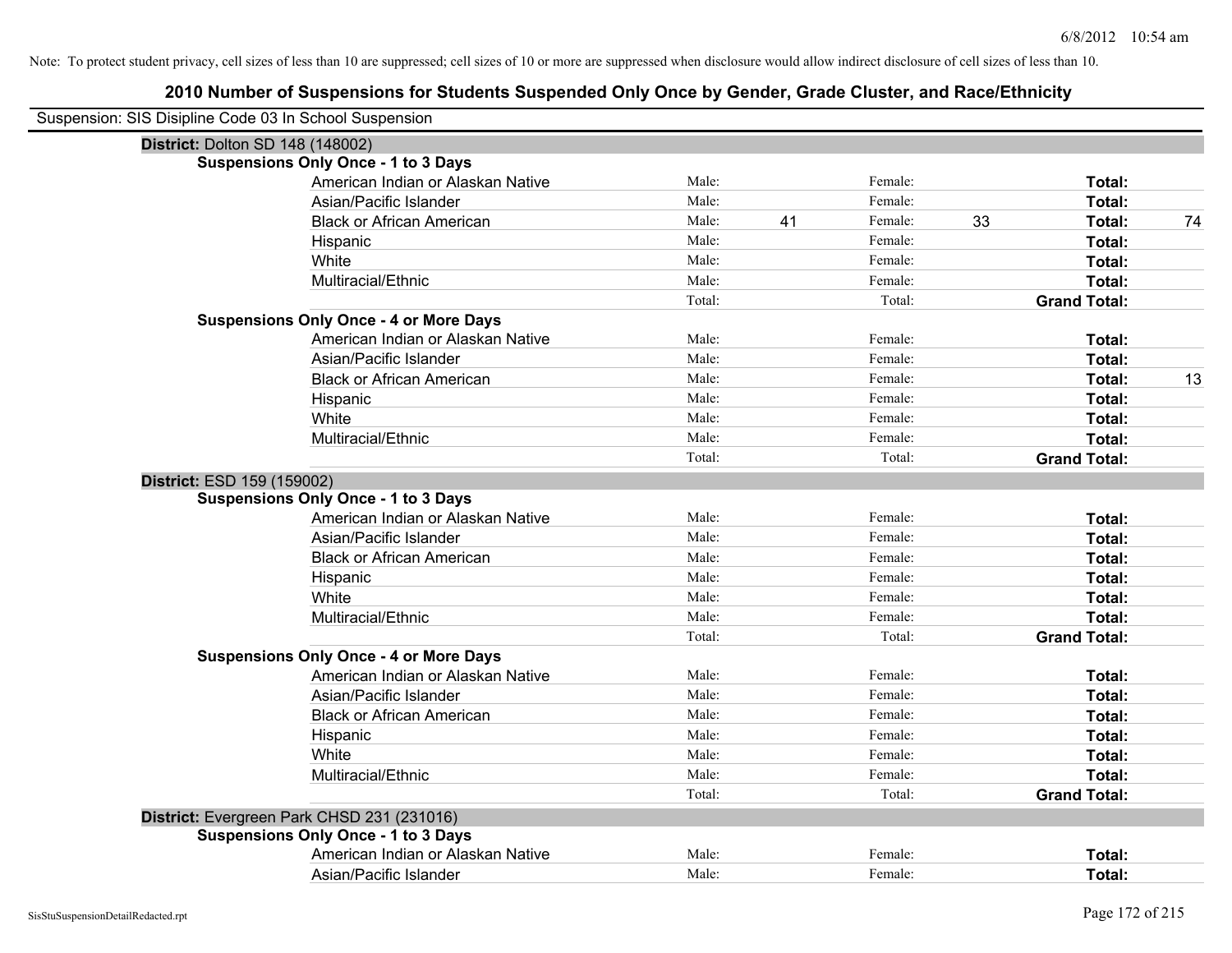| Suspension: SIS Disipline Code 03 In School Suspension |                                             |        |    |         |    |                     |    |
|--------------------------------------------------------|---------------------------------------------|--------|----|---------|----|---------------------|----|
|                                                        | <b>Black or African American</b>            | Male:  | 14 | Female: | 15 | Total:              | 29 |
|                                                        | Hispanic                                    | Male:  |    | Female: |    | Total:              |    |
|                                                        | White                                       | Male:  | 21 | Female: | 15 | Total:              | 36 |
|                                                        | Multiracial/Ethnic                          | Male:  |    | Female: |    | Total:              |    |
|                                                        |                                             | Total: |    | Total:  |    | <b>Grand Total:</b> | 76 |
|                                                        | District: Evergreen Park ESD 124 (124002)   |        |    |         |    |                     |    |
|                                                        | <b>Suspensions Only Once - 1 to 3 Days</b>  |        |    |         |    |                     |    |
|                                                        | American Indian or Alaskan Native           | Male:  |    | Female: |    | Total:              |    |
|                                                        | Asian/Pacific Islander                      | Male:  |    | Female: |    | Total:              |    |
|                                                        | <b>Black or African American</b>            | Male:  |    | Female: |    | Total:              | 13 |
|                                                        | Hispanic                                    | Male:  |    | Female: |    | Total:              |    |
|                                                        | White                                       | Male:  |    | Female: |    | Total:              | 12 |
|                                                        | Multiracial/Ethnic                          | Male:  |    | Female: |    | Total:              |    |
|                                                        |                                             | Total: | 22 | Total:  | 13 | <b>Grand Total:</b> | 35 |
| District: Flossmoor SD 161 (161002)                    |                                             |        |    |         |    |                     |    |
|                                                        | <b>Suspensions Only Once - 1 to 3 Days</b>  |        |    |         |    |                     |    |
|                                                        | American Indian or Alaskan Native           | Male:  |    | Female: |    | Total:              |    |
|                                                        | Asian/Pacific Islander                      | Male:  |    | Female: |    | Total:              |    |
|                                                        | <b>Black or African American</b>            | Male:  |    | Female: |    | Total:              | 13 |
|                                                        | Hispanic                                    | Male:  |    | Female: |    | Total:              |    |
|                                                        | White                                       | Male:  |    | Female: |    | Total:              |    |
|                                                        | Multiracial/Ethnic                          | Male:  |    | Female: |    | Total:              |    |
|                                                        |                                             | Total: |    | Total:  |    | <b>Grand Total:</b> |    |
|                                                        | District: Forest Ridge SD 142 (142002)      |        |    |         |    |                     |    |
|                                                        | <b>Suspensions Only Once - 1 to 3 Days</b>  |        |    |         |    |                     |    |
|                                                        | American Indian or Alaskan Native           | Male:  |    | Female: |    | Total:              |    |
|                                                        | Asian/Pacific Islander                      | Male:  |    | Female: |    | Total:              |    |
|                                                        | <b>Black or African American</b>            | Male:  |    | Female: |    | Total:              |    |
|                                                        | Hispanic                                    | Male:  |    | Female: |    | Total:              |    |
|                                                        | White                                       | Male:  |    | Female: |    | Total:              | 22 |
|                                                        | Multiracial/Ethnic                          | Male:  |    | Female: |    | Total:              |    |
|                                                        |                                             | Total: |    | Total:  |    | <b>Grand Total:</b> |    |
|                                                        | District: Gen George Patton SD 133 (133002) |        |    |         |    |                     |    |
|                                                        | <b>Suspensions Only Once - 1 to 3 Days</b>  |        |    |         |    |                     |    |
|                                                        | American Indian or Alaskan Native           | Male:  |    | Female: |    | Total:              |    |
|                                                        | Asian/Pacific Islander                      | Male:  |    | Female: |    | Total:              |    |
|                                                        | <b>Black or African American</b>            | Male:  |    | Female: |    | Total:              |    |
|                                                        | Hispanic                                    | Male:  |    | Female: |    | Total:              |    |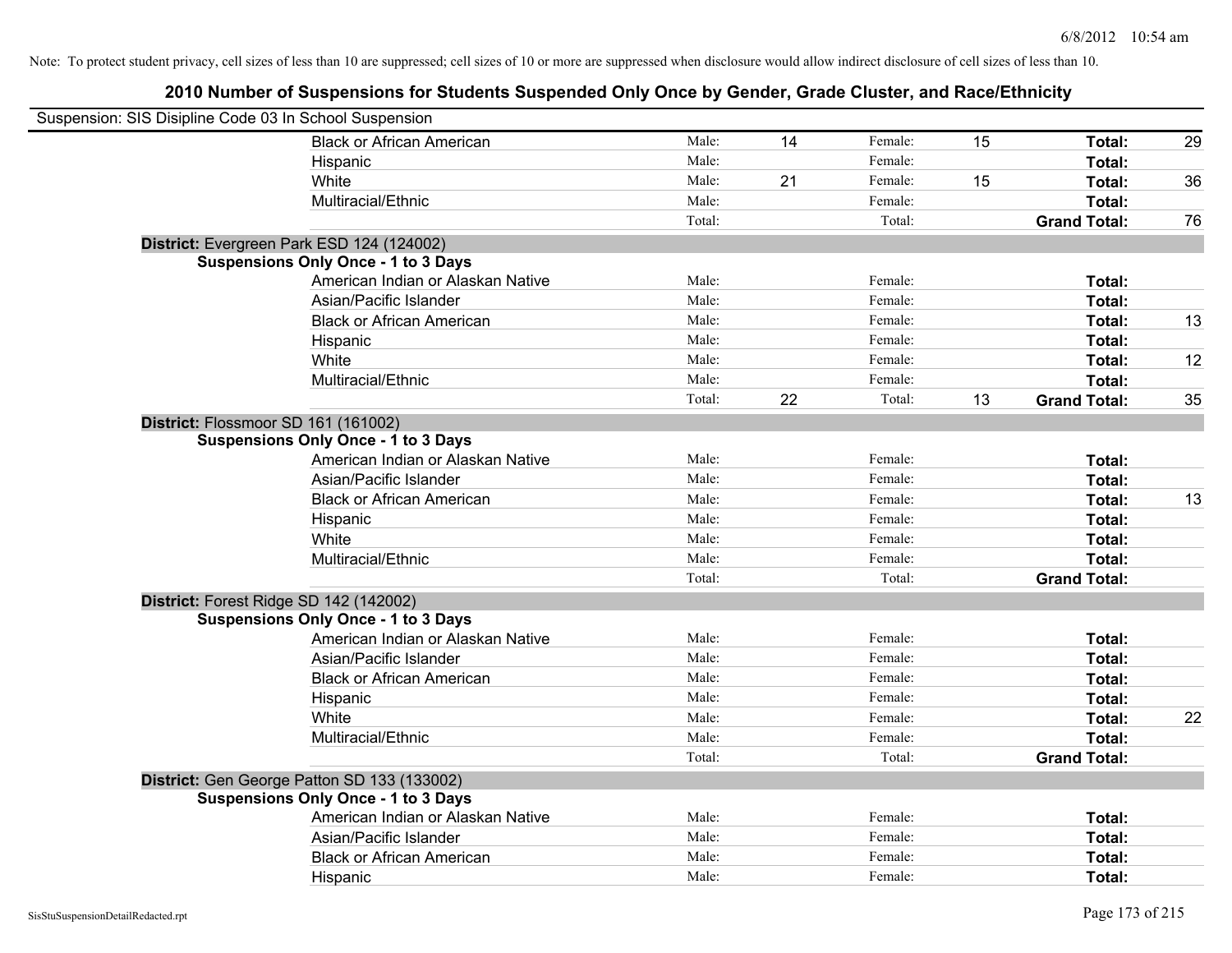| Suspension: SIS Disipline Code 03 In School Suspension |                                                |        |     |         |    |                     |     |
|--------------------------------------------------------|------------------------------------------------|--------|-----|---------|----|---------------------|-----|
|                                                        | White                                          | Male:  |     | Female: |    | Total:              |     |
|                                                        | Multiracial/Ethnic                             | Male:  |     | Female: |    | Total:              |     |
|                                                        |                                                | Total: |     | Total:  |    | <b>Grand Total:</b> |     |
| District: Harvey SD 152 (152002)                       |                                                |        |     |         |    |                     |     |
|                                                        | <b>Suspensions Only Once - 1 to 3 Days</b>     |        |     |         |    |                     |     |
|                                                        | American Indian or Alaskan Native              | Male:  |     | Female: |    | Total:              |     |
|                                                        | Asian/Pacific Islander                         | Male:  |     | Female: |    | Total:              |     |
|                                                        | <b>Black or African American</b>               | Male:  | 36  | Female: | 22 | Total:              | 58  |
|                                                        | Hispanic                                       | Male:  |     | Female: |    | Total:              |     |
|                                                        | White                                          | Male:  |     | Female: |    | Total:              |     |
|                                                        | Multiracial/Ethnic                             | Male:  |     | Female: |    | Total:              |     |
|                                                        |                                                | Total: |     | Total:  |    | <b>Grand Total:</b> |     |
|                                                        | <b>Suspensions Only Once - 4 or More Days</b>  |        |     |         |    |                     |     |
|                                                        | American Indian or Alaskan Native              | Male:  |     | Female: |    | Total:              |     |
|                                                        | Asian/Pacific Islander                         | Male:  |     | Female: |    | Total:              |     |
|                                                        | <b>Black or African American</b>               | Male:  |     | Female: |    | Total:              |     |
|                                                        | Hispanic                                       | Male:  |     | Female: |    | Total:              |     |
|                                                        | White                                          | Male:  |     | Female: |    | Total:              |     |
|                                                        | Multiracial/Ethnic                             | Male:  |     | Female: |    | Total:              |     |
|                                                        |                                                | Total: |     | Total:  |    | <b>Grand Total:</b> |     |
| District: Hazel Crest SD 152-5 (152502)                |                                                |        |     |         |    |                     |     |
|                                                        | <b>Suspensions Only Once - 1 to 3 Days</b>     |        |     |         |    |                     |     |
|                                                        | American Indian or Alaskan Native              | Male:  |     | Female: |    | Total:              |     |
|                                                        | Asian/Pacific Islander                         | Male:  |     | Female: |    | Total:              |     |
|                                                        | <b>Black or African American</b>               | Male:  |     | Female: |    | Total:              | 24  |
|                                                        | Hispanic                                       | Male:  |     | Female: |    | Total:              |     |
|                                                        | White                                          | Male:  |     | Female: |    | Total:              |     |
|                                                        | Multiracial/Ethnic                             | Male:  |     | Female: |    | Total:              |     |
|                                                        |                                                | Total: |     | Total:  |    | <b>Grand Total:</b> |     |
|                                                        | District: Homewood Flossmoor CHSD 233 (233016) |        |     |         |    |                     |     |
|                                                        | <b>Suspensions Only Once - 1 to 3 Days</b>     |        |     |         |    |                     |     |
|                                                        | American Indian or Alaskan Native              | Male:  |     | Female: |    | Total:              |     |
|                                                        | Asian/Pacific Islander                         | Male:  |     | Female: |    | Total:              |     |
|                                                        | <b>Black or African American</b>               | Male:  | 131 | Female: | 79 | Total:              | 210 |
|                                                        | Hispanic                                       | Male:  |     | Female: |    | Total:              |     |
|                                                        | White                                          | Male:  | 29  | Female: | 11 | Total:              | 40  |
|                                                        | Multiracial/Ethnic                             | Male:  |     | Female: |    | Total:              |     |
|                                                        |                                                | Total: |     | Total:  |    | <b>Grand Total:</b> | 265 |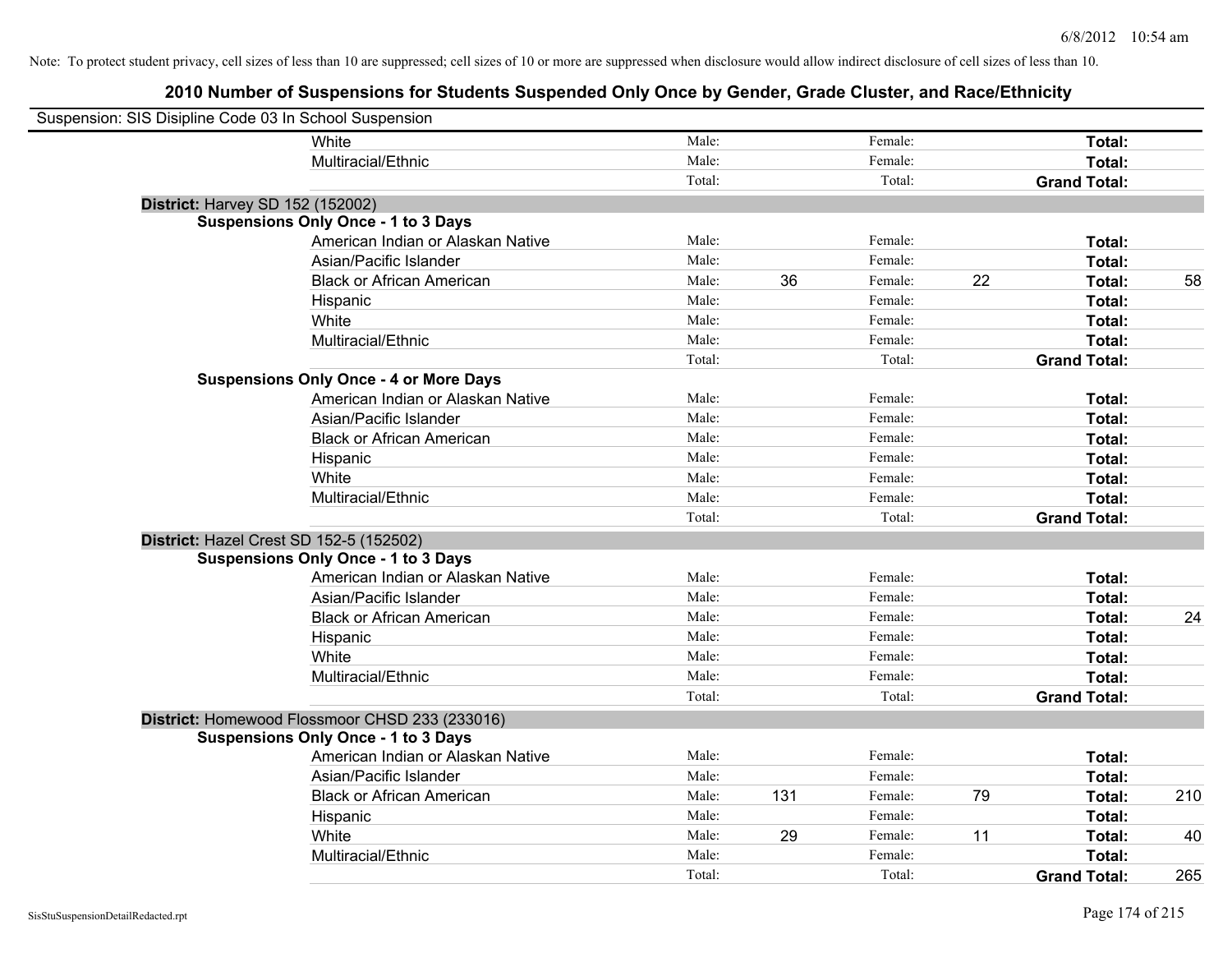| Suspension: SIS Disipline Code 03 In School Suspension |                                                  |        |    |         |    |                     |    |
|--------------------------------------------------------|--------------------------------------------------|--------|----|---------|----|---------------------|----|
|                                                        | <b>Suspensions Only Once - 4 or More Days</b>    |        |    |         |    |                     |    |
|                                                        | American Indian or Alaskan Native                | Male:  |    | Female: |    | Total:              |    |
|                                                        | Asian/Pacific Islander                           | Male:  |    | Female: |    | Total:              |    |
|                                                        | <b>Black or African American</b>                 | Male:  |    | Female: |    | Total:              |    |
|                                                        | Hispanic                                         | Male:  |    | Female: |    | Total:              |    |
|                                                        | White                                            | Male:  |    | Female: |    | Total:              |    |
|                                                        | Multiracial/Ethnic                               | Male:  |    | Female: |    | Total:              |    |
|                                                        |                                                  | Total: |    | Total:  |    | <b>Grand Total:</b> |    |
|                                                        | District: Homewood SD 153 (153002)               |        |    |         |    |                     |    |
|                                                        | <b>Suspensions Only Once - 1 to 3 Days</b>       |        |    |         |    |                     |    |
|                                                        | American Indian or Alaskan Native                | Male:  |    | Female: |    | Total:              |    |
|                                                        | Asian/Pacific Islander                           | Male:  |    | Female: |    | Total:              |    |
|                                                        | <b>Black or African American</b>                 | Male:  | 36 | Female: | 14 | Total:              | 50 |
|                                                        | Hispanic                                         | Male:  |    | Female: |    | Total:              |    |
|                                                        | White                                            | Male:  |    | Female: |    | Total:              | 14 |
|                                                        | Multiracial/Ethnic                               | Male:  |    | Female: |    | Total:              |    |
|                                                        |                                                  | Total: |    | Total:  |    | <b>Grand Total:</b> |    |
|                                                        | District: Hoover-Schrum Memorial SD 157 (157002) |        |    |         |    |                     |    |
|                                                        | <b>Suspensions Only Once - 1 to 3 Days</b>       |        |    |         |    |                     |    |
|                                                        | American Indian or Alaskan Native                | Male:  |    | Female: |    | Total:              |    |
|                                                        | Asian/Pacific Islander                           | Male:  |    | Female: |    | Total:              |    |
|                                                        | <b>Black or African American</b>                 | Male:  | 34 | Female: | 20 | Total:              | 54 |
|                                                        | Hispanic                                         | Male:  |    | Female: |    | Total:              | 11 |
|                                                        | White                                            | Male:  |    | Female: |    | Total:              |    |
|                                                        | Multiracial/Ethnic                               | Male:  |    | Female: |    | Total:              |    |
|                                                        |                                                  | Total: |    | Total:  |    | <b>Grand Total:</b> |    |
|                                                        | <b>Suspensions Only Once - 4 or More Days</b>    |        |    |         |    |                     |    |
|                                                        | American Indian or Alaskan Native                | Male:  |    | Female: |    | Total:              |    |
|                                                        | Asian/Pacific Islander                           | Male:  |    | Female: |    | Total:              |    |
|                                                        | <b>Black or African American</b>                 | Male:  |    | Female: |    | Total:              |    |
|                                                        | Hispanic                                         | Male:  |    | Female: |    | Total:              |    |
|                                                        | White                                            | Male:  |    | Female: |    | Total:              |    |
|                                                        | Multiracial/Ethnic                               | Male:  |    | Female: |    | Total:              |    |
|                                                        |                                                  | Total: |    | Total:  |    | <b>Grand Total:</b> |    |
|                                                        | District: Indian Springs SD 109 (109002)         |        |    |         |    |                     |    |
|                                                        | <b>Suspensions Only Once - 1 to 3 Days</b>       |        |    |         |    |                     |    |
|                                                        | American Indian or Alaskan Native                | Male:  |    | Female: |    | Total:              |    |
|                                                        | Asian/Pacific Islander                           | Male:  |    | Female: |    | Total:              |    |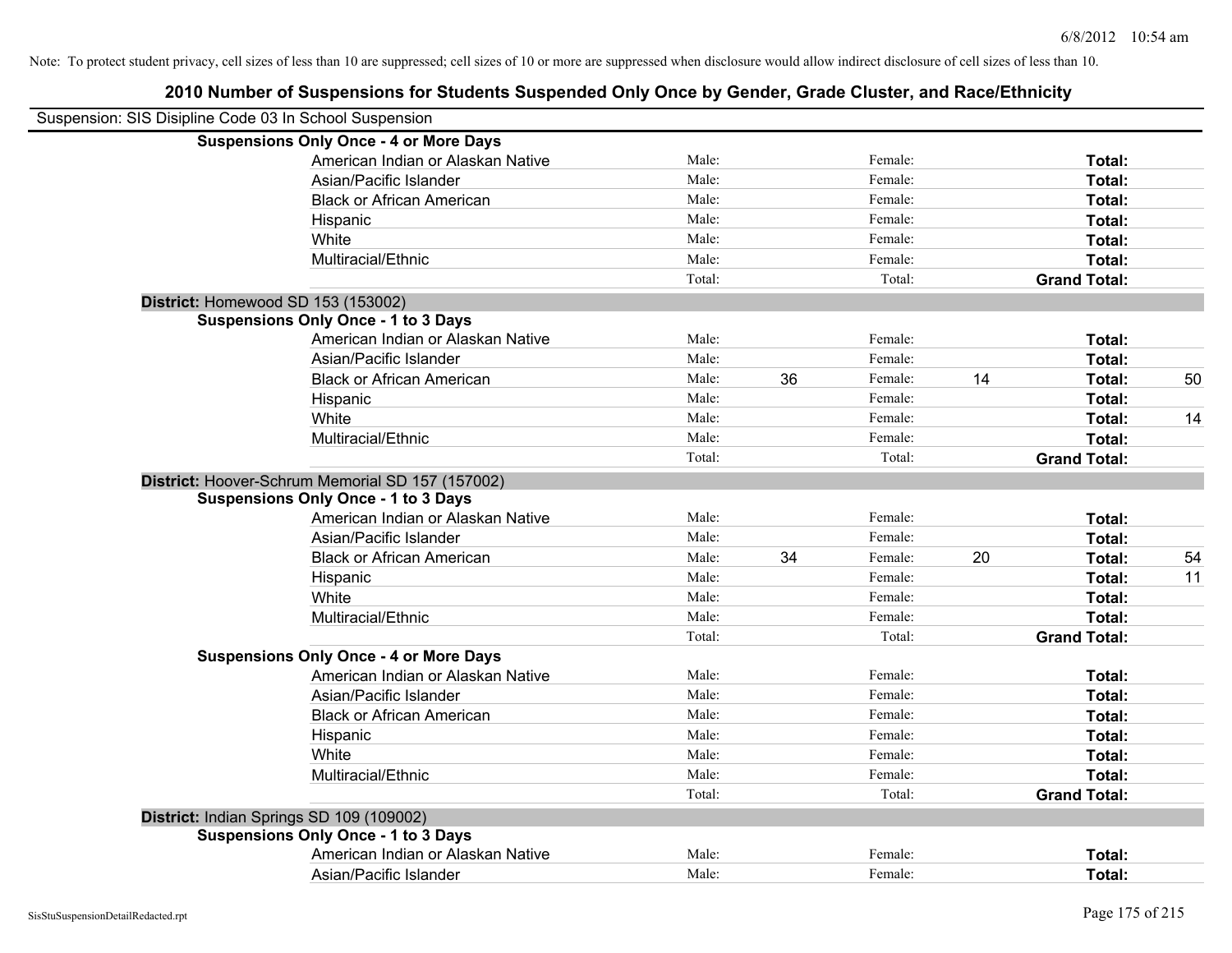| Suspension: SIS Disipline Code 03 In School Suspension |                                               |        |    |         |    |                     |    |
|--------------------------------------------------------|-----------------------------------------------|--------|----|---------|----|---------------------|----|
|                                                        | <b>Black or African American</b>              | Male:  |    | Female: |    | Total:              | 27 |
|                                                        | Hispanic                                      | Male:  |    | Female: |    | Total:              | 11 |
|                                                        | White                                         | Male:  |    | Female: |    | Total:              | 22 |
|                                                        | Multiracial/Ethnic                            | Male:  |    | Female: |    | <b>Total:</b>       |    |
|                                                        |                                               | Total: |    | Total:  |    | <b>Grand Total:</b> |    |
|                                                        | <b>Suspensions Only Once - 4 or More Days</b> |        |    |         |    |                     |    |
|                                                        | American Indian or Alaskan Native             | Male:  |    | Female: |    | Total:              |    |
|                                                        | Asian/Pacific Islander                        | Male:  |    | Female: |    | Total:              |    |
|                                                        | <b>Black or African American</b>              | Male:  |    | Female: |    | Total:              |    |
|                                                        | Hispanic                                      | Male:  |    | Female: |    | Total:              |    |
|                                                        | White                                         | Male:  |    | Female: |    | Total:              |    |
|                                                        | Multiracial/Ethnic                            | Male:  |    | Female: |    | Total:              |    |
|                                                        |                                               | Total: |    | Total:  |    | <b>Grand Total:</b> |    |
| <b>District: Kirby SD 140 (140002)</b>                 |                                               |        |    |         |    |                     |    |
|                                                        | <b>Suspensions Only Once - 1 to 3 Days</b>    |        |    |         |    |                     |    |
|                                                        | American Indian or Alaskan Native             | Male:  |    | Female: |    | Total:              |    |
|                                                        | Asian/Pacific Islander                        | Male:  |    | Female: |    | Total:              |    |
|                                                        | <b>Black or African American</b>              | Male:  |    | Female: |    | Total:              |    |
|                                                        | Hispanic                                      | Male:  |    | Female: |    | Total:              |    |
|                                                        | White                                         | Male:  |    | Female: |    | Total:              | 36 |
|                                                        | Multiracial/Ethnic                            | Male:  |    | Female: |    | Total:              |    |
|                                                        |                                               | Total: |    | Total:  |    | <b>Grand Total:</b> | 48 |
| District: Lansing SD 158 (158002)                      |                                               |        |    |         |    |                     |    |
|                                                        | <b>Suspensions Only Once - 1 to 3 Days</b>    |        |    |         |    |                     |    |
|                                                        | American Indian or Alaskan Native             | Male:  |    | Female: |    | Total:              |    |
|                                                        | Asian/Pacific Islander                        | Male:  |    | Female: |    | Total:              |    |
|                                                        | <b>Black or African American</b>              | Male:  | 40 | Female: | 17 | Total:              | 57 |
|                                                        | Hispanic                                      | Male:  |    | Female: |    | Total:              |    |
|                                                        | White                                         | Male:  |    | Female: |    | Total:              | 14 |
|                                                        | Multiracial/Ethnic                            | Male:  |    | Female: |    | Total:              |    |
|                                                        |                                               | Total: |    | Total:  |    | <b>Grand Total:</b> | 83 |
|                                                        | District: Lemont-Bromberek CSD 113A (113A02)  |        |    |         |    |                     |    |
|                                                        | <b>Suspensions Only Once - 1 to 3 Days</b>    |        |    |         |    |                     |    |
|                                                        | American Indian or Alaskan Native             | Male:  |    | Female: |    | Total:              |    |
|                                                        | Asian/Pacific Islander                        | Male:  |    | Female: |    | Total:              |    |
|                                                        | <b>Black or African American</b>              | Male:  |    | Female: |    | Total:              |    |
|                                                        | Hispanic                                      | Male:  |    | Female: |    | Total:              |    |
|                                                        | White                                         | Male:  |    | Female: |    | Total:              | 27 |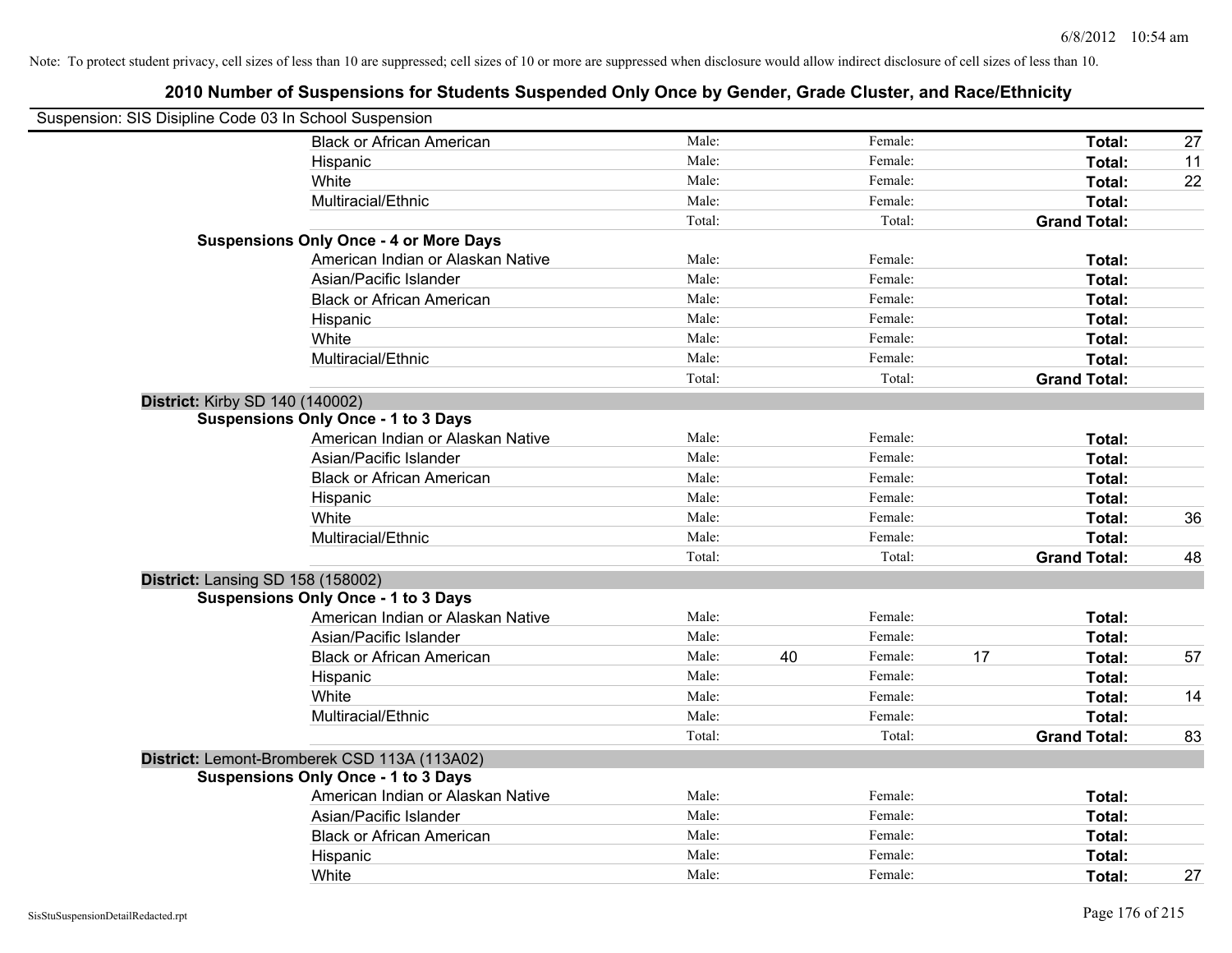| Suspension: SIS Disipline Code 03 In School Suspension |                                               |        |    |         |    |                     |     |
|--------------------------------------------------------|-----------------------------------------------|--------|----|---------|----|---------------------|-----|
|                                                        | Multiracial/Ethnic                            | Male:  |    | Female: |    | Total:              |     |
|                                                        |                                               | Total: |    | Total:  |    | <b>Grand Total:</b> |     |
|                                                        | <b>Suspensions Only Once - 4 or More Days</b> |        |    |         |    |                     |     |
|                                                        | American Indian or Alaskan Native             | Male:  |    | Female: |    | Total:              |     |
|                                                        | Asian/Pacific Islander                        | Male:  |    | Female: |    | Total:              |     |
|                                                        | <b>Black or African American</b>              | Male:  |    | Female: |    | Total:              |     |
|                                                        | Hispanic                                      | Male:  |    | Female: |    | Total:              |     |
|                                                        | White                                         | Male:  |    | Female: |    | Total:              |     |
|                                                        | Multiracial/Ethnic                            | Male:  |    | Female: |    | Total:              |     |
|                                                        |                                               | Total: |    | Total:  |    | <b>Grand Total:</b> |     |
| District: Lincoln ESD 156 (156002)                     |                                               |        |    |         |    |                     |     |
|                                                        | <b>Suspensions Only Once - 1 to 3 Days</b>    |        |    |         |    |                     |     |
|                                                        | American Indian or Alaskan Native             | Male:  |    | Female: |    | Total:              |     |
|                                                        | Asian/Pacific Islander                        | Male:  |    | Female: |    | Total:              |     |
|                                                        | <b>Black or African American</b>              | Male:  | 47 | Female: | 34 | Total:              | 81  |
|                                                        | Hispanic                                      | Male:  |    | Female: |    | Total:              |     |
|                                                        | White                                         | Male:  |    | Female: |    | Total:              |     |
|                                                        | Multiracial/Ethnic                            | Male:  |    | Female: |    | Total:              |     |
|                                                        |                                               | Total: |    | Total:  |    | <b>Grand Total:</b> |     |
|                                                        | <b>Suspensions Only Once - 4 or More Days</b> |        |    |         |    |                     |     |
|                                                        | American Indian or Alaskan Native             | Male:  |    | Female: |    | Total:              |     |
|                                                        | Asian/Pacific Islander                        | Male:  |    | Female: |    | Total:              |     |
|                                                        | <b>Black or African American</b>              | Male:  |    | Female: |    | Total:              |     |
|                                                        | Hispanic                                      | Male:  |    | Female: |    | Total:              |     |
|                                                        | White                                         | Male:  |    | Female: |    | Total:              |     |
|                                                        | Multiracial/Ethnic                            | Male:  |    | Female: |    | Total:              |     |
|                                                        |                                               | Total: |    | Total:  |    | <b>Grand Total:</b> |     |
| District: Matteson ESD 162 (162002)                    |                                               |        |    |         |    |                     |     |
|                                                        | <b>Suspensions Only Once - 1 to 3 Days</b>    |        |    |         |    |                     |     |
|                                                        | American Indian or Alaskan Native             | Male:  |    | Female: |    | Total:              |     |
|                                                        | Asian/Pacific Islander                        | Male:  |    | Female: |    | Total:              |     |
|                                                        | <b>Black or African American</b>              | Male:  | 91 | Female: | 63 | Total:              | 154 |
|                                                        | Hispanic                                      | Male:  |    | Female: |    | Total:              |     |
|                                                        | White                                         | Male:  |    | Female: |    | Total:              |     |
|                                                        | Multiracial/Ethnic                            | Male:  |    | Female: |    | Total:              |     |
|                                                        |                                               | Total: |    | Total:  |    | <b>Grand Total:</b> |     |
|                                                        | <b>Suspensions Only Once - 4 or More Days</b> |        |    |         |    |                     |     |
|                                                        | American Indian or Alaskan Native             | Male:  |    | Female: |    | Total:              |     |
|                                                        | Asian/Pacific Islander                        | Male:  |    | Female: |    | Total:              |     |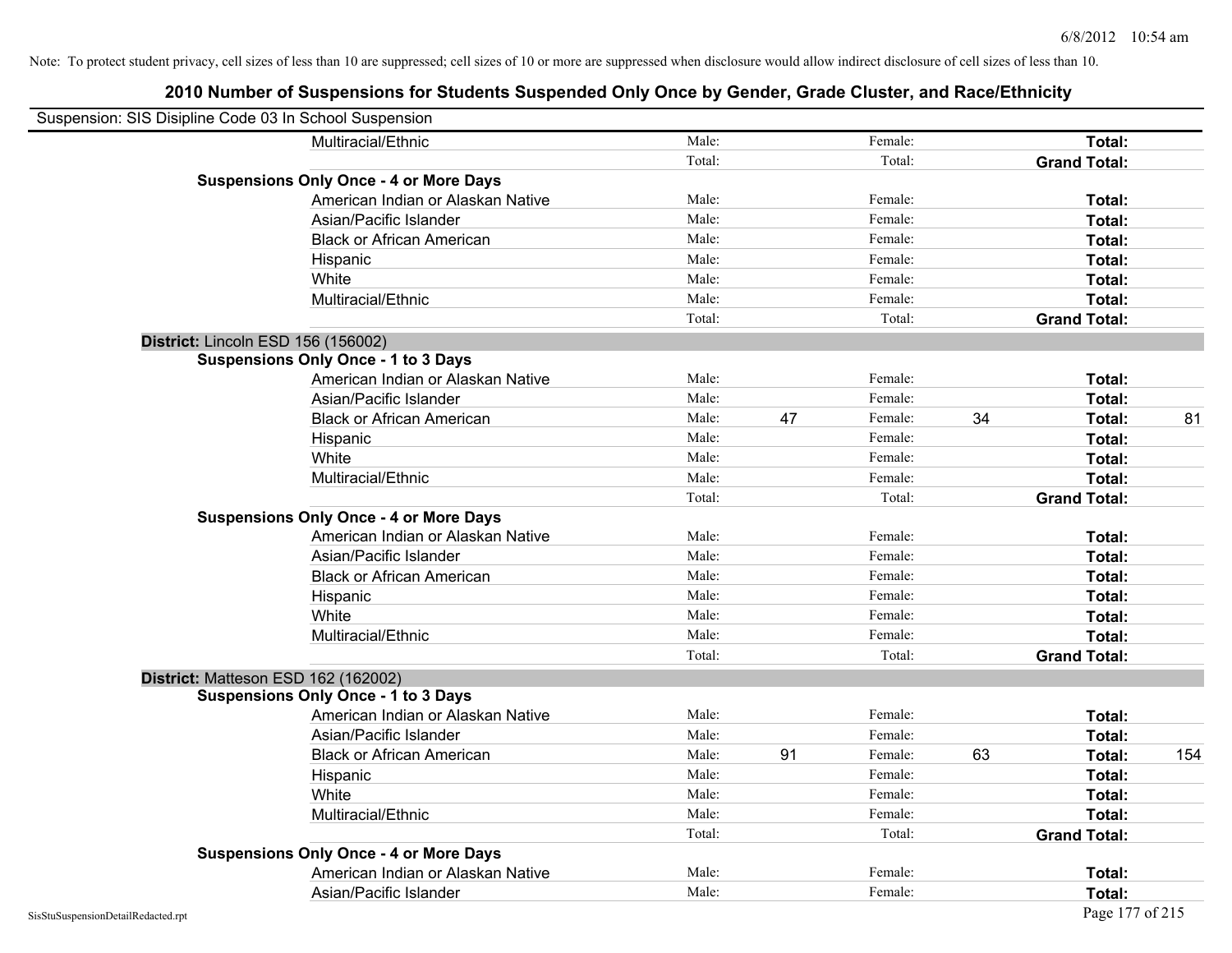| Suspension: SIS Disipline Code 03 In School Suspension |        |    |         |    |                     |    |
|--------------------------------------------------------|--------|----|---------|----|---------------------|----|
| <b>Black or African American</b>                       | Male:  |    | Female: |    | Total:              |    |
| Hispanic                                               | Male:  |    | Female: |    | Total:              |    |
| White                                                  | Male:  |    | Female: |    | Total:              |    |
| Multiracial/Ethnic                                     | Male:  |    | Female: |    | Total:              |    |
|                                                        | Total: |    | Total:  |    | <b>Grand Total:</b> |    |
| District: North Palos SD 117 (117002)                  |        |    |         |    |                     |    |
| <b>Suspensions Only Once - 1 to 3 Days</b>             |        |    |         |    |                     |    |
| American Indian or Alaskan Native                      | Male:  |    | Female: |    | Total:              |    |
| Asian/Pacific Islander                                 | Male:  |    | Female: |    | Total:              |    |
| <b>Black or African American</b>                       | Male:  |    | Female: |    | Total:              | 16 |
| Hispanic                                               | Male:  |    | Female: |    | Total:              | 17 |
| White                                                  | Male:  | 53 | Female: | 11 | Total:              | 64 |
| Multiracial/Ethnic                                     | Male:  |    | Female: |    | Total:              |    |
|                                                        | Total: |    | Total:  |    | <b>Grand Total:</b> |    |
| District: Oak Lawn CHSD 229 (229016)                   |        |    |         |    |                     |    |
| <b>Suspensions Only Once - 1 to 3 Days</b>             |        |    |         |    |                     |    |
| American Indian or Alaskan Native                      | Male:  |    | Female: |    | Total:              |    |
| Asian/Pacific Islander                                 | Male:  |    | Female: |    | Total:              |    |
| <b>Black or African American</b>                       | Male:  |    | Female: |    | Total:              | 15 |
| Hispanic                                               | Male:  |    | Female: |    | Total:              | 27 |
| White                                                  | Male:  | 36 | Female: | 17 | Total:              | 53 |
| Multiracial/Ethnic                                     | Male:  |    | Female: |    | Total:              |    |
|                                                        | Total: |    | Total:  |    | <b>Grand Total:</b> |    |
| District: Oak Lawn-Hometown SD 123 (123002)            |        |    |         |    |                     |    |
| <b>Suspensions Only Once - 1 to 3 Days</b>             |        |    |         |    |                     |    |
| American Indian or Alaskan Native                      | Male:  |    | Female: |    | Total:              |    |
| Asian/Pacific Islander                                 | Male:  |    | Female: |    | Total:              |    |
| <b>Black or African American</b>                       | Male:  |    | Female: |    | Total:              |    |
| Hispanic                                               | Male:  |    | Female: |    | Total:              |    |
| White                                                  | Male:  |    | Female: |    | Total:              | 19 |
| Multiracial/Ethnic                                     | Male:  |    | Female: |    | Total:              |    |
|                                                        | Total: |    | Total:  |    | <b>Grand Total:</b> | 31 |
| District: Palos CCSD 118 (118004)                      |        |    |         |    |                     |    |
| <b>Suspensions Only Once - 1 to 3 Days</b>             |        |    |         |    |                     |    |
| American Indian or Alaskan Native                      | Male:  |    | Female: |    | Total:              |    |
| Asian/Pacific Islander                                 | Male:  |    | Female: |    | Total:              |    |
| <b>Black or African American</b>                       | Male:  |    | Female: |    | Total:              |    |
| Hispanic                                               | Male:  |    | Female: |    | Total:              |    |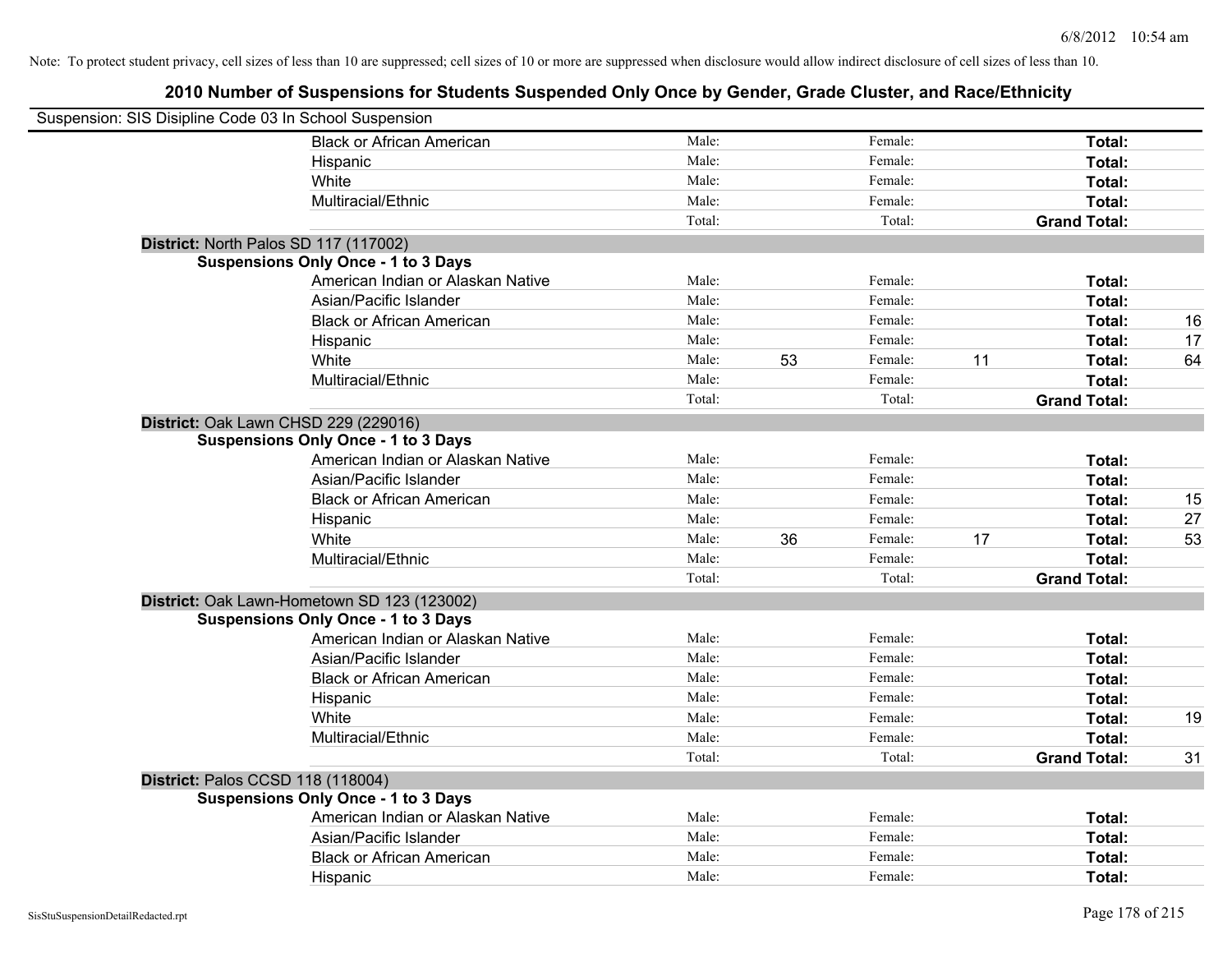| Suspension: SIS Disipline Code 03 In School Suspension |                                               |        |     |         |    |                     |     |
|--------------------------------------------------------|-----------------------------------------------|--------|-----|---------|----|---------------------|-----|
|                                                        | White                                         | Male:  |     | Female: |    | Total:              | 35  |
|                                                        | Multiracial/Ethnic                            | Male:  |     | Female: |    | Total:              |     |
|                                                        |                                               | Total: |     | Total:  |    | <b>Grand Total:</b> |     |
| District: Palos Heights SD 128 (128002)                |                                               |        |     |         |    |                     |     |
|                                                        | <b>Suspensions Only Once - 1 to 3 Days</b>    |        |     |         |    |                     |     |
|                                                        | American Indian or Alaskan Native             | Male:  |     | Female: |    | Total:              |     |
|                                                        | Asian/Pacific Islander                        | Male:  |     | Female: |    | Total:              |     |
|                                                        | <b>Black or African American</b>              | Male:  |     | Female: |    | Total:              |     |
|                                                        | Hispanic                                      | Male:  |     | Female: |    | Total:              |     |
|                                                        | White                                         | Male:  |     | Female: |    | Total:              | 10  |
|                                                        | Multiracial/Ethnic                            | Male:  |     | Female: |    | Total:              |     |
|                                                        |                                               | Total: |     | Total:  |    | <b>Grand Total:</b> |     |
| District: Park Forest SD 163 (163002)                  |                                               |        |     |         |    |                     |     |
|                                                        | <b>Suspensions Only Once - 1 to 3 Days</b>    |        |     |         |    |                     |     |
|                                                        | American Indian or Alaskan Native             | Male:  |     | Female: |    | Total:              |     |
|                                                        | Asian/Pacific Islander                        | Male:  |     | Female: |    | Total:              |     |
|                                                        | <b>Black or African American</b>              | Male:  | 95  | Female: | 72 | Total:              | 167 |
|                                                        | Hispanic                                      | Male:  |     | Female: |    | Total:              |     |
|                                                        | White                                         | Male:  |     | Female: |    | Total:              | 10  |
|                                                        | Multiracial/Ethnic                            | Male:  |     | Female: |    | Total:              |     |
|                                                        |                                               | Total: | 111 | Total:  | 83 | <b>Grand Total:</b> | 194 |
|                                                        | <b>Suspensions Only Once - 4 or More Days</b> |        |     |         |    |                     |     |
|                                                        | American Indian or Alaskan Native             | Male:  |     | Female: |    | Total:              |     |
|                                                        | Asian/Pacific Islander                        | Male:  |     | Female: |    | Total:              |     |
|                                                        | <b>Black or African American</b>              | Male:  |     | Female: |    | Total:              |     |
|                                                        | Hispanic                                      | Male:  |     | Female: |    | Total:              |     |
|                                                        | White                                         | Male:  |     | Female: |    | Total:              |     |
|                                                        | Multiracial/Ethnic                            | Male:  |     | Female: |    | Total:              |     |
|                                                        |                                               | Total: |     | Total:  |    | <b>Grand Total:</b> |     |
|                                                        | District: Posen-Robbins ESD 143-5 (143502)    |        |     |         |    |                     |     |
|                                                        | <b>Suspensions Only Once - 1 to 3 Days</b>    |        |     |         |    |                     |     |
|                                                        | American Indian or Alaskan Native             | Male:  |     | Female: |    | Total:              |     |
|                                                        | Asian/Pacific Islander                        | Male:  |     | Female: |    | Total:              |     |
|                                                        | <b>Black or African American</b>              | Male:  |     | Female: |    | Total:              |     |
|                                                        | Hispanic                                      | Male:  |     | Female: |    | Total:              |     |
|                                                        | White                                         | Male:  |     | Female: |    | Total:              |     |
|                                                        | Multiracial/Ethnic                            | Male:  |     | Female: |    | Total:              |     |
|                                                        |                                               | Total: |     | Total:  |    | <b>Grand Total:</b> |     |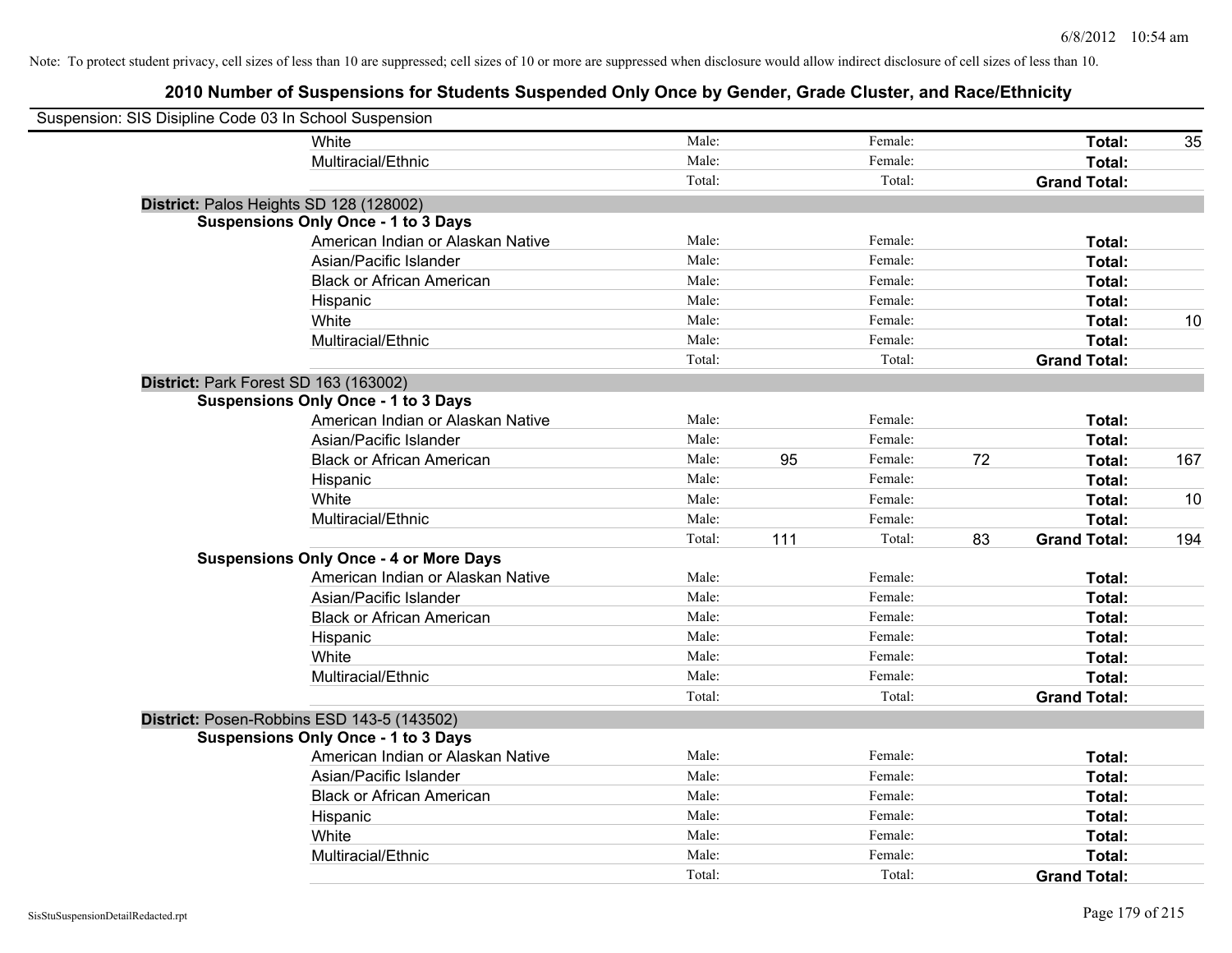| Suspension: SIS Disipline Code 03 In School Suspension |                                               |        |     |         |     |                     |     |
|--------------------------------------------------------|-----------------------------------------------|--------|-----|---------|-----|---------------------|-----|
| District: Reavis Twp HSD 220 (220017)                  |                                               |        |     |         |     |                     |     |
|                                                        | <b>Suspensions Only Once - 1 to 3 Days</b>    |        |     |         |     |                     |     |
|                                                        | American Indian or Alaskan Native             | Male:  |     | Female: |     | Total:              |     |
|                                                        | Asian/Pacific Islander                        | Male:  |     | Female: |     | Total:              |     |
|                                                        | <b>Black or African American</b>              | Male:  |     | Female: |     | Total:              |     |
|                                                        | Hispanic                                      | Male:  | 31  | Female: | 22  | Total:              | 53  |
|                                                        | White                                         | Male:  | 40  | Female: | 16  | Total:              | 56  |
|                                                        | Multiracial/Ethnic                            | Male:  |     | Female: |     | Total:              |     |
|                                                        |                                               | Total: |     | Total:  |     | <b>Grand Total:</b> |     |
| <b>District: Rich Twp HSD 227 (227017)</b>             |                                               |        |     |         |     |                     |     |
|                                                        | <b>Suspensions Only Once - 1 to 3 Days</b>    |        |     |         |     |                     |     |
|                                                        | American Indian or Alaskan Native             | Male:  |     | Female: |     | Total:              |     |
|                                                        | Asian/Pacific Islander                        | Male:  |     | Female: |     | Total:              |     |
|                                                        | <b>Black or African American</b>              | Male:  | 161 | Female: | 133 | Total:              | 294 |
|                                                        | Hispanic                                      | Male:  |     | Female: |     | Total:              |     |
|                                                        | White                                         | Male:  |     | Female: |     | Total:              |     |
|                                                        | Multiracial/Ethnic                            | Male:  |     | Female: |     | Total:              |     |
|                                                        |                                               | Total: |     | Total:  |     | <b>Grand Total:</b> | 317 |
|                                                        | <b>Suspensions Only Once - 4 or More Days</b> |        |     |         |     |                     |     |
|                                                        | American Indian or Alaskan Native             | Male:  |     | Female: |     | Total:              |     |
|                                                        | Asian/Pacific Islander                        | Male:  |     | Female: |     | Total:              |     |
|                                                        | <b>Black or African American</b>              | Male:  |     | Female: |     | Total:              |     |
|                                                        | Hispanic                                      | Male:  |     | Female: |     | Total:              |     |
|                                                        | White                                         | Male:  |     | Female: |     | Total:              |     |
|                                                        | Multiracial/Ethnic                            | Male:  |     | Female: |     | Total:              |     |
|                                                        |                                               | Total: |     | Total:  |     | <b>Grand Total:</b> |     |
| District: Ridgeland SD 122 (122002)                    |                                               |        |     |         |     |                     |     |
|                                                        | <b>Suspensions Only Once - 1 to 3 Days</b>    |        |     |         |     |                     |     |
|                                                        | American Indian or Alaskan Native             | Male:  |     | Female: |     | Total:              |     |
|                                                        | Asian/Pacific Islander                        | Male:  |     | Female: |     | Total:              |     |
|                                                        | <b>Black or African American</b>              | Male:  |     | Female: |     | Total:              |     |
|                                                        | Hispanic                                      | Male:  |     | Female: |     | Total:              |     |
|                                                        | White                                         | Male:  |     | Female: |     | Total:              |     |
|                                                        | Multiracial/Ethnic                            | Male:  |     | Female: |     | Total:              |     |
|                                                        |                                               | Total: |     | Total:  |     | <b>Grand Total:</b> |     |
| District: Sandridge SD 172 (172002)                    |                                               |        |     |         |     |                     |     |
|                                                        | <b>Suspensions Only Once - 1 to 3 Days</b>    |        |     |         |     |                     |     |
|                                                        | American Indian or Alaskan Native             | Male:  |     | Female: |     | Total:              |     |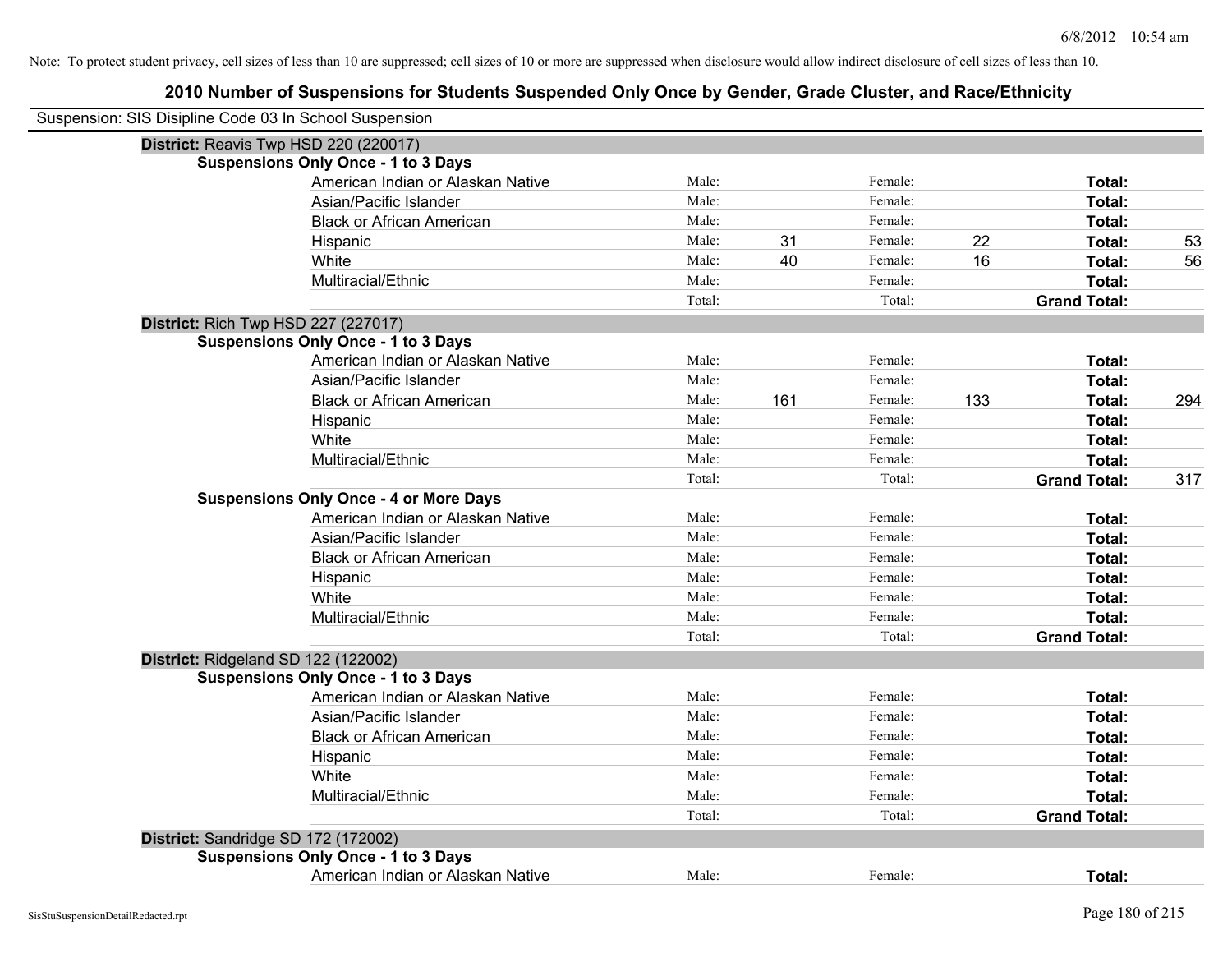| Suspension: SIS Disipline Code 03 In School Suspension |                                                |        |    |         |    |                     |    |
|--------------------------------------------------------|------------------------------------------------|--------|----|---------|----|---------------------|----|
|                                                        | Asian/Pacific Islander                         | Male:  |    | Female: |    | Total:              |    |
|                                                        | <b>Black or African American</b>               | Male:  |    | Female: |    | Total:              | 18 |
|                                                        | Hispanic                                       | Male:  |    | Female: |    | Total:              |    |
|                                                        | White                                          | Male:  |    | Female: |    | Total:              |    |
|                                                        | Multiracial/Ethnic                             | Male:  |    | Female: |    | Total:              |    |
|                                                        |                                                | Total: | 17 | Total:  | 14 | <b>Grand Total:</b> | 31 |
|                                                        | <b>Suspensions Only Once - 4 or More Days</b>  |        |    |         |    |                     |    |
|                                                        | American Indian or Alaskan Native              | Male:  |    | Female: |    | Total:              |    |
|                                                        | Asian/Pacific Islander                         | Male:  |    | Female: |    | Total:              |    |
|                                                        | <b>Black or African American</b>               | Male:  |    | Female: |    | Total:              |    |
|                                                        | Hispanic                                       | Male:  |    | Female: |    | Total:              |    |
|                                                        | White                                          | Male:  |    | Female: |    | Total:              |    |
|                                                        | Multiracial/Ethnic                             | Male:  |    | Female: |    | Total:              |    |
|                                                        |                                                | Total: |    | Total:  |    | <b>Grand Total:</b> |    |
| District: South Holland SD 151 (151002)                |                                                |        |    |         |    |                     |    |
|                                                        | <b>Suspensions Only Once - 1 to 3 Days</b>     |        |    |         |    |                     |    |
|                                                        | American Indian or Alaskan Native              | Male:  |    | Female: |    | Total:              |    |
|                                                        | Asian/Pacific Islander                         | Male:  |    | Female: |    | Total:              |    |
|                                                        | <b>Black or African American</b>               | Male:  | 59 | Female: | 23 | Total:              | 82 |
|                                                        | Hispanic                                       | Male:  |    | Female: |    | Total:              |    |
|                                                        | White                                          | Male:  |    | Female: |    | Total:              |    |
|                                                        | Multiracial/Ethnic                             | Male:  |    | Female: |    | Total:              |    |
|                                                        |                                                | Total: |    | Total:  |    | <b>Grand Total:</b> | 93 |
|                                                        | <b>Suspensions Only Once - 4 or More Days</b>  |        |    |         |    |                     |    |
|                                                        | American Indian or Alaskan Native              | Male:  |    | Female: |    | Total:              |    |
|                                                        | Asian/Pacific Islander                         | Male:  |    | Female: |    | Total:              |    |
|                                                        | <b>Black or African American</b>               | Male:  |    | Female: |    | Total:              |    |
|                                                        | Hispanic                                       | Male:  |    | Female: |    | Total:              |    |
|                                                        | White                                          | Male:  |    | Female: |    | Total:              |    |
|                                                        | Multiracial/Ethnic                             | Male:  |    | Female: |    | Total:              |    |
|                                                        |                                                | Total: |    | Total:  |    | <b>Grand Total:</b> |    |
|                                                        | District: Southwest Cook Coop Spec Ed (142061) |        |    |         |    |                     |    |
|                                                        | <b>Suspensions Only Once - 1 to 3 Days</b>     |        |    |         |    |                     |    |
|                                                        | American Indian or Alaskan Native              | Male:  |    | Female: |    | Total:              |    |
|                                                        | Asian/Pacific Islander                         | Male:  |    | Female: |    | Total:              |    |
|                                                        | <b>Black or African American</b>               | Male:  |    | Female: |    | Total:              |    |
|                                                        | Hispanic                                       | Male:  |    | Female: |    | Total:              |    |
|                                                        | White                                          | Male:  |    | Female: |    | Total:              |    |
|                                                        | Multiracial/Ethnic                             | Male:  |    | Female: |    | Total:              |    |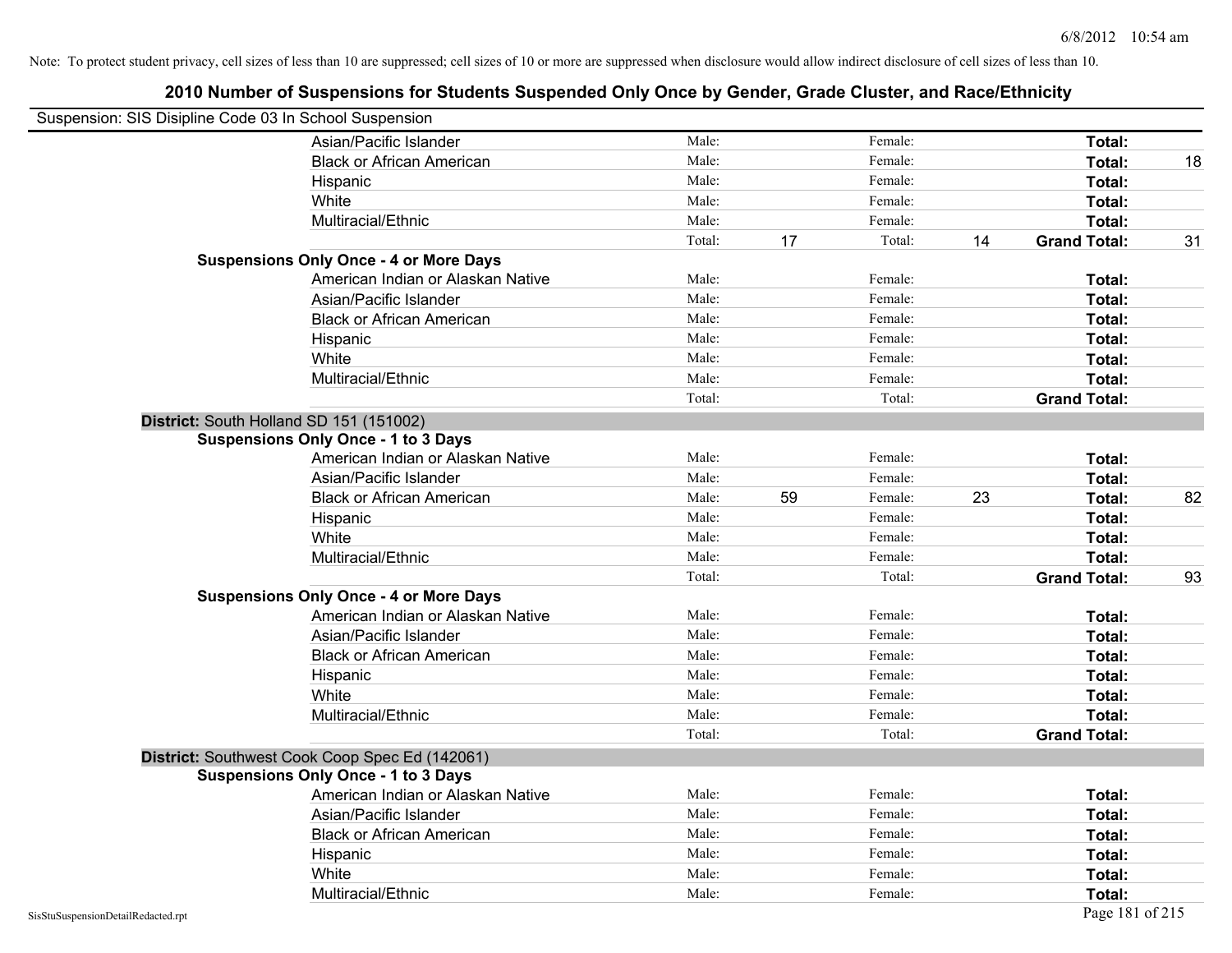|                                         | Suspension: SIS Disipline Code 03 In School Suspension |        |    |         |    |                     |    |
|-----------------------------------------|--------------------------------------------------------|--------|----|---------|----|---------------------|----|
|                                         |                                                        | Total: |    | Total:  |    | <b>Grand Total:</b> |    |
|                                         | District: Speed SEJA #802 (802060)                     |        |    |         |    |                     |    |
|                                         | <b>Suspensions Only Once - 1 to 3 Days</b>             |        |    |         |    |                     |    |
|                                         | American Indian or Alaskan Native                      | Male:  |    | Female: |    | Total:              |    |
|                                         | Asian/Pacific Islander                                 | Male:  |    | Female: |    | Total:              |    |
|                                         | <b>Black or African American</b>                       | Male:  |    | Female: |    | Total:              |    |
|                                         | Hispanic                                               | Male:  |    | Female: |    | Total:              |    |
|                                         | White                                                  | Male:  |    | Female: |    | Total:              |    |
|                                         | Multiracial/Ethnic                                     | Male:  |    | Female: |    | Total:              |    |
|                                         |                                                        | Total: |    | Total:  |    | <b>Grand Total:</b> |    |
|                                         | District: St Coletta of Illinois (031100)              |        |    |         |    |                     |    |
|                                         | <b>Suspensions Only Once - 1 to 3 Days</b>             |        |    |         |    |                     |    |
|                                         | American Indian or Alaskan Native                      | Male:  |    | Female: |    | <b>Total:</b>       |    |
|                                         | Asian/Pacific Islander                                 | Male:  |    | Female: |    | Total:              |    |
|                                         | <b>Black or African American</b>                       | Male:  |    | Female: |    | Total:              |    |
|                                         | Hispanic                                               | Male:  |    | Female: |    | Total:              |    |
|                                         | White                                                  | Male:  |    | Female: |    | Total:              |    |
|                                         | Multiracial/Ethnic                                     | Male:  |    | Female: |    | Total:              |    |
|                                         |                                                        | Total: |    | Total:  |    | <b>Grand Total:</b> |    |
| <b>District: Steger SD 194 (194002)</b> |                                                        |        |    |         |    |                     |    |
|                                         | <b>Suspensions Only Once - 1 to 3 Days</b>             |        |    |         |    |                     |    |
|                                         | American Indian or Alaskan Native                      | Male:  |    | Female: |    | Total:              |    |
|                                         | Asian/Pacific Islander                                 | Male:  |    | Female: |    | <b>Total:</b>       |    |
|                                         | <b>Black or African American</b>                       | Male:  | 10 | Female: | 18 | Total:              | 28 |
|                                         | Hispanic                                               | Male:  |    | Female: |    | Total:              | 14 |
|                                         | White                                                  | Male:  | 27 | Female: | 17 | Total:              | 44 |
|                                         | Multiracial/Ethnic                                     | Male:  |    | Female: |    | Total:              | 13 |
|                                         |                                                        | Total: |    | Total:  |    | <b>Grand Total:</b> |    |
|                                         | District: Summit SD 104 (104002)                       |        |    |         |    |                     |    |
|                                         | <b>Suspensions Only Once - 1 to 3 Days</b>             |        |    |         |    |                     |    |
|                                         | American Indian or Alaskan Native                      | Male:  |    | Female: |    | Total:              |    |
|                                         | Asian/Pacific Islander                                 | Male:  |    | Female: |    | Total:              |    |
|                                         | <b>Black or African American</b>                       | Male:  |    | Female: |    | Total:              |    |
|                                         | Hispanic                                               | Male:  |    | Female: |    | Total:              |    |
|                                         | White                                                  | Male:  |    | Female: |    | Total:              |    |
|                                         | Multiracial/Ethnic                                     | Male:  |    | Female: |    | Total:              |    |
|                                         |                                                        | Total: |    | Total:  |    | <b>Grand Total:</b> |    |
|                                         |                                                        |        |    |         |    |                     |    |

**District:** Thornton Fractional Twp HSD 215 (215017)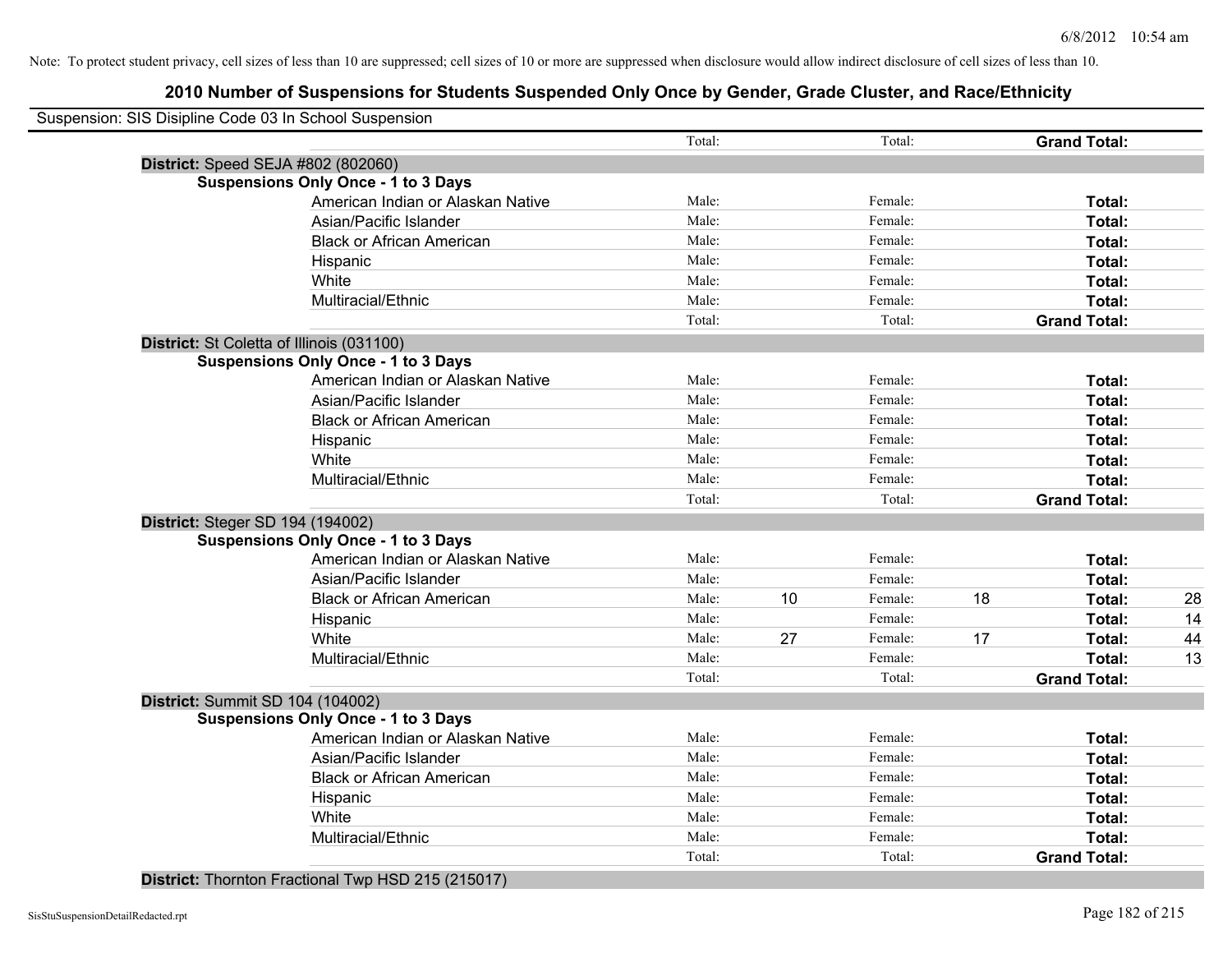| Suspension: SIS Disipline Code 03 In School Suspension |                                               |        |     |         |     |                     |     |
|--------------------------------------------------------|-----------------------------------------------|--------|-----|---------|-----|---------------------|-----|
|                                                        | <b>Suspensions Only Once - 1 to 3 Days</b>    |        |     |         |     |                     |     |
|                                                        | American Indian or Alaskan Native             | Male:  |     | Female: |     | Total:              |     |
|                                                        | Asian/Pacific Islander                        | Male:  |     | Female: |     | Total:              |     |
|                                                        | <b>Black or African American</b>              | Male:  | 220 | Female: | 203 | Total:              | 423 |
|                                                        | Hispanic                                      | Male:  | 38  | Female: | 32  | Total:              | 70  |
|                                                        | White                                         | Male:  | 36  | Female: | 32  | Total:              | 68  |
|                                                        | Multiracial/Ethnic                            | Male:  |     | Female: |     | Total:              |     |
|                                                        |                                               | Total: |     | Total:  |     | <b>Grand Total:</b> | 574 |
|                                                        | District: Thornton Twp HSD 205 (205017)       |        |     |         |     |                     |     |
|                                                        | <b>Suspensions Only Once - 1 to 3 Days</b>    |        |     |         |     |                     |     |
|                                                        | American Indian or Alaskan Native             | Male:  |     | Female: |     | Total:              |     |
|                                                        | Asian/Pacific Islander                        | Male:  |     | Female: |     | Total:              |     |
|                                                        | <b>Black or African American</b>              | Male:  | 359 | Female: | 370 | Total:              | 729 |
|                                                        | Hispanic                                      | Male:  | 16  | Female: | 22  | Total:              | 38  |
|                                                        | White                                         | Male:  |     | Female: |     | Total:              |     |
|                                                        | Multiracial/Ethnic                            | Male:  |     | Female: |     | Total:              |     |
|                                                        |                                               | Total: |     | Total:  |     | <b>Grand Total:</b> | 781 |
|                                                        | <b>Suspensions Only Once - 4 or More Days</b> |        |     |         |     |                     |     |
|                                                        | American Indian or Alaskan Native             | Male:  |     | Female: |     | Total:              |     |
|                                                        | Asian/Pacific Islander                        | Male:  |     | Female: |     | Total:              |     |
|                                                        | <b>Black or African American</b>              | Male:  | 15  | Female: | 10  | Total:              | 25  |
|                                                        | Hispanic                                      | Male:  |     | Female: |     | Total:              |     |
|                                                        | White                                         | Male:  |     | Female: |     | Total:              |     |
|                                                        | Multiracial/Ethnic                            | Male:  |     | Female: |     | Total:              |     |
|                                                        |                                               | Total: |     | Total:  |     | <b>Grand Total:</b> |     |
|                                                        | District: Tinley Park CCSD 146 (146004)       |        |     |         |     |                     |     |
|                                                        | <b>Suspensions Only Once - 1 to 3 Days</b>    |        |     |         |     |                     |     |
|                                                        | American Indian or Alaskan Native             | Male:  |     | Female: |     | Total:              |     |
|                                                        | Asian/Pacific Islander                        | Male:  |     | Female: |     | Total:              |     |
|                                                        | <b>Black or African American</b>              | Male:  |     | Female: |     | Total:              |     |
|                                                        | Hispanic                                      | Male:  |     | Female: |     | Total:              | 11  |
|                                                        | White                                         | Male:  |     | Female: |     | Total:              | 43  |
|                                                        | Multiracial/Ethnic                            | Male:  |     | Female: |     | Total:              |     |
|                                                        |                                               | Total: |     | Total:  |     | <b>Grand Total:</b> |     |
|                                                        | District: W Harvey-Dixmoor PSD 147 (147002)   |        |     |         |     |                     |     |
|                                                        | <b>Suspensions Only Once - 1 to 3 Days</b>    |        |     |         |     |                     |     |
|                                                        | American Indian or Alaskan Native             | Male:  |     | Female: |     | Total:              |     |
|                                                        | Asian/Pacific Islander                        | Male:  |     | Female: |     | Total:              |     |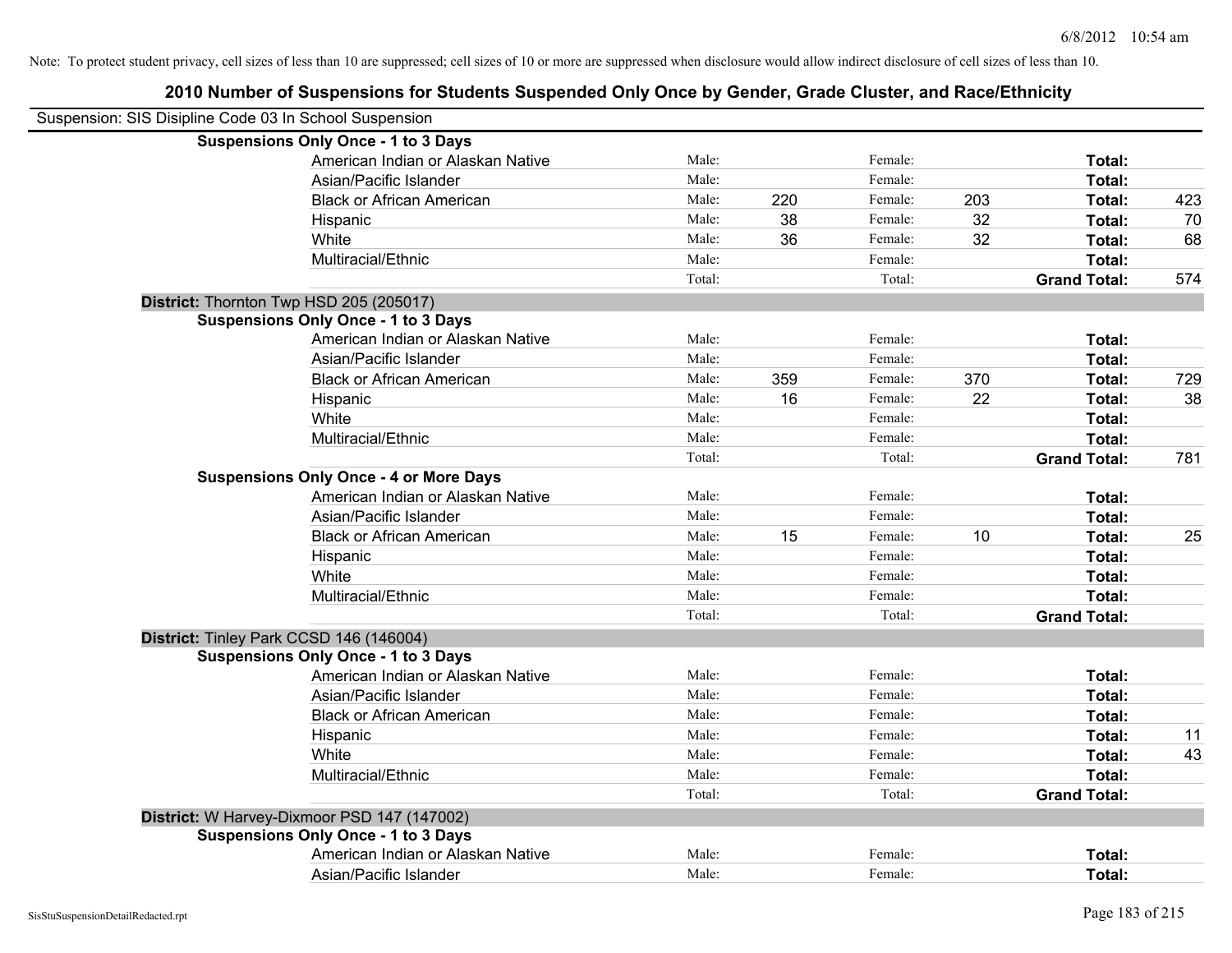| Suspension: SIS Disipline Code 03 In School Suspension |                                               |        |         |                     |    |
|--------------------------------------------------------|-----------------------------------------------|--------|---------|---------------------|----|
|                                                        | <b>Black or African American</b>              | Male:  | Female: | Total:              | 15 |
|                                                        | Hispanic                                      | Male:  | Female: | Total:              |    |
|                                                        | White                                         | Male:  | Female: | Total:              |    |
|                                                        | Multiracial/Ethnic                            | Male:  | Female: | Total:              |    |
|                                                        |                                               | Total: | Total:  | <b>Grand Total:</b> |    |
|                                                        | <b>Suspensions Only Once - 4 or More Days</b> |        |         |                     |    |
|                                                        | American Indian or Alaskan Native             | Male:  | Female: | Total:              |    |
|                                                        | Asian/Pacific Islander                        | Male:  | Female: | Total:              |    |
|                                                        | <b>Black or African American</b>              | Male:  | Female: | Total:              |    |
|                                                        | Hispanic                                      | Male:  | Female: | Total:              |    |
|                                                        | White                                         | Male:  | Female: | Total:              |    |
|                                                        | Multiracial/Ethnic                            | Male:  | Female: | Total:              |    |
|                                                        |                                               | Total: | Total:  | <b>Grand Total:</b> |    |
|                                                        | District: Willow Springs SD 108 (108002)      |        |         |                     |    |
|                                                        | <b>Suspensions Only Once - 1 to 3 Days</b>    |        |         |                     |    |
|                                                        | American Indian or Alaskan Native             | Male:  | Female: | Total:              |    |
|                                                        | Asian/Pacific Islander                        | Male:  | Female: | Total:              |    |
|                                                        | <b>Black or African American</b>              | Male:  | Female: | Total:              |    |
|                                                        | Hispanic                                      | Male:  | Female: | Total:              |    |
|                                                        | White                                         | Male:  | Female: | Total:              | 14 |
|                                                        | Multiracial/Ethnic                            | Male:  | Female: | Total:              |    |
|                                                        |                                               | Total: | Total:  | <b>Grand Total:</b> |    |
|                                                        | <b>Suspensions Only Once - 4 or More Days</b> |        |         |                     |    |
|                                                        | American Indian or Alaskan Native             | Male:  | Female: | Total:              |    |
|                                                        | Asian/Pacific Islander                        | Male:  | Female: | Total:              |    |
|                                                        | <b>Black or African American</b>              | Male:  | Female: | Total:              |    |
|                                                        | Hispanic                                      | Male:  | Female: | Total:              |    |
|                                                        | White                                         | Male:  | Female: | Total:              |    |
|                                                        | Multiracial/Ethnic                            | Male:  | Female: | Total:              |    |
|                                                        |                                               | Total: | Total:  | <b>Grand Total:</b> |    |
| County: Non-Public School (000)                        |                                               |        |         |                     |    |
|                                                        | District: Region 07 South Cook ISC 4 (000000) |        |         |                     |    |
|                                                        | <b>Suspensions Only Once - 1 to 3 Days</b>    |        |         |                     |    |
|                                                        | American Indian or Alaskan Native             | Male:  | Female: | Total:              |    |
|                                                        | Asian/Pacific Islander                        | Male:  | Female: | Total:              |    |
|                                                        | <b>Black or African American</b>              | Male:  | Female: | Total:              |    |
|                                                        | Hispanic                                      | Male:  | Female: | Total:              |    |
|                                                        | White                                         | Male:  | Female: | Total:              |    |
|                                                        | Multiracial/Ethnic                            | Male:  | Female: | Total:              |    |
| SisStuSuspensionDetailRedacted.rpt                     |                                               |        |         | Page 184 of 215     |    |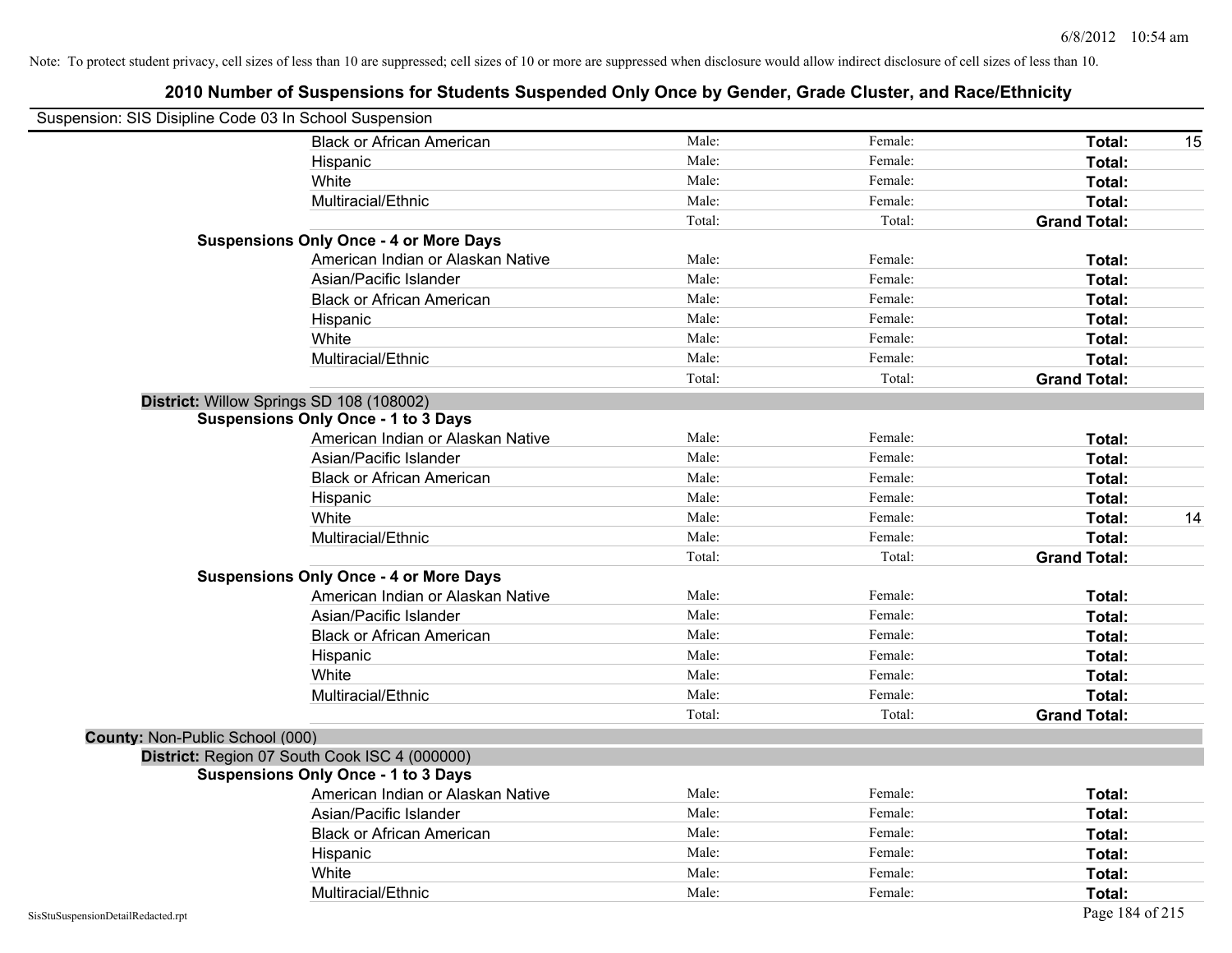| Suspension: SIS Disipline Code 03 In School Suspension |                                               |        |     |         |    |                     |     |
|--------------------------------------------------------|-----------------------------------------------|--------|-----|---------|----|---------------------|-----|
|                                                        |                                               | Total: |     | Total:  |    | <b>Grand Total:</b> |     |
| Region: Rock Island ROE (49)                           |                                               |        |     |         |    |                     |     |
| County: Rock Island (081)                              |                                               |        |     |         |    |                     |     |
|                                                        | District: Carbon Cliff-Barstow SD 36 (036002) |        |     |         |    |                     |     |
|                                                        | <b>Suspensions Only Once - 1 to 3 Days</b>    |        |     |         |    |                     |     |
|                                                        | American Indian or Alaskan Native             | Male:  |     | Female: |    | Total:              |     |
|                                                        | Asian/Pacific Islander                        | Male:  |     | Female: |    | Total:              |     |
|                                                        | <b>Black or African American</b>              | Male:  |     | Female: |    | Total:              | 14  |
|                                                        | Hispanic                                      | Male:  |     | Female: |    | Total:              |     |
|                                                        | White                                         | Male:  | 14  | Female: | 13 | Total:              | 27  |
|                                                        | Multiracial/Ethnic                            | Male:  |     | Female: |    | Total:              |     |
|                                                        |                                               | Total: |     | Total:  |    | <b>Grand Total:</b> |     |
|                                                        | District: East Moline SD 37 (037002)          |        |     |         |    |                     |     |
|                                                        | <b>Suspensions Only Once - 1 to 3 Days</b>    |        |     |         |    |                     |     |
|                                                        | American Indian or Alaskan Native             | Male:  |     | Female: |    | Total:              |     |
|                                                        | Asian/Pacific Islander                        | Male:  |     | Female: |    | Total:              |     |
|                                                        | <b>Black or African American</b>              | Male:  |     | Female: |    | Total:              | 14  |
|                                                        | Hispanic                                      | Male:  |     | Female: |    | Total:              | 23  |
|                                                        | White                                         | Male:  | 43  | Female: | 11 | Total:              | 54  |
|                                                        | Multiracial/Ethnic                            | Male:  |     | Female: |    | Total:              | 13  |
|                                                        |                                               | Total: |     | Total:  |    | <b>Grand Total:</b> |     |
|                                                        | District: Moline USD 40 (040022)              |        |     |         |    |                     |     |
|                                                        | <b>Suspensions Only Once - 1 to 3 Days</b>    |        |     |         |    |                     |     |
|                                                        | American Indian or Alaskan Native             | Male:  |     | Female: |    | Total:              |     |
|                                                        | Asian/Pacific Islander                        | Male:  |     | Female: |    | Total:              |     |
|                                                        | <b>Black or African American</b>              | Male:  | 29  | Female: | 18 | Total:              | 47  |
|                                                        | Hispanic                                      | Male:  | 55  | Female: | 31 | Total:              | 86  |
|                                                        | White                                         | Male:  | 115 | Female: | 56 | Total:              | 171 |
|                                                        | Multiracial/Ethnic                            | Male:  |     | Female: |    | Total:              |     |
|                                                        |                                               | Total: |     | Total:  |    | <b>Grand Total:</b> |     |
|                                                        | <b>Suspensions Only Once - 4 or More Days</b> |        |     |         |    |                     |     |
|                                                        | American Indian or Alaskan Native             | Male:  |     | Female: |    | Total:              |     |
|                                                        | Asian/Pacific Islander                        | Male:  |     | Female: |    | Total:              |     |
|                                                        | <b>Black or African American</b>              | Male:  |     | Female: |    | Total:              |     |
|                                                        | Hispanic                                      | Male:  |     | Female: |    | Total:              |     |
|                                                        | White                                         | Male:  |     | Female: |    | <b>Total:</b>       |     |
|                                                        | Multiracial/Ethnic                            | Male:  |     | Female: |    | Total:              |     |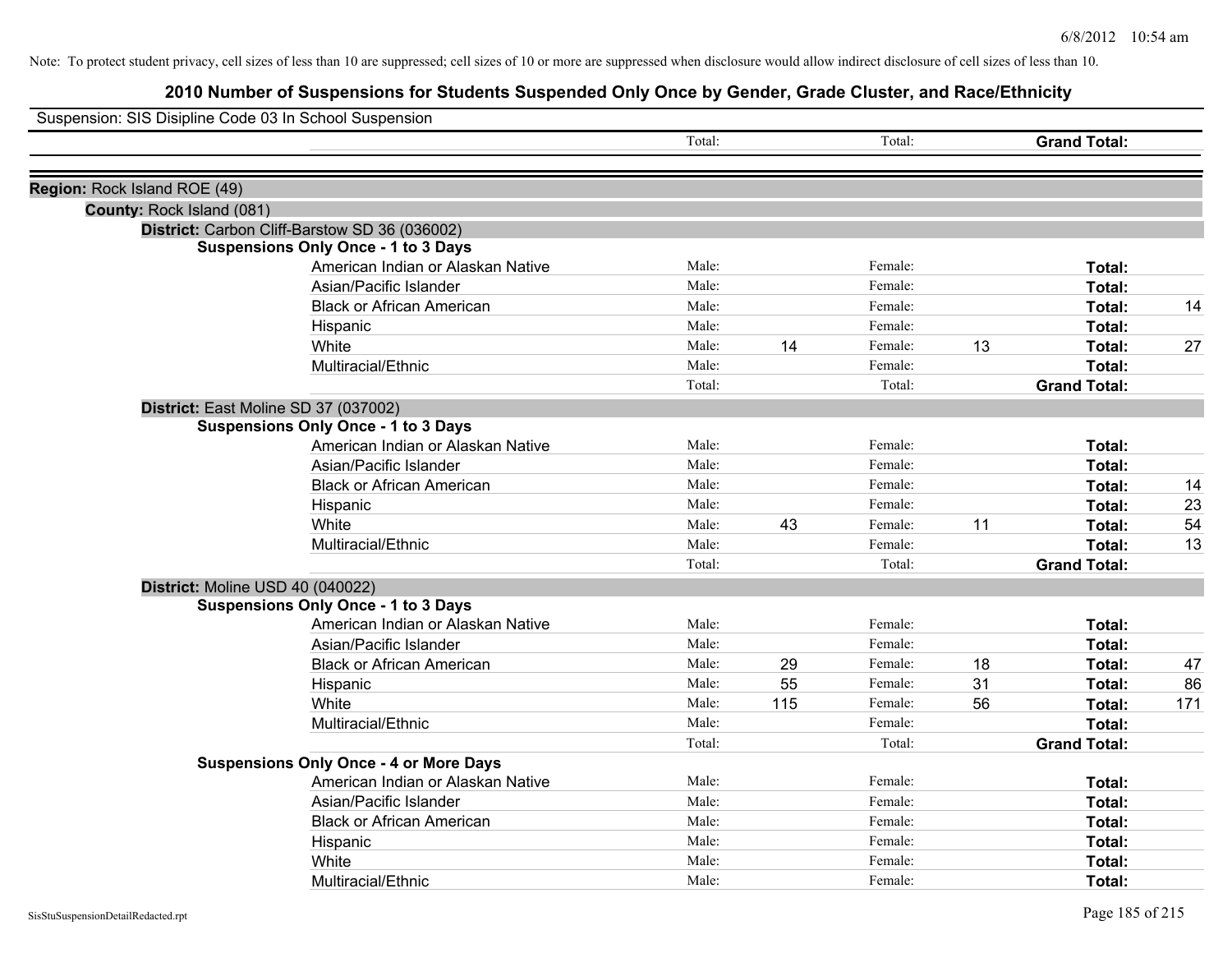## **2010 Number of Suspensions for Students Suspended Only Once by Gender, Grade Cluster, and Race/Ethnicity**

| Suspension: SIS Disipline Code 03 In School Suspension |        |    |         |    |                     |     |
|--------------------------------------------------------|--------|----|---------|----|---------------------|-----|
|                                                        | Total: |    | Total:  |    | <b>Grand Total:</b> |     |
| District: Riverdale CUSD 100 (100026)                  |        |    |         |    |                     |     |
| <b>Suspensions Only Once - 1 to 3 Days</b>             |        |    |         |    |                     |     |
| American Indian or Alaskan Native                      | Male:  |    | Female: |    | Total:              |     |
| Asian/Pacific Islander                                 | Male:  |    | Female: |    | Total:              |     |
| <b>Black or African American</b>                       | Male:  |    | Female: |    | Total:              |     |
| Hispanic                                               | Male:  |    | Female: |    | Total:              |     |
| White                                                  | Male:  |    | Female: |    | Total:              |     |
| Multiracial/Ethnic                                     | Male:  |    | Female: |    | Total:              |     |
|                                                        | Total: |    | Total:  |    | <b>Grand Total:</b> |     |
| District: Rock Island SD 41 (041025)                   |        |    |         |    |                     |     |
| <b>Suspensions Only Once - 1 to 3 Days</b>             |        |    |         |    |                     |     |
| American Indian or Alaskan Native                      | Male:  |    | Female: |    | Total:              |     |
| Asian/Pacific Islander                                 | Male:  |    | Female: |    | Total:              |     |
| <b>Black or African American</b>                       | Male:  | 98 | Female: | 64 | Total:              | 162 |
| Hispanic                                               | Male:  | 24 | Female: | 12 | Total:              | 36  |
| White                                                  | Male:  | 82 | Female: | 49 | Total:              | 131 |
| Multiracial/Ethnic                                     | Male:  |    | Female: |    | Total:              | 27  |
|                                                        | Total: |    | Total:  |    | <b>Grand Total:</b> |     |
| <b>Suspensions Only Once - 4 or More Days</b>          |        |    |         |    |                     |     |
| American Indian or Alaskan Native                      | Male:  |    | Female: |    | Total:              |     |
| Asian/Pacific Islander                                 | Male:  |    | Female: |    | Total:              |     |
| <b>Black or African American</b>                       | Male:  |    | Female: |    | Total:              |     |
| Hispanic                                               | Male:  |    | Female: |    | Total:              |     |
| White                                                  | Male:  |    | Female: |    | Total:              |     |
| Multiracial/Ethnic                                     | Male:  |    | Female: |    | Total:              |     |
|                                                        | Total: |    | Total:  |    | <b>Grand Total:</b> |     |
| District: Rockridge CUSD 300 (300026)                  |        |    |         |    |                     |     |
| <b>Suspensions Only Once - 1 to 3 Days</b>             |        |    |         |    |                     |     |
| American Indian or Alaskan Native                      | Male:  |    | Female: |    | Total:              |     |
| Asian/Pacific Islander                                 | Male:  |    | Female: |    | Total:              |     |
| <b>Black or African American</b>                       | Male:  |    | Female: |    | Total:              |     |
| Hispanic                                               | Male:  |    | Female: |    | Total:              |     |
| White                                                  | Male:  | 29 | Female: | 16 | Total:              | 45  |
| Multiracial/Ethnic                                     | Male:  |    | Female: |    | Total:              |     |
|                                                        | Total: |    | Total:  |    | <b>Grand Total:</b> |     |

**Suspensions Only Once - 1 to 3 Days**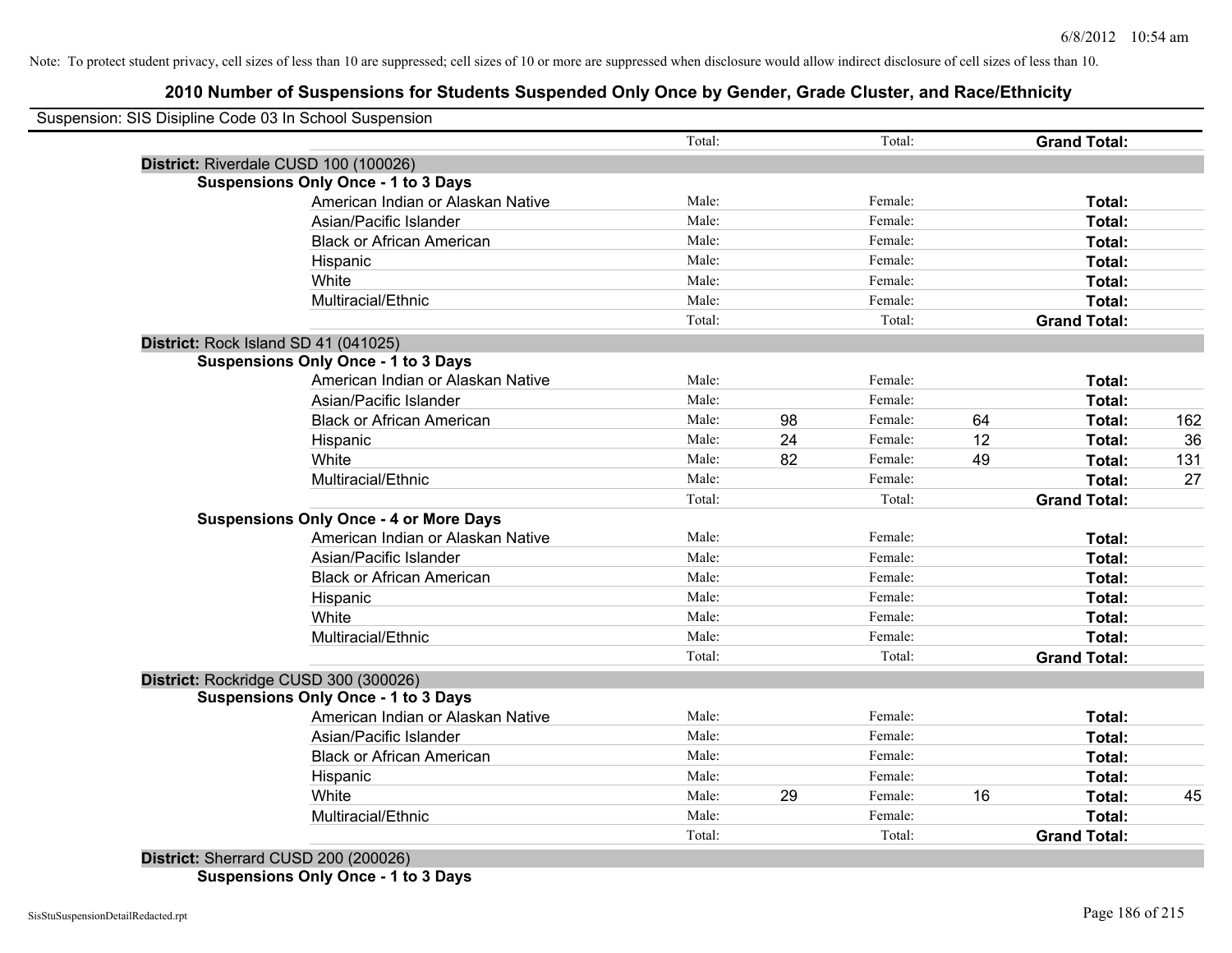| Suspension: SIS Disipline Code 03 In School Suspension |                                               |        |    |         |    |                     |     |
|--------------------------------------------------------|-----------------------------------------------|--------|----|---------|----|---------------------|-----|
|                                                        | American Indian or Alaskan Native             | Male:  |    | Female: |    | Total:              |     |
|                                                        | Asian/Pacific Islander                        | Male:  |    | Female: |    | Total:              |     |
|                                                        | <b>Black or African American</b>              | Male:  |    | Female: |    | <b>Total:</b>       |     |
|                                                        | Hispanic                                      | Male:  |    | Female: |    | Total:              |     |
|                                                        | White                                         | Male:  | 35 | Female: | 12 | Total:              | 47  |
|                                                        | Multiracial/Ethnic                            | Male:  |    | Female: |    | Total:              |     |
|                                                        |                                               | Total: |    | Total:  |    | <b>Grand Total:</b> |     |
|                                                        | <b>Suspensions Only Once - 4 or More Days</b> |        |    |         |    |                     |     |
|                                                        | American Indian or Alaskan Native             | Male:  |    | Female: |    | Total:              |     |
|                                                        | Asian/Pacific Islander                        | Male:  |    | Female: |    | Total:              |     |
|                                                        | <b>Black or African American</b>              | Male:  |    | Female: |    | Total:              |     |
|                                                        | Hispanic                                      | Male:  |    | Female: |    | Total:              |     |
|                                                        | White                                         | Male:  |    | Female: |    | Total:              |     |
|                                                        | Multiracial/Ethnic                            | Male:  |    | Female: |    | Total:              |     |
|                                                        |                                               | Total: |    | Total:  |    | <b>Grand Total:</b> |     |
| <b>District: Silvis SD 34 (034002)</b>                 |                                               |        |    |         |    |                     |     |
|                                                        | <b>Suspensions Only Once - 1 to 3 Days</b>    |        |    |         |    |                     |     |
|                                                        | American Indian or Alaskan Native             | Male:  |    | Female: |    | Total:              |     |
|                                                        | Asian/Pacific Islander                        | Male:  |    | Female: |    | Total:              |     |
|                                                        | <b>Black or African American</b>              | Male:  |    | Female: |    | Total:              |     |
|                                                        | Hispanic                                      | Male:  |    | Female: |    | Total:              |     |
|                                                        | White                                         | Male:  |    | Female: |    | Total:              |     |
|                                                        | Multiracial/Ethnic                            | Male:  |    | Female: |    | Total:              |     |
|                                                        |                                               | Total: |    | Total:  |    | <b>Grand Total:</b> | 13  |
|                                                        | District: United Twp HSD 30 (030017)          |        |    |         |    |                     |     |
|                                                        | <b>Suspensions Only Once - 1 to 3 Days</b>    |        |    |         |    |                     |     |
|                                                        | American Indian or Alaskan Native             | Male:  |    | Female: |    | Total:              |     |
|                                                        | Asian/Pacific Islander                        | Male:  |    | Female: |    | Total:              |     |
|                                                        | <b>Black or African American</b>              | Male:  |    | Female: |    | Total:              | 19  |
|                                                        | Hispanic                                      | Male:  | 18 | Female: | 12 | Total:              | 30  |
|                                                        | White                                         | Male:  | 69 | Female: | 64 | Total:              | 133 |
|                                                        | Multiracial/Ethnic                            | Male:  |    | Female: |    | Total:              | 16  |
|                                                        |                                               | Total: |    | Total:  |    | <b>Grand Total:</b> |     |
|                                                        | <b>Suspensions Only Once - 4 or More Days</b> |        |    |         |    |                     |     |
|                                                        | American Indian or Alaskan Native             | Male:  |    | Female: |    | Total:              |     |
|                                                        | Asian/Pacific Islander                        | Male:  |    | Female: |    | Total:              |     |
|                                                        | <b>Black or African American</b>              | Male:  |    | Female: |    | Total:              |     |
|                                                        | Hispanic                                      | Male:  |    | Female: |    | Total:              |     |
|                                                        | White                                         | Male:  |    | Female: |    | Total:              |     |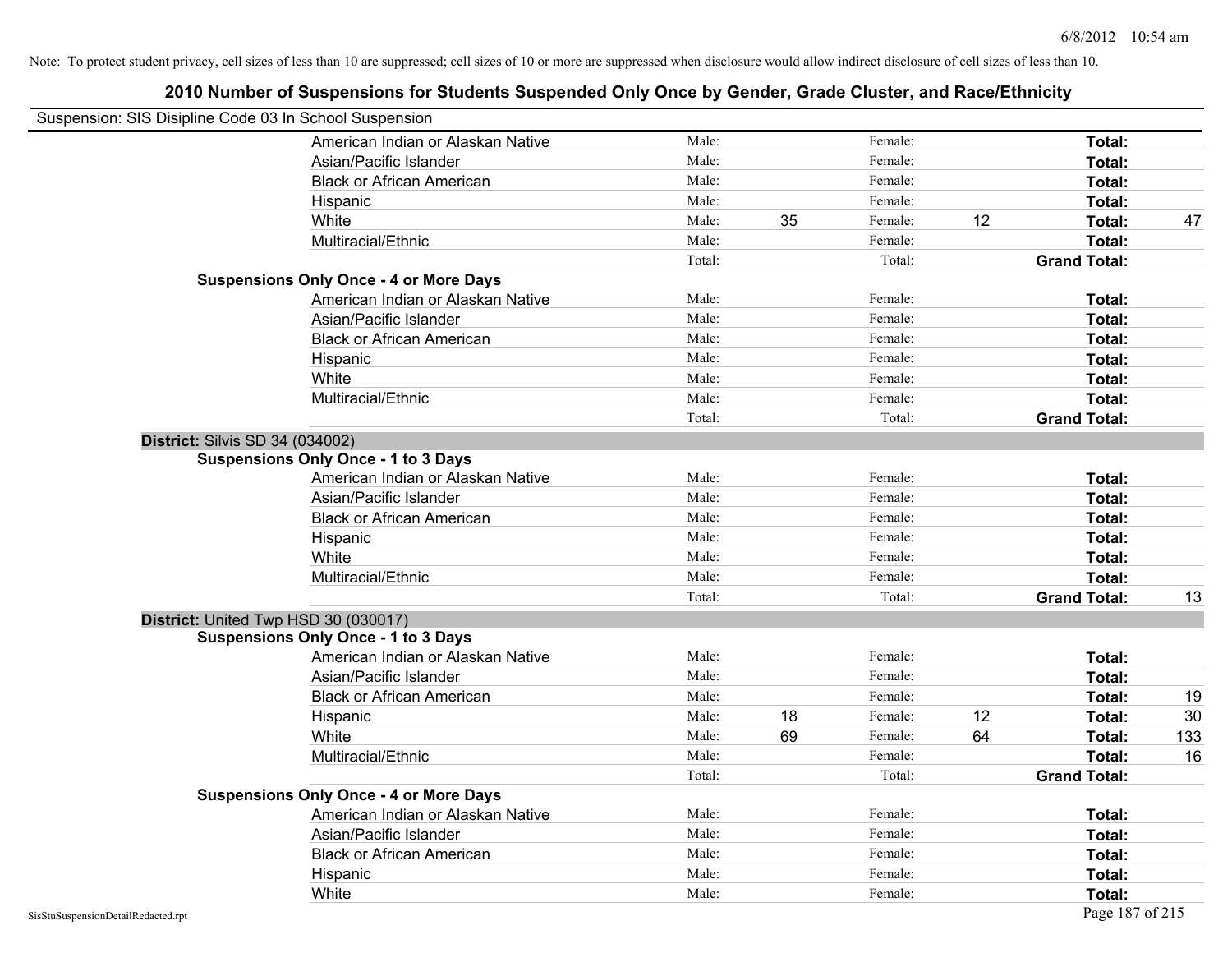| Suspension: SIS Disipline Code 03 In School Suspension |                                               |        |    |         |    |                     |    |
|--------------------------------------------------------|-----------------------------------------------|--------|----|---------|----|---------------------|----|
|                                                        | Multiracial/Ethnic                            | Male:  |    | Female: |    | Total:              |    |
|                                                        |                                               | Total: |    | Total:  |    | <b>Grand Total:</b> |    |
|                                                        |                                               |        |    |         |    |                     |    |
| Region: Sangamon ROE (51)                              |                                               |        |    |         |    |                     |    |
| County: Sangamon (084)                                 |                                               |        |    |         |    |                     |    |
|                                                        | District: Auburn CUSD 10 (010026)             |        |    |         |    |                     |    |
|                                                        | <b>Suspensions Only Once - 1 to 3 Days</b>    | Male:  |    | Female: |    |                     |    |
|                                                        | American Indian or Alaskan Native             | Male:  |    | Female: |    | Total:              |    |
|                                                        | Asian/Pacific Islander                        |        |    |         |    | Total:              |    |
|                                                        | <b>Black or African American</b>              | Male:  |    | Female: |    | Total:              |    |
|                                                        | Hispanic                                      | Male:  |    | Female: |    | Total:              |    |
|                                                        | White                                         | Male:  | 34 | Female: | 18 | Total:              | 52 |
|                                                        | Multiracial/Ethnic                            | Male:  |    | Female: |    | Total:              |    |
|                                                        |                                               | Total: |    | Total:  |    | <b>Grand Total:</b> |    |
|                                                        | District: New Berlin CUSD 16 (016026)         |        |    |         |    |                     |    |
|                                                        | <b>Suspensions Only Once - 1 to 3 Days</b>    |        |    |         |    |                     |    |
|                                                        | American Indian or Alaskan Native             | Male:  |    | Female: |    | Total:              |    |
|                                                        | Asian/Pacific Islander                        | Male:  |    | Female: |    | Total:              |    |
|                                                        | <b>Black or African American</b>              | Male:  |    | Female: |    | Total:              |    |
|                                                        | Hispanic                                      | Male:  |    | Female: |    | Total:              |    |
|                                                        | White                                         | Male:  |    | Female: |    | Total:              |    |
|                                                        | Multiracial/Ethnic                            | Male:  |    | Female: |    | Total:              |    |
|                                                        |                                               | Total: |    | Total:  |    | <b>Grand Total:</b> |    |
|                                                        | District: Pawnee CUSD 11 (011026)             |        |    |         |    |                     |    |
|                                                        | <b>Suspensions Only Once - 1 to 3 Days</b>    |        |    |         |    |                     |    |
|                                                        | American Indian or Alaskan Native             | Male:  |    | Female: |    | Total:              |    |
|                                                        | Asian/Pacific Islander                        | Male:  |    | Female: |    | Total:              |    |
|                                                        | <b>Black or African American</b>              | Male:  |    | Female: |    | Total:              |    |
|                                                        | Hispanic                                      | Male:  |    | Female: |    | Total:              |    |
|                                                        | White                                         | Male:  |    | Female: |    | Total:              |    |
|                                                        | Multiracial/Ethnic                            | Male:  |    | Female: |    | <b>Total:</b>       |    |
|                                                        |                                               | Total: |    | Total:  |    | <b>Grand Total:</b> | 10 |
|                                                        | <b>Suspensions Only Once - 4 or More Days</b> |        |    |         |    |                     |    |
|                                                        | American Indian or Alaskan Native             | Male:  |    | Female: |    | Total:              |    |
|                                                        | Asian/Pacific Islander                        | Male:  |    | Female: |    | Total:              |    |
|                                                        | <b>Black or African American</b>              | Male:  |    | Female: |    | Total:              |    |
|                                                        | Hispanic                                      | Male:  |    | Female: |    | <b>Total:</b>       |    |
|                                                        | White                                         | Male:  |    | Female: |    | Total:              |    |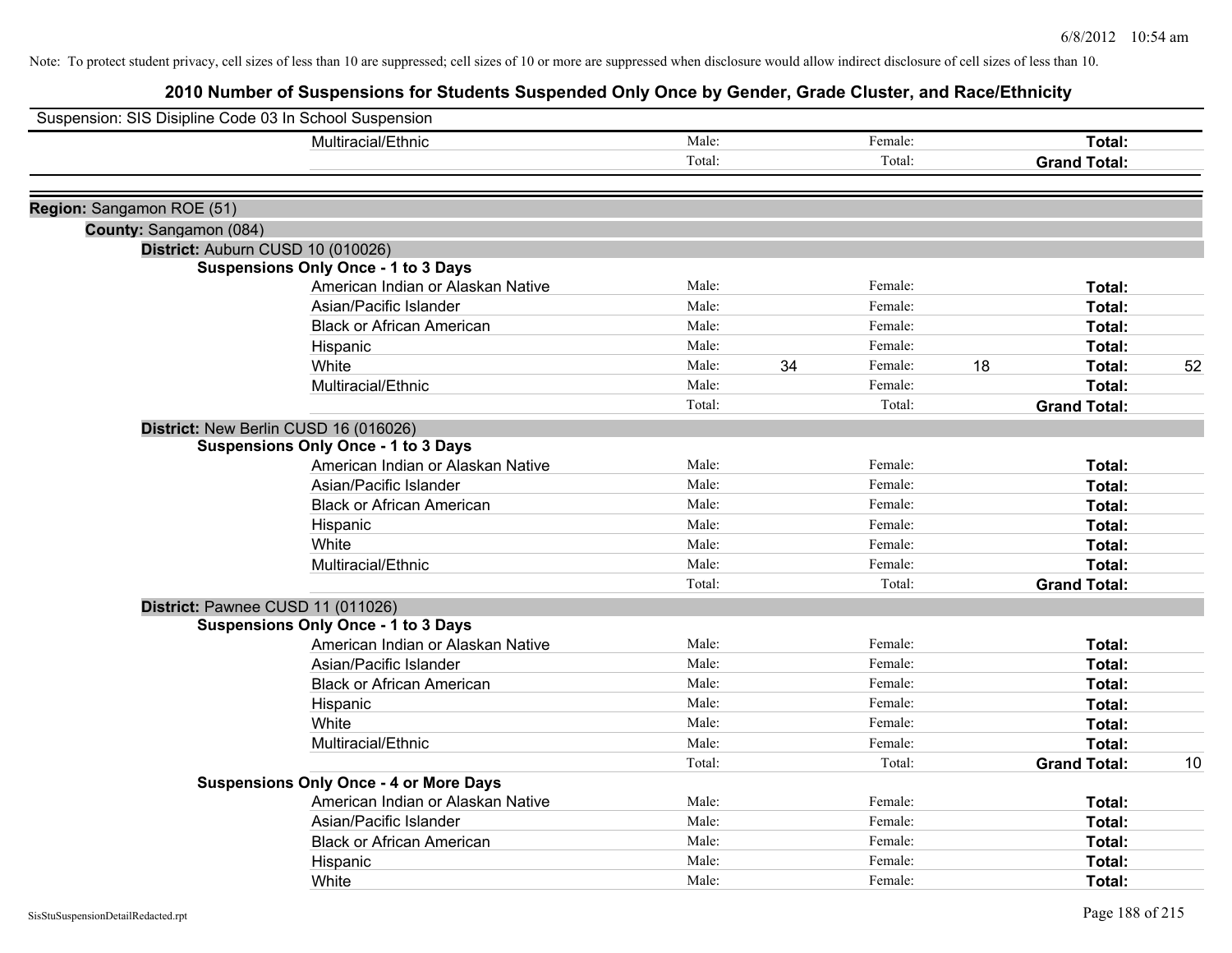| Suspension: SIS Disipline Code 03 In School Suspension |        |    |         |    |                     |    |
|--------------------------------------------------------|--------|----|---------|----|---------------------|----|
| Multiracial/Ethnic                                     | Male:  |    | Female: |    | Total:              |    |
|                                                        | Total: |    | Total:  |    | <b>Grand Total:</b> |    |
| District: Pleasant Plains CUSD 8 (008026)              |        |    |         |    |                     |    |
| <b>Suspensions Only Once - 1 to 3 Days</b>             |        |    |         |    |                     |    |
| American Indian or Alaskan Native                      | Male:  |    | Female: |    | Total:              |    |
| Asian/Pacific Islander                                 | Male:  |    | Female: |    | Total:              |    |
| <b>Black or African American</b>                       | Male:  |    | Female: |    | Total:              |    |
| Hispanic                                               | Male:  |    | Female: |    | Total:              |    |
| White                                                  | Male:  | 23 | Female: | 15 | Total:              | 38 |
| Multiracial/Ethnic                                     | Male:  |    | Female: |    | Total:              |    |
|                                                        | Total: |    | Total:  |    | <b>Grand Total:</b> |    |
| District: Riverton CUSD 14 (014026)                    |        |    |         |    |                     |    |
| <b>Suspensions Only Once - 1 to 3 Days</b>             |        |    |         |    |                     |    |
| American Indian or Alaskan Native                      | Male:  |    | Female: |    | Total:              |    |
| Asian/Pacific Islander                                 | Male:  |    | Female: |    | Total:              |    |
| <b>Black or African American</b>                       | Male:  |    | Female: |    | Total:              |    |
| Hispanic                                               | Male:  |    | Female: |    | Total:              |    |
| White                                                  | Male:  | 42 | Female: | 20 | Total:              | 62 |
| Multiracial/Ethnic                                     | Male:  |    | Female: |    | Total:              |    |
|                                                        | Total: |    | Total:  |    | <b>Grand Total:</b> |    |
| District: Rochester CUSD 3A (003A26)                   |        |    |         |    |                     |    |
| <b>Suspensions Only Once - 1 to 3 Days</b>             |        |    |         |    |                     |    |
| American Indian or Alaskan Native                      | Male:  |    | Female: |    | Total:              |    |
| Asian/Pacific Islander                                 | Male:  |    | Female: |    | Total:              |    |
| <b>Black or African American</b>                       | Male:  |    | Female: |    | Total:              |    |
| Hispanic                                               | Male:  |    | Female: |    | Total:              |    |
| White                                                  | Male:  | 42 | Female: | 16 | Total:              | 58 |
| Multiracial/Ethnic                                     | Male:  |    | Female: |    | Total:              |    |
|                                                        | Total: |    | Total:  |    | <b>Grand Total:</b> |    |
| <b>Suspensions Only Once - 4 or More Days</b>          |        |    |         |    |                     |    |
| American Indian or Alaskan Native                      | Male:  |    | Female: |    | Total:              |    |
| Asian/Pacific Islander                                 | Male:  |    | Female: |    | Total:              |    |
| <b>Black or African American</b>                       | Male:  |    | Female: |    | Total:              |    |
| Hispanic                                               | Male:  |    | Female: |    | Total:              |    |
| White                                                  | Male:  |    | Female: |    | <b>Total:</b>       |    |
| Multiracial/Ethnic                                     | Male:  |    | Female: |    | Total:              |    |
|                                                        | Total: |    | Total:  |    | <b>Grand Total:</b> |    |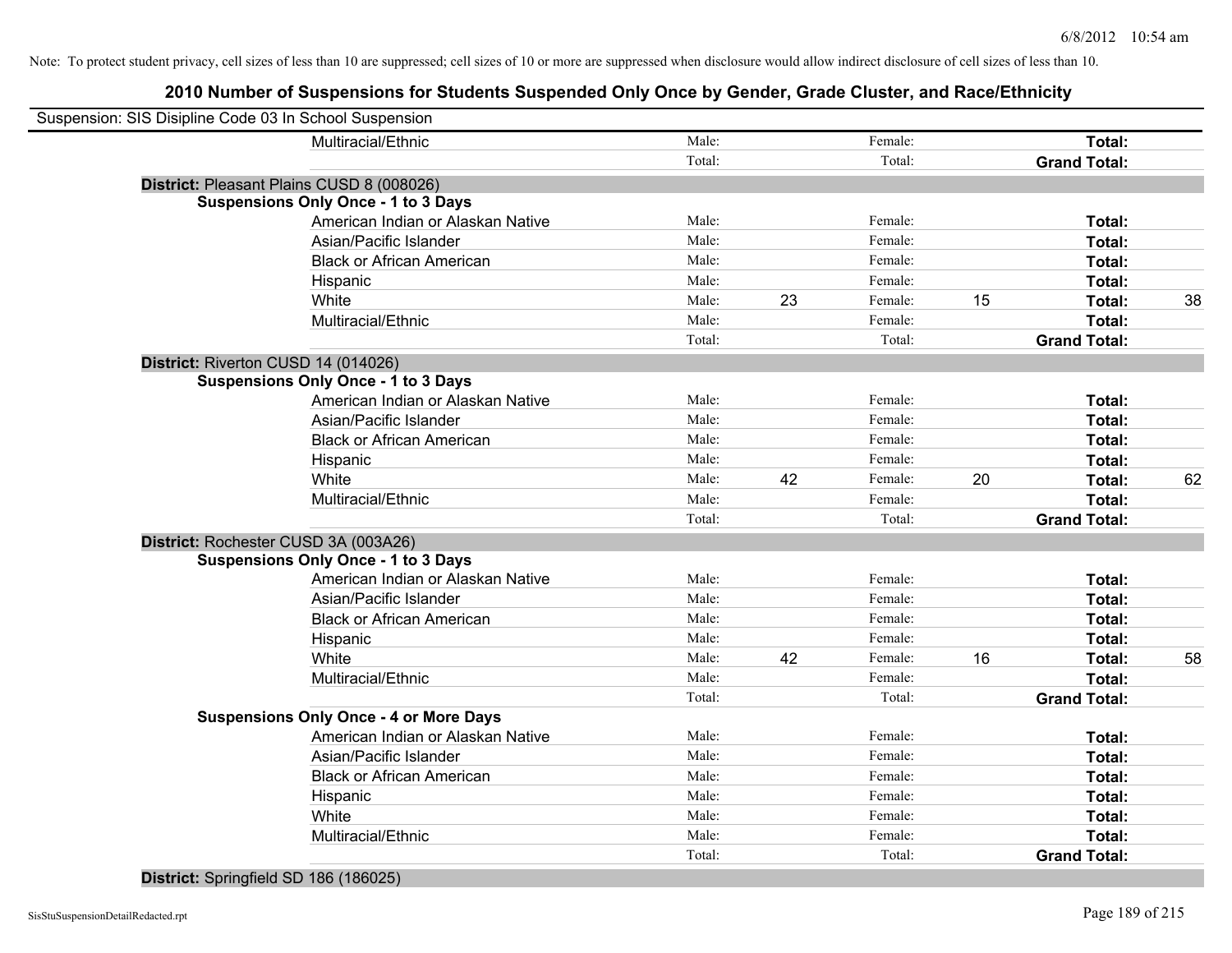| Suspension: SIS Disipline Code 03 In School Suspension |                                            |        |     |         |     |                     |       |
|--------------------------------------------------------|--------------------------------------------|--------|-----|---------|-----|---------------------|-------|
|                                                        | <b>Suspensions Only Once - 1 to 3 Days</b> |        |     |         |     |                     |       |
|                                                        | American Indian or Alaskan Native          | Male:  |     | Female: |     | Total:              |       |
|                                                        | Asian/Pacific Islander                     | Male:  |     | Female: |     | Total:              |       |
|                                                        | <b>Black or African American</b>           | Male:  | 288 | Female: | 244 | Total:              | 532   |
|                                                        | Hispanic                                   | Male:  |     | Female: |     | Total:              | 16    |
|                                                        | White                                      | Male:  | 241 | Female: | 160 | Total:              | 401   |
|                                                        | Multiracial/Ethnic                         | Male:  | 51  | Female: | 28  | Total:              | 79    |
|                                                        |                                            | Total: | 597 | Total:  | 442 | <b>Grand Total:</b> | 1,039 |
| Region: St Clair ROE (50)                              |                                            |        |     |         |     |                     |       |
| County: Saint clair (082)                              |                                            |        |     |         |     |                     |       |
|                                                        | District: Belle Valley SD 119 (119002)     |        |     |         |     |                     |       |
|                                                        | <b>Suspensions Only Once - 1 to 3 Days</b> |        |     |         |     |                     |       |
|                                                        | American Indian or Alaskan Native          | Male:  |     | Female: |     | Total:              |       |
|                                                        | Asian/Pacific Islander                     | Male:  |     | Female: |     | Total:              |       |
|                                                        | <b>Black or African American</b>           | Male:  |     | Female: |     | Total:              |       |
|                                                        | Hispanic                                   | Male:  |     | Female: |     | Total:              |       |
|                                                        | White                                      | Male:  |     | Female: |     | Total:              |       |
|                                                        | Multiracial/Ethnic                         | Male:  |     | Female: |     | Total:              |       |
|                                                        |                                            | Total: |     | Total:  |     | <b>Grand Total:</b> | 14    |
|                                                        | District: Belleville SD 118 (118002)       |        |     |         |     |                     |       |
|                                                        | <b>Suspensions Only Once - 1 to 3 Days</b> |        |     |         |     |                     |       |
|                                                        | American Indian or Alaskan Native          | Male:  |     | Female: |     | Total:              |       |
|                                                        | Asian/Pacific Islander                     | Male:  |     | Female: |     | Total:              |       |
|                                                        | <b>Black or African American</b>           | Male:  | 48  | Female: | 16  | Total:              | 64    |
|                                                        | Hispanic                                   | Male:  |     | Female: |     | Total:              |       |
|                                                        | White                                      | Male:  | 31  | Female: | 10  | Total:              | 41    |
|                                                        | Multiracial/Ethnic                         | Male:  |     | Female: |     | Total:              | 10    |
|                                                        |                                            | Total: |     | Total:  |     | <b>Grand Total:</b> |       |
|                                                        | District: Belleville Twp HSD 201 (201017)  |        |     |         |     |                     |       |
|                                                        | <b>Suspensions Only Once - 1 to 3 Days</b> |        |     |         |     |                     |       |
|                                                        | American Indian or Alaskan Native          | Male:  |     | Female: |     | Total:              |       |
|                                                        | Asian/Pacific Islander                     | Male:  |     | Female: |     | Total:              |       |
|                                                        | <b>Black or African American</b>           | Male:  | 139 | Female: | 134 | Total:              | 273   |
|                                                        | Hispanic                                   | Male:  |     | Female: |     | Total:              |       |
|                                                        | White                                      | Male:  | 136 | Female: | 97  | Total:              | 233   |
|                                                        | Multiracial/Ethnic                         | Male:  | 14  | Female: | 14  | Total:              | 28    |
|                                                        |                                            | Total: |     | Total:  |     | <b>Grand Total:</b> | 548   |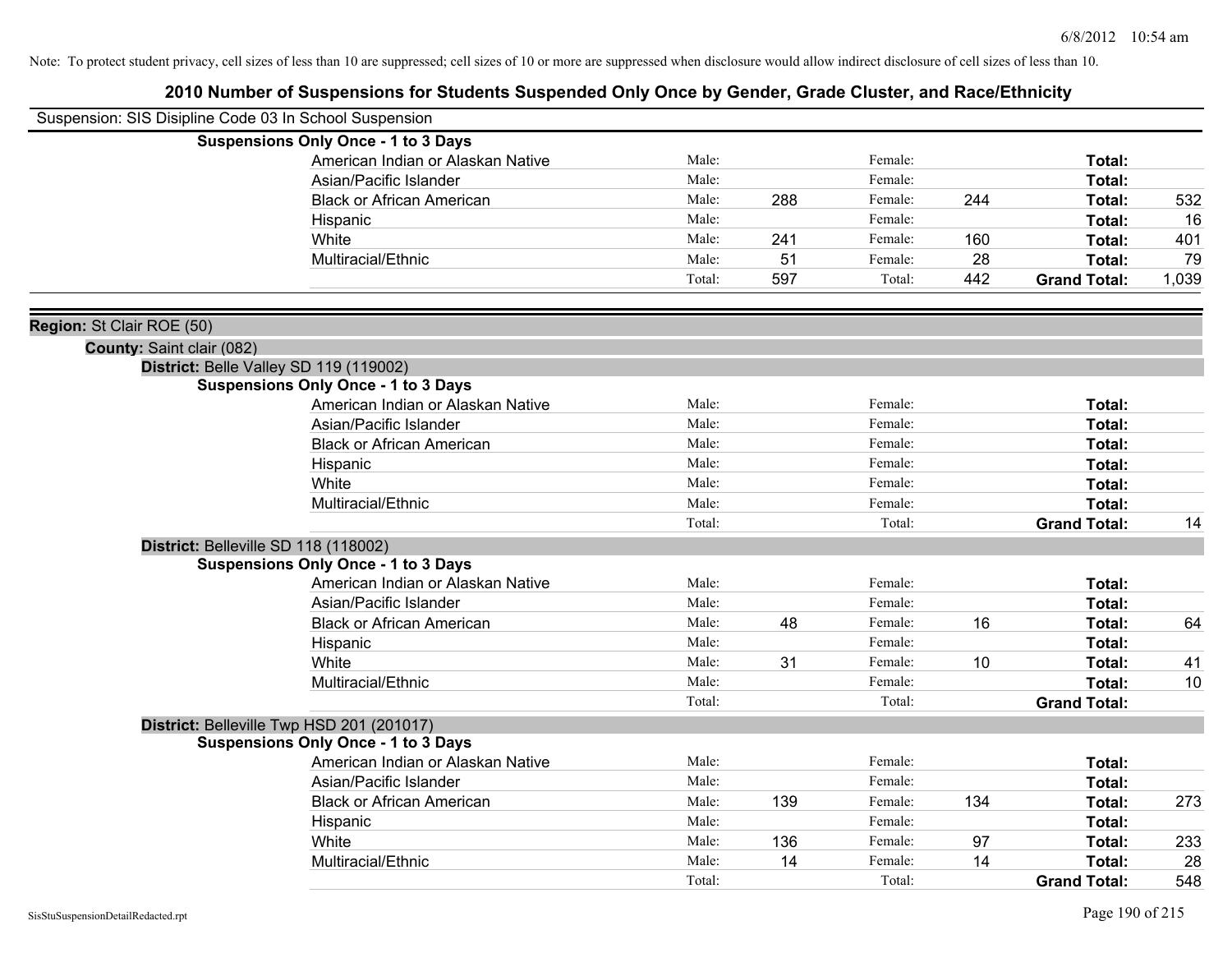| Suspension: SIS Disipline Code 03 In School Suspension |                                               |        |    |         |    |                     |     |
|--------------------------------------------------------|-----------------------------------------------|--------|----|---------|----|---------------------|-----|
| District: Cahokia CUSD 187 (187026)                    |                                               |        |    |         |    |                     |     |
|                                                        | <b>Suspensions Only Once - 1 to 3 Days</b>    |        |    |         |    |                     |     |
|                                                        | American Indian or Alaskan Native             | Male:  |    | Female: |    | Total:              |     |
|                                                        | Asian/Pacific Islander                        | Male:  |    | Female: |    | Total:              |     |
|                                                        | <b>Black or African American</b>              | Male:  | 74 | Female: | 81 | Total:              | 155 |
|                                                        | Hispanic                                      | Male:  |    | Female: |    | Total:              |     |
|                                                        | White                                         | Male:  |    | Female: |    | Total:              | 12  |
|                                                        | Multiracial/Ethnic                            | Male:  |    | Female: |    | Total:              |     |
|                                                        |                                               | Total: |    | Total:  |    | <b>Grand Total:</b> |     |
|                                                        | <b>Suspensions Only Once - 4 or More Days</b> |        |    |         |    |                     |     |
|                                                        | American Indian or Alaskan Native             | Male:  |    | Female: |    | Total:              |     |
|                                                        | Asian/Pacific Islander                        | Male:  |    | Female: |    | Total:              |     |
|                                                        | <b>Black or African American</b>              | Male:  |    | Female: |    | Total:              |     |
|                                                        | Hispanic                                      | Male:  |    | Female: |    | Total:              |     |
|                                                        | White                                         | Male:  |    | Female: |    | Total:              |     |
|                                                        | Multiracial/Ethnic                            | Male:  |    | Female: |    | Total:              |     |
|                                                        |                                               | Total: |    | Total:  |    | <b>Grand Total:</b> |     |
| District: Central SD 104 (104002)                      |                                               |        |    |         |    |                     |     |
|                                                        | <b>Suspensions Only Once - 1 to 3 Days</b>    |        |    |         |    |                     |     |
|                                                        | American Indian or Alaskan Native             | Male:  |    | Female: |    | Total:              |     |
|                                                        | Asian/Pacific Islander                        | Male:  |    | Female: |    | Total:              |     |
|                                                        | <b>Black or African American</b>              | Male:  |    | Female: |    | Total:              |     |
|                                                        | Hispanic                                      | Male:  |    | Female: |    | Total:              |     |
|                                                        | White                                         | Male:  |    | Female: |    | Total:              |     |
|                                                        | Multiracial/Ethnic                            | Male:  |    | Female: |    | Total:              |     |
|                                                        |                                               | Total: |    | Total:  |    | <b>Grand Total:</b> | 14  |
| District: Dupo CUSD 196 (196026)                       |                                               |        |    |         |    |                     |     |
|                                                        | <b>Suspensions Only Once - 1 to 3 Days</b>    |        |    |         |    |                     |     |
|                                                        | American Indian or Alaskan Native             | Male:  |    | Female: |    | Total:              |     |
|                                                        | Asian/Pacific Islander                        | Male:  |    | Female: |    | Total:              |     |
|                                                        | <b>Black or African American</b>              | Male:  |    | Female: |    | Total:              |     |
|                                                        | Hispanic                                      | Male:  |    | Female: |    | Total:              |     |
|                                                        | White                                         | Male:  | 59 | Female: | 35 | Total:              | 94  |
|                                                        | Multiracial/Ethnic                            | Male:  |    | Female: |    | Total:              |     |
|                                                        |                                               | Total: |    | Total:  |    | <b>Grand Total:</b> |     |
|                                                        | District: East St Louis SD 189 (189022)       |        |    |         |    |                     |     |
|                                                        | <b>Suspensions Only Once - 1 to 3 Days</b>    |        |    |         |    |                     |     |
|                                                        | American Indian or Alaskan Native             | Male:  |    | Female: |    | Total:              |     |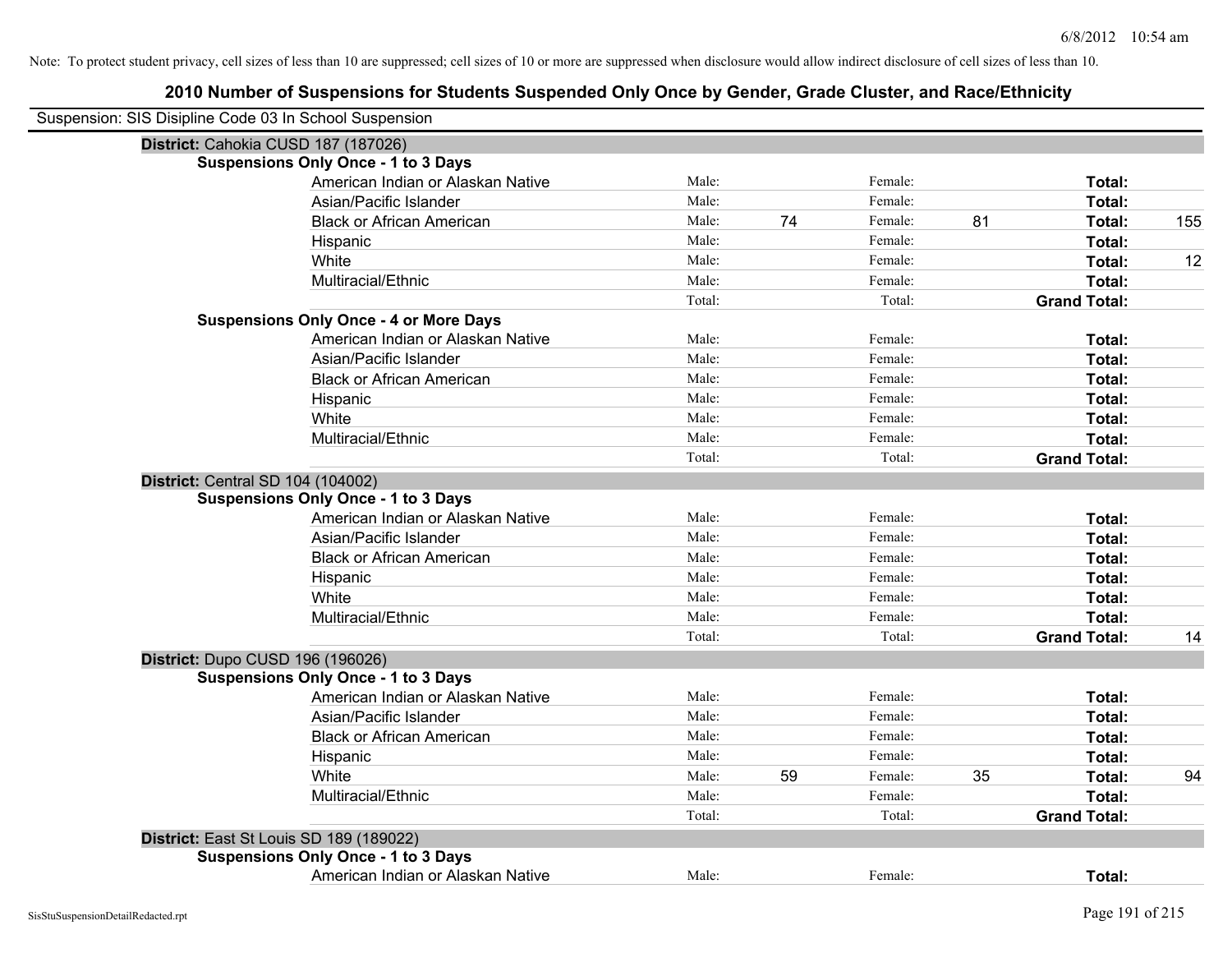| Suspension: SIS Disipline Code 03 In School Suspension |                                               |        |     |         |     |                     |     |
|--------------------------------------------------------|-----------------------------------------------|--------|-----|---------|-----|---------------------|-----|
|                                                        | Asian/Pacific Islander                        | Male:  |     | Female: |     | Total:              |     |
|                                                        | <b>Black or African American</b>              | Male:  | 196 | Female: | 200 | Total:              | 396 |
|                                                        | Hispanic                                      | Male:  |     | Female: |     | Total:              |     |
|                                                        | White                                         | Male:  |     | Female: |     | Total:              |     |
|                                                        | Multiracial/Ethnic                            | Male:  |     | Female: |     | Total:              |     |
|                                                        |                                               | Total: |     | Total:  |     | <b>Grand Total:</b> |     |
|                                                        | <b>Suspensions Only Once - 4 or More Days</b> |        |     |         |     |                     |     |
|                                                        | American Indian or Alaskan Native             | Male:  |     | Female: |     | Total:              |     |
|                                                        | Asian/Pacific Islander                        | Male:  |     | Female: |     | Total:              |     |
|                                                        | <b>Black or African American</b>              | Male:  |     | Female: |     | Total:              |     |
|                                                        | Hispanic                                      | Male:  |     | Female: |     | Total:              |     |
|                                                        | White                                         | Male:  |     | Female: |     | Total:              |     |
|                                                        | Multiracial/Ethnic                            | Male:  |     | Female: |     | Total:              |     |
|                                                        |                                               | Total: |     | Total:  |     | <b>Grand Total:</b> |     |
|                                                        | District: Freeburg CCSD 70 (070004)           |        |     |         |     |                     |     |
|                                                        | <b>Suspensions Only Once - 1 to 3 Days</b>    |        |     |         |     |                     |     |
|                                                        | American Indian or Alaskan Native             | Male:  |     | Female: |     | Total:              |     |
|                                                        | Asian/Pacific Islander                        | Male:  |     | Female: |     | Total:              |     |
|                                                        | <b>Black or African American</b>              | Male:  |     | Female: |     | Total:              |     |
|                                                        | Hispanic                                      | Male:  |     | Female: |     | Total:              |     |
|                                                        | White                                         | Male:  |     | Female: |     | Total:              |     |
|                                                        | Multiracial/Ethnic                            | Male:  |     | Female: |     | Total:              |     |
|                                                        |                                               | Total: |     | Total:  |     | <b>Grand Total:</b> |     |
|                                                        | District: Freeburg CHSD 77 (077016)           |        |     |         |     |                     |     |
|                                                        | <b>Suspensions Only Once - 1 to 3 Days</b>    |        |     |         |     |                     |     |
|                                                        | American Indian or Alaskan Native             | Male:  |     | Female: |     | Total:              |     |
|                                                        | Asian/Pacific Islander                        | Male:  |     | Female: |     | Total:              |     |
|                                                        | <b>Black or African American</b>              | Male:  |     | Female: |     | Total:              |     |
|                                                        | Hispanic                                      | Male:  |     | Female: |     | Total:              |     |
|                                                        | White                                         | Male:  | 11  | Female: | 12  | Total:              | 23  |
|                                                        | Multiracial/Ethnic                            | Male:  |     | Female: |     | Total:              |     |
|                                                        |                                               | Total: |     | Total:  |     | <b>Grand Total:</b> |     |
|                                                        | <b>Suspensions Only Once - 4 or More Days</b> |        |     |         |     |                     |     |
|                                                        | American Indian or Alaskan Native             | Male:  |     | Female: |     | Total:              |     |
|                                                        | Asian/Pacific Islander                        | Male:  |     | Female: |     | Total:              |     |
|                                                        | <b>Black or African American</b>              | Male:  |     | Female: |     | Total:              |     |
|                                                        | Hispanic                                      | Male:  |     | Female: |     | Total:              |     |
|                                                        | White                                         | Male:  |     | Female: |     | Total:              |     |
|                                                        | Multiracial/Ethnic                            | Male:  |     | Female: |     | Total:              |     |
| SisStuSuspensionDetailRedacted.rpt                     |                                               |        |     |         |     | Page 192 of 215     |     |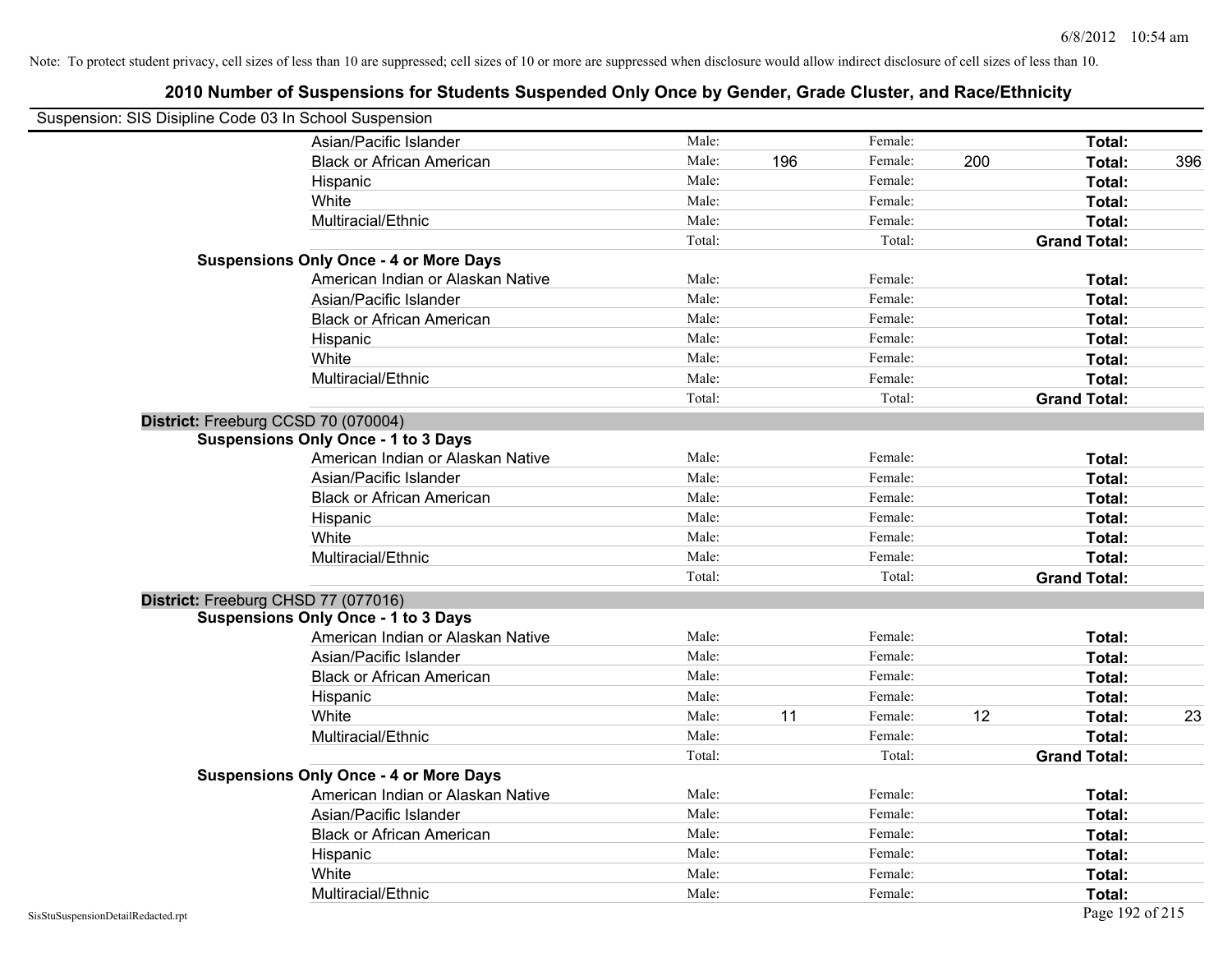| Suspension: SIS Disipline Code 03 In School Suspension |                                            |        |    |         |    |                     |    |
|--------------------------------------------------------|--------------------------------------------|--------|----|---------|----|---------------------|----|
|                                                        |                                            | Total: |    | Total:  |    | <b>Grand Total:</b> |    |
| District: Grant CCSD 110 (110004)                      |                                            |        |    |         |    |                     |    |
|                                                        | <b>Suspensions Only Once - 1 to 3 Days</b> |        |    |         |    |                     |    |
|                                                        | American Indian or Alaskan Native          | Male:  |    | Female: |    | Total:              |    |
|                                                        | Asian/Pacific Islander                     | Male:  |    | Female: |    | Total:              |    |
|                                                        | <b>Black or African American</b>           | Male:  | 14 | Female: | 10 | Total:              | 24 |
|                                                        | Hispanic                                   | Male:  |    | Female: |    | Total:              |    |
|                                                        | White                                      | Male:  |    | Female: |    | Total:              | 22 |
|                                                        | Multiracial/Ethnic                         | Male:  |    | Female: |    | Total:              |    |
|                                                        |                                            | Total: |    | Total:  |    | <b>Grand Total:</b> |    |
| District: Harmony Emge SD 175 (175002)                 |                                            |        |    |         |    |                     |    |
|                                                        | <b>Suspensions Only Once - 1 to 3 Days</b> |        |    |         |    |                     |    |
|                                                        | American Indian or Alaskan Native          | Male:  |    | Female: |    | Total:              |    |
|                                                        | Asian/Pacific Islander                     | Male:  |    | Female: |    | Total:              |    |
|                                                        | <b>Black or African American</b>           | Male:  |    | Female: |    | Total:              | 23 |
|                                                        | Hispanic                                   | Male:  |    | Female: |    | Total:              |    |
|                                                        | White                                      | Male:  |    | Female: |    | Total:              | 19 |
|                                                        | Multiracial/Ethnic                         | Male:  |    | Female: |    | Total:              |    |
|                                                        |                                            | Total: |    | Total:  |    | <b>Grand Total:</b> |    |
| District: Illinois Center for Autism (025400)          |                                            |        |    |         |    |                     |    |
|                                                        | <b>Suspensions Only Once - 1 to 3 Days</b> |        |    |         |    |                     |    |
|                                                        | American Indian or Alaskan Native          | Male:  |    | Female: |    | Total:              |    |
|                                                        | Asian/Pacific Islander                     | Male:  |    | Female: |    | Total:              |    |
|                                                        | <b>Black or African American</b>           | Male:  |    | Female: |    | Total:              |    |
|                                                        | Hispanic                                   | Male:  |    | Female: |    | Total:              |    |
|                                                        | White                                      | Male:  |    | Female: |    | Total:              |    |
|                                                        | Multiracial/Ethnic                         | Male:  |    | Female: |    | Total:              |    |
|                                                        |                                            | Total: |    | Total:  |    | <b>Grand Total:</b> |    |
| District: Lebanon CUSD 9 (009026)                      |                                            |        |    |         |    |                     |    |
|                                                        | <b>Suspensions Only Once - 1 to 3 Days</b> |        |    |         |    |                     |    |
|                                                        | American Indian or Alaskan Native          | Male:  |    | Female: |    | Total:              |    |
|                                                        | Asian/Pacific Islander                     | Male:  |    | Female: |    | Total:              |    |
|                                                        | <b>Black or African American</b>           | Male:  |    | Female: |    | Total:              |    |
|                                                        | Hispanic                                   | Male:  |    | Female: |    | Total:              |    |
|                                                        | White                                      | Male:  |    | Female: |    | Total:              | 18 |
|                                                        | Multiracial/Ethnic                         | Male:  |    | Female: |    | Total:              |    |
|                                                        |                                            | Total: |    | Total:  |    | <b>Grand Total:</b> |    |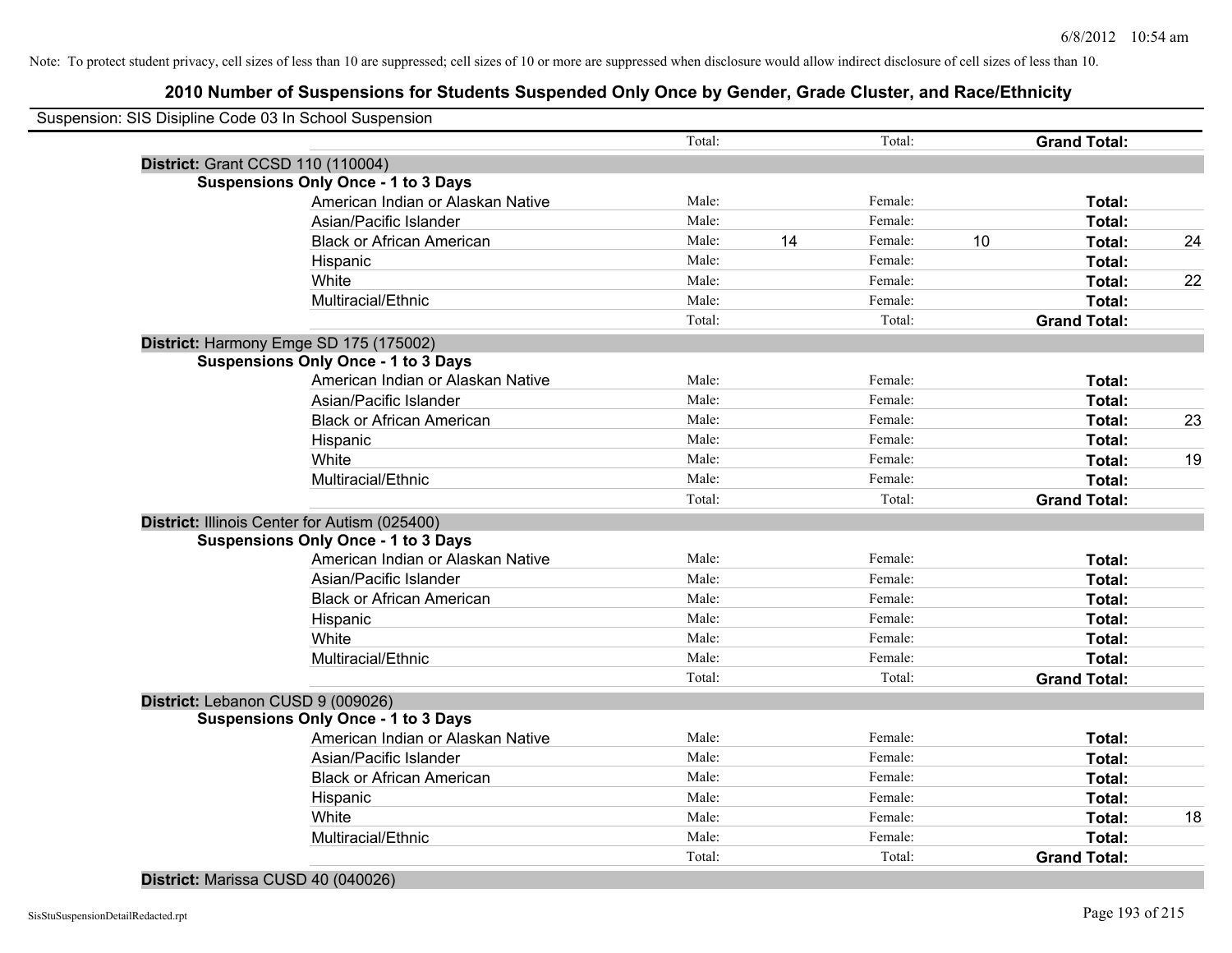|                                                        | 2010 Number of Suspensions for Students Suspended Only Once by Gender, Grade Cluster, and Race/Ethnicity |        |    |         |    |                     |     |
|--------------------------------------------------------|----------------------------------------------------------------------------------------------------------|--------|----|---------|----|---------------------|-----|
| Suspension: SIS Disipline Code 03 In School Suspension |                                                                                                          |        |    |         |    |                     |     |
|                                                        | <b>Suspensions Only Once - 1 to 3 Days</b>                                                               |        |    |         |    |                     |     |
|                                                        | American Indian or Alaskan Native                                                                        | Male:  |    | Female: |    | Total:              |     |
|                                                        | Asian/Pacific Islander                                                                                   | Male:  |    | Female: |    | Total:              |     |
|                                                        | <b>Black or African American</b>                                                                         | Male:  |    | Female: |    | Total:              |     |
|                                                        | Hispanic                                                                                                 | Male:  |    | Female: |    | Total:              |     |
|                                                        | White                                                                                                    | Male:  |    | Female: |    | Total:              | 25  |
|                                                        | Multiracial/Ethnic                                                                                       | Male:  |    | Female: |    | Total:              |     |
|                                                        |                                                                                                          | Total: |    | Total:  |    | <b>Grand Total:</b> |     |
|                                                        | <b>Suspensions Only Once - 4 or More Days</b>                                                            |        |    |         |    |                     |     |
|                                                        | American Indian or Alaskan Native                                                                        | Male:  |    | Female: |    | Total:              |     |
|                                                        | Asian/Pacific Islander                                                                                   | Male:  |    | Female: |    | Total:              |     |
|                                                        | <b>Black or African American</b>                                                                         | Male:  |    | Female: |    | Total:              |     |
|                                                        | Hispanic                                                                                                 | Male:  |    | Female: |    | Total:              |     |
|                                                        | White                                                                                                    | Male:  |    | Female: |    | Total:              |     |
|                                                        | Multiracial/Ethnic                                                                                       | Male:  |    | Female: |    | Total:              |     |
|                                                        |                                                                                                          | Total: |    | Total:  |    | <b>Grand Total:</b> |     |
|                                                        | District: Mascoutah CUD 19 (019026)                                                                      |        |    |         |    |                     |     |
|                                                        | <b>Suspensions Only Once - 1 to 3 Days</b>                                                               |        |    |         |    |                     |     |
|                                                        | American Indian or Alaskan Native                                                                        | Male:  |    | Female: |    | Total:              |     |
|                                                        | Asian/Pacific Islander                                                                                   | Male:  |    | Female: |    | Total:              |     |
|                                                        | <b>Black or African American</b>                                                                         | Male:  |    | Female: |    | Total:              | 24  |
|                                                        | Hispanic                                                                                                 | Male:  |    | Female: |    | Total:              |     |
|                                                        | White                                                                                                    | Male:  | 73 | Female: | 19 | Total:              | 92  |
|                                                        | Multiracial/Ethnic                                                                                       | Male:  |    | Female: |    | Total:              |     |
|                                                        |                                                                                                          | Total: | 99 | Total:  | 32 | <b>Grand Total:</b> | 131 |
|                                                        | <b>Suspensions Only Once - 4 or More Days</b>                                                            |        |    |         |    |                     |     |
|                                                        | American Indian or Alaskan Native                                                                        | Male:  |    | Female: |    | Total:              |     |
|                                                        | Asian/Pacific Islander                                                                                   | Male:  |    | Female: |    | Total:              |     |
|                                                        | <b>Black or African American</b>                                                                         | Male:  |    | Female: |    | Total:              |     |
|                                                        | Hispanic                                                                                                 | Male:  |    | Female: |    | Total:              |     |
|                                                        | White                                                                                                    | Male:  |    | Female: |    | Total:              |     |
|                                                        | Multiracial/Ethnic                                                                                       | Male:  |    | Female: |    | Total:              |     |
|                                                        |                                                                                                          | Total: |    | Total:  |    | <b>Grand Total:</b> |     |
|                                                        | District: Millstadt CCSD 160 (160004)                                                                    |        |    |         |    |                     |     |
|                                                        | <b>Suspensions Only Once - 1 to 3 Days</b>                                                               |        |    |         |    |                     |     |
|                                                        | American Indian or Alaskan Native                                                                        | Male:  |    | Female: |    | Total:              |     |
|                                                        | Asian/Pacific Islander                                                                                   | Male:  |    | Female: |    | Total:              |     |
|                                                        | <b>Black or African American</b>                                                                         | Male:  |    | Female: |    | Total:              |     |
|                                                        | Hispanic                                                                                                 | Male:  |    | Female: |    | Total:              |     |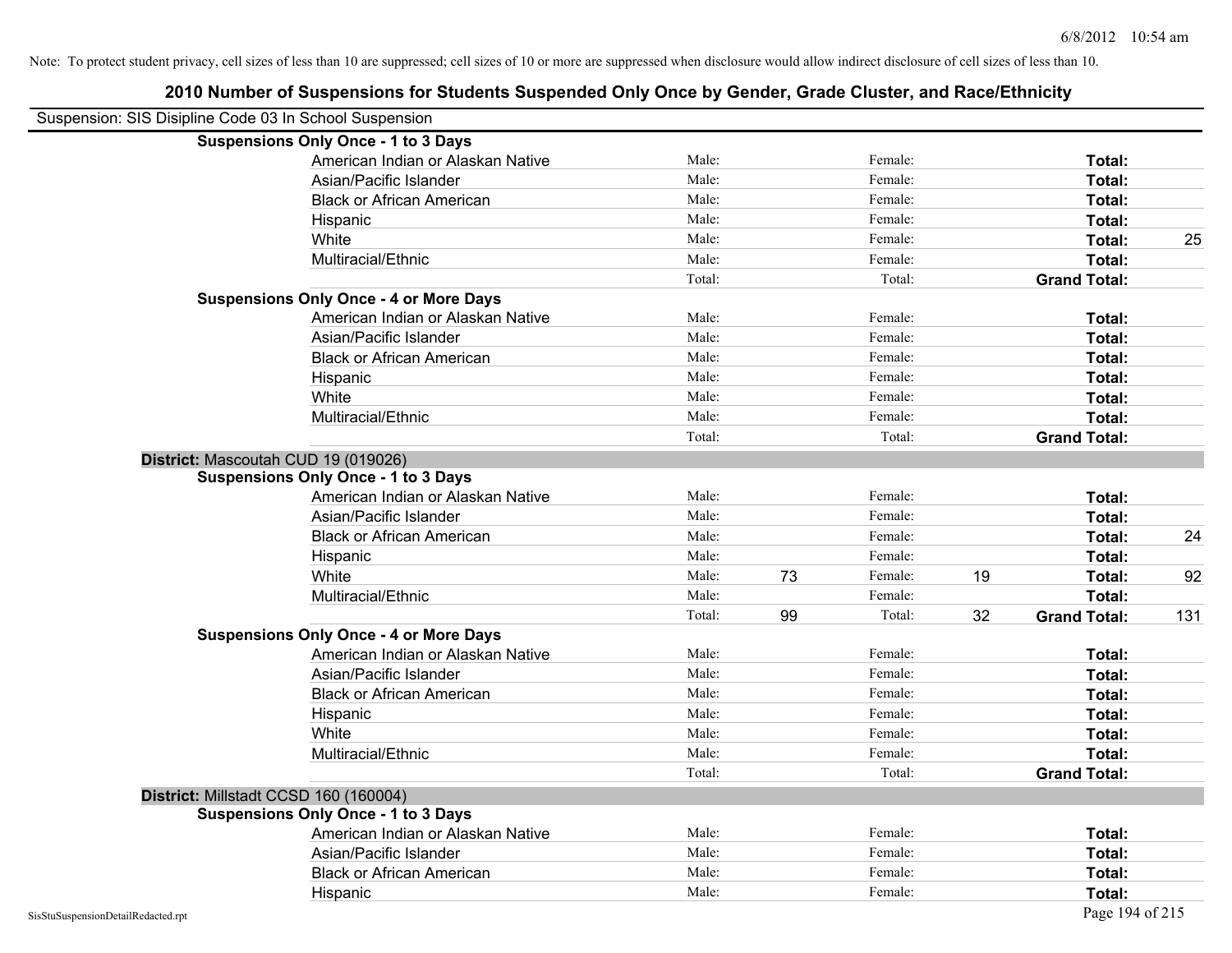| Suspension: SIS Disipline Code 03 In School Suspension |                                               |        |    |         |    |                     |     |
|--------------------------------------------------------|-----------------------------------------------|--------|----|---------|----|---------------------|-----|
|                                                        | White                                         | Male:  |    | Female: |    | Total:              |     |
|                                                        | Multiracial/Ethnic                            | Male:  |    | Female: |    | Total:              |     |
|                                                        |                                               | Total: |    | Total:  |    | <b>Grand Total:</b> | 12  |
| District: New Athens CUSD 60 (060026)                  |                                               |        |    |         |    |                     |     |
|                                                        | <b>Suspensions Only Once - 1 to 3 Days</b>    |        |    |         |    |                     |     |
|                                                        | American Indian or Alaskan Native             | Male:  |    | Female: |    | Total:              |     |
|                                                        | Asian/Pacific Islander                        | Male:  |    | Female: |    | Total:              |     |
|                                                        | <b>Black or African American</b>              | Male:  |    | Female: |    | Total:              |     |
|                                                        | Hispanic                                      | Male:  |    | Female: |    | Total:              |     |
|                                                        | White                                         | Male:  |    | Female: |    | Total:              |     |
|                                                        | Multiracial/Ethnic                            | Male:  |    | Female: |    | Total:              |     |
|                                                        |                                               | Total: |    | Total:  |    | <b>Grand Total:</b> |     |
| District: O Fallon CCSD 90 (090004)                    |                                               |        |    |         |    |                     |     |
|                                                        | <b>Suspensions Only Once - 1 to 3 Days</b>    |        |    |         |    |                     |     |
|                                                        | American Indian or Alaskan Native             | Male:  |    | Female: |    | Total:              |     |
|                                                        | Asian/Pacific Islander                        | Male:  |    | Female: |    | Total:              |     |
|                                                        | <b>Black or African American</b>              | Male:  | 30 | Female: | 14 | Total:              | 44  |
|                                                        | Hispanic                                      | Male:  |    | Female: |    | Total:              |     |
|                                                        | White                                         | Male:  | 82 | Female: | 34 | Total:              | 116 |
|                                                        | Multiracial/Ethnic                            | Male:  |    | Female: |    | Total:              |     |
|                                                        |                                               | Total: |    | Total:  |    | <b>Grand Total:</b> | 178 |
|                                                        | <b>Suspensions Only Once - 4 or More Days</b> |        |    |         |    |                     |     |
|                                                        | American Indian or Alaskan Native             | Male:  |    | Female: |    | Total:              |     |
|                                                        | Asian/Pacific Islander                        | Male:  |    | Female: |    | Total:              |     |
|                                                        | <b>Black or African American</b>              | Male:  |    | Female: |    | Total:              |     |
|                                                        | Hispanic                                      | Male:  |    | Female: |    | Total:              |     |
|                                                        | White                                         | Male:  |    | Female: |    | Total:              |     |
|                                                        | Multiracial/Ethnic                            | Male:  |    | Female: |    | Total:              |     |
|                                                        |                                               | Total: |    | Total:  |    | <b>Grand Total:</b> |     |
| District: O Fallon Twp HSD 203 (203017)                |                                               |        |    |         |    |                     |     |
|                                                        | <b>Suspensions Only Once - 1 to 3 Days</b>    |        |    |         |    |                     |     |
|                                                        | American Indian or Alaskan Native             | Male:  |    | Female: |    | Total:              |     |
|                                                        | Asian/Pacific Islander                        | Male:  |    | Female: |    | Total:              |     |
|                                                        | <b>Black or African American</b>              | Male:  | 23 | Female: | 20 | Total:              | 43  |
|                                                        | Hispanic                                      | Male:  |    | Female: |    | Total:              |     |
|                                                        | White                                         | Male:  | 41 | Female: | 22 | Total:              | 63  |
|                                                        | Multiracial/Ethnic                            | Male:  |    | Female: |    | Total:              |     |
|                                                        |                                               | Total: |    | Total:  |    | <b>Grand Total:</b> | 120 |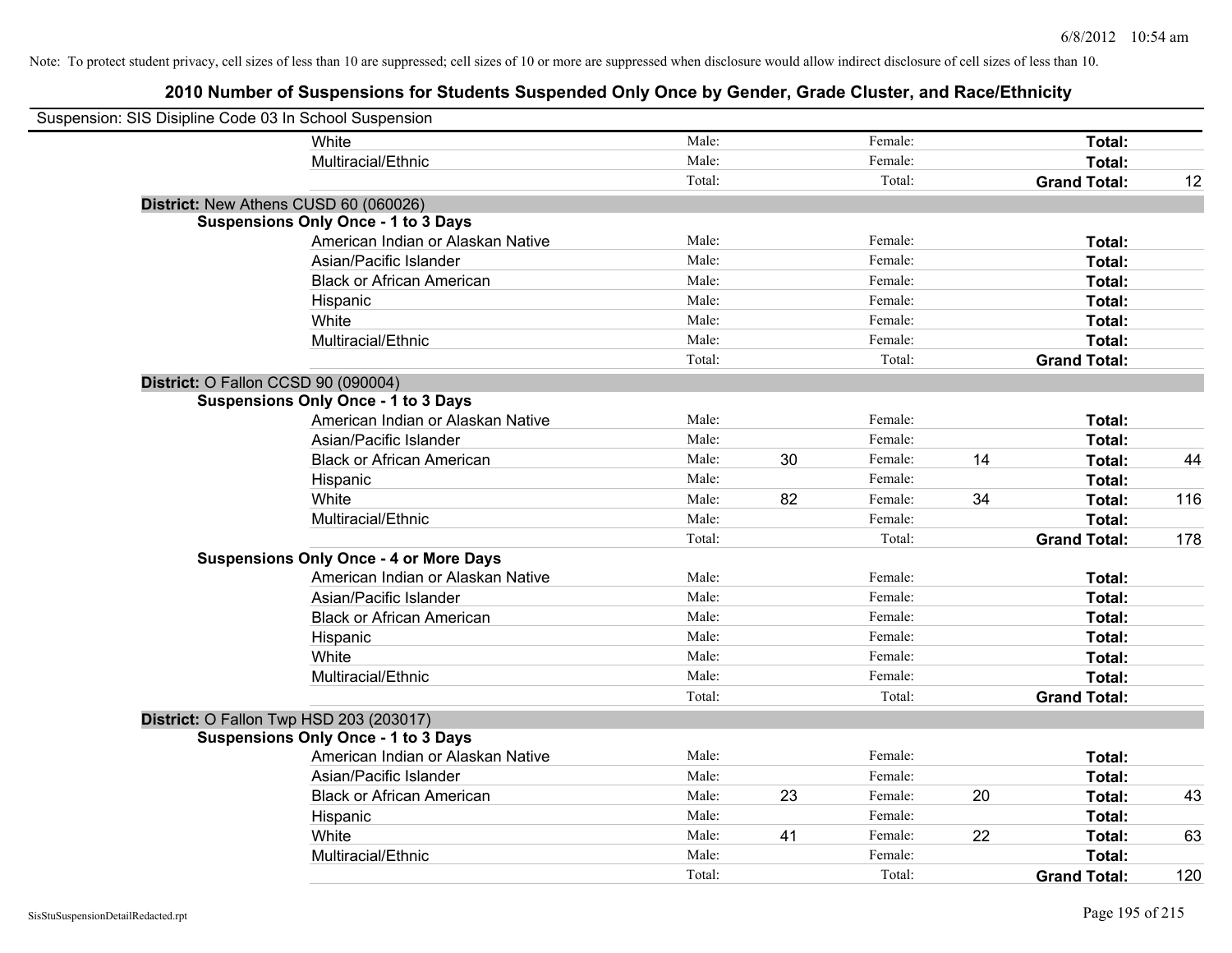| Suspension: SIS Disipline Code 03 In School Suspension      |                                               |        |         |                     |    |
|-------------------------------------------------------------|-----------------------------------------------|--------|---------|---------------------|----|
|                                                             | District: Smithton CCSD 130 (130004)          |        |         |                     |    |
|                                                             | <b>Suspensions Only Once - 1 to 3 Days</b>    |        |         |                     |    |
|                                                             | American Indian or Alaskan Native             | Male:  | Female: | Total:              |    |
|                                                             | Asian/Pacific Islander                        | Male:  | Female: | Total:              |    |
|                                                             | <b>Black or African American</b>              | Male:  | Female: | Total:              |    |
|                                                             | Hispanic                                      | Male:  | Female: | Total:              |    |
|                                                             | White                                         | Male:  | Female: | Total:              | 19 |
|                                                             | Multiracial/Ethnic                            | Male:  | Female: | Total:              |    |
|                                                             |                                               | Total: | Total:  | <b>Grand Total:</b> |    |
|                                                             | <b>Suspensions Only Once - 4 or More Days</b> |        |         |                     |    |
|                                                             | American Indian or Alaskan Native             | Male:  | Female: | Total:              |    |
|                                                             | Asian/Pacific Islander                        | Male:  | Female: | Total:              |    |
|                                                             | <b>Black or African American</b>              | Male:  | Female: | Total:              |    |
|                                                             | Hispanic                                      | Male:  | Female: | Total:              |    |
|                                                             | White                                         | Male:  | Female: | Total:              |    |
|                                                             | Multiracial/Ethnic                            | Male:  | Female: | Total:              |    |
|                                                             |                                               | Total: | Total:  | <b>Grand Total:</b> |    |
|                                                             | District: Wolf Branch SD 113 (113002)         |        |         |                     |    |
|                                                             | <b>Suspensions Only Once - 1 to 3 Days</b>    |        |         |                     |    |
|                                                             | American Indian or Alaskan Native             | Male:  | Female: | Total:              |    |
|                                                             | Asian/Pacific Islander                        | Male:  | Female: | Total:              |    |
|                                                             | <b>Black or African American</b>              | Male:  | Female: | Total:              |    |
|                                                             | Hispanic                                      | Male:  | Female: | <b>Total:</b>       |    |
|                                                             | White                                         | Male:  | Female: | Total:              |    |
|                                                             | Multiracial/Ethnic                            | Male:  | Female: | Total:              |    |
|                                                             |                                               | Total: | Total:  | <b>Grand Total:</b> | 10 |
|                                                             |                                               |        |         |                     |    |
| Region: State of ILlinois (65)<br>County: State Of II (108) |                                               |        |         |                     |    |
| District: Non-Public School (9000)                          |                                               |        |         |                     |    |
|                                                             | <b>Suspensions Only Once - 1 to 3 Days</b>    |        |         |                     |    |
|                                                             | American Indian or Alaskan Native             | Male:  | Female: | Total:              |    |
|                                                             | Asian/Pacific Islander                        | Male:  | Female: | Total:              |    |
|                                                             | Black or African American                     | Male:  | Female: | Total:              |    |
|                                                             | Hispanic                                      | Male:  | Female: | Total:              |    |
|                                                             | White                                         | Male:  | Female: | Total:              |    |
|                                                             | Multiracial/Ethnic                            | Male:  | Female: | Total:              |    |
|                                                             |                                               | Total: | Total:  | <b>Grand Total:</b> |    |
|                                                             |                                               |        |         |                     |    |
| SisStuSuspensionDetailRedacted.rpt                          |                                               |        |         | Page 196 of 215     |    |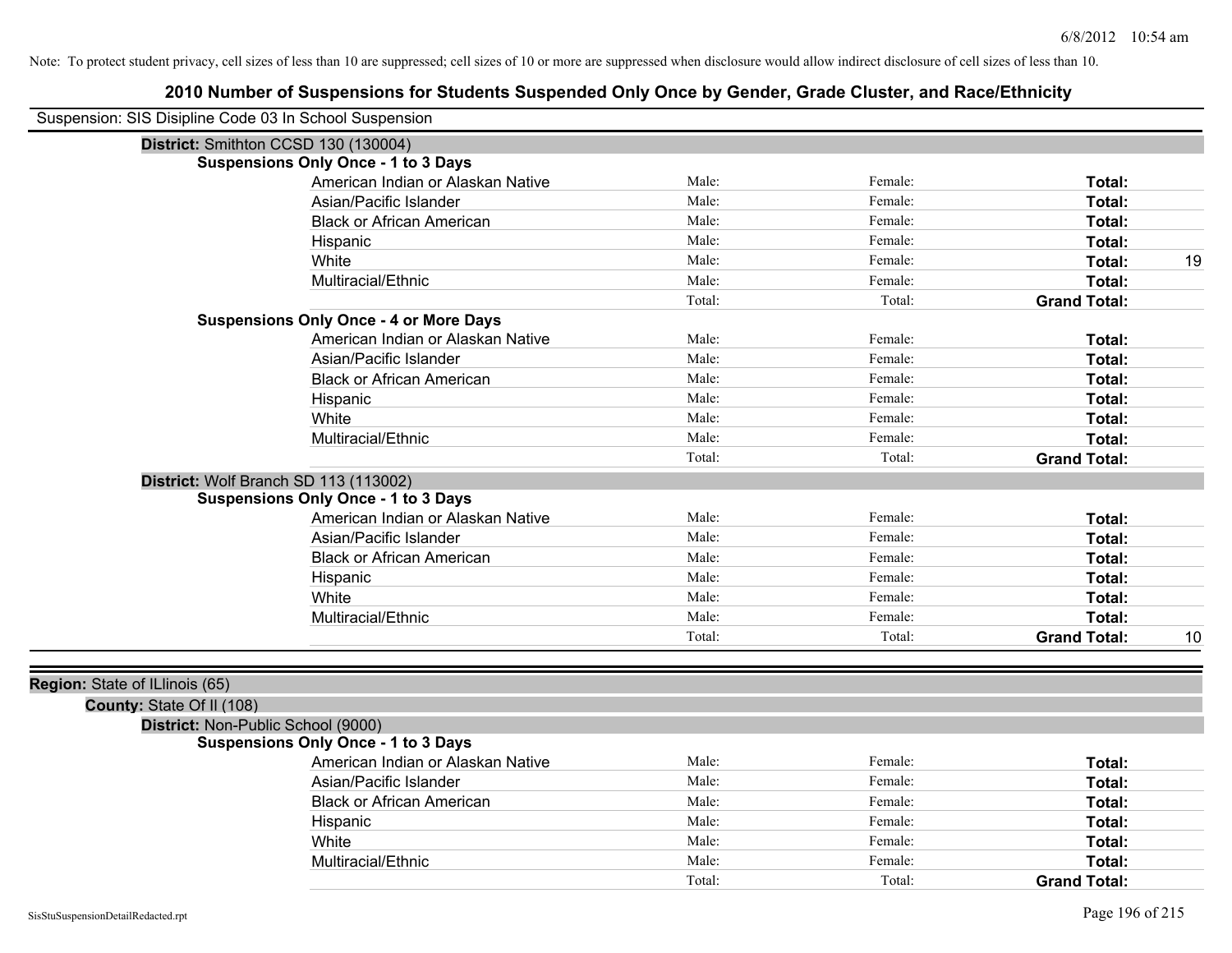## **2010 Number of Suspensions for Students Suspended Only Once by Gender, Grade Cluster, and Race/Ethnicity**

Suspension: SIS Disipline Code 03 In School Suspension

| Region: Tazewell ROE (53)                       |        |         |                     |    |
|-------------------------------------------------|--------|---------|---------------------|----|
| County: Tazewell (090)                          |        |         |                     |    |
| District: Central SD 51 (051002)                |        |         |                     |    |
| <b>Suspensions Only Once - 1 to 3 Days</b>      |        |         |                     |    |
| American Indian or Alaskan Native               | Male:  | Female: | Total:              |    |
| Asian/Pacific Islander                          | Male:  | Female: | Total:              |    |
| <b>Black or African American</b>                | Male:  | Female: | Total:              |    |
| Hispanic                                        | Male:  | Female: | Total:              |    |
| White                                           | Male:  | Female: | Total:              |    |
| Multiracial/Ethnic                              | Male:  | Female: | Total:              |    |
|                                                 | Total: | Total:  | <b>Grand Total:</b> |    |
| District: Creve Coeur SD 76 (076002)            |        |         |                     |    |
| <b>Suspensions Only Once - 1 to 3 Days</b>      |        |         |                     |    |
| American Indian or Alaskan Native               | Male:  | Female: | Total:              |    |
| Asian/Pacific Islander                          | Male:  | Female: | Total:              |    |
| <b>Black or African American</b>                | Male:  | Female: | Total:              |    |
| Hispanic                                        | Male:  | Female: | Total:              |    |
| White                                           | Male:  | Female: | Total:              | 12 |
| Multiracial/Ethnic                              | Male:  | Female: | Total:              |    |
|                                                 | Total: | Total:  | <b>Grand Total:</b> |    |
| <b>Suspensions Only Once - 4 or More Days</b>   |        |         |                     |    |
| American Indian or Alaskan Native               | Male:  | Female: | Total:              |    |
| Asian/Pacific Islander                          | Male:  | Female: | Total:              |    |
| <b>Black or African American</b>                | Male:  | Female: | Total:              |    |
| Hispanic                                        | Male:  | Female: | Total:              |    |
| White                                           | Male:  | Female: | Total:              |    |
| Multiracial/Ethnic                              | Male:  | Female: | Total:              |    |
|                                                 | Total: | Total:  | <b>Grand Total:</b> |    |
| District: Deer Creek-Mackinaw CUSD 701 (701026) |        |         |                     |    |
| <b>Suspensions Only Once - 1 to 3 Days</b>      |        |         |                     |    |
| American Indian or Alaskan Native               | Male:  | Female: | Total:              |    |
| Asian/Pacific Islander                          | Male:  | Female: | Total:              |    |
| <b>Black or African American</b>                | Male:  | Female: | Total:              |    |
| Hispanic                                        | Male:  | Female: | Total:              |    |
| White                                           | Male:  | Female: | Total:              |    |
| Multiracial/Ethnic                              | Male:  | Female: | Total:              |    |
|                                                 | Total: | Total:  | <b>Grand Total:</b> |    |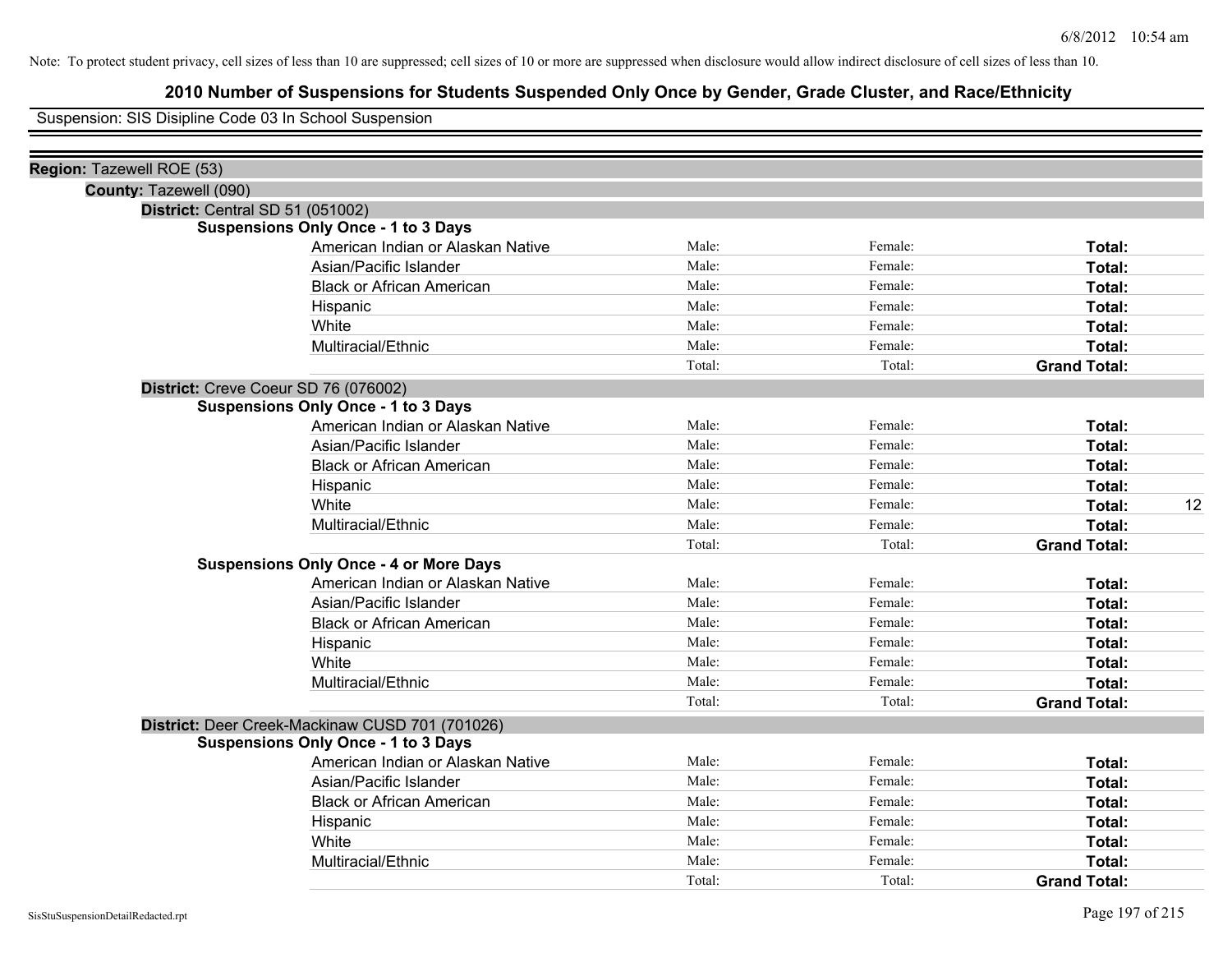| Suspension: SIS Disipline Code 03 In School Suspension |                                               |        |     |         |    |                     |     |
|--------------------------------------------------------|-----------------------------------------------|--------|-----|---------|----|---------------------|-----|
| District: Delavan CUSD 703 (703026)                    |                                               |        |     |         |    |                     |     |
|                                                        | <b>Suspensions Only Once - 1 to 3 Days</b>    |        |     |         |    |                     |     |
|                                                        | American Indian or Alaskan Native             | Male:  |     | Female: |    | Total:              |     |
|                                                        | Asian/Pacific Islander                        | Male:  |     | Female: |    | Total:              |     |
|                                                        | <b>Black or African American</b>              | Male:  |     | Female: |    | Total:              |     |
|                                                        | Hispanic                                      | Male:  |     | Female: |    | Total:              |     |
|                                                        | White                                         | Male:  |     | Female: |    | Total:              | 19  |
|                                                        | Multiracial/Ethnic                            | Male:  |     | Female: |    | Total:              |     |
|                                                        |                                               | Total: |     | Total:  |    | <b>Grand Total:</b> |     |
| District: District 50 Schools (050002)                 |                                               |        |     |         |    |                     |     |
|                                                        | <b>Suspensions Only Once - 1 to 3 Days</b>    |        |     |         |    |                     |     |
|                                                        | American Indian or Alaskan Native             | Male:  |     | Female: |    | Total:              |     |
|                                                        | Asian/Pacific Islander                        | Male:  |     | Female: |    | Total:              |     |
|                                                        | <b>Black or African American</b>              | Male:  |     | Female: |    | Total:              |     |
|                                                        | Hispanic                                      | Male:  |     | Female: |    | Total:              |     |
|                                                        | White                                         | Male:  | 12  | Female: | 10 | Total:              | 22  |
|                                                        | Multiracial/Ethnic                            | Male:  |     | Female: |    | Total:              |     |
|                                                        |                                               | Total: |     | Total:  |    | <b>Grand Total:</b> |     |
|                                                        | <b>Suspensions Only Once - 4 or More Days</b> |        |     |         |    |                     |     |
|                                                        | American Indian or Alaskan Native             | Male:  |     | Female: |    | Total:              |     |
|                                                        | Asian/Pacific Islander                        | Male:  |     | Female: |    | Total:              |     |
|                                                        | <b>Black or African American</b>              | Male:  |     | Female: |    | Total:              |     |
|                                                        | Hispanic                                      | Male:  |     | Female: |    | Total:              |     |
|                                                        | White                                         | Male:  |     | Female: |    | Total:              |     |
|                                                        | Multiracial/Ethnic                            | Male:  |     | Female: |    | Total:              |     |
|                                                        |                                               | Total: |     | Total:  |    | <b>Grand Total:</b> |     |
|                                                        | District: East Peoria CHSD 309 (309016)       |        |     |         |    |                     |     |
|                                                        | <b>Suspensions Only Once - 1 to 3 Days</b>    |        |     |         |    |                     |     |
|                                                        | American Indian or Alaskan Native             | Male:  |     | Female: |    | Total:              |     |
|                                                        | Asian/Pacific Islander                        | Male:  |     | Female: |    | Total:              |     |
|                                                        | <b>Black or African American</b>              | Male:  |     | Female: |    | Total:              |     |
|                                                        | Hispanic                                      | Male:  |     | Female: |    | Total:              |     |
|                                                        | White                                         | Male:  | 109 | Female: | 82 | Total:              | 191 |
|                                                        | Multiracial/Ethnic                            | Male:  |     | Female: |    | Total:              |     |
|                                                        |                                               | Total: |     | Total:  |    | <b>Grand Total:</b> |     |
|                                                        | <b>Suspensions Only Once - 4 or More Days</b> |        |     |         |    |                     |     |
|                                                        | American Indian or Alaskan Native             | Male:  |     | Female: |    | <b>Total:</b>       |     |
|                                                        | Asian/Pacific Islander                        | Male:  |     | Female: |    | Total:              |     |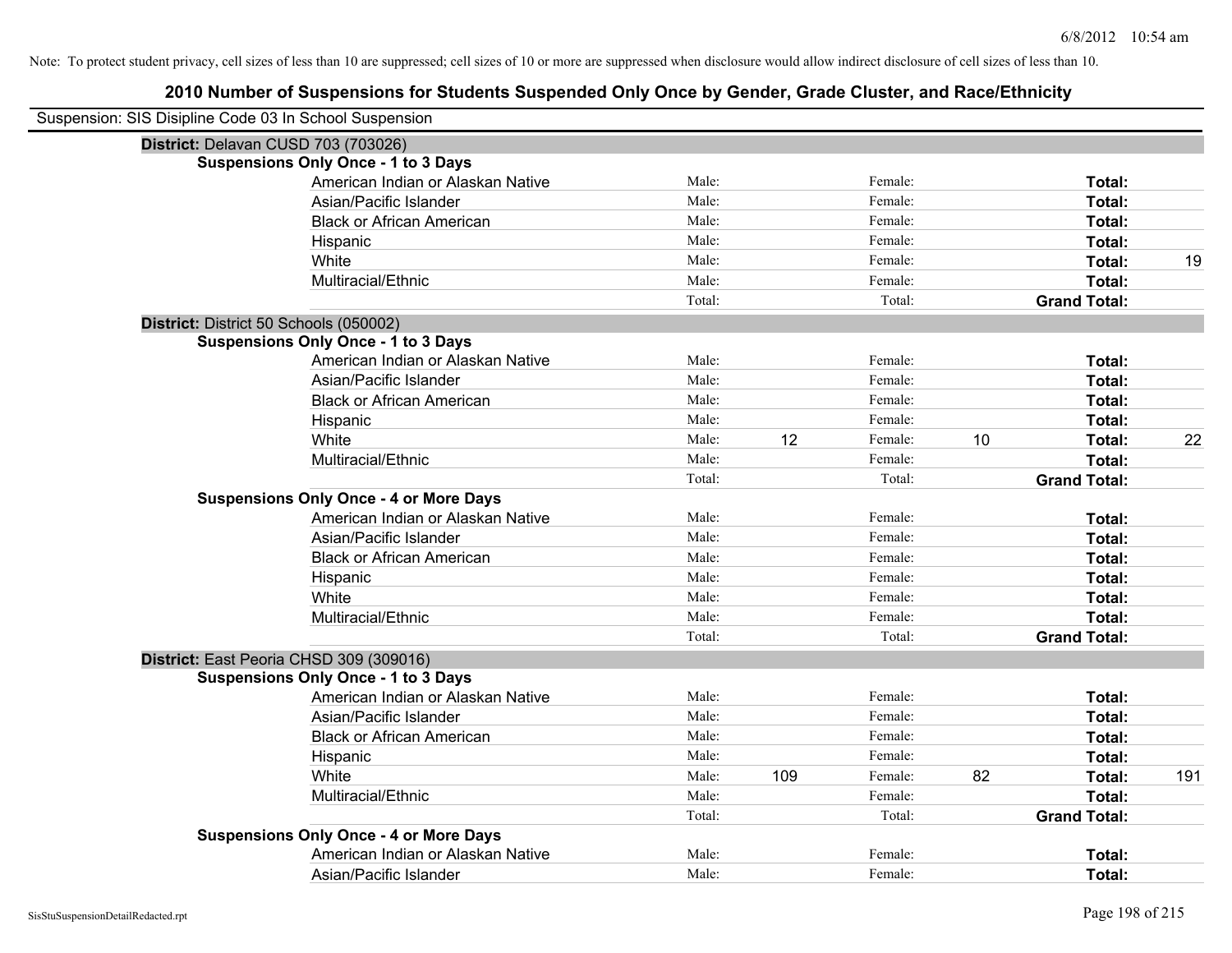| Suspension: SIS Disipline Code 03 In School Suspension |                                                    |        |    |         |    |                     |    |
|--------------------------------------------------------|----------------------------------------------------|--------|----|---------|----|---------------------|----|
|                                                        | <b>Black or African American</b>                   | Male:  |    | Female: |    | Total:              |    |
|                                                        | Hispanic                                           | Male:  |    | Female: |    | Total:              |    |
|                                                        | White                                              | Male:  |    | Female: |    | Total:              |    |
|                                                        | Multiracial/Ethnic                                 | Male:  |    | Female: |    | Total:              |    |
|                                                        |                                                    | Total: |    | Total:  |    | <b>Grand Total:</b> |    |
| District: East Peoria SD 86 (086002)                   |                                                    |        |    |         |    |                     |    |
|                                                        | <b>Suspensions Only Once - 1 to 3 Days</b>         |        |    |         |    |                     |    |
|                                                        | American Indian or Alaskan Native                  | Male:  |    | Female: |    | Total:              |    |
|                                                        | Asian/Pacific Islander                             | Male:  |    | Female: |    | Total:              |    |
|                                                        | <b>Black or African American</b>                   | Male:  |    | Female: |    | Total:              |    |
|                                                        | Hispanic                                           | Male:  |    | Female: |    | Total:              |    |
|                                                        | White                                              | Male:  | 24 | Female: | 12 | Total:              | 36 |
|                                                        | Multiracial/Ethnic                                 | Male:  |    | Female: |    | Total:              |    |
|                                                        |                                                    | Total: |    | Total:  |    | <b>Grand Total:</b> |    |
| District: Morton CUSD 709 (709026)                     |                                                    |        |    |         |    |                     |    |
|                                                        | <b>Suspensions Only Once - 1 to 3 Days</b>         |        |    |         |    |                     |    |
|                                                        | American Indian or Alaskan Native                  | Male:  |    | Female: |    | Total:              |    |
|                                                        | Asian/Pacific Islander                             | Male:  |    | Female: |    | Total:              |    |
|                                                        | <b>Black or African American</b>                   | Male:  |    | Female: |    | Total:              |    |
|                                                        | Hispanic                                           | Male:  |    | Female: |    | Total:              |    |
|                                                        | White                                              | Male:  |    | Female: |    | Total:              |    |
|                                                        | Multiracial/Ethnic                                 | Male:  |    | Female: |    | Total:              |    |
|                                                        |                                                    | Total: |    | Total:  |    | <b>Grand Total:</b> |    |
|                                                        | District: N Pekin & Marquette Hght SD 102 (102002) |        |    |         |    |                     |    |
|                                                        | <b>Suspensions Only Once - 1 to 3 Days</b>         |        |    |         |    |                     |    |
|                                                        | American Indian or Alaskan Native                  | Male:  |    | Female: |    | Total:              |    |
|                                                        | Asian/Pacific Islander                             | Male:  |    | Female: |    | Total:              |    |
|                                                        | <b>Black or African American</b>                   | Male:  |    | Female: |    | Total:              |    |
|                                                        | Hispanic                                           | Male:  |    | Female: |    | Total:              |    |
|                                                        | White                                              | Male:  |    | Female: |    | Total:              | 15 |
|                                                        | Multiracial/Ethnic                                 | Male:  |    | Female: |    | Total:              |    |
|                                                        |                                                    | Total: |    | Total:  |    | <b>Grand Total:</b> |    |
| District: Pekin PSD 108 (108002)                       |                                                    |        |    |         |    |                     |    |
|                                                        | <b>Suspensions Only Once - 1 to 3 Days</b>         |        |    |         |    |                     |    |
|                                                        | American Indian or Alaskan Native                  | Male:  |    | Female: |    | Total:              |    |
|                                                        | Asian/Pacific Islander                             | Male:  |    | Female: |    | Total:              |    |
|                                                        | <b>Black or African American</b>                   | Male:  |    | Female: |    | Total:              |    |
|                                                        | Hispanic                                           | Male:  |    | Female: |    | Total:              |    |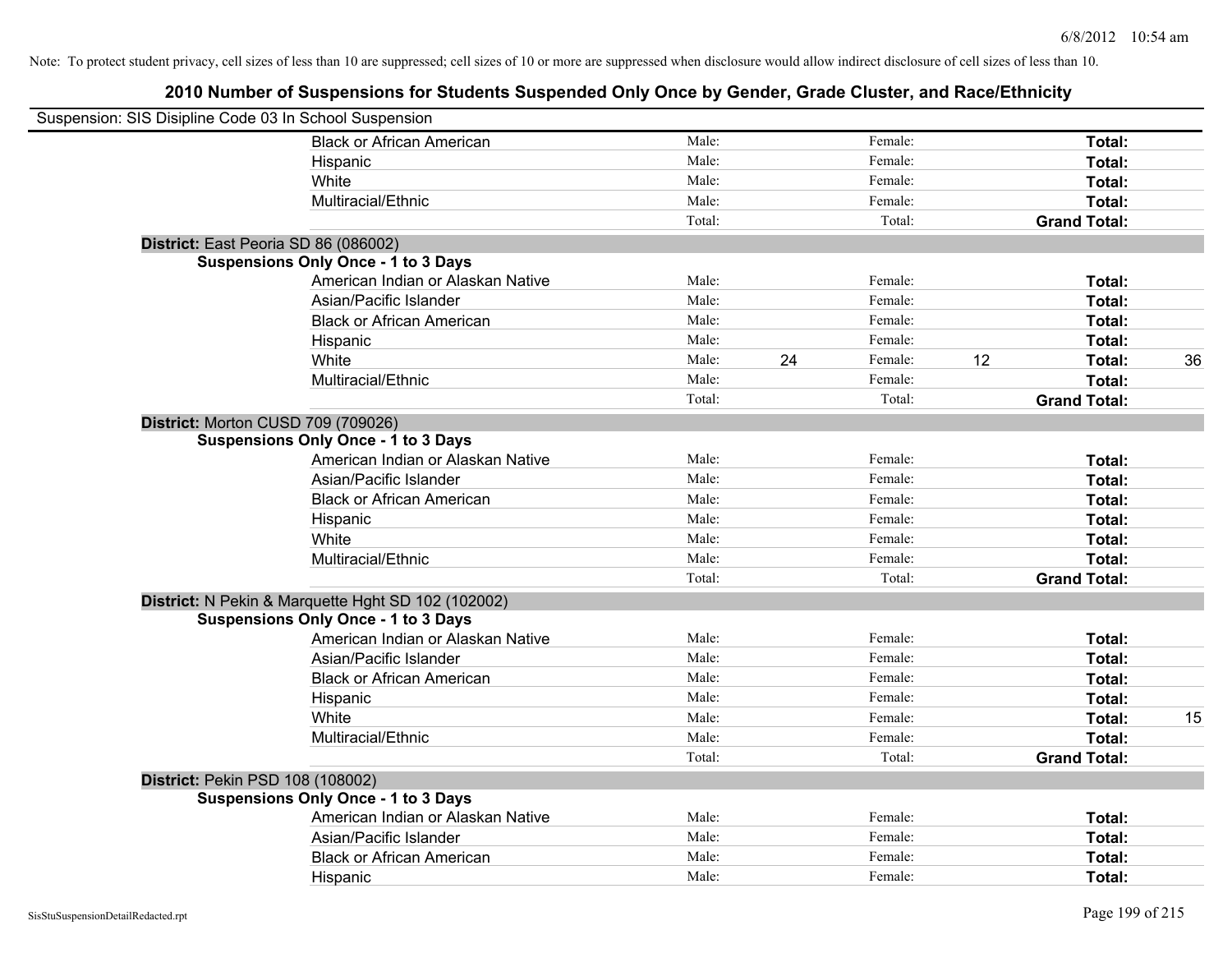| Suspension: SIS Disipline Code 03 In School Suspension |                                            |        |               |        |                     |     |
|--------------------------------------------------------|--------------------------------------------|--------|---------------|--------|---------------------|-----|
|                                                        | White                                      | Male:  | 76<br>Female: | 29     | Total:              | 105 |
|                                                        | Multiracial/Ethnic                         | Male:  | Female:       |        | Total:              |     |
|                                                        |                                            | Total: |               | Total: | <b>Grand Total:</b> |     |
| District: Rankin CSD 98 (098002)                       |                                            |        |               |        |                     |     |
|                                                        | <b>Suspensions Only Once - 1 to 3 Days</b> |        |               |        |                     |     |
|                                                        | American Indian or Alaskan Native          | Male:  | Female:       |        | Total:              |     |
|                                                        | Asian/Pacific Islander                     | Male:  | Female:       |        | Total:              |     |
|                                                        | <b>Black or African American</b>           | Male:  | Female:       |        | Total:              |     |
|                                                        | Hispanic                                   | Male:  | Female:       |        | Total:              |     |
|                                                        | White                                      | Male:  | Female:       |        | Total:              |     |
|                                                        | Multiracial/Ethnic                         | Male:  | Female:       |        | Total:              |     |
|                                                        |                                            | Total: |               | Total: | <b>Grand Total:</b> |     |
| District: Robein SD 85 (085002)                        |                                            |        |               |        |                     |     |
|                                                        | <b>Suspensions Only Once - 1 to 3 Days</b> |        |               |        |                     |     |
|                                                        | American Indian or Alaskan Native          | Male:  | Female:       |        | Total:              |     |
|                                                        | Asian/Pacific Islander                     | Male:  | Female:       |        | Total:              |     |
|                                                        | <b>Black or African American</b>           | Male:  | Female:       |        | Total:              |     |
|                                                        | Hispanic                                   | Male:  | Female:       |        | Total:              |     |
|                                                        | White                                      | Male:  | Female:       |        | Total:              |     |
|                                                        | Multiracial/Ethnic                         | Male:  | Female:       |        | Total:              |     |
|                                                        |                                            | Total: |               | Total: | <b>Grand Total:</b> |     |
| District: Washington SD 52 (052002)                    |                                            |        |               |        |                     |     |
|                                                        | <b>Suspensions Only Once - 1 to 3 Days</b> |        |               |        |                     |     |
|                                                        | American Indian or Alaskan Native          | Male:  | Female:       |        | Total:              |     |
|                                                        | Asian/Pacific Islander                     | Male:  | Female:       |        | Total:              |     |
|                                                        | <b>Black or African American</b>           | Male:  | Female:       |        | Total:              |     |
|                                                        | Hispanic                                   | Male:  | Female:       |        | Total:              |     |
|                                                        | White                                      | Male:  | Female:       |        | Total:              | 12  |
|                                                        | Multiracial/Ethnic                         | Male:  | Female:       |        | Total:              |     |
|                                                        |                                            | Total: |               | Total: | <b>Grand Total:</b> |     |
|                                                        |                                            |        |               |        |                     |     |
| Region: Vermilion ROE (54)                             |                                            |        |               |        |                     |     |
| County: Vermilion (092)                                |                                            |        |               |        |                     |     |
| District: Armstrong Twp HSD 225 (225017)               |                                            |        |               |        |                     |     |
|                                                        | <b>Suspensions Only Once - 1 to 3 Days</b> |        |               |        |                     |     |
|                                                        | American Indian or Alaskan Native          | Male:  | Female:       |        | Total:              |     |
|                                                        | Asian/Pacific Islander                     | Male:  | Female:       |        | Total:              |     |
|                                                        | <b>Black or African American</b>           | Male:  | Female:       |        | Total:              |     |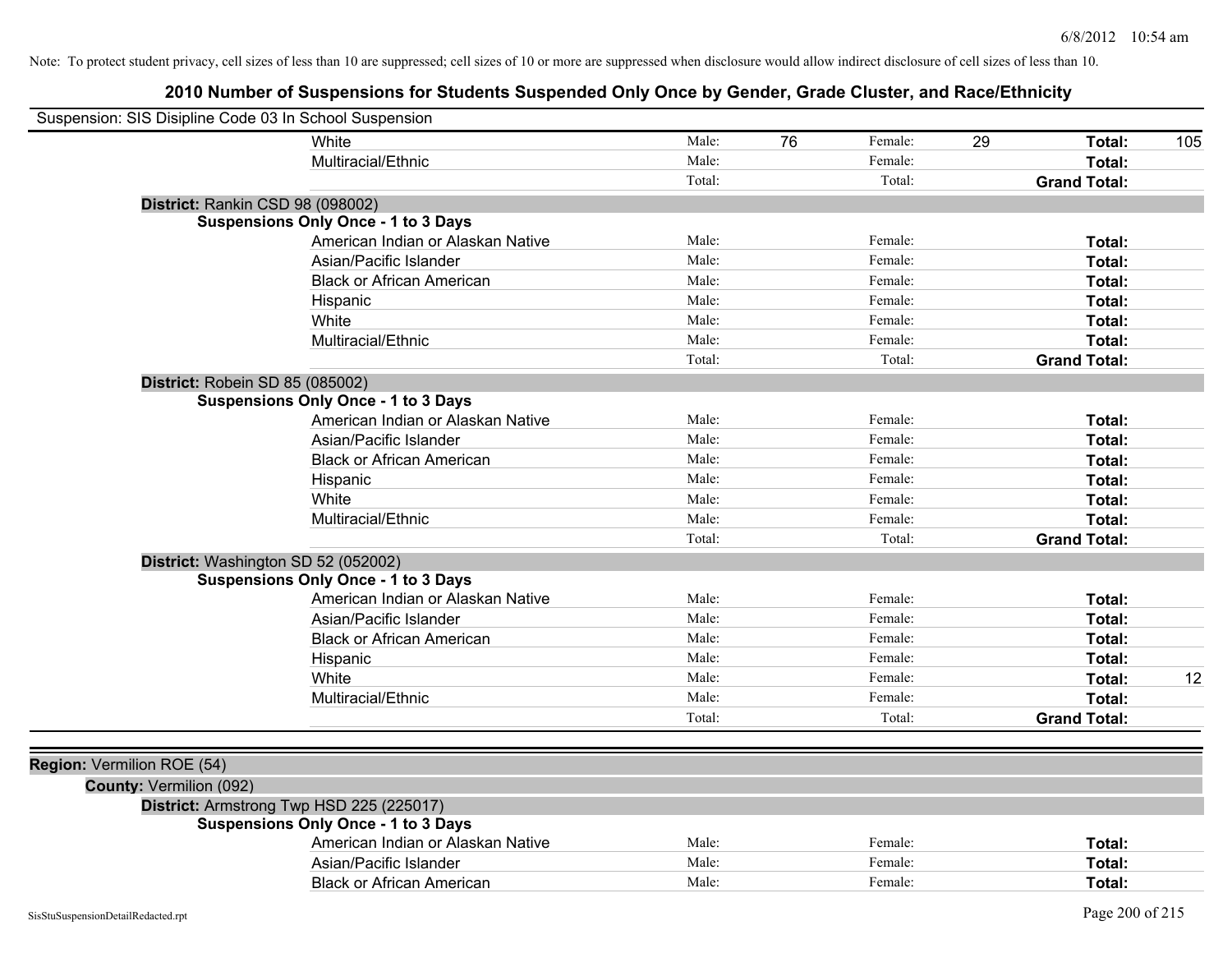| Suspension: SIS Disipline Code 03 In School Suspension |                                               |        |     |         |    |                     |     |
|--------------------------------------------------------|-----------------------------------------------|--------|-----|---------|----|---------------------|-----|
|                                                        | Hispanic                                      | Male:  |     | Female: |    | Total:              |     |
|                                                        | White                                         | Male:  |     | Female: |    | Total:              |     |
|                                                        | Multiracial/Ethnic                            | Male:  |     | Female: |    | Total:              |     |
|                                                        |                                               | Total: |     | Total:  |    | <b>Grand Total:</b> |     |
|                                                        | District: Armstrong-Ellis Cons SD 61 (061003) |        |     |         |    |                     |     |
|                                                        | <b>Suspensions Only Once - 1 to 3 Days</b>    |        |     |         |    |                     |     |
|                                                        | American Indian or Alaskan Native             | Male:  |     | Female: |    | Total:              |     |
|                                                        | Asian/Pacific Islander                        | Male:  |     | Female: |    | Total:              |     |
|                                                        | <b>Black or African American</b>              | Male:  |     | Female: |    | Total:              |     |
|                                                        | Hispanic                                      | Male:  |     | Female: |    | Total:              |     |
|                                                        | White                                         | Male:  |     | Female: |    | Total:              |     |
|                                                        | Multiracial/Ethnic                            | Male:  |     | Female: |    | Total:              |     |
|                                                        |                                               | Total: |     | Total:  |    | <b>Grand Total:</b> |     |
|                                                        | District: Bismarck Henning CUSD (001026)      |        |     |         |    |                     |     |
|                                                        | <b>Suspensions Only Once - 1 to 3 Days</b>    |        |     |         |    |                     |     |
|                                                        | American Indian or Alaskan Native             | Male:  |     | Female: |    | Total:              |     |
|                                                        | Asian/Pacific Islander                        | Male:  |     | Female: |    | Total:              |     |
|                                                        | <b>Black or African American</b>              | Male:  |     | Female: |    | Total:              |     |
|                                                        | Hispanic                                      | Male:  |     | Female: |    | Total:              |     |
|                                                        | White                                         | Male:  |     | Female: |    | Total:              |     |
|                                                        | Multiracial/Ethnic                            | Male:  |     | Female: |    | Total:              |     |
|                                                        |                                               | Total: |     | Total:  |    | <b>Grand Total:</b> |     |
| District: Catlin CUSD 5 (005026)                       |                                               |        |     |         |    |                     |     |
|                                                        | <b>Suspensions Only Once - 1 to 3 Days</b>    |        |     |         |    |                     |     |
|                                                        | American Indian or Alaskan Native             | Male:  |     | Female: |    | Total:              |     |
|                                                        | Asian/Pacific Islander                        | Male:  |     | Female: |    | Total:              |     |
|                                                        | <b>Black or African American</b>              | Male:  |     | Female: |    | Total:              |     |
|                                                        | Hispanic                                      | Male:  |     | Female: |    | Total:              |     |
|                                                        | White                                         | Male:  |     | Female: |    | Total:              | 10  |
|                                                        | Multiracial/Ethnic                            | Male:  |     | Female: |    | Total:              |     |
|                                                        |                                               | Total: |     | Total:  |    | <b>Grand Total:</b> |     |
| District: Danville CCSD 118 (118024)                   |                                               |        |     |         |    |                     |     |
|                                                        | <b>Suspensions Only Once - 1 to 3 Days</b>    |        |     |         |    |                     |     |
|                                                        | American Indian or Alaskan Native             | Male:  |     | Female: |    | Total:              |     |
|                                                        | Asian/Pacific Islander                        | Male:  |     | Female: |    | Total:              |     |
|                                                        | <b>Black or African American</b>              | Male:  | 102 | Female: | 93 | Total:              | 195 |
|                                                        | Hispanic                                      | Male:  | 11  | Female: | 12 | Total:              | 23  |
|                                                        | White                                         | Male:  | 93  | Female: | 54 | Total:              | 147 |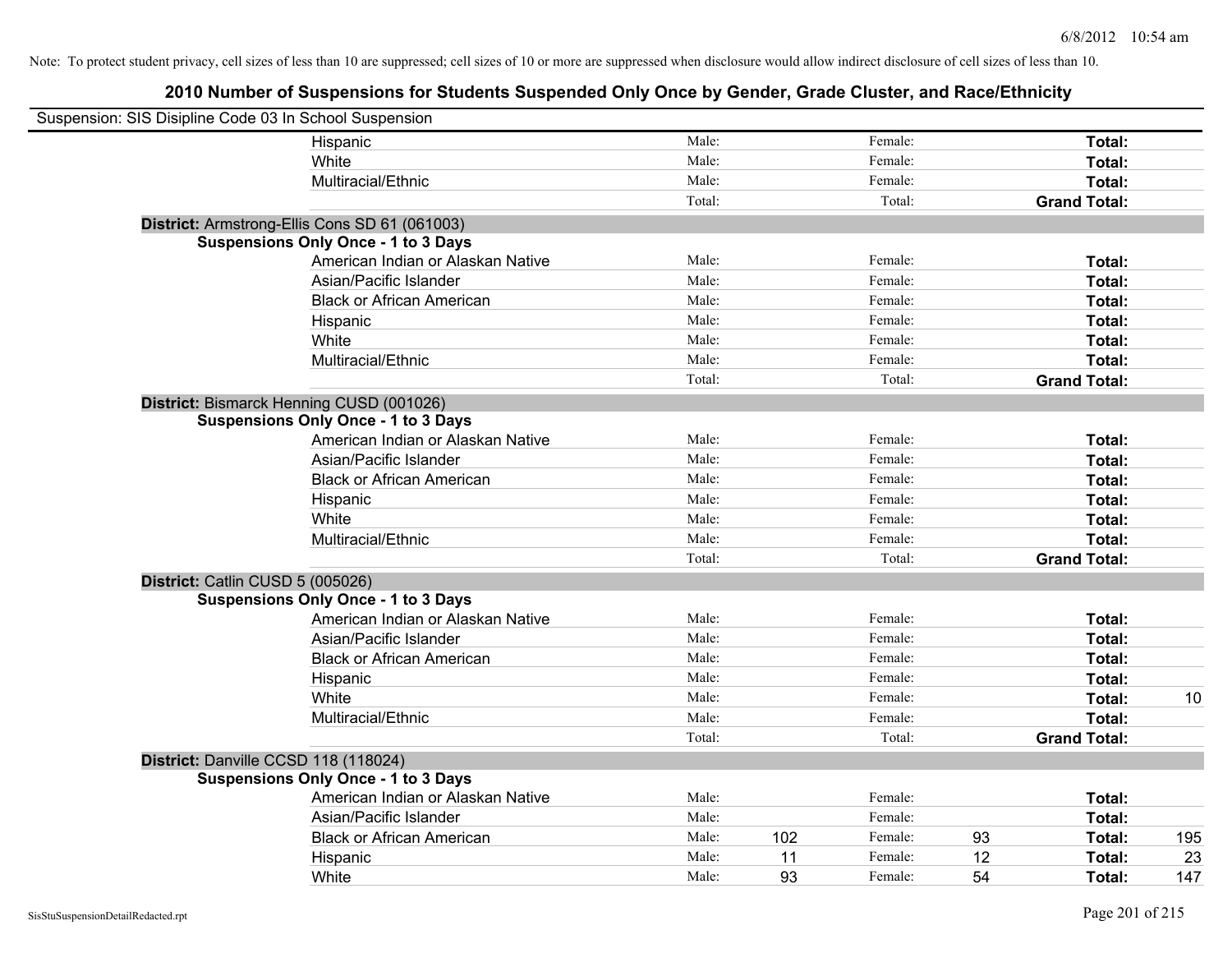## **2010 Number of Suspensions for Students Suspended Only Once by Gender, Grade Cluster, and Race/Ethnicity**

| Suspension: SIS Disipline Code 03 In School Suspension |                                               |        |         |                     |    |
|--------------------------------------------------------|-----------------------------------------------|--------|---------|---------------------|----|
|                                                        | Multiracial/Ethnic                            | Male:  | Female: | Total:              | 10 |
|                                                        |                                               | Total: | Total:  | <b>Grand Total:</b> |    |
|                                                        | <b>Suspensions Only Once - 4 or More Days</b> |        |         |                     |    |
|                                                        | American Indian or Alaskan Native             | Male:  | Female: | Total:              |    |
|                                                        | Asian/Pacific Islander                        | Male:  | Female: | Total:              |    |
|                                                        | <b>Black or African American</b>              | Male:  | Female: | Total:              |    |
|                                                        | Hispanic                                      | Male:  | Female: | Total:              |    |
|                                                        | White                                         | Male:  | Female: | Total:              |    |
|                                                        | Multiracial/Ethnic                            | Male:  | Female: | Total:              |    |
|                                                        |                                               | Total: | Total:  | <b>Grand Total:</b> |    |
| District: Hoopeston Area CUSD 11 (011026)              |                                               |        |         |                     |    |
|                                                        | <b>Suspensions Only Once - 1 to 3 Days</b>    |        |         |                     |    |
|                                                        | American Indian or Alaskan Native             | Male:  | Female: | Total:              |    |
|                                                        | Asian/Pacific Islander                        | Male:  | Female: | Total:              |    |
|                                                        | <b>Black or African American</b>              | Male:  | Female: | Total:              |    |
|                                                        | Hispanic                                      | Male:  | Female: | Total:              |    |
|                                                        | White                                         | Male:  | Female: | Total:              |    |
|                                                        | Multiracial/Ethnic                            | Male:  | Female: | Total:              |    |
|                                                        |                                               | Total: | Total:  | <b>Grand Total:</b> | 11 |
| District: Jamaica CUSD 12 (012026)                     |                                               |        |         |                     |    |
|                                                        | <b>Suspensions Only Once - 1 to 3 Days</b>    |        |         |                     |    |
|                                                        | American Indian or Alaskan Native             | Male:  | Female: | Total:              |    |
|                                                        | Asian/Pacific Islander                        | Male:  | Female: | Total:              |    |
|                                                        | <b>Black or African American</b>              | Male:  | Female: | Total:              |    |
|                                                        | Hispanic                                      | Male:  | Female: | Total:              |    |
|                                                        | White                                         | Male:  | Female: | Total:              |    |
|                                                        | Multiracial/Ethnic                            | Male:  | Female: | Total:              |    |
|                                                        |                                               | Total: | Total:  | <b>Grand Total:</b> |    |
|                                                        | <b>Suspensions Only Once - 4 or More Days</b> |        |         |                     |    |
|                                                        | American Indian or Alaskan Native             | Male:  | Female: | Total:              |    |
|                                                        | Asian/Pacific Islander                        | Male:  | Female: | Total:              |    |
|                                                        | <b>Black or African American</b>              | Male:  | Female: | Total:              |    |
|                                                        | Hispanic                                      | Male:  | Female: | Total:              |    |
|                                                        | White                                         | Male:  | Female: | Total:              |    |
|                                                        | Multiracial/Ethnic                            | Male:  | Female: | <b>Total:</b>       |    |
|                                                        |                                               | Total: | Total:  | <b>Grand Total:</b> |    |

**District:** Oakwood CUSD 76 (076026) **Suspensions Only Once - 1 to 3 Days**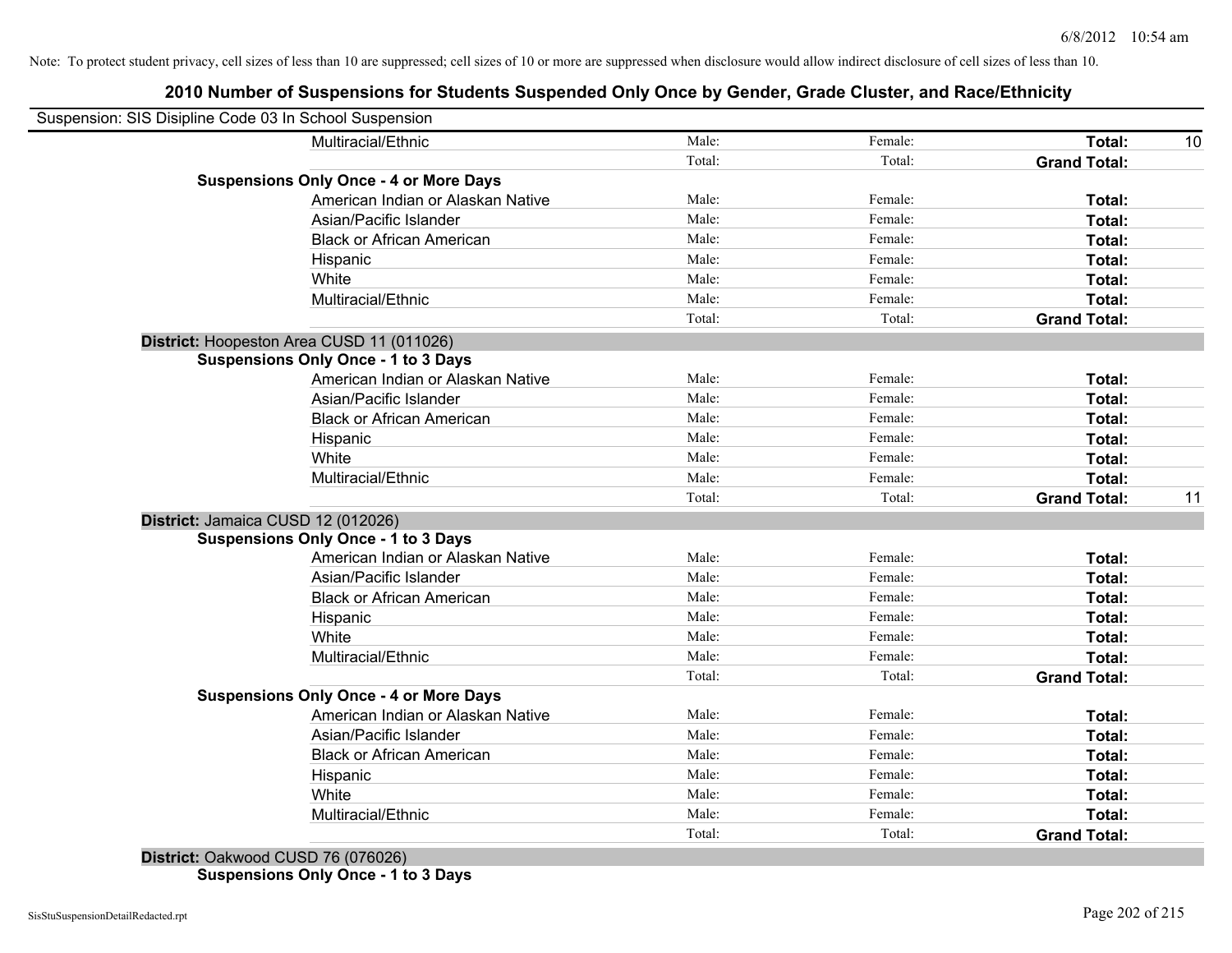# **2010 Number of Suspensions for Students Suspended Only Once by Gender, Grade Cluster, and Race/Ethnicity** Suspension: SIS Disipline Code 03 In School Suspension

|                                                                                         | Total:          | Total:            | <b>Grand Total:</b>           |
|-----------------------------------------------------------------------------------------|-----------------|-------------------|-------------------------------|
| Multiracial/Ethnic                                                                      | Male:           | Female:           | Total:                        |
| White                                                                                   | Male:           | Female:           | Total:                        |
| Hispanic                                                                                | Male:           | Female:           | Total:                        |
| <b>Black or African American</b>                                                        | Male:           | Female:           | Total:                        |
| Asian/Pacific Islander                                                                  | Male:           | Female:           | Total:                        |
| American Indian or Alaskan Native                                                       | Male:           | Female:           | Total:                        |
| <b>Suspensions Only Once - 1 to 3 Days</b>                                              |                 |                   |                               |
| District: Westville CUSD 2 (002026)                                                     |                 |                   |                               |
|                                                                                         | Total:          | Total:            | <b>Grand Total:</b>           |
| Multiracial/Ethnic                                                                      | Male:           | Female:           | Total:                        |
| White                                                                                   | Male:           | Female:           | Total:                        |
| Hispanic                                                                                | Male:           | Female:           | Total:                        |
| <b>Black or African American</b>                                                        | Male:           | Female:           | Total:                        |
| Asian/Pacific Islander                                                                  | Male:           | Female:           | Total:                        |
| American Indian or Alaskan Native                                                       | Male:           | Female:           | Total:                        |
| District: Rossville-Alvin CUSD 7 (007026)<br><b>Suspensions Only Once - 1 to 3 Days</b> |                 |                   |                               |
|                                                                                         |                 |                   |                               |
| Multiracial/Ethnic                                                                      | Male:<br>Total: | Female:<br>Total: | Total:<br><b>Grand Total:</b> |
| White                                                                                   | Male:           | Female:           | Total:                        |
| Hispanic                                                                                | Male:           | Female:           | Total:                        |
| <b>Black or African American</b>                                                        | Male:           | Female:           | Total:                        |
| Asian/Pacific Islander                                                                  | Male:           | Female:           | Total:                        |
| American Indian or Alaskan Native                                                       | Male:           | Female:           | Total:                        |
| <b>Suspensions Only Once - 4 or More Days</b>                                           |                 |                   |                               |
|                                                                                         | Total:          | Total:            | <b>Grand Total:</b>           |
| Multiracial/Ethnic                                                                      | Male:           | Female:           | Total:                        |
| White                                                                                   | Male:           | Female:           | Total:                        |
| Hispanic                                                                                | Male:           | Female:           | Total:                        |
| <b>Black or African American</b>                                                        | Male:           | Female:           | Total:                        |
| Asian/Pacific Islander                                                                  | Male:           | Female:           | Total:                        |
| American Indian or Alaskan Native                                                       | Male:           | Female:           | Total:                        |

|  | <b>Region:</b> Whiteside ROE (55) |  |  |  |
|--|-----------------------------------|--|--|--|
|--|-----------------------------------|--|--|--|

**County:** Non-Public School (000)

**District:** Whiteside ROE (000000) **Suspensions Only Once - 1 to 3 Days**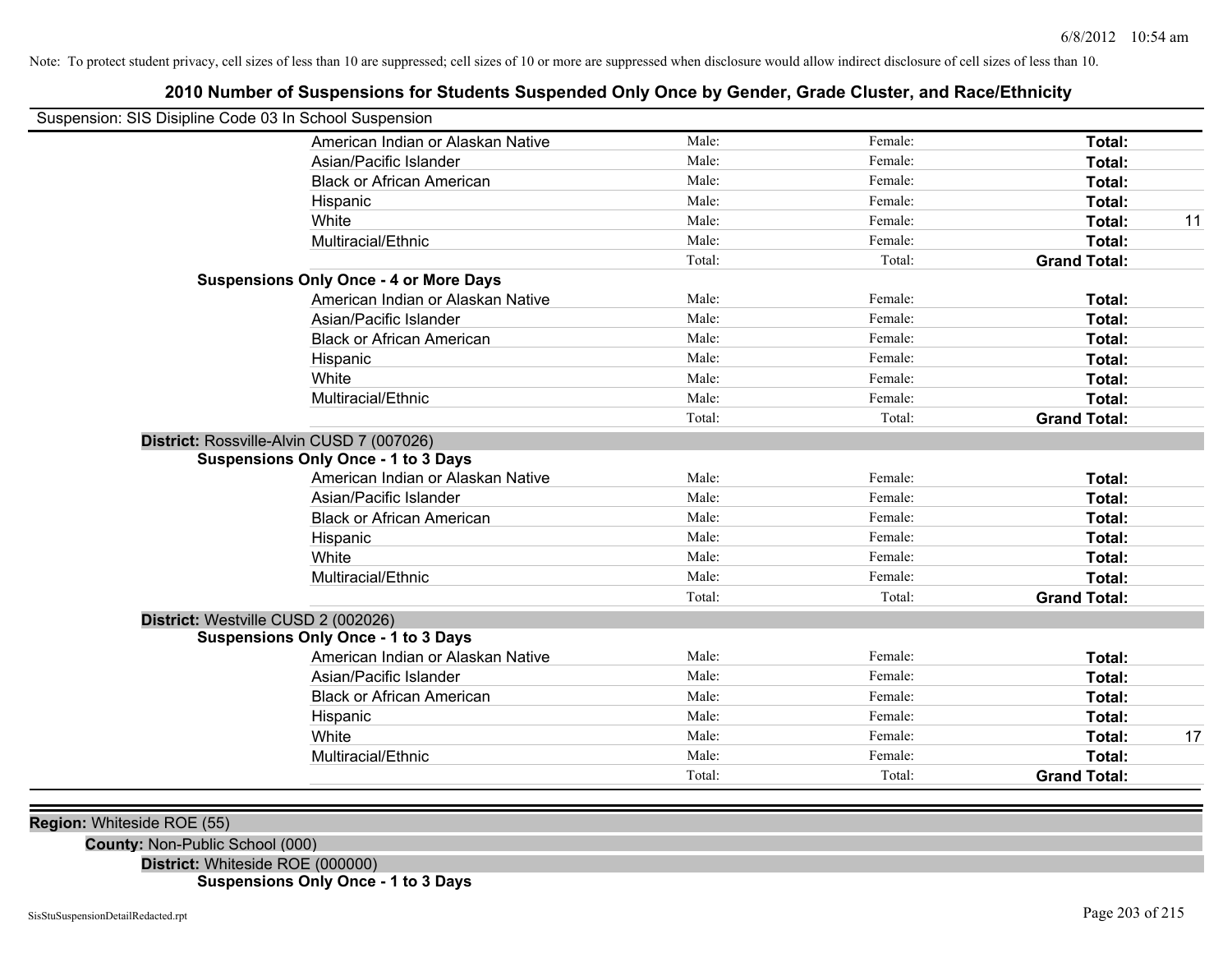| Suspension: SIS Disipline Code 03 In School Suspension |                                                      |        |               |    |                     |    |
|--------------------------------------------------------|------------------------------------------------------|--------|---------------|----|---------------------|----|
|                                                        | American Indian or Alaskan Native                    | Male:  | Female:       |    | Total:              |    |
|                                                        | Asian/Pacific Islander                               | Male:  | Female:       |    | Total:              |    |
|                                                        | <b>Black or African American</b>                     | Male:  | Female:       |    | Total:              |    |
|                                                        | Hispanic                                             | Male:  | Female:       |    | Total:              |    |
|                                                        | White                                                | Male:  | Female:       |    | Total:              |    |
|                                                        | Multiracial/Ethnic                                   | Male:  | Female:       |    | Total:              |    |
|                                                        |                                                      | Total: | Total:        |    | <b>Grand Total:</b> |    |
| County: Whiteside (098)                                |                                                      |        |               |    |                     |    |
|                                                        | District: Montmorency CCSD 145 (145004)              |        |               |    |                     |    |
|                                                        | <b>Suspensions Only Once - 4 or More Days</b>        |        |               |    |                     |    |
|                                                        | American Indian or Alaskan Native                    | Male:  | Female:       |    | Total:              |    |
|                                                        | Asian/Pacific Islander                               | Male:  | Female:       |    | Total:              |    |
|                                                        | <b>Black or African American</b>                     | Male:  | Female:       |    | Total:              |    |
|                                                        | Hispanic                                             | Male:  | Female:       |    | Total:              |    |
|                                                        | White                                                | Male:  | Female:       |    | Total:              |    |
|                                                        | Multiracial/Ethnic                                   | Male:  | Female:       |    | Total:              |    |
|                                                        |                                                      | Total: | Total:        |    | <b>Grand Total:</b> |    |
| District: Morrison CUSD 6 (006026)                     |                                                      |        |               |    |                     |    |
|                                                        | <b>Suspensions Only Once - 1 to 3 Days</b>           |        |               |    |                     |    |
|                                                        | American Indian or Alaskan Native                    | Male:  | Female:       |    | Total:              |    |
|                                                        | Asian/Pacific Islander                               | Male:  | Female:       |    | Total:              |    |
|                                                        | <b>Black or African American</b>                     | Male:  | Female:       |    | Total:              |    |
|                                                        | Hispanic                                             | Male:  | Female:       |    | Total:              |    |
|                                                        | White                                                | Male:  | Female:       |    | Total:              | 21 |
|                                                        | Multiracial/Ethnic                                   | Male:  | Female:       |    | Total:              |    |
|                                                        |                                                      | Total: | Total:        |    | <b>Grand Total:</b> |    |
|                                                        | District: Prophetstown-Lyndon-Tampico CUSD3 (003026) |        |               |    |                     |    |
|                                                        | <b>Suspensions Only Once - 1 to 3 Days</b>           |        |               |    |                     |    |
|                                                        | American Indian or Alaskan Native                    | Male:  | Female:       |    | Total:              |    |
|                                                        | Asian/Pacific Islander                               | Male:  | Female:       |    | Total:              |    |
|                                                        | <b>Black or African American</b>                     | Male:  | Female:       |    | Total:              |    |
|                                                        | Hispanic                                             | Male:  | Female:       |    | Total:              |    |
|                                                        | White                                                | Male:  | 35<br>Female: | 16 | Total:              | 51 |
|                                                        | Multiracial/Ethnic                                   | Male:  | Female:       |    | Total:              |    |
|                                                        |                                                      | Total: | Total:        |    | <b>Grand Total:</b> |    |
| District: Riverdale SD 14 (014002)                     |                                                      |        |               |    |                     |    |
|                                                        | <b>Suspensions Only Once - 1 to 3 Days</b>           |        |               |    |                     |    |
|                                                        | American Indian or Alaskan Native                    | Male:  | Female:       |    | Total:              |    |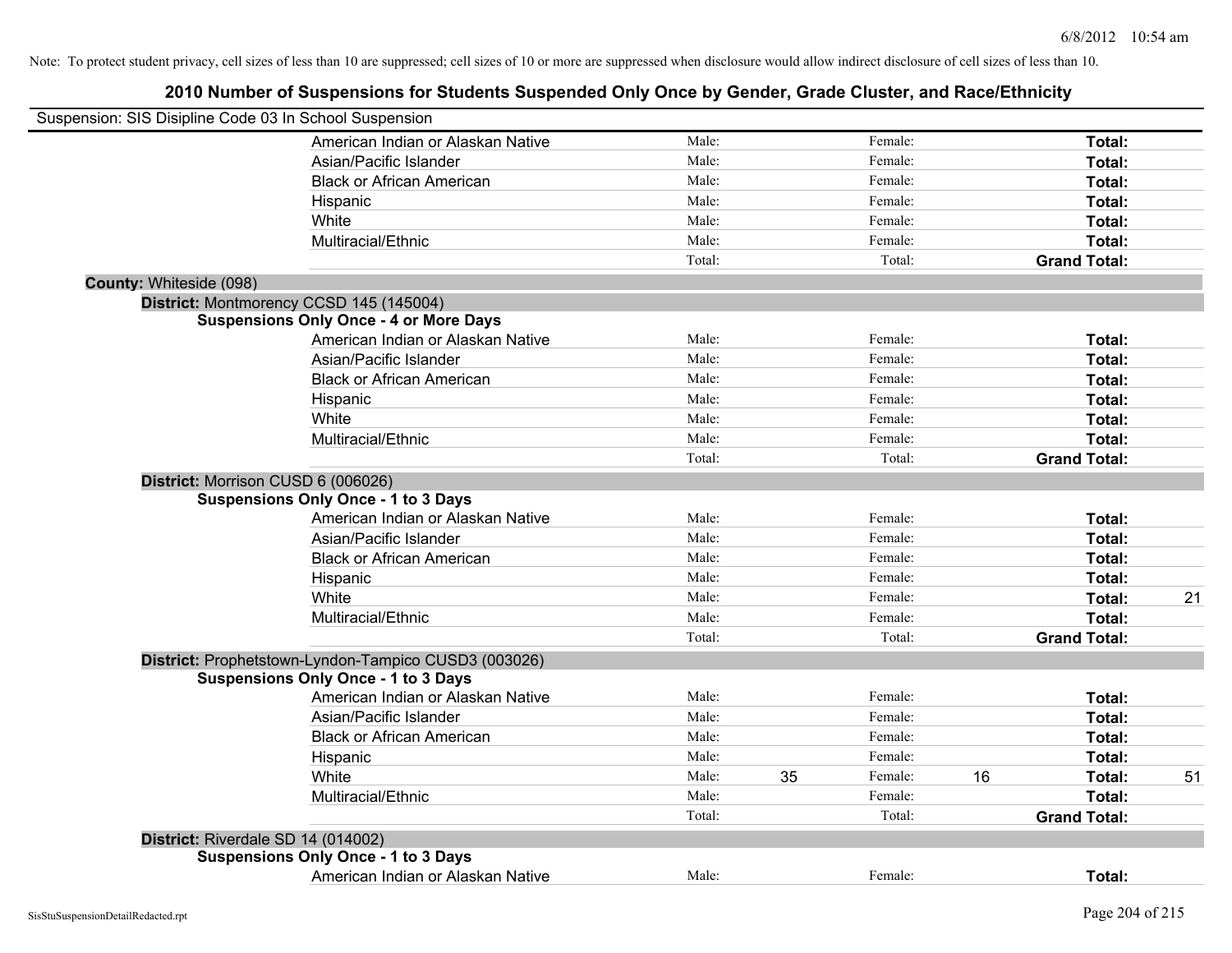| Suspension: SIS Disipline Code 03 In School Suspension |                                               |        |    |         |    |                     |    |
|--------------------------------------------------------|-----------------------------------------------|--------|----|---------|----|---------------------|----|
|                                                        | Asian/Pacific Islander                        | Male:  |    | Female: |    | Total:              |    |
|                                                        | <b>Black or African American</b>              | Male:  |    | Female: |    | Total:              |    |
|                                                        | Hispanic                                      | Male:  |    | Female: |    | Total:              |    |
|                                                        | White                                         | Male:  |    | Female: |    | Total:              |    |
|                                                        | Multiracial/Ethnic                            | Male:  |    | Female: |    | Total:              |    |
|                                                        |                                               | Total: |    | Total:  |    | <b>Grand Total:</b> |    |
| District: Rock Falls ESD 13 (013002)                   |                                               |        |    |         |    |                     |    |
|                                                        | <b>Suspensions Only Once - 1 to 3 Days</b>    |        |    |         |    |                     |    |
|                                                        | American Indian or Alaskan Native             | Male:  |    | Female: |    | Total:              |    |
|                                                        | Asian/Pacific Islander                        | Male:  |    | Female: |    | Total:              |    |
|                                                        | <b>Black or African American</b>              | Male:  |    | Female: |    | Total:              |    |
|                                                        | Hispanic                                      | Male:  |    | Female: |    | Total:              |    |
|                                                        | White                                         | Male:  |    | Female: |    | Total:              |    |
|                                                        | Multiracial/Ethnic                            | Male:  |    | Female: |    | Total:              |    |
|                                                        |                                               | Total: |    | Total:  |    | <b>Grand Total:</b> |    |
|                                                        | <b>Suspensions Only Once - 4 or More Days</b> |        |    |         |    |                     |    |
|                                                        | American Indian or Alaskan Native             | Male:  |    | Female: |    | Total:              |    |
|                                                        | Asian/Pacific Islander                        | Male:  |    | Female: |    | Total:              |    |
|                                                        | <b>Black or African American</b>              | Male:  |    | Female: |    | Total:              |    |
|                                                        | Hispanic                                      | Male:  |    | Female: |    | Total:              |    |
|                                                        | White                                         | Male:  |    | Female: |    | Total:              |    |
|                                                        | Multiracial/Ethnic                            | Male:  |    | Female: |    | Total:              |    |
|                                                        |                                               | Total: |    | Total:  |    | <b>Grand Total:</b> |    |
|                                                        | District: Rock Falls Twp HSD 301 (301017)     |        |    |         |    |                     |    |
|                                                        | <b>Suspensions Only Once - 1 to 3 Days</b>    |        |    |         |    |                     |    |
|                                                        | American Indian or Alaskan Native             | Male:  |    | Female: |    | Total:              |    |
|                                                        | Asian/Pacific Islander                        | Male:  |    | Female: |    | Total:              |    |
|                                                        | <b>Black or African American</b>              | Male:  |    | Female: |    | Total:              |    |
|                                                        | Hispanic                                      | Male:  |    | Female: |    | Total:              |    |
|                                                        | White                                         | Male:  | 18 | Female: | 19 | Total:              | 37 |
|                                                        | Multiracial/Ethnic                            | Male:  |    | Female: |    | Total:              |    |
|                                                        |                                               | Total: |    | Total:  |    | <b>Grand Total:</b> | 48 |
|                                                        |                                               |        |    |         |    |                     |    |
| Region: Will ROE (56)                                  |                                               |        |    |         |    |                     |    |
| County: Non-Public School (000)                        |                                               |        |    |         |    |                     |    |
| District: Will ROE (000000)                            |                                               |        |    |         |    |                     |    |
|                                                        | <b>Suspensions Only Once - 1 to 3 Days</b>    |        |    |         |    |                     |    |
|                                                        | American Indian or Alaskan Native             | Male:  |    | Female: |    | Total:              |    |
| SisStuSuspensionDetailRedacted.rpt                     |                                               |        |    |         |    | Page 205 of 215     |    |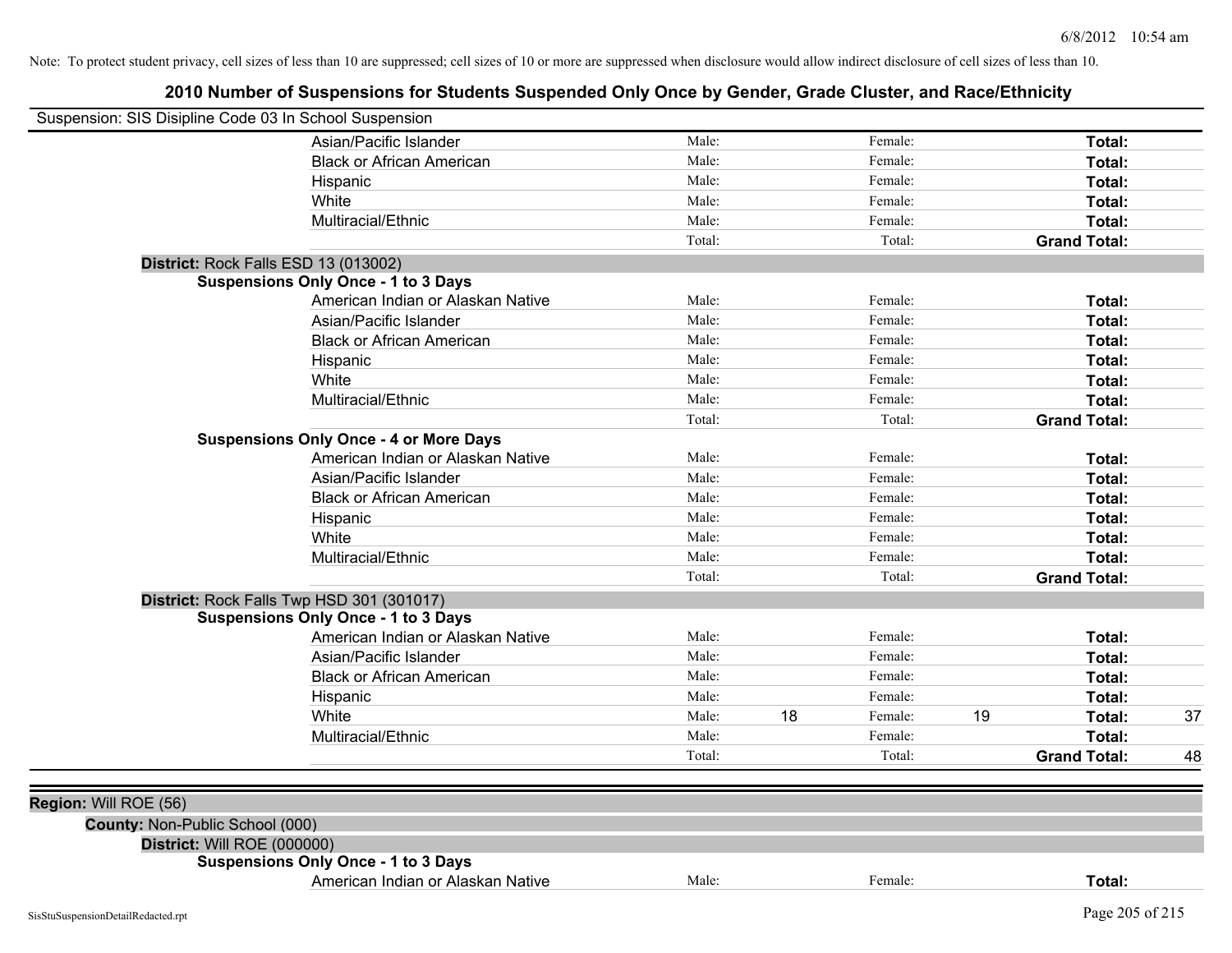|                           | Suspension: SIS Disipline Code 03 In School Suspension |        |         |                     |    |
|---------------------------|--------------------------------------------------------|--------|---------|---------------------|----|
|                           | Asian/Pacific Islander                                 | Male:  | Female: | Total:              |    |
|                           | <b>Black or African American</b>                       | Male:  | Female: | Total:              | 10 |
|                           | Hispanic                                               | Male:  | Female: | Total:              |    |
|                           | White                                                  | Male:  | Female: | Total:              |    |
|                           | Multiracial/Ethnic                                     | Male:  | Female: | Total:              |    |
|                           |                                                        | Total: | Total:  | <b>Grand Total:</b> |    |
|                           | <b>Suspensions Only Once - 4 or More Days</b>          |        |         |                     |    |
|                           | American Indian or Alaskan Native                      | Male:  | Female: | Total:              |    |
|                           | Asian/Pacific Islander                                 | Male:  | Female: | Total:              |    |
|                           | <b>Black or African American</b>                       | Male:  | Female: | Total:              |    |
|                           | Hispanic                                               | Male:  | Female: | Total:              |    |
|                           | White                                                  | Male:  | Female: | Total:              |    |
|                           | Multiracial/Ethnic                                     | Male:  | Female: | Total:              |    |
|                           |                                                        | Total: | Total:  | <b>Grand Total:</b> |    |
| <b>County: Will (099)</b> |                                                        |        |         |                     |    |
|                           | District: Beecher CUSD 200U (200U26)                   |        |         |                     |    |
|                           | <b>Suspensions Only Once - 1 to 3 Days</b>             |        |         |                     |    |
|                           | American Indian or Alaskan Native                      | Male:  | Female: | Total:              |    |
|                           | Asian/Pacific Islander                                 | Male:  | Female: | Total:              |    |
|                           | <b>Black or African American</b>                       | Male:  | Female: | Total:              |    |
|                           | Hispanic                                               | Male:  | Female: | Total:              |    |
|                           | White                                                  | Male:  | Female: | Total:              | 12 |
|                           | Multiracial/Ethnic                                     | Male:  | Female: | Total:              |    |
|                           |                                                        | Total: | Total:  | <b>Grand Total:</b> |    |
|                           | District: Chaney-Monge SD 88 (088002)                  |        |         |                     |    |
|                           | <b>Suspensions Only Once - 1 to 3 Days</b>             |        |         |                     |    |
|                           | American Indian or Alaskan Native                      | Male:  | Female: | Total:              |    |
|                           | Asian/Pacific Islander                                 | Male:  | Female: | Total:              |    |
|                           | <b>Black or African American</b>                       | Male:  | Female: | Total:              |    |
|                           | Hispanic                                               | Male:  | Female: | Total:              |    |
|                           | White                                                  | Male:  | Female: | Total:              | 10 |
|                           | Multiracial/Ethnic                                     | Male:  | Female: | Total:              |    |
|                           |                                                        | Total: | Total:  | <b>Grand Total:</b> | 21 |
|                           | <b>Suspensions Only Once - 4 or More Days</b>          |        |         |                     |    |
|                           | American Indian or Alaskan Native                      | Male:  | Female: | Total:              |    |
|                           | Asian/Pacific Islander                                 | Male:  | Female: | Total:              |    |
|                           | <b>Black or African American</b>                       | Male:  | Female: | Total:              |    |
|                           | Hispanic                                               | Male:  | Female: | Total:              |    |
|                           | White                                                  | Male:  | Female: | Total:              |    |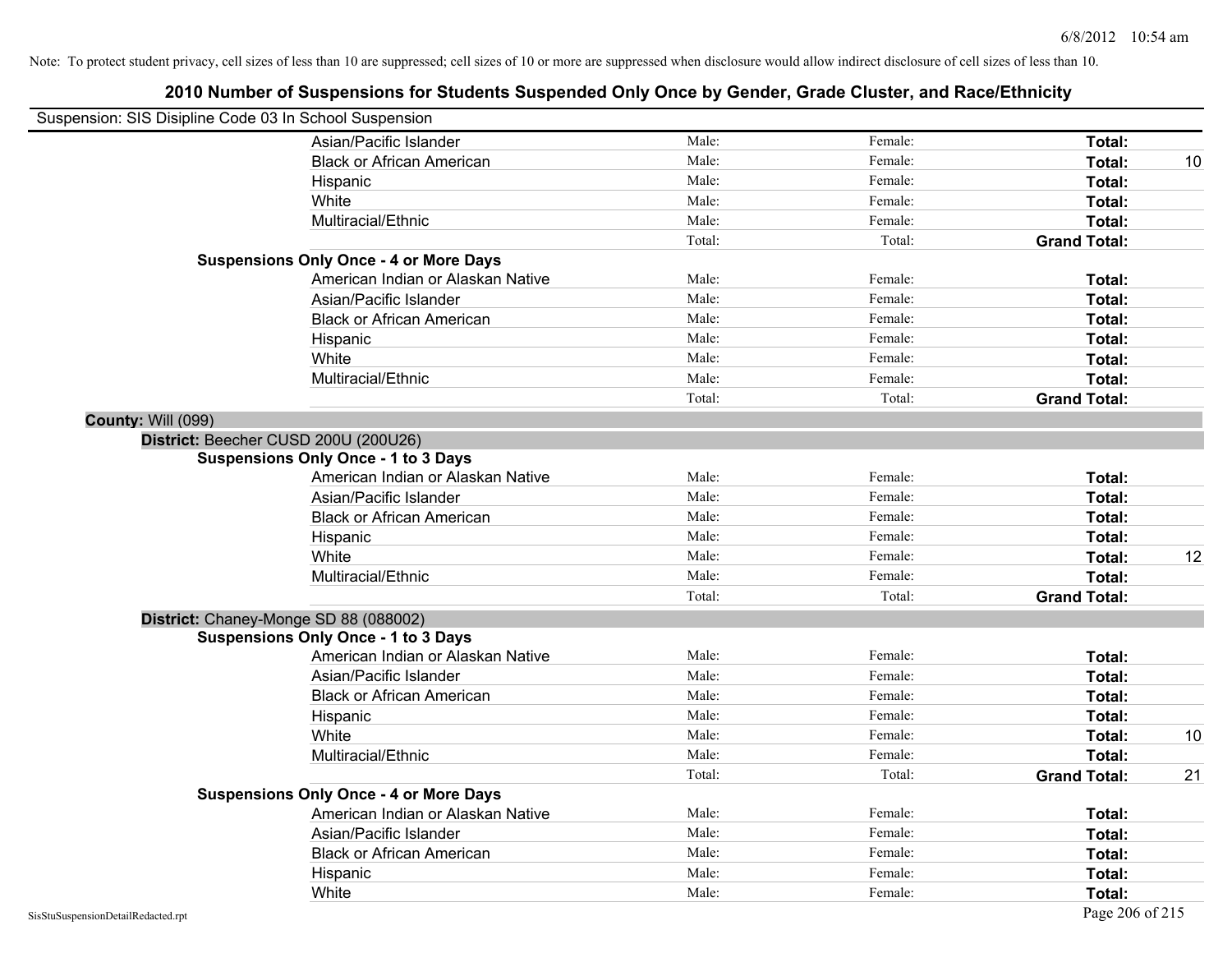| Suspension: SIS Disipline Code 03 In School Suspension |                                            |        |     |         |     |                     |     |
|--------------------------------------------------------|--------------------------------------------|--------|-----|---------|-----|---------------------|-----|
|                                                        | Multiracial/Ethnic                         | Male:  |     | Female: |     | Total:              |     |
|                                                        |                                            | Total: |     | Total:  |     | <b>Grand Total:</b> |     |
| District: Channahon SD 17 (017002)                     |                                            |        |     |         |     |                     |     |
|                                                        | <b>Suspensions Only Once - 1 to 3 Days</b> |        |     |         |     |                     |     |
|                                                        | American Indian or Alaskan Native          | Male:  |     | Female: |     | Total:              |     |
|                                                        | Asian/Pacific Islander                     | Male:  |     | Female: |     | Total:              |     |
|                                                        | <b>Black or African American</b>           | Male:  |     | Female: |     | Total:              |     |
|                                                        | Hispanic                                   | Male:  |     | Female: |     | Total:              |     |
|                                                        | White                                      | Male:  |     | Female: |     | Total:              | 10  |
|                                                        | Multiracial/Ethnic                         | Male:  |     | Female: |     | Total:              |     |
|                                                        |                                            | Total: |     | Total:  |     | <b>Grand Total:</b> |     |
|                                                        | District: Crete Monee CUSD 201U (201U26)   |        |     |         |     |                     |     |
|                                                        | <b>Suspensions Only Once - 1 to 3 Days</b> |        |     |         |     |                     |     |
|                                                        | American Indian or Alaskan Native          | Male:  |     | Female: |     | Total:              |     |
|                                                        | Asian/Pacific Islander                     | Male:  |     | Female: |     | Total:              |     |
|                                                        | <b>Black or African American</b>           | Male:  | 244 | Female: | 160 | Total:              | 404 |
|                                                        | Hispanic                                   | Male:  | 11  | Female: | 11  | Total:              | 22  |
|                                                        | White                                      | Male:  | 52  | Female: | 20  | Total:              | 72  |
|                                                        | Multiracial/Ethnic                         | Male:  |     | Female: |     | Total:              | 12  |
|                                                        |                                            | Total: |     | Total:  |     | <b>Grand Total:</b> |     |
| District: Elwood CCSD 203 (203004)                     |                                            |        |     |         |     |                     |     |
|                                                        | <b>Suspensions Only Once - 1 to 3 Days</b> |        |     |         |     |                     |     |
|                                                        | American Indian or Alaskan Native          | Male:  |     | Female: |     | Total:              |     |
|                                                        | Asian/Pacific Islander                     | Male:  |     | Female: |     | Total:              |     |
|                                                        | <b>Black or African American</b>           | Male:  |     | Female: |     | Total:              |     |
|                                                        | Hispanic                                   | Male:  |     | Female: |     | Total:              |     |
|                                                        | White                                      | Male:  |     | Female: |     | Total:              |     |
|                                                        | Multiracial/Ethnic                         | Male:  |     | Female: |     | Total:              |     |
|                                                        |                                            | Total: |     | Total:  |     | <b>Grand Total:</b> |     |
| District: Fairmont SD 89 (089002)                      |                                            |        |     |         |     |                     |     |
|                                                        | <b>Suspensions Only Once - 1 to 3 Days</b> |        |     |         |     |                     |     |
|                                                        | American Indian or Alaskan Native          | Male:  |     | Female: |     | Total:              |     |
|                                                        | Asian/Pacific Islander                     | Male:  |     | Female: |     | Total:              |     |
|                                                        | <b>Black or African American</b>           | Male:  | 12  | Female: | 11  | Total:              | 23  |
|                                                        | Hispanic                                   | Male:  |     | Female: |     | Total:              |     |
|                                                        | White                                      | Male:  |     | Female: |     | Total:              |     |
|                                                        | Multiracial/Ethnic                         | Male:  |     | Female: |     | Total:              |     |
|                                                        |                                            | Total: |     | Total:  |     | <b>Grand Total:</b> |     |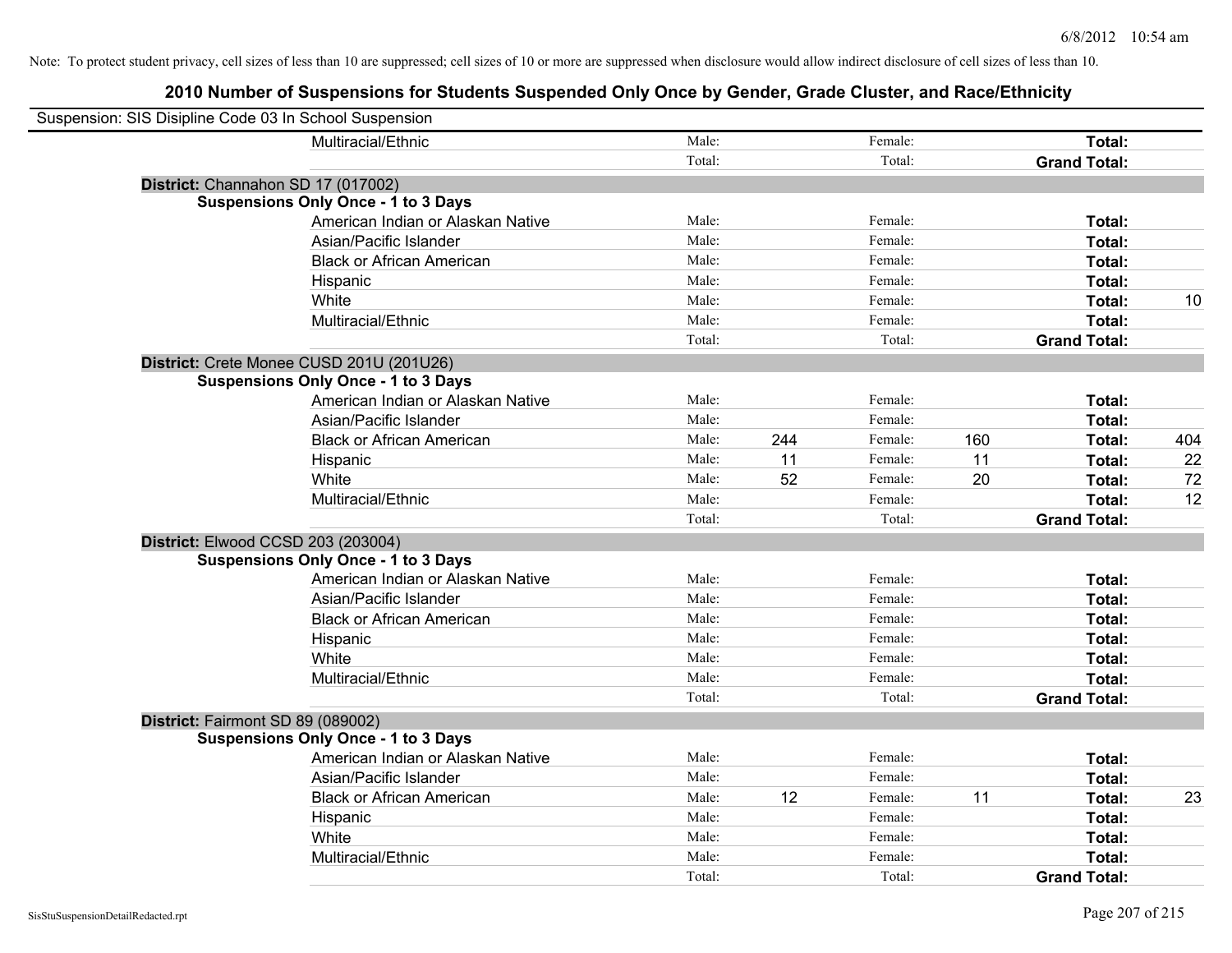| Suspension: SIS Disipline Code 03 In School Suspension |        |    |         |    |                     |     |
|--------------------------------------------------------|--------|----|---------|----|---------------------|-----|
| District: Frankfort CCSD 157C (157C04)                 |        |    |         |    |                     |     |
| <b>Suspensions Only Once - 1 to 3 Days</b>             |        |    |         |    |                     |     |
| American Indian or Alaskan Native                      | Male:  |    | Female: |    | Total:              |     |
| Asian/Pacific Islander                                 | Male:  |    | Female: |    | Total:              |     |
| <b>Black or African American</b>                       | Male:  |    | Female: |    | Total:              |     |
| Hispanic                                               | Male:  |    | Female: |    | Total:              |     |
| White                                                  | Male:  |    | Female: |    | Total:              | 40  |
| Multiracial/Ethnic                                     | Male:  |    | Female: |    | Total:              |     |
|                                                        | Total: |    | Total:  |    | <b>Grand Total:</b> |     |
| District: Guardian Angel Community Services (009900)   |        |    |         |    |                     |     |
| <b>Suspensions Only Once - 1 to 3 Days</b>             |        |    |         |    |                     |     |
| American Indian or Alaskan Native                      | Male:  |    | Female: |    | Total:              |     |
| Asian/Pacific Islander                                 | Male:  |    | Female: |    | Total:              |     |
| <b>Black or African American</b>                       | Male:  |    | Female: |    | Total:              |     |
| Hispanic                                               | Male:  |    | Female: |    | Total:              |     |
| White                                                  | Male:  |    | Female: |    | Total:              |     |
| Multiracial/Ethnic                                     | Male:  |    | Female: |    | Total:              |     |
|                                                        | Total: |    | Total:  |    | <b>Grand Total:</b> |     |
| District: Homer CCSD 33C (033C04)                      |        |    |         |    |                     |     |
| <b>Suspensions Only Once - 1 to 3 Days</b>             |        |    |         |    |                     |     |
| American Indian or Alaskan Native                      | Male:  |    | Female: |    | Total:              |     |
| Asian/Pacific Islander                                 | Male:  |    | Female: |    | Total:              |     |
| <b>Black or African American</b>                       | Male:  |    | Female: |    | Total:              |     |
| Hispanic                                               | Male:  |    | Female: |    | Total:              |     |
| White                                                  | Male:  | 45 | Female: | 14 | Total:              | 59  |
| Multiracial/Ethnic                                     | Male:  |    | Female: |    | Total:              |     |
|                                                        | Total: |    | Total:  |    | <b>Grand Total:</b> | 72  |
| District: Joliet PSD 86 (086005)                       |        |    |         |    |                     |     |
| <b>Suspensions Only Once - 1 to 3 Days</b>             |        |    |         |    |                     |     |
| American Indian or Alaskan Native                      | Male:  |    | Female: |    | Total:              |     |
| Asian/Pacific Islander                                 | Male:  |    | Female: |    | Total:              |     |
| <b>Black or African American</b>                       | Male:  | 69 | Female: | 51 | Total:              | 120 |
| Hispanic                                               | Male:  | 71 | Female: | 25 | Total:              | 96  |
| White                                                  | Male:  | 25 | Female: | 13 | Total:              | 38  |
| Multiracial/Ethnic                                     | Male:  |    | Female: |    | Total:              | 18  |
|                                                        | Total: |    | Total:  |    | <b>Grand Total:</b> |     |
| <b>Suspensions Only Once - 4 or More Days</b>          |        |    |         |    |                     |     |
| American Indian or Alaskan Native                      | Male:  |    | Female: |    | Total:              |     |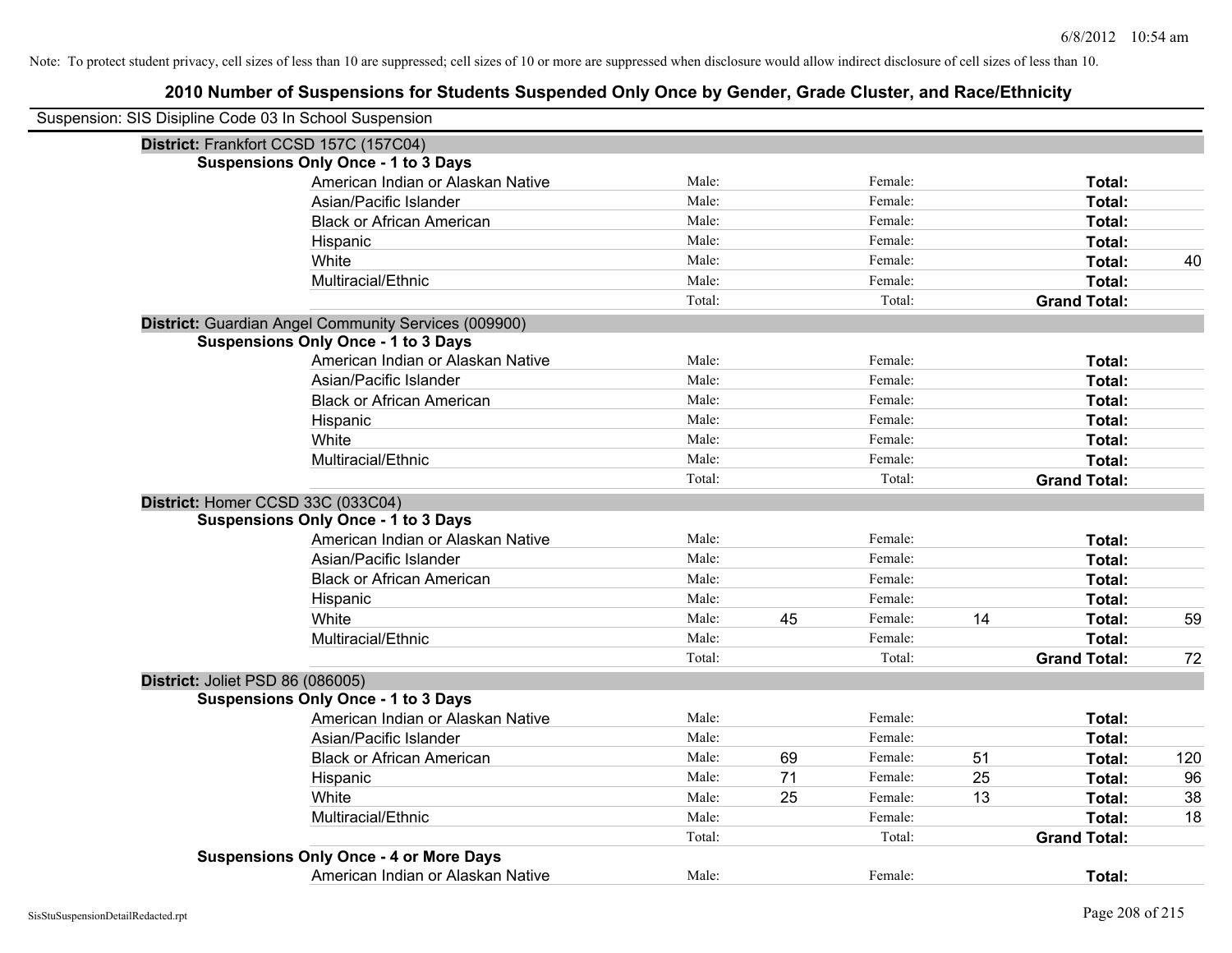| Suspension: SIS Disipline Code 03 In School Suspension |                                               |        |     |         |     |                     |     |
|--------------------------------------------------------|-----------------------------------------------|--------|-----|---------|-----|---------------------|-----|
|                                                        | Asian/Pacific Islander                        | Male:  |     | Female: |     | Total:              |     |
|                                                        | <b>Black or African American</b>              | Male:  |     | Female: |     | Total:              |     |
|                                                        | Hispanic                                      | Male:  |     | Female: |     | Total:              |     |
|                                                        | White                                         | Male:  |     | Female: |     | Total:              |     |
|                                                        | Multiracial/Ethnic                            | Male:  |     | Female: |     | Total:              |     |
|                                                        |                                               | Total: |     | Total:  |     | <b>Grand Total:</b> |     |
| District: Joliet Twp HSD 204 (204017)                  |                                               |        |     |         |     |                     |     |
|                                                        | <b>Suspensions Only Once - 1 to 3 Days</b>    |        |     |         |     |                     |     |
|                                                        | American Indian or Alaskan Native             | Male:  |     | Female: |     | Total:              |     |
|                                                        | Asian/Pacific Islander                        | Male:  |     | Female: |     | Total:              |     |
|                                                        | <b>Black or African American</b>              | Male:  | 127 | Female: | 137 | Total:              | 264 |
|                                                        | Hispanic                                      | Male:  | 166 | Female: | 148 | Total:              | 314 |
|                                                        | White                                         | Male:  | 100 | Female: | 62  | Total:              | 162 |
|                                                        | Multiracial/Ethnic                            | Male:  | 12  | Female: | 13  | Total:              | 25  |
|                                                        |                                               | Total: |     | Total:  |     | <b>Grand Total:</b> |     |
|                                                        | <b>Suspensions Only Once - 4 or More Days</b> |        |     |         |     |                     |     |
|                                                        | American Indian or Alaskan Native             | Male:  |     | Female: |     | Total:              |     |
|                                                        | Asian/Pacific Islander                        | Male:  |     | Female: |     | Total:              |     |
|                                                        | <b>Black or African American</b>              | Male:  |     | Female: |     | Total:              |     |
|                                                        | Hispanic                                      | Male:  |     | Female: |     | Total:              |     |
|                                                        | White                                         | Male:  |     | Female: |     | Total:              |     |
|                                                        | Multiracial/Ethnic                            | Male:  |     | Female: |     | Total:              |     |
|                                                        |                                               | Total: |     | Total:  |     | <b>Grand Total:</b> |     |
|                                                        | District: Lincoln Way CHSD 210 (210016)       |        |     |         |     |                     |     |
|                                                        | <b>Suspensions Only Once - 1 to 3 Days</b>    |        |     |         |     |                     |     |
|                                                        | American Indian or Alaskan Native             | Male:  |     | Female: |     | Total:              |     |
|                                                        | Asian/Pacific Islander                        | Male:  |     | Female: |     | Total:              |     |
|                                                        | <b>Black or African American</b>              | Male:  |     | Female: |     | Total:              | 19  |
|                                                        | Hispanic                                      | Male:  |     | Female: |     | Total:              | 30  |
|                                                        | White                                         | Male:  | 204 | Female: | 137 | Total:              | 341 |
|                                                        | Multiracial/Ethnic                            | Male:  |     | Female: |     | Total:              | 12  |
|                                                        |                                               | Total: |     | Total:  |     | <b>Grand Total:</b> |     |
|                                                        | <b>Suspensions Only Once - 4 or More Days</b> |        |     |         |     |                     |     |
|                                                        | American Indian or Alaskan Native             | Male:  |     | Female: |     | Total:              |     |
|                                                        | Asian/Pacific Islander                        | Male:  |     | Female: |     | Total:              |     |
|                                                        | <b>Black or African American</b>              | Male:  |     | Female: |     | Total:              |     |
|                                                        | Hispanic                                      | Male:  |     | Female: |     | Total:              |     |
|                                                        | White                                         | Male:  |     | Female: |     | Total:              |     |
|                                                        | Multiracial/Ethnic                            | Male:  |     | Female: |     | Total:              |     |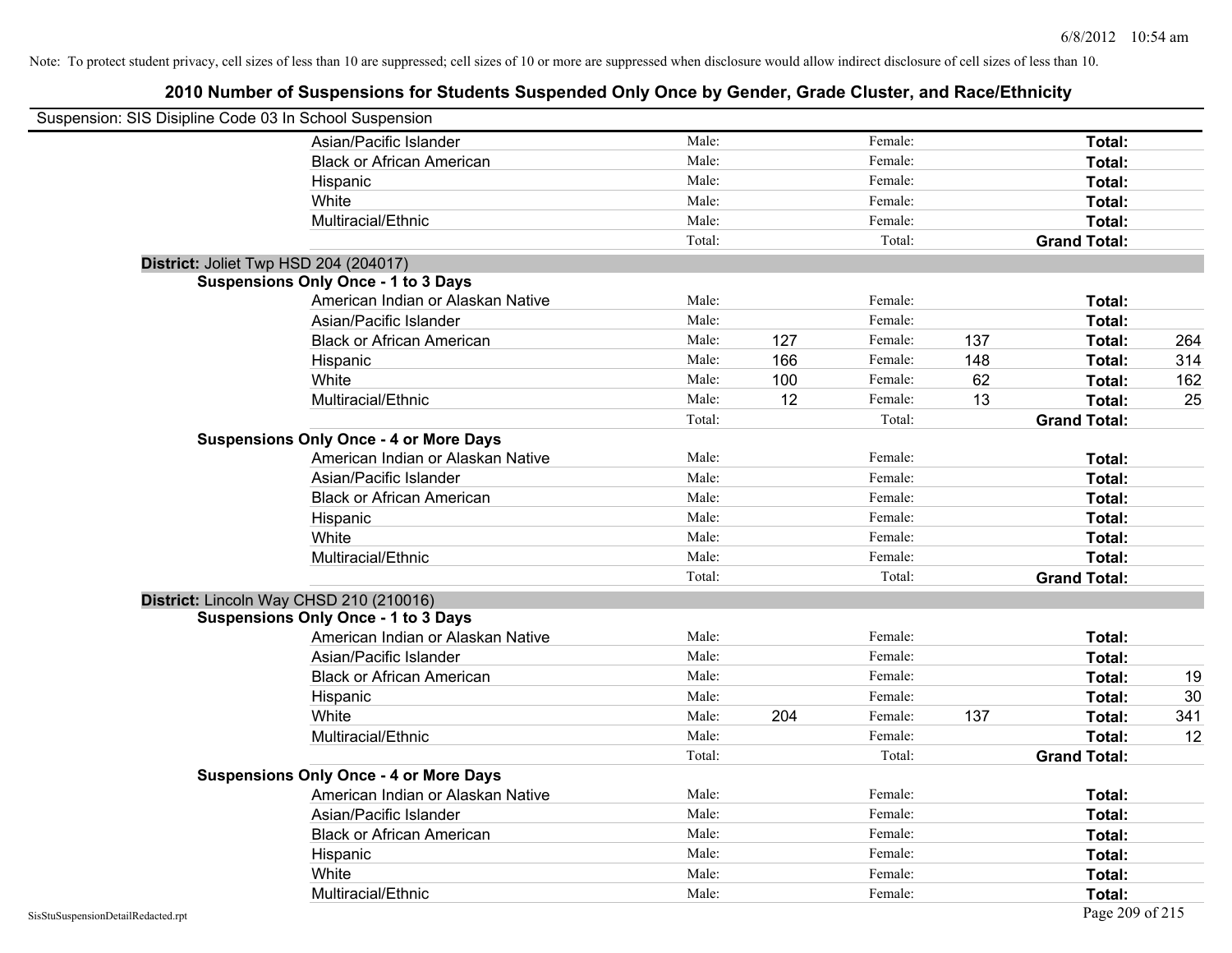| Suspension: SIS Disipline Code 03 In School Suspension |                                                     |        |     |         |    |                     |     |
|--------------------------------------------------------|-----------------------------------------------------|--------|-----|---------|----|---------------------|-----|
|                                                        |                                                     | Total: |     | Total:  |    | <b>Grand Total:</b> |     |
|                                                        | District: Lincoln-Way Area Spec Ed JA Dist (843060) |        |     |         |    |                     |     |
|                                                        | <b>Suspensions Only Once - 1 to 3 Days</b>          |        |     |         |    |                     |     |
|                                                        | American Indian or Alaskan Native                   | Male:  |     | Female: |    | Total:              |     |
|                                                        | Asian/Pacific Islander                              | Male:  |     | Female: |    | Total:              |     |
|                                                        | <b>Black or African American</b>                    | Male:  |     | Female: |    | Total:              |     |
|                                                        | Hispanic                                            | Male:  |     | Female: |    | Total:              |     |
|                                                        | White                                               | Male:  |     | Female: |    | Total:              |     |
|                                                        | Multiracial/Ethnic                                  | Male:  |     | Female: |    | Total:              |     |
|                                                        |                                                     | Total: |     | Total:  |    | <b>Grand Total:</b> |     |
|                                                        | District: Lockport SD 91 (091002)                   |        |     |         |    |                     |     |
|                                                        | <b>Suspensions Only Once - 1 to 3 Days</b>          |        |     |         |    |                     |     |
|                                                        | American Indian or Alaskan Native                   | Male:  |     | Female: |    | Total:              |     |
|                                                        | Asian/Pacific Islander                              | Male:  |     | Female: |    | Total:              |     |
|                                                        | <b>Black or African American</b>                    | Male:  |     | Female: |    | Total:              |     |
|                                                        | Hispanic                                            | Male:  |     | Female: |    | Total:              |     |
|                                                        | White                                               | Male:  |     | Female: |    | Total:              |     |
|                                                        | Multiracial/Ethnic                                  | Male:  |     | Female: |    | Total:              |     |
|                                                        |                                                     | Total: |     | Total:  |    | <b>Grand Total:</b> |     |
|                                                        | <b>Suspensions Only Once - 4 or More Days</b>       |        |     |         |    |                     |     |
|                                                        | American Indian or Alaskan Native                   | Male:  |     | Female: |    | Total:              |     |
|                                                        | Asian/Pacific Islander                              | Male:  |     | Female: |    | Total:              |     |
|                                                        | <b>Black or African American</b>                    | Male:  |     | Female: |    | Total:              |     |
|                                                        | Hispanic                                            | Male:  |     | Female: |    | Total:              |     |
|                                                        | White                                               | Male:  |     | Female: |    | Total:              |     |
|                                                        | Multiracial/Ethnic                                  | Male:  |     | Female: |    | Total:              |     |
|                                                        |                                                     | Total: |     | Total:  |    | <b>Grand Total:</b> |     |
|                                                        | District: Lockport Twp HSD 205 (205017)             |        |     |         |    |                     |     |
|                                                        | <b>Suspensions Only Once - 1 to 3 Days</b>          |        |     |         |    |                     |     |
|                                                        | American Indian or Alaskan Native                   | Male:  |     | Female: |    | Total:              |     |
|                                                        | Asian/Pacific Islander                              | Male:  |     | Female: |    | Total:              |     |
|                                                        | <b>Black or African American</b>                    | Male:  |     | Female: |    | Total:              | 21  |
|                                                        | Hispanic                                            | Male:  | 14  | Female: | 10 | Total:              | 24  |
|                                                        | White                                               | Male:  | 81  | Female: | 28 | Total:              | 109 |
|                                                        | Multiracial/Ethnic                                  | Male:  |     | Female: |    | Total:              |     |
|                                                        |                                                     | Total: | 115 | Total:  | 52 | <b>Grand Total:</b> | 167 |
|                                                        | <b>Suspensions Only Once - 4 or More Days</b>       |        |     |         |    |                     |     |
|                                                        | American Indian or Alaskan Native                   | Male:  |     | Female: |    | Total:              |     |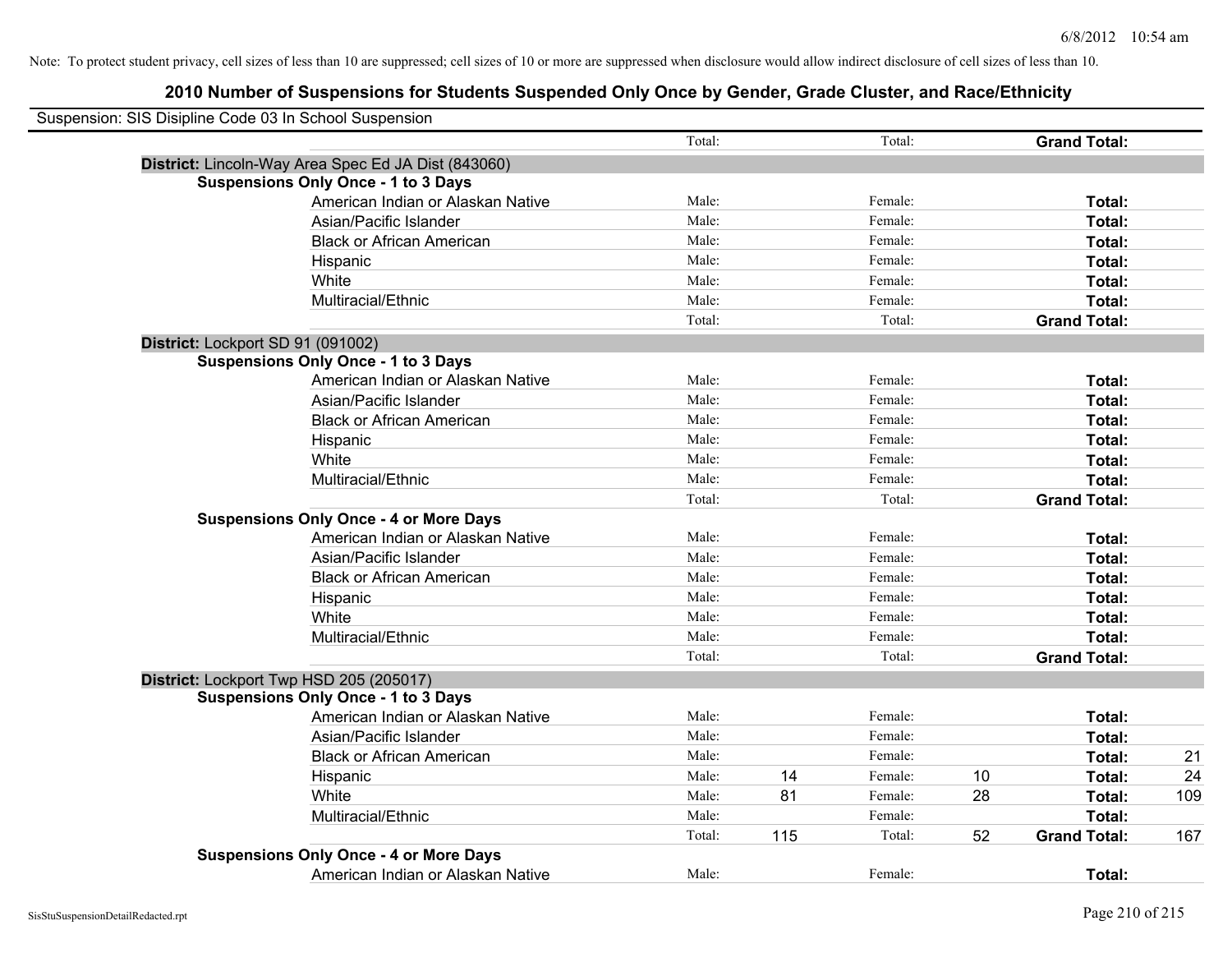| Suspension: SIS Disipline Code 03 In School Suspension |                                            |        |     |         |    |                     |     |
|--------------------------------------------------------|--------------------------------------------|--------|-----|---------|----|---------------------|-----|
|                                                        | Asian/Pacific Islander                     | Male:  |     | Female: |    | Total:              |     |
|                                                        | <b>Black or African American</b>           | Male:  |     | Female: |    | Total:              |     |
|                                                        | Hispanic                                   | Male:  |     | Female: |    | Total:              |     |
|                                                        | White                                      | Male:  |     | Female: |    | Total:              |     |
|                                                        | Multiracial/Ethnic                         | Male:  |     | Female: |    | Total:              |     |
|                                                        |                                            | Total: |     | Total:  |    | <b>Grand Total:</b> |     |
| District: Mokena SD 159 (159002)                       |                                            |        |     |         |    |                     |     |
|                                                        | <b>Suspensions Only Once - 1 to 3 Days</b> |        |     |         |    |                     |     |
|                                                        | American Indian or Alaskan Native          | Male:  |     | Female: |    | Total:              |     |
|                                                        | Asian/Pacific Islander                     | Male:  |     | Female: |    | Total:              |     |
|                                                        | <b>Black or African American</b>           | Male:  |     | Female: |    | Total:              |     |
|                                                        | Hispanic                                   | Male:  |     | Female: |    | Total:              |     |
|                                                        | White                                      | Male:  |     | Female: |    | Total:              | 15  |
|                                                        | Multiracial/Ethnic                         | Male:  |     | Female: |    | Total:              |     |
|                                                        |                                            | Total: |     | Total:  |    | <b>Grand Total:</b> |     |
| District: New Lenox SD 122 (122002)                    |                                            |        |     |         |    |                     |     |
|                                                        | <b>Suspensions Only Once - 1 to 3 Days</b> |        |     |         |    |                     |     |
|                                                        | American Indian or Alaskan Native          | Male:  |     | Female: |    | Total:              |     |
|                                                        | Asian/Pacific Islander                     | Male:  |     | Female: |    | Total:              |     |
|                                                        | <b>Black or African American</b>           | Male:  |     | Female: |    | Total:              |     |
|                                                        | Hispanic                                   | Male:  |     | Female: |    | Total:              |     |
|                                                        | White                                      | Male:  |     | Female: |    | Total:              | 41  |
|                                                        | Multiracial/Ethnic                         | Male:  |     | Female: |    | Total:              |     |
|                                                        |                                            | Total: |     | Total:  |    | <b>Grand Total:</b> |     |
| District: Peotone CUSD 207U (207U26)                   |                                            |        |     |         |    |                     |     |
|                                                        | <b>Suspensions Only Once - 1 to 3 Days</b> |        |     |         |    |                     |     |
|                                                        | American Indian or Alaskan Native          | Male:  |     | Female: |    | Total:              |     |
|                                                        | Asian/Pacific Islander                     | Male:  |     | Female: |    | Total:              |     |
|                                                        | <b>Black or African American</b>           | Male:  |     | Female: |    | Total:              |     |
|                                                        | Hispanic                                   | Male:  |     | Female: |    | Total:              |     |
|                                                        | White                                      | Male:  |     | Female: |    | Total:              |     |
|                                                        | Multiracial/Ethnic                         | Male:  |     | Female: |    | Total:              |     |
|                                                        |                                            | Total: |     | Total:  |    | <b>Grand Total:</b> |     |
| District: Plainfield SD 202 (202022)                   |                                            |        |     |         |    |                     |     |
|                                                        | <b>Suspensions Only Once - 1 to 3 Days</b> |        |     |         |    |                     |     |
|                                                        | American Indian or Alaskan Native          | Male:  |     | Female: |    | Total:              |     |
|                                                        | Asian/Pacific Islander                     | Male:  | 19  | Female: | 14 | Total:              | 33  |
|                                                        | <b>Black or African American</b>           | Male:  | 118 | Female: | 69 | Total:              | 187 |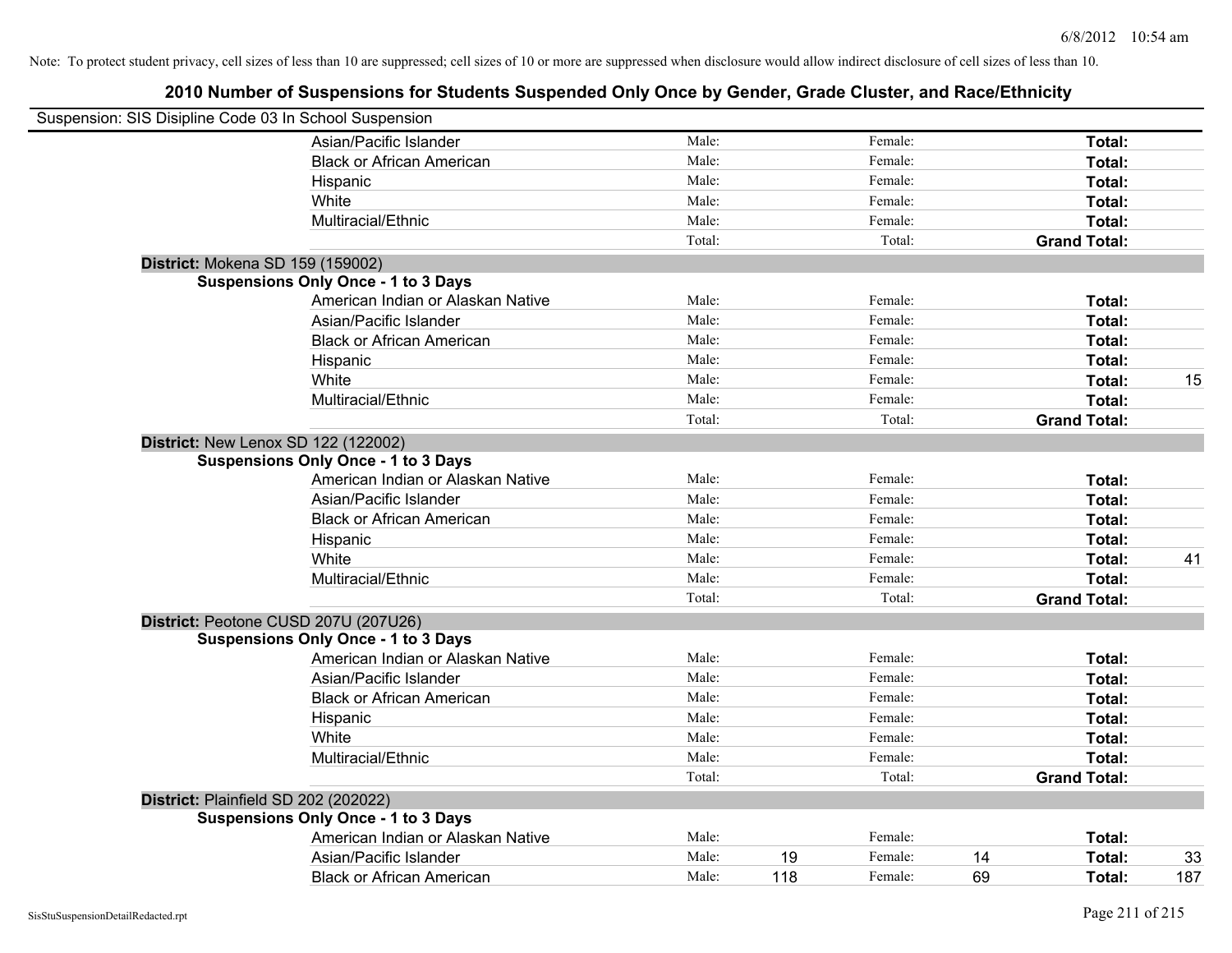| Suspension: SIS Disipline Code 03 In School Suspension |                                               |        |     |         |     |                     |     |
|--------------------------------------------------------|-----------------------------------------------|--------|-----|---------|-----|---------------------|-----|
|                                                        | Hispanic                                      | Male:  | 167 | Female: | 90  | Total:              | 257 |
|                                                        | White                                         | Male:  | 385 | Female: | 129 | Total:              | 514 |
|                                                        | Multiracial/Ethnic                            | Male:  | 35  | Female: | 17  | Total:              | 52  |
|                                                        |                                               | Total: |     | Total:  |     | <b>Grand Total:</b> |     |
|                                                        | <b>Suspensions Only Once - 4 or More Days</b> |        |     |         |     |                     |     |
|                                                        | American Indian or Alaskan Native             | Male:  |     | Female: |     | Total:              |     |
|                                                        | Asian/Pacific Islander                        | Male:  |     | Female: |     | Total:              |     |
|                                                        | <b>Black or African American</b>              | Male:  |     | Female: |     | Total:              |     |
|                                                        | Hispanic                                      | Male:  |     | Female: |     | Total:              |     |
|                                                        | White                                         | Male:  |     | Female: |     | Total:              |     |
|                                                        | Multiracial/Ethnic                            | Male:  |     | Female: |     | Total:              |     |
|                                                        |                                               | Total: |     | Total:  |     | <b>Grand Total:</b> |     |
|                                                        | District: Reed Custer CUSD 255U (255U26)      |        |     |         |     |                     |     |
|                                                        | <b>Suspensions Only Once - 1 to 3 Days</b>    |        |     |         |     |                     |     |
|                                                        | American Indian or Alaskan Native             | Male:  |     | Female: |     | Total:              |     |
|                                                        | Asian/Pacific Islander                        | Male:  |     | Female: |     | Total:              |     |
|                                                        | <b>Black or African American</b>              | Male:  |     | Female: |     | Total:              |     |
|                                                        | Hispanic                                      | Male:  |     | Female: |     | Total:              |     |
|                                                        | White                                         | Male:  |     | Female: |     | Total:              |     |
|                                                        | Multiracial/Ethnic                            | Male:  |     | Female: |     | Total:              |     |
|                                                        |                                               | Total: |     | Total:  |     | <b>Grand Total:</b> |     |
|                                                        | District: Richland GSD 88A (088A02)           |        |     |         |     |                     |     |
|                                                        | <b>Suspensions Only Once - 1 to 3 Days</b>    |        |     |         |     |                     |     |
|                                                        | American Indian or Alaskan Native             | Male:  |     | Female: |     | Total:              |     |
|                                                        | Asian/Pacific Islander                        | Male:  |     | Female: |     | Total:              |     |
|                                                        | <b>Black or African American</b>              | Male:  |     | Female: |     | Total:              | 10  |
|                                                        | Hispanic                                      | Male:  |     | Female: |     | Total:              | 16  |
|                                                        | White                                         | Male:  |     | Female: |     | Total:              |     |
|                                                        | Multiracial/Ethnic                            | Male:  |     | Female: |     | Total:              |     |
|                                                        |                                               | Total: | 23  | Total:  | 13  | <b>Grand Total:</b> | 36  |
| District: Rockdale SD 84 (084002)                      |                                               |        |     |         |     |                     |     |
|                                                        | <b>Suspensions Only Once - 1 to 3 Days</b>    |        |     |         |     |                     |     |
|                                                        | American Indian or Alaskan Native             | Male:  |     | Female: |     | Total:              |     |
|                                                        | Asian/Pacific Islander                        | Male:  |     | Female: |     | Total:              |     |
|                                                        | <b>Black or African American</b>              | Male:  |     | Female: |     | Total:              |     |
|                                                        | Hispanic                                      | Male:  |     | Female: |     | Total:              |     |
|                                                        | White                                         | Male:  |     | Female: |     | Total:              |     |
|                                                        | Multiracial/Ethnic                            | Male:  |     | Female: |     | Total:              |     |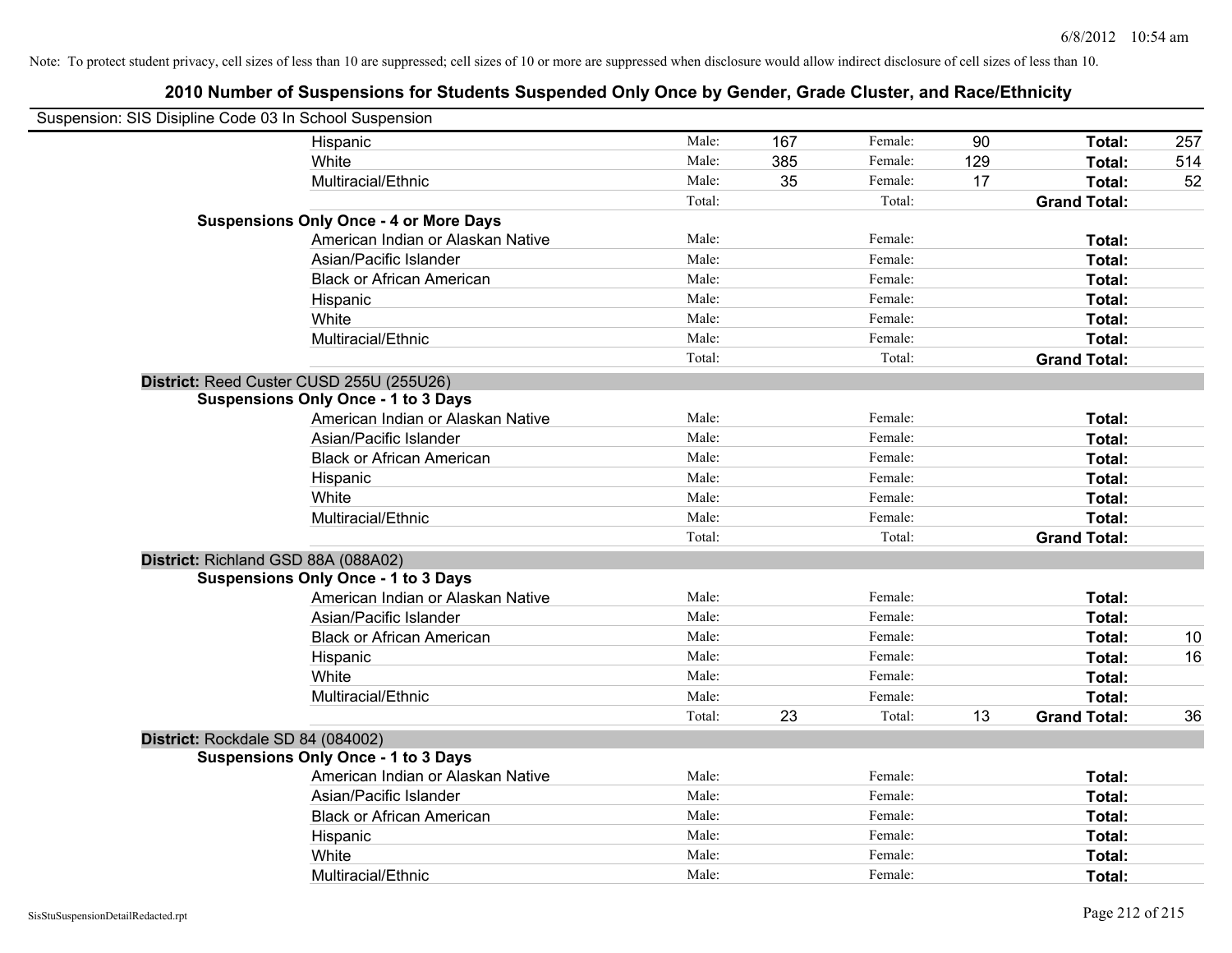## **2010 Number of Suspensions for Students Suspended Only Once by Gender, Grade Cluster, and Race/Ethnicity**

| Suspension: SIS Disipline Code 03 In School Suspension |        |    |         |    |                     |    |
|--------------------------------------------------------|--------|----|---------|----|---------------------|----|
|                                                        | Total: |    | Total:  |    | <b>Grand Total:</b> | 13 |
| District: S Will Co Coop for Spec Ed (255U61)          |        |    |         |    |                     |    |
| <b>Suspensions Only Once - 4 or More Days</b>          |        |    |         |    |                     |    |
| American Indian or Alaskan Native                      | Male:  |    | Female: |    | Total:              |    |
| Asian/Pacific Islander                                 | Male:  |    | Female: |    | Total:              |    |
| <b>Black or African American</b>                       | Male:  |    | Female: |    | Total:              |    |
| Hispanic                                               | Male:  |    | Female: |    | Total:              |    |
| White                                                  | Male:  |    | Female: |    | Total:              |    |
| Multiracial/Ethnic                                     | Male:  |    | Female: |    | Total:              |    |
|                                                        | Total: |    | Total:  |    | <b>Grand Total:</b> |    |
| District: Summit Hill SD 161 (161002)                  |        |    |         |    |                     |    |
| <b>Suspensions Only Once - 1 to 3 Days</b>             |        |    |         |    |                     |    |
| American Indian or Alaskan Native                      | Male:  |    | Female: |    | Total:              |    |
| Asian/Pacific Islander                                 | Male:  |    | Female: |    | Total:              |    |
| <b>Black or African American</b>                       | Male:  |    | Female: |    | Total:              |    |
| Hispanic                                               | Male:  |    | Female: |    | Total:              |    |
| White                                                  | Male:  | 44 | Female: | 12 | Total:              | 56 |
| Multiracial/Ethnic                                     | Male:  |    | Female: |    | Total:              |    |
|                                                        | Total: |    | Total:  |    | <b>Grand Total:</b> | 75 |
| <b>District: Taft SD 90 (090002)</b>                   |        |    |         |    |                     |    |
| <b>Suspensions Only Once - 1 to 3 Days</b>             |        |    |         |    |                     |    |
| American Indian or Alaskan Native                      | Male:  |    | Female: |    | Total:              |    |
| Asian/Pacific Islander                                 | Male:  |    | Female: |    | Total:              |    |
| <b>Black or African American</b>                       | Male:  |    | Female: |    | Total:              |    |
| Hispanic                                               | Male:  |    | Female: |    | Total:              |    |
| White                                                  | Male:  |    | Female: |    | Total:              | 15 |
| Multiracial/Ethnic                                     | Male:  |    | Female: |    | Total:              |    |
|                                                        | Total: |    | Total:  |    | <b>Grand Total:</b> |    |
| District: Troy CCSD 30C (030C04)                       |        |    |         |    |                     |    |
| Suspensions Only Once - 1 to 3 Days                    |        |    |         |    |                     |    |
| American Indian or Alaskan Native                      | Male:  |    | Female: |    | Total:              |    |
| Asian/Pacific Islander                                 | Male:  |    | Female: |    | Total:              |    |
| <b>Black or African American</b>                       | Male:  |    | Female: |    | Total:              |    |
| Hispanic                                               | Male:  |    | Female: |    | Total:              | 15 |
| White                                                  | Male:  |    | Female: |    | Total:              | 35 |
| Multiracial/Ethnic                                     | Male:  |    | Female: |    | Total:              |    |
|                                                        | Total: | 56 | Total:  | 12 | <b>Grand Total:</b> | 68 |

**Suspensions Only Once - 4 or More Days**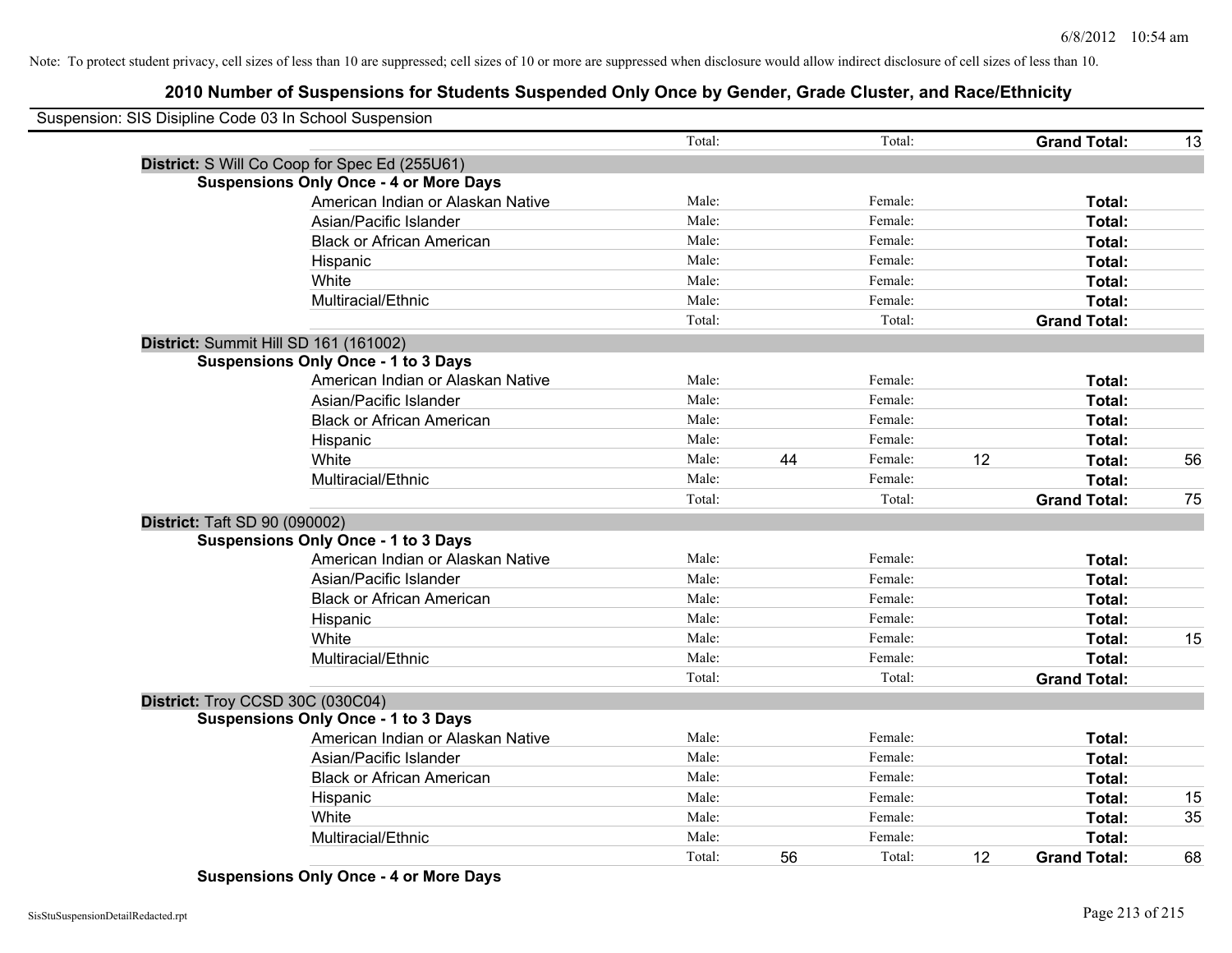| Suspension: SIS Disipline Code 03 In School Suspension |                                               |        |     |         |     |                     |     |
|--------------------------------------------------------|-----------------------------------------------|--------|-----|---------|-----|---------------------|-----|
|                                                        | American Indian or Alaskan Native             | Male:  |     | Female: |     | Total:              |     |
|                                                        | Asian/Pacific Islander                        | Male:  |     | Female: |     | Total:              |     |
|                                                        | <b>Black or African American</b>              | Male:  |     | Female: |     | Total:              |     |
|                                                        | Hispanic                                      | Male:  |     | Female: |     | Total:              |     |
|                                                        | White                                         | Male:  |     | Female: |     | Total:              |     |
|                                                        | Multiracial/Ethnic                            | Male:  |     | Female: |     | Total:              |     |
|                                                        |                                               | Total: |     | Total:  |     | <b>Grand Total:</b> |     |
|                                                        | <b>District: Union SD 81 (081002)</b>         |        |     |         |     |                     |     |
|                                                        | <b>Suspensions Only Once - 1 to 3 Days</b>    |        |     |         |     |                     |     |
|                                                        | American Indian or Alaskan Native             | Male:  |     | Female: |     | Total:              |     |
|                                                        | Asian/Pacific Islander                        | Male:  |     | Female: |     | Total:              |     |
|                                                        | <b>Black or African American</b>              | Male:  |     | Female: |     | Total:              |     |
|                                                        | Hispanic                                      | Male:  |     | Female: |     | Total:              |     |
|                                                        | White                                         | Male:  |     | Female: |     | Total:              |     |
|                                                        | Multiracial/Ethnic                            | Male:  |     | Female: |     | Total:              |     |
|                                                        |                                               | Total: |     | Total:  |     | <b>Grand Total:</b> |     |
|                                                        | District: Valley View CUSD 365U (365U26)      |        |     |         |     |                     |     |
|                                                        | <b>Suspensions Only Once - 1 to 3 Days</b>    |        |     |         |     |                     |     |
|                                                        | American Indian or Alaskan Native             | Male:  |     | Female: |     | Total:              |     |
|                                                        | Asian/Pacific Islander                        | Male:  |     | Female: |     | Total:              | 14  |
|                                                        | <b>Black or African American</b>              | Male:  | 158 | Female: | 125 | Total:              | 283 |
|                                                        | Hispanic                                      | Male:  | 164 | Female: | 106 | Total:              | 270 |
|                                                        | White                                         | Male:  | 85  | Female: | 43  | Total:              | 128 |
|                                                        | Multiracial/Ethnic                            | Male:  |     | Female: |     | Total:              |     |
|                                                        |                                               | Total: |     | Total:  |     | <b>Grand Total:</b> |     |
|                                                        | <b>Suspensions Only Once - 4 or More Days</b> |        |     |         |     |                     |     |
|                                                        | American Indian or Alaskan Native             | Male:  |     | Female: |     | Total:              |     |
|                                                        | Asian/Pacific Islander                        | Male:  |     | Female: |     | Total:              |     |
|                                                        | <b>Black or African American</b>              | Male:  |     | Female: |     | Total:              |     |
|                                                        | Hispanic                                      | Male:  |     | Female: |     | Total:              |     |
|                                                        | White                                         | Male:  |     | Female: |     | Total:              |     |
|                                                        | Multiracial/Ethnic                            | Male:  |     | Female: |     | Total:              |     |
|                                                        |                                               | Total: |     | Total:  |     | <b>Grand Total:</b> | 11  |
|                                                        | District: Wilmington CUSD 209U (209U26)       |        |     |         |     |                     |     |
|                                                        | <b>Suspensions Only Once - 1 to 3 Days</b>    |        |     |         |     |                     |     |
|                                                        | American Indian or Alaskan Native             | Male:  |     | Female: |     | Total:              |     |
|                                                        | Asian/Pacific Islander                        | Male:  |     | Female: |     | Total:              |     |
|                                                        | <b>Black or African American</b>              | Male:  |     | Female: |     | Total:              |     |